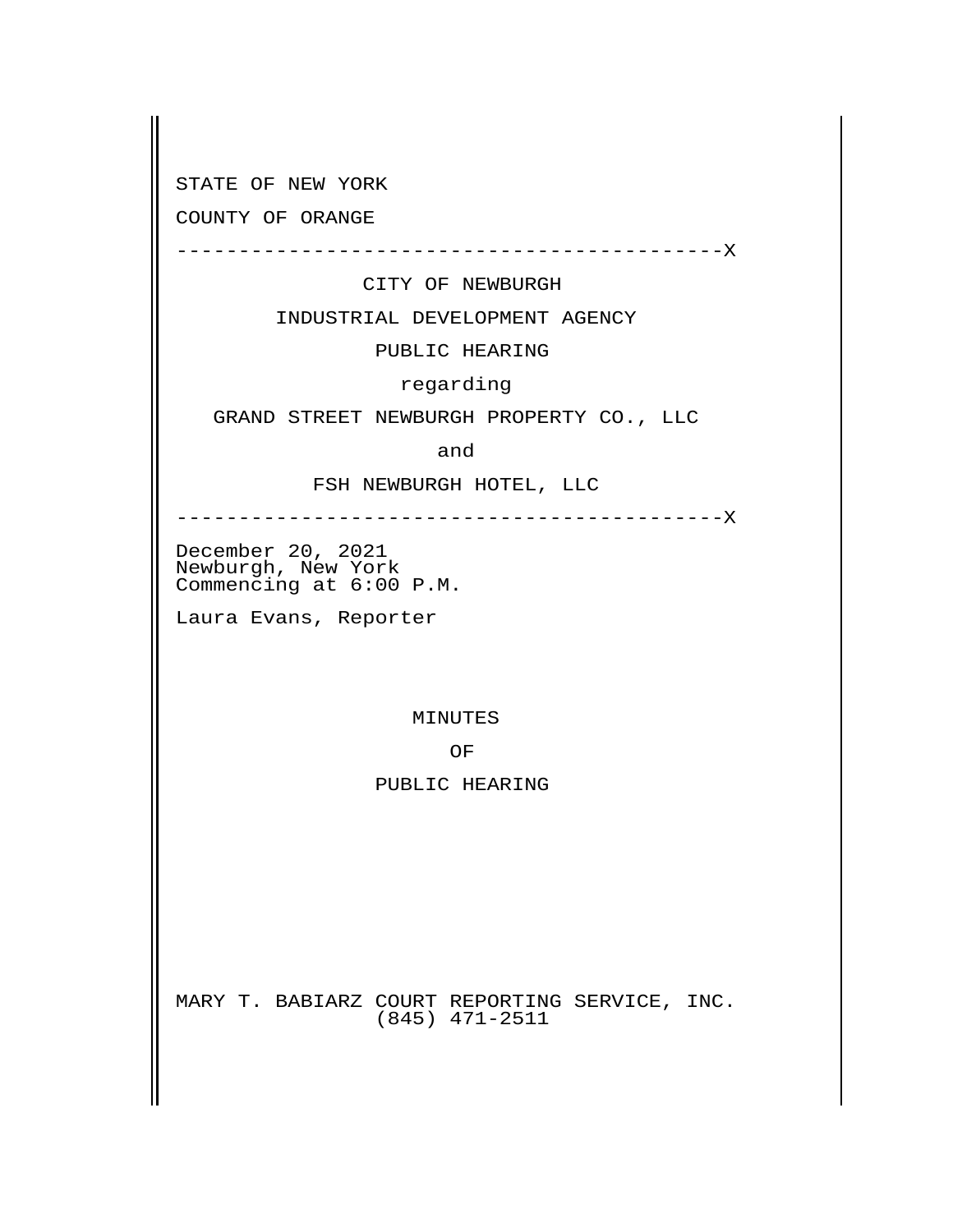| $\mathbf 1$<br>$\sqrt{2}$ |                                      |
|---------------------------|--------------------------------------|
|                           | CITY OF NEWBURGH IDA:                |
| 3                         | Austin DuBois, Chairperson           |
| 4                         | Nancy Thomas, Vice Chairperson       |
| 5                         | Marlon Ramos, Treasurer              |
| 6                         | Michael Kelly, Member                |
| 7                         | Adam Pollick, Member                 |
| 8                         | Gregory Nato, Member                 |
| 9                         | Cherisse Vickers, Executive Director |
| 10                        | Robert J. McLaughlin, Esq., Counsel  |
| 11                        |                                      |
| 12                        |                                      |
| 13                        |                                      |
| 14                        |                                      |
| 15                        |                                      |
| 16                        |                                      |
| 17                        |                                      |
| $18\,$                    |                                      |
| 19                        |                                      |
| 20                        |                                      |
| 21                        |                                      |
| 22                        |                                      |
| 23                        |                                      |
| 24                        |                                      |
| 25                        |                                      |
|                           |                                      |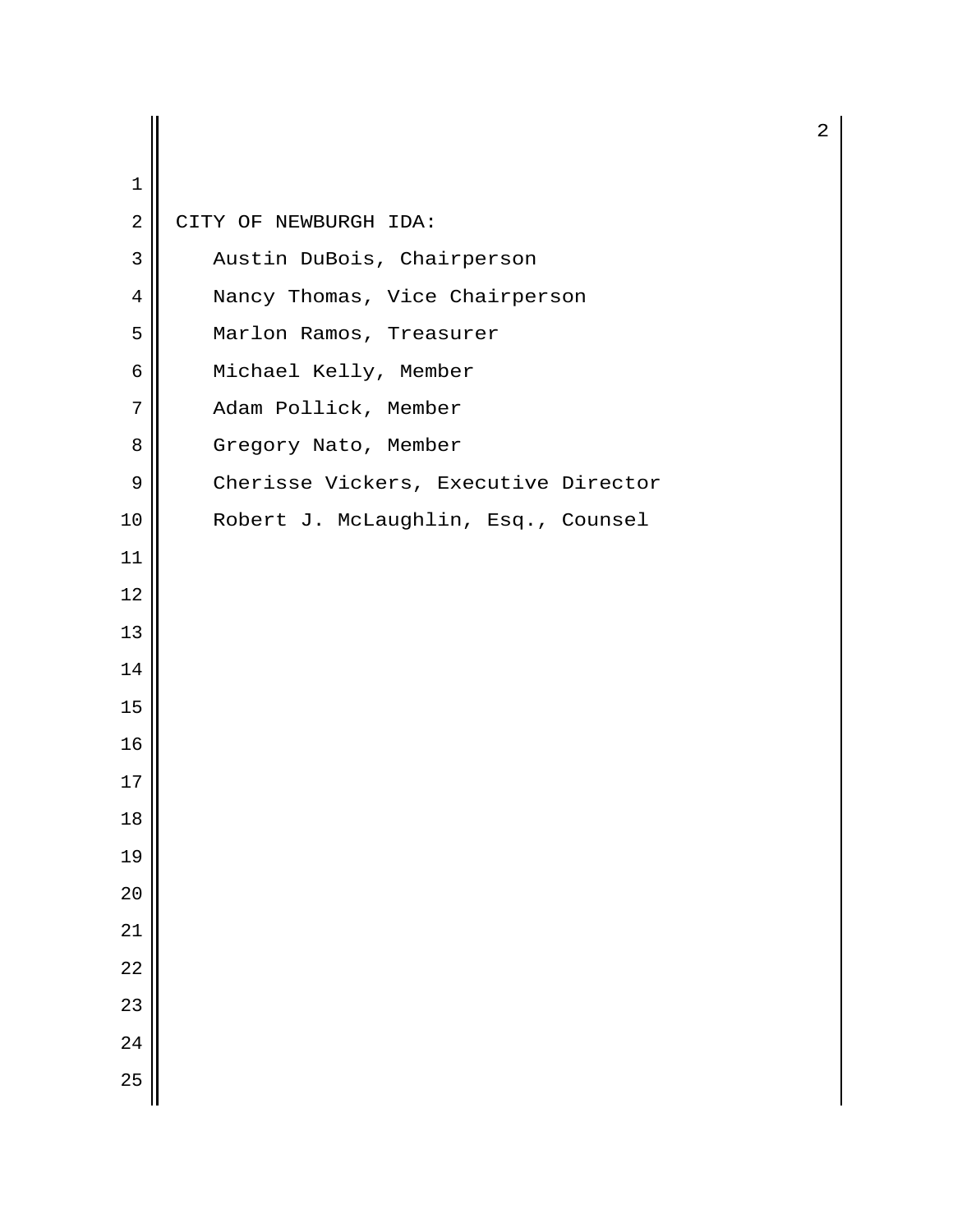| 1              | 12/20/21 IDA HEARING                    |
|----------------|-----------------------------------------|
| $\overline{2}$ | IDA CHAIRPERSON AUSTIN DUBOIS:          |
| 3              | All right, good evening. Welcome        |
| 4              | to the City of Newburgh IDA public      |
| 5              | hearing on the Grand Street Hotel       |
| 6              | project. We're going to start the       |
| 7              | public hearing.                         |
| 8              | Anybody that might have come in in      |
| 9              | the past minute or two, if you'd like   |
| 10             | to speak, please come and sign the      |
| 11             | sign-in sheet -- the one on your left   |
| 12             | if you did not speak at the last public |
| 13             | hearing, the one on your right if you   |
| 14             | did speak at the last public hearing.   |
| 15             | Feel free to come up and sign in.       |
| 16             | Cher Vickers, our Executive             |
| 17             | Director, is going to kick it off with  |
| 18             | the language.                           |
| 19             | IDA EXEC. DIR. CHERISSE VICKERS:        |
| 20             | Good evening. My name is Cherisse       |
| 21             | Vickers. I'm the Executive Director of  |
| 22             | the City of Newburgh Industrial         |
| 23             | Development Agency. Today, I am         |
| 24             | holding a continuation of the public    |
| 25             | hearing that was held on November 4,    |

3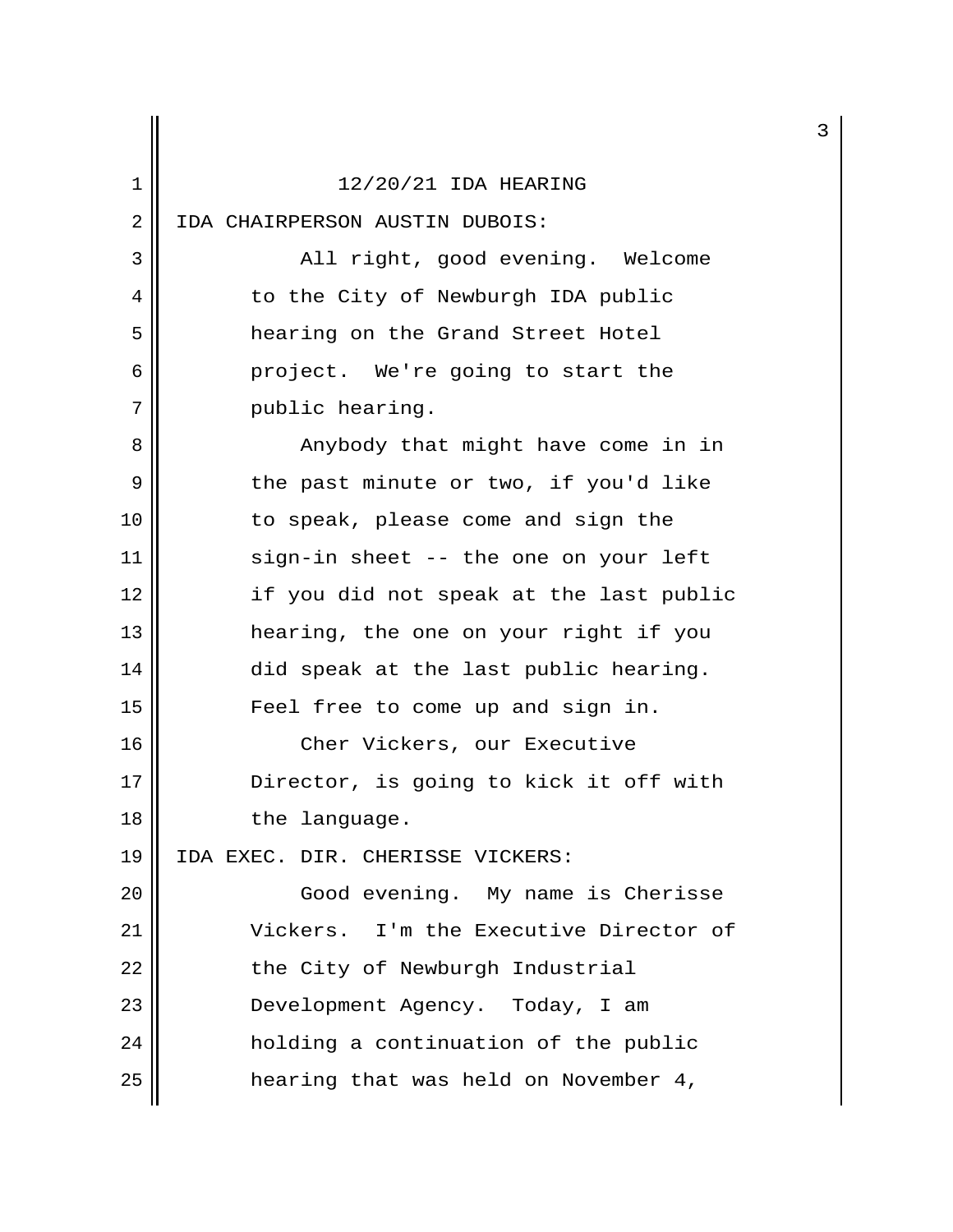# $\left| \frac{1}{2}\right|$  12/20/21 IDA HEARING

| 2  | 2021 at 1 p.m. to continue to allow     |
|----|-----------------------------------------|
| 3  | citizens to make a public statement on  |
| 4  | the record relating to the involvement  |
| 5  | of the Agency with the project, the     |
| 6  | "Proposed Project," for the benefit of  |
| 7  | Grand Street Newburgh Property Co.,     |
| 8  | LLC, a New York limited liability       |
| 9  | company, and FSH Newburgh Hotel, LLC, a |
| 10 | New York limited liability company,     |
| 11 | each and collectively, the "Company."   |
| 12 | In addition, the Agency is holding      |
| 13 | this public hearing to consider written |
| 14 | and verbal comments on the request of   |
| 15 | the Company for a Payment In Lieu Of    |
| 16 | Taxes agreement, the PILOT request.     |
| 17 | This PILOT request deviates from the    |
| 18 | current uniform tax exempt policy, the  |
| 19 | policy of the Agency, pursuant to       |
| 20 | Section 874(4) of the General Municipal |
| 21 | Law, the "Act." In accordance with the  |
| 22 | policy, prior to taking final action on |
| 23 | the PILOT request for a deviation from  |
| 24 | the policy, the Agency must adopt a     |
| 25 | resolution setting forth with respect   |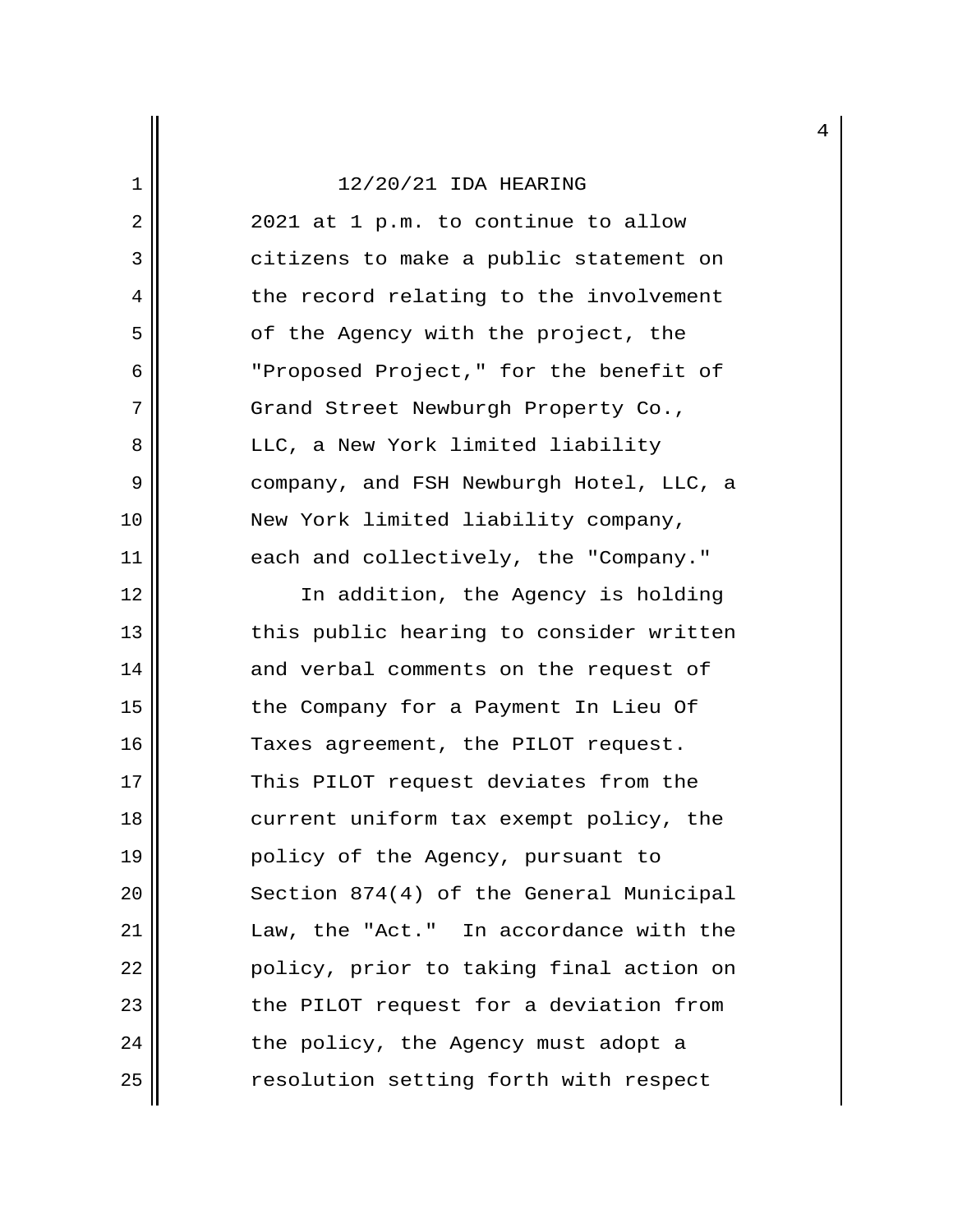2 || to the proposed deviation: A, the 3 || amount of the proposed tax exemption;  $4 \parallel$  B, the nature of the proposed PILOT;  $5 \parallel$  and C, indicating the reasons for the 6 | proposed deviation.

 7 At its regular meeting held on 8 November 15, 2021, the Agency approved  $9 \parallel$  the issuance of a letter to the 10 affected taxing jurisdictions, setting 11 || forth the reasons for the proposed 12 deviations from the policy as required 13 || by the Act of the policy. This letter 14 || was mailed to the affected taxing 15 jurisdictions on November 30, 2021.

16 || The Proposed Project consists of 17 || the following:

 $18$  ||  $\,$  A, the lease of an interest in an 19 || approximately 1.78-acre parcel of real 20 || property located at 48-54-62 Grand 21 || Street, Newburgh, New York, the "Land."  $22$  ||  $2$ , the occupancy of the improvements 23 made to the existing three buildings on 24 | the land totaling approximately 79,072  $25$   $\parallel$  square feet to consist of a hotel,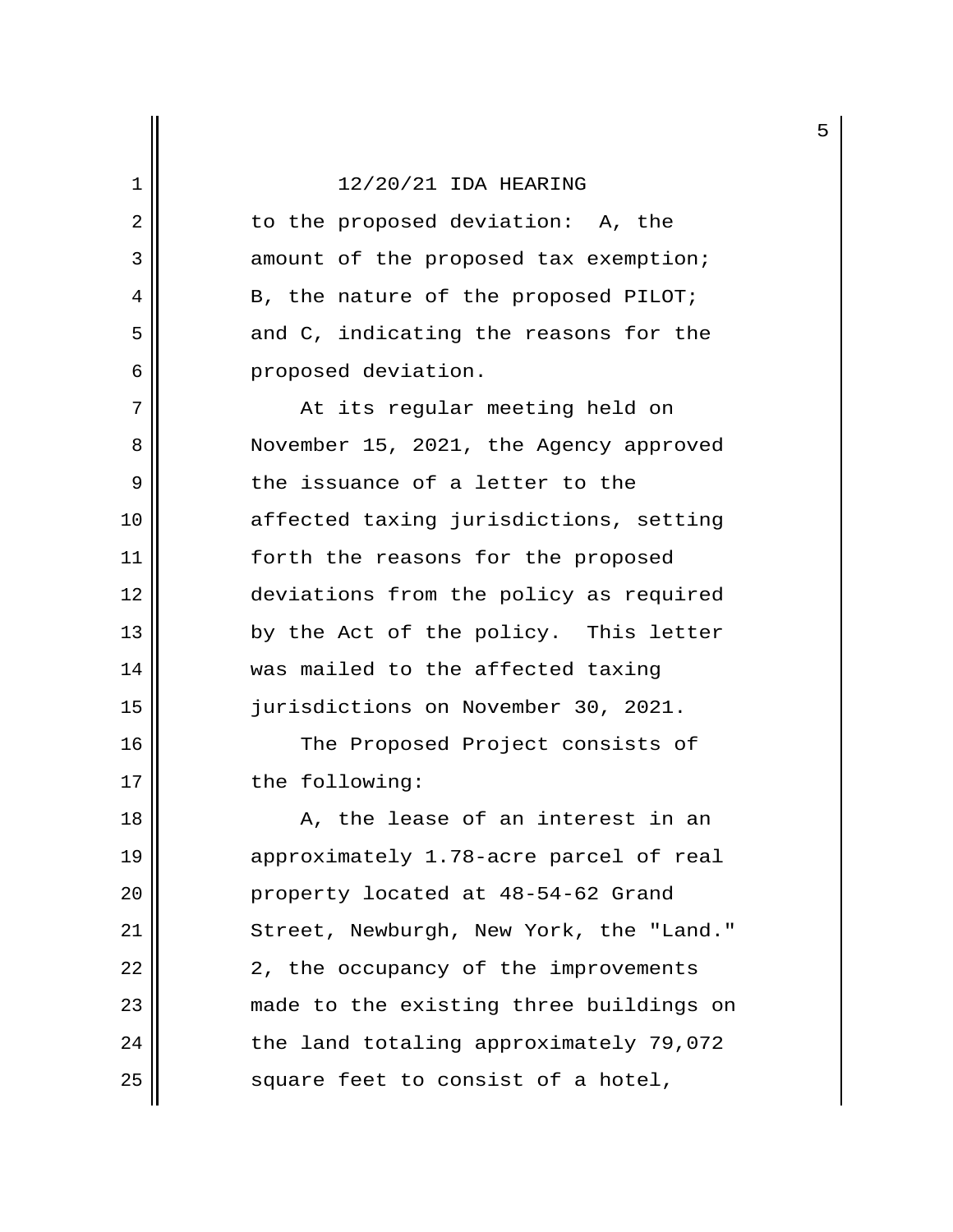## $\left| \frac{1}{2}\right|$  12/20/21 IDA HEARING

| 2  | events venue, spa, and dining facility, |
|----|-----------------------------------------|
| 3  | the "Facility." And 3, the acquisition  |
| 4  | and installation therein and thereon of |
| 5  | related fixtures, machinery, equipment, |
| 6  | and other tangible personal property,   |
| 7  | collectively known as the               |
| 8  | "Equipment" -- the Land, the Facility,  |
| 9  | and the Equipment herein after          |
| 10 | collectively referred to as the         |
| 11 | "Project Facility."                     |
| 12 | B, The granting of certain              |
| 13 | financial assistance within the meaning |
| 14 | of Section 854(14) of the Act, with     |
| 15 | respect to the foregoing, including     |
| 16 | potential exemptions from certain sales |
| 17 | and use taxes, real property taxes,     |
| 18 | real estate transfer taxes, and         |
| 19 | mortgage recording taxes, collectively, |
| 20 | the "Financial Assistance."             |
| 21 | And C, the lease, with an               |
| 22 | obligation to purchase, or sale of the  |
| 23 | Project Facility to the Company or such |
| 24 | other person as may be designated by    |
| 25 | the Company and agreed upon by the      |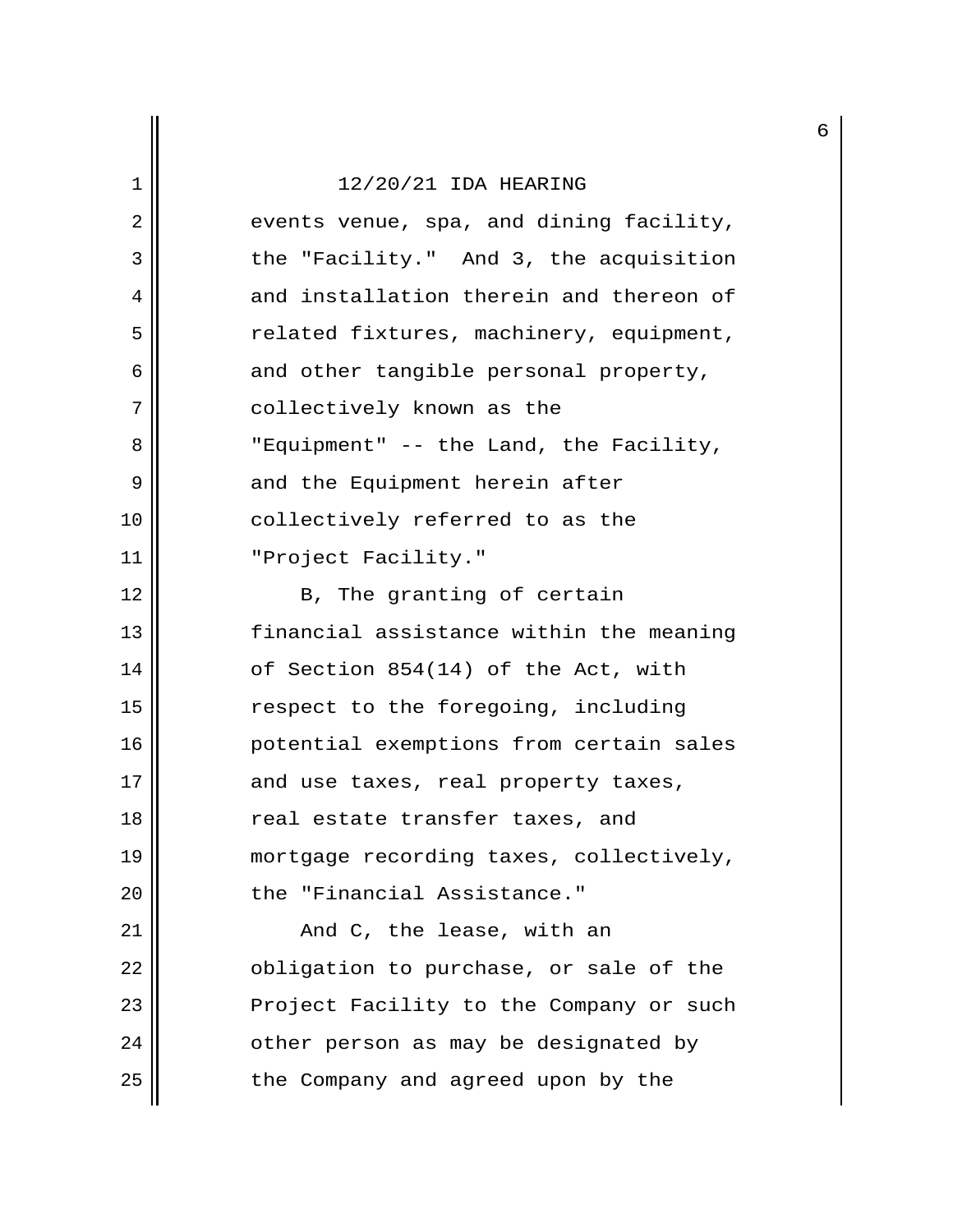2 Agency. One Company, Grand Street 3 Newburgh Property Co., LLC, will lease 4 || the buildings and the Land, and the 5 || other Company, FSH Newburgh Hotel, LLC, 6 || will operate the businesses located 7 ll thereat.

8 || I intend to provide general 9 | information on the Agency's general 10 || authority and public purpose to provide 11 assistance to this Proposed Project. I 12 will then open up the comment period to 13 || The receive comments from all present who 14 | wish to comment on either the Proposed 15 || Project or the Financial Assistance 16 || contemplated by the Agency with respect 17 || to the Proposed Project.

18 || The City of Newburgh Industrial 19 || Development Agency is authorized and 20 || empowered by the provisions of Chapter 21 1030 of the 1969 Laws of New York, 22 || constituting Title 1 of Article 18-A of 23 || the General Municipal Law, Chapter 24 24 | cf the Consolidated Laws of New York,  $25$  as amended in the Enabling Act, and

7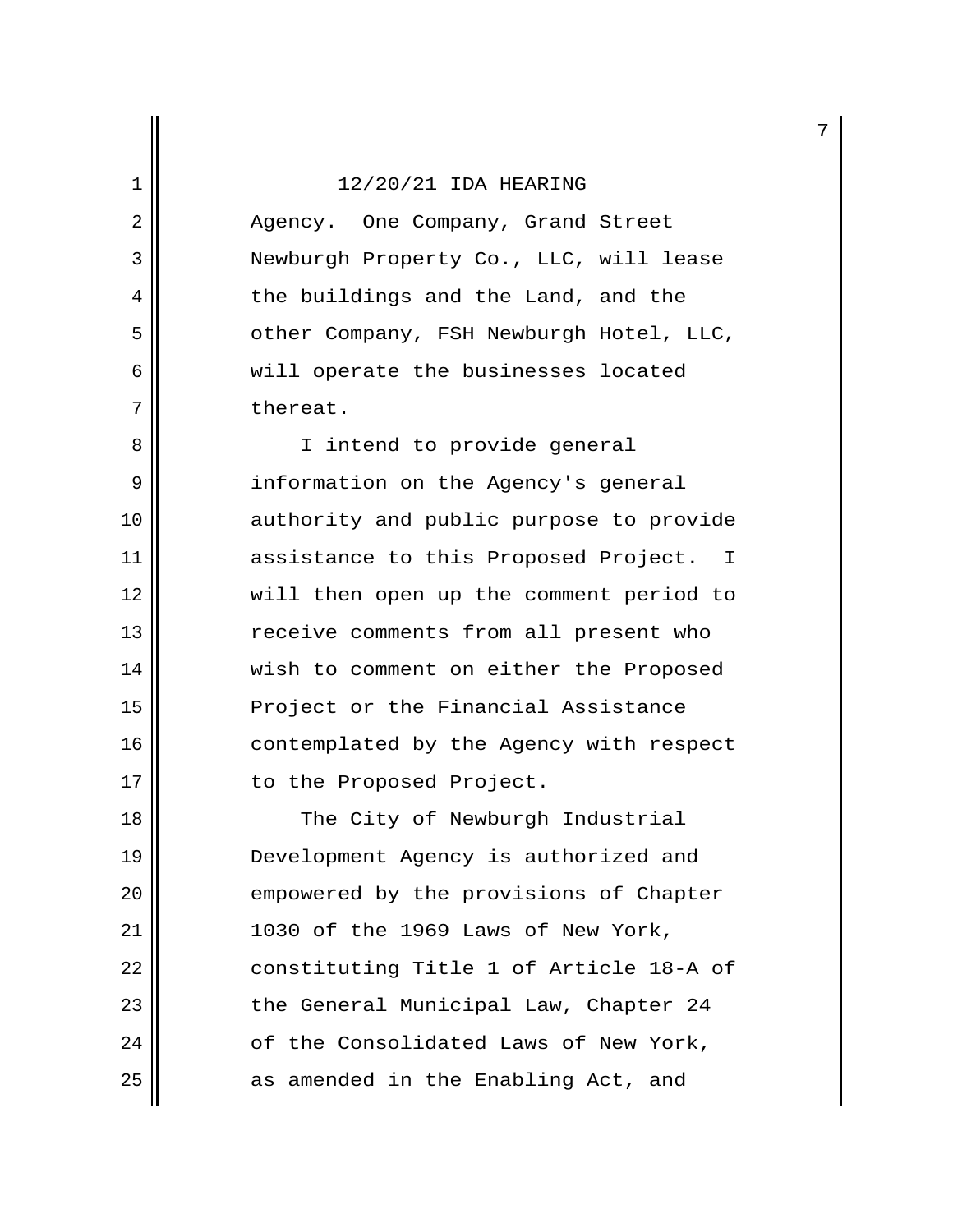2 || Chapter 577 of the 1982 Laws of New 3 | York, as amended, constituting Section 4 913 of said General Municipal Law, said 5 || Chapter and Enabling Act having been 6 hereinafter collectively referred to as 7 || the "Act."

8 || The purpose of this hearing. 9 Pursuant to Section 859-a(2) of the 10 Act, prior to the Agency providing any 11 financial assistance as defined in the  $12 \parallel$  Act of more than \$100,000 to any 13 || project, the Agency, among other 14 || things, must hold a public hearing 15 pursuant to Section 859-a of the Act 16 || with respect to said project. Since 17 || The proposed financial assistance to be 18 || provided by the Agency with respect to 19 || the Proposed Project may exceed  $20$  ||  $\frac{100}{100}$ , 000, then prior to providing any 21 financial assistance, as defined in the  $22$  || Act, of more than \$100,000 to the 23 || Proposed Project, the Agency must hold  $24$  || a public hearing on the nature and 25 location of the Project Facility and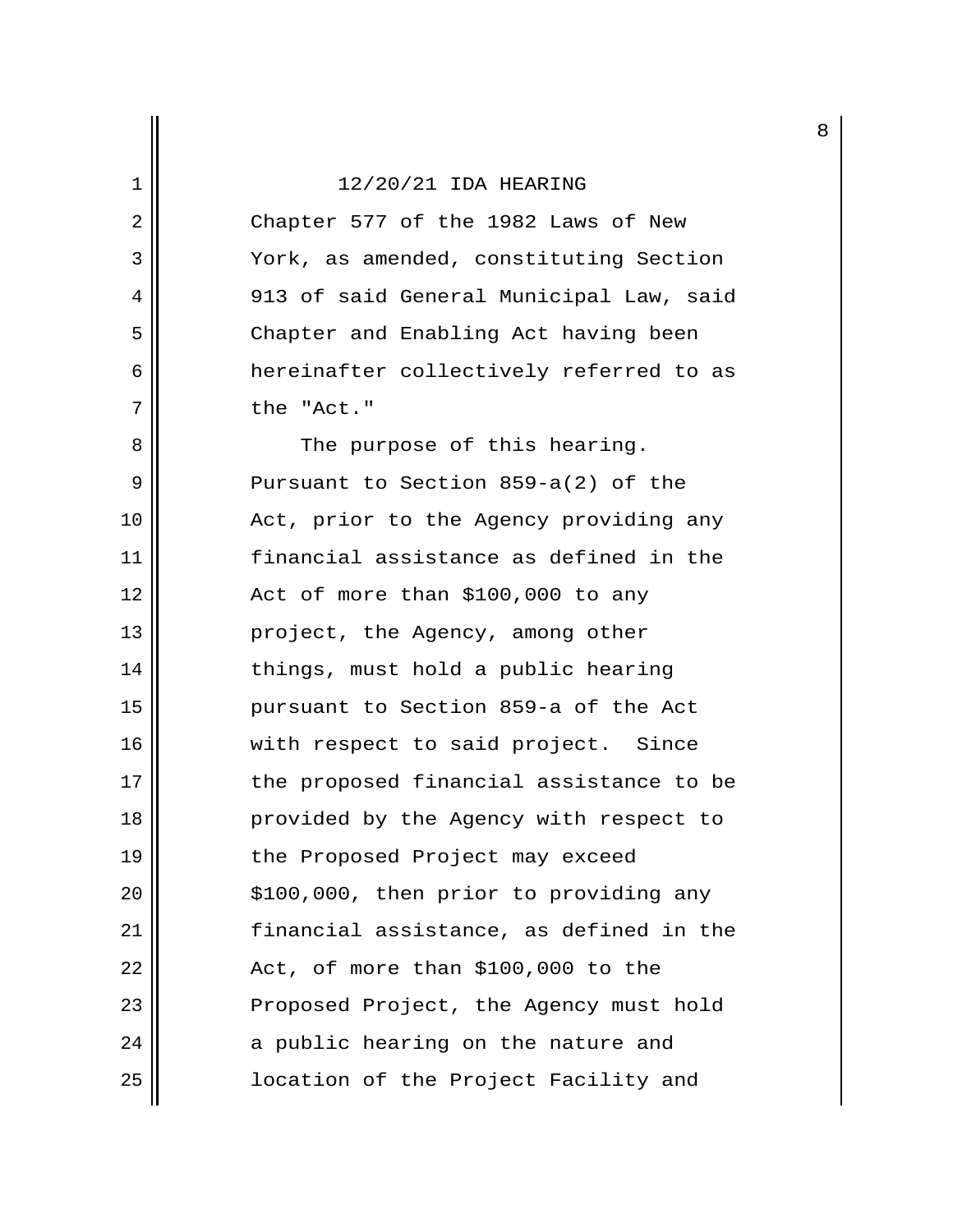2 || the proposed financial assistance to be 3 | provided by the Agency with respect to 4 | the Proposed Project.

 5 Pursuant to Section 874(4) of the  $6 \parallel$  Act, and according to the policy, prior 7 || The to taking final action on the PILOT 8 a request for a deviation of the policy, 9 || the Agency must adopt a resolution 10 || setting forth the prospects of the 11 proposed deviation: A, the amount of 12 || the proposed tax exemption; B the 13 || amount and nature of the proposed 14 | Project; and C, indicating the reasons 15 || for the proposed deviation.

16 || At its regular meeting held on 17 November 15, 2021, the Agency approved  $18$  || the issuance of a letter setting forth 19 || the reasons for the proposed deviation 20 || from the policy, as required by the Act 21 || and the policy. The proposed PILOT  $22$  || agreement will be for a term of 12 23 years, with the Company making payments 24 || in each year of the PILOT in accordance 25 | with the schedule previously published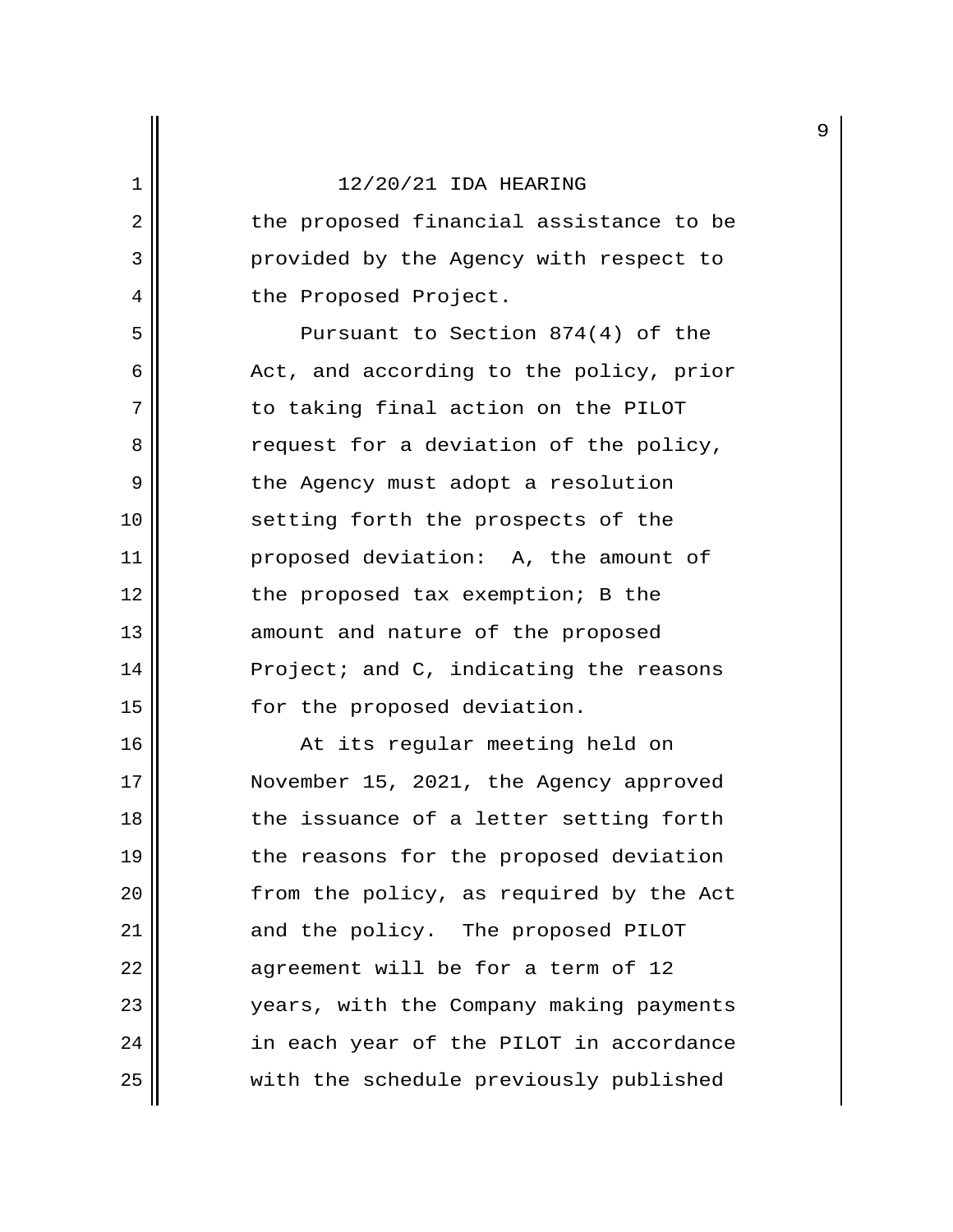2 by the Agency. That schedule provides 3 || that, in years one through six of the 4 || PILOT, the percentage of exemption 5 would be 90 percent of the amount 6 assessed on the improvements to be made 7 || under the proposed project. In year 8 || seven of the PILOT, the percentage of 9 || exemption would be 80 percent of the 10 || amount assessed on the improvements to 11 || be made under the proposed project. In 12 year eight of the PILOT, the percentage 13 || of exemption would be 70 percent of the 14 || amount assessed on the improvements to 15 be made under the proposed project. In 16 year nine of the PILOT, the percentage 17 || of exemption would be 60 percent of the 18 || amount assessed on the improvements to 19 || be made on the proposed project. In 20 year ten of the PILOT, the percentage 21 || of exemption would be 50 percent of the 22 | amount assessed on the improvements to 23 || be made under the proposed project. In 24 || vear 11 of the PILOT, the percentage of 25 | exemption would be 33.33 percent of the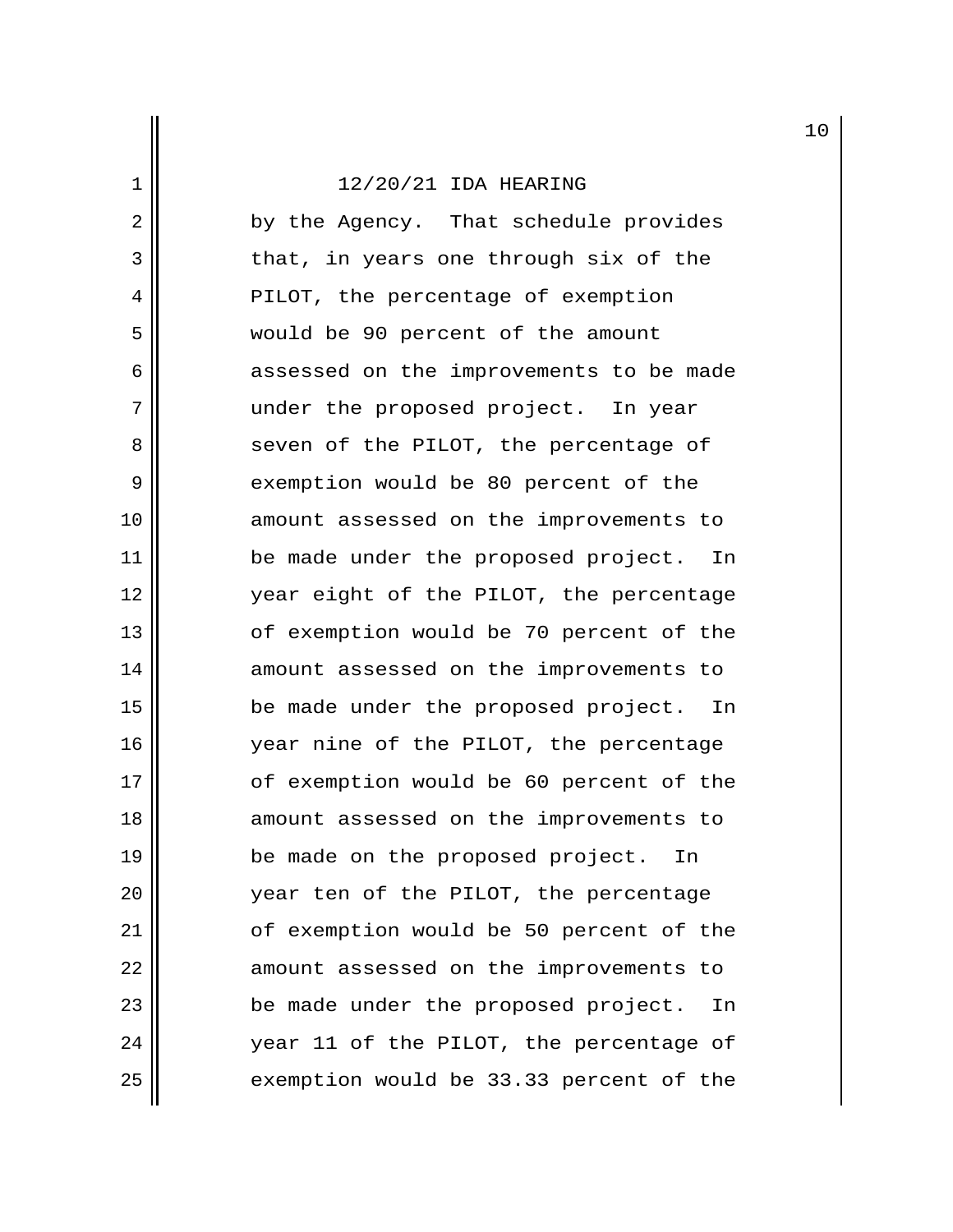2 amount assessed on the improvements to 3 | be made be under the proposed project. 4 || In year 12 of the project, the 5 || percentage of the exemption would be 6 || 16.67 percent of the amount assessed on 7 || the improvements to be made under the 8 || Proposed project.

9 || The Executive Director of the 10 || Agency caused notice of this public 11 || || || hearing to be, A, mailed on November  $12 \parallel$  30, 2021 to the chief executive 13 || cfficers of Orange County, the City of 14 || Newburgh, and the City of Newburgh 15 || School District, and B, published on 16 December 2, 2021 in the Times Herald 17 || Record, a newspaper of general 18 **circulation** available to the residents 19 || of the City of Newburgh, Orange County, 20 New York.

21 | The addition, the Executive Director 22 | of the Agency caused notice of the 23 public hearing to be hand-delivered to  $24$   $\parallel$  each of the chief executive officers of 25 | the City of Newburgh on November 29,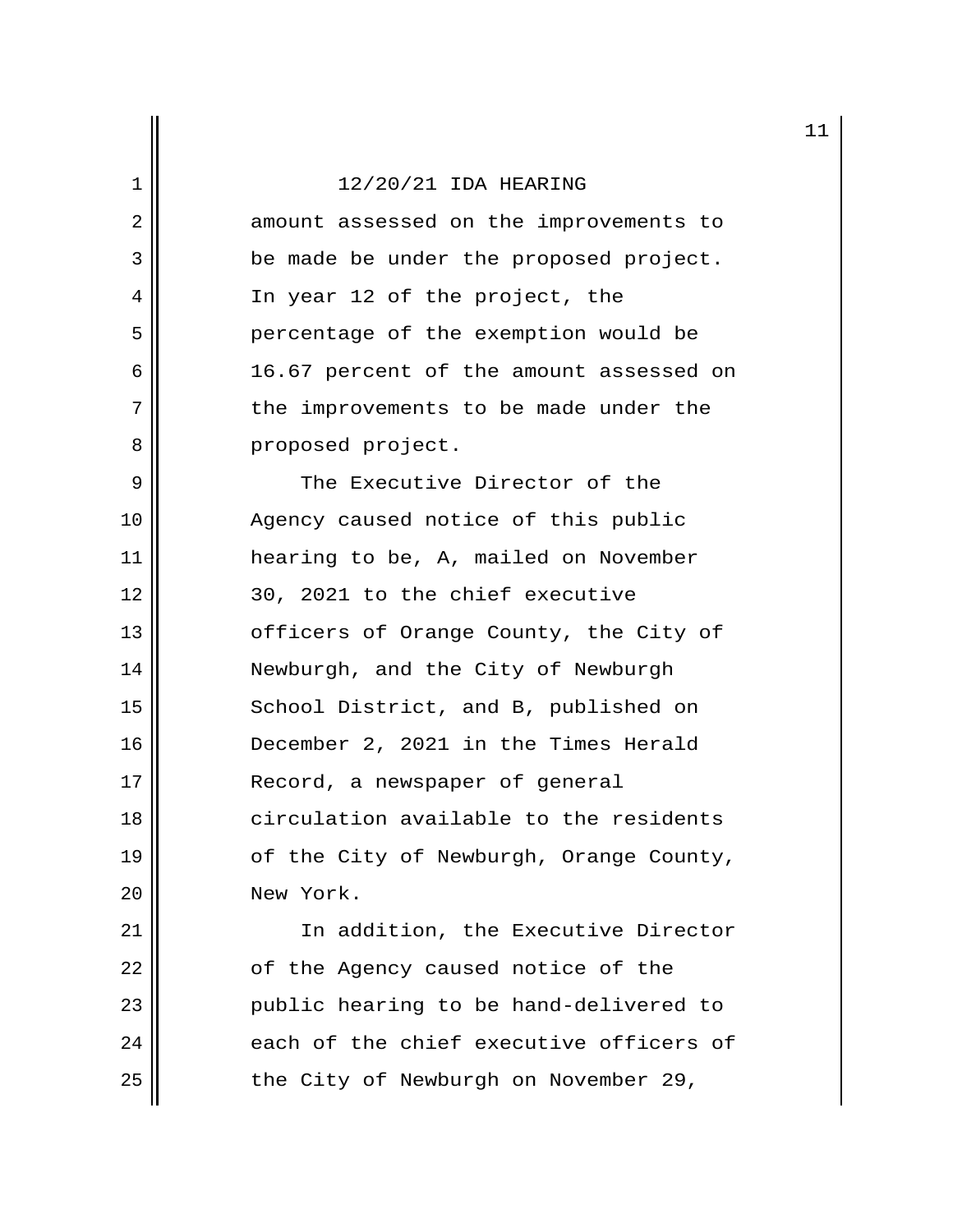2 2021, and posted on November 23, 2021 3 || on the Agency's website and also on a 4 || public bulletin board on November 29, 5 2021, located at City Hall, 83 6 | Broadway, Newburgh, New York.

 7 Now, unless there's any objection, 8 || I'm going to suggest waiving the full 9 || Treading of the notice of public 10 hearing, and instead request that the 11 || full text of the notice of this public 12 hearing be inserted into the record of  $13$  || this public hearing as Schedule A.

14 The comments received today at this 15 public hearing will be presented to the 16 || members of the Agency at or prior to 17 || the meeting at which the members of the 18 || Agency will consider whether to approve 19 || the undertaking of the Proposed Project 20 || by the Agency and the granting by the 21 || Agency of any financial assistance in  $22$  || excess of \$100,000 with respect to the 23 || Proposed Project.

24 Written comments. The notice of  $25$   $\parallel$  this public hearing indicated that

12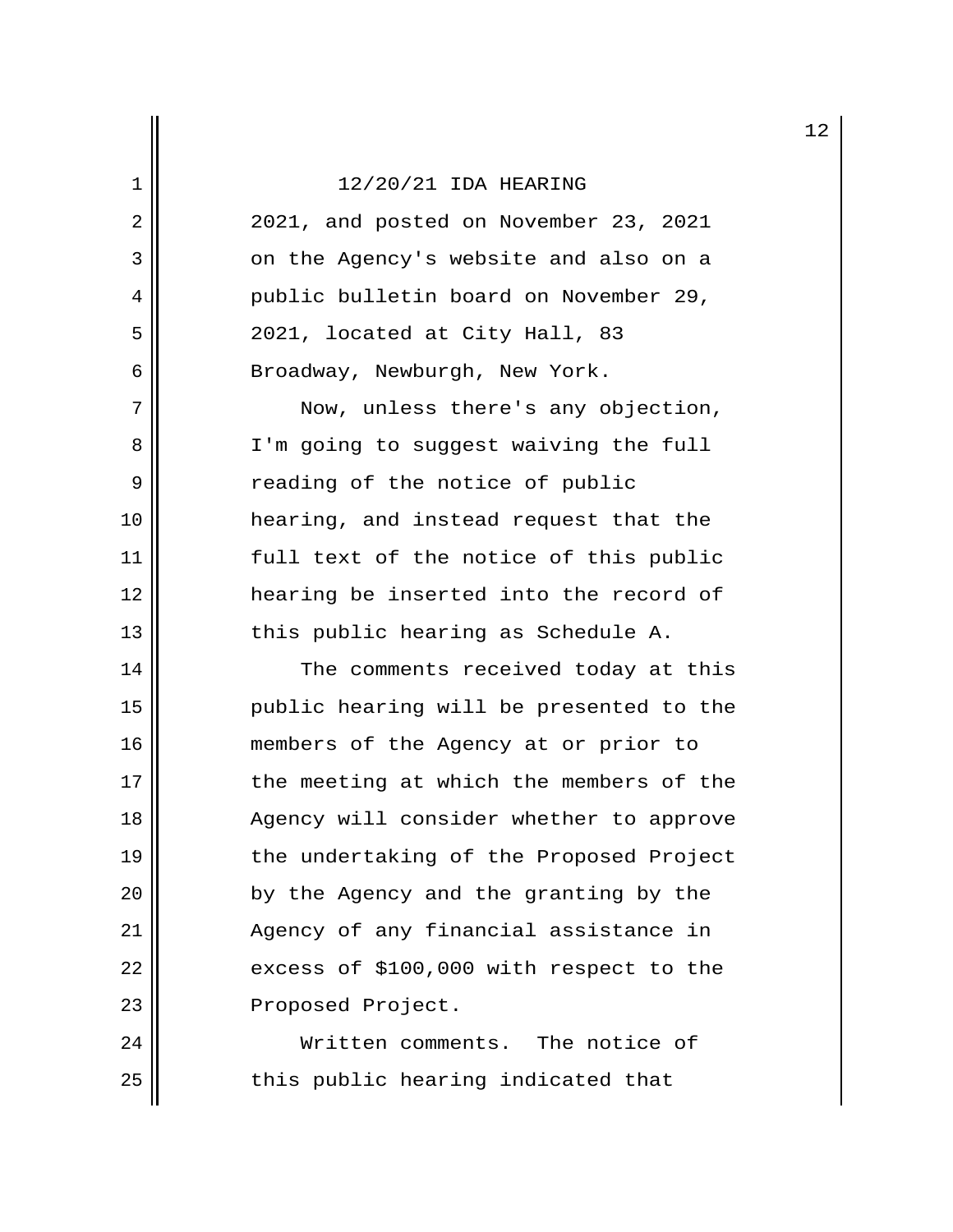2 || written comments could be addressed to 3 Cherisse Vickers, Executive Director of 4 | the Agency. Written comments have been 5 | The Preceived by the Agency from about 50 6 different individuals. I will read the 7 || comment that was sent to me by 8 Councilman Anthony Grice, who could not 9 || be here tonight. He said, "I support 10 || this project and the PILOT that is 11 || being requested. It is the highest and 12 best use of the property that will have 13  $\parallel$  a long-term positive impact on the City 14 | of Newburgh.

15 || While the PILOT might seem high, 16 || it is on a graduated scale, and based  $17$  || on the data, in line with what is 18 || meeded to make this project work.

19 || TWhile city council had no direct 20 || input on this RFP, having at least one 21 hotel in the City of Newburgh has been  $22$  || a plan of ours for a very long time 23 || before this project.

24 || T do urge the developer to  $25$  strongly consider the need for a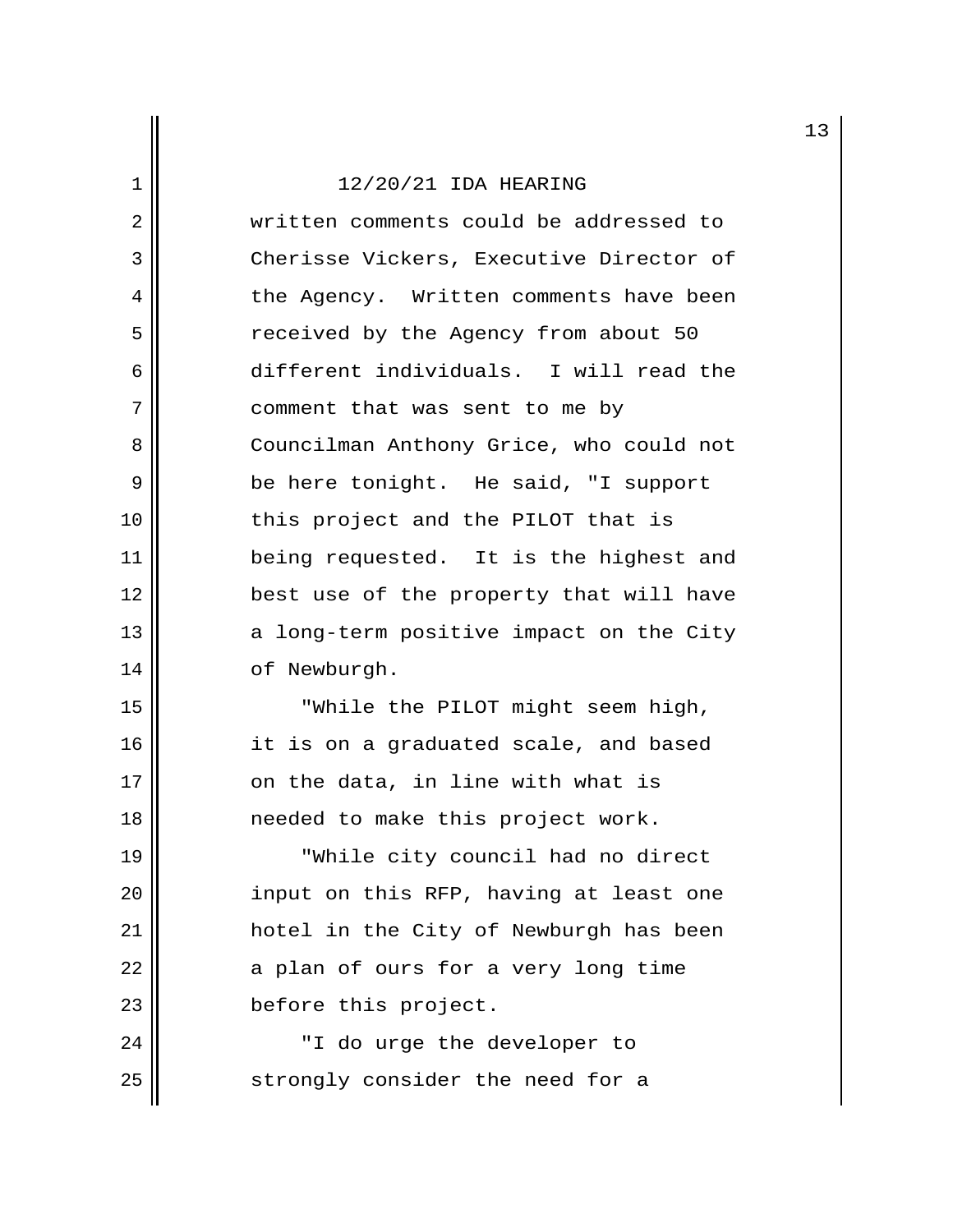2 | community benefit that is proposed by 3 || enriconts, and to consider all ways 4 || possible to include all of the 5 || residents, displaying artwork on the 6 || walls, hosting community events, and 7 || other things, for example.

8 || "I do urge the IDA, moving forward, 9 || to please consider the impacts that 10 || projects like these have on our city, 11 || and to strongly consider collaborating 12 || with the local elected officials, 13 having public meetings that are more  $14$  ||  $\alpha$  accessible than the last one, and, 15 || knowing that you cannot control what 16 || speakers say, that speakers are 17 || politely corrected during the meeting 18 || when presenting outdated or inaccurate 19 || information. As I have stated before, 20 it is a whole different scenario to 21 || state, 'The city is on the rise, and  $22$  || this project will help, ' as opposed to, 23 || The city is crumbling and must accept 24 | this project.'

25 || T do urge the residents to please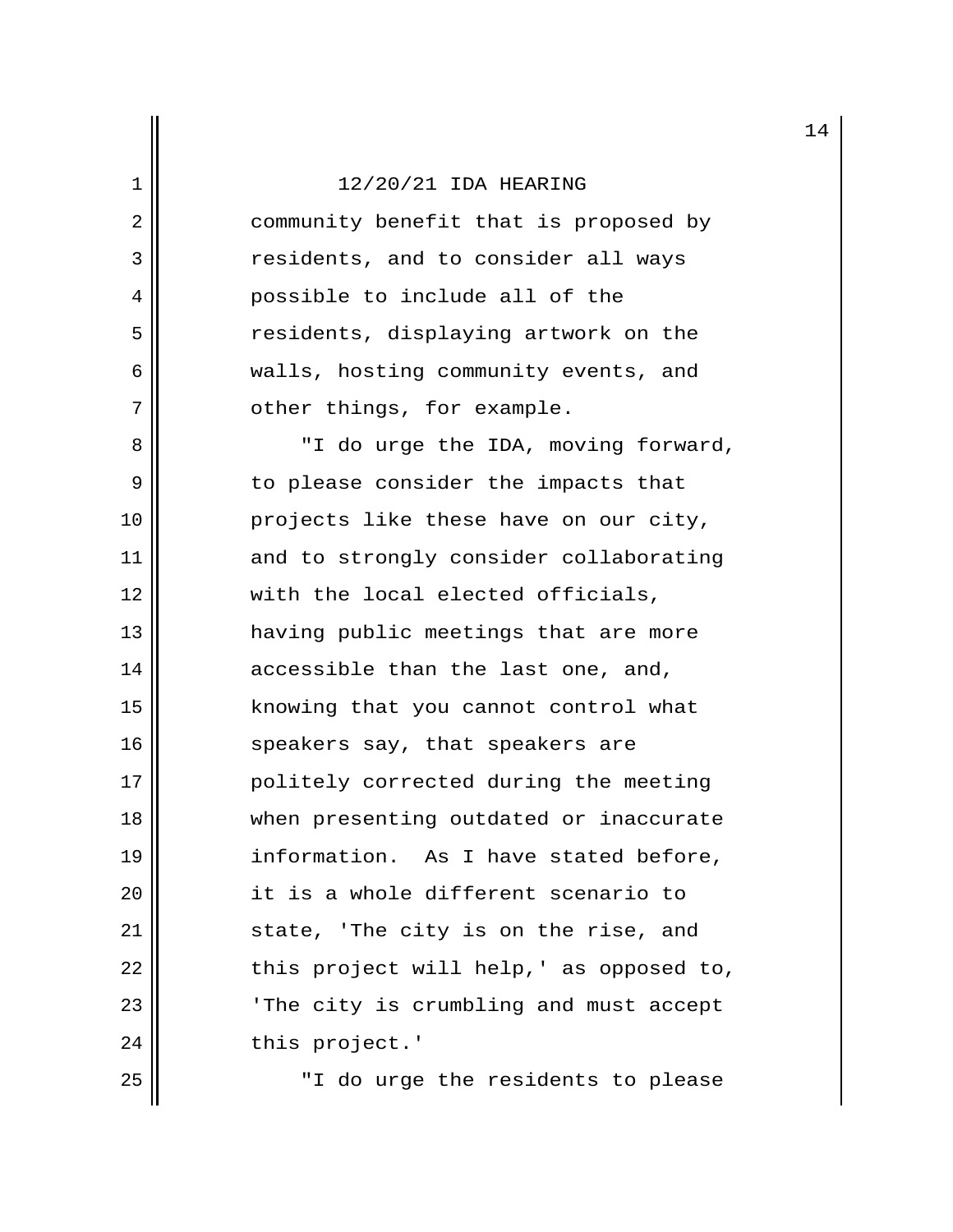2 || support this project. While the means 3 || of the city are multiple, varied, and 4 diverse, this is certainly not the last 5 || or only project that can handle some  $6 \parallel$  those issues. This is the highest and 7 || best use for these properties."

8 || I will now read the names of those 9 Who submitted letters, that I can 10 || actually read their names. Some of 11 || them are just signatures. Kathleen 12 Valentine, Craig Pelsue, Anthony 13 Vesnaver, Nina Horowitz, Christopher 14 || Espinal, Paul J. Banks, Aaron 15 Lefkowitz, Clifton Patrick, Kenneth 16 Nelson, Theresa Kraft, Bobbie Jo Buel, 17 || Barbara Duvekot Latham, Kristin Reilly, 18 Cynthia Corsiglia, Paula Tepedino, Cian 19 Robert Hamill, John Delk, Nicole 20 Nazzaro, Daniel Brown, Michele Basch, 21 Raymundo Enriquez, Alvaro Bustillos, 22 | Tiera Johnson, Sheila D. Warren, Dale 23 Velazquez, Isabel Iannucci, Xavier 24 || Boone, Jose Alfredo Olivera, Sean 25 Warren, Kathryn M. Vignogna, Theresa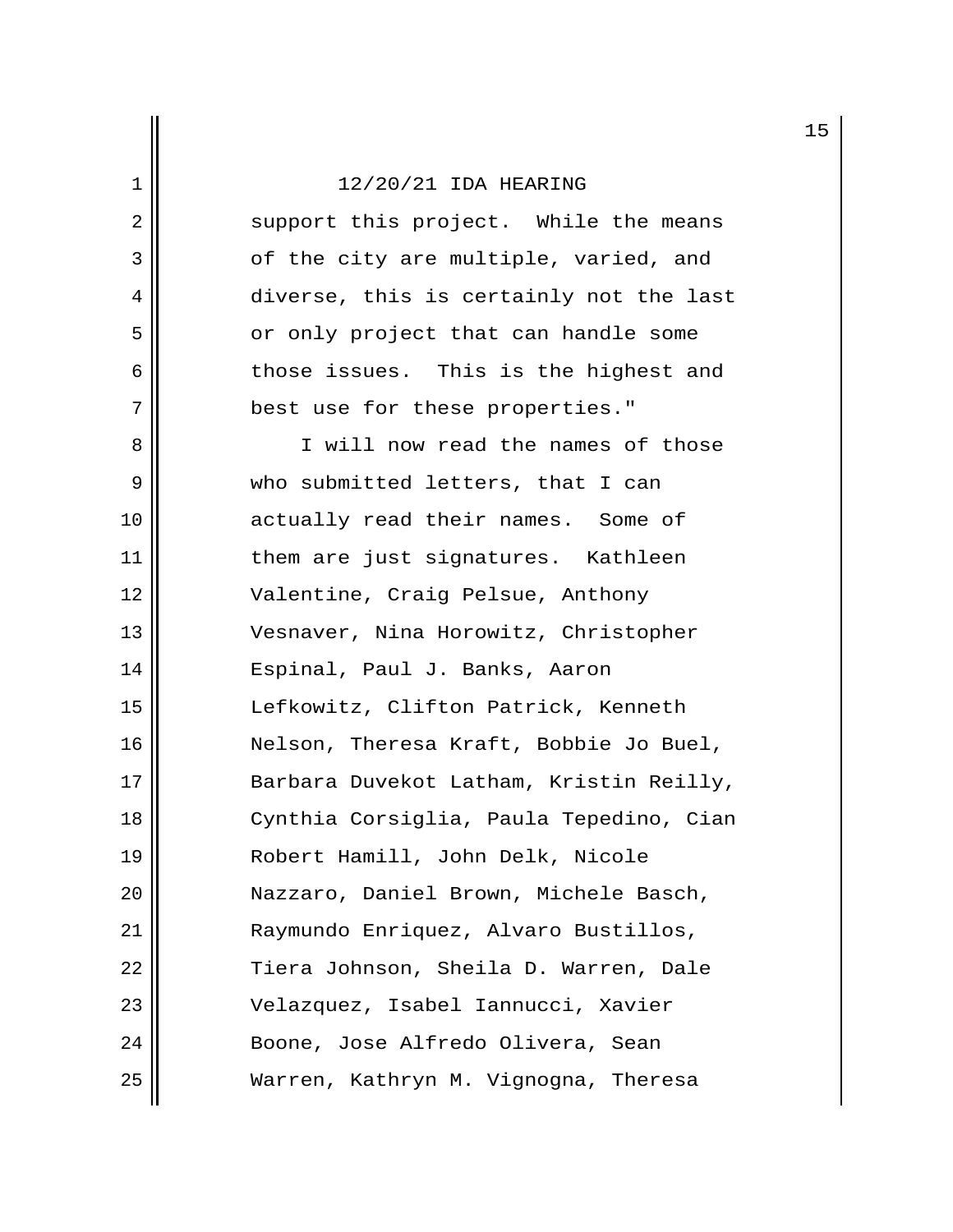2 Vargas, Natascia Blanc, Assaf Leib, 3 || Carlos Navarro Alvarez, Kabil and Noil, 4 and Ashley Lyon. And those are all the 5 || ones I could read that I understand  $6$  their signature. But in total, there  $7$  are 50 letters that are in support of 8 || the project.

9 || Now I will open this public hearing for 10 public comment at 6:14 p.m. By way of 11 | operating rules  $-$  I'm sorry. Let me back  $12 \parallel$  up. We will open the meeting at this moment, 13  $\parallel$  and we will have the developer, Sims Foster, 14 | present. And then afterwards, we will have 15 Michael N'dolo from MRB, who is the economic 16  $\parallel$  analyst who did the independent cost-benefit  $17$  analysis and test of reasonableness. And 18 then after they're done, we will open it up 19 for public comment. So we will introduce  $20$  Sims to take the floor.

21 MR. SIMS FOSTER:

22 | Thank you, Board, for your time. I 23 || appreciate all that you're putting into 24 || this. My name is Sims Foster. I'm the 25 || applicant here for this project. And I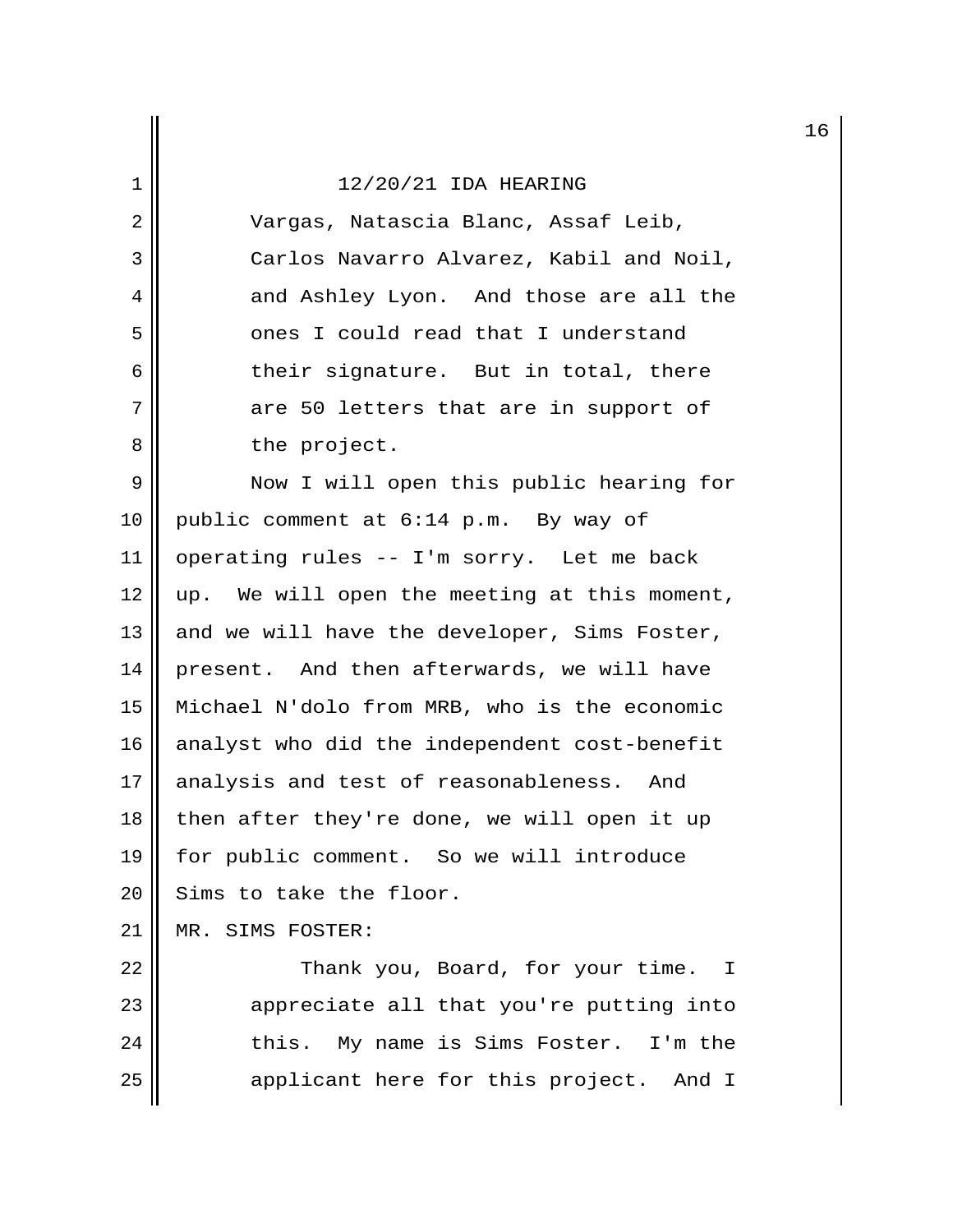2 || want to make sure we leave plenty of 3 || time for everybody to speak and I 4 appreciate everybody showing up. We 5 welcome this process. We know it's a 6 process, as an applicant, and are happy 7 to be here.

8 || Just a quick background into who I  $9 \parallel$  am, who we are. I grew up about 10 60 miles from here in Sullivan County, 11 || was born and raised there, and spent my 12 career in hospitality. And about seven 13 || vears ago, my wife and I came back and 14 started with one hotel, and in the last 15 || seven years have opened six hotels in 16 || Sullivan County and two restaurants. 17 As we looked to expand, like many of 18 you, we were drawn to Newburgh, to the 19  $\parallel$  energy and to what Newburgh is now, and 20 || also the potential that it has in the 21 | Tuture. And came here and also saw  $22$  || these amazing buildings  $-$ 23 || unfortunately, it's the second shortest  $24$  ||  $24$  day of the year -- but the American 25 Legion, YMCA, and the Masonic Temple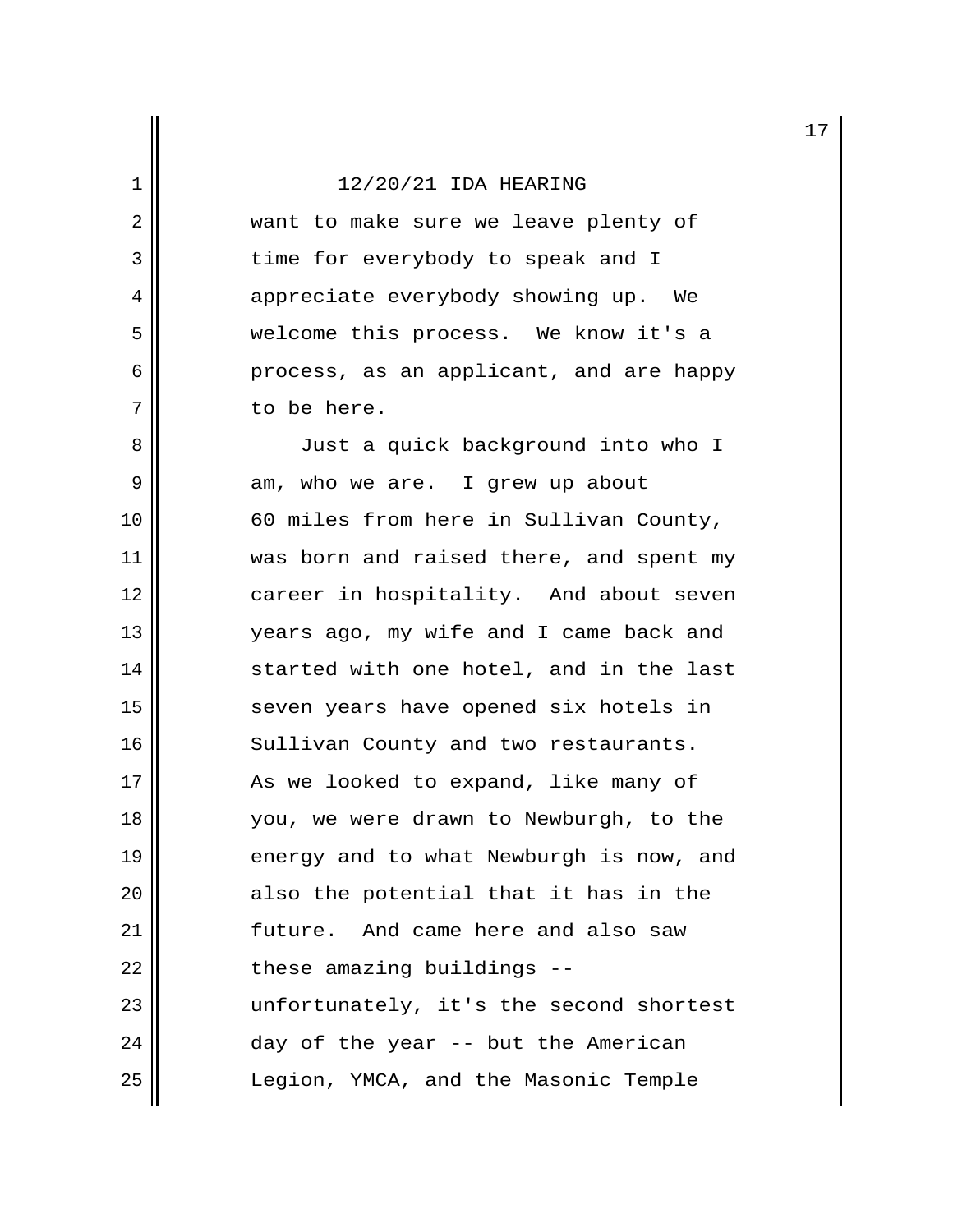2 | Tight outside the window.

3 We are in contract with Orange 4 || County for those buildings and are --5 | have received conditional planning 6 || board approval. We still have to get 7 || approval from the architectural -- the 8 || ARC, but things are going well in that 9 || Process, and we looked forward, 10 hopefully, to having full approvals 11 || very soon.

12 || The project itself, we are 13 || presenting the idea of doing up to 80 14 || rooms, mostly in the American Legion 15 || and YMCA buildings. In the Masonic 16 | Grand Temple, there will be a 150-seat 17 ground floor restaurant, two large 18 || event spaces, a second smaller 19 || estaurant on the third floor, and a 20 || rooftop enclosed bar as well. And 21 || also, behind the American Legion, a 22 | pavilion and gardens with a food truck 23 || style seasonal venue. So that's what  $24$  | the project is.

25 I think some attributes that we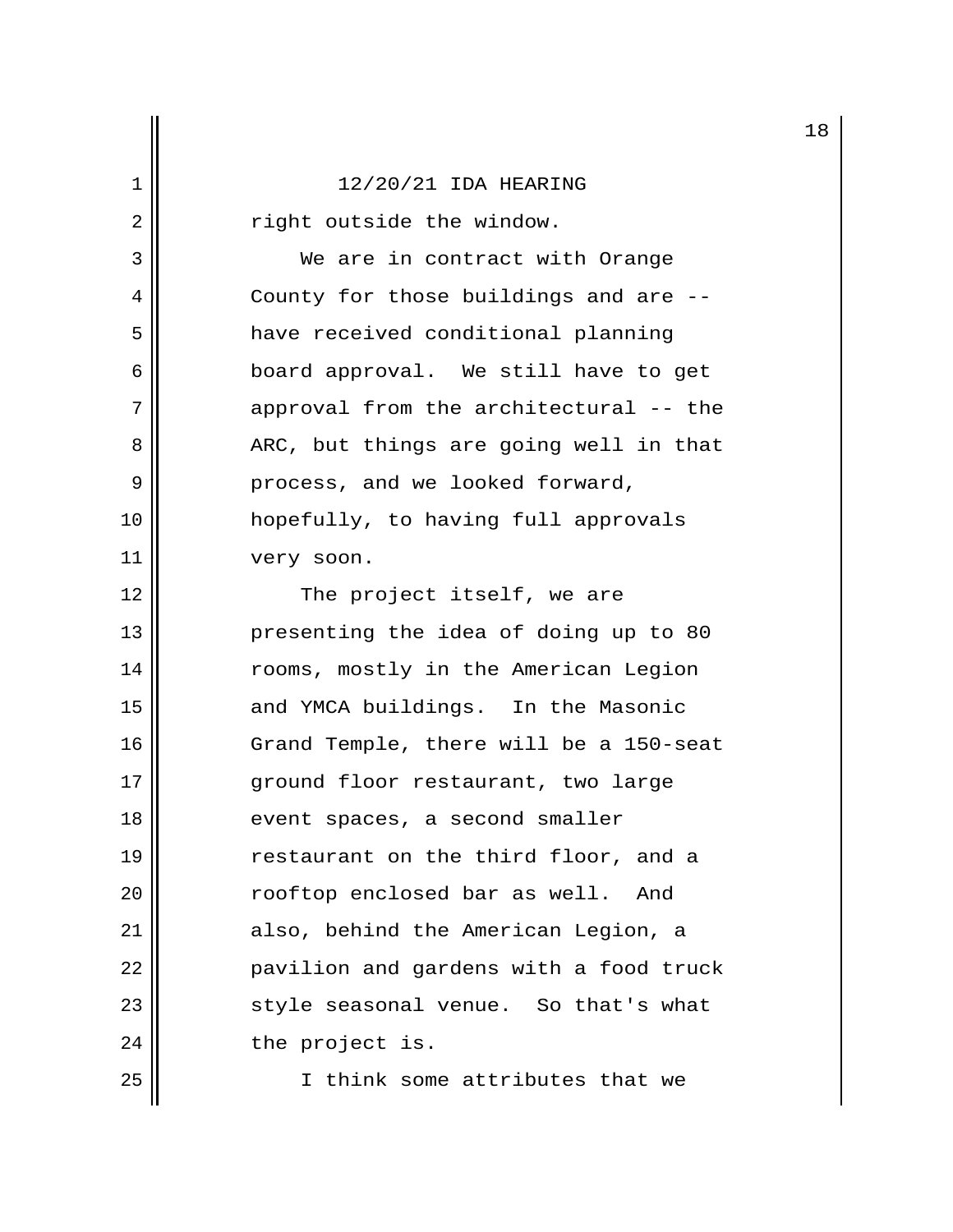2 || would just like to note, one, we're not 3 displacing anyone. The buildings are 4 currently empty except for the Boys & 5 Girls Club who are in the American 6 Legion, and we are working as hard as 7 || we can to keep them there as long as 8 || they can. As many of you know, they're 9 trying to move or are in the process of 10 || renovating the building on the corner 11 here, on Broadway and Grand. So we're 12 working with them and working well.

13 || Number two, the buildings currently  $14$  are not on the tax roll. In their 15 300-year plus existence combined, they 16 were only on the tax roll for less than  $17$  || 10 percent of that in the early 2000s. 18 || So not when we're finished renovating 19  $\parallel$  the project, but immediately if we take 20 || possession of them, we'll put three 21 buildings on the tax rolls in City of 22 Newburgh.

23 || I won't go into it too much because 24 || I think Michael will next, but we'll be  $25$   $\parallel$  creating jobs, both in the construction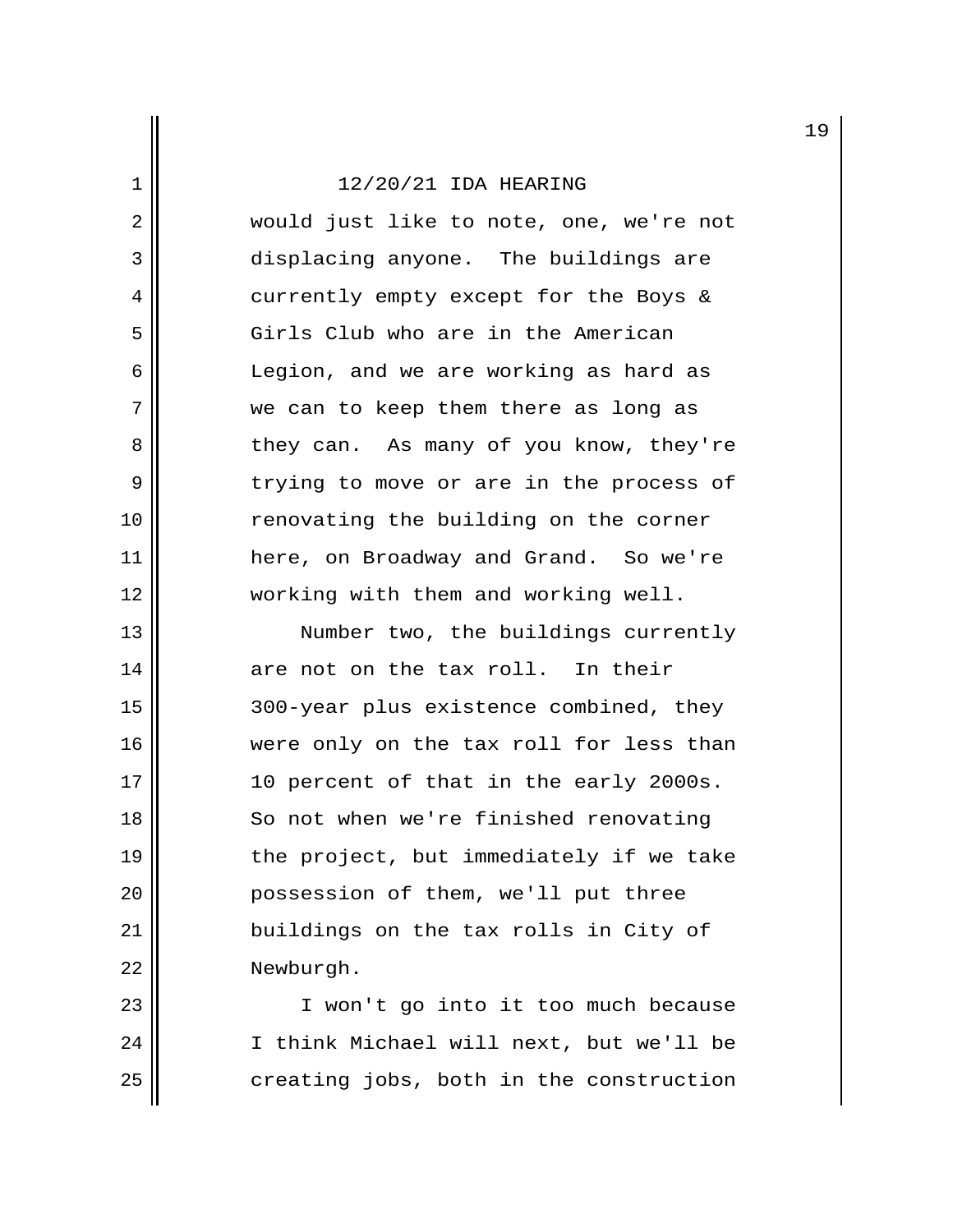2 || Phase and predevelopment phase, and  $3 \parallel$  also, of course, we'll be looking at, 4 || stabilized, around 62 full-time 5 || equivalent jobs, which really in our 6 || industry equates to probably a lot more  $7$  | than that, as there are some  $-$ -8 || especially in food and beverage, some 9 part-time jobs that equate to one 10 || full-time job.

11 || We are very much looking forward to 12 partnering with SUNY Orange. That was 13 0 one of the first conversations we had 14 || with Dr. Young, and we are looking 15 || to -- well, I am the Chair of Food 16 || Tech, which is a new committee, an 17 || organization that will be looking to 18 help the college expand its culinary 19 || and hospitality program, and also job  $20$   $\parallel$  training for the hospitality sector.

21 I think the indirect value of this  $22$   $\parallel$  is that -- and also one of the  $23$  || challenges of this project  $-$  is we 24 || hope to not be the last hotel in the  $25$  | City of Newburgh. There are so many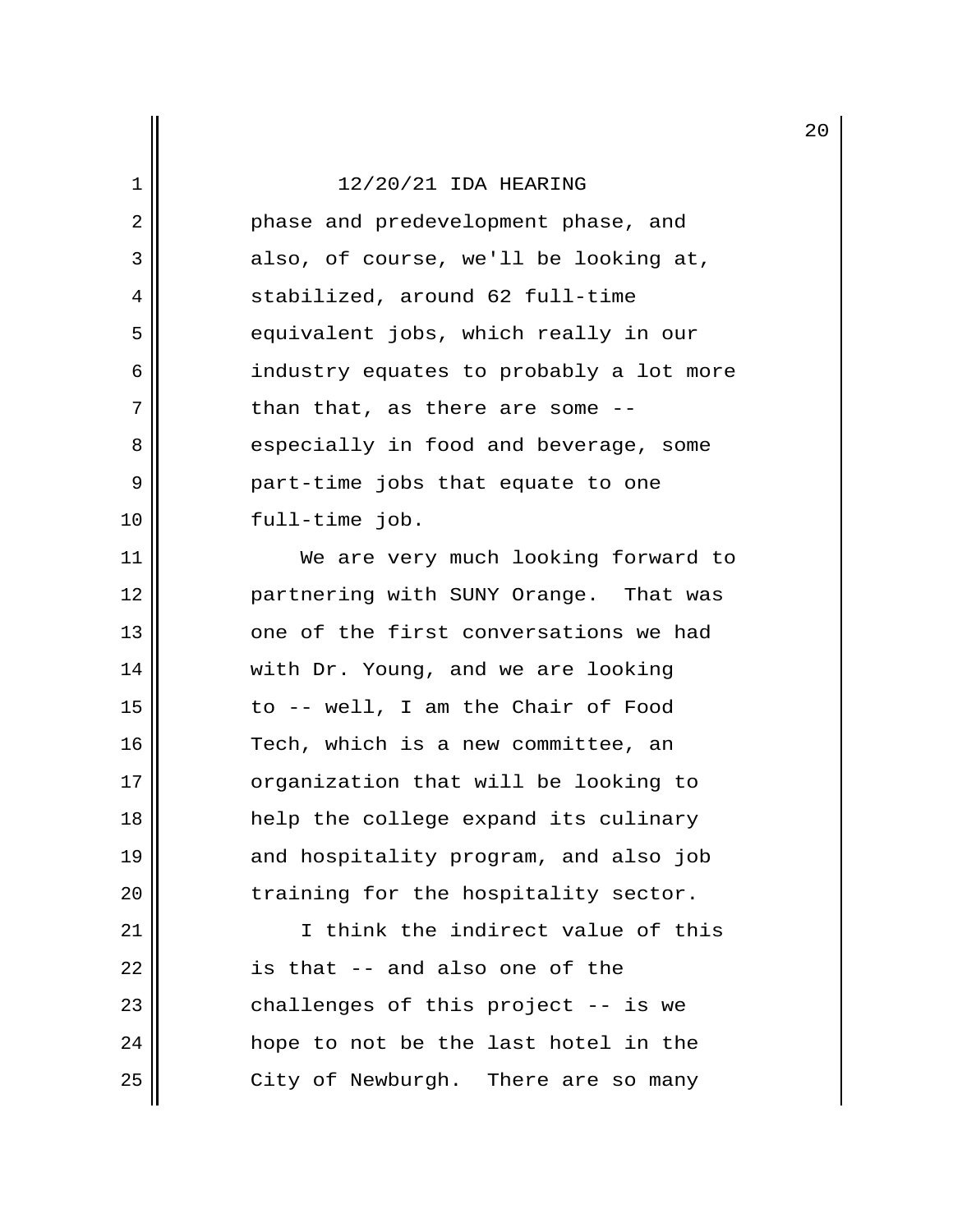2 reasons to attract visitors to come and  $3 \parallel$  stay here in Newburgh, and Newburgh has 4 || a rich history of hotels and 5 || hospitality, so we are hoping that, 6 || through this process, even though we'd 7 || be the first to do a hotel of this 8 || style in a generation or more, that it 9 || will encourage others with the same 10 appropriate commitment to community and 11 | to the betterment of Newburgh to come 12 and join us and to help start a wave of 13 || tourism and overnight destination here 14 || in the City of Newburgh.

15 We're applying for the PILOT not 16 || because we think that our project, on  $17$  all the things that I just discussed, 18 deserves it because of merit. I'm not 19 applying for the PILOT through the IDA 20 || because it's something that would be 21 nice to have. I frankly would prefer  $22$  || that we weren't applying for the PILOT. 23 || The reason we're applying for it is we 24 || The reason we need it is that  $25$  this project is highly likely to not be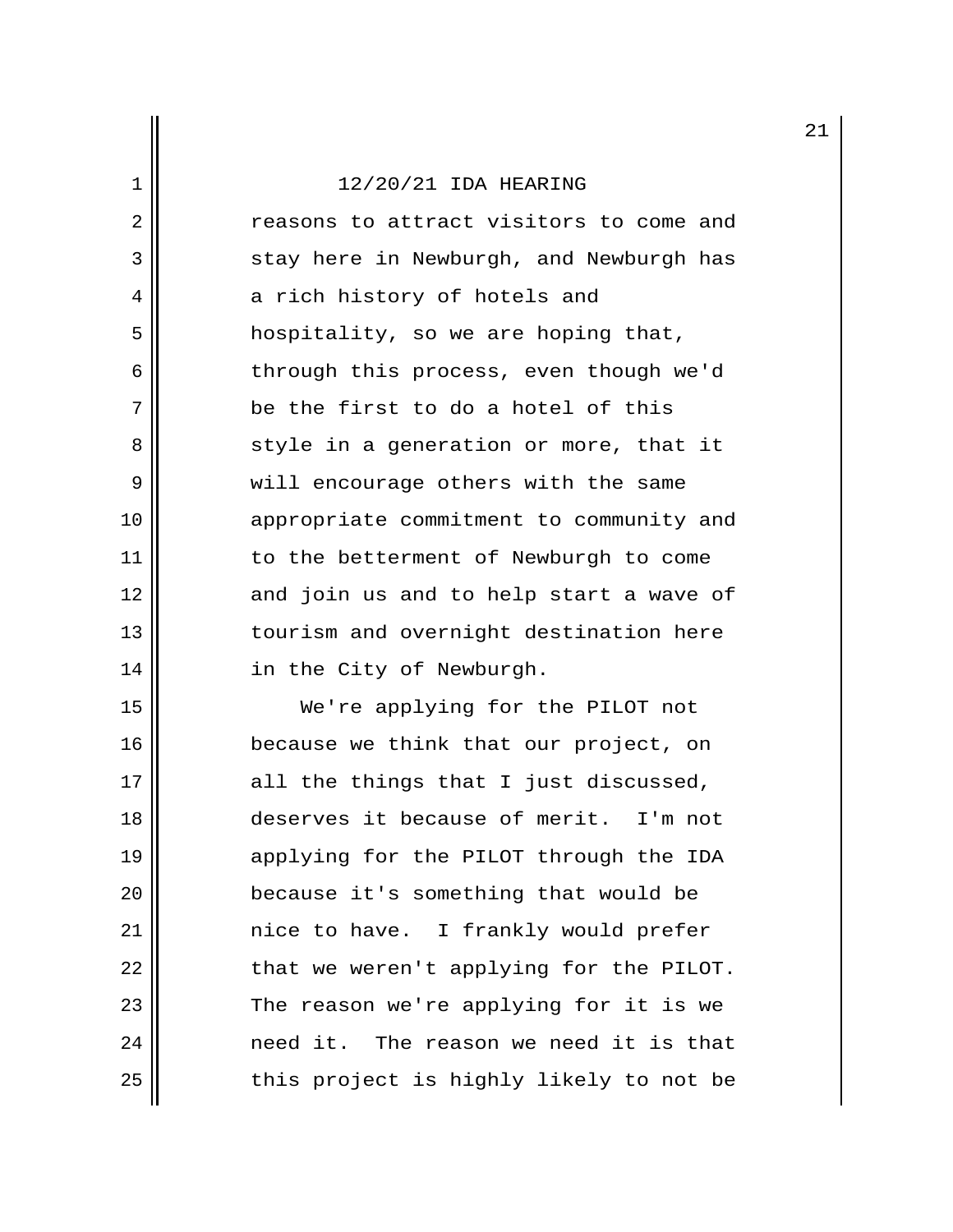$2 \parallel$  financed -- and by financed, I mean 3 || through bank debt and also private  $4 \parallel$  equity -- without the PILOT. The taxes 5 || in the City of Newburgh, I just learned  $6$  | this weekend, the rate has gone down 7 || over the past few years, and that's 8 good progress, but the taxes themselves 9 || I think are still very high, and I 10 haven't heard anybody in the City of 11 || Newburgh argue with me on that. They 12 would be so high on this project on day 13 || one that the risk profile on this 14 project would be put in a place that a 15 bank would not take the risk, and the 16 || return on private equity would be so 17 || || || || || long to return that it becomes largely 18 unfinanceable. So as the applicant 19 here, we are just availing ourselves to 20 || the system that's been put in place by 21 || the City of Newburgh through the IDA to 22 || apply for this PILOT.

23 There are those that say they like  $24$  || the project, but they don't like the 25 deal. I can understand that. What I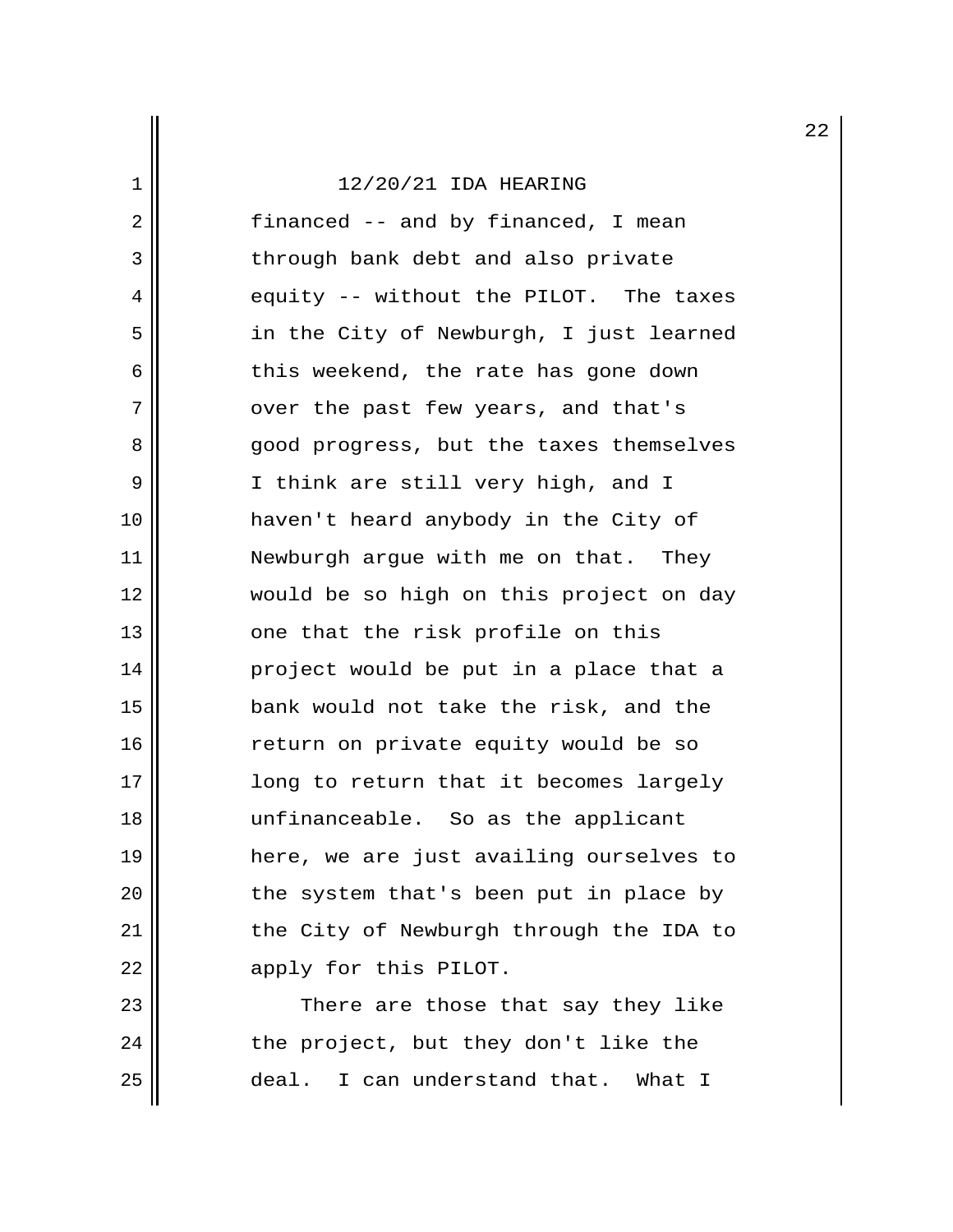2 || can say is, what we ask for is what we 3 need in order to get this project done. 4 || And we spent a lot of time on this 5 | application and were very thoughtful  $6 \parallel$  about it, and we understand there can 7 || be opposite opinions of that, but I'm 8 || standing here asking for what we need 9 || The body of this project financed 10 || and get it open within two or so years, 11 and start bringing people to the City 12 | of Newburgh. 13 || I'm happy to answer any questions 14 afterwards, and I appreciate everybody 15 being here and I appreciate the time to 16 || talk. So I'll turn it over. 17 IDA CHAIRPERSON AUSTIN DUBOIS: 18 || Thank you, sir. Next, we'll 19 introduce Michael N'dolo. Again, he's 20 || with MRB Group. He was hired by the 21 IDA to investigate the application, to  $22$   $\parallel$  research the industry, to ask questions 23 || cf the applicant. Michael, I'll let 24 || vou elaborate and take it from here.  $25$   $\parallel$  Thank you.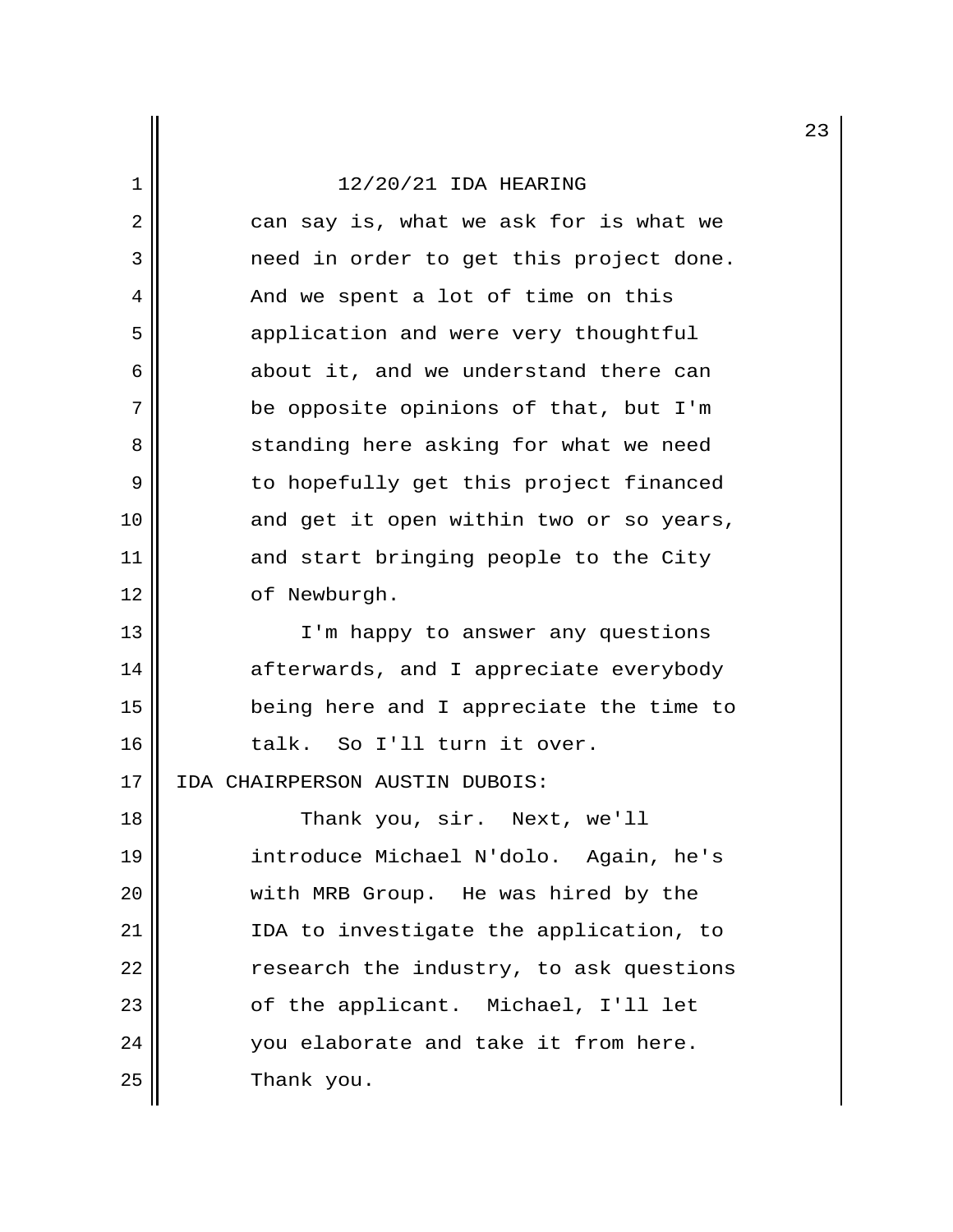|    |                                           | 24 |
|----|-------------------------------------------|----|
| 1  | 12/20/21 IDA HEARING                      |    |
| 2  | MR. MICHAEL N'DOLO:                       |    |
| 3  | So tonight, I'll just introduce           |    |
| 4  | myself a little bit, just so you know     |    |
| 5  | my background and how I came into this.   |    |
| 6  | But most of it's going to be about        |    |
| 7  | financial analysis. I do like to try      |    |
| 8  | to break it down. There is some           |    |
| 9  | complexity to this, but I do try to       |    |
| 10 | make is digestible for a non-technical    |    |
| 11 | audience. So I will try and attempt to    |    |
| 12 | do so again tonight.                      |    |
| 13 | So MRB Group, I will spare you the        |    |
| 14 | sales pitch, but MRB Group is a           |    |
| 15 | municipal services provider. We do        |    |
| 16 | municipal engineering, municipal          |    |
| 17 | architecture, municipal consulting.       |    |
| 18 | Smarter Local Government is the           |    |
| 19 | division I work for in MRB Group.<br>- So |    |
| 20 | we are speaking on behalf of the          |    |
| 21 | community, not on behalf of the           |    |
| 22 | developer.                                |    |
| 23 | I have worked in economic and             |    |
| 24 | fiscal impact analysis for about 20       |    |
| 25 | years. I've done projects in 25           |    |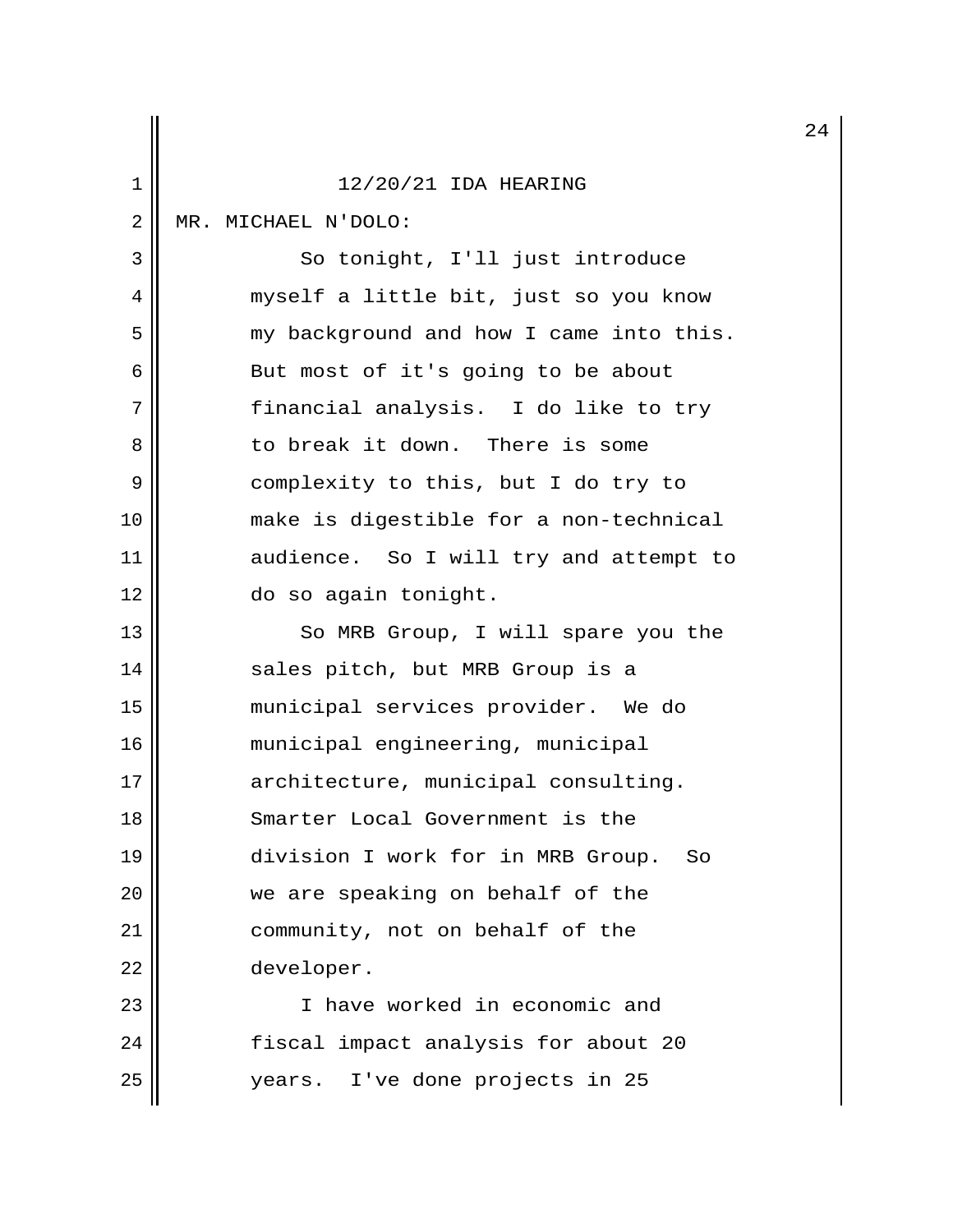2 || states. I've done over 300 analyses 3 || for IDAs. I've worked with, I think, 4 || essentially every active IDA in the 5 | state at some time or another on every 6 different type of study you can 7 || imagine, so I've seen just about every 8 | iteration you can have.

9 || We were asked to perform two types 10 || of analyses, and I'll describe each of 11 | them in kind here, in order: Test of 12 reasonableness and the cost-benefit 13 || analysis. Both have been reduced into 14 writing and provided to the Board for 15 || their contemplation during the 16 discussion here.

17 So test of reasonableness comes 18 first. We are asking essentially two 19 || questions in the test of 20 | Teasonableness. The first one is, is 21 | it necessary to provide an incentive?  $22$  || And the second question is, is the 23 || incentive requested reasonable? Does  $24$  || it provide a return that is reasonable,  $25$  and specifically not in excess of a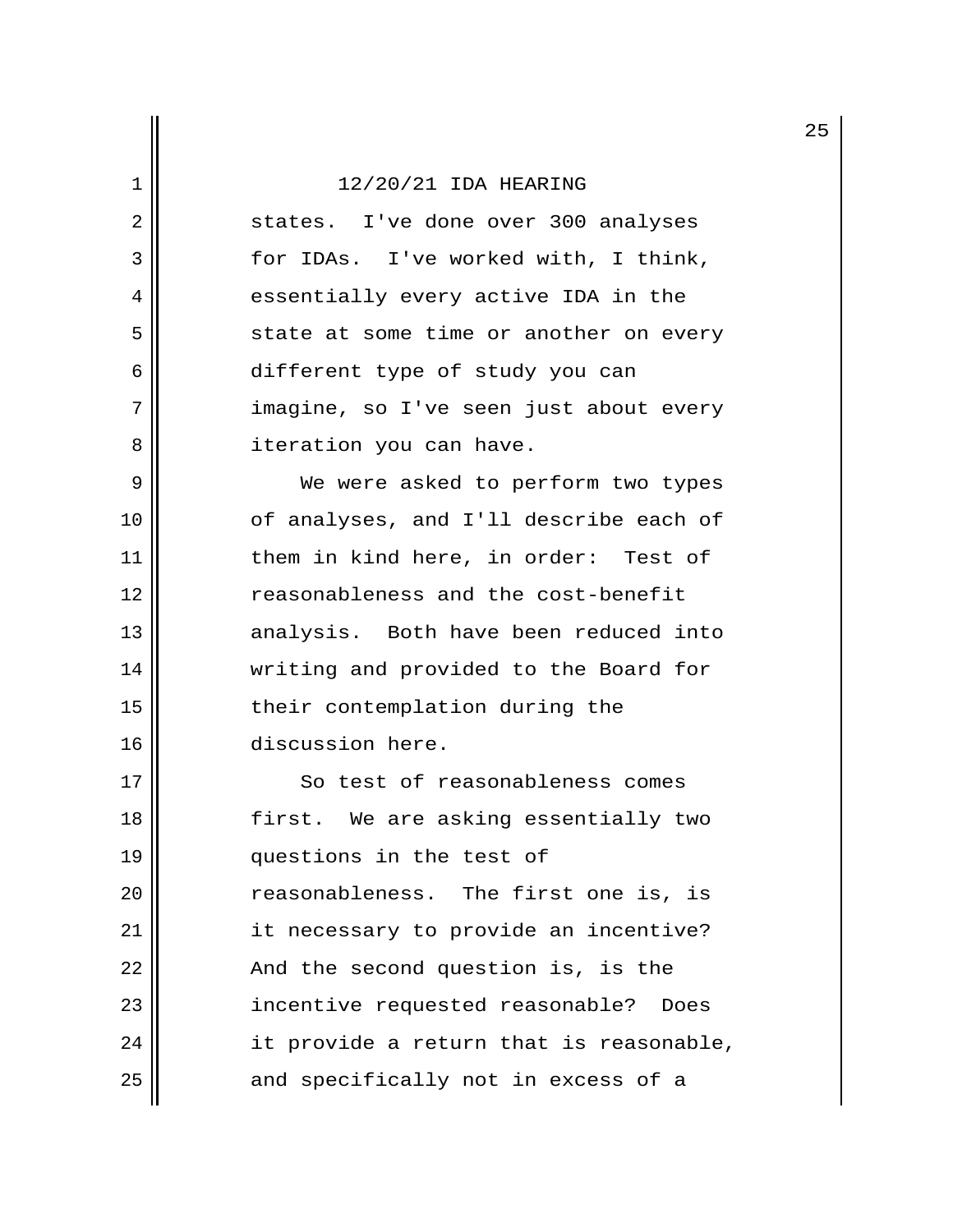2 || normal return on a project, right? A 3 developer needs to make a normal 4 || return, and that's where we want them 5 to be.

 6 We do two tests -- well, we do more  $7$  || than two tests, but generally speaking, 8 we look at the debt-service coverage  $9 \parallel$  ratio, and then we estimate their 10 pre-tax cash flow on an internal rate 11 | of return basis. So how do we do this? 12 What was the method? We were provided 13 || some financials by the developer about 14 || operations and some ratios and expenses 15 || and income. We asked for some 16 | additional information, which we 17 || received, about the capital structure 18 || of the deal, how money's coming in, 19 what are the terms of that money coming 20 in, and then what's an overall profit 21 || and loss. We had several discussions 22 || with the developer team, and then we  $23$  || took that data, we analyzed it, and we 24 | benchmarked it against known market 25 benchmarks from reputable data sources.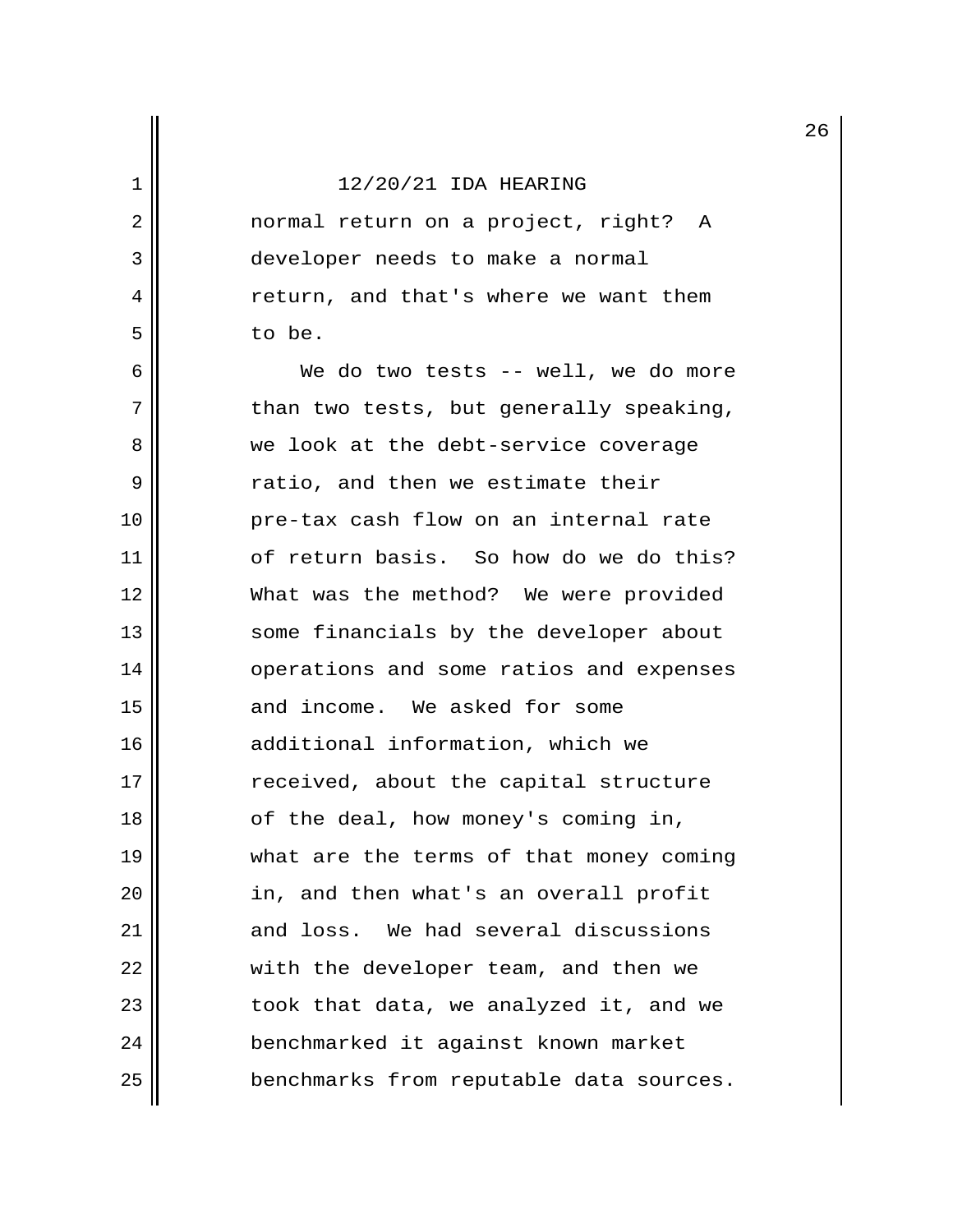2 So this is some of the information 3 that we looked at. Average daily rate, 4 || that's a hotel industry term for how 5 || much they charge for a room on average. 6 Revenue per available room is not what 7 || they charge, but what they actually 8 and Secreef received for an average room. That has  $9 \parallel$  to do with the occupancy rate as, of 10 || course, some of the hotel rooms are 11 vacant from time to time. Cost of 12 goods sold, again, the financing terms 13 || and conditions, and then we also asked 14 || about other incentives and other types 15 || cf funding that might be coming into 16 || the project. And we know the 17 || \$1.25 million grant that was awarded 18 || recently and was part of our test. 19 What we're trying to do on the 20 || internal rate of return side is to say, 21 | if you're an equity investor, right, 22 | here's somebody who's going to be

23 || Participating in this deal. What is  $24$  || the rate of return that you need to see 25 | in order to put your money in this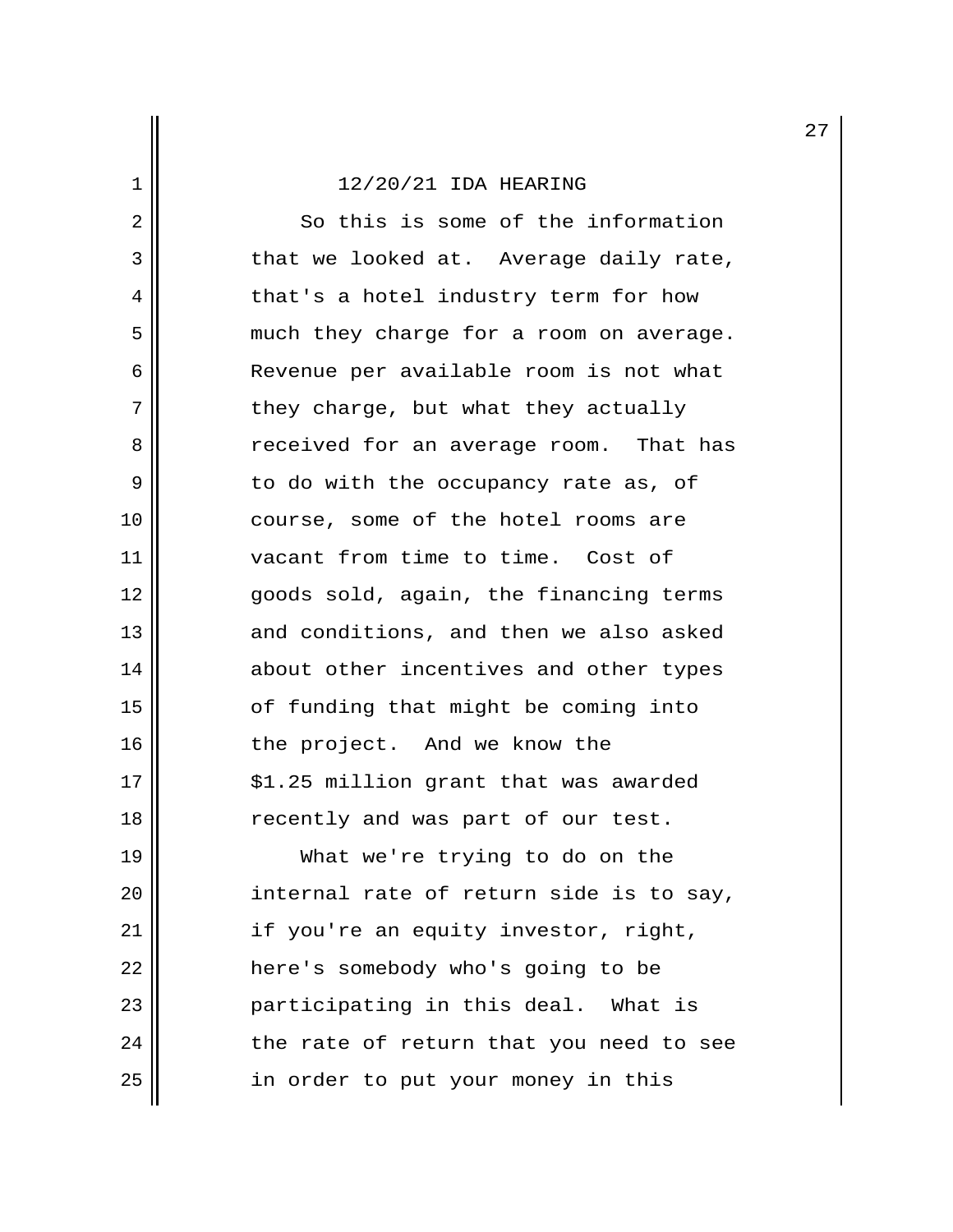2 deal? Right? We call that the equity 3 dividend rate. We used the investor's 4 || survey from RealityRates.com, and I 5 | believe it was third quarter rates, and 6 you can see that the equity dividend 7 || The rate for full service hotels range 8 **between** 7 and 18 percent and averaged 9 about 12. I just note that the cap 10 || rate that we saw was about 9.5 percent. 11 || So that's what we're looking at in 12 terms of what the market considers a 13 || Treasonable rate of return.

14 || Now we also have things like risk. 15 || One of the things we considered is that 16 || there isn't a comparable property right 17 || mow in the City of Newburgh, and 18 || therefore, the developer is taking 19 additional risk because they can't look 20 || at existing market data and know what's 21 || Possible. They have to guess. So  $22$  || that's one aspect of the risk. We put 23 | it together.

24 || We looked at their profit and loss, 25 we looked at their capital structure,

28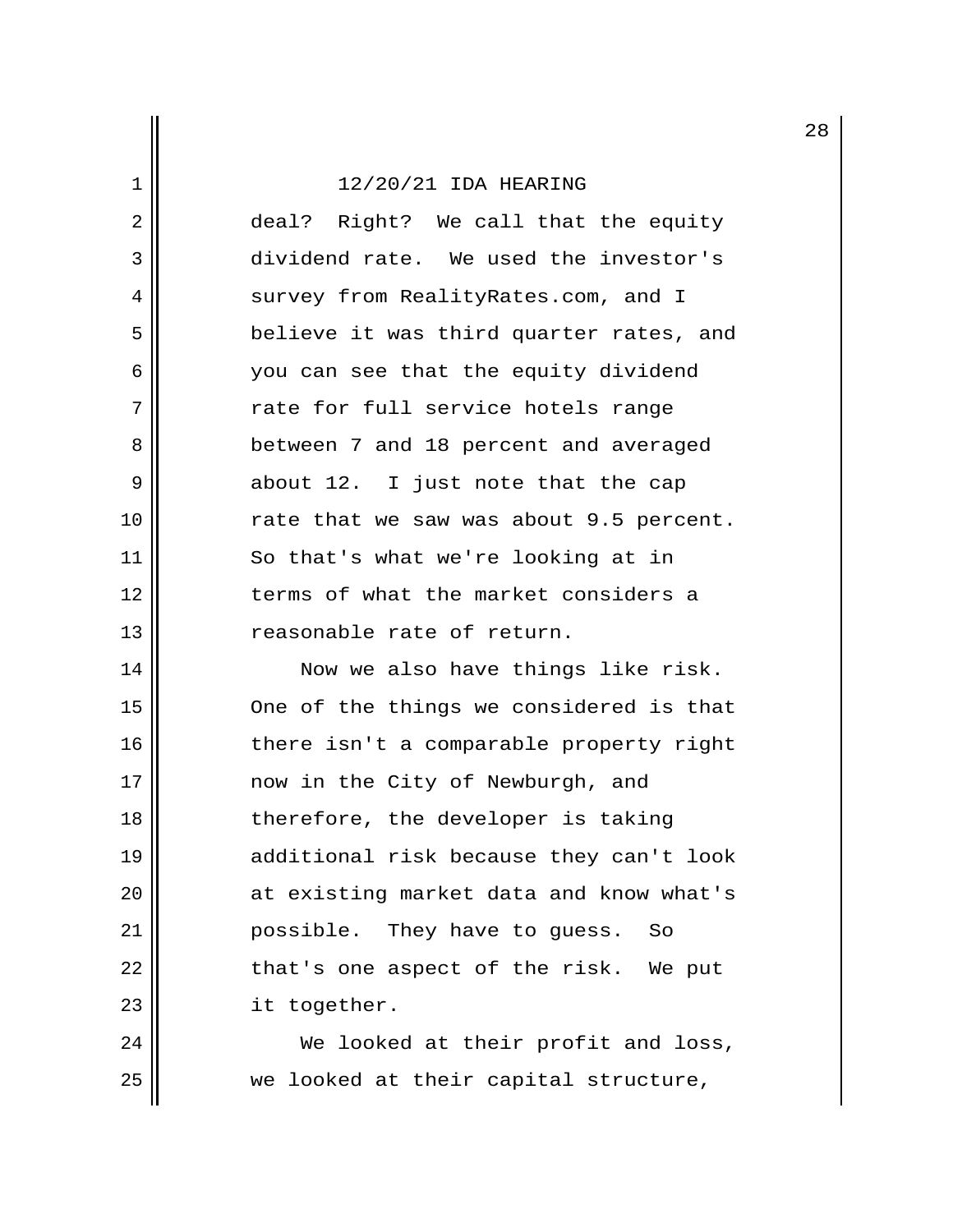$2 \parallel$  and we created a simplified 3 | cash-on-cash return. You're the equity 4 || investor, you put cash in, and in the 5 || future you get cash out. Right? What 6 would that rate be? We calculated what 7 || that rate is.

8 || We looked at the PILOT payment 9 Schedule that was requested. We asked 10 || and discussed with the agency an 11 || amendment to that PILOT request. It 12 was granted. The developer agreed to 13 it. And we are able to find that the 14 || test of reasonableness passed. The 15 assistance is necessary and reasonable 16 || for a risk-adjusted return. So that's 17 the test of reasonableness. The next 18 || analysis -- that's answering the 19 question, do we need to give this 20 || assistance, right? That's the first 21 | question.

 $22$  || The second question really here is, 23 || why should we consider this? That's  $24$  || the cost-benefit analysis. So here are 25 | Some of the benefits and costs that we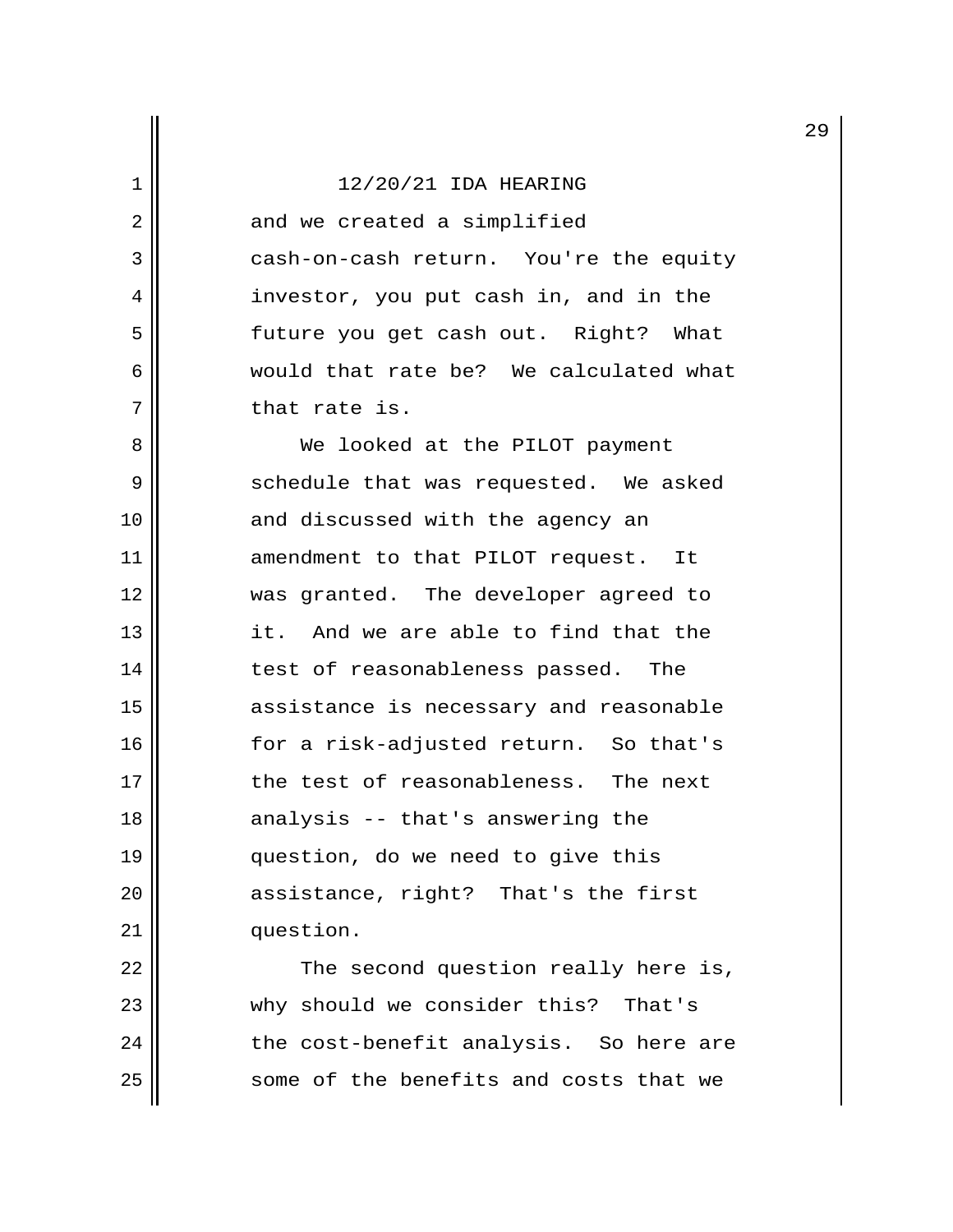|             |                                         | 3 |
|-------------|-----------------------------------------|---|
| $\mathbf 1$ | 12/20/21 IDA HEARING                    |   |
| 2           | elaborated on from the application,     |   |
| 3           | from other sources. Of a \$21 million   |   |
| 4           | project, about 80 percent would be      |   |
| 5           | spent in the county. That's             |   |
| 6           | \$17 million. So you can see that top   |   |
| 7           | table, construction, spending in county |   |
| 8           | is the top two lines of the summary.    |   |
| 9           | So you have 67 direct jobs, that's      |   |
| 10          | on-site jobs doing the renovations, an  |   |
| 11          | additional 43 in the county, including  |   |
| 12          | the city, for a total of 110 jobs.      |   |
| 13          | That's what we're estimating during the |   |
| 14          | construction period. You can see the    |   |
| 15          | construction wages totaling about \$9.5 |   |
| 16          | million. We do that at a county level   |   |
| 17          | because construction typically happens  |   |
| 18          | at a broader geography. For             |   |
| 19          | operations, we scaled down to look at   |   |
| 20          | just the city. So ongoing employment    |   |
| 21          | at the site, you can see there's a      |   |
| 22          | combination of professional, skilled,   |   |
| 23          | semi-skilled, and unskilled jobs,       |   |
| 24          | totaling 61 jobs. Those 61 jobs are     |   |
| 25          | the direct jobs occurring on site at    |   |

30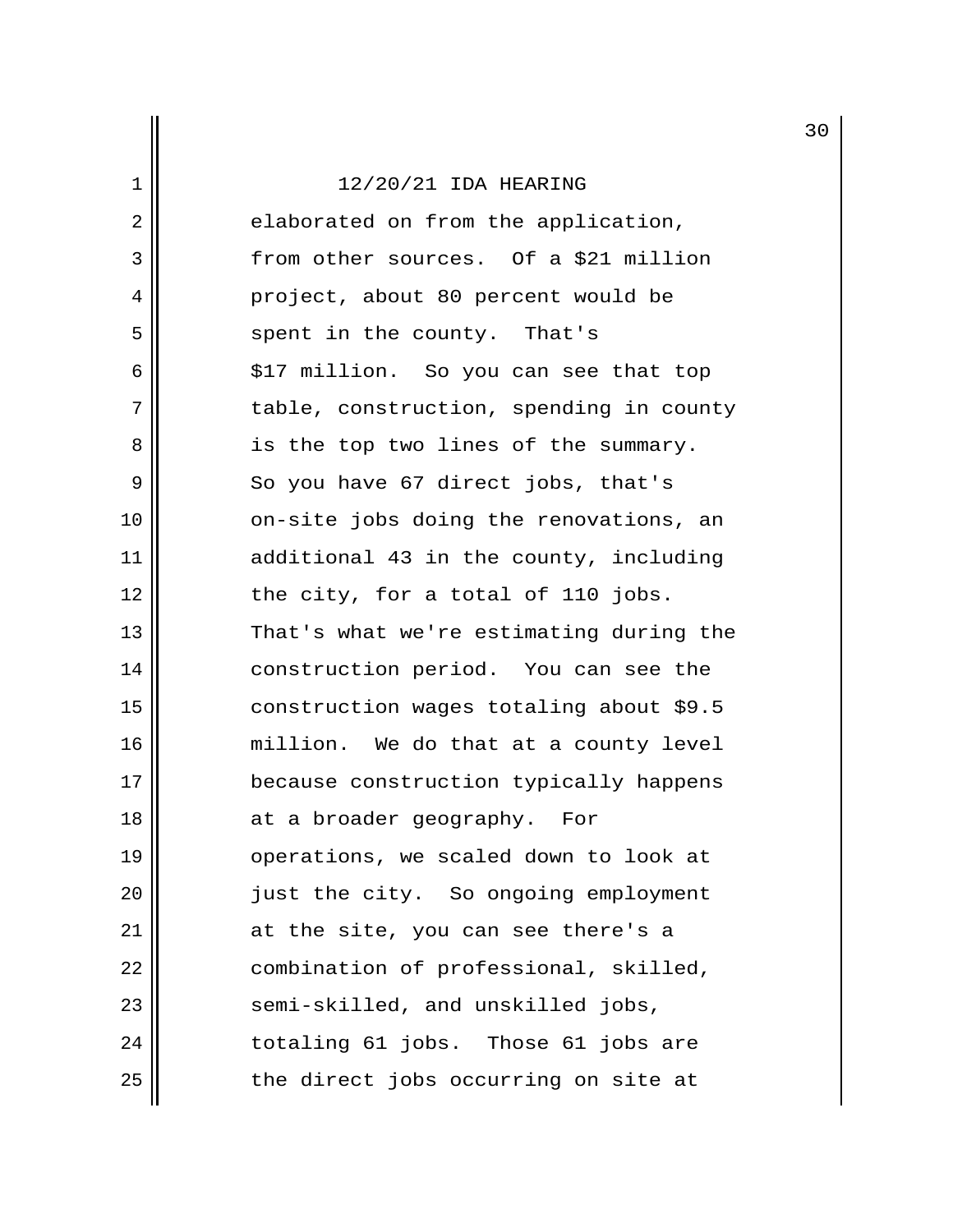2 || the hospitality operations. We have 3 modeled this through an economic impact 4 | modeling software system that tells us  $5$  this will result in an additional 13 6 || jobs in the City of Newburgh, and that 7 || has to do with business-to-business 8 purchases and with the portion of wages 9 || being spent locally, creating other 10 jobs. You know, you have an employee, 11 | they go out in the community, they buy 12 || groceries, they go see the doctor, et 13 || cetera, et cetera. That really creates 14 || additional jobs in the community. So 15 we're modeling out ongoing jobs at 16 about 47 jobs and \$3.2 million in 17 || wages. So this is the summary of the 18 || economic impacts of the project, should 19 || it move forward.

20 || We then looked at the benefits 21 being provided, and we modeled out what  $22$   $\parallel$  the costs of those benefits are. This 23 || table is confusing, I understand, but 24 | it's math, so I'm going to skip over 25 | something here and just say, the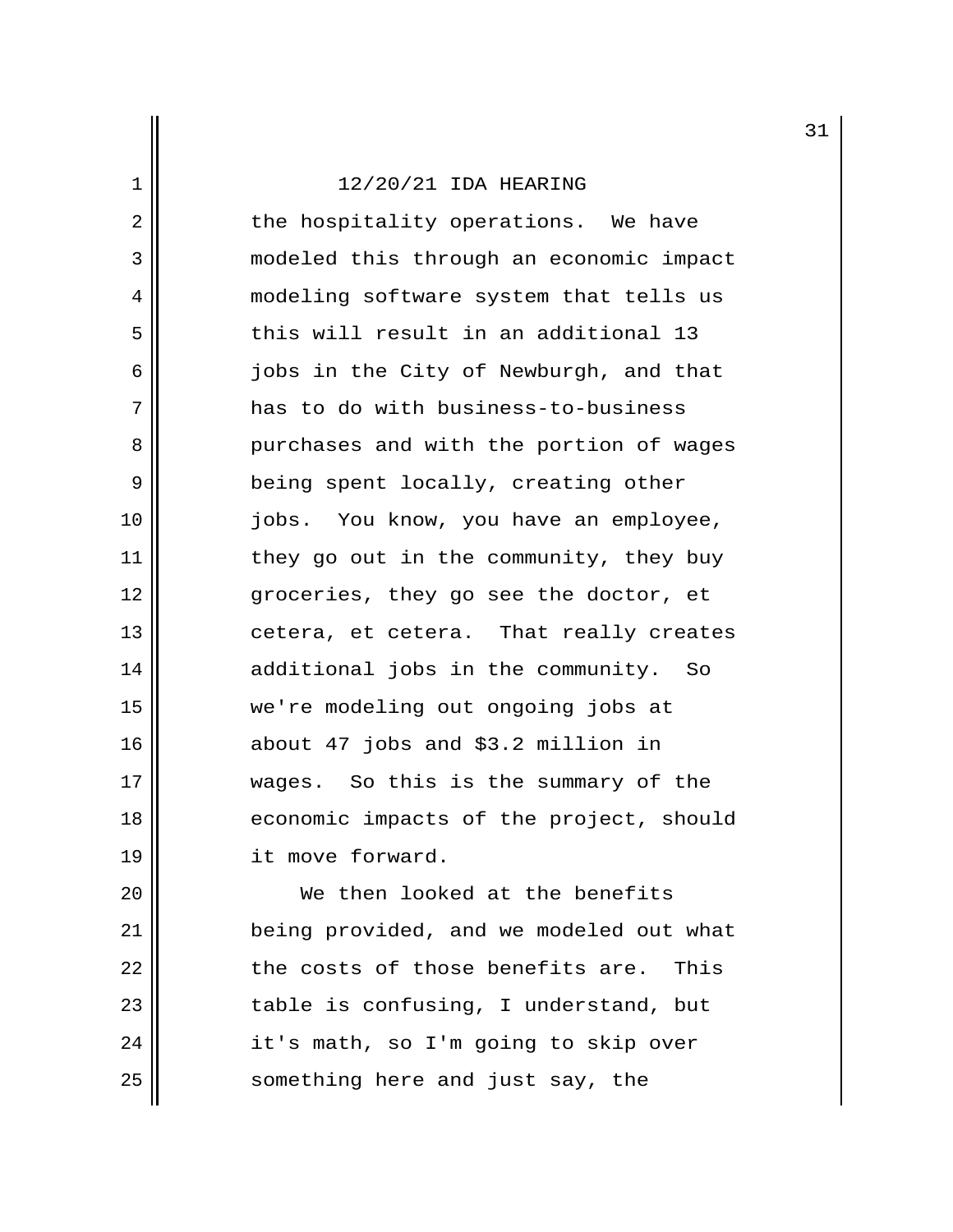2 estimated PILOT is in the far right 3 || column. And it bears saying, of  $4 \parallel$  course, that today, the project pays --5 || the property pays zero dollars in tax 6 because it's not on the tax rolls. 7 || Should the project not proceed, it 8 would continue to pay zero dollars in 9 || Property tax. So the estimated PILOT 10 payment is calculated based on a base 11 current assessed value, which would 12 become taxable at 2.5 million, and the 13 || improvement value of 10 million. The 14 | estimated PILOT, based on the proposed 15 || exemption schedule in year one, would 16 be 175,000; by year 12, the PILOT 17 || payment has jumped up to 684,000; and 18 by year 13, it is back entirely on the 19 || tax rolls and is paying about \$800,000  $20$  a year.

21 | So what is the value of this PILOT 22 | abatement? Again, the property's tax  $23$  || exempt, so there's no tax currently.  $24$  || The project will pay a total of  $25$   $\parallel$   $\frac{25}{10}$   $\frac{1}{20}$   $\frac{25}{10}$   $\frac{25}{10}$   $\frac{25}{10}$   $\frac{25}{10}$   $\frac{25}{10}$   $\frac{25}{10}$   $\frac{25}{10}$   $\frac{25}{10}$   $\frac{25}{10}$   $\frac{25}{10}$   $\frac{25}{10}$   $\frac{25}{10}$   $\frac{25}{10}$   $\frac{25}{10}$   $\frac{25}{10}$   $\frac{25}{1$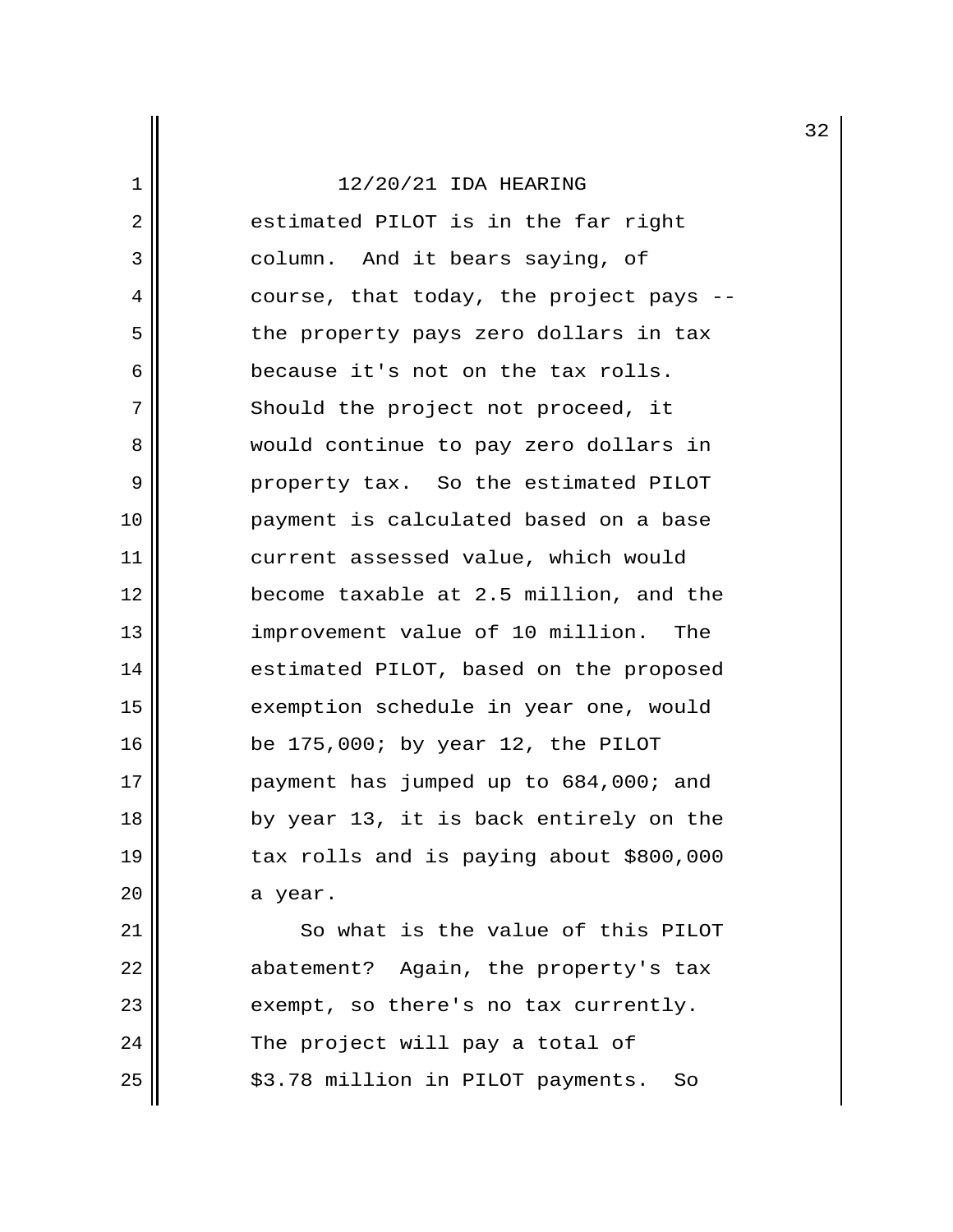### $\frac{1}{1}$  12/20/21 IDA HEARING

| ᅩ  | IZ/ZV/ZI IDA MEARING                    |
|----|-----------------------------------------|
| 2  | you either have zero dollars in tax, or |
| 3  | \$3.78 million in PILOT payments. The   |
| 4  | most conservative estimate about the    |
| 5  | value of the exemption is               |
| 6  | \$4.51 million. This is the value that  |
| 7  | we used in the cost-benefit ratio.      |
| 8  | However, the city also has a 485-b      |
| 9  | tax abatement. That is an as-of-right   |
| 10 | tax abatement. Anyone who's a           |
| 11 | commercial property owner can ask for a |
| 12 | 485-b abatement. The project would      |
| 13 | qualify for a 485-b abatement. If we    |
| 14 | compare the 485-b abatement schedule to |
| 15 | the PILOT abatement schedule, the cost  |
| 16 | is 3.26 million. There is an argument   |
| 17 | to say that there is no cost to the     |
| 18 | abatement, because if the abatement     |
| 19 | doesn't occur, our test of              |
| 20 | reasonableness has said the project's   |
| 21 | not going to move forward, and the      |
| 22 | payment's going to be zero. So this is  |
| 23 | what we would call a hypothetical cost. |
| 24 | It's a cost if the project moves        |
| 25 | forward without the abatement, which we |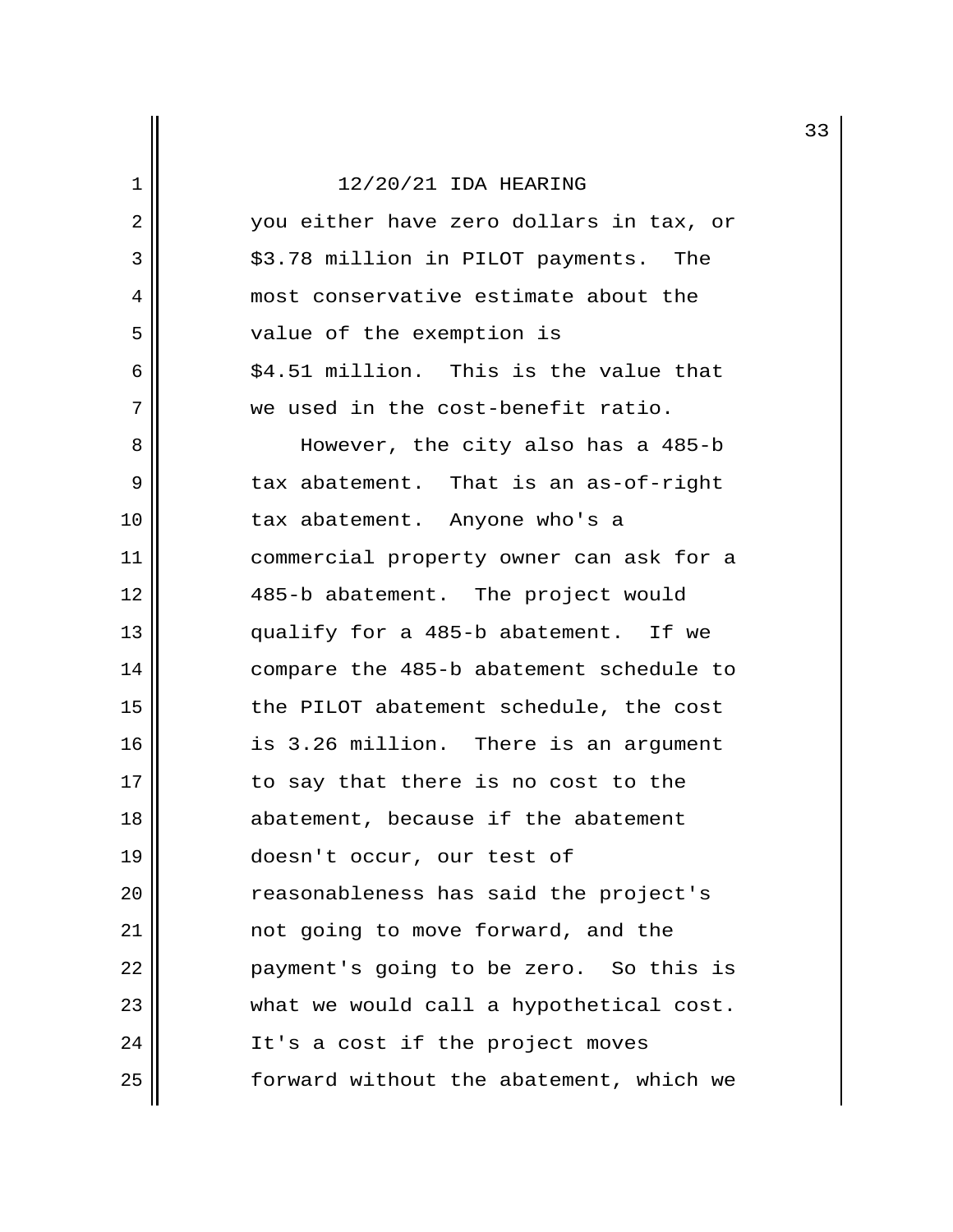2 have deemed not possible.

3 || So here's the summary of the fiscal 4 || impacts. You have a little bit of  $5$  sales tax during construction. This is 6 not construction sales tax, which is 7 || exempt under the IDA PILOT, the 8 presumed IDA assistance; this is sales 9 || tax coming off of earnings being paid 10 || to workers being spent locally in the 11 || county. During the 12 years of 12 operations, we estimate \$286,000 in 13 || sales tax coming off of those economic 14 impacts I talked about before. On-site 15 || The retail sales at the facility will be 16  $\parallel$  subject to the sales tax; that's an 17 || additional 4.2 million. People staying  $18$  || at the hotel will pay \$868,000 in 19 || occupancy tax. And, as I mentioned 20 | before, \$3.78 million in PILOT payments 21 || over the 12 years. So in total, you 22 || Thave total fiscal benefits of about \$9 23 | million, \$9.2 million.

24 | The exemptions, which again, could 25 || be considered hypothetical costs, sales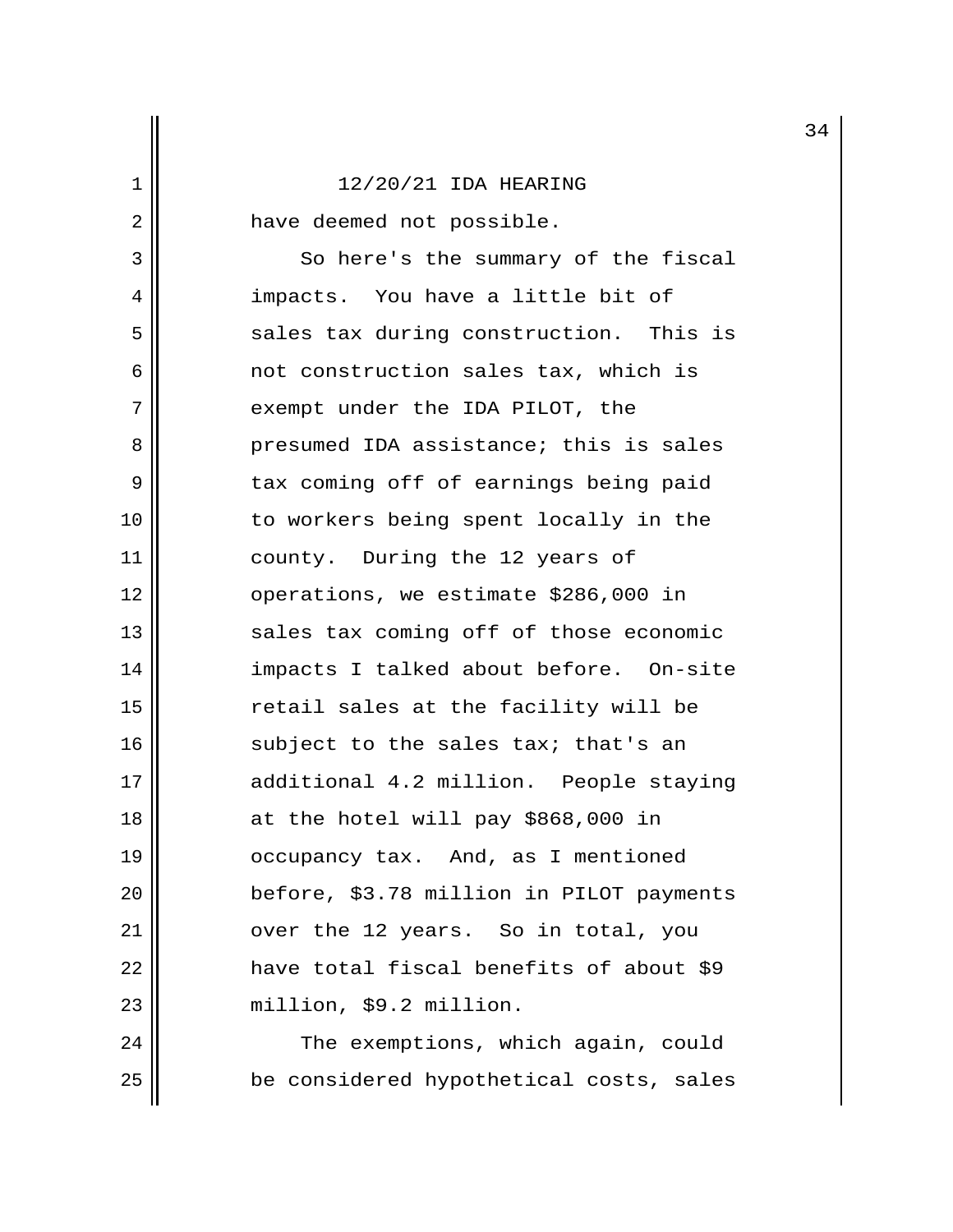2 | tax exemption of 433, mortgage 3 | The recording tax exemption of 91, and that 4 | PILOT exemption of \$4.5 million, which 5 | again, we said that's the conservative 6 way to look at it. It's actually 7 || substantially less if you look at a 8 | comparison to 485-b.

 $9 \parallel$  and then this final table, which 10 || is, I know, impossible to read, it is 11 || in the report, but I'll just tell you, 12 if you look at all the local costs of 13 about \$5 million, sales tax exemption, 14 mortgage recording tax exemption, and 15 || real property tax exemption, that's \$5 16 || million, there are total local benefits 17 || cf \$57 million. Most of that is 18 **e**arnings to the jobs created during the 19 construction period and during 20 | coperations, but \$9 million of that are  $21$  || all the tax revenues that I just 22 described.

23 || So we like to come up with a  $24$  || cost-benefit ratio. If you look at the  $25$   $\parallel$  overall benefits, both to the public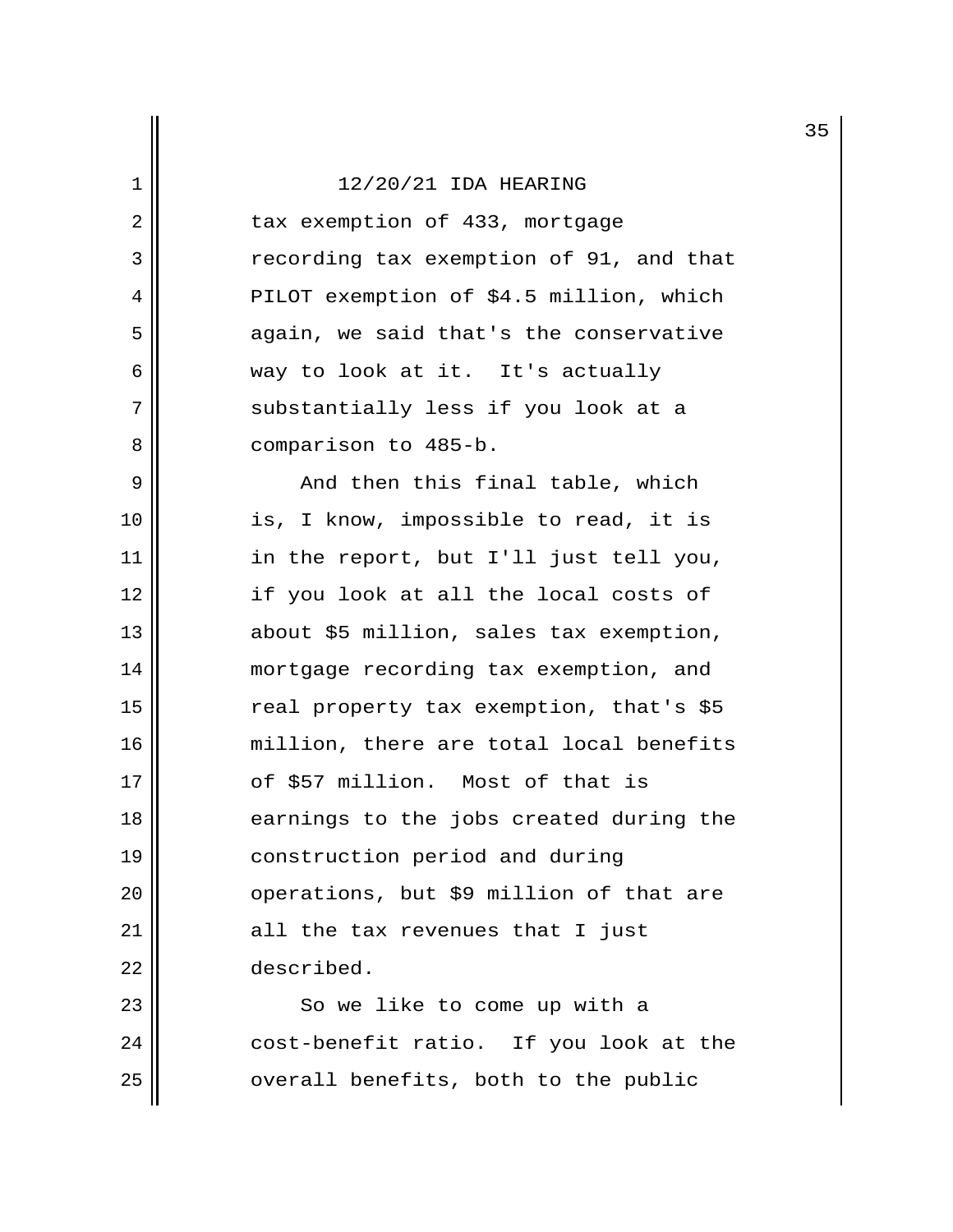2 || sector and to the private sector, the 3 Wages being paid and the property tax 4 revenue versus the cost, we have a 5 benefits-to-cost ratio of 11 to 1. If 6 you look at just the tax benefit, tax 7 || benefits to the public and tax costs,  $8 \parallel$  the ratio is 1.832 to 1, which means to 9 || say for every dollar of exemption you 10 give, you get \$1.83 back in future tax 11 | revenue.

12 || So I believe that's the end of my 13 || slide show. Happy to answer questions 14 || as they come up.

15 IDA CHAIRPERSON AUSTIN DUBOIS:

16 || Thank you, Michael. We appreciate 17 || it. At this time, we're going to open 18 || it up for elected official comments and 19 questions, basically in no particular 20 | crder, except for the fact that, 21 because I'm sitting in his seat, I feel 22 || it's appropriate for Mayor Harvey to be 23 first in line, if that's okay with you.  $24$  || And then after that, those of you that 25 || signed in, that's fine, but if you'd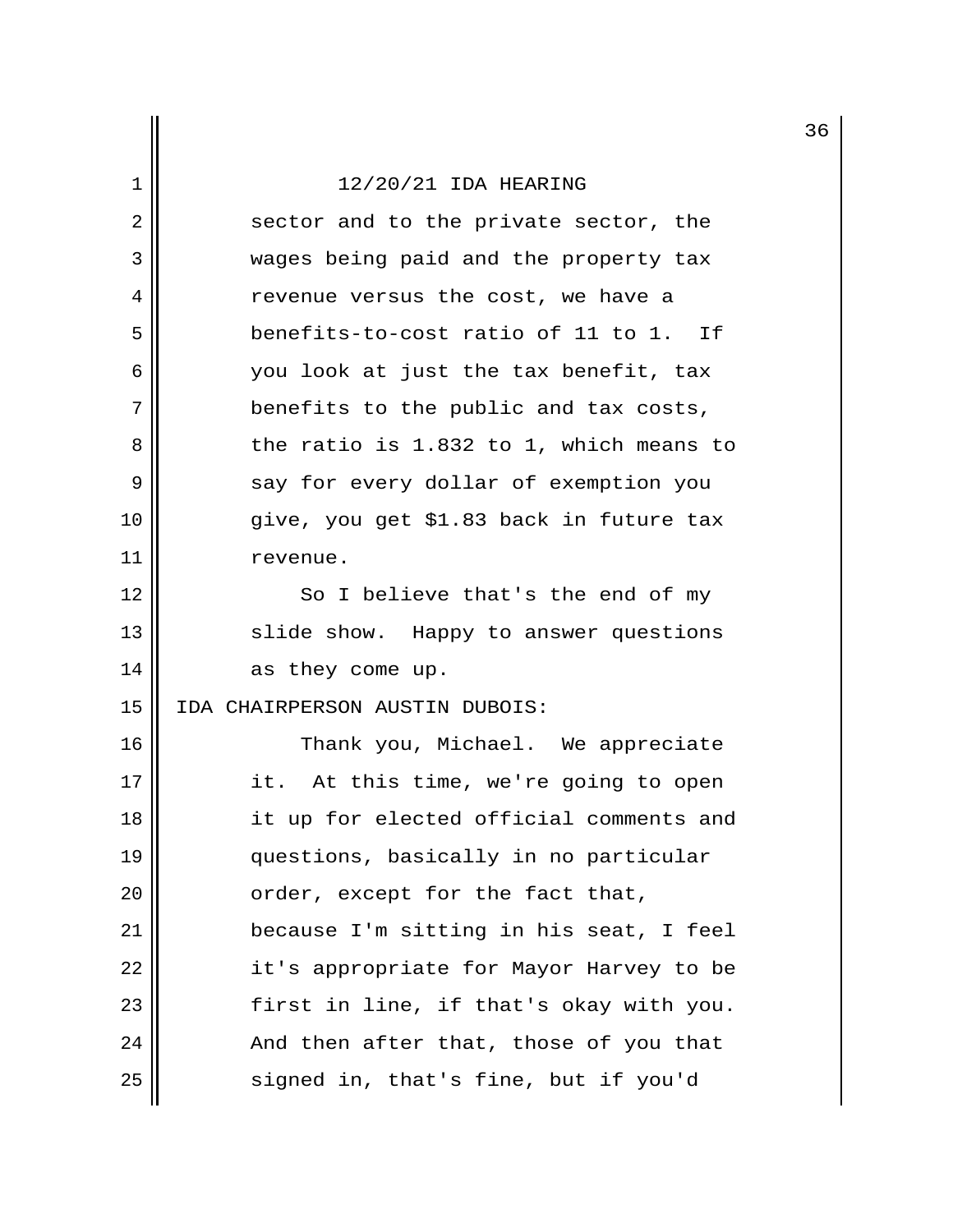|    |                                         | 3 |
|----|-----------------------------------------|---|
| 1  | 12/20/21 IDA HEARING                    |   |
| 2  | like to take the opportunity now to     |   |
| 3  | speak, that's fine, too. So Mayor       |   |
| 4  | Harvey, thank you.                      |   |
| 5  | MAYOR TORRANCE HARVEY:                  |   |
| 6  | So I want to first start off by         |   |
| 7  | saying thank you to everyone who came   |   |
| 8  | out. It's very important to have an     |   |
| 9  | informed public. To Mr. Sims Foster.    |   |
| 10 | The IDA Board, thank you all for what   |   |
| 11 | you do for our community every day.     |   |
| 12 | Thank you so much. And to my            |   |
| 13 | colleagues, city government, elected    |   |
| 14 | officials, thank you as well.           |   |
| 15 | So I want to first say that there       |   |
| 16 | was a lot of skepticism, a lot of       |   |
| 17 | criticism on behalf of the city         |   |
| 18 | council, you know, especially when we   |   |
| 19 | looked at the PILOT request.            |   |
| 20 | 90 percent, you know. But the devil's   |   |
| 21 | in the details. And so we had a series  |   |
| 22 | of meetings with IDA, with Mr. Foster   |   |
| 23 | and other persons, and I want to say    |   |
| 24 | that I personally support this project. |   |
| 25 | And I want to start with a quote        |   |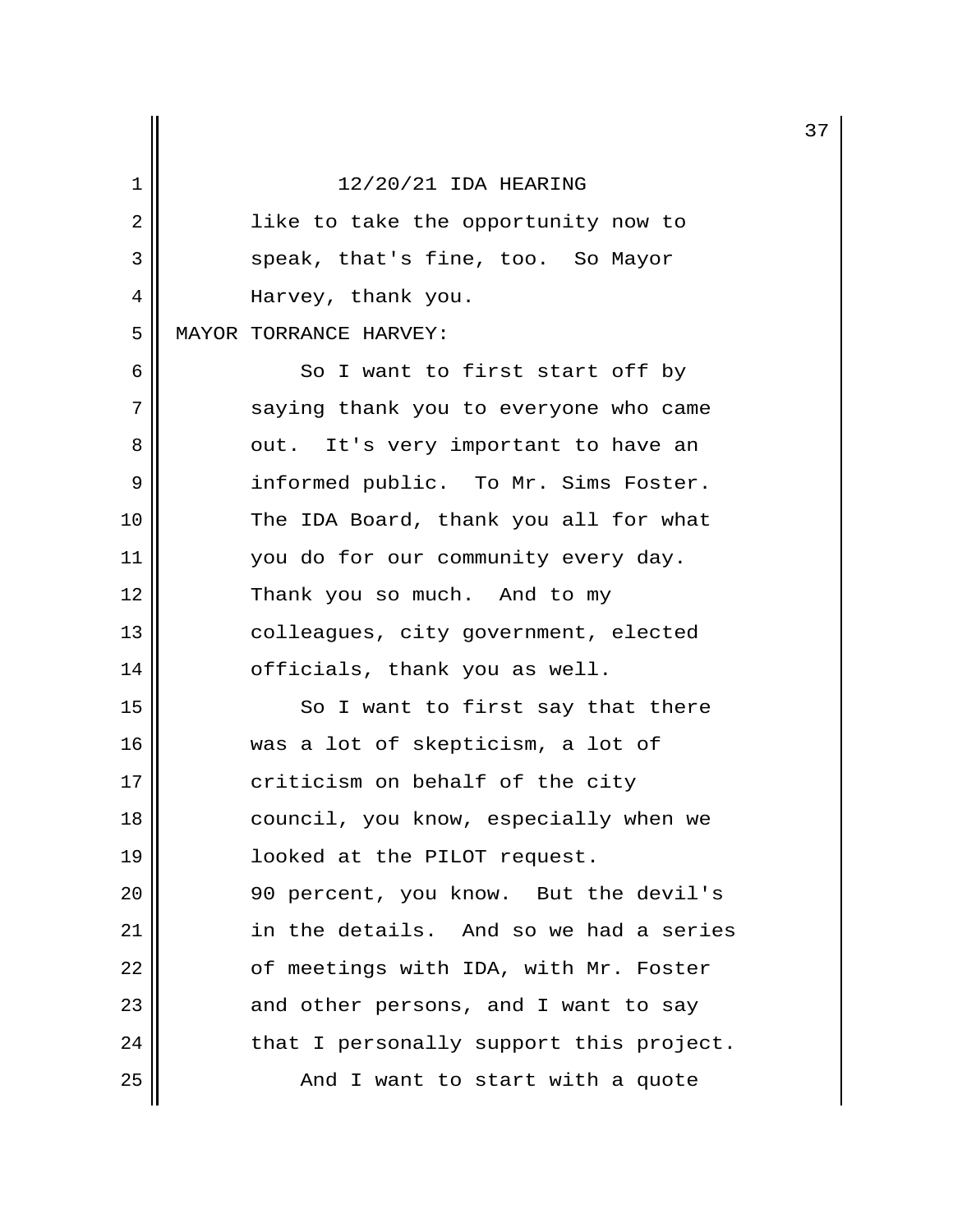2 || that says, high tides rise all boats. 3 || And I looked at this project in that 4 || sense because, when we look at the 5 **6** current assessed value of these three 6 abandoned buildings, 2.5 million 7 || roughly, the tax abatement is based 8 upon a graduated abatement for the 9 || improvements that were estimated at 10 10.2 million. And just to put things 11 || in context, these three buildings, as 12 was said before, have been abandoned 13 || for a very long time.

14 || And initially, the former city 15 manager and I found out that the county 16 || had bought them and that they were 17 || ending to be gifted to the college, SUNY 18 Orange. And there were no discussions 19 || with us, me as the mayor, SUNY Orange,  $20$  || and the city manager -- former city 21 manager -- and we were like, whoa, wait  $22$  || a minute. The college is a 23 || mot-for-profit. If those three 24 || buildings are going to be gifted from  $25$  || the county to the community college,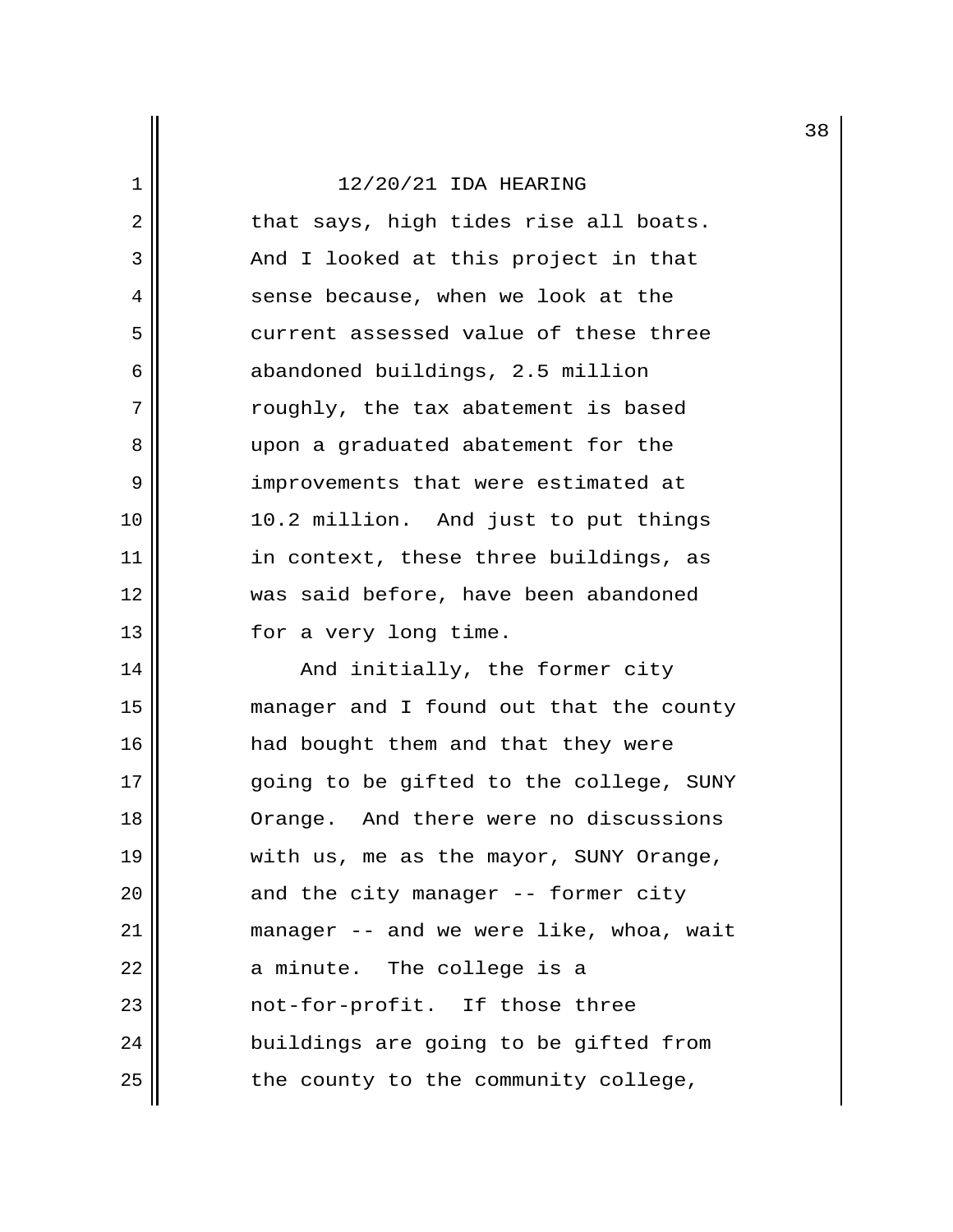2 || there's not going to be any tax revenue 3 || for the city.

 4 And so we started making phone 5 || calls and talking to potential 6 || developers, et cetera, et cetera, 7 || because we want tax revenue, obviously. 8 We want to continue to expand the tax 9 base. We want to continue to decrease 10 || that milling rate and get the taxes 11 || down in the City of Newburgh. And 12 || that's something that I personally 13 || committed to when I first got elected 14 in 2016, because I am a homeowner and 15 an educator in the school district. So 16 || I was like, wait a minute. Okay. So 17 || some things happened behind the scenes, 18 || and the county was going to offer one 19 || of the three buildings to a developer 20 || who sent in a proposal, and then, 21 | according to my knowledge, the 22 | community college was like, wait a 23 || minute. We don't get all three? And  $24$   $\parallel$  then it became this debate behind the 25 || scenes, and then that led to where we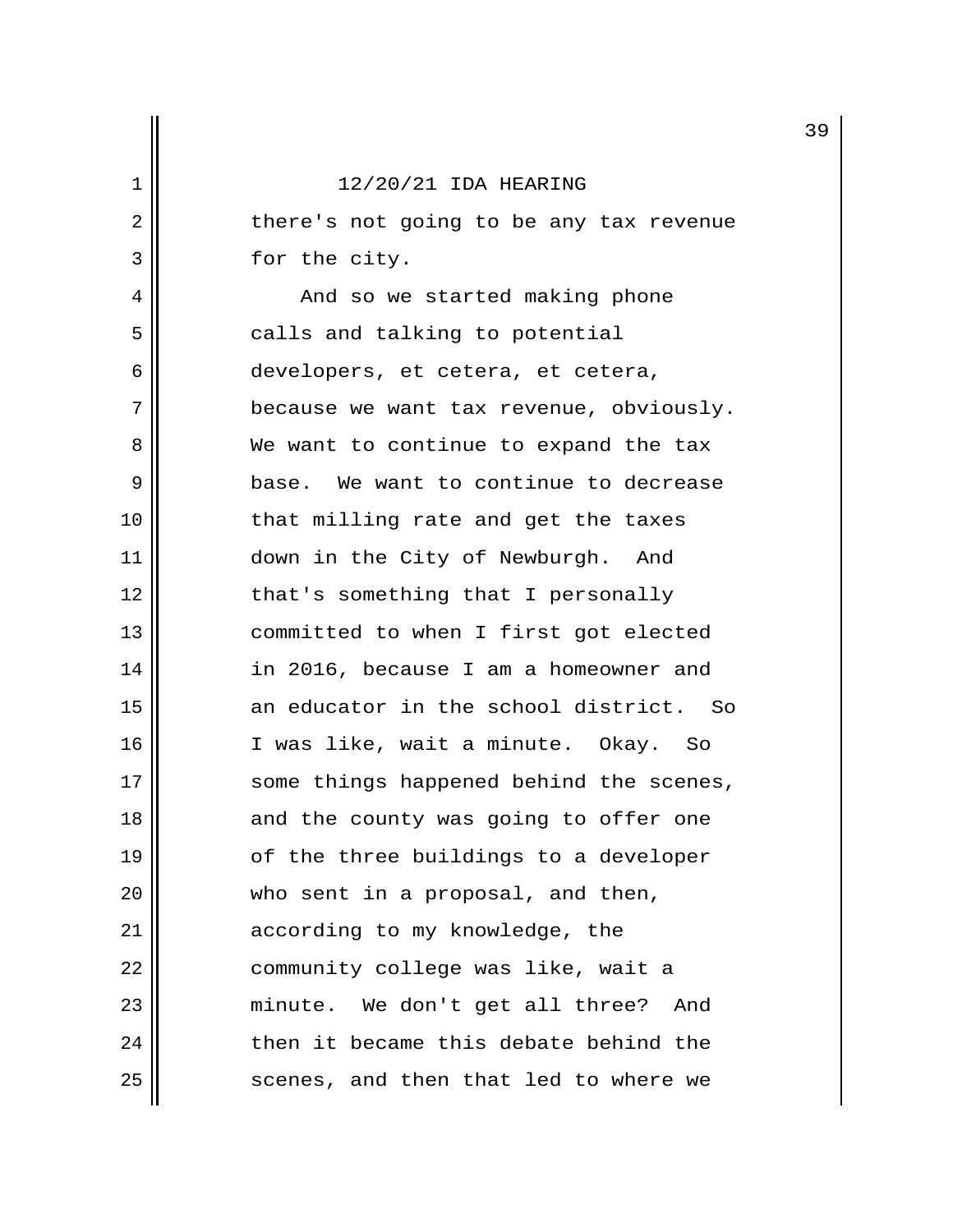2 || are now, to developers putting in for 3 || These three buildings. And it went 4 || through the process, through the IDA, 5 || and Sims Foster's concept and 6 development was chosen.

 7 And so, with that being said, I do 8 want to point out the fact that, in 9 year one, as was stated earlier, the 10 cost-benefit analysis, we're talking 11 about \$175,000 in the very first year, 12 with 2 percent increases starting in 13 year two, year three, all the way to 14 || vear seven. And then there's an 15 80 percent tax abatement, and then it 16 || goes down to 70, and right on down to, 17 you know, full tax ratables after year 18 12, which is year 13.

19 || One other quick point to put things  $20$  || into context, in 2012 -- and I'm not 21 mentioning any names, I'm not 22 mentioning any developers' names -- but 23 || in all transparency, in 2012, the city 24 | council approved a project on Broadway, 25 || and that was a 30-year PILOT with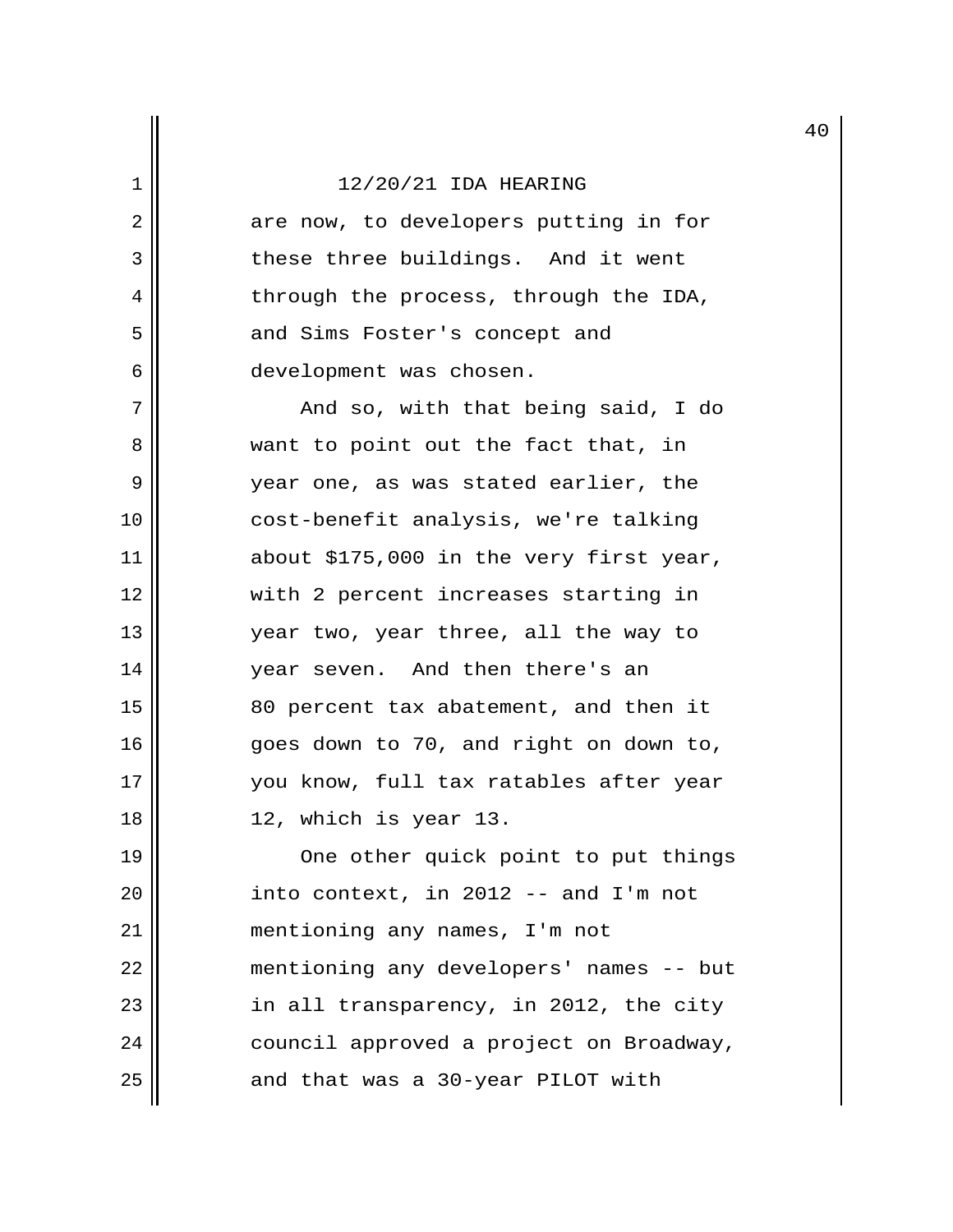$2 \parallel$  \$45,000 in tax revenue for 30 years. 3 | Okay. And there's ongoing litigation 4 about that and I'm going to leave that 5 | Tight there.

6 || And then years prior, there was a 7 || ten-year PILOT on that beautiful 8 || waterfront and all those existing 9 || waterfront properties. Because when I 10 || arrived in the City of Newburgh as a 11 || teenager in 1991, the first place that 12 my family lived was at 14 Washington 13 || Place right behind the Newburgh police 14 || department. And those condos were 15 || there. Mr. Mandel was the owner, and 16 || we rented from Mr. Mandel, who has 17 || since passed away. But that waterfront 18 was barren land. All they had were 19 || Gully's and the Front Street building, 20 || which is now partly Billy Joe's. It 21 was barren land when I moved here in  $22$  ||  $1991$  as a teenager. And that 23 || waterfront that we all know and love,  $24$   $\parallel$  and has the best view of the Hudson on 25 | the west bank of the Hudson, those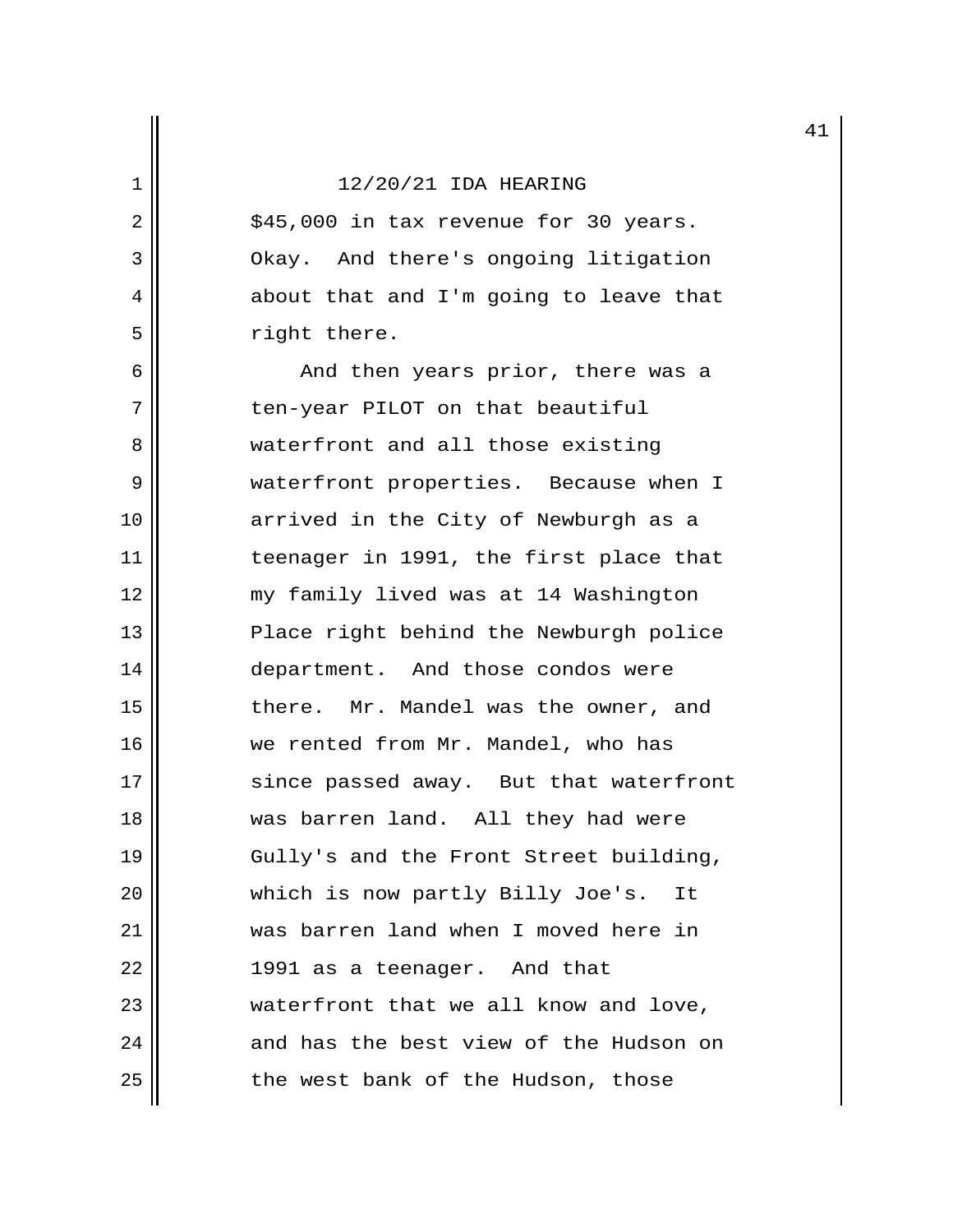2 || businesses had a ten-year PILOT. Zero 3 dollars for 10 years in tax revenue to 4 || this city.

 5 And so that kind of, you know, puts  $6$  | things, I hope, in perspective of some 7 | of the previous PILOTs that have taken 8 || Place in the history of Newburgh, and 9 || Tecent history.

10 || The Rand then the last thing, we were in 11 | discussion, the city council, myself, 12 and Sims Foster and the IDA and the 13  $\parallel$  county, was that again, obviously, 14 || there's going to be some more 15 || employment opportunities. There's 16 | workforce development. There's going 17 || to be a partnership that was just 18 mentioned with the college for culinary 19 | arts, for hotel management, 20 hospitality. And not just entry level 21 | positions. 22 || There's also discussion of tree 23 || Plantings, food for the food desert  $24$  | that we have in the City of Newburgh.

25 || Sims Foster has a not-for-profit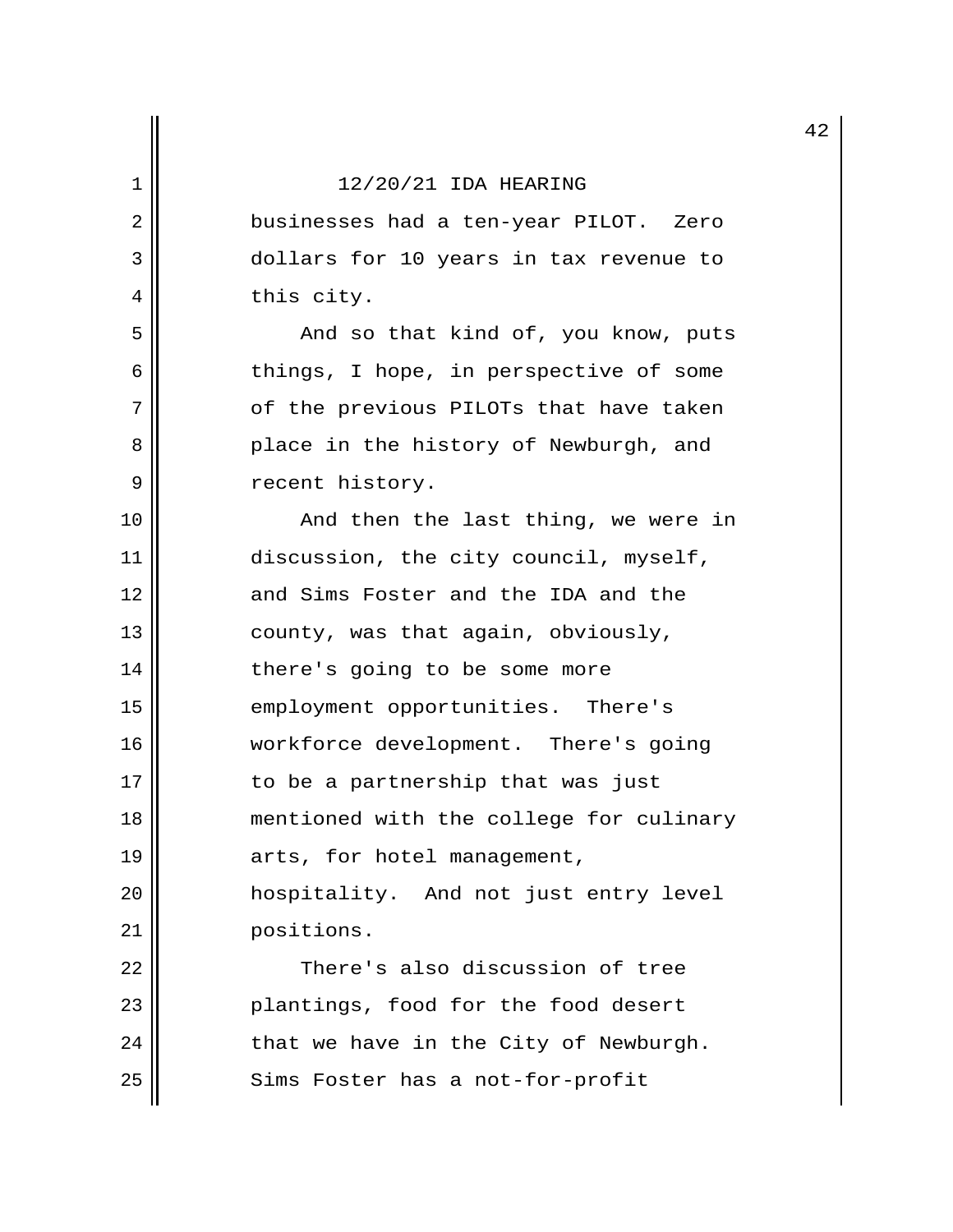2 || crganization that's doing a lot of 3 things with food. And the council and 4 || I and the city government, we're very 5 || much interested in large projects that 6 || offer community benefits. What are the 7 | community benefits coming to the City 8 || cf Newburgh? Again, preferences for 9 || employment; trees, tree planting, 10 || keeping things green; and addressing 11 || the food desert that we have in the 12 || City of Newburgh; job training; again, 13 || employment; tourism; amenities that are 14 || going to be on site at the campus of 15 || the hotels if this project moves 16 || forward. Those amenities at some of  $17$   $\parallel$  those sites will be open to the public. 18 || There was talk of a food truck, patio, 19 greens for the public. And then also, 20 || if they move forward with the bowling 21 | alley in the project, that the public  $22$  || may have access to that, of course with 23 || small fees to participate in something 24 || like that. So, you know, that was a  $25$  ||  $1$  ot of the focus, what we can do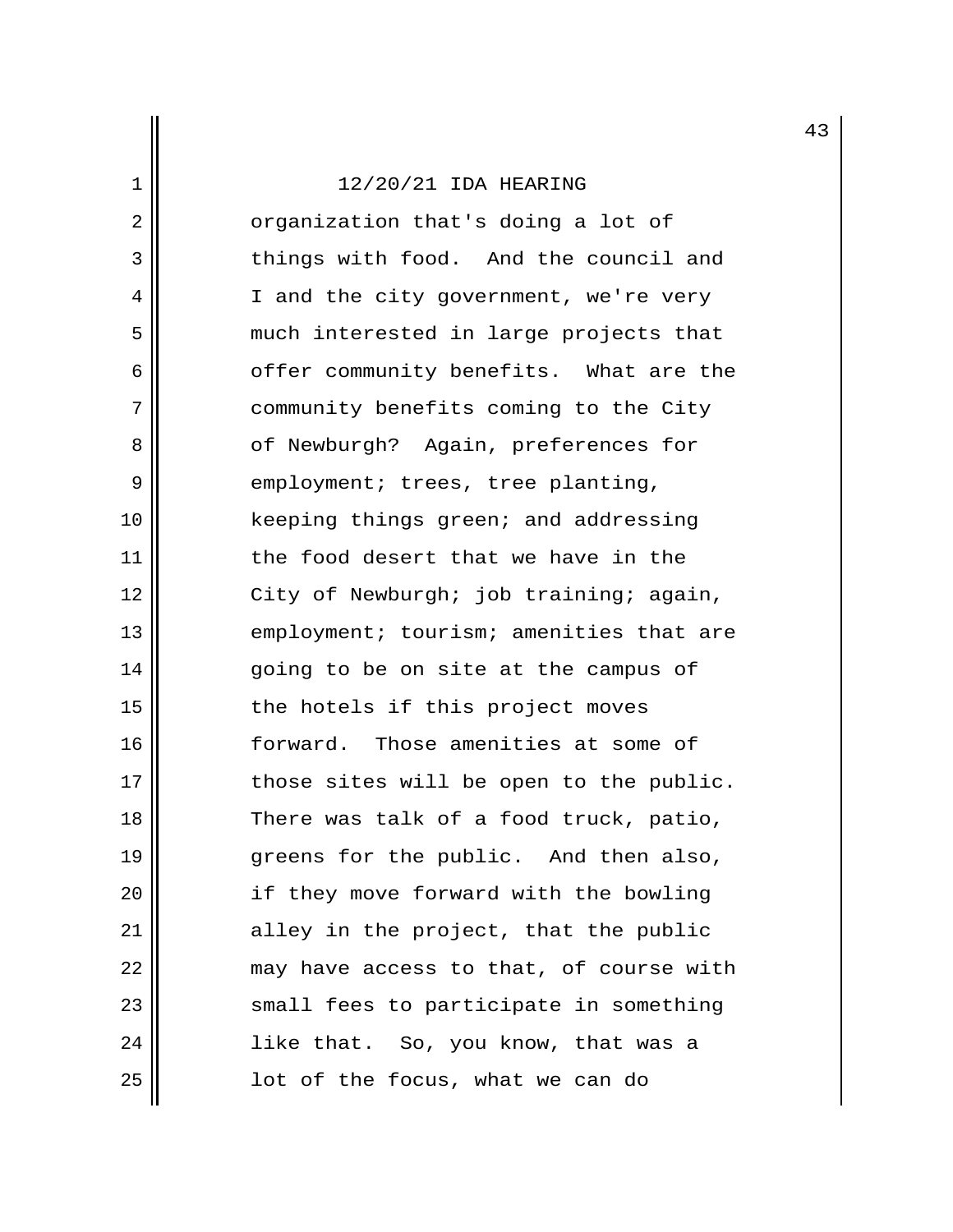$2 \parallel$  that's -- what they can potentially do 3 | as community focus, community benefit 4 || to the city. And also being an 5 || attractor, an attractor for people  $6 \parallel$  outside of the city to come to the City 7 | of Newburgh for tourism, because from 8 || my perspective, we want the world to 9 || come to Newburgh. And that's part of 10 || our master ten-year plan. It's also 11 part of our downtown revitalization 12 || plan, to bring connectivity from the 13 || foot of Broadway to the waterfront.

14 And lastly, I want to say, not only 15 do we have the best view of the Hudson 16 || River, which is picturesque, but we  $17$  || also have -- we're the only city of the 18 || Hudson Valley river cities to have the 19 deep water ports. And if anyone 20 | The remembers from this summer, we had one 21 | of the largest and most expensive 22 | vachts docked at our city for weeks. 23 || The Rand that's a testament to what the 24 || potential tourism opportunities are, 25 bringing the largest cruise ships into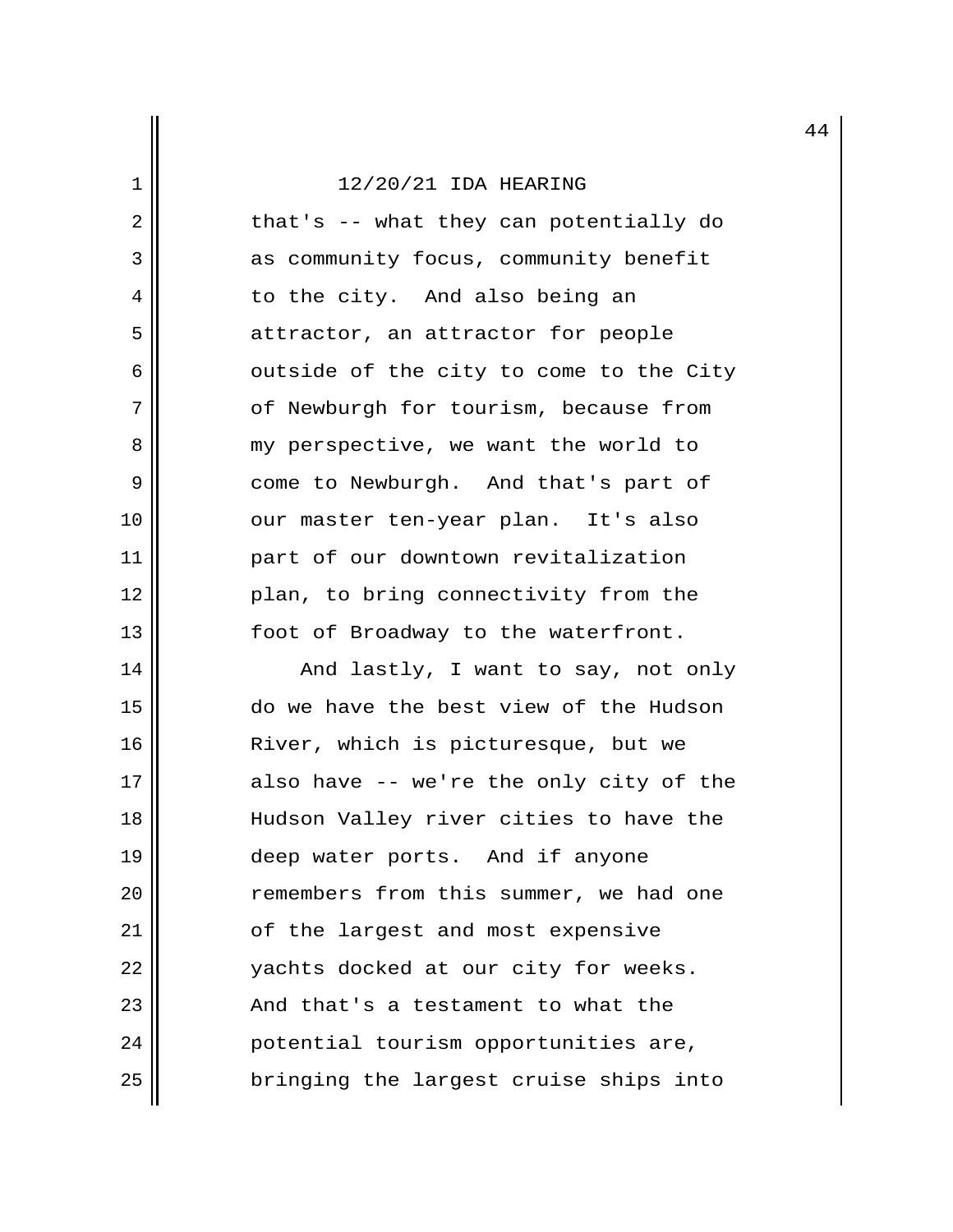| 2  | the City of Newburgh to see our         |
|----|-----------------------------------------|
| 3  | Hasbrouck House, to visit our small     |
| 4  | businesses and shops on the Liberty     |
| 5  | Street corridor and on South Street and |
| 6  | on Broadway and throughout the city.    |
| 7  | This is a significant game changer,     |
| 8  | if I will, and it has historic          |
| 9  | potential. And again, myself and the    |
| 10 | city council were very, very skeptical  |
| 11 | when you first see the 90 percent       |
| 12 | abatement, but until you get into the   |
| 13 | real numbers as it was presented just   |
| 14 | now, and look at the cost-benefit       |
| 15 | analysis, this is going to be a great   |
| 16 | thing for the City of Newburgh. And I   |
| 17 | personally -- Sims, I personally        |
| 18 | support this.                           |
| 19 | And lastly, I want to say, men lie,     |
| 20 | women lie, but the numbers don't lie.   |
| 21 | Thank you.                              |
| 22 | IDA CHAIRPERSON AUSTIN DUBOIS:          |
| 23 | Thank you, Mayor. Any other             |
| 24 | elected officials? Legislator Elect     |
| 25 | Ramos.                                  |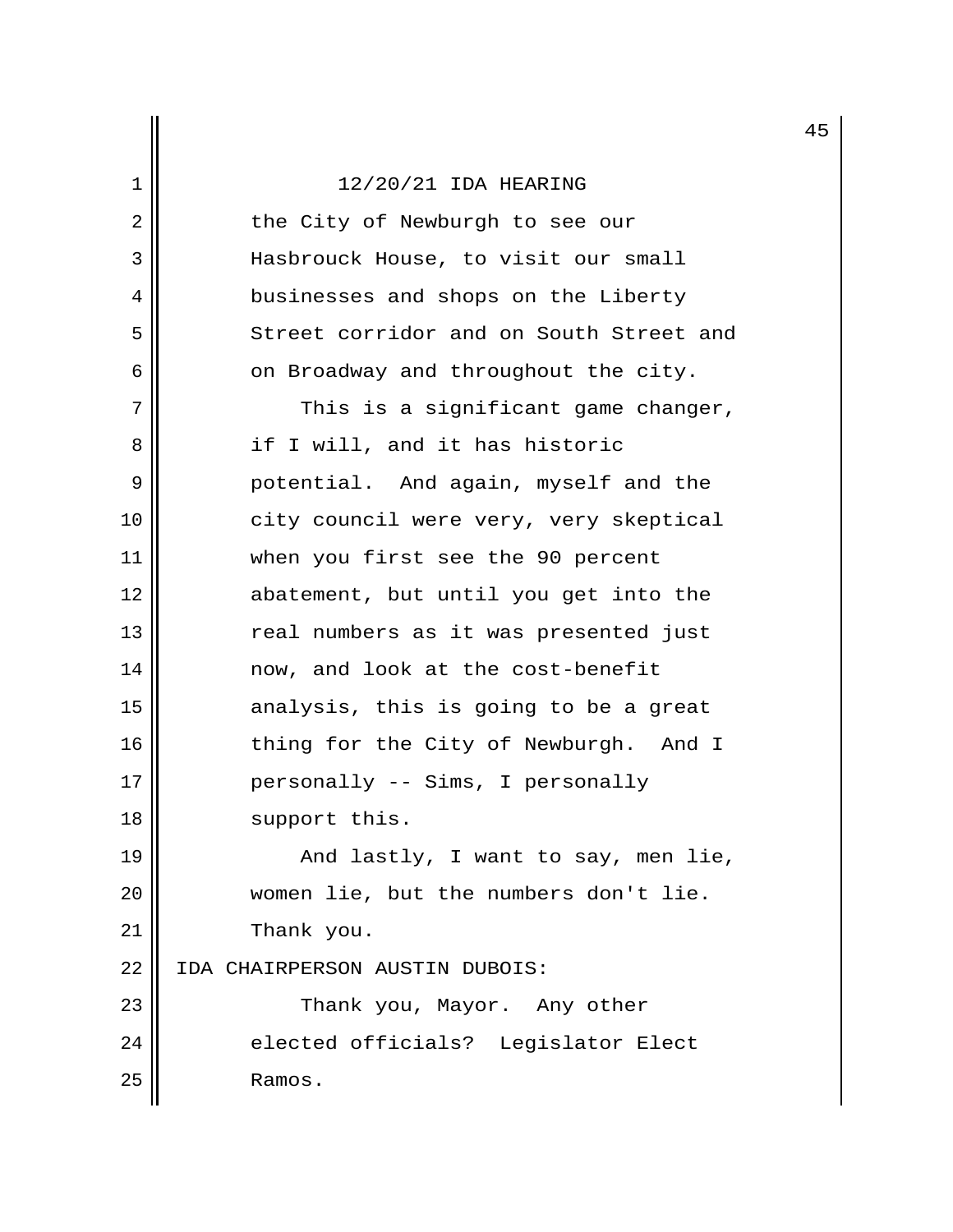|    |                                         | 4 |
|----|-----------------------------------------|---|
| 1  | 12/20/21 IDA HEARING                    |   |
| 2  | LEGISLATOR ELECT GENESIS RAMOS:         |   |
| 3  | Good evening, everyone. Genesis         |   |
| 4  | Ramos, lifetime City of Newburgh        |   |
| 5  | resident and legislator elect for       |   |
| 6  | District 6, representing parts of the   |   |
| 7  | City of Newburgh.                       |   |
| 8  | I want to start by saying that, you     |   |
| 9  | know, to piggyback off of what Mayor    |   |
| 10 | Harvey just said regarding skepticism,  |   |
| 11 | I'll be the first one to admit that,    |   |
| 12 | you know, when I first heard about the  |   |
| 13 | PILOT request, I was definitely         |   |
| 14 | skeptical and I definitely had my       |   |
| 15 | immediate doubts about it. But what I   |   |
| 16 | did, and what I encourage -- it doesn't |   |
| 17 | matter for or against or however you    |   |
| 18 | feel -- what I would encourage all of   |   |
| 19 | us to do is to -- you know, what I at   |   |
| 20 | least try to do and before I stepped up |   |
| 21 | here this evening is to be fact-based.  |   |
| 22 | We all have our emotions. As someone    |   |
| 23 | who has lived here and has seen the     |   |
| 24 | marginalization of our community in     |   |
| 25 | many ways, and many failed developer    |   |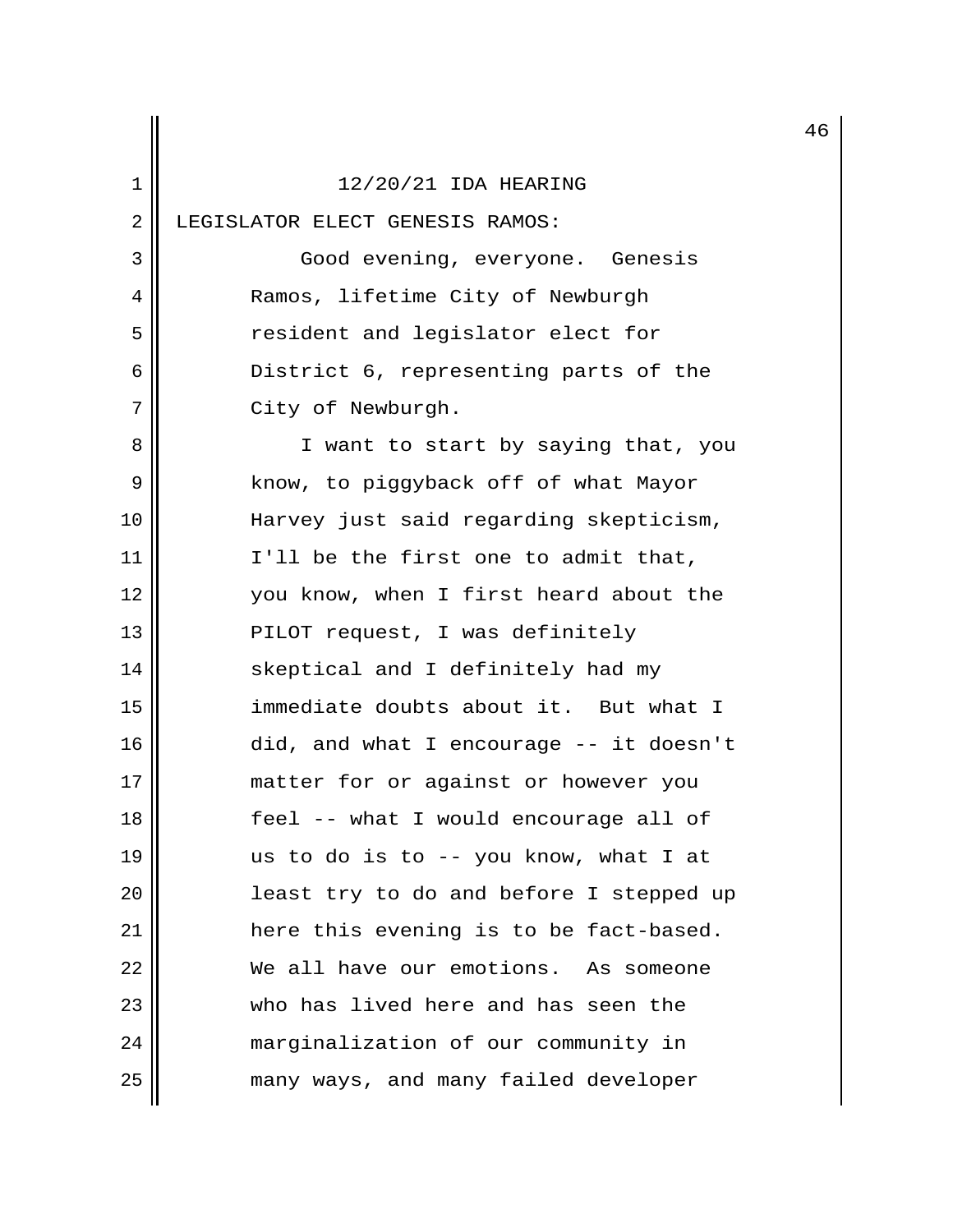2 || The Past and how our 3 || community has been taken advantage of 4 || in the past, I most certainly don't 5 | want that for our community going 6 forward. And I'll be the first to 7 admit that I wish we didn't need a 8 || PILOT and that we had the leverage to 9 not have to have a PILOT. But it is 10 projects like this that I'm in full 11 || support of that will get us to that 12 || Phase of giving us that leverage here 13 || in our community. And I do believe  $14$   $\parallel$  that.

15 || But I also want to bring something 16 | to the forefront. As someone who sits 17 | on several boards, including a couple 18 || of municipal boards, there is a big 19 disconnect between the municipal boards  $20$  || and our city council with our community 21 at large. I think that we need to be 22 | more intentional -- and I hold myself 23 || accountable as well, not just as an  $24$  elected official, but also as someone 25 who sits on a municipal board -- that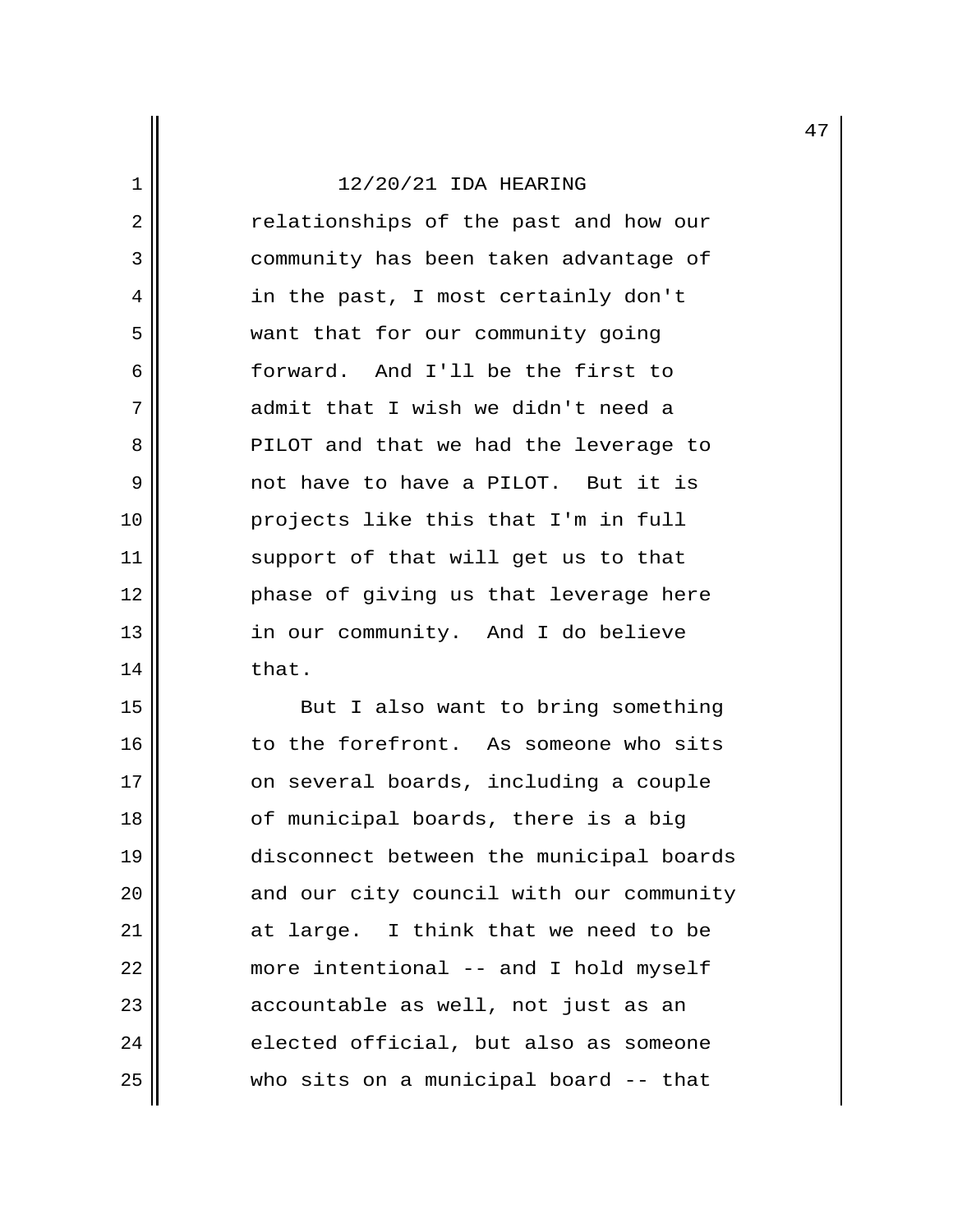2 we need to do a better job of engaging 3 | our community so that our community is 4 || aware of the different processes and 5 || the different things happening, and not  $6 \parallel$  just when there's an issue at hand. 7 Because then, we're dealing with 8 || contentious conversations and we're 9 dealing with damage control as opposed 10 || to engaging everyone from the 11 beginning. So I think that's something 12 || that every single municipal board needs 13  $\parallel$  to look at and be more intentional 14 || about, and so I really want to 15 | encourage that.

16 || However, to the developers and the 17 || IDA who's handling this request, 18 || transparency is extremely important. 19 We need to understand that the distress 20 is due to historical context, like 21 | corruption, and we have an opportunity 22 | here to change this narrative going 23 || forward. But it's going to take a lot 24 | cf intention from the developer, from  $25$  | the IDA, from city council, to work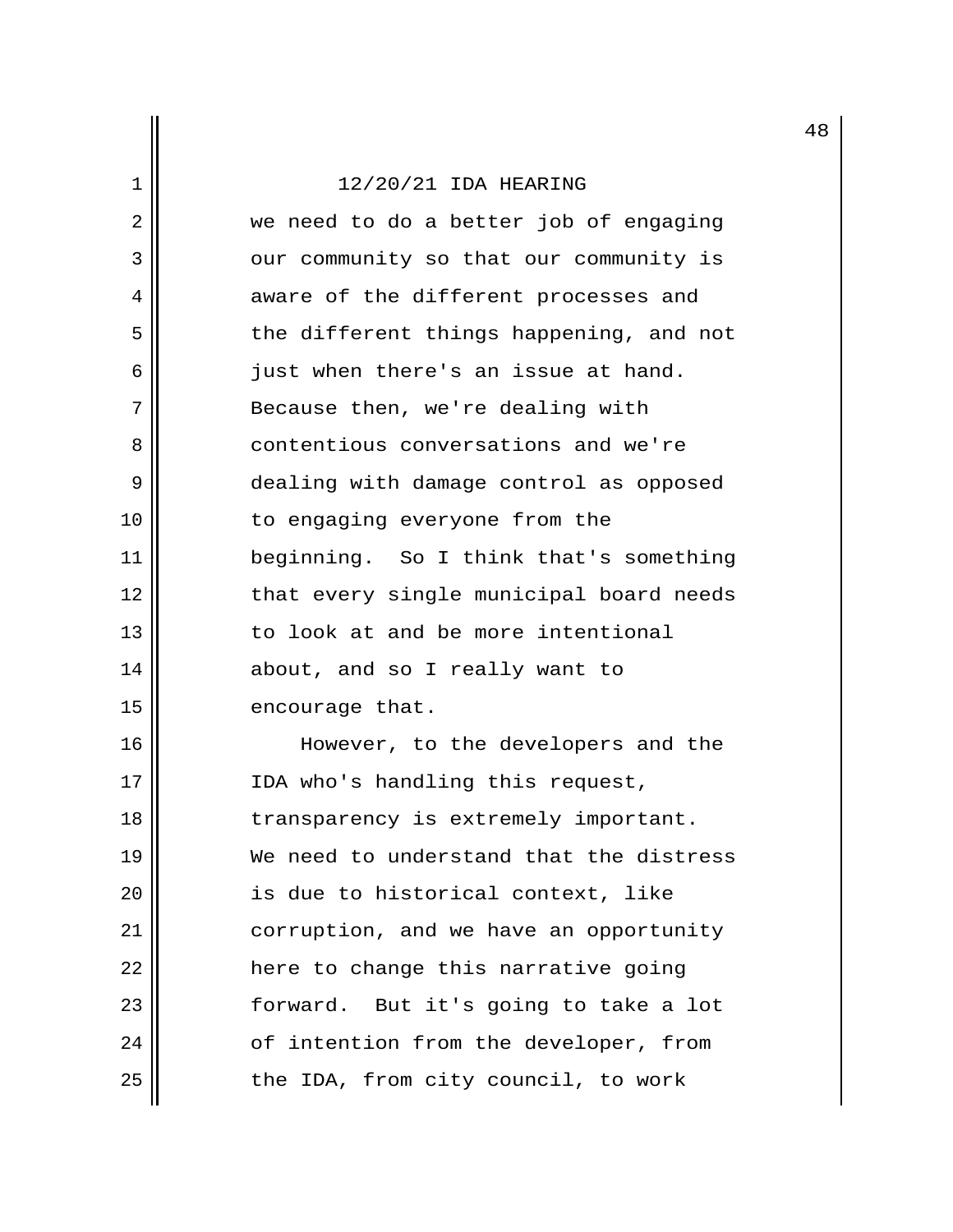2 | collectively and to be very intentional 3 || about what that transparency looks 4 || like. I hear equity investors being 5 thrown around. I would like to know 6 who those investors are.

7 || This project is not going to fix 8 all of our problems here in the 9 || community, but it can be the start of 10 || diversifying our tax base here. 11 Ultimately, I want what's equitable for 12 || taxpayers. Like, couldn't those 13 abatements be set at a lower number 14 || sooner, for example? I don't know. 15 I'll be the first to admit I'm not that 16 || smart. But I know that for most folks 17 || in this room, they want our city to 18 move forward. We want what's best for 19 || our community, but we also want what's 20 | Fair for our taxpayers. I think of my 21 | mom and dad, who are taxpayers, my 22 | brother and most of my family are 23 || taxpayers here. We're all working 24 || class folks. So, you know, we want 25 what's fair for us as well.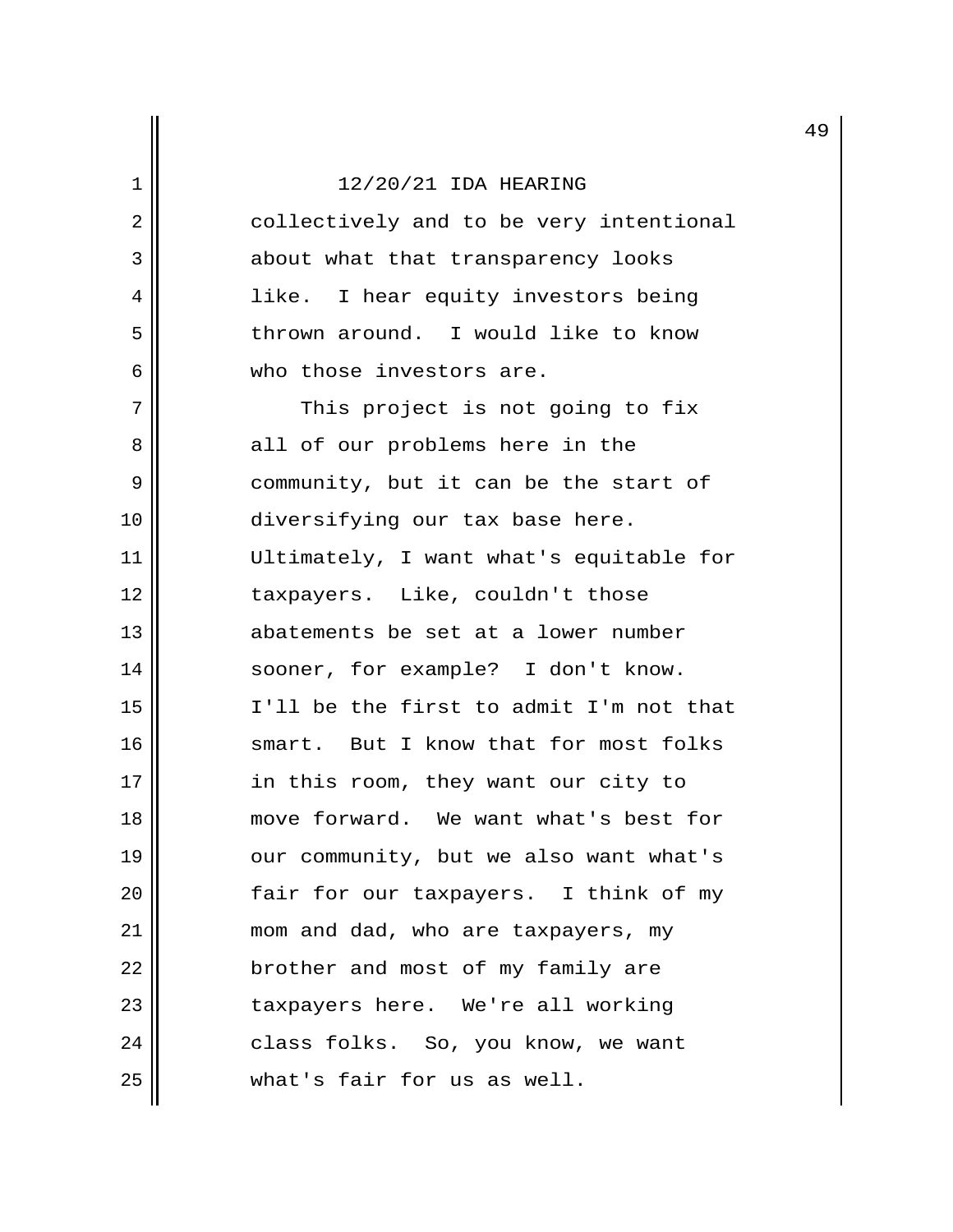2 || I want to talk move heavily, 3 || though, about community benefit. I 4 || think it's a term that's being thrown  $5$  around, but I'll be the first to admit  $6 \parallel$  that I'm going to take it a step 7 further and say that I really want to 8 hold that at a higher standard, one 9 where we can set the bar going forward, 10 because I think it's more than just 11 || saying we want jobs, or more than just 12 || saying this is what it can look like. 13 We need community benefits that are 14 || enforceable and measurable, like how 15 many jobs, not just entry level jobs, 16 || but giving people jobs here that are of 17 leadership positions that come with 18 higher salaries as well. 19 || Being able to have community 20 || events. Again, I think about being 21 | able to set -- to have an opportunity

 || to set the standard going forward. 23 || When I think of community benefit, I || want to see -- I want to see this being || part of the agreement in the contract.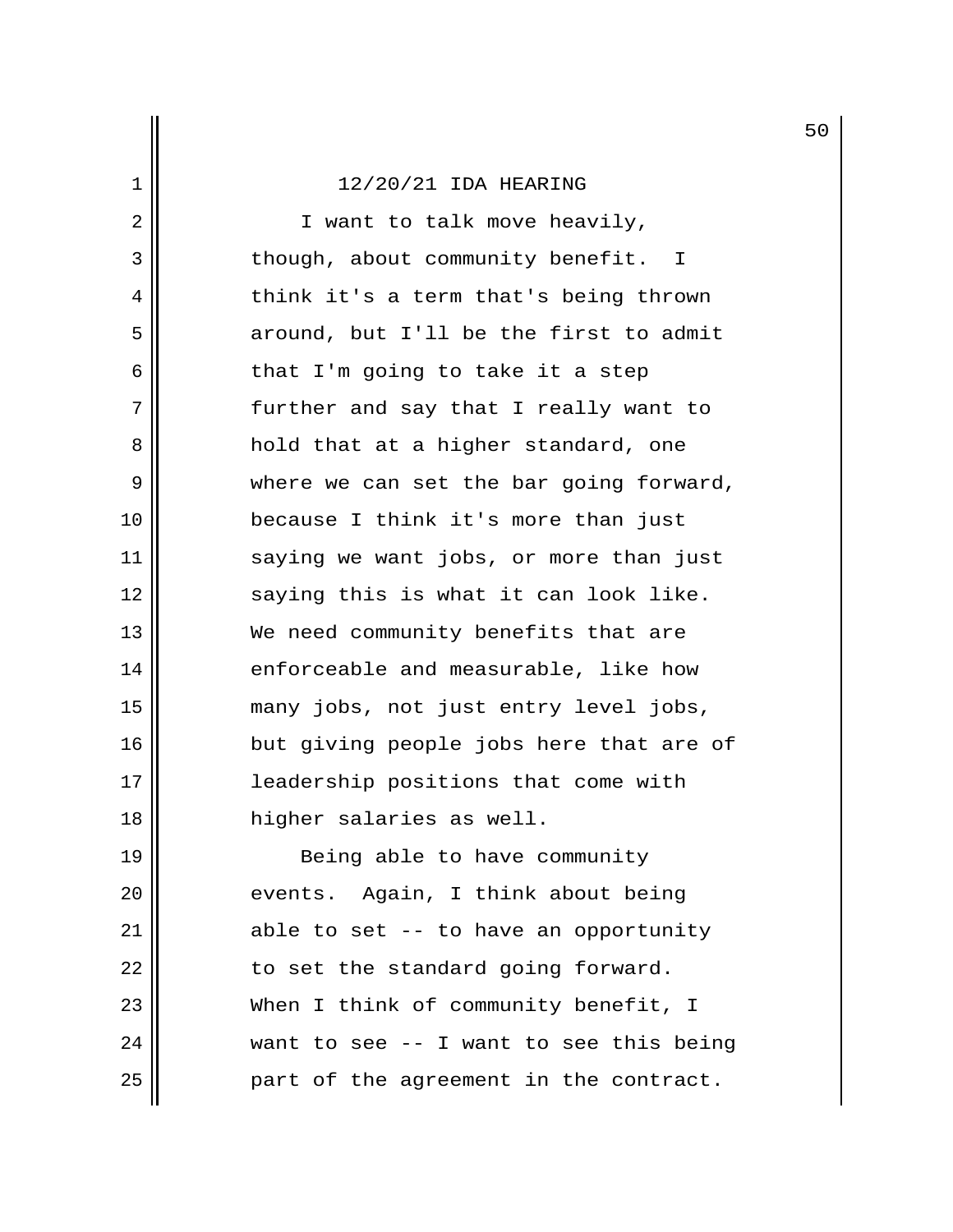2 || I want to see this being enforceable. 3 I want this to be measurable. I want 4 || to see people from our community 5 working there. I understand when it 6 comes to construction and contracting, 7 || that tends to be more widespread, but 8 || when it comes to the daily operations  $9 \parallel$  of that space, I would really want that 10 || to be enforced and measured, and I 11 || really am being upfront and vocal about 12 that.

13 || I also want to say, you know, for a 14 || Plan of verification, occupancy taxes, 15 || those get funneled to the county. They 16 don't come directly to the city. So I 17 || request the Board diligently to ensure 18 decryption that is funneled back into our 19 community, and we get a clear agreement 20 || conthat. Because as it stands now, it 21 does not get funneled directly back to 22 | the City of Newburgh. So that's 23 || something that I do want to clarify for 24 | optimizing taxes as well. 25 || So that's all I have. Again, I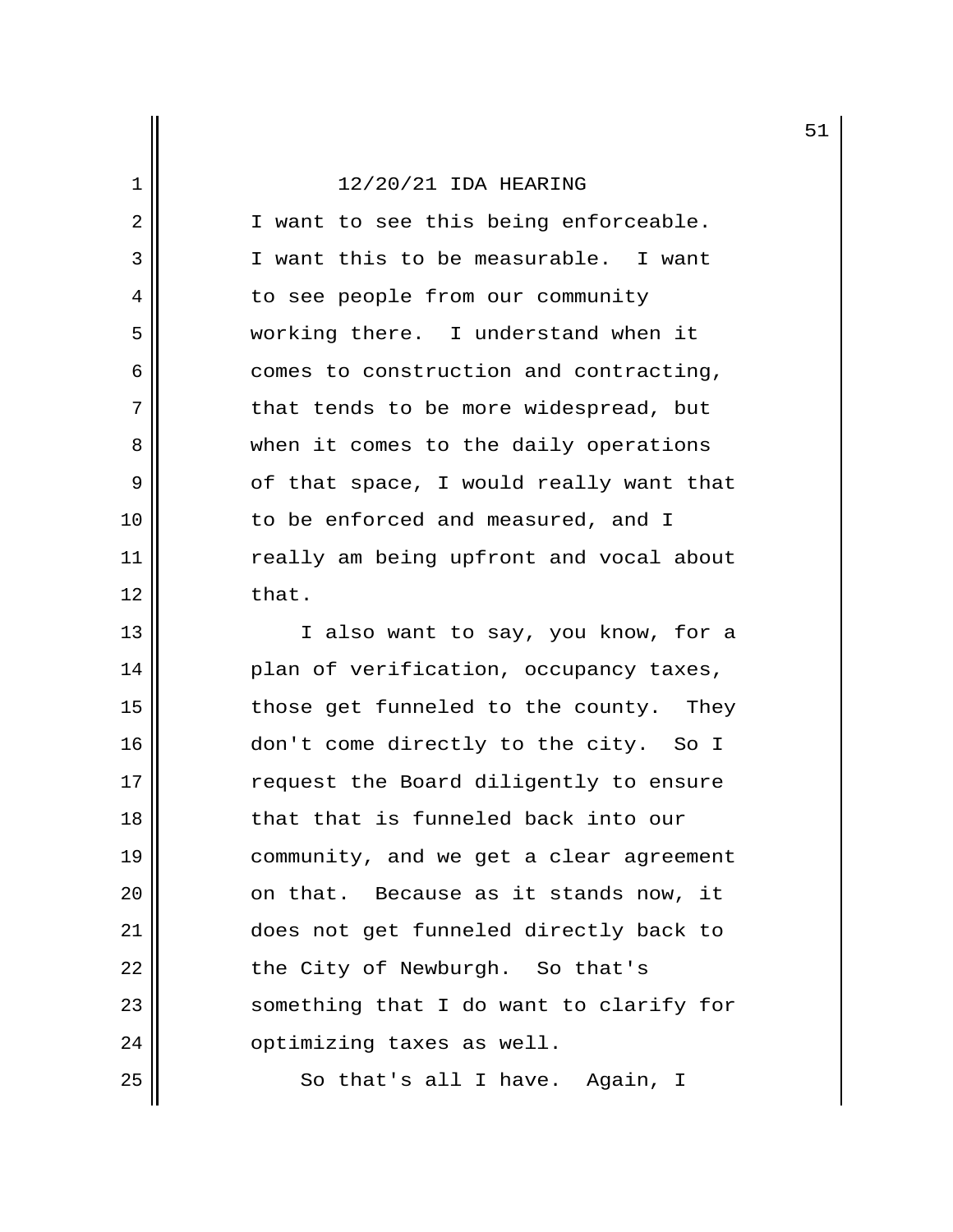2 || The really just want what's best for our 3 || community on every level. But I will 4 || be the first to say that I will be 5 || holding accountable anything that's 6 promised, because we really need to 7 || move past a place of saying, you know, 8 d basis what we're going to do, and  $9 \parallel$  then two, three, four years from now, 10 we don't hear from you guys again. And  $11$  || again, when we walk into these spaces, 12 || I really want it to be for our 13 | community and by our community, while 14 inviting folks from outside of our 15 community to this city that I know I'm 16 proud to be from. I've always 17 mentioned it, I'll probably die here. 18 || I think this is an opportunity for us 19 moving forward to be able to create 20 || more deliberate processes around what 21 development in the City of Newburgh 22 || looks like that's equitable and 23 || intentional. Thank you. 24 IDA CHAIRPERSON AUSTIN DUBOIS: 25 | Thank you. Senator Skoufis.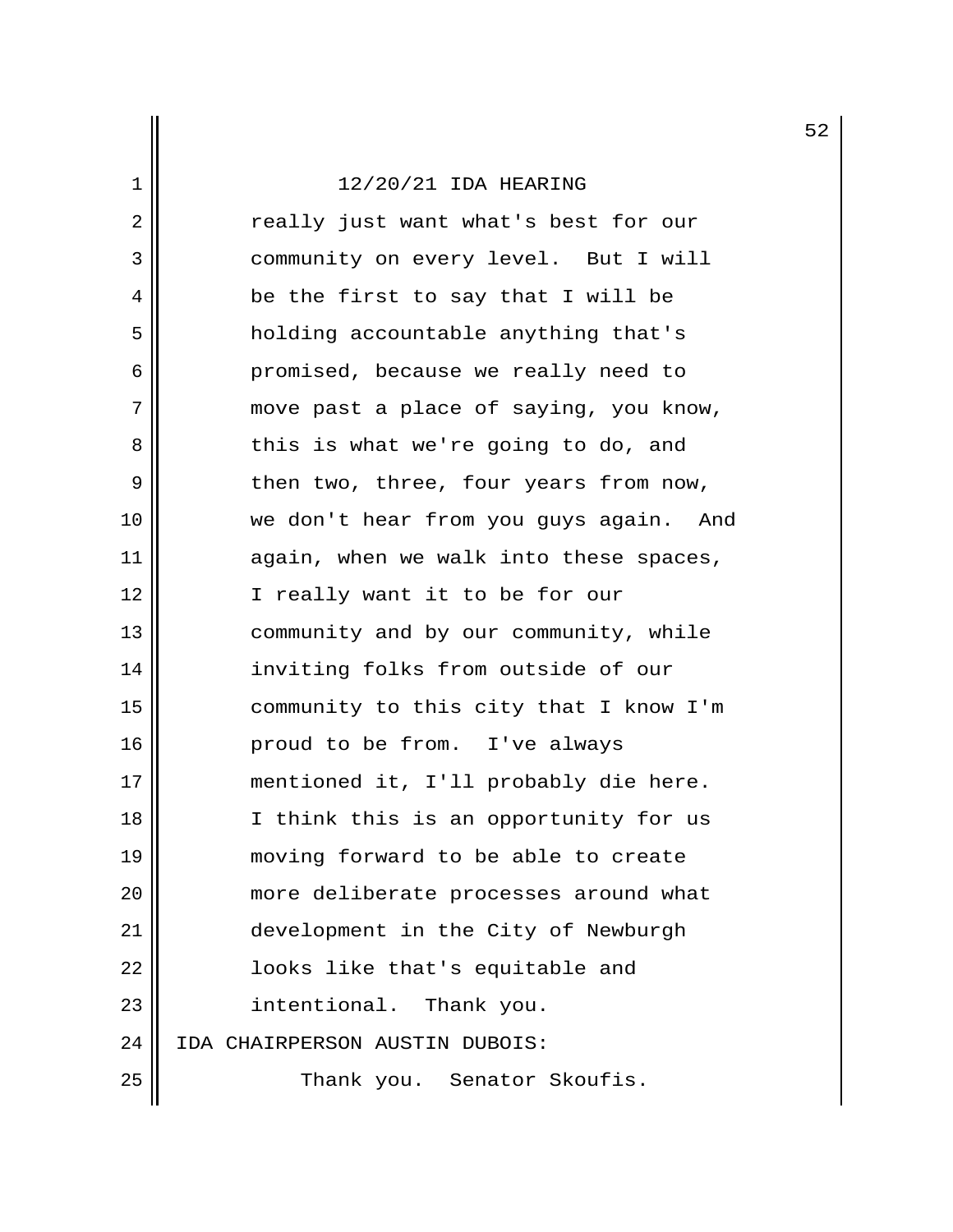|    |                                        | 5 |
|----|----------------------------------------|---|
| 1  | 12/20/21 IDA HEARING                   |   |
| 2  | SENATOR JAMES SKOUFIS:                 |   |
| 3  | Thank you, Chairman. Thank you,        |   |
| 4  | Board.                                 |   |
| 5  | I'm not going to repeat myself from    |   |
| 6  | last time. I want to focus on some new |   |
| 7  | thoughts. And I will say, you know, on |   |
| 8  | a positive note to start, I do think   |   |
| 9  | it's refreshing. I go to a fair number |   |
| 10 | of IDA Board meetings -- I don't just  |   |
| 11 | pick on you here in the City of        |   |
| 12 | Newburgh -- and weigh in on            |   |
| 13 | applications that I think deserve      |   |
| 14 | weighing in on. And often times at     |   |
| 15 | these meetings, and often times when   |   |
| 16 | there's a contentious application,     |   |
| 17 | there is a schism. There is a fight    |   |
| 18 | over the project itself. And in this   |   |
| 19 | case, most, if not all the people I    |   |
| 20 | speak to, are supportive of this       |   |
| 21 | project. So we're starting in a better |   |
| 22 | place here. It's already in a good     |   |
| 23 | place. I think that is something that  |   |
| 24 | deserves to be pointed out.            |   |
| 25 | That said, it is your job, as the      |   |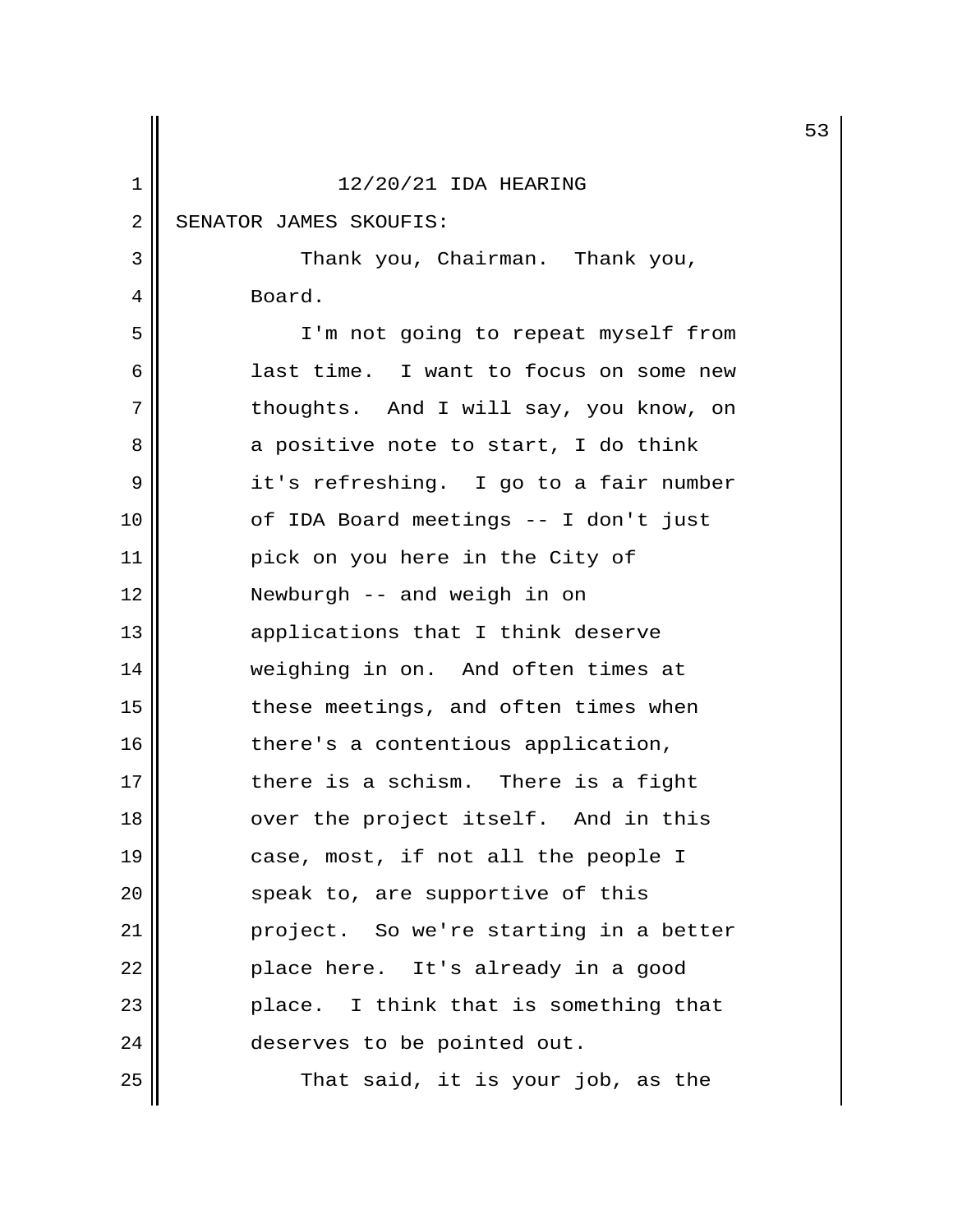|    |                                         | 5 |
|----|-----------------------------------------|---|
| 1  | 12/20/21 IDA HEARING                    |   |
| 2  | applicant rightly noted. This is a      |   |
| 3  | system that he did not set up. He is    |   |
| 4  | simply applying to an existing system,  |   |
| 5  | an existing structure. It is your job,  |   |
| 6  | the IDA Board, to judge that            |   |
| 7  | application. And it is your job,        |   |
| 8  | fundamentally, to get the best deal for |   |
| 9  | the city. That ultimately is your job.  |   |
| 10 | What is the best deal we can get from   |   |
| 11 | this project for the city?              |   |
| 12 | I have two questions, general           |   |
| 13 | questions, before I make some remarks   |   |
| 14 | to that point that I want to raise      |   |
| 15 | about getting the best deal for the     |   |
| 16 | city. The first question -- and I know  |   |
| 17 | this is not a discourse, so these are   |   |
| 18 | just questions I'm raising. Feel free   |   |
| 19 | to answer them after my remarks if      |   |
| 20 | you'd like, but I know you're not       |   |
| 21 | obligated to. I understand that. My     |   |
| 22 | first question is, is there any         |   |
| 23 | iron-clad commitment that these         |   |
| 24 | construction jobs are going to be local |   |

 $25$  construction jobs? It is my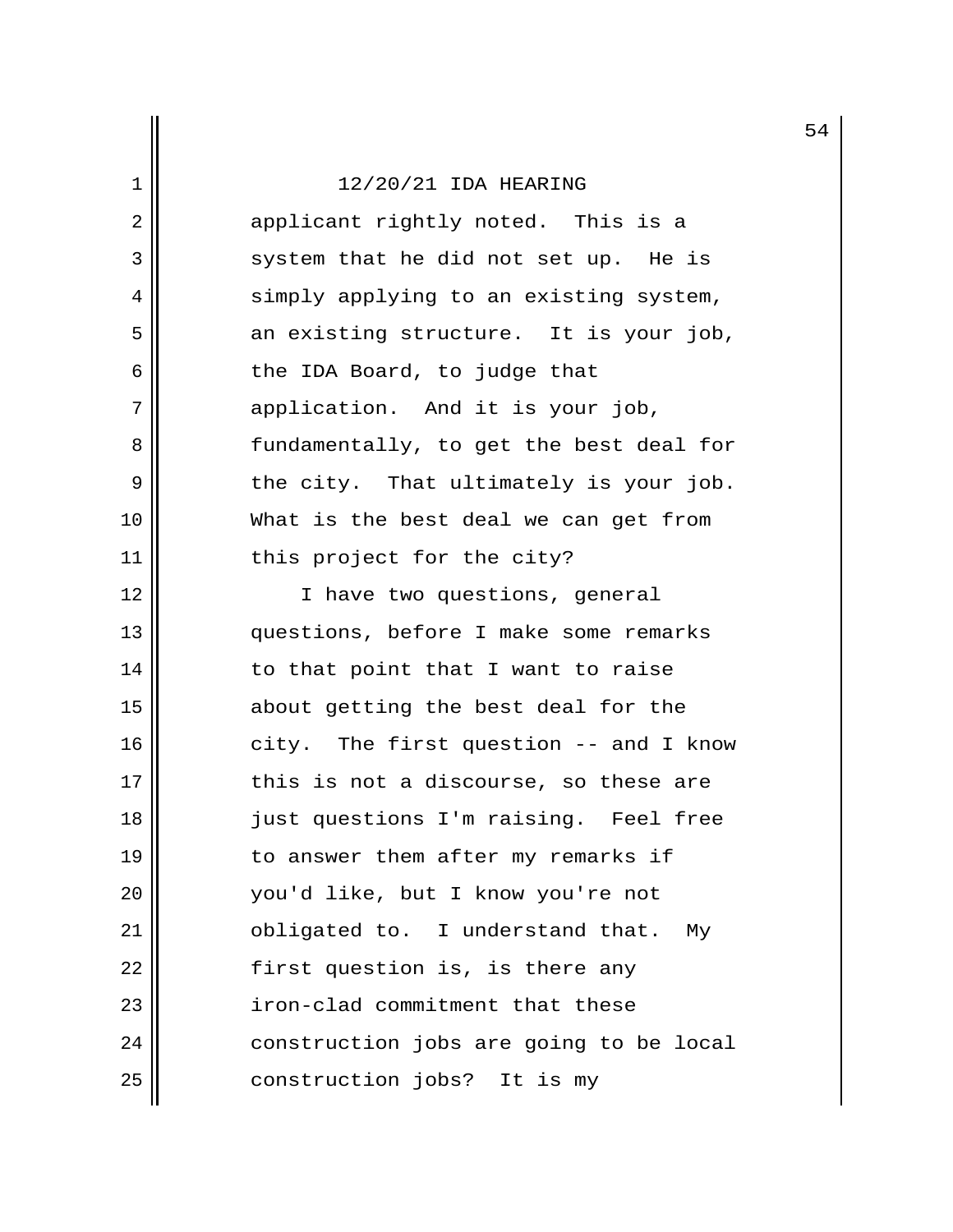2 || understanding that every other IDA in 3 | Orange County has, in their bylaws, in 4 || their policies, a very strong local 5 labor policy: Orange County IDA, 6 Montgomery IDA, Wallkill IDA. I am not 7 aware of a similar strong local labor 8 || Policy within the Newburgh IDA's 9 || bylaws. So my first question is, are 10 || these construction jobs that are on the 11 || screen that we're all talking about as 12 || a benefit, are these going to be cars 13 || with out-of-state license plates on the 14 job? If that is the case, then that's 15 not a benefit.

16 || The second genuine question I have 17 || is, you know, it was mentioned before 18 || that there were letters of support. 19 || How many of those were form letters and 20 || how many of those were simply signed by 21 | someone -- here's, you know, basically 22 | a petition. You get a 30-second sound 23 **bite that's biased from whoever is** 24 | knocking on that person's door. Please 25 | sign here. Versus how many of those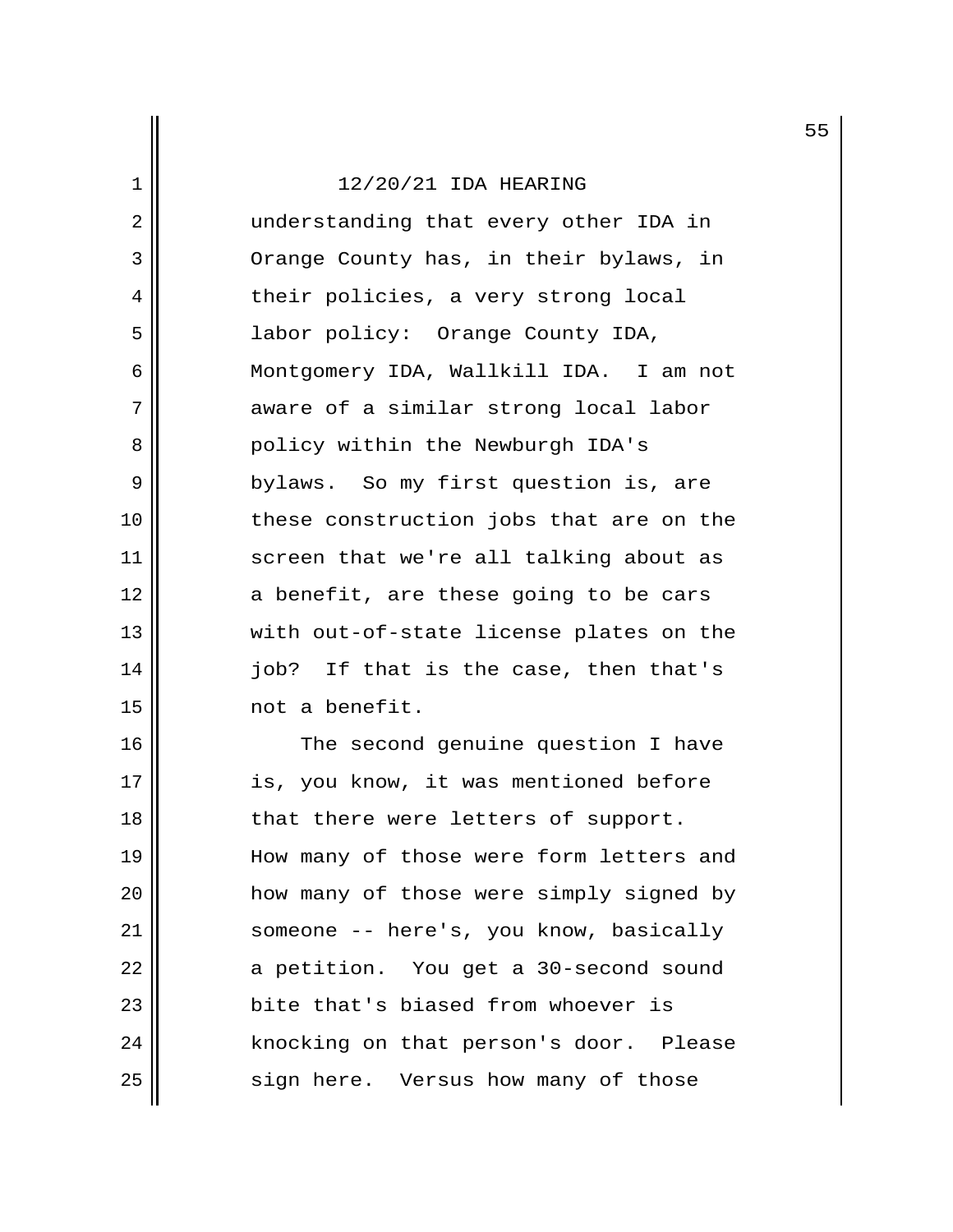2 were written by individuals from the 3 || City of Newburgh? I think that is 4 | something the Board ought to be mindful  $5 \parallel$  of.

6 || Now, to my comments about getting  $7$  || the best deal for the city. We heard a 8 lot about need. This PILOT is needed 9 || for this project to happen. And it 10 || seems as though there has been a change 11 | in opinions over what that means over 12 || the past number of months. For 13 || starters, it's my understanding that 14 conversations around PILOT began at 15 15 years. That's what was originally 16 needed for us to get financing through 17 || the bank. Clearly, that's not the 18 case. Now we're at 12 years. That's 19 || what we need to get financing. And  $20$   $\parallel$  this is all about not what I need, it's 21 | what the bank needs. Now it's 12 22 || vears. Now we have a consultant come 23 || in, do a reasonable test, and, working 24 || with the applicant and the Board, the  $25$  || 12 years, the depth of that 12 years,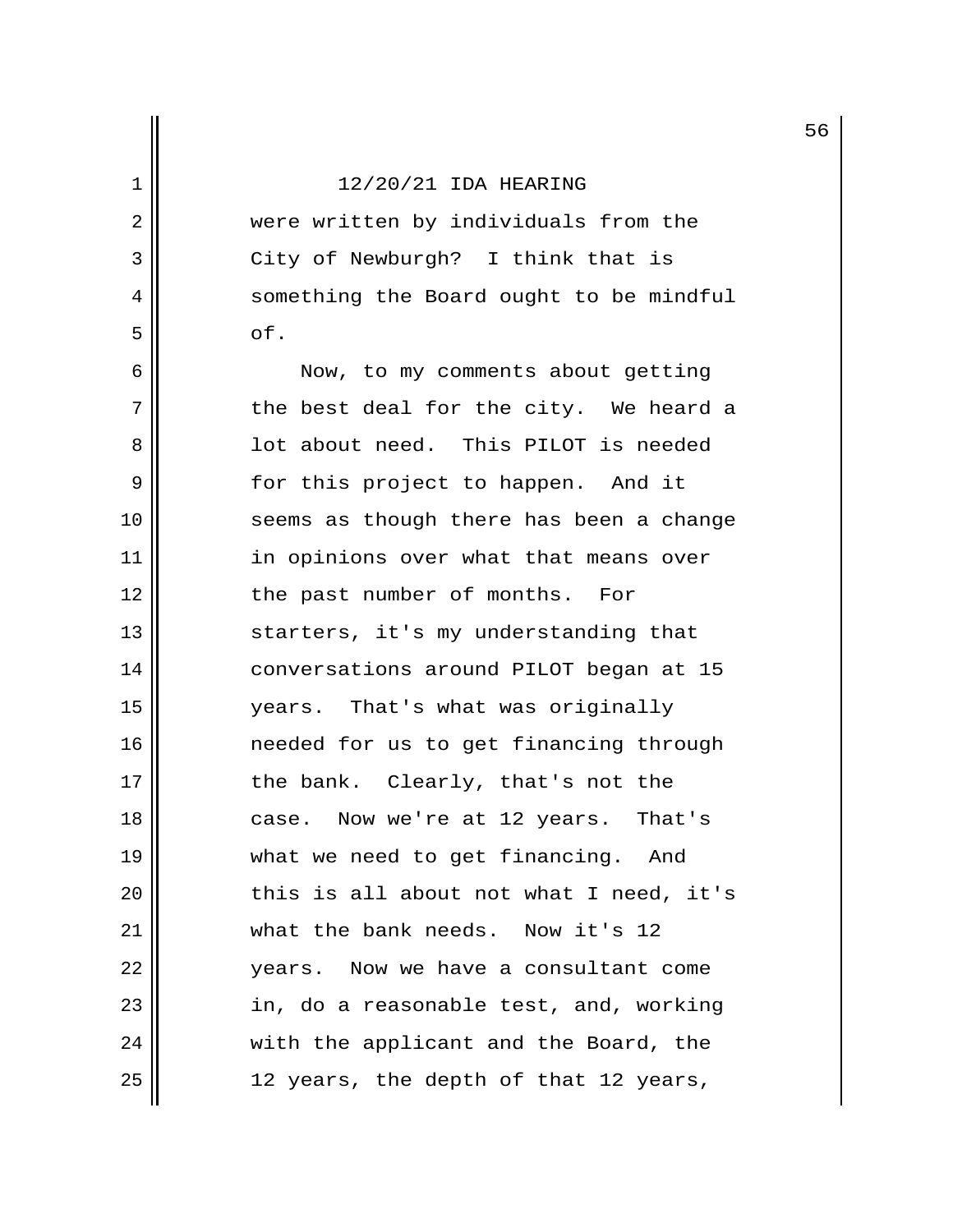$2 \parallel$  the depth of the subsidy was amended. 3 Now, believe me, this third iteration 4 || is really what we need from the bank to 5 get financing. The only thing that's 6 changed from the last public hearing is 7 || the applicant has received 8 || \$1.25 million from the State of New 9 || York. That is the only thing I know 10 || that's changed from the last public 11 hearing as far as I can tell. That's 12 || mew money. As of the last public 13 hearing, the applicant did not have 14 || \$1.25 million, but here's the 12-year 15 || PILOT that I need at 90-percent 16 || abatement for the first six years. So 17 || one would think, here we are at a 18 public hearing, there should be an 19 || amendment to that PILOT application. I 20 no longer need as much money in 21 || subsidies because I just found  $22$  ||  $$1.25$  million from New York State. 23 || Clearly, that has not happened. I 24  $\parallel$  suggest to you -- I know that this is, 25 you know, something that you like but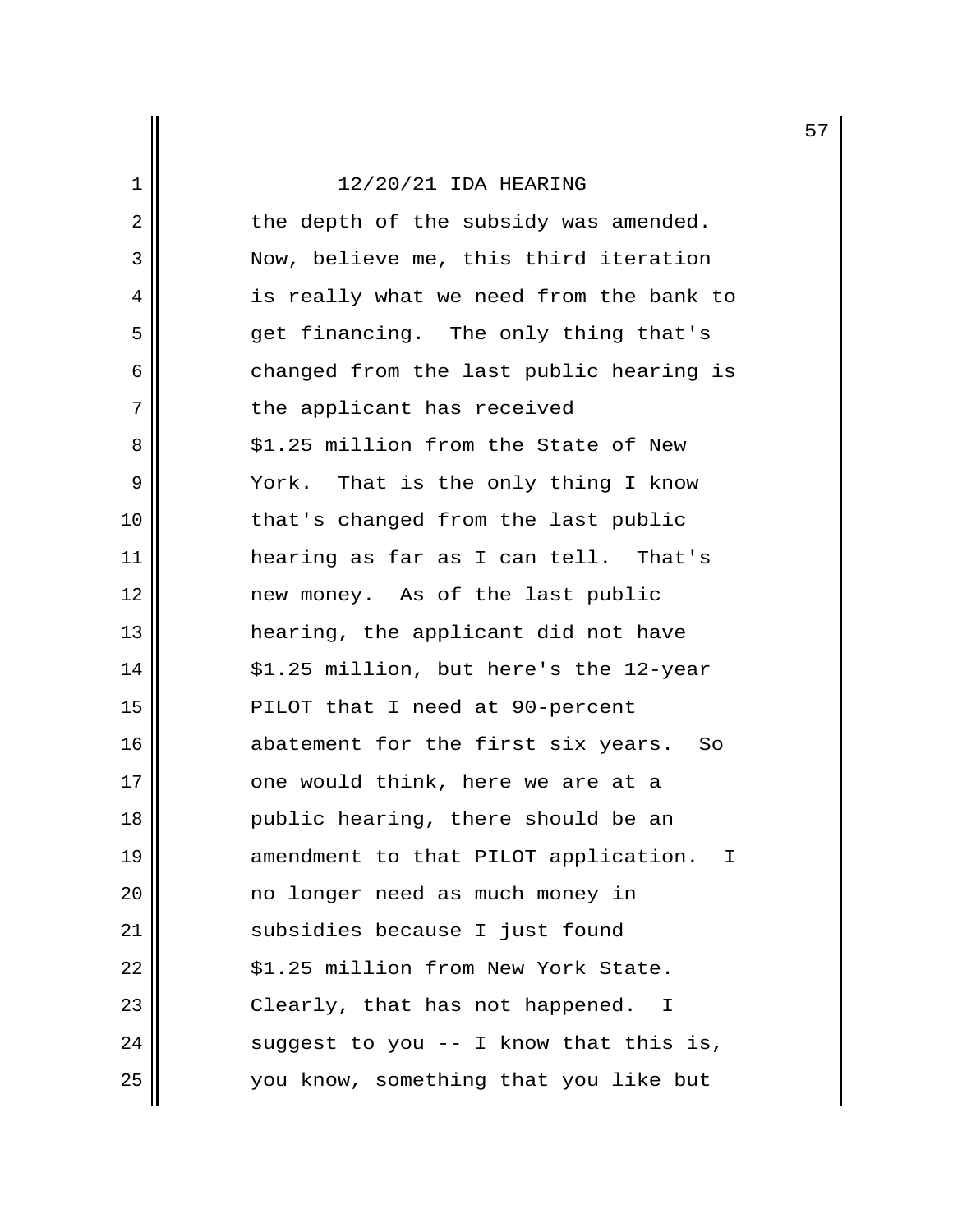2 you cannot actually include in your 3 considerations, but I raise it because 4 I think it's worth being mindful of --  $5$  as all of these iterations of what is 6 needed have transpired, perhaps then we 7 || should ask the applicant, well, if you 8 exceed, as part of that reasonableness 9 || test, if you exceed what should be the 10 || expected average return to your equity 11 partners and this hotel and this 12 **d 12 restaurant and this ballroom is far** 13 better than what your pro forma 14 | documents show and what you are 15 || attesting to this IDA Board, then 16 || Perhaps give back some of the subsidy. 17 || That will never happen because we're 18 || supposed to socialize risk and 19 || socialize profits and not get the best 20 || deal for the city if we ask the 21 applicant, whose assessment of the 22 || The needs has been changing left and right 23 || over the past number of months. And so  $24$   $\parallel$  what we need is the best deal possible. 25 || And I would encourage each IDA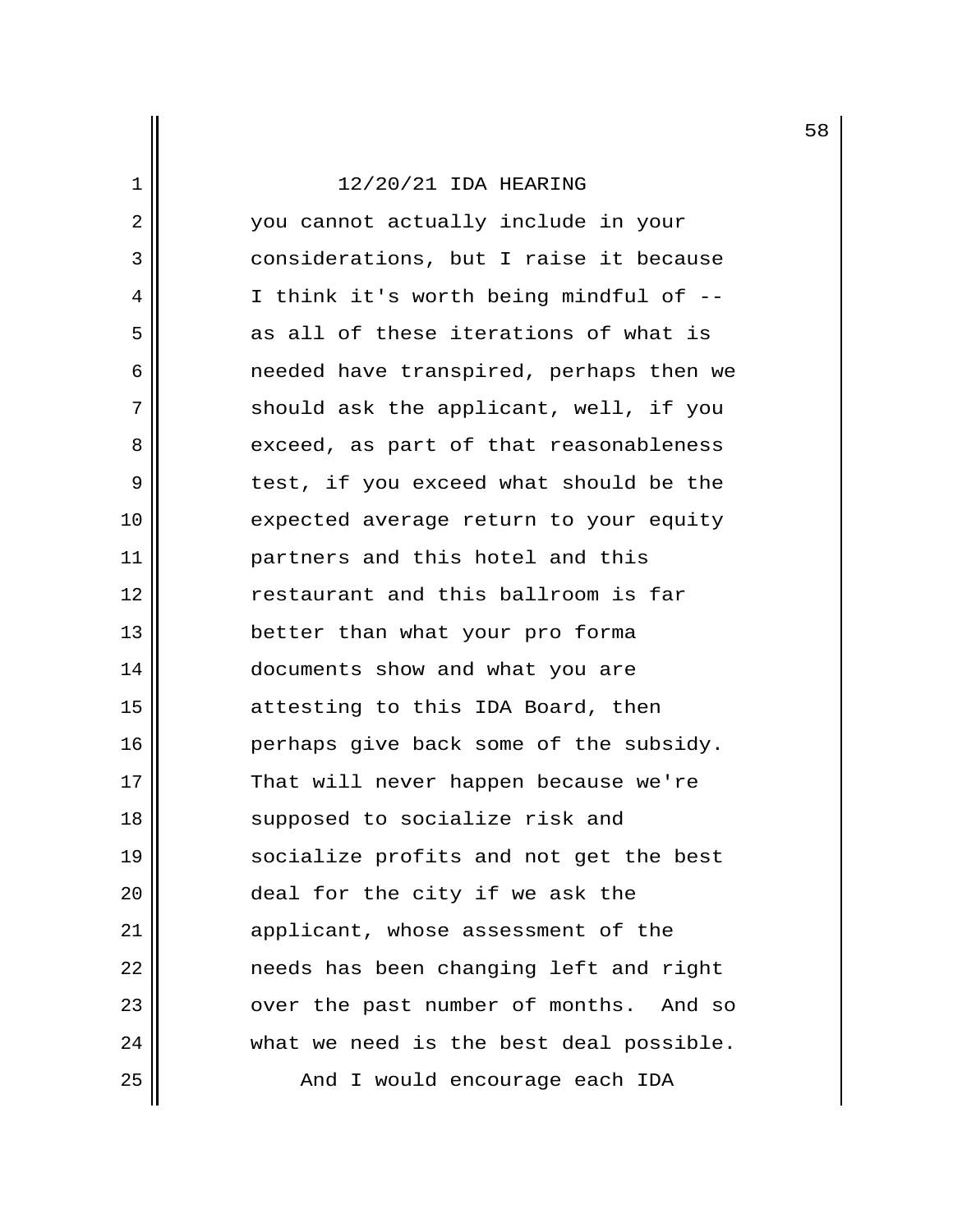| 1  | 12/20/21 IDA HEARING                   |
|----|----------------------------------------|
| 2  | board member respectfully -- and you   |
| 3  | all have difficult and thankless jobs. |
| 4  | I hope everyone here who's in this     |
| 5  | audience understands you are           |
| 6  | volunteers. And so I recognize that    |
| 7  | and I thank you for your service. But  |
| 8  | I ask you and I encourage you that the |
| 9  | only question on the top of your mind  |
| 10 | ought to be, what is the best deal we  |
| 11 | can get for this city from this        |
| 12 | project?                               |

13 || We talk about history. I've been 14 || doing this for nine years in the state 15 legislature. And as I said, I pay 16 attention to all the IDA agendas. I 17 || get all the IDA minutes from all the 18 || IDAs that I represent. I have never 19 || seen in my nine years a 90-percent 20 || abatement for a PILOT. Never seen it. 21 || I don't know what happened 30 years ago  $22$  || or 50 years ago, like these projects on  $23$  || the waterfront or elsewhere. In my 24 nine years, I have never seen it. 25 | And so, everyone knows that we're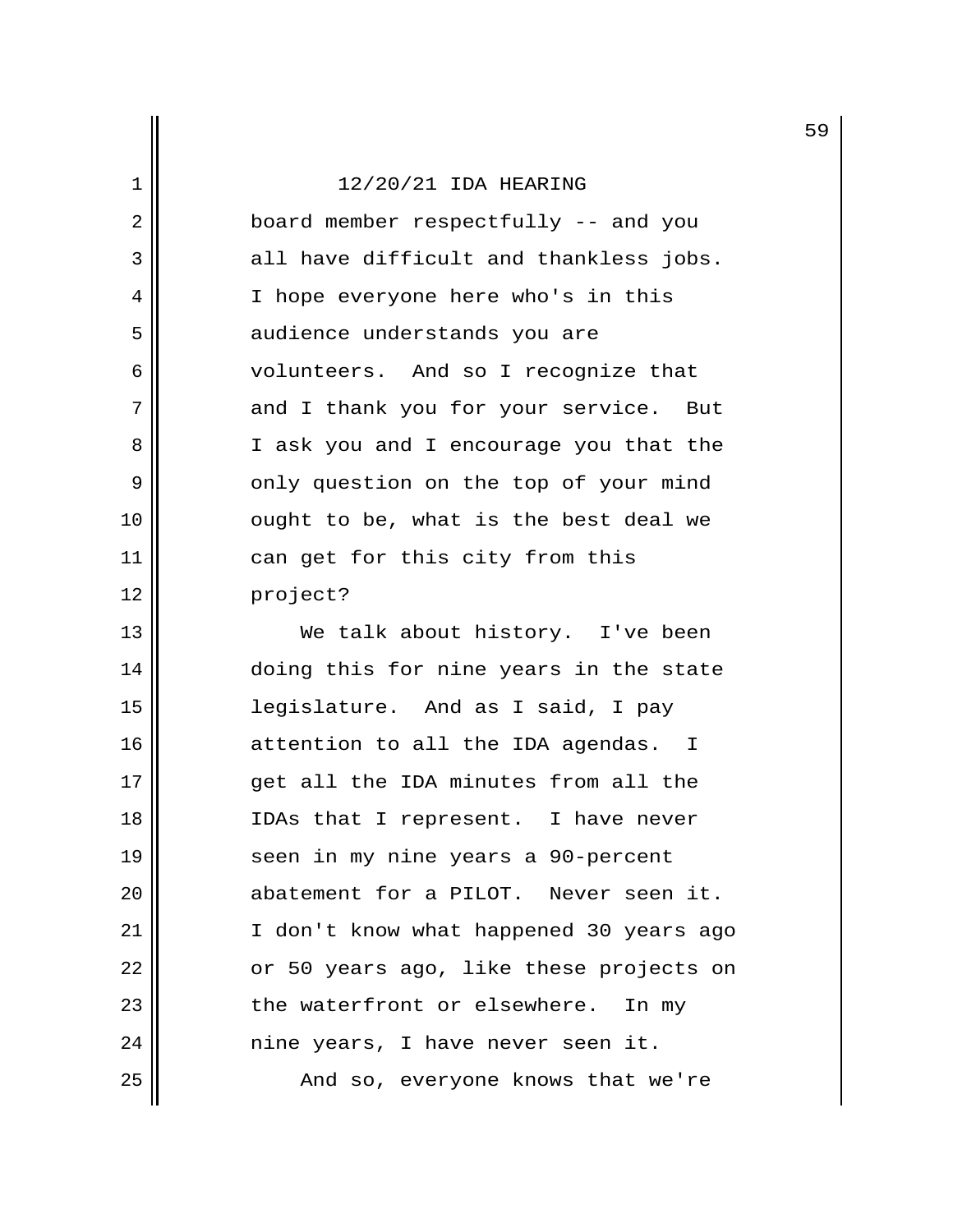2 || **hearing from the applicant, talking** 3 about, well, the bank needs this. The 4 bank needs a PILOT. I assume and I  $5 \parallel$  agree, the bank needs a PILOT, 6 something to do with the property taxes 7 || to make this financially viable, this 8 project. What we're not hearing, or at 9 || least I have not been told in my prior 10 || conversations, in my conversations here 11 || with the IDA Board, I have not heard 12 || anyone say that the bank needs to see a 13 12-year PILOT specifically. The bank 14 needs to see a 90-percent abatement for 15 || six years specifically. All I hear is 16 || the bank needs a PILOT. I assume 17 || that's true. Has the consultant spoken 18 || with the bank and asked specifically, 19 do you need to see a 12-year PILOT, a 20 || 90-percent abatement for six years? 21 || That's the third question. Did anyone  $22$   $\parallel$  ask that? And so I suggest that there 23 || is a better deal to be done. 24 || The Mas I mentioned before about

25 | community benefit, I've seen lots of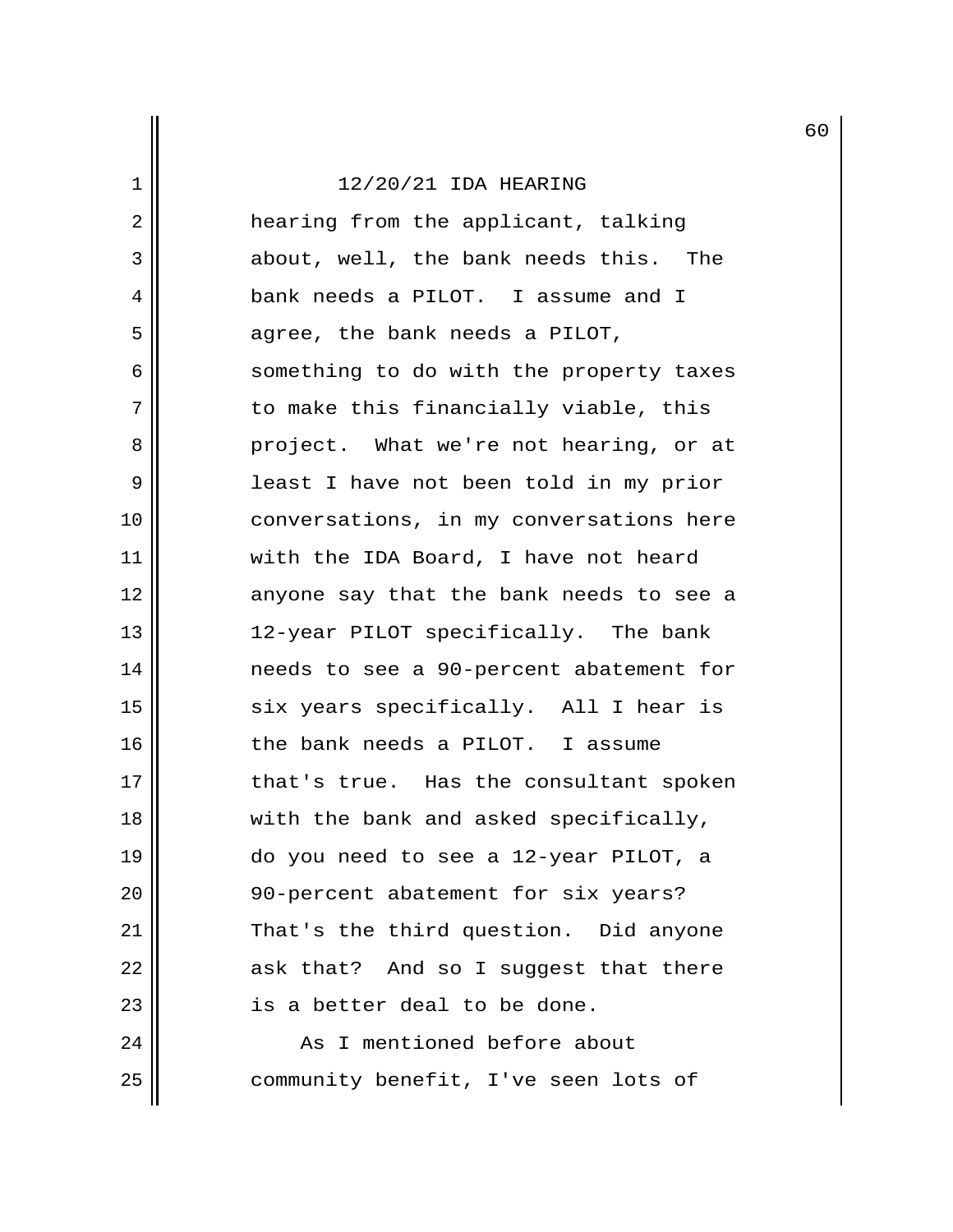2 | community benefit agreements throughout 3 | the Hudson Valley throughout my years. 4 | And I always raise an eyebrow whenever 5 || I hear that. I would suggest, whatever 6 you're planning to say in the community 7 || benefit agreement -- and they're 8 usually great, you know, I'll give a 9 quarter million dollars a year to 10 charity, and give \$300,000 for 11 different community groups -- keep your 12 community benefit and just take that 13 || money and put it towards reducing the 14 || subsidy. So I have no interest in 15 || seeing a community benefit. In terms 16 | cf additional financial benefit, 17 || certainly, I support keeping the 18 permanent jobs local, et cetera. In 19 terms of additional financial benefit 20 || through a community benefit agreement, 21 || CBA, that's silly. Take whatever 22 || vou're going to put there and put it 23 || towards reducing your subsidy. 24 || I thank you for your time. I hope

25 I was not repetitive. I think I raised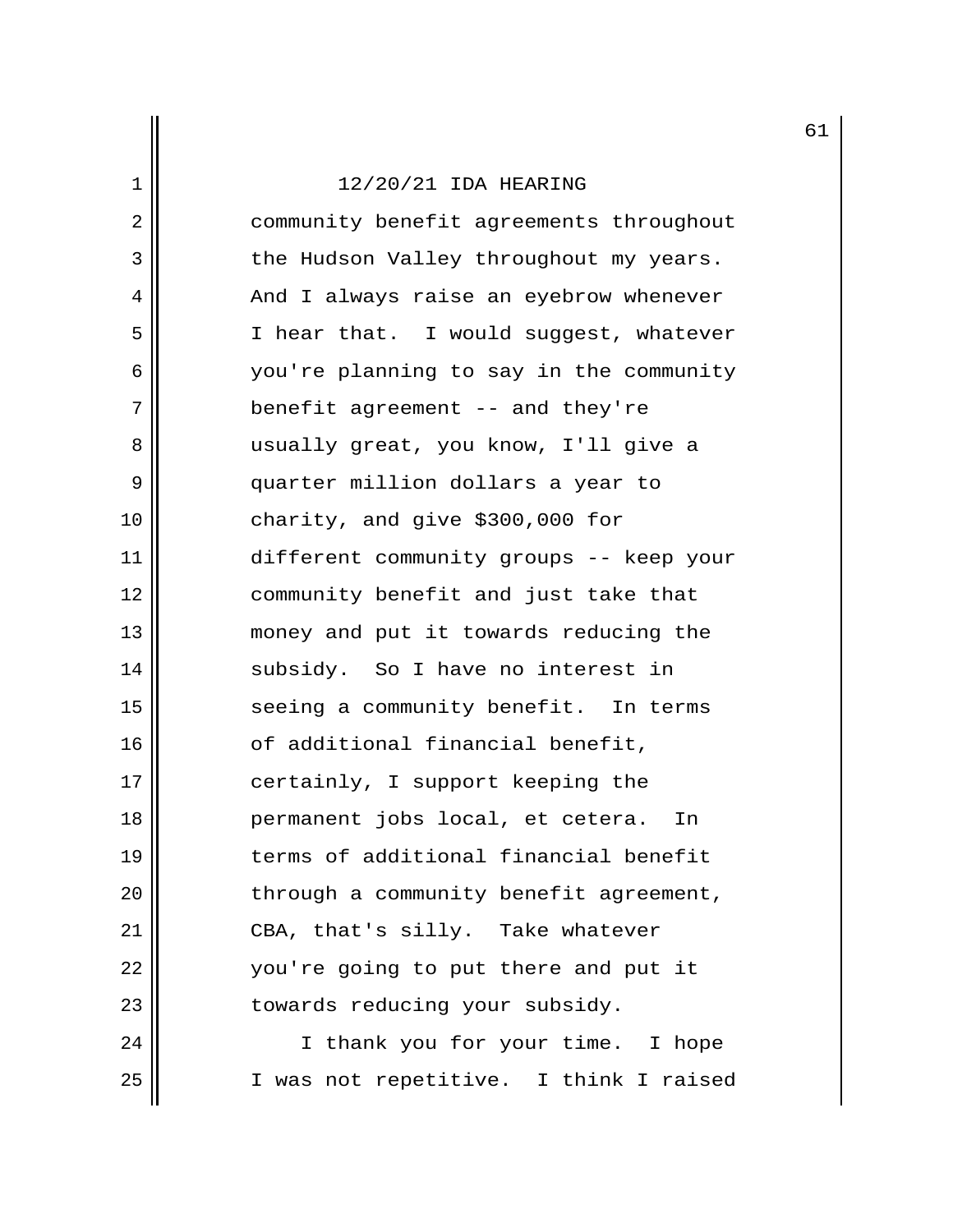|    |                                         | 6 |
|----|-----------------------------------------|---|
| 1  | 12/20/21 IDA HEARING                    |   |
| 2  | new substance since the last time I     |   |
| 3  | spoke. I thank each of you for your     |   |
| 4  | time in hearing me out and for          |   |
| 5  | volunteering your service to the City   |   |
| 6  | of Newburgh. I know you have a          |   |
| 7  | difficult decision to make, and I'm     |   |
| 8  | optimistic that you will make the right |   |
| 9  | one. Thank you.                         |   |
| 10 | IDA CHAIRPERSON AUSTIN DUBOIS:          |   |
| 11 | Thank you, Senator. Any other           |   |
| 12 | elected officials? Legislator Lujan.    |   |
| 13 | LEGISLATOR KEVINDARYAN LUJAN:           |   |
| 14 | Thank you. Good evening. I want         |   |
| 15 | to thank the Board, thank you so much   |   |
| 16 | for everything that you're doing, and   |   |
| 17 | the audience that has come out tonight. |   |
| 18 | We had a lot of great -- you know,      |   |
| 19 | some really great comments, but I just  |   |
| 20 | want to kind of add to some of the      |   |
| 21 | things that I'm sure that some of the   |   |
| 22 | audience might know, and some of the    |   |
| 23 | audience might not know. It was         |   |
| 24 | literally two of the previous projects, |   |
| 25 | the Innovation Grand Street project     |   |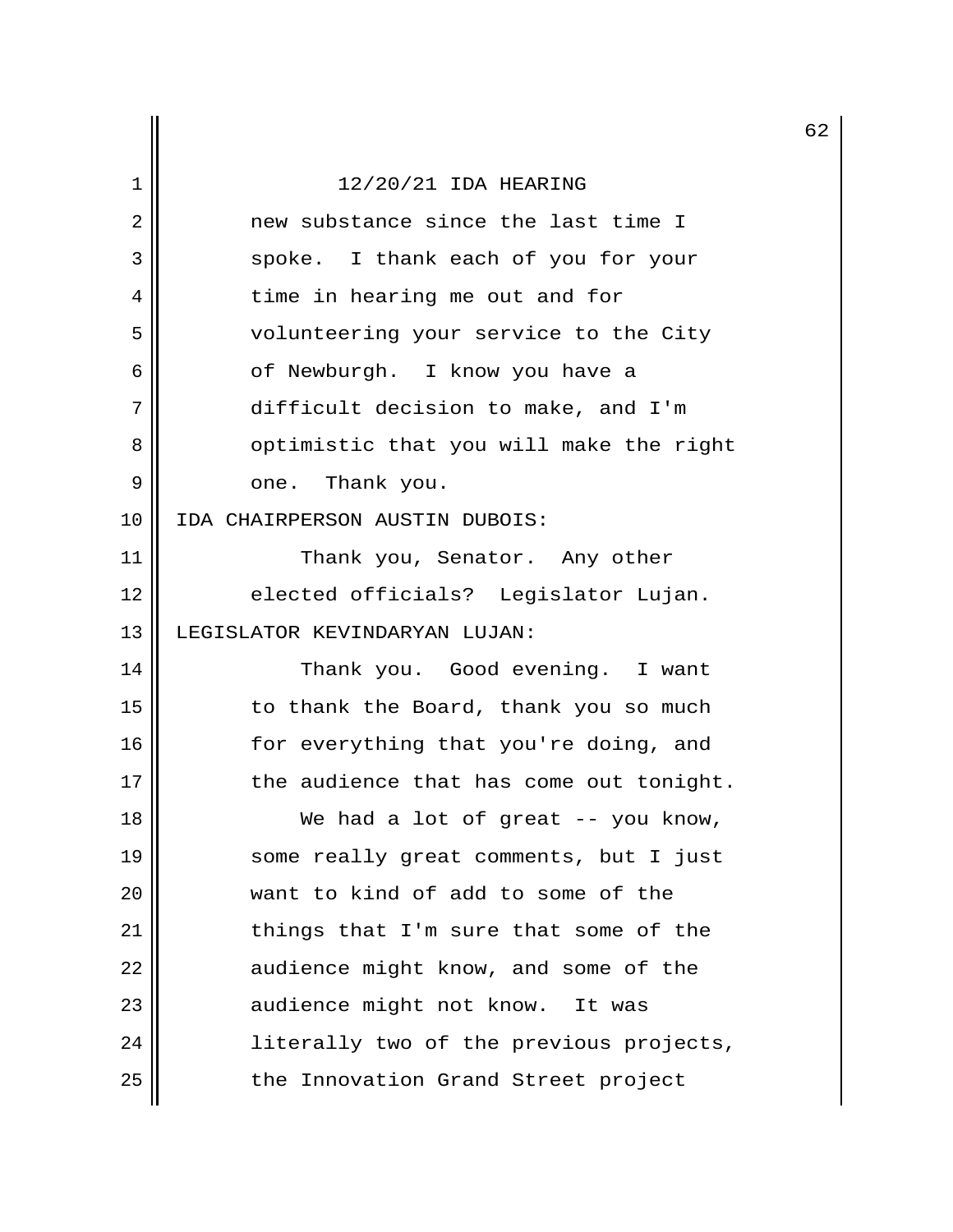$2 \parallel$  that was originally slated to be there.  $3$  |  $\blacksquare$  A project that would have been really 4 | focused on workforce development, 5 particularly on hospital jobs, trying  $6 \parallel$  to develop that, trying to get more in 7 || hospitality. Really a great project, 8 || but again, not a project that would 9 have brought any tax revenue to the 10 || city. And in many ways, it has some 11 || great attributes, that project. It was 12 || Treally focused on jobs. It was really 13 || focused on, hey, what is the thing that 14 || the City of Newburgh really needs? It 15 needs good paying jobs. You want to 16 || make sure that people have careers that  $17$   $\parallel$  they're proud of, that they continue to 18 live here and work here and raise their 19 families here. Because that's what we 20 || all want, right? We want to be able to 21 make sure that our community members  $22$  || have a living wage and they're happy  $23$   $\parallel$  and they get to raise their kids here. 24 | So workforce development is one of

 $25$  | the biggest things that we're seeing,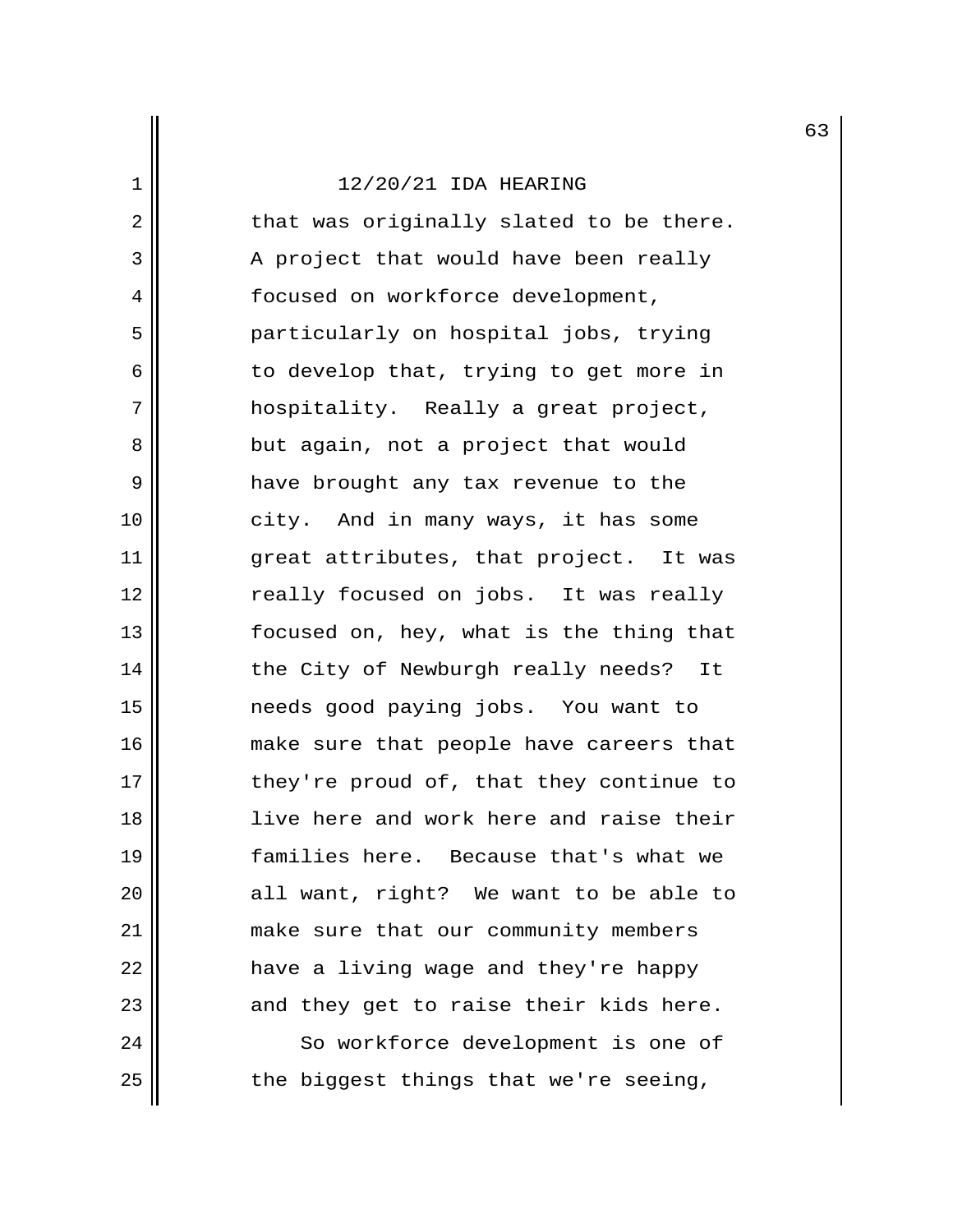|    |                                           | 6 |
|----|-------------------------------------------|---|
| 1  | 12/20/21 IDA HEARING                      |   |
| 2  | and it's a great concept.                 |   |
| 3  | Unfortunately, that project didn't        |   |
| 4  | happen. I want to say, full               |   |
| 5  | disclosure, I was fully supportive of     |   |
| 6  | that project, 100 percent. While it       |   |
| 7  | had no taxes, it was a project that       |   |
| 8  | really talked about every single person   |   |
| 9  | in our community.                         |   |
| 10 | That being said, this project does        |   |
| 11 | offer a lot. This project offers a        |   |
| 12 | possibility of us boosting our            |   |
| 13 | community and putting it in the place     |   |
| 14 | that we all want it to be. We want to     |   |
| 15 | make sure that we're attracting people    |   |
| 16 | to our community. We have the most        |   |
| 17 | beautiful waterfront in the region.<br>We |   |
| 18 | have Washington's Headquarters.<br>We     |   |
| 19 | have a rich history, the largest          |   |
| 20 | historic district outside of New York     |   |
| 21 | City. This is a community that we         |   |
| 22 | love. Everyone here, you're here          |   |
| 23 | because you love this community.          |   |
| 24 | I was brought up here most of my          |   |
| 25 | life. My family has been here for over    |   |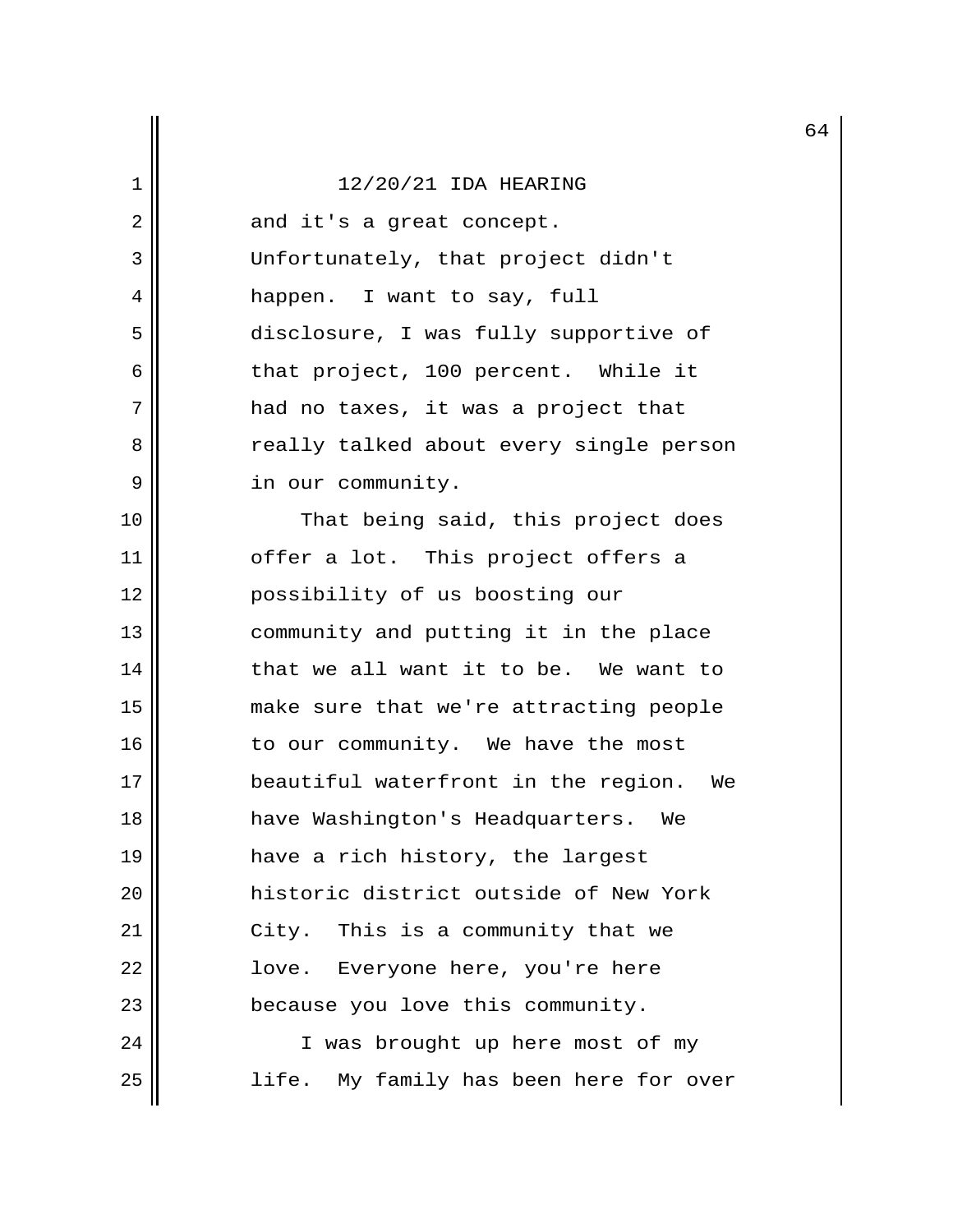2 || 30 years. I can tell you, I've seen 3 || the Newburgh of 30 years ago, and 4 I've -- we've all had this conversation 5 | cf what Newburgh used to be like. Some 6 | Oct you have probably seen it way longer 7 || than I have. Some of you started 8 || businesses here long before, you know, 9 || anyone really wanted to take a chance 10 || on Newburgh. But you're here. You've 11 || chosen to be here. And I'm happy. I'm 12 happy that you've chosen Newburgh. I 13 truly am. I'm excited about this 14 || project.

15 || This project, we had a moment where 16 || we had three projects that were put 17 || before Orange County. This project was 18 || by far the best project. By far. It 19 had vision. It had a workforce 20 development, which they didn't need to 21 | add workforce development. I was very  $22$  || excited that they included the 23 hospitality piece. That is something  $24$  || that showed that he was listening to 25 | what was necessary, what we wanted to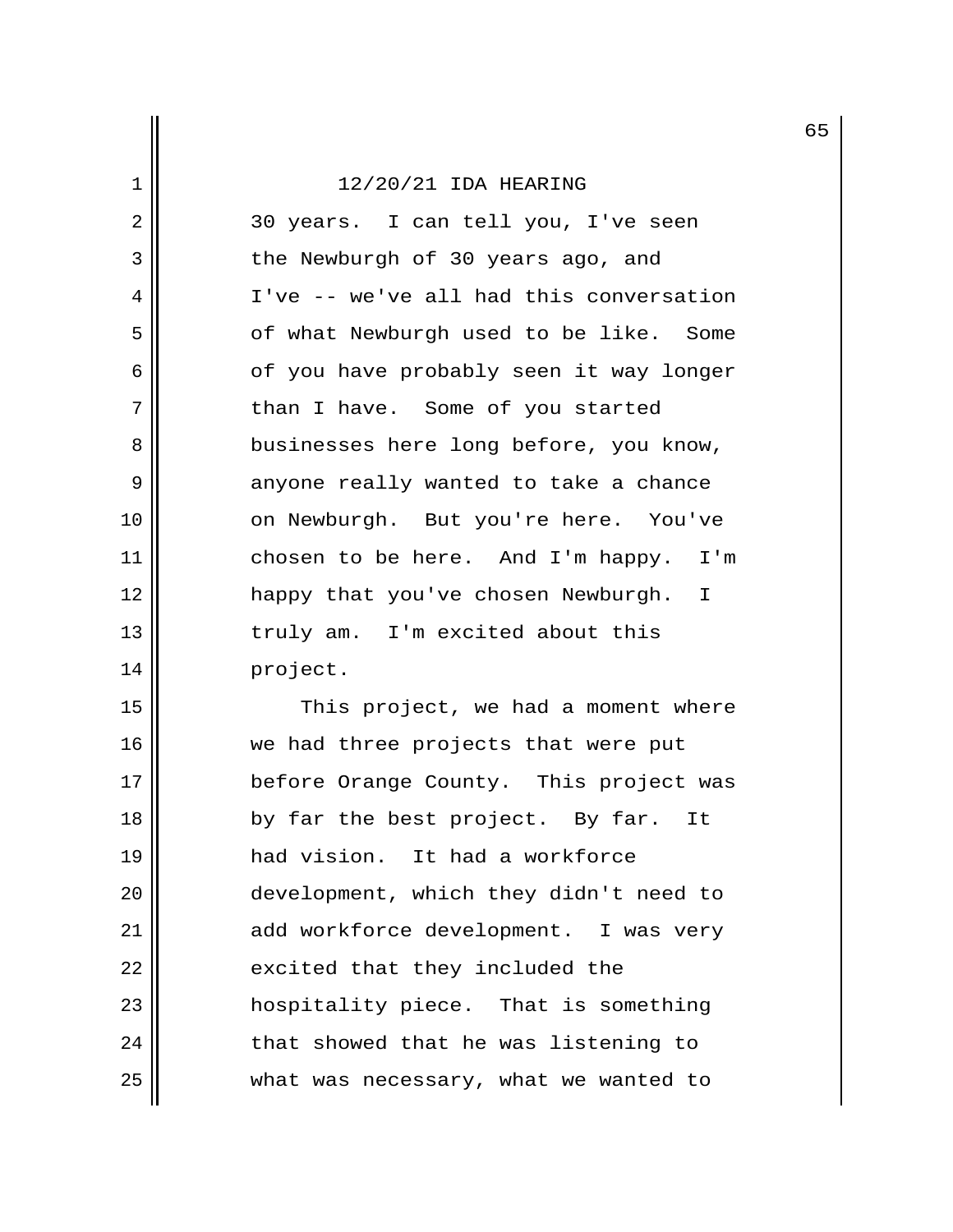2 || see in our community. I was happy that 3 a he offered to give more money than the 4 || other people. I really liked that. I 5 was glad.

 $6 \parallel$  But I will say that, that project, 7 || or what Orange County has paid for 8 || Those projects over the course of the 9 || vears, when we bought these projects, 10 || these three buildings, we bought them 11 from Orange County. We paid \$3.5 12 million approximately. That's not what  $13$  || the Fosters are going to be paying. 14 But you know what? We also understand 15 || that yesterday's prices and today's  $16$  || prices, those are not the same things. 17 || But to that point, that's where I'm 18 || Skeptical as well. And I wanted to 19 || kind of echo some of the sentiments 20 || that Senator Skoufis made a moment ago. 21 We need to talk about the best deal. 22 || The best thing for the City of 23 Newburgh. The reality is, anybody who 24 | works in real estate, you all recognize  $25$   $\parallel$  that prices have gone up. We are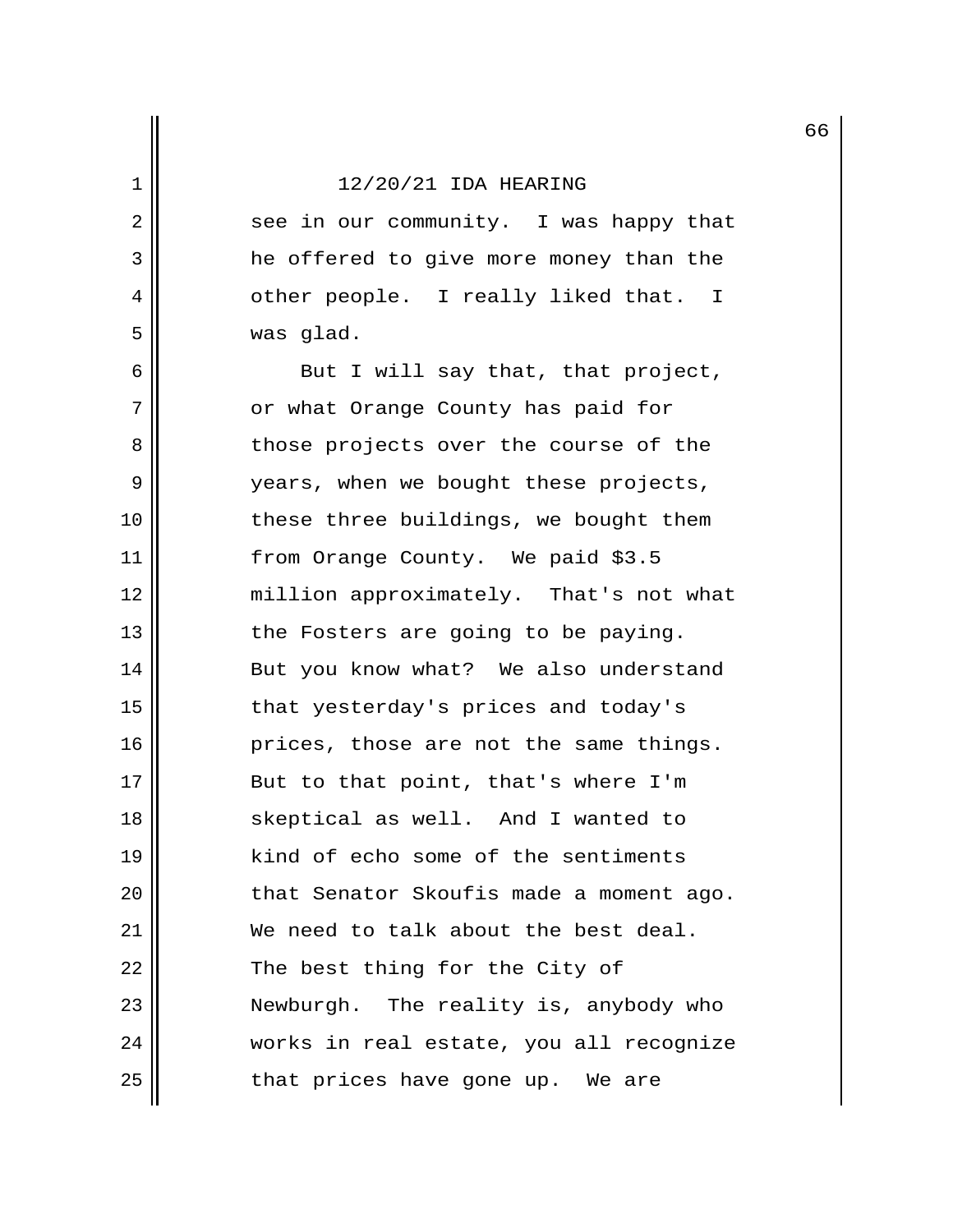2 || definitely not the Newburgh of one year  $3 \parallel$  ago, of two years ago, of five years 4 ago, of ten years ago. Newburgh is a 5 gem. Newburgh has the potential that 6 we've always known it could have, and 7 we're not at the price a year ago when 8 || this property was sold.

 9 And so I wanted to say, I know that 10 || everyone here, you love the community, 11 and this falls on your shoulders. I 12 || know it's not an easy thing to do. I 13 || do support this project fully. I'm 14 || excited about this project. I'm 15 || excited about the jobs it's going to 16 create. I'm excited about the 17 || businesses that are going to open 18 || across the city. I'm excited about 19 people wanting to come here and wanting 20  $\parallel$  to raise their families here after 21 || visiting over a weekend or a week or  $22$  so.

23 || But what I'm really concerned about  $24$  || is still, what is this going to cost 25 || us? Because I understand fully that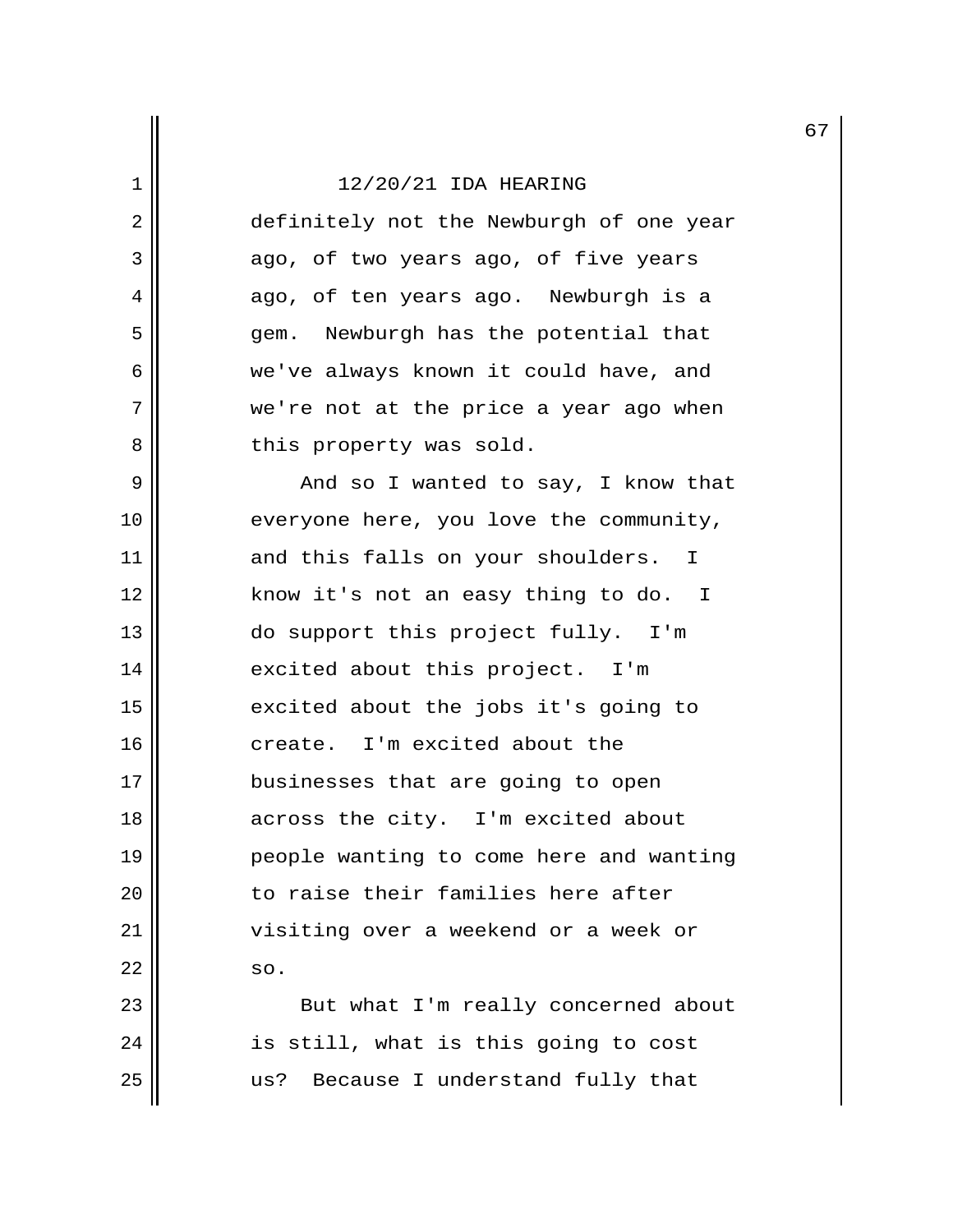2 || this property has never been on the tax  $3 \parallel$  rolls, but at the same time, this is an 4 | Opportunity for us to really also bring 5 | more tax revenue to the community. So 6 12 years? I don't know what the magic 7 number is, but 12 years seems way too 8 long. I know we talked about 30 years 9 || and I know we talked about 10 for 10 almost nothing, but 12 years seems like 11 a long time. So I just want to echo 12 || and say we deserve -- Newburgh 13 deserves -- a better deal. 14 That being said, I do wish for this 15 || project to continue. I wish you the 16 || best of luck, and I look forward to 17 Working with you and anyone else on the 18 || Board to make sure that it happens. 19 Thank you. 20 IDA CHAIRPERSON AUSTIN DUBOIS: 21 Thank you, Legislator. Any other  $22$  || elected officials? Okay. 23 IDA EXEC. DIR. CHERISSE VICKERS: 24 || I just want to give some rules on 25 | how we will be proceeding. So when we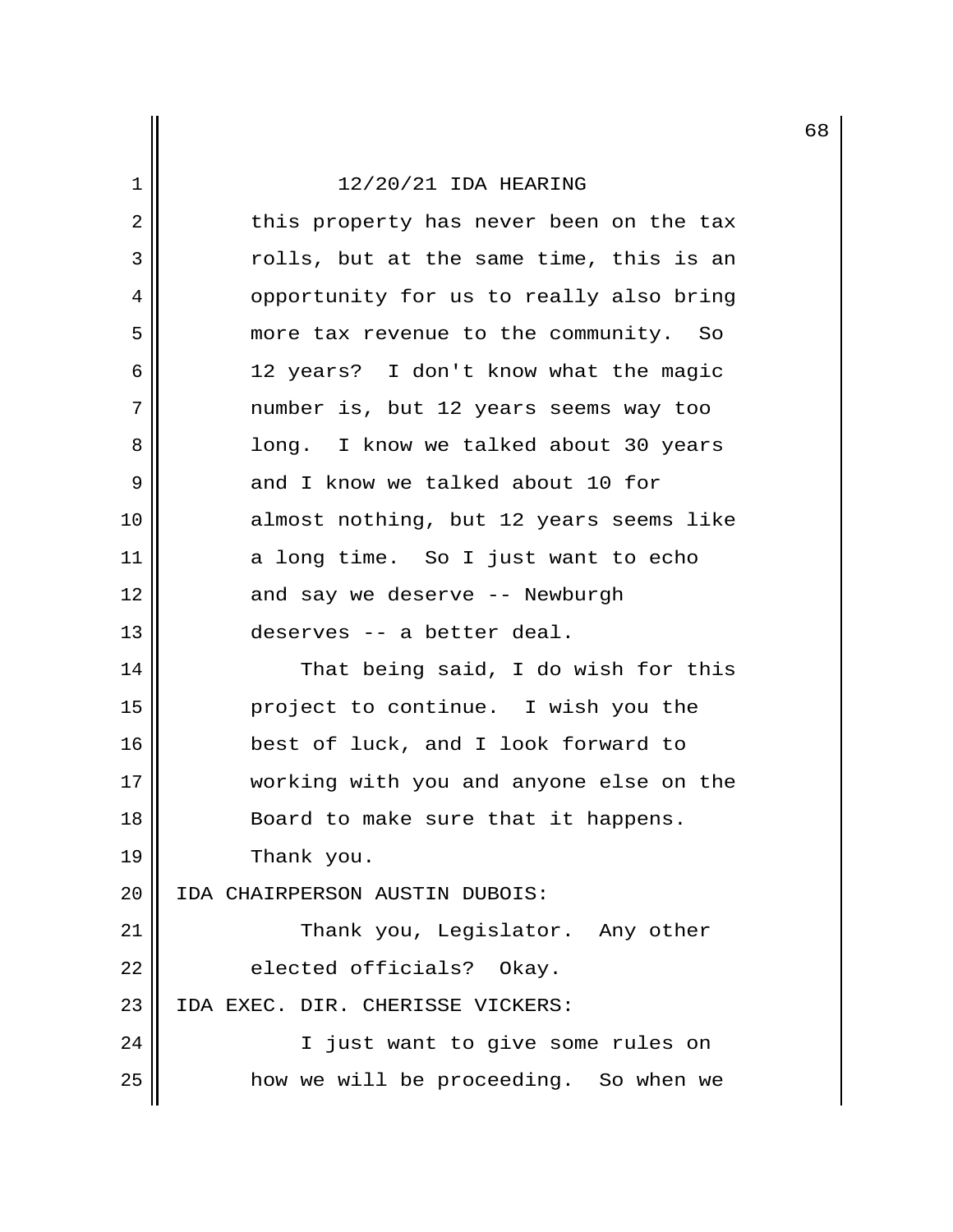2 || ask you to come and comment, we'll 3 || The recognize one person at a time. We 4 | will be requesting comments from those 5 who did not speak first at the other 6 || hearing. If you have not spoken, 7 you'll be asked to speak first, make 8 || Public remarks. And then we'll move 9 down the list. Please wait to be 10 || recognized, and then please state your 11 name and address for the record. 12 || Please specify if you are a City of 13 || Newburgh resident for not. Again, the 14 || purpose of this public hearing is to 15 || solicit public comment. We're not here  $16$  || to answer questions, however, we will, 17 || during this public hearing, consider 18 questions if we have the information to 19 || answer them. I will now ask if there's 20 || anybody in attendance who wishes to 21 || comment on either the nature and the 22 || cation of the project, or the 23 || Proposed financial assistance being 24 | contemplated by the Agency with respect  $25$  || to the proposed project. So again,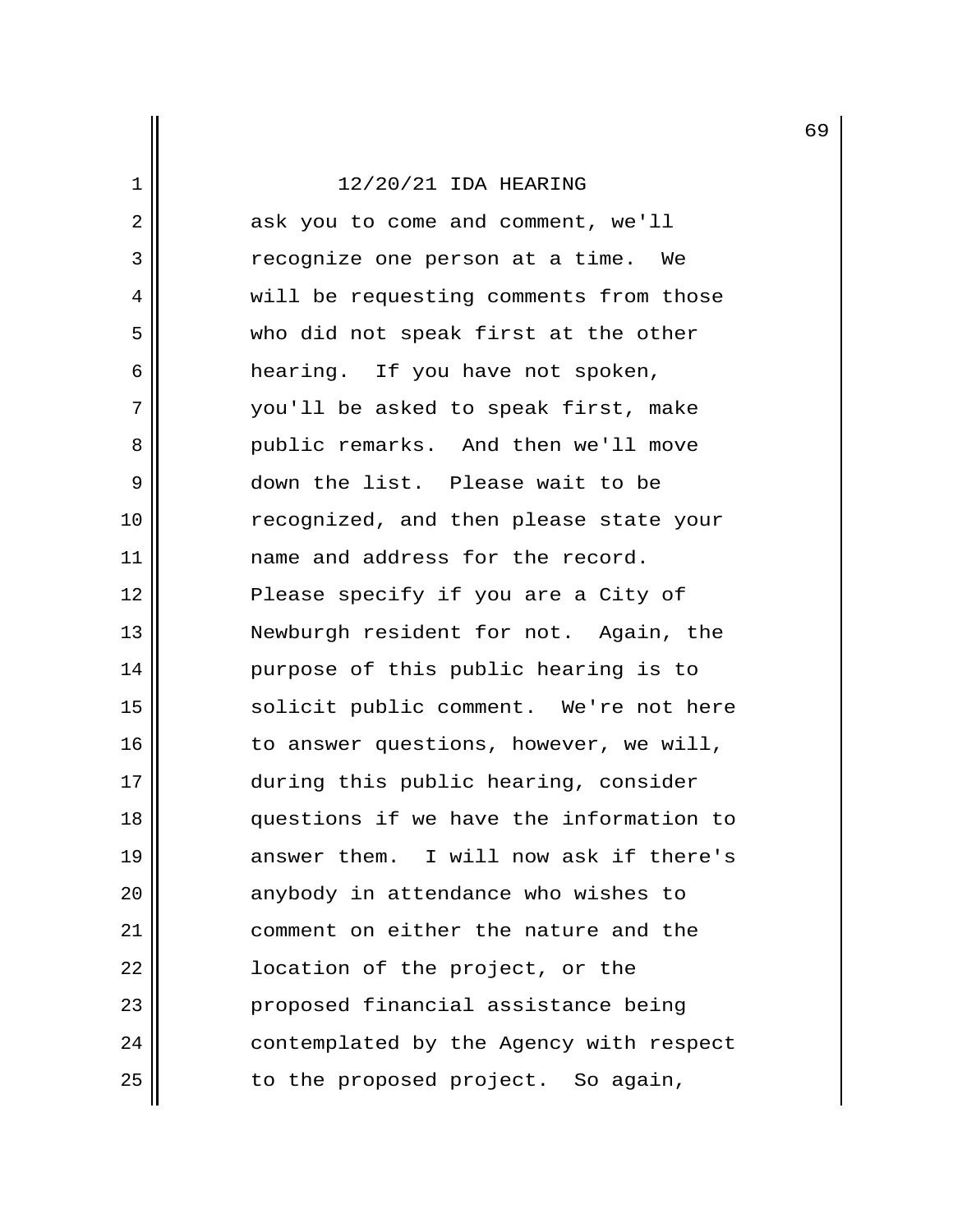|    |                                         | 7 |
|----|-----------------------------------------|---|
| 1  | 12/20/21 IDA HEARING                    |   |
| 2  | just please state your name, your       |   |
| 3  | address, whether you are a City of      |   |
| 4  | Newburgh resident or not when you come  |   |
| 5  | to comment. And our Chair, Austin       |   |
| 6  | DuBois, will be the one calling names   |   |
| 7  | going forward.                          |   |
| 8  | IDA CHAIRPERSON AUSTIN DUBOIS:          |   |
| 9  | Thank you, Cher. Douglas Yaun.          |   |
| 10 | MR. DOUGLAS YAUN:                       |   |
| 11 | Hello. I'm Douglas Yaun. I'm a          |   |
| 12 | City of Newburgh resident at 6 Park     |   |
| 13 | Place.                                  |   |
| 14 | And like the officials, I think         |   |
| 15 | you're going to be interested to know   |   |
| 16 | this. This right here is a map of all   |   |
| 17 | the PILOTs awarded by the City of       |   |
| 18 | Newburgh that I know of. For instance,  |   |
| 19 | it does not include the Broadway        |   |
| 20 | property you brought up, Mayor Harvey.  |   |
| 21 | The total number of units is 1,596      |   |
| 22 | units from 23 locations. Many are for   |   |
| 23 | 40 years, like the Varick Homes. That   |   |
| 24 | was in 2012 when you started your term, |   |
| 25 | Senator Skoufis. These PILOTs were      |   |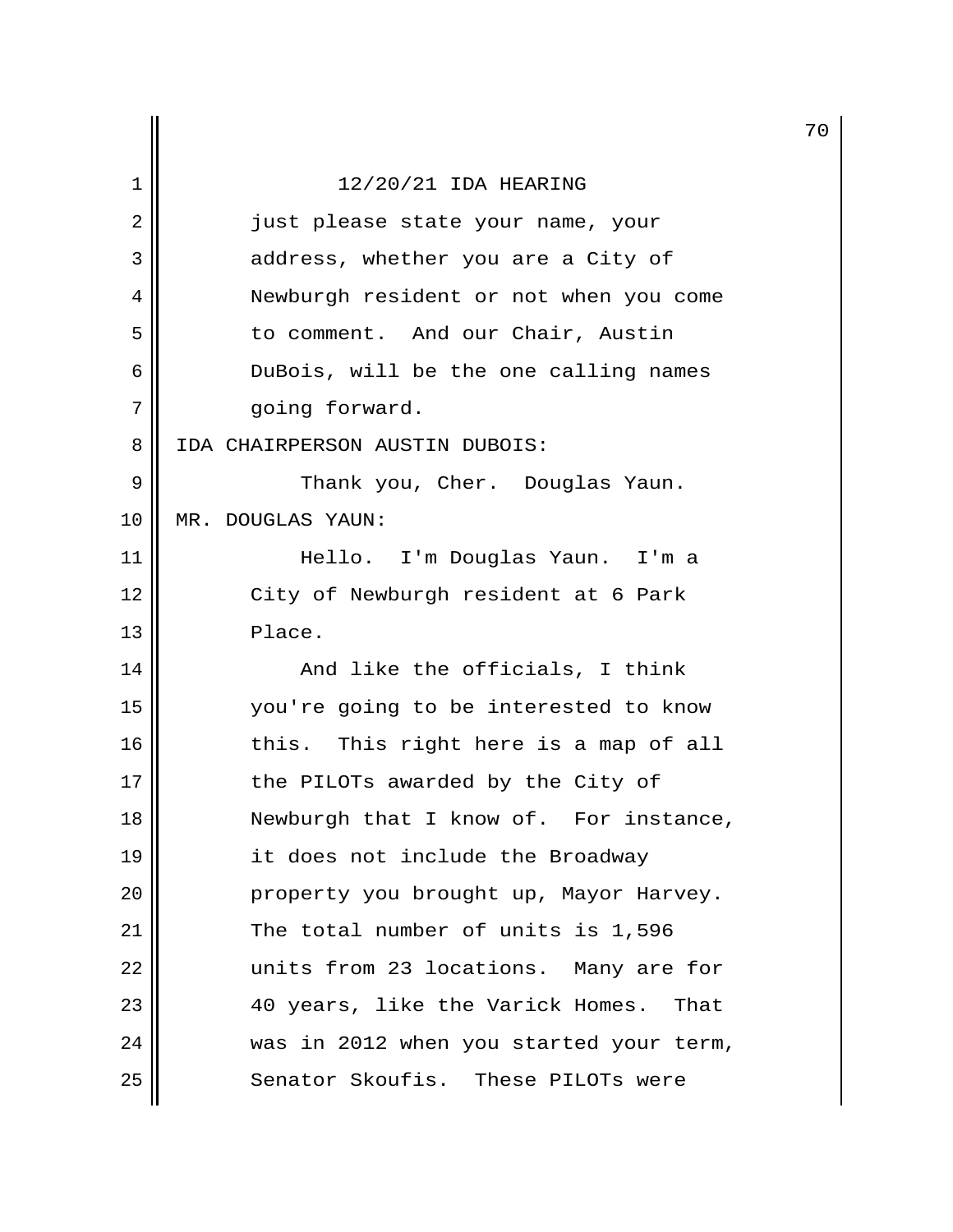|                |                                         | 7 |
|----------------|-----------------------------------------|---|
| 1              | 12/20/21 IDA HEARING                    |   |
| $\overline{2}$ | awarded by the City of Newburgh without |   |
| 3              | significant public comment. Foster      |   |
| 4              | Supply's PILOT immediately contributes, |   |
| 5              | as opposed to almost all the            |   |
| 6              | before-mentioned 23 PILOTS, while       |   |
| 7              | providing temporary historic trade      |   |
| 8              | jobs, visitors to our district, and     |   |
| 9              | culminating with full-time employment,  |   |
| 10             | while also generating sales tax         |   |
| 11             | revenue.                                |   |
| 12             | I am 100 percent for this project       |   |
| 13             | and the help it can give to make up for |   |
| 14             | the 50-year deficit of tourism here     |   |
| 15             | since the demolition of the Palatine    |   |
| 16             | Hotel during the federally-funded urban |   |
| 17             | renewal program. I support Torrance     |   |
| 18             | Harvey, Mayor, and Anthony Grice's      |   |
| 19             | comments as read at the beginning of    |   |
| 20             | this. Thank you.                        |   |
| 21             | IDA CHAIRPERSON AUSTIN DUBOIS:          |   |
| 22             | Thank you. Michele Basch.               |   |
| 23             | MS. MICHELE BASCH:                      |   |
| 24             | Michelle Basch, 87 Broad Street. I      |   |
| 25             | also own the Wherehouse Restaurant on   |   |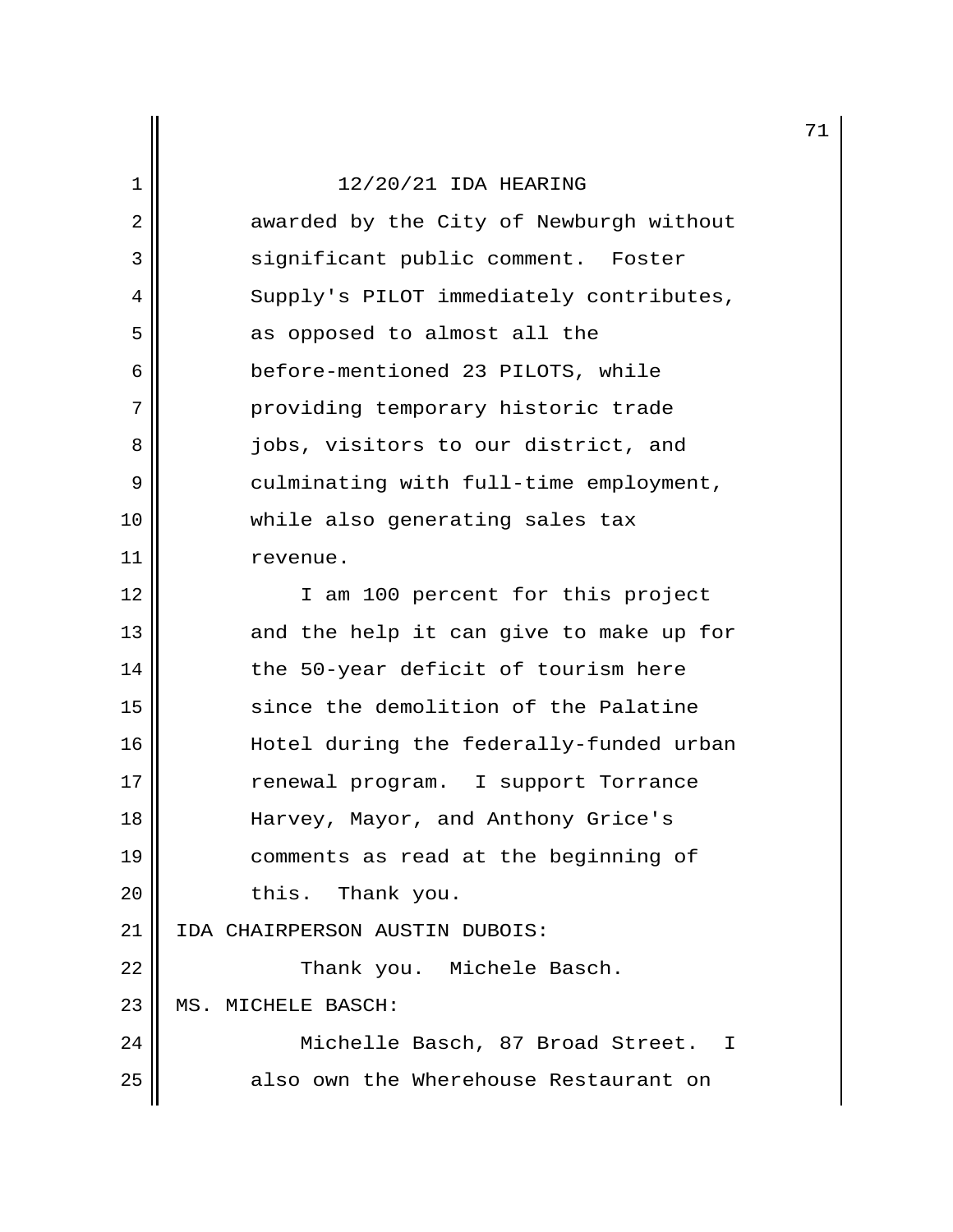2 || Liberty Street, and I'm the Chair of 3 the ARC.

4 | I want to thank the Board for doing 5 || their due diligence. I know how 6 difficult it is. And I especially want 7 || to thank the Board for coming to last 8 week's council meeting and explaining 9 || The public what a PILOT is, because 10 || I'll be honest, I wasn't sure.

11 || So a PILOT is basically that, for 12 || the first half of the PILOT, you are 13 paying the taxes on the current value 14 when you start the PILOT. You're 15 paying that all along. What you are 16 not paying immediately is the 17 || renovations, the value of the 18 || renovations and the work that you're 19 || doing on the building, which frankly,  $20$  || are not done in the first few years.  $21$  So then when you get to the sixth year, 22 | vou hopefully have opened your doors, 23 || vou're starting business, and you start 24 || gradually to increase the taxes paid on  $25$  | the renovations you did. You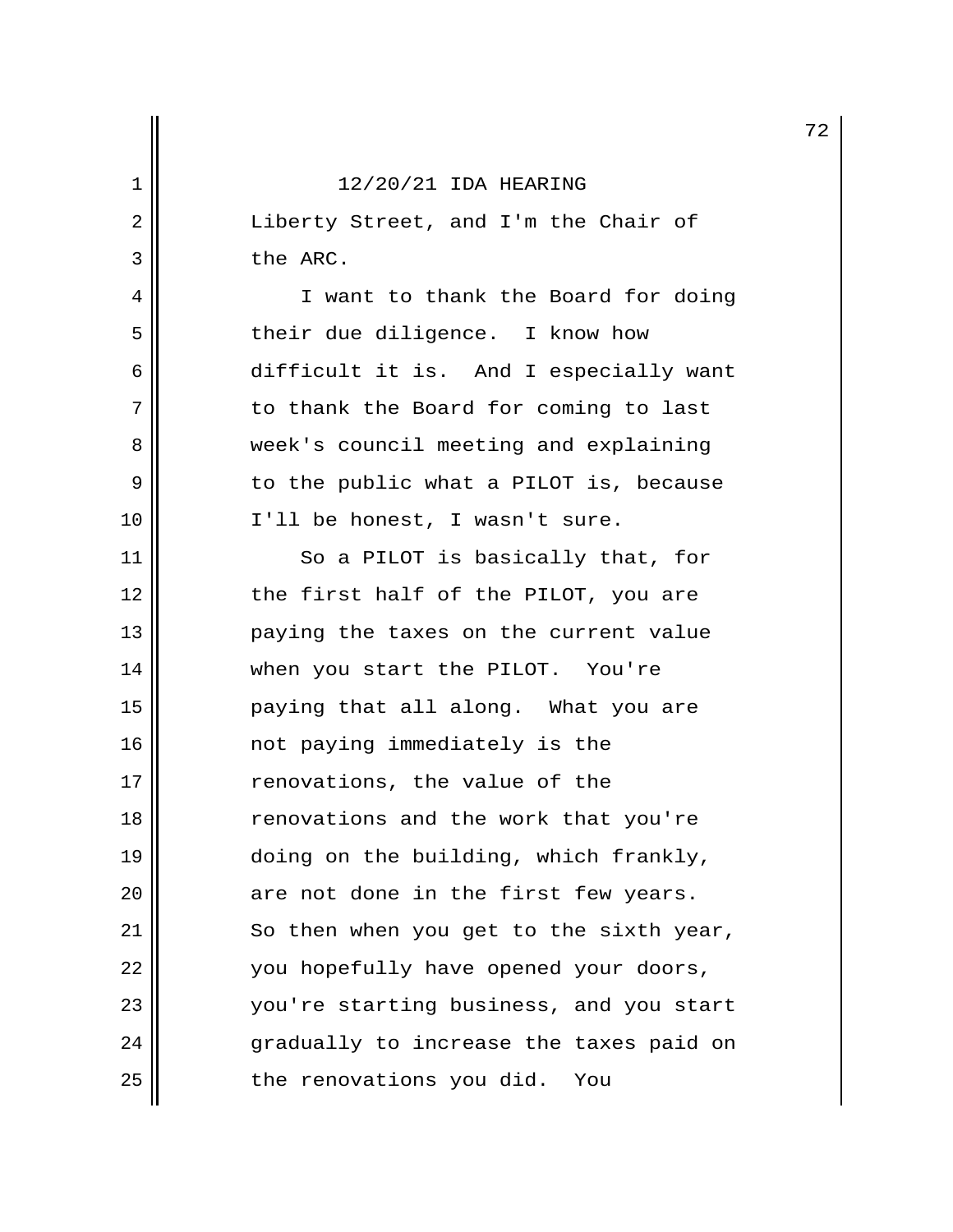# $\begin{array}{c|c} 1 & 12/20/21 & \text{IDA HERING} \end{array}$

| 2  | continually pay the current value of    |
|----|-----------------------------------------|
| 3  | the buildings. That's important to      |
| 4  | know. That is not something that I      |
| 5  | knew, because the information given and |
| 6  | the information spoken about and what   |
| 7  | made people so angry was, they're not   |
| 8  | going to pay taxes for 12 years. That   |
| 9  | is not correct.                         |
| 10 | Also something, and please              |
| 11 | interrupt me if I'm incorrect in this,  |
| 12 | I believe that the State of New York    |
| 13 | would award a ten-year PILOT in any     |
| 14 | case.                                   |
| 15 | IDA CHAIRPERSON AUSTIN DUBOIS:          |
| 16 | I'm going to interrupt you, because     |
| 17 | actually, I was mistaken when I made    |
| 18 | that presentation. It's a               |
| 19 | 50 percent -- and Todd, if I get it     |
| 20 | wrong, let me know -- it's a 50-percent |
| 21 | abatement for five years, and then      |
| 22 | five-percent phases in the rest for     |
| 23 | over ten years. Is that correct?        |
| 24 | UNKNOWN SPEAKER:                        |
| 25 | It's actually a 50-percent              |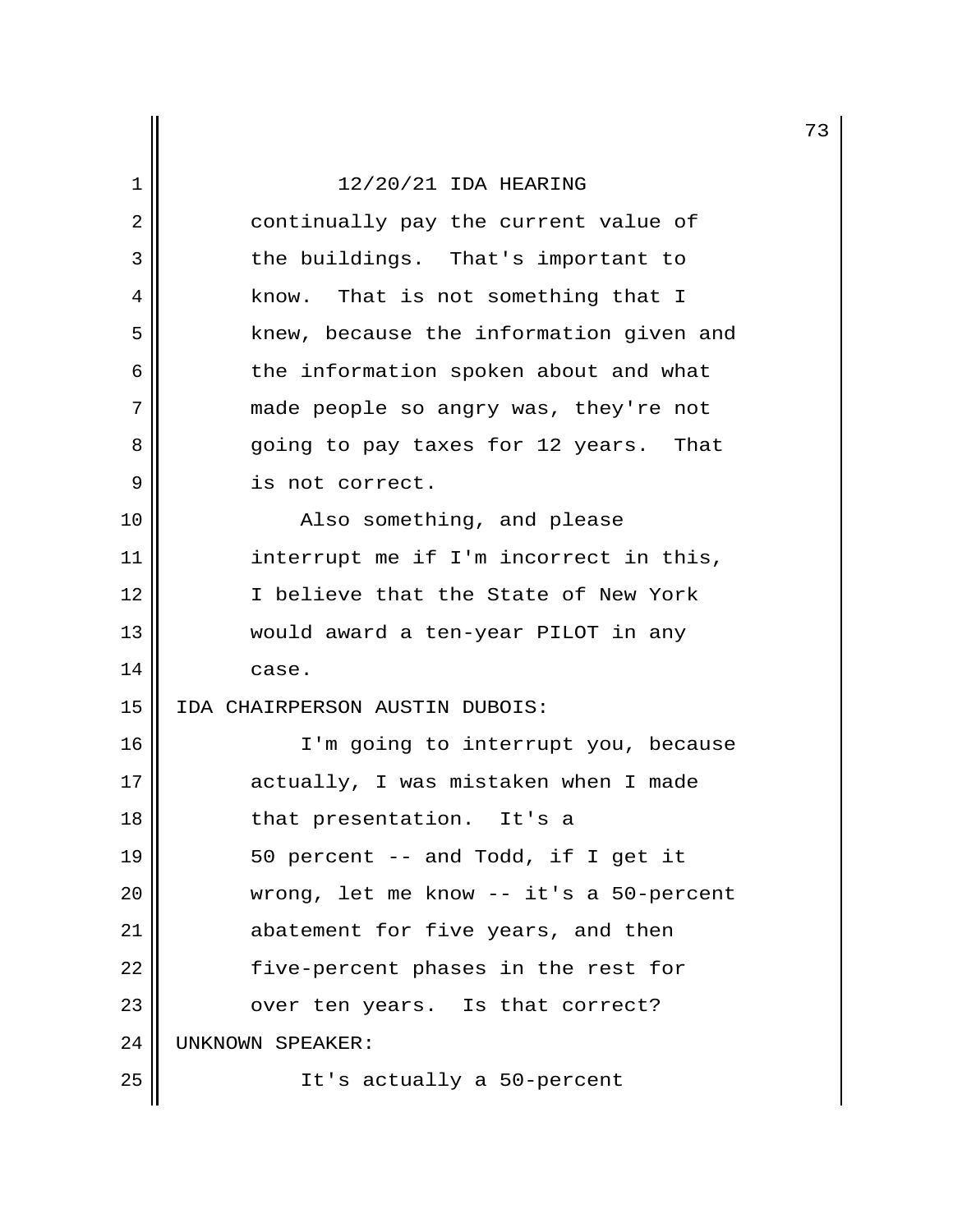| 12/20/21 IDA HEARING<br>1<br>2<br>exemption the first year, and then it<br>3<br>reduces by five percent a year for the<br>4<br>next nine years.<br>5<br>IDA CHAIRPERSON AUSTIN DUBOIS:<br>6<br>Thank you.<br>7<br>MS. MICHELE BASCH:<br>8<br>Let's put it this way $-$ and thank<br>9<br>you for clarifying that, because it is<br>10<br>confusing. The state would award a<br>11<br>PILOT, not a 10- or 12-year PILOT, but<br>12<br>they would award a PILOT in any case.<br>13<br>The difference is that by increasing<br>the amount of time on the PILOT, the<br>14<br>15<br>city has the ability to control, to<br>16<br>talk to the developer, to work with the<br>17<br>developer. For me, that's very<br>18<br>important, because as far as the ARC is<br>19<br>concerned, we want a say so, we want to<br>20<br>be able to see. And we have seen the<br>21<br>plans and they are absolutely<br>22<br>spectacular. Everyone will be proud.<br>23<br>One of the biggest benefits of this<br>24<br>kind of project is that it will drive<br>25<br>pride of place, the pride of being in |  | 7 |
|----------------------------------------------------------------------------------------------------------------------------------------------------------------------------------------------------------------------------------------------------------------------------------------------------------------------------------------------------------------------------------------------------------------------------------------------------------------------------------------------------------------------------------------------------------------------------------------------------------------------------------------------------------------------------------------------------------------------------------------------------------------------------------------------------------------------------------------------------------------------------------------------------------------------------------------------------------------------------------------------------------------------------------------------------------------------------------------------|--|---|
|                                                                                                                                                                                                                                                                                                                                                                                                                                                                                                                                                                                                                                                                                                                                                                                                                                                                                                                                                                                                                                                                                              |  |   |
|                                                                                                                                                                                                                                                                                                                                                                                                                                                                                                                                                                                                                                                                                                                                                                                                                                                                                                                                                                                                                                                                                              |  |   |
|                                                                                                                                                                                                                                                                                                                                                                                                                                                                                                                                                                                                                                                                                                                                                                                                                                                                                                                                                                                                                                                                                              |  |   |
|                                                                                                                                                                                                                                                                                                                                                                                                                                                                                                                                                                                                                                                                                                                                                                                                                                                                                                                                                                                                                                                                                              |  |   |
|                                                                                                                                                                                                                                                                                                                                                                                                                                                                                                                                                                                                                                                                                                                                                                                                                                                                                                                                                                                                                                                                                              |  |   |
|                                                                                                                                                                                                                                                                                                                                                                                                                                                                                                                                                                                                                                                                                                                                                                                                                                                                                                                                                                                                                                                                                              |  |   |
|                                                                                                                                                                                                                                                                                                                                                                                                                                                                                                                                                                                                                                                                                                                                                                                                                                                                                                                                                                                                                                                                                              |  |   |
|                                                                                                                                                                                                                                                                                                                                                                                                                                                                                                                                                                                                                                                                                                                                                                                                                                                                                                                                                                                                                                                                                              |  |   |
|                                                                                                                                                                                                                                                                                                                                                                                                                                                                                                                                                                                                                                                                                                                                                                                                                                                                                                                                                                                                                                                                                              |  |   |
|                                                                                                                                                                                                                                                                                                                                                                                                                                                                                                                                                                                                                                                                                                                                                                                                                                                                                                                                                                                                                                                                                              |  |   |
|                                                                                                                                                                                                                                                                                                                                                                                                                                                                                                                                                                                                                                                                                                                                                                                                                                                                                                                                                                                                                                                                                              |  |   |
|                                                                                                                                                                                                                                                                                                                                                                                                                                                                                                                                                                                                                                                                                                                                                                                                                                                                                                                                                                                                                                                                                              |  |   |
|                                                                                                                                                                                                                                                                                                                                                                                                                                                                                                                                                                                                                                                                                                                                                                                                                                                                                                                                                                                                                                                                                              |  |   |
|                                                                                                                                                                                                                                                                                                                                                                                                                                                                                                                                                                                                                                                                                                                                                                                                                                                                                                                                                                                                                                                                                              |  |   |
|                                                                                                                                                                                                                                                                                                                                                                                                                                                                                                                                                                                                                                                                                                                                                                                                                                                                                                                                                                                                                                                                                              |  |   |
|                                                                                                                                                                                                                                                                                                                                                                                                                                                                                                                                                                                                                                                                                                                                                                                                                                                                                                                                                                                                                                                                                              |  |   |
|                                                                                                                                                                                                                                                                                                                                                                                                                                                                                                                                                                                                                                                                                                                                                                                                                                                                                                                                                                                                                                                                                              |  |   |
|                                                                                                                                                                                                                                                                                                                                                                                                                                                                                                                                                                                                                                                                                                                                                                                                                                                                                                                                                                                                                                                                                              |  |   |
|                                                                                                                                                                                                                                                                                                                                                                                                                                                                                                                                                                                                                                                                                                                                                                                                                                                                                                                                                                                                                                                                                              |  |   |
|                                                                                                                                                                                                                                                                                                                                                                                                                                                                                                                                                                                                                                                                                                                                                                                                                                                                                                                                                                                                                                                                                              |  |   |
|                                                                                                                                                                                                                                                                                                                                                                                                                                                                                                                                                                                                                                                                                                                                                                                                                                                                                                                                                                                                                                                                                              |  |   |
|                                                                                                                                                                                                                                                                                                                                                                                                                                                                                                                                                                                                                                                                                                                                                                                                                                                                                                                                                                                                                                                                                              |  |   |
|                                                                                                                                                                                                                                                                                                                                                                                                                                                                                                                                                                                                                                                                                                                                                                                                                                                                                                                                                                                                                                                                                              |  |   |
|                                                                                                                                                                                                                                                                                                                                                                                                                                                                                                                                                                                                                                                                                                                                                                                                                                                                                                                                                                                                                                                                                              |  |   |
|                                                                                                                                                                                                                                                                                                                                                                                                                                                                                                                                                                                                                                                                                                                                                                                                                                                                                                                                                                                                                                                                                              |  |   |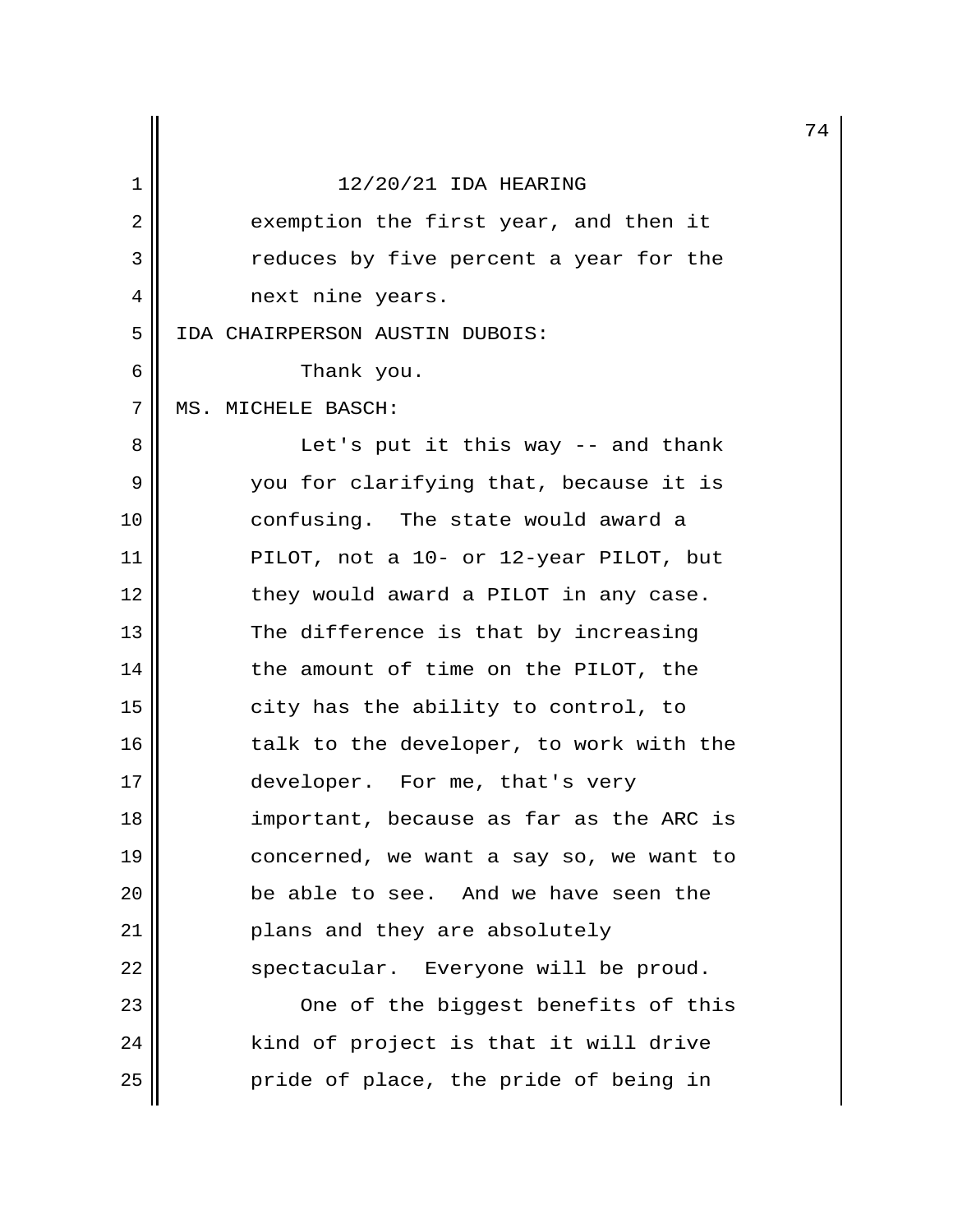2 || the City of Newburgh. Now, I'm not 3 from here. We moved here in '97. The 4 | majority of people who have moved here  $5$  see the beauty. They are excited by  $6 \parallel$  the potential. They see what can 7 || happen. And sadly, a lot of the people 8 who are from here just don't see it. 9 || This project will bring that pride 10 || back. That is very important.

 $11$   $\parallel$  As far as jobs are concerned, yes, 12 || I am sure that Mr. Foster will bring 13 || people from the city, but they have to 14 | know how to do the job. If you want, 15 || in a kitchen, a baker, for instance,  $16$  || that baker has to know how to bake, 17 || otherwise, you can't just hire them. 18 || That manager has to know how to manage. 19 || They will train people in those 20 || aspects, and that is very important. 21 || And as you grow in those jobs and you 22 || learn in those jobs, you will make the 23 money, very much like the film boot 24 camps are doing currently. These are 25 | industries where you don't necessarily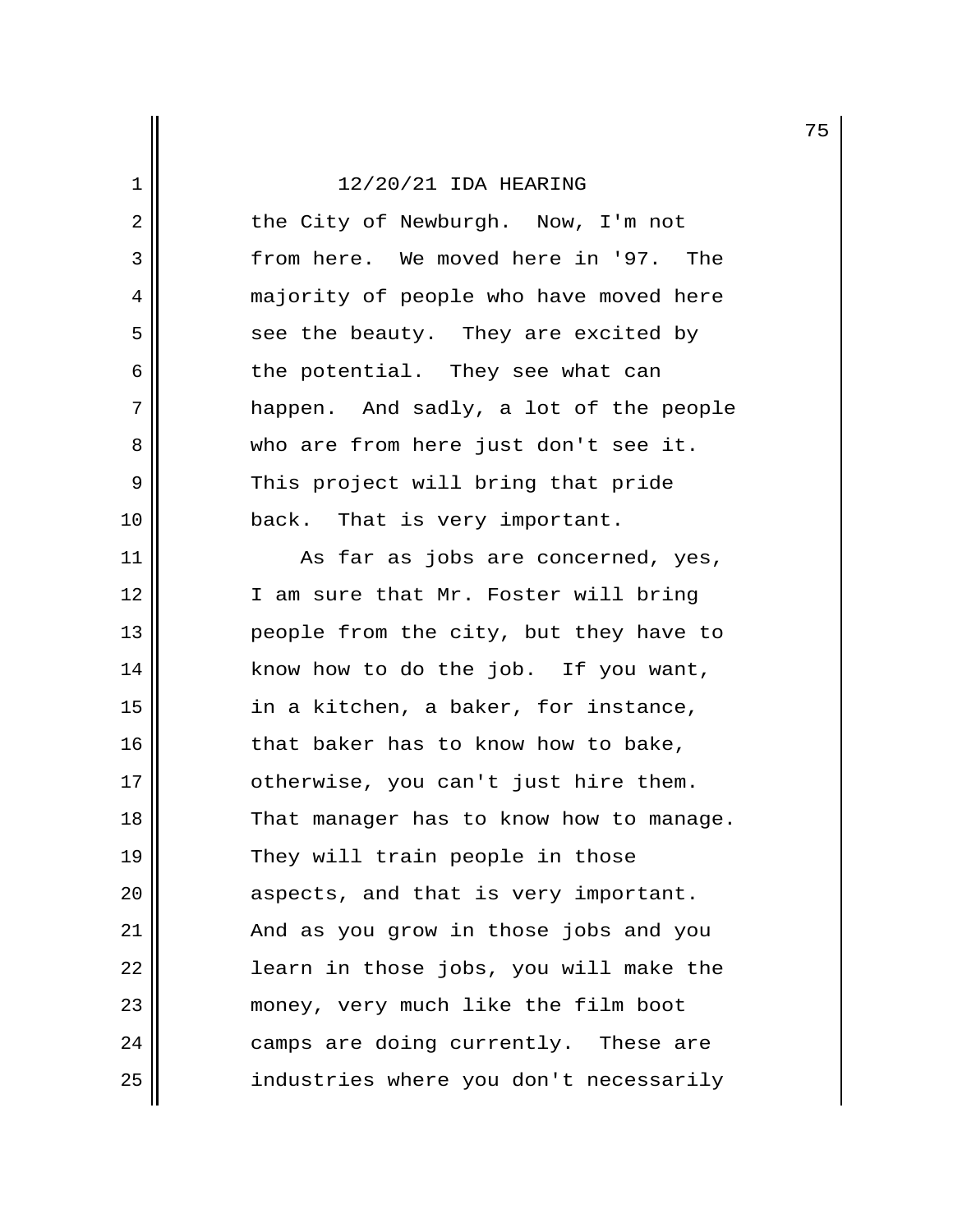2 || meed a college degree, but you need to 3 | know how to push up your sleeves and do 4 the work. That's what the film boot 5 || camp is doing currently, and that's 6 what this project will do. So I thank 7 || You very much for what you're 8 || Proposing. I am 100 percent for it.  $9 \parallel$  and by the way, those letters, 10 || although many of them are form letters, 11 each one was signed after a discussion 12 || with the people who signed, so they 13 || knew exactly what they were signing, 14 and some of those discussions were half 15 || an hour to 40 minutes long. Thank you 16 | very much. 17 IDA CHAIRPERSON AUSTIN DUBOIS: 18 || Thank you. Peter Frase. 19 MR. PETER FRASE: 20 Hello. Thank you. My name is 21 Peter Frase. I live on Courtney Avenue 22 | in the City of Newburgh. 23 || And yeah, I'm here to say that I, 24 | having read most of these 25 presentations, I do still have strong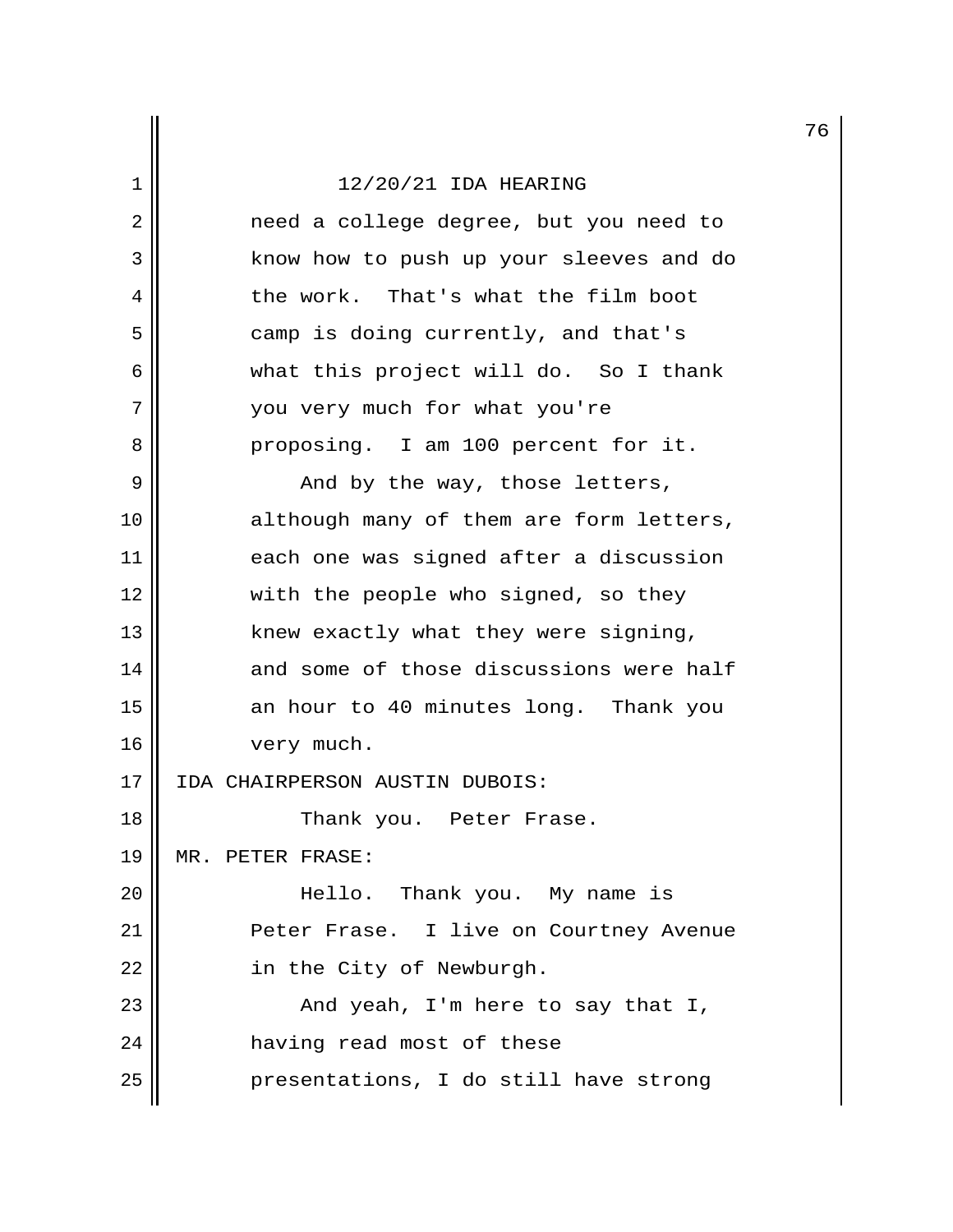2 | concerns about this project, which had 3 promises, speculative economic benefits 4 || and jobs that may or may not 5 | materialize, may or may not, as others 6 || have said, actually benefit the 7 || The Passidents of Newburgh, and all at great 8 || cost to taxpayers.

9 || Thave seen, through aid, that this 10 will be a good deal for the project's 11 || investors, and that it will be a better 12 || deal for the city than some of the 13 || other egregious tax abatements that 14 have been made or attempted to be made 15 in the past, but I am not convinced 16 || that it's a good deal for me as a 17 || resident or a homeowner or a taxpayer 18 || in the City of Newburgh.

19 Using PILOTs as a tool on a 20 | development like this means 21 fundamentally that you're choosing to  $22$   $\parallel$  starve the public sector, city 23 government, the schools, of money, in 24 | crder to get, hopefully, economic 25 development. And I am not convinced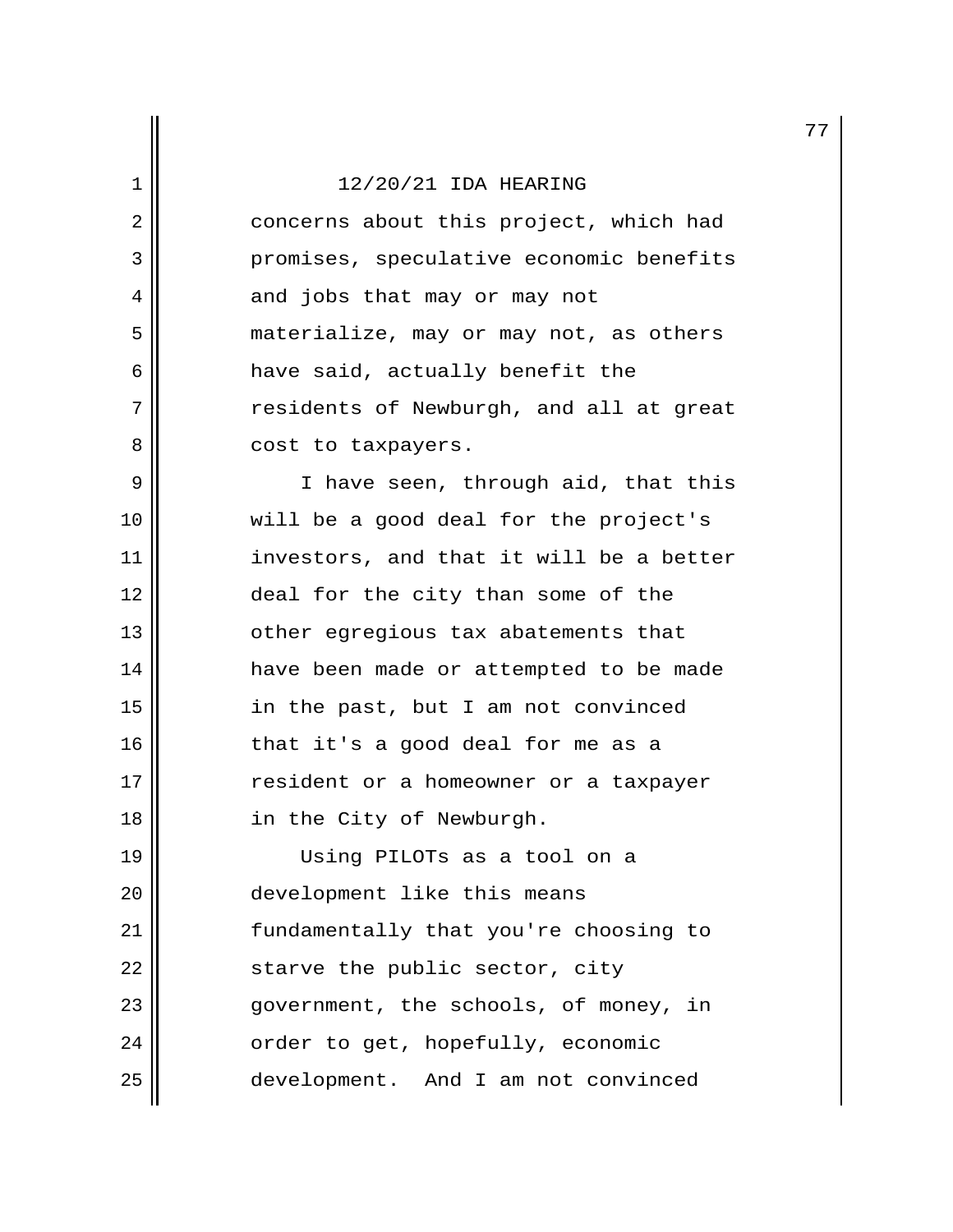2 || here that the extremely large property 3 || tax discounts, you know, for a hotel 4 || for tourists, is worth it, will pay  $5 \parallel$  off.

 6 We heard here that, you know, they 7 || can't get financing if it doesn't get  $8 \parallel$  this PILOT. Why is that? Well, 9 | because property taxes are too high in 10 || the City of Newburgh. Why are property 11 || taxes so high? Well, I hear all the 12 || time from officials and so on that, 13 || well, there are all these people in the 14 || city, all these buildings, all these 15 || operations that don't pay taxes. So 16 then the solution to that is to allow 17 another private business to pay far, 18 || far less taxes than they ordinarily 19 would. It is a sort of vicious cycle. 20 || So I'm not convinced that this is the 21 || best deal we can get.

22 || T vote with Senator Skoufis that --23 || we know that developers are coming 24 here. I'm not convinced that this is a 25 || end deal for us, the people of the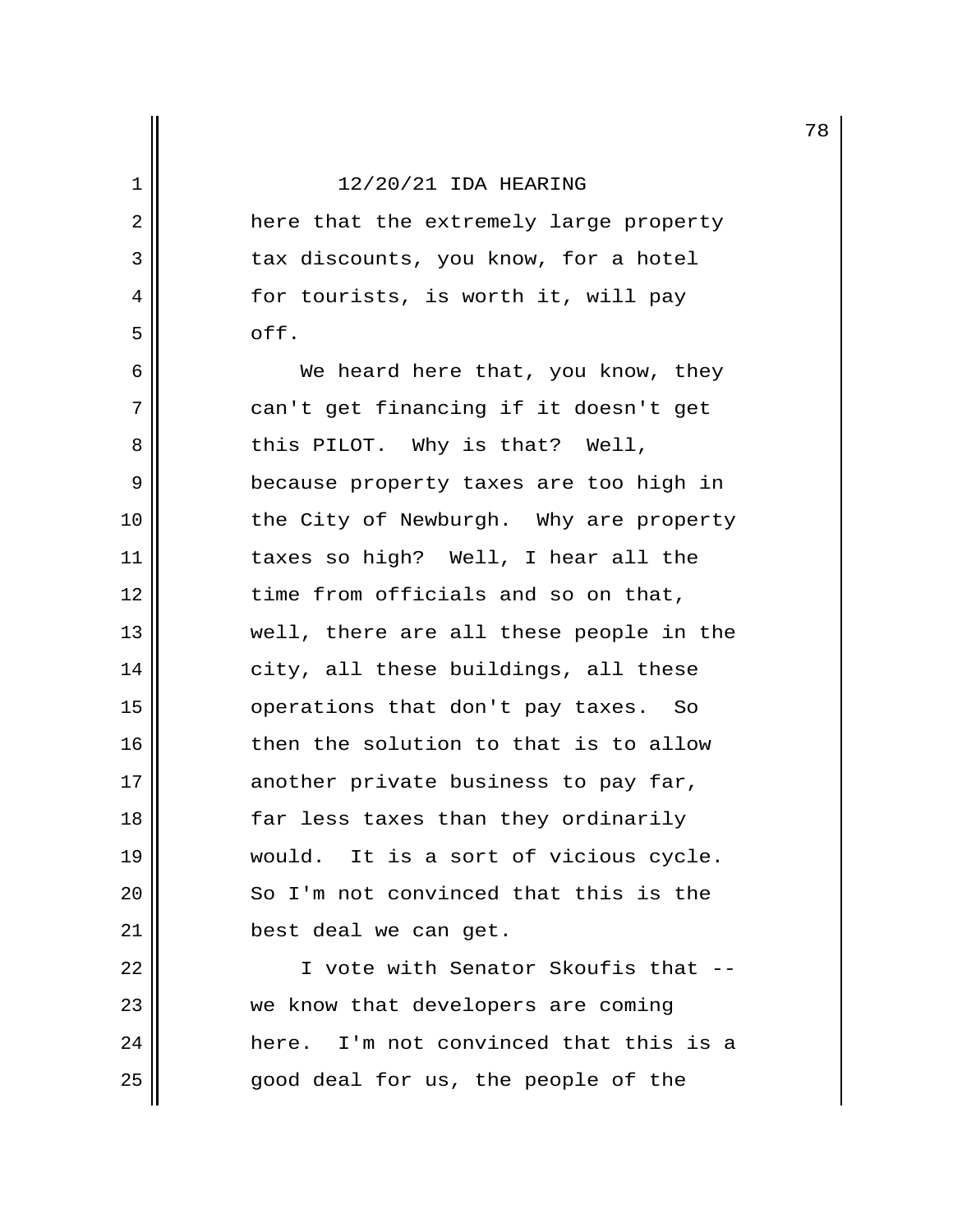|                |                                         | 7 |
|----------------|-----------------------------------------|---|
| 1              | 12/20/21 IDA HEARING                    |   |
| $\overline{2}$ | City of Newburgh. So that's why I       |   |
| 3              | cannot support this project as it is    |   |
| 4              | currently constituted. Thank you.       |   |
| 5              | IDA CHAIRPERSON AUSTIN DUBOIS:          |   |
| 6              | Thank you. Daniel Atonna.               |   |
| 7              | MR. DANIEL ATONNA:                      |   |
| 8              | Hi there. I'd like to spin this         |   |
| 9              | around. My name is Daniel Atonna. I     |   |
| 10             | no longer live in the City of Newburgh, |   |
| 11             | but I'm here as a resident of Orange    |   |
| 12             | County, because this project also has a |   |
| 13             | discount from the county. It's also     |   |
| 14             | got state grants, as you heard from     |   |
| 15             | many of the speakers. This really       |   |
| 16             | applies to everyone in the state. This  |   |
| 17             | is a project that is in the process of  |   |
| 18             | trying to get even more money out of    |   |
| 19             | the state.                              |   |
| 20             | I've done a little work as an           |   |
| 21             | activist in Newburgh, growing up in the |   |
| 22             | Mid Hudson Valley, including upcoming   |   |
| 23             | coat drives. If you have any coats you  |   |

 $25$  when I do these events, I talk to

24 want to get rid of, let me know. And

79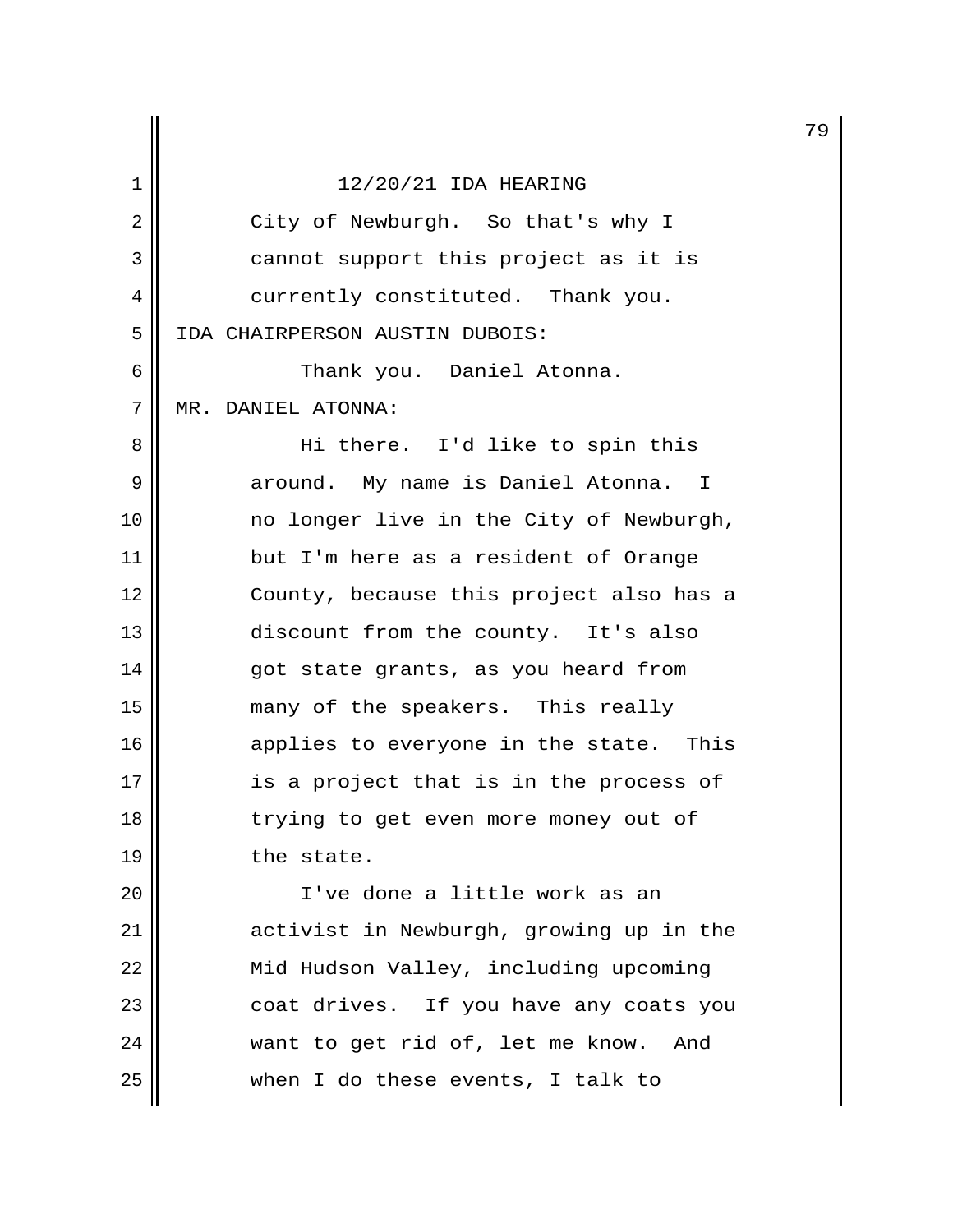2 || people, and they tell me they are 3 || concerned about jobs. They're 4 || concerned about businesses coming to 5 || Newburgh. But, you know, they're not 6 selfish. They want businesses that are 7 going to come here and pay their taxes  $8$   $\parallel$  and actually invest in the community.

9 || So a little history about Foster 10 || Supply Hospitality. This is not a 11 || struggling small business. They have 12 || six hotels and two restaurants across 13 || the state. They know how to squeeze a 14 || government to get what they want. They 15 went to the county and said, we need a 16 || \$2.3 million discount to buy the 17 || buildings. They got it. They went to  $18$  || the state and said they need a \$1.25 19 || million grant. They got it. They have 20 || another \$2.5 million grant with the 21 || state, and can access 2 million more in 22 || 485-b subsidies. They will probably 23 get those as well.

24 || Now they're coming to the city and  $25$  saying that we really, really, really,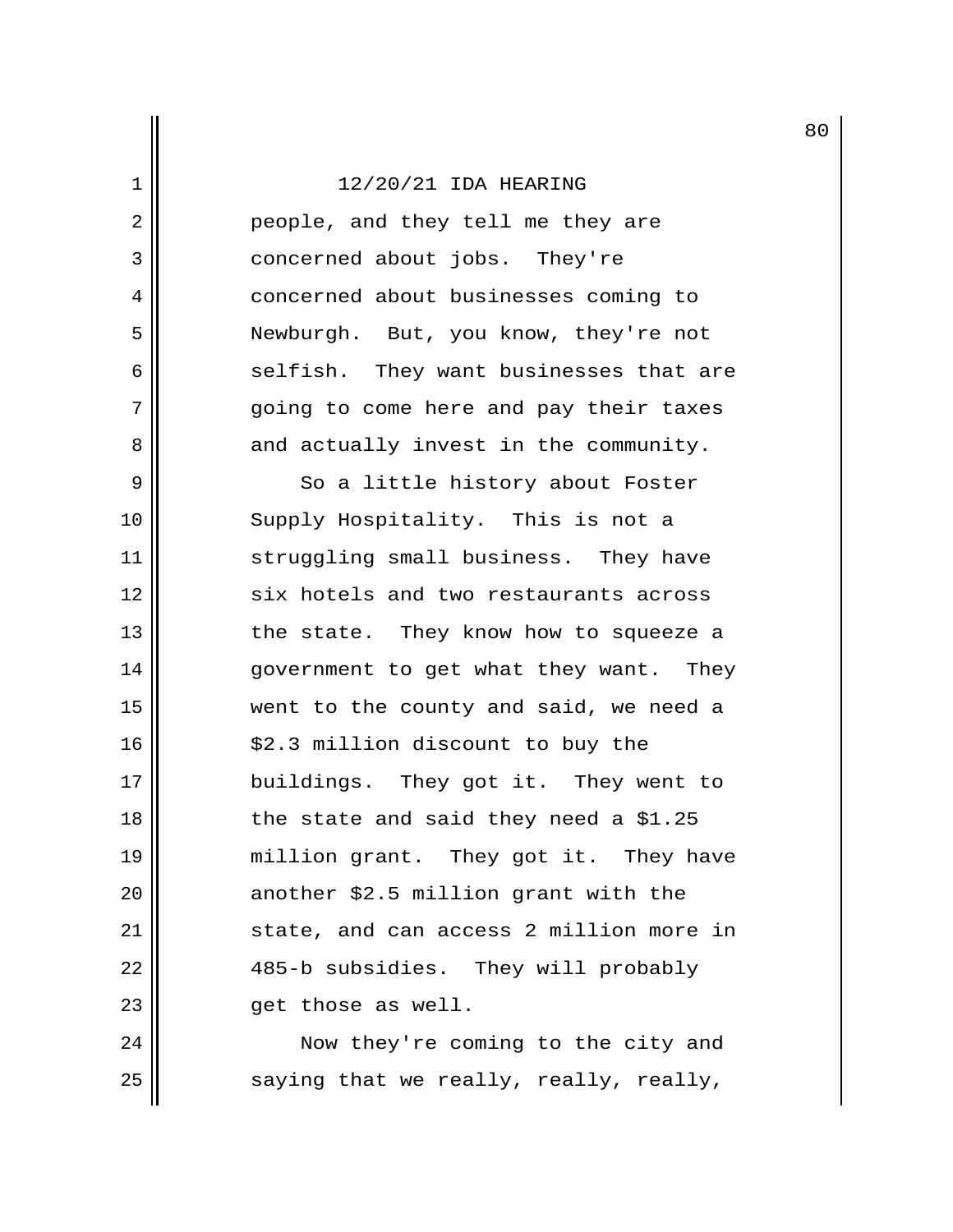2 || Treally need a PILOT, a tax break spread 3 || over 12 years. This is information I 4 got out of the Times Herald Record and 5 || from Senator Skoufis' statements, so  $6$  | take it up with them.

7 || Will they get the tax breaks 8 || they're asking for? That's the 9 || question right here. Foster Supply 10 Hospitality is a business. They're 11 going to try and get whatever they can 12 || get to make as much money as possible 13 while paying as little as possible. 14 || But that doesn't mean we have to 15 || believe them when they say that they 16 need it. When will the state, county, 17 || and city say enough is enough? 18 || Companies cannot have it all. They 19 || can't just get whatever they want. 20 || I'm asking the IDA to be tough

21 negotiators. Don't just give them what  $22$  || they're asking for. Don't let them 23 || walk all over you, all over the City of 24 | Newburgh residents. Thank you. 25 IDA CHAIRPERSON AUSTIN DUBOIS: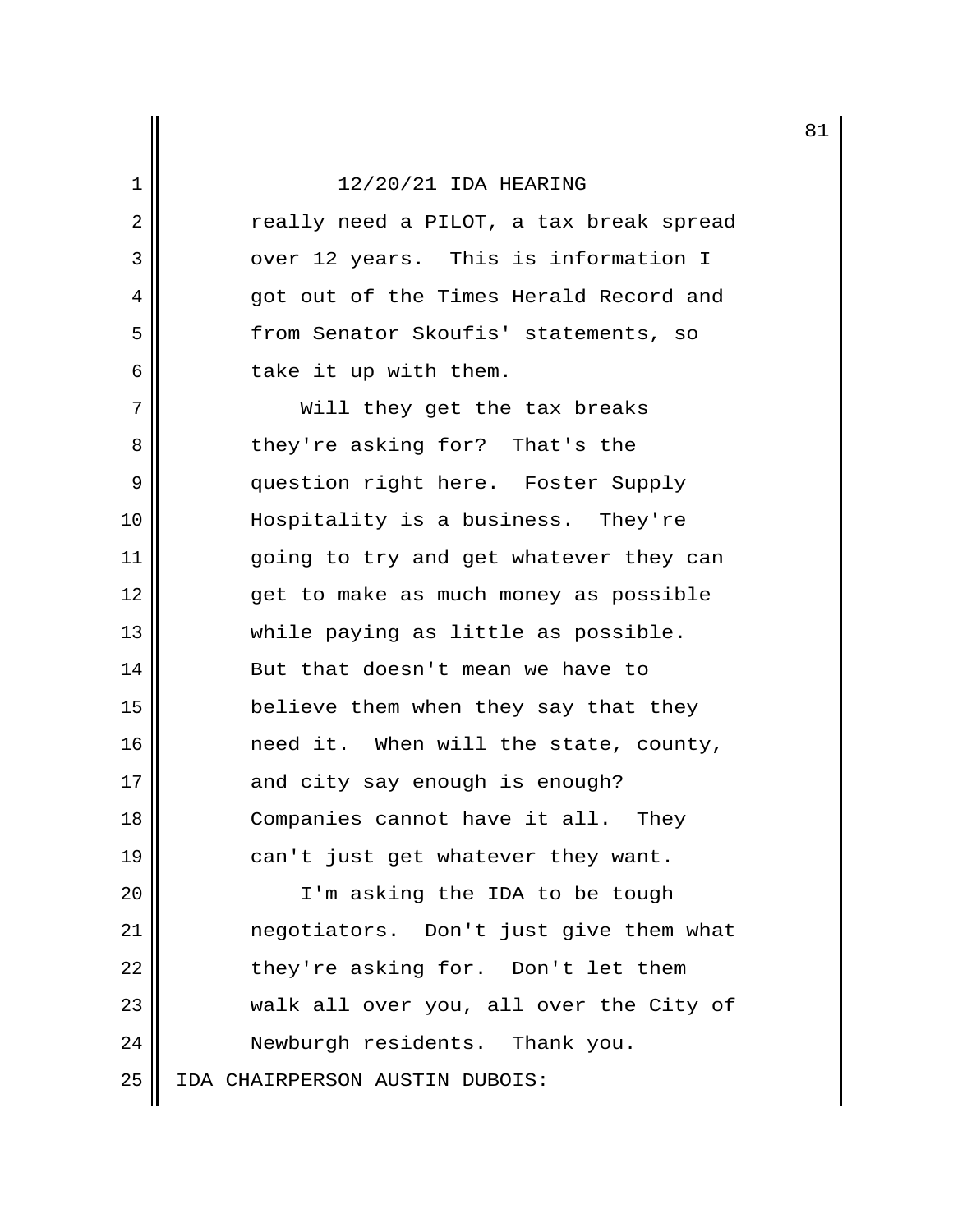|    |                                         | 8 |
|----|-----------------------------------------|---|
| 1  | 12/20/21 IDA HEARING                    |   |
| 2  | Thank you. Councilwoman Elect           |   |
| 3  | Martinez.                               |   |
| 4  | COUNCILWOMAN ELECT GISELLE MARTINEZ:    |   |
| 5  | Thank you so much. I purposely          |   |
| 6  | asked not to go during the elected      |   |
| 7  | officials comments just because, again, |   |
| 8  | I want to -- I'm here tonight as a      |   |
| 9  | lifelong City of Newburgh resident.     |   |
| 10 | Again, I want to thank the IDA Board    |   |
| 11 | for your time. I know that this takes   |   |
| 12 | a lot of energy.                        |   |
| 13 | So I am here to ask the IDA Board       |   |
| 14 | to consider a better deal, to consider  |   |
| 15 | negotiating for a PILOT with a lower    |   |
| 16 | property tax exemption, as well as      |   |
| 17 | respectfully request that the numbers   |   |
| 18 | for this project be accessible to the   |   |
| 19 | public for full transparency.           |   |
| 20 | I would like to start off by saying     |   |
| 21 | that, again, I am in full support of    |   |
| 22 | this project. I want Newburgh to        |   |
| 23 | flourish and I am in support of         |   |
| 24 | expanding our tax base. However, my     |   |
| 25 | concern comes with this 12-year PILOT   |   |

82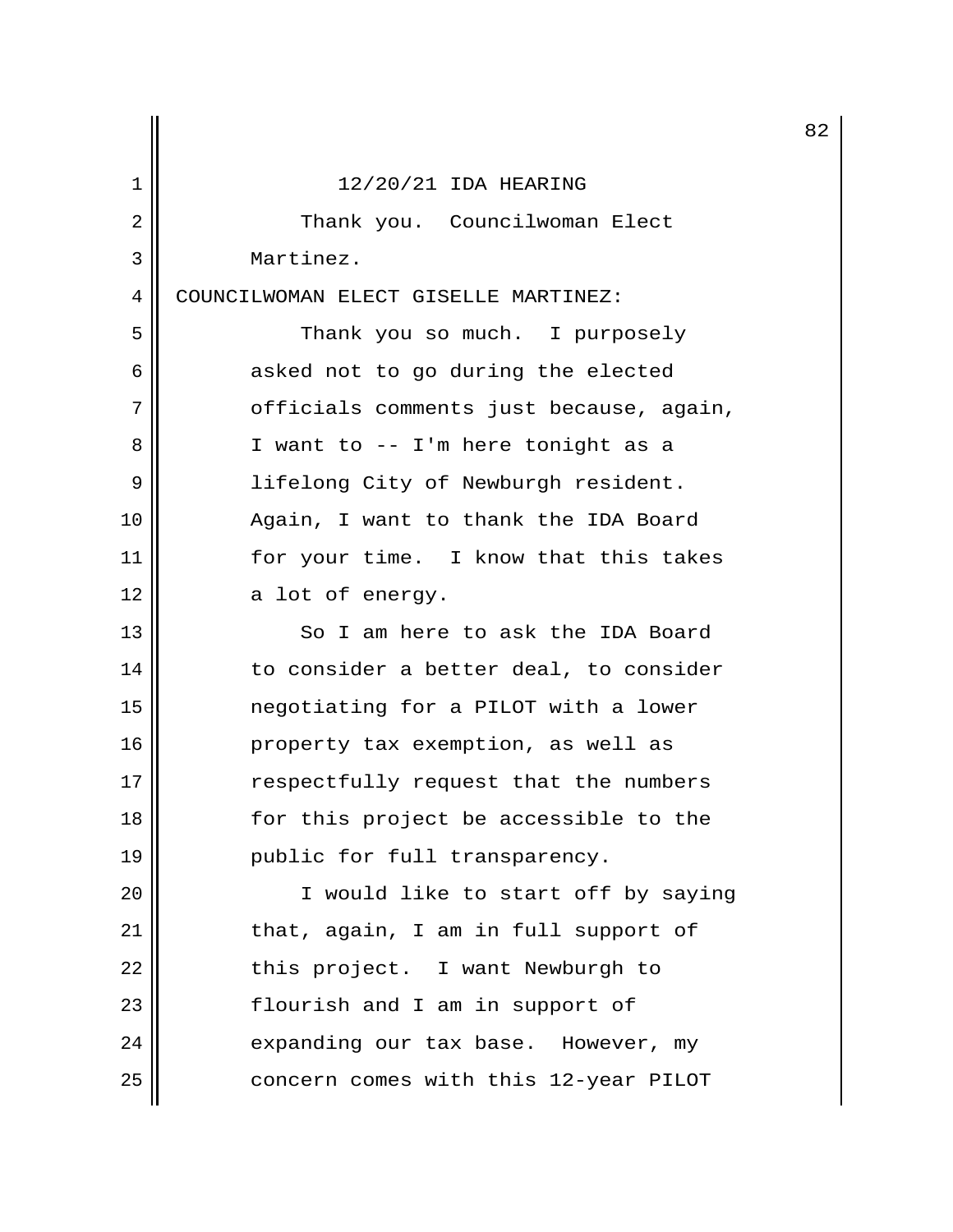2 || agreement that was presented, adding up 3 to 4.5 million in tax breaks. I know 4 | that the buildings were previously not  $5 \parallel$  on our tax roll, and I can definitely  $6 \parallel$  see why this is a better option, to 7 | The receive something as opposed to 8 || mothing. However, to exempt 90 percent 9 || of the property taxes for six years is 10 || excessive in my opinion. We should not 11 || accept that these are our only options. 12 We should not settle for this amount 13 || just because we have allowed other 14 || PILOTs with higher property tax 15 || exemptions in the past. 16 || From my understanding, the 17 || project's received -- again, I saw the 18 || shaking of heads in the crowd when 19 || these numbers were stated -- the 20 | \$1.25 million economic development 21 || grant from the state, the pending grant 22 || application that can total up to 23  $\parallel$  2.5 million. If this information is 24 || incorrect -- again, this was released  $25$  || by the press -- if it's incorrect,

83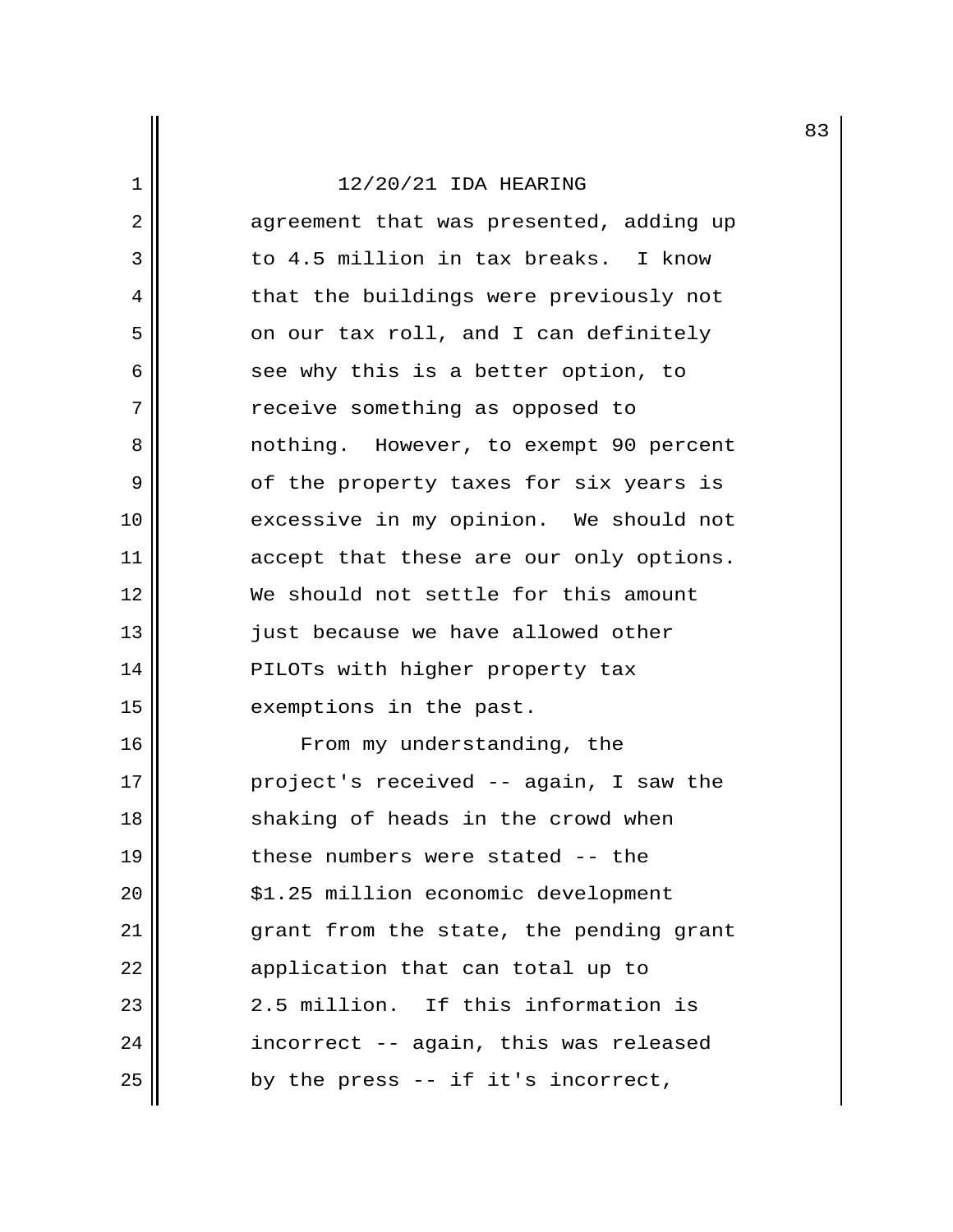2 || that's why I'm also asking for these 3 numbers to be accessible to the public  $4 \parallel$  so we can be fully informed, and so, 5 | vou know, we can come with correct 6 comments.

 7 And again, this comment isn't 8 directed towards the IDA, but more so 9 || to the public, where Newburgh should 10 not be viewed or treated as a place 11 where we settle or just strike a deal 12 || that's offered. We can ask for equity 13 || with dignity. And the deal that may be 14 best for developers does not always 15 || equate to being a good deal for 16 Newburgh.

17 I would like to ask that the IDA 18 || consider negotiating a PILOT with a 19 lower property tax exemption, as well  $20$  || as to make this information accessible, 21 || and for future projects to make the 22 | process more participatory.

23 I would also like to ask a few 24 || questions regarding the jobs that will  $25$  || be created on this project, and ask if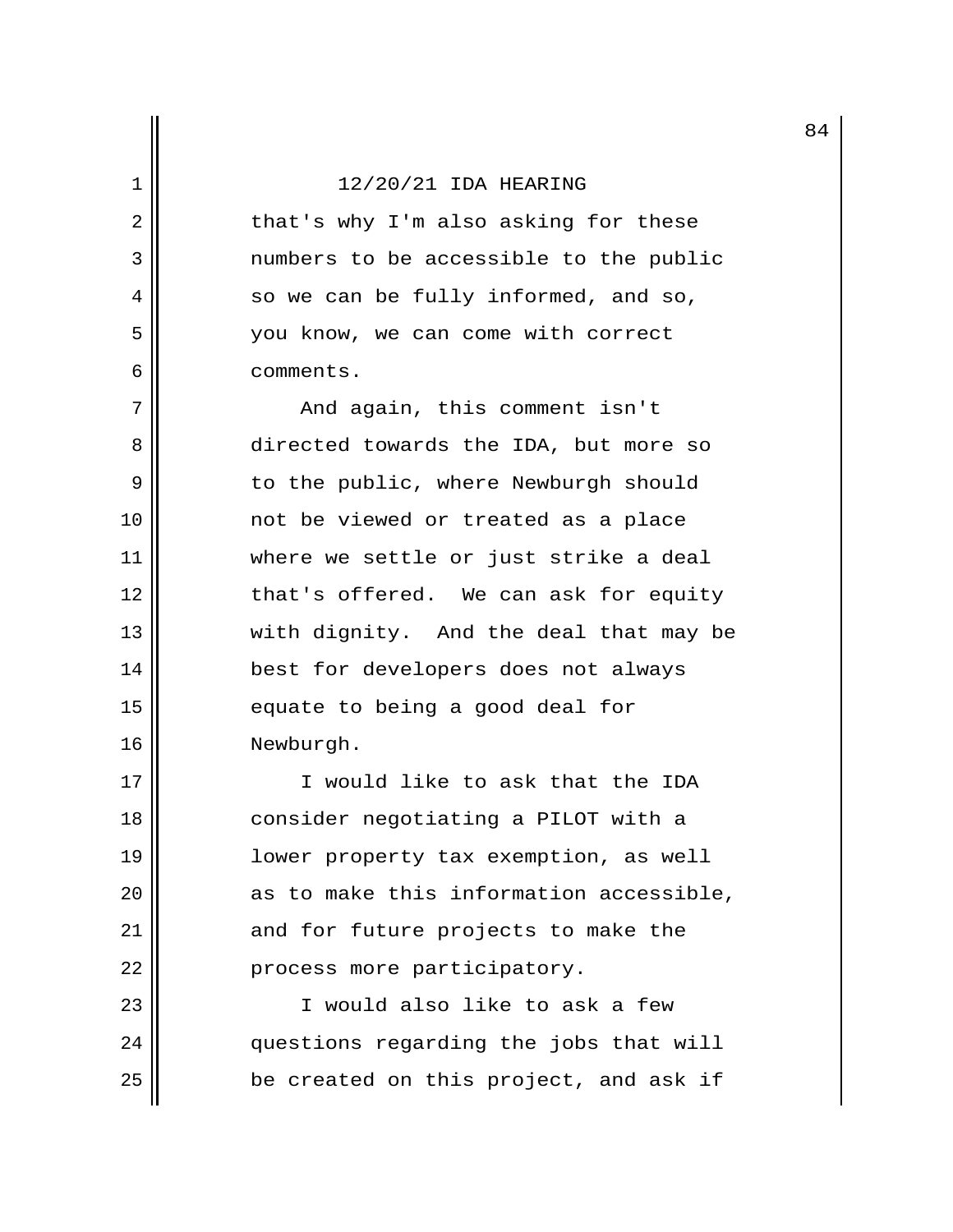|                |                                         | 8 |
|----------------|-----------------------------------------|---|
| 1              | 12/20/21 IDA HEARING                    |   |
| $\overline{2}$ | they will be union jobs? If they will   |   |
| 3              | prioritize Newburgh residents? And      |   |
| 4              | what will happen if the jobs being      |   |
| 5              | promised are not fulfilled?             |   |
| 6              | I want to end my comment with,          |   |
| 7              | again, just stating that we deserve a   |   |
| 8              | better deal. And thank you for your     |   |
| 9              | time and consideration.                 |   |
| 10             | IDA CHAIRPERSON AUSTIN DUBOIS:          |   |
| 11             | Thank you. First and foremost,          |   |
| 12             | thanks for mentioning it. I did mean    |   |
| 13             | to say earlier that all the information |   |
| 14             | we have on the City of Newburgh IDA     |   |
| 15             | website. If you Google Newburgh IDA,    |   |
| 16             | it's part of the city's website, you'll |   |
| 17             | see all the documents. We have          |   |
| 18             | Michael's analysis and reports.<br>We   |   |
| 19             | have the application. So hopefully,     |   |
| 20             | that's been available for a number of   |   |
| 21             | weeks now, so definitely check it out.  |   |
| 22             | Feel free to call and ask me any        |   |
| 23             | questions.                              |   |
| 24             | And as mentioned, we have been          |   |
| 25             | discussing the local labor policy       |   |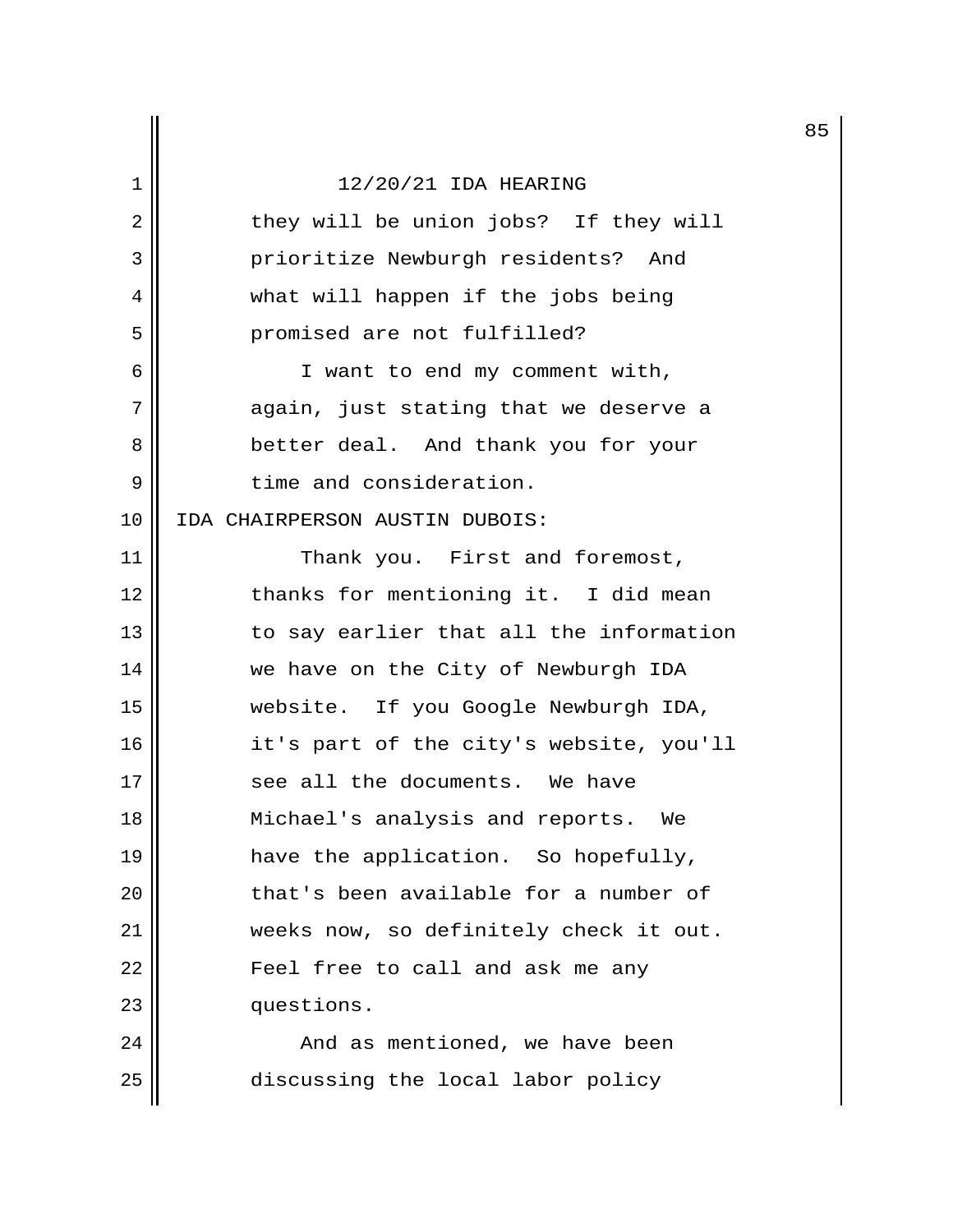$2 \parallel$  earlier this year, and then things --3 || I'm just going to say, Cher was part 4 || time for a lot of time, and now she's 5 || full time. That's one of those 6 priority items on our list, for local 7 labor.

 8 And great question about what 9 happens if Sims doesn't fulfill his 10 promises. One of the things you get 11 with a PILOT agreement that you don't 12 get with a 485-b is the ability to hold 13 || the developer accountable for all the 14 promises they make. Legislator Elect 15 Ramos brought it up, that she'd like to 16 || see certain things in that agreement. 17  $\parallel$  With a 485-b, you just get -- you apply 18  $\parallel$  to the state with no conditions. With 19  $\parallel$  a PILOT agreement, we can actually kind 20 || cf solve this skepticism problem by 21 | holding Sims accountable for those 22 promises. 23 || Fred Watson.

24 MR. FRED WATSON:

25 || Good evening. Thank you to the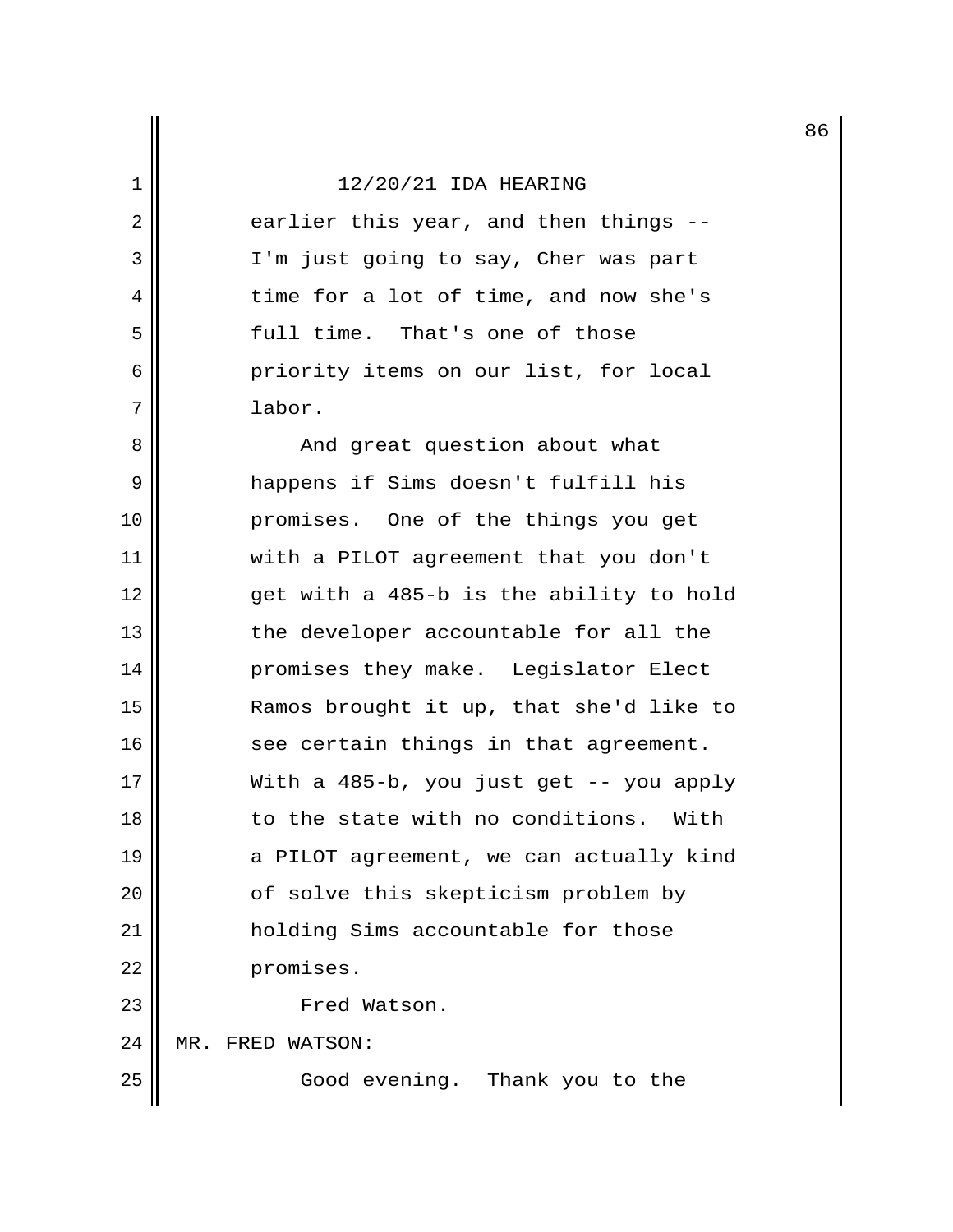2 | entire Board. My name is a Fred Watson  $3 \parallel$  and I'm an interested party. 4 || I've been around Newburgh for the 5 || past 30 years. Currently, I'm on the 6 || Board of Trustees for SUNY Orange. I 7 || just finished a three-year stint as the 8 || Board Chair. I was appointed by the 9 || former county exec, Eddie Diana, so 10 I've been on the Board for about nine 11 || years. So I've seen this project 12 || intimately through the years, from the 13 || viewpoint of being a board member of 14 || SUNY Orange. I've also seen this 15 || project because I used to occupy the 16 || space at 47 Grand Street for 17 || approximately 15 years that Senator 18 || Skoufis currently occupies. I've been 19 || in the buildings numerous times over  $20$  || the years. I've seen how the buildings 21 have deteriorated over the years, so I  $22$   $\parallel$  respect it from that viewpoint as well. 23 My professional background is in  $24$   $\parallel$  the area of food service management. 25 || For the last 30 years, I've run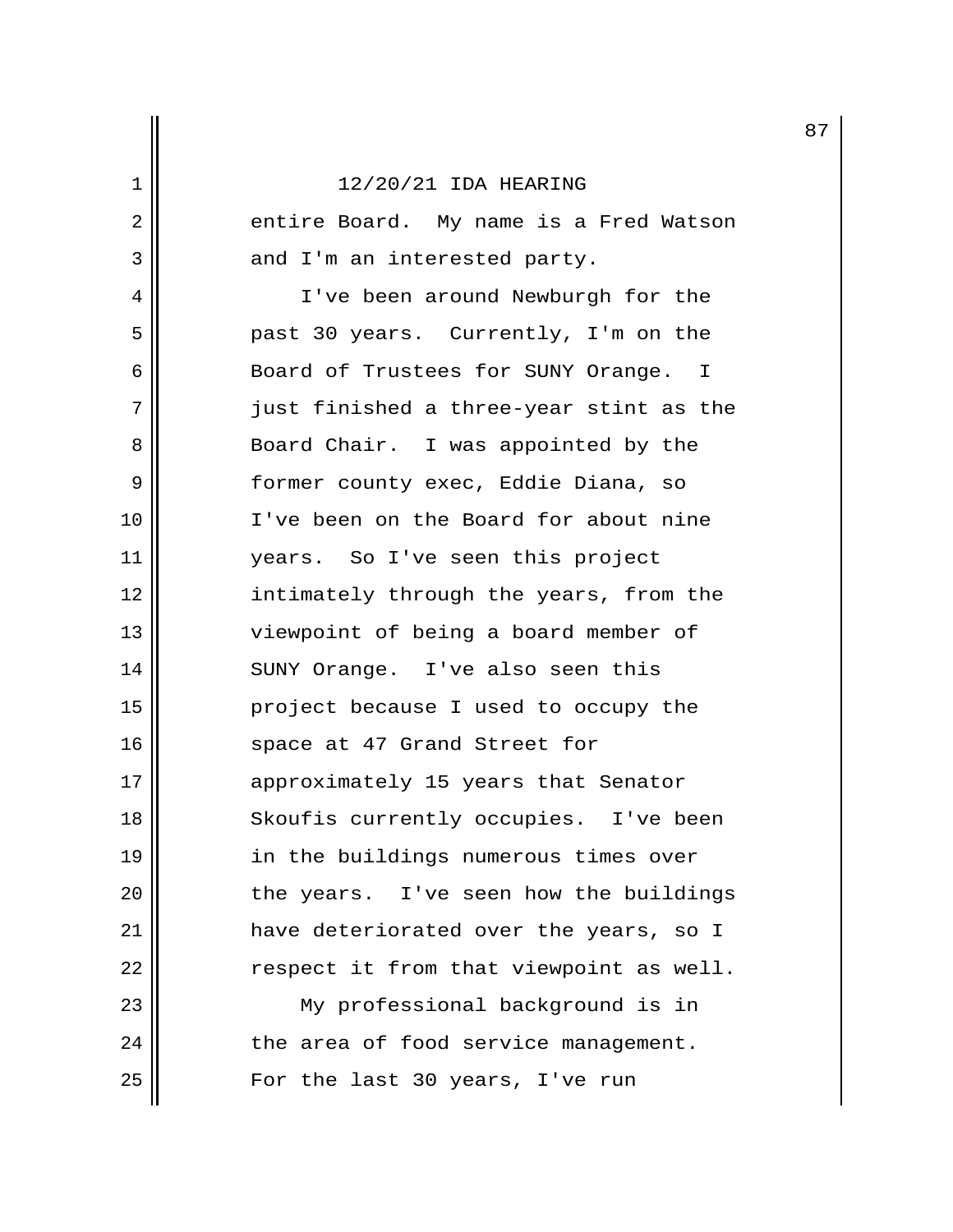2 || contracts down at the US Military 3 | Academy. I currently operate the crown 4 || jewel of small business contracts 5 || throughout this country, which is 6 serving the cadets down at West Point. 7 || I do that with approximately 60 8 || individuals that live in the City of 9 || Newburgh proper. I've employed them, 10 || I've watched them grow, develop, obtain 11 || medical benefits, apply for mortgages, 12 || get new cars. So the reason why I'm 13 || here today is to talk about the jobs. 14 What we cannot miss, if we miss this 15 opportunity -- and I'm categorizing it  $16$  as an opportunity -- is the jobs. The 17 || jobs are what's really important.

18 || I happen to have been selected, 19 || along with one of my contemporaries in  $20$  || the room, Kevin White, by the county to 21 | Teview proposals and serve on the 22 | Source selection evaluation board on 23 || this particular project. I also sat on  $24$   $\parallel$  the audit and finance committee at SUNY 25 | Orange when we were discussing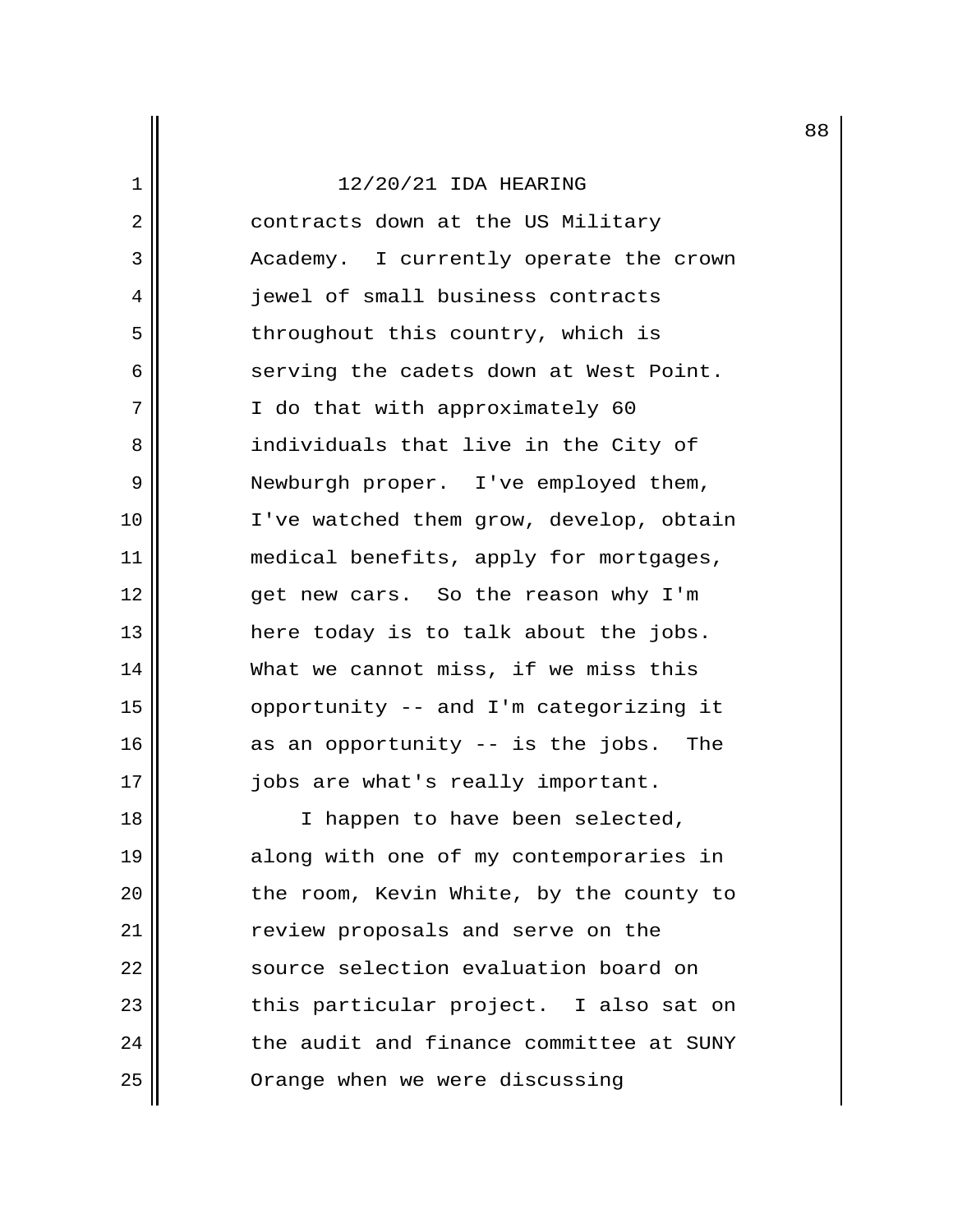2 || developing the very same buildings. 3 What we determined was, and Mayor 4 Harvey talked about this, that these 5 || buildings are very, very expensive to 6 || renovate. They're historic, they're 7 || damaged, and they need a tremendous 8 amount of work.

9 || I understand what we're talking 10 || about, the size of the PILOT, who gets 11 || what money, but what I want to talk 12 || about is the opportunity. We have an 13 || opportunity to change the face of 14 Newburgh from the waterfront and bring 15 it up to the city. We're talking about 16 || money here. This project is not going 17 || to happen unless we, the city, the 18 || residents, make an investment. I'm 19 also a business owner. My wife and I 20 0 vm a business at 88 Lake Street. We 21 || own a daycare business, so we touch a 22 | Communities. I was also 23 || selected to be a part of the charrette  $24$  || that we had in Newburgh about ten years 25 | ago. We hired a Canadian firm to come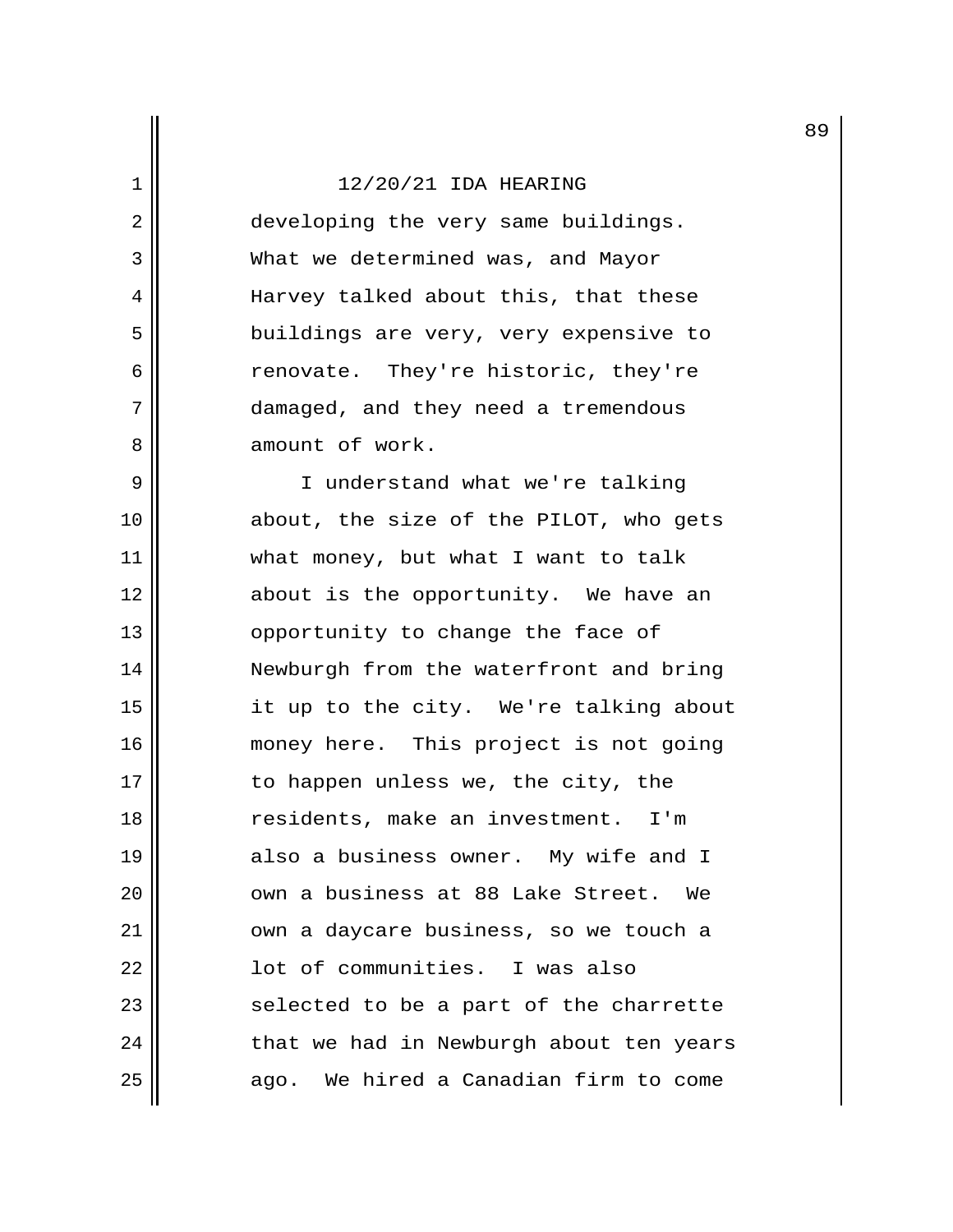2 || in here and tell us how to develop 3 Newburgh, tell us what we're going to 4 do. We talked about it. We must have 5 | had meetings for six months. Nothing 6 | ever happened.

 7 What I want to ask this Board is to 8  $\parallel$  make a decision, and make a decision 9 || that makes something happen in 10 Newburgh. Don't allow these buildings 11 || to continue to deteriorate, because the 12 potential, if we miss this deal, for 13 you to find someone else another ten 14 years down the line is going to be 15 || extremely difficult. We've got some of 16 || those buildings around town. We've got 17 || a church that won't get renovated 18 because it's just in a state of 19 disrepair.

20 || So other things that I want to talk 21 | to you about is, there's a tremendous 22 | potential for collaboration on this 23 || building. I also sit as the current 24  $\parallel$  Chair of the Boys & Girls Club of 25 Newburgh, and many of you know, we're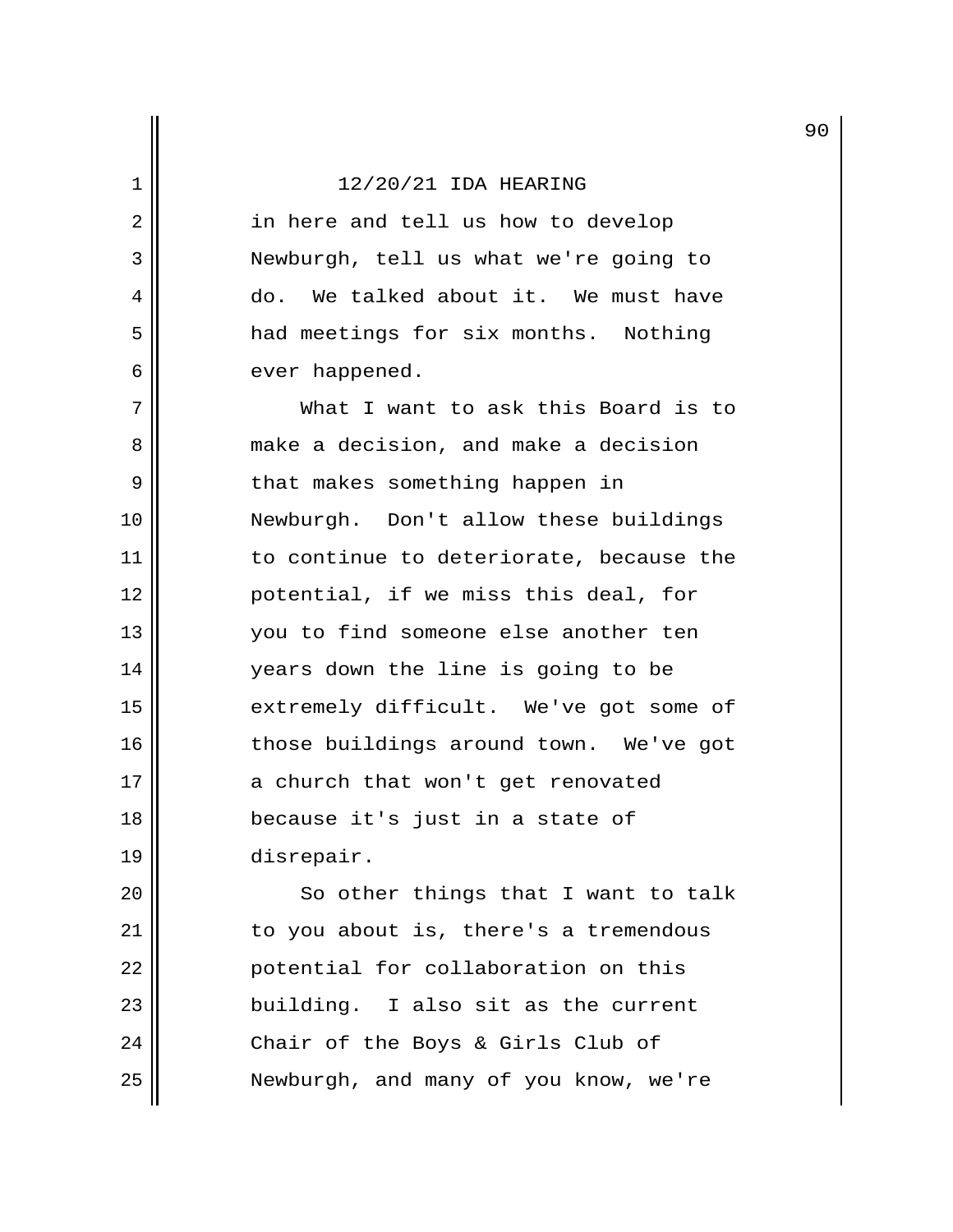2 || equing to go in catty-corner right 3 across on Broadway. I see this as an 4 || opportunity. We are going to have  $5$  event space. And if we get this hotel, 6 we can use some of our space to work in 7 conjunction.

8 || Another point I want to bring up 9 || is, I went to a meeting on the other 10 || side of the county at the new Barn in 11 || Middletown. No longer do we have 12 Anthony's Pier 9, so there's no large 13 || meeting and event space on this side of 14 | the county. This will be a tremendous 15 || opportunity. Of course, we have space 16 || at SUNY Orange. There will be event 17 || space here, Boys & Girls Club of 18 Newburgh, and we will have galleries 19  $\parallel$  and meeting spaces as well. So this is  $20$  || an opportunity for us to attract that 21 || hospitality business, that event 22 || business, to the City of Newburgh. 23 || Once again, don't miss this 24 | opportunity. Let's figure out the 25 || money, but let's get this done.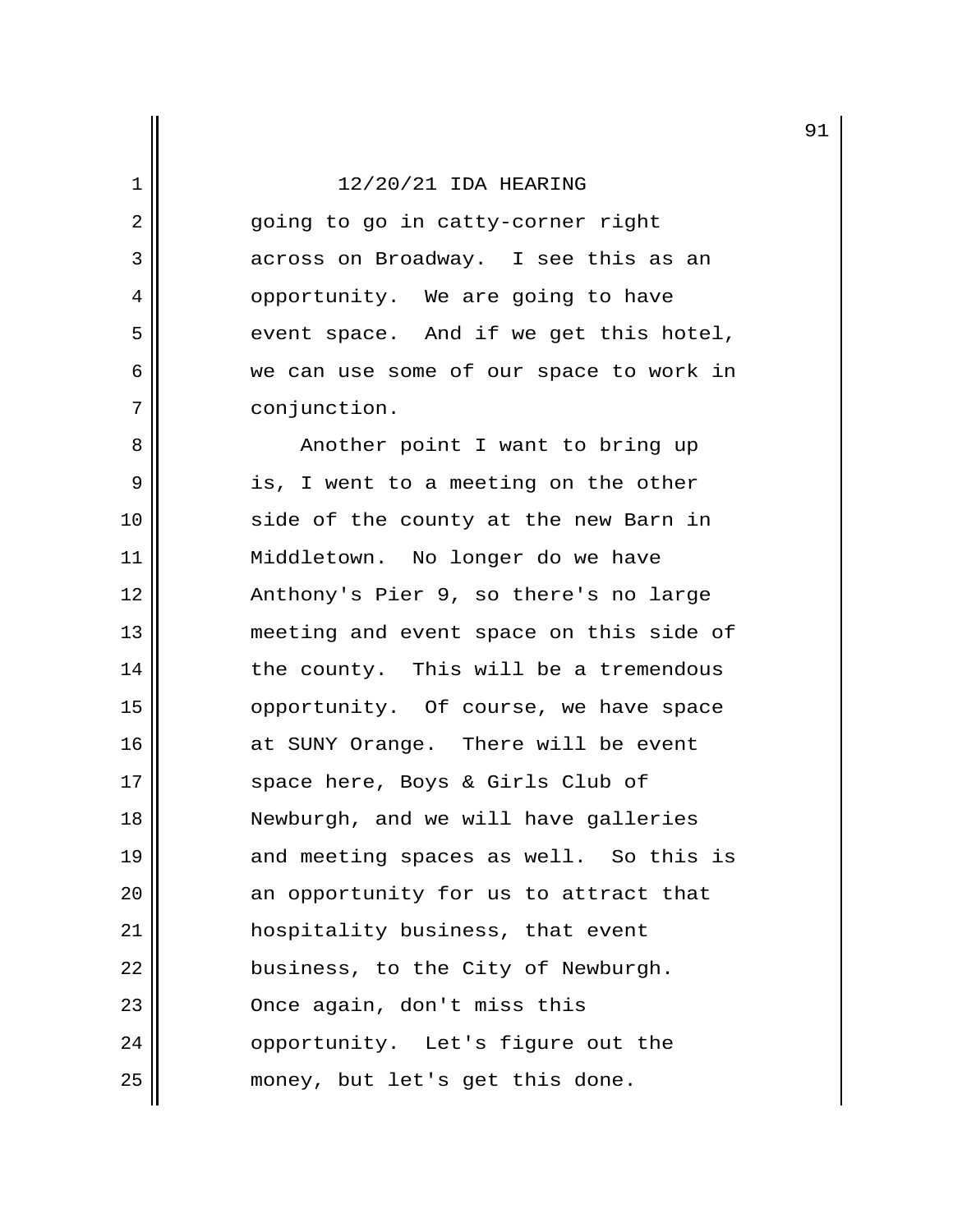2 || The other thing is, this project is 3 transformative. I think the number is 4 around 60 employees on a full-time 5 basis. It's transformative for  $6 \parallel$  employees. So think of that when 7 | everybody talks about the money that 8 || the city won't be getting. They will 9 | be getting money, with jobs, with money 10 || spent in the city. So try to keep that 11 || in your consideration as well. 12 || Take a long-term view of this 13 || project. Don't just look at the PILOT. 14 || Who would have thought that the 15 waterfront was going to develop and be 16 here as long as it has? And it

17 || continues to have huge potential. We 18  $\parallel$  do this right, and it lasts the way 19 || that the waterfront has lasted. Think 20 || about the change that makes for this 21 || community.

22 || So in closing, I would once again  $23$   $\parallel$  say to this Board, I don't want to talk  $24$   $\parallel$  about the financial aspects of this. 25 || It's an expensive, expensive project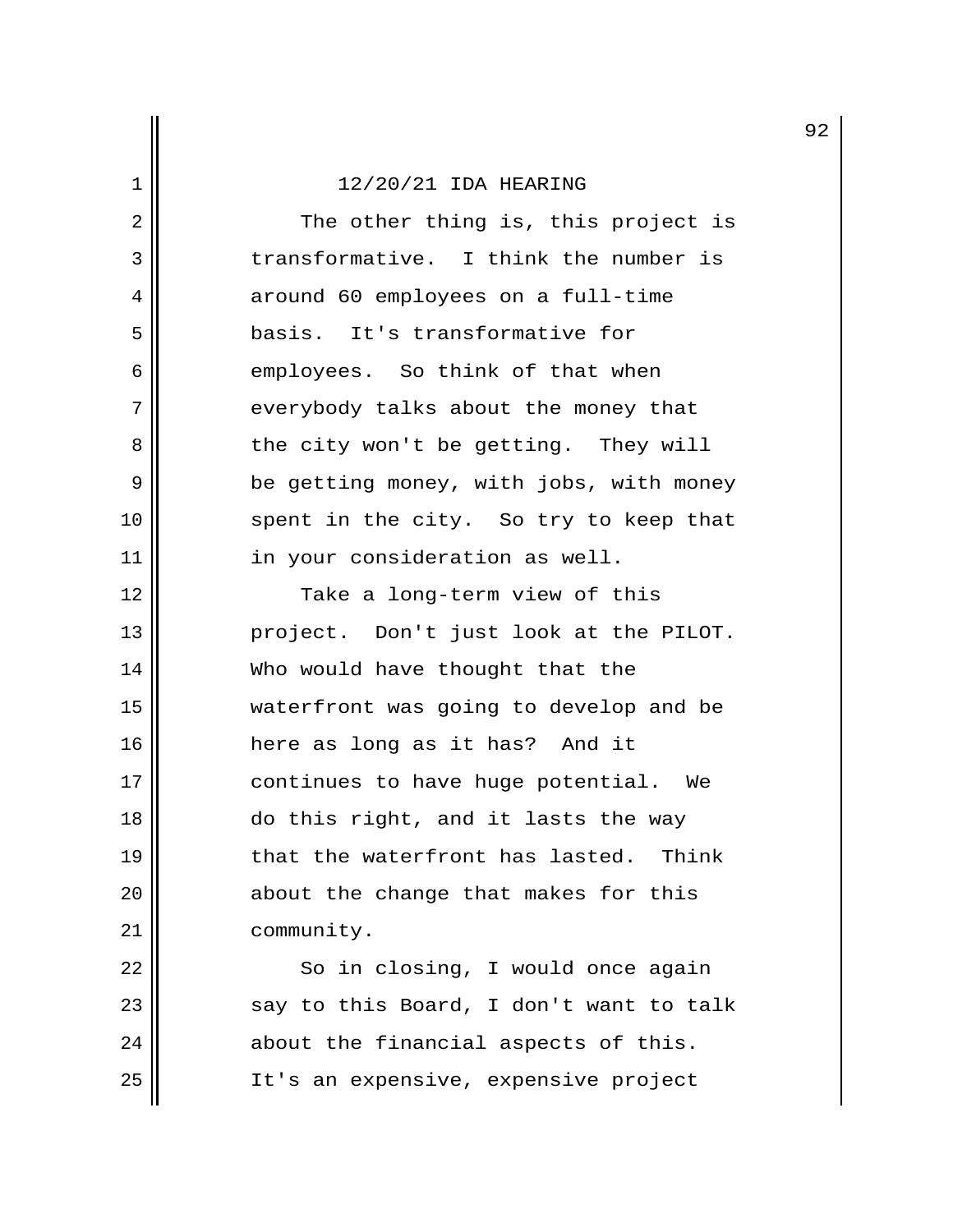|    |                                         | 9 |
|----|-----------------------------------------|---|
| 1  | 12/20/21 IDA HEARING                    |   |
| 2  | just because of the nature of the       |   |
| 3  | buildings. Give some consideration to   |   |
| 4  | how we do this, how it's going to be,   |   |
| 5  | but don't miss this opportunity. Thank  |   |
| 6  | you.                                    |   |
| 7  | IDA CHAIRPERSON AUSTIN DUBOIS:          |   |
| 8  | Thank you. Martha White.                |   |
| 9  | MS. MARTHA WHITE:                       |   |
| 10 | Hi, there. I'm Martha. My husband       |   |
| 11 | and I have owned a unit in the Foundry  |   |
| 12 | for, oh, my gosh, almost 17 years now,  |   |
| 13 | and I just wanted to make a brief       |   |
| 14 | comment.                                |   |
| 15 | I want to mostly talk about jobs,       |   |
| 16 | but I also wanted to, in response to    |   |
| 17 | the Senator's comments about maybe      |   |
| 18 | nothing's really happened since the     |   |
| 19 | last public hearing, I just wanted to   |   |
| 20 | throw out there that lumber prices have |   |
| 21 | gone up 95 percent since November 15th, |   |
| 22 | and according to the producer price     |   |
| 23 | index published last week, steel mill   |   |
| 24 | products have gone up 142 percent over  |   |
| 25 | the year. So sometimes things do        |   |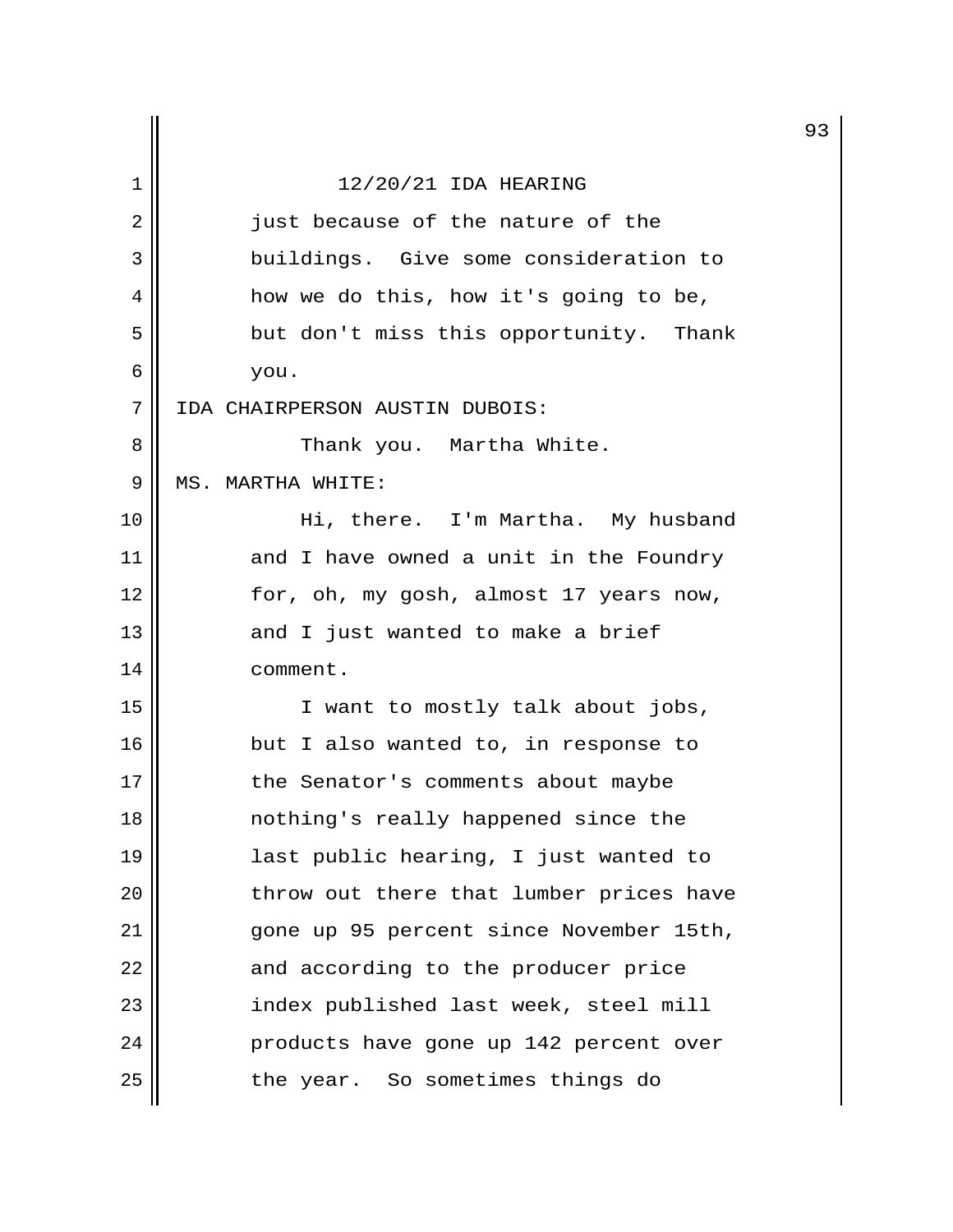2 || change fast.

3 || I mostly want to talk about jobs. 4 Very few people bring up jobs, and I 5 || think that's an important component of 6 what we've got here. So I heard 7 || some -- not during this meeting, but at 8 || some other ones -- some people sort of 9 || speak kind of disparagingly. Oh, a 10 hotel. Well, that's not going to be a 11 good job. It's not going to be a lot 12 || cf jobs. So I wanted to do a little 13 || bit of math and throw a few numbers 14 || out. I was taking a look at how much 15 hospitality workers make, and I don't 16 want to be cherry-picking, so I just 17 || started with maids, figuring that's 18 || the -- you know, maid/housekeepers as a 19 || category, because that's probably going 20 || to be among the lowest paid. I'm not 21 || trying to be disingenuous and say, oh,  $22$  || this is a \$70000-a-year job. That's 23 maybe one general manager. So as of 24 | May 2020, the mean average hourly rate 25 | The state of a maid in New York was about

94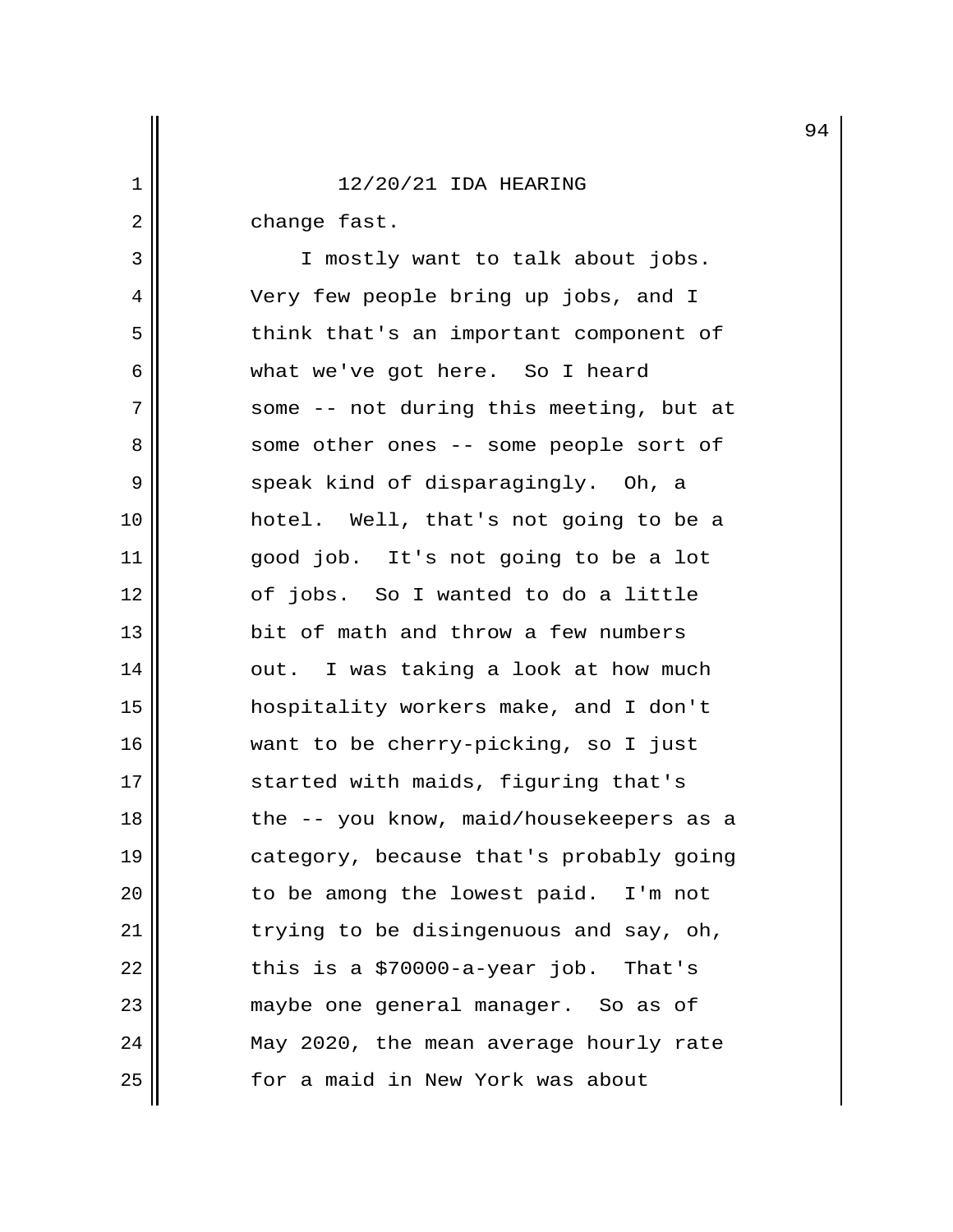2 || 18-and-a-half bucks. Of course, we 3 || Know that the economy and the labor 4 || market have changed a lot since 5 May 2020. Within the past year alone,  $6$  the leisure hospitality sector has seen 7 wages go up a little over 12 percent on 8 a year-over-year basis. So that's an 9 | average hourly wage of about not quite  $10 \parallel$   $$21 -- $20.76.$ 

11 || I'll also throw in there that, some 12 || of you probably know, hotels in the 13 || State of New York are pretty heavily 14 unionized, which is good. We like our 15 union jobs. And the impact of unions 16 on what these hotel workers make can be 17 || pretty significant. So I dug out the 18 data and did a little bit more number 19 || crunching, and it winds up being -- you 20 || wind up with an average of about \$24 21 || and a half an hour. That's not  $22$  || terrible. And just for  $-$  I can send 23 || vou guys all the boring numbers that  $24$  || are behind this if you want. This all 25 | came from the Bureau of Labor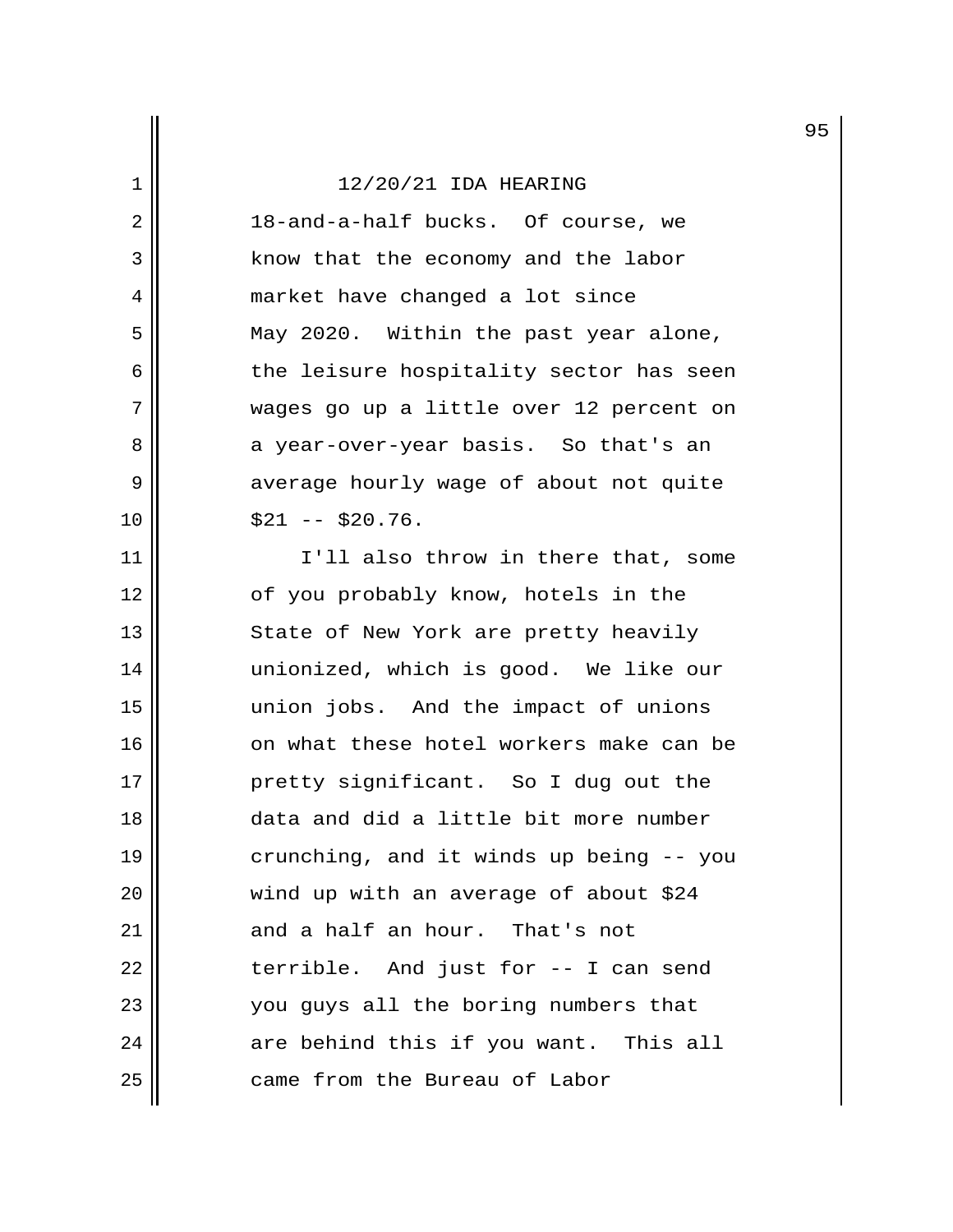|    |                                         | 9 |
|----|-----------------------------------------|---|
| 1  | 12/20/21 IDA HEARING                    |   |
| 2  | statistics. I know there are, like,     |   |
| 3  | private companies out there, like       |   |
| 4  | Glassdoor and Salary.com, but I tend to |   |
| 5  | trust the BLS data a little bit more    |   |
| 6  | because it provides a more complete     |   |
| 7  | picture. So just in terms of the jobs   |   |
| 8  | this would be bringing, I have to say   |   |
| 9  | I'm pretty happy with what they seem to |   |
| 10 | offer. Thank you.                       |   |
| 11 | IDA CHAIRPERSON AUSTIN DUBOIS:          |   |
| 12 | Thank you. Michaelangelo Pomarico.      |   |
| 13 | MR. MICHAELANGELO POMARICO:             |   |
| 14 | Hi there. My name is Michaelangelo      |   |
| 15 | Pomarico. I am not a resident of the    |   |
| 16 | City of Newburgh. I do live in Orange   |   |
| 17 | County. I am the County Co-Chair for    |   |
| 18 | Mid-Hudson Valley DSA, a volunteer      |   |
| 19 | organization across Orange, Ulster, and |   |
| 20 | Dutchess Counties.                      |   |
| 21 | I am here tonight speaking in           |   |
| 22 | opposition to the proposed PILOT for    |   |
| 23 | the Sims Foster Hospitality project.    |   |
| 24 | New York is the tenth largest economy   |   |
| 25 | in the world, with a GDP greater than   |   |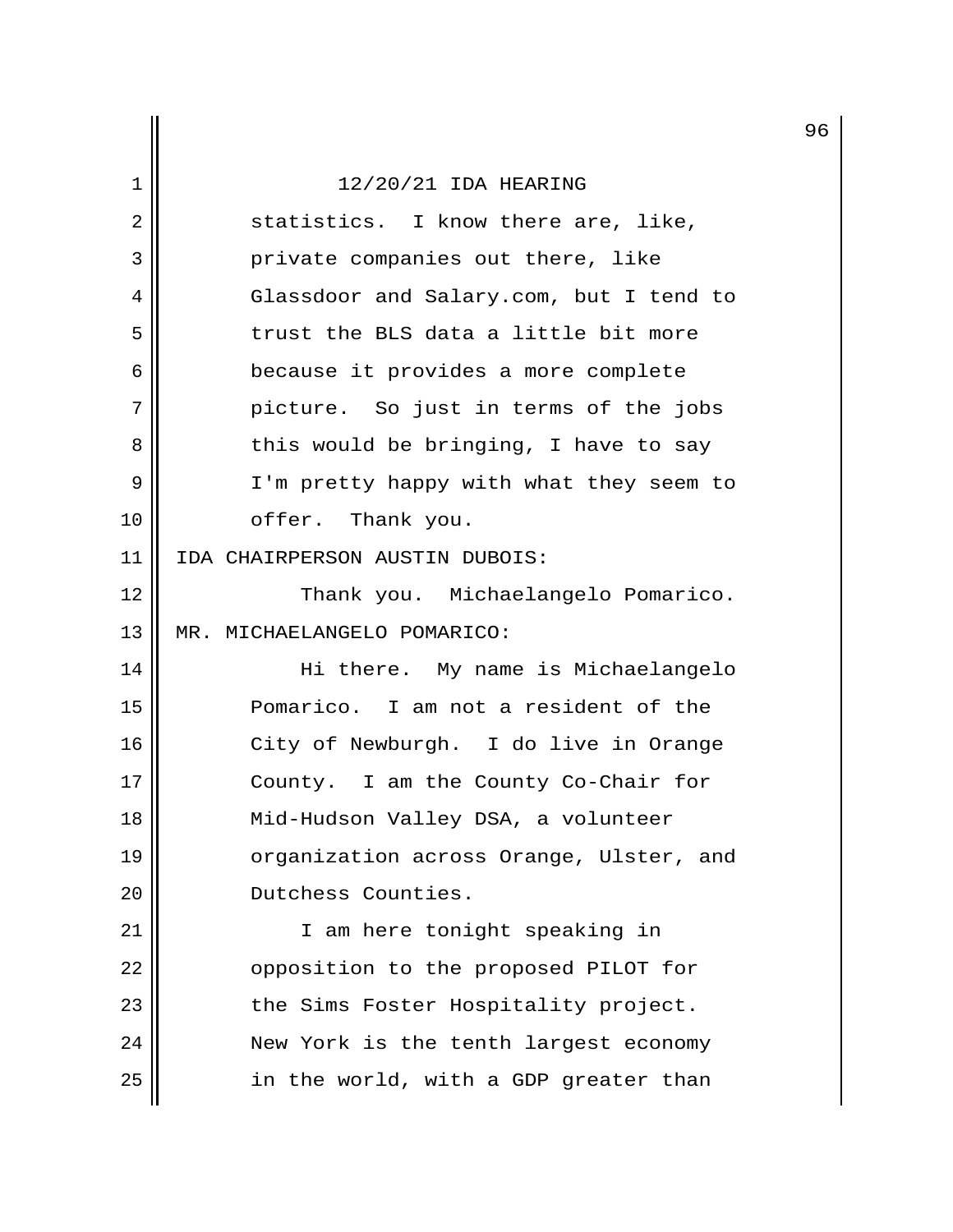2 || the entirety of Canada. I bring this 3 up because I think it's important for 4 | Tesidents of the city who are concerned 5 about their local tax rates to 6 || understand why such a burden exists on 7 || the middle and working class. And I 8 encourage people to contextualize these 9 | Systemic issues engaging on matters 10 || tied to lower tax revenue, and how we 11 finance central services, as well as 12 || taking agency as a New Yorker in 13 | advocating for better financial policy  $14$   $\parallel$  at a state level.

15 As we see increased levels of 16 || entrification threaten the ability of 17 || so many to continue to go forward to 18 || live in the city, it is a stark 19 || reminder that the system we live with 20 || in New York and across the country are 21 || mot built for working people. How can 22 we justify tax breaks for developers 23 || and the wealthy while the working class 24 continues to shoulder the burden of 25 | taxation and pay for essential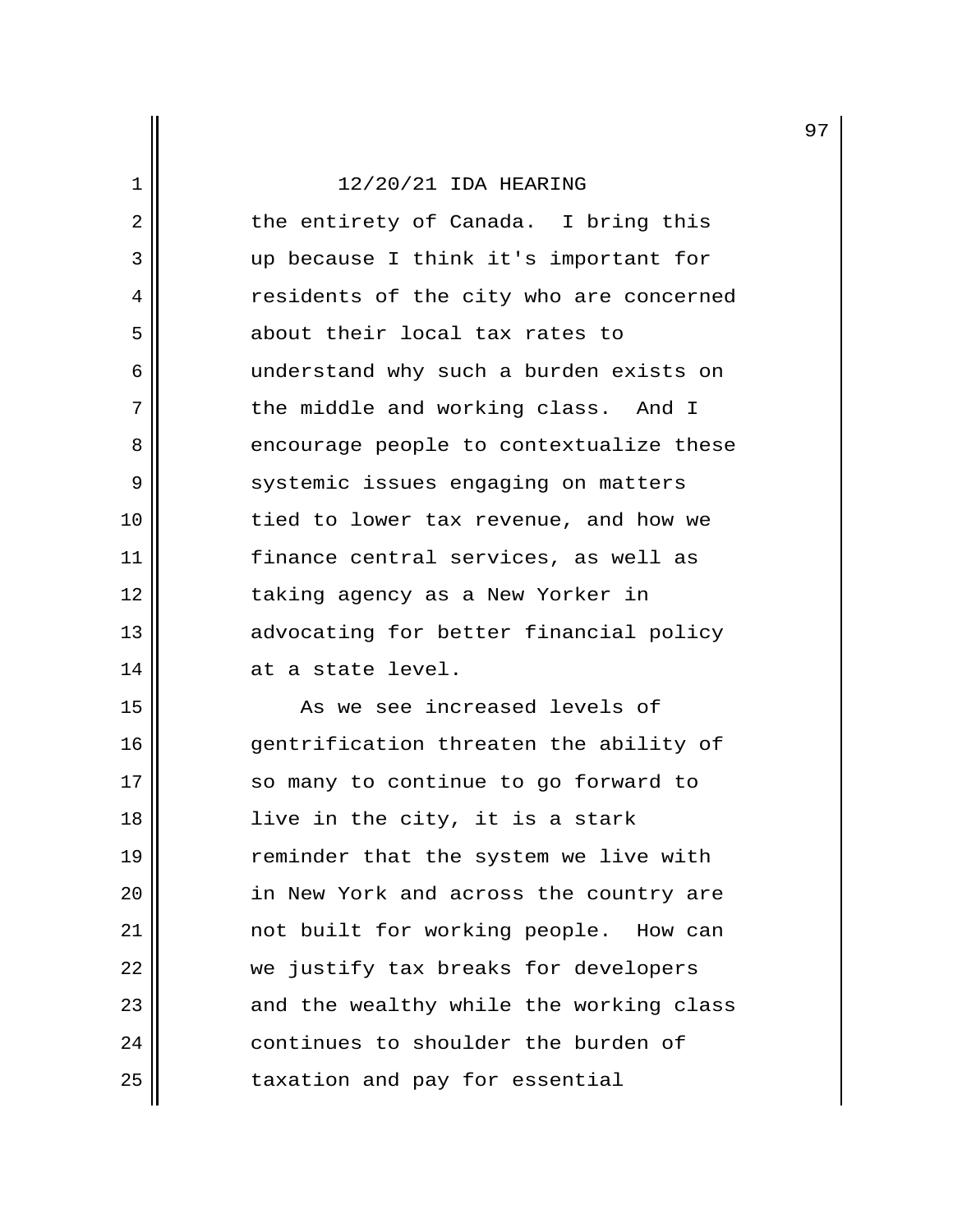|                |                                         | 9 |
|----------------|-----------------------------------------|---|
| $\mathbf 1$    | 12/20/21 IDA HEARING                    |   |
| $\overline{c}$ | services?                               |   |
| 3              | And very importantly, I want to         |   |
| 4              | raise awareness on issues pertaining to |   |
| 5              | labor, which has come up tonight quite  |   |
| 6              | a bit. You know, how can we justify     |   |
| 7              | these giveaways with no guarantees of   |   |
| 8              | project labor agreements, prevailing    |   |
| 9              | wage, neutrality to unionization, card  |   |
| 10             | checks, labor peace agreements, and     |   |
| 11             | local hiring for this project before    |   |
| 12             | and after its completion? When I hear   |   |
| 13             | 60 permanent jobs, I want to know if    |   |
| 14             | that's a union job. I want to know      |   |
| 15             | what that job pays. I really            |   |
| 16             | appreciate the notes that were just     |   |
| 17             | provided on the average pay, and I want |   |
| 18             | to emphasize that, of course, when      |   |
| 19             | workers unionize, they stand to make a  |   |
| 20             | lot more than if they are not. So the   |   |
| 21             | question for tonight is, you know, I    |   |
| 22             | want to know if these labor provisions  |   |
| 23             | are not included in the proposed PILOT, |   |
| 24             | what is holding the developer           |   |
| 25             | accountable?                            |   |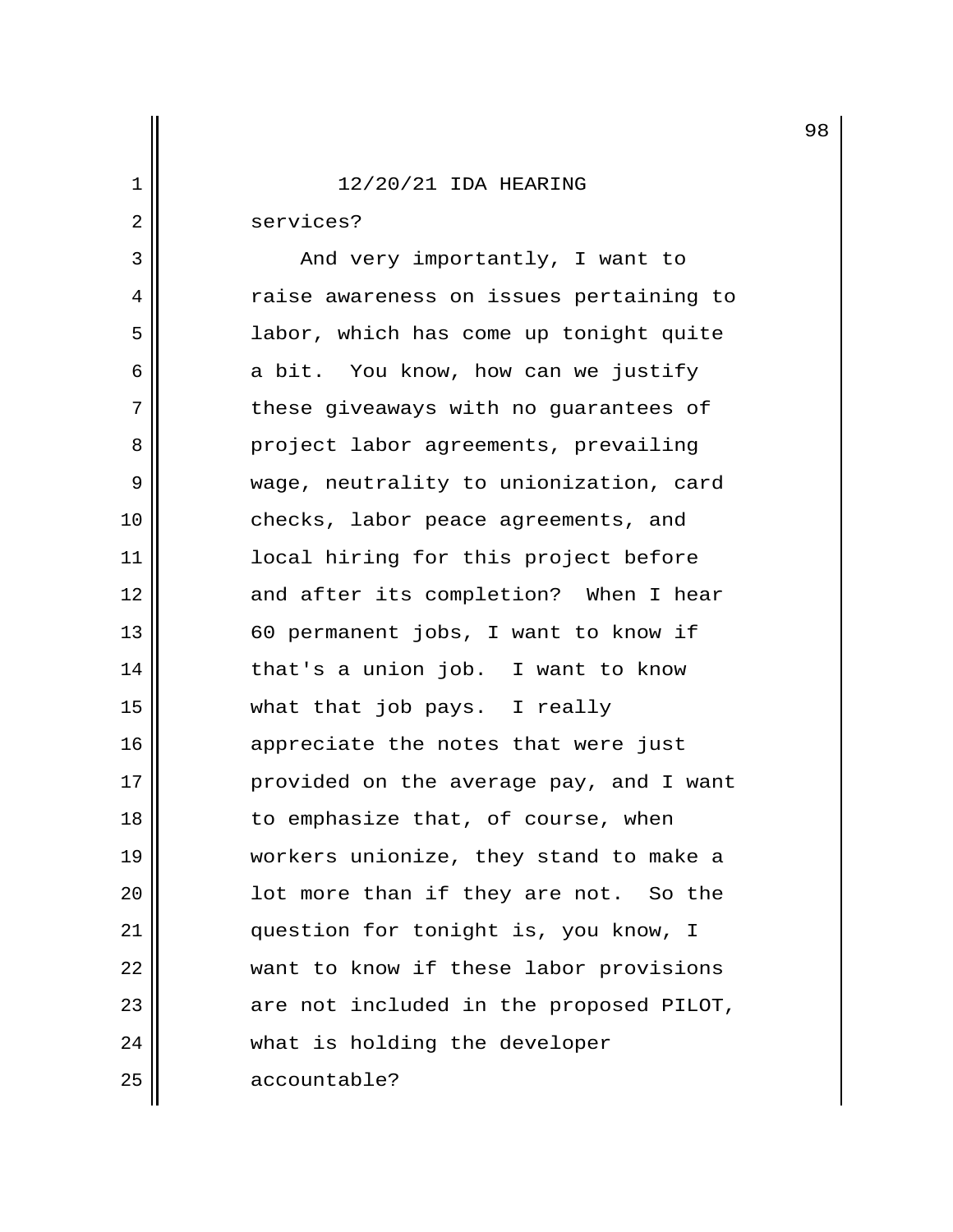2 And so in closing, we cannot 3 | continue to entertain such inequalities 4 || in our decisions as policymakers and  $5$  |  $\vert$  officials when the outcomes so heavily 6 weigh on the lives of so many. And we 7 must break from the tradition of 8 economic planning that benefit the 9 wealthy few, and begin to do the work, 10 holding developers accountable and 11 || making sure they pay their fair share. 12 || Please say no to this PILOT and side 13 || with the people of the City of 14 Newburgh, not with developer interest. 15 || Thank you. 16 IDA CHAIRPERSON AUSTIN DUBOIS: 17 || Thank you. Rudy Rubio. 18 MR. RUDY RUBIO: 19 Hi. Rudy Rubio from -- I live 20 here. Sorry, I'm a little bit out of 21 || it since I didn't eat dinner, but 90 22 || Wisner Avenue. Been there five years. 23 || The thing that stoked me about this 24 | place is it's got old history, right?  $25$  We always talk about that, but we also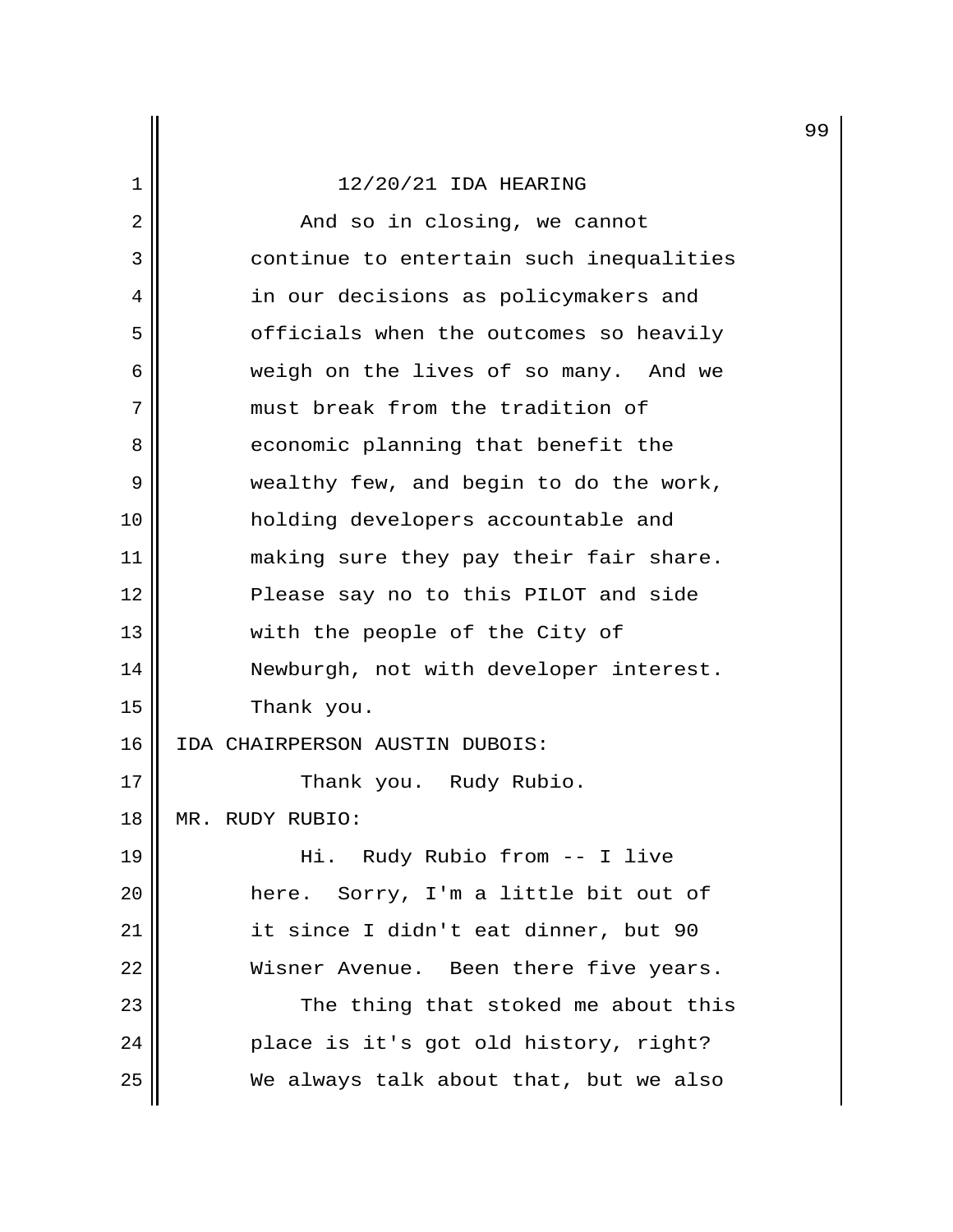2 || don't talk about the bad part so much. 3 We don't like to talk about that. But 4 | there's a history of bad developers in  $5$  the city, of bad property owners in the 6 city. We're talking about it now with  $7$  another building in the city of an 8 || absentee property owner. And 9 || obviously, that's not exactly the 10 || similar case here, but that's why we 11 are so skeptical about all of these 12 || promises that everybody gives to the 13 || city and why they want to not pay the 14 taxes for it. All of these promises, 15 people can -- some of the rules for the 16 rich ends up not being the same. So  $17$  || they don't -- I suppose maybe there's 18 **d** certain sets of rules and stuff. 19 || They're going to figure their way out  $20$  ||  $\sigma$  of it. I'm not saying that you are 21 necessarily doing that. I'm saying  $22$  || that we have a skepticism or a reason 23 || There. We have been hurt before. 24 And I speak so passionately about  $25$  | it because I love this city. My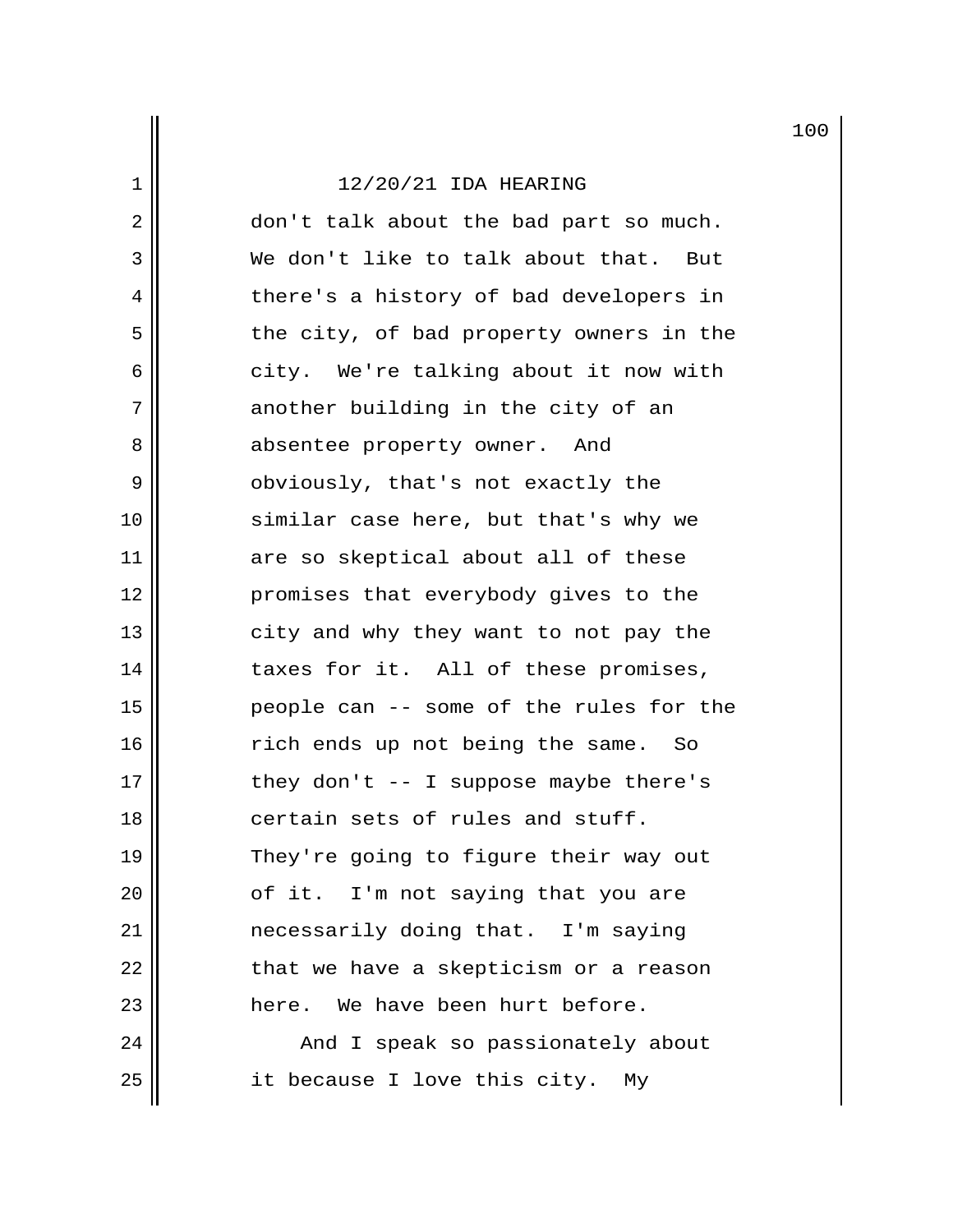|    |                                         | 10 |
|----|-----------------------------------------|----|
| 1  | 12/20/21 IDA HEARING                    |    |
| 2  | family's been here for generations and  |    |
| 3  | I hope that I can stay here, but Jesus, |    |
| 4  | with rent coming up and everything, I   |    |
| 5  | don't know. We'll see.                  |    |
| 6  | And so yes, the nature of               |    |
| 7  | development in this city has been such  |    |
| 8  | that it is extracted from the city. We  |    |
| 9  | saw it with the neighborhood that got   |    |
| 10 | demolished. The slum lord suggested,    |    |
| 11 | like, hey, I'm going to take your rent, |    |
| 12 | and we're not going to fix these        |    |
| 13 | buildings, and now they're gone. So we  |    |
| 14 | saw that with so many buildings, where  |    |
| 15 | they're not being kept up on. And       |    |
| 16 | they're still being rented out in the   |    |
| 17 | various conditions until they can just  |    |
| 18 | be -- the money from the city gets      |    |
| 19 | extracted.                              |    |
| 20 | And so I don't know the history of      |    |
| 21 | Foster Supply Hospitality. I hope       |    |

 whatever happens, we get a good deal |  $\sim$  out of it. However, I just want to note the feelings and sentiments that I know a lot of us feel in the City of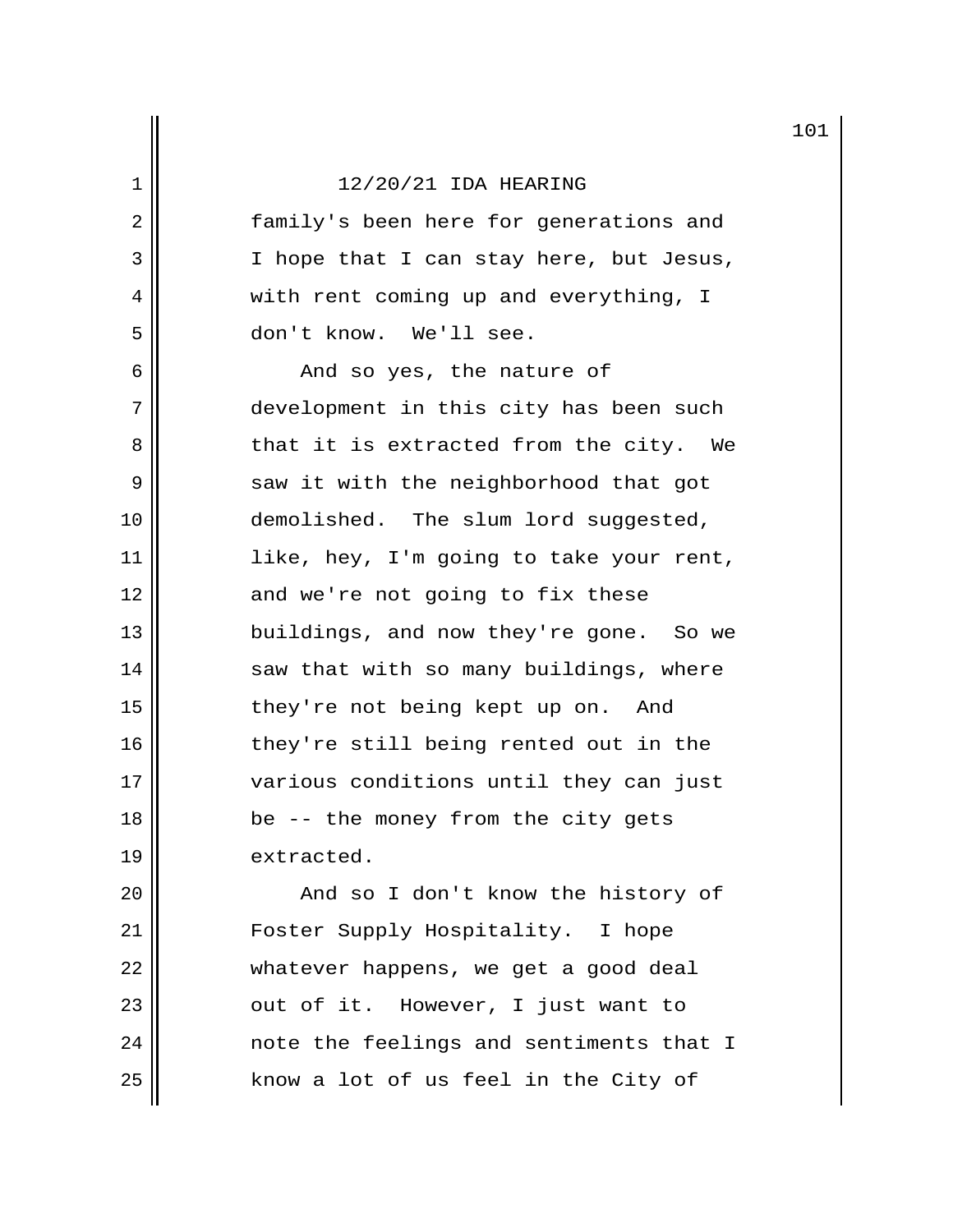|    |                                         | 10 |
|----|-----------------------------------------|----|
| 1  | 12/20/21 IDA HEARING                    |    |
| 2  | Newburgh who aren't business owners,    |    |
| 3  | who aren't homeowners. We just feel     |    |
| 4  | we've been getting a raw deal, and a    |    |
| 5  | lot of us don't know if we're going to  |    |
| 6  | be able to afford to stay here because  |    |
| 7  | we keep getting a raw deal and such bad |    |
| 8  | deals, and we're treated so -- so much  |    |
| 9  | like we should just take what we can    |    |
| 10 | get here.                               |    |
| 11 | So I'm not coming at you with           |    |
| 12 | numbers or anything like that. I'm      |    |
| 13 | coming at you with the history that we  |    |
| 14 | all unfortunately know, and the         |    |
| 15 | feelings that a lot of us have here.    |    |
| 16 | So thank you.                           |    |
| 17 | IDA CHAIRPERSON AUSTIN DUBOIS:          |    |
| 18 | Thank you. Steve Strong.                |    |
| 19 | MR. STEVE STRONG:                       |    |
| 20 | Good evening. Thanks for giving us      |    |
| 21 | an opportunity to speak. I went to      |    |
| 22 | Newburgh elementary schools and         |    |
| 23 | currently live in Goshen. I'm a member  |    |
| 24 | of the Mid-Hudson Valley DSA. And as    |    |
| 25 | my comrade said, I think we all in the  |    |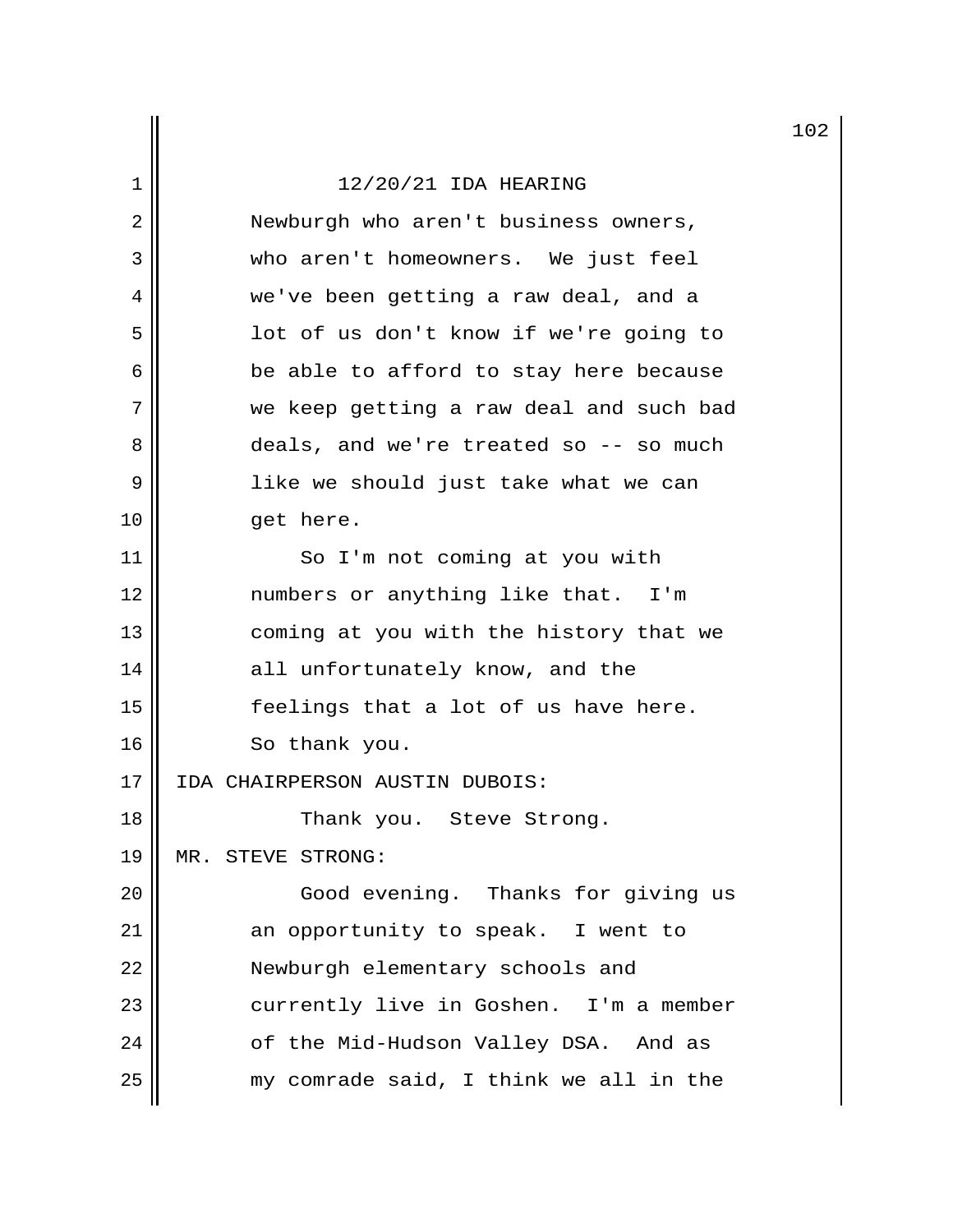2 || county and the state have a right to 3 || speak on this because of the subsidies 4 and tax breaks.

 5 We're in a period where, 40 years  $6$  of an overall falling rate of corporate 7 || profits, de-industrialization, and 8 **a** neoliberalism have accelerated the 9 assault on the living standards of the 10 working class as cities and countries 11 || race to the bottom, bailing out and 12 || subsidizing big business. The threat 13 || of the authoritarian far right is still 14 || large globally and nationally. In 15 || cities like Newburgh, we must become 16 | The rebel cities, leading the construction 17 | of a new golden age of social 18 democracy.

19 || I worked for five years in a hotel 20 without a union, and still have health 21 issues from unsafe workloads. Cooks in 22  $\parallel$  my hotel experienced racism from chefs, 23 || low wages, wage an hour violations, and 24 || unfair labor practices. And when we  $25$   $\parallel$  tried to unionize, the company sold the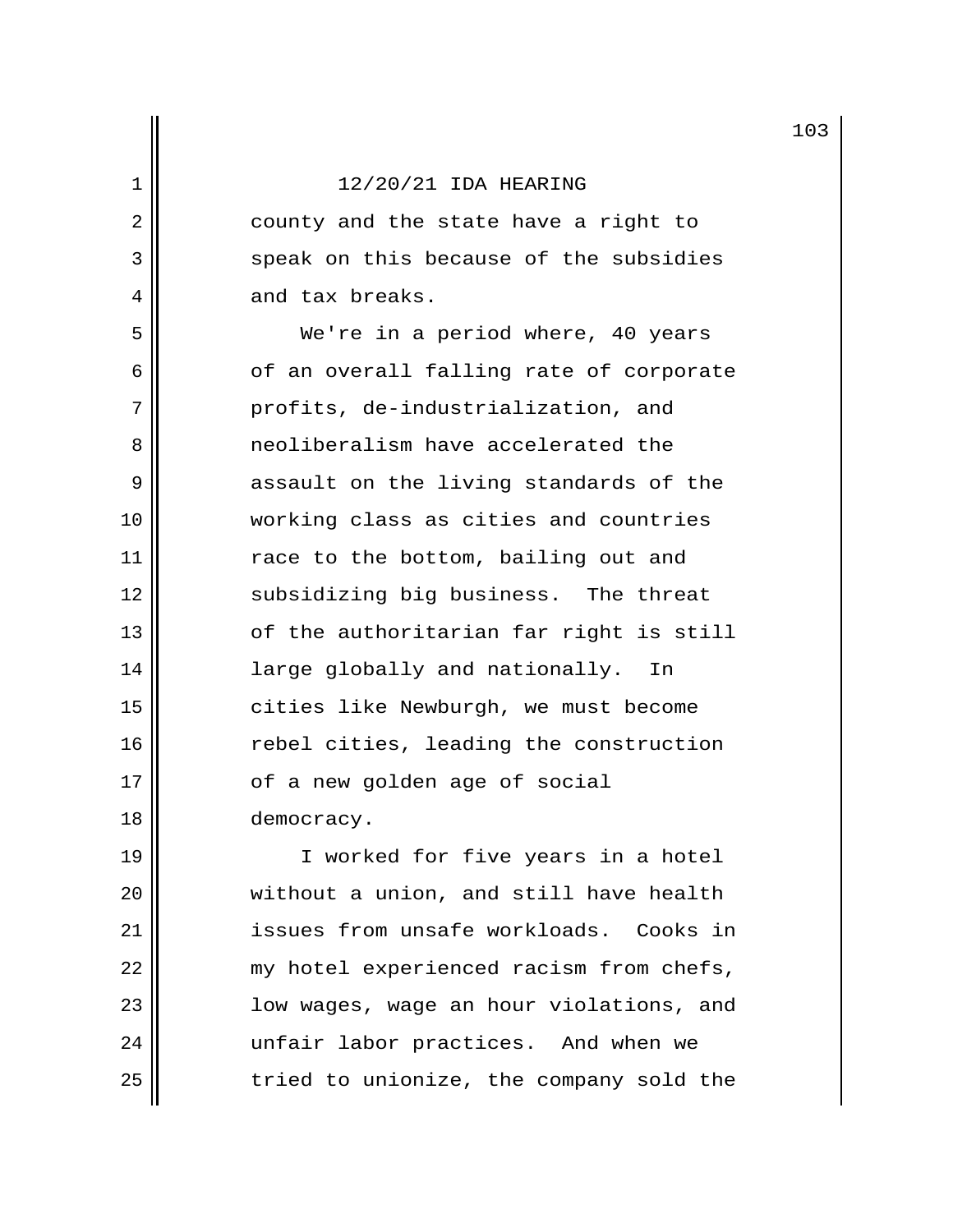$2 \parallel$  hotel rather than give us a fair path 3 || to unionization. So yes, housekeepers 4 can be paid well. They're the backbone 5 section of the hotel. But dishwashers are  $6 \parallel$  often paid less, just for the 7 Statistics we heard before. And a lot 8 || cf those statistics include New York 9 || City, which has over 80-percent union 10 || density in the hotel industry, and we 11 || don't have that in the rest of the 12 | state.

13 || Tt is very important that the 14 | workers of the city benefit from these 15 hotel jobs, and that is only going to 16 || be possible if they have a fair path to 17 || || || unionization. As long we have a 18 || senate, as long as we have a judicial 19 || system that was created by a 20 || slave-ocracy, as long as we have the 21 legislature of the plantations, it is 22 | incumbent upon cities like Newburgh to 23 || make sure that any development here 24 | comes with card check neutrality  $25$  || agreements. There will be no labor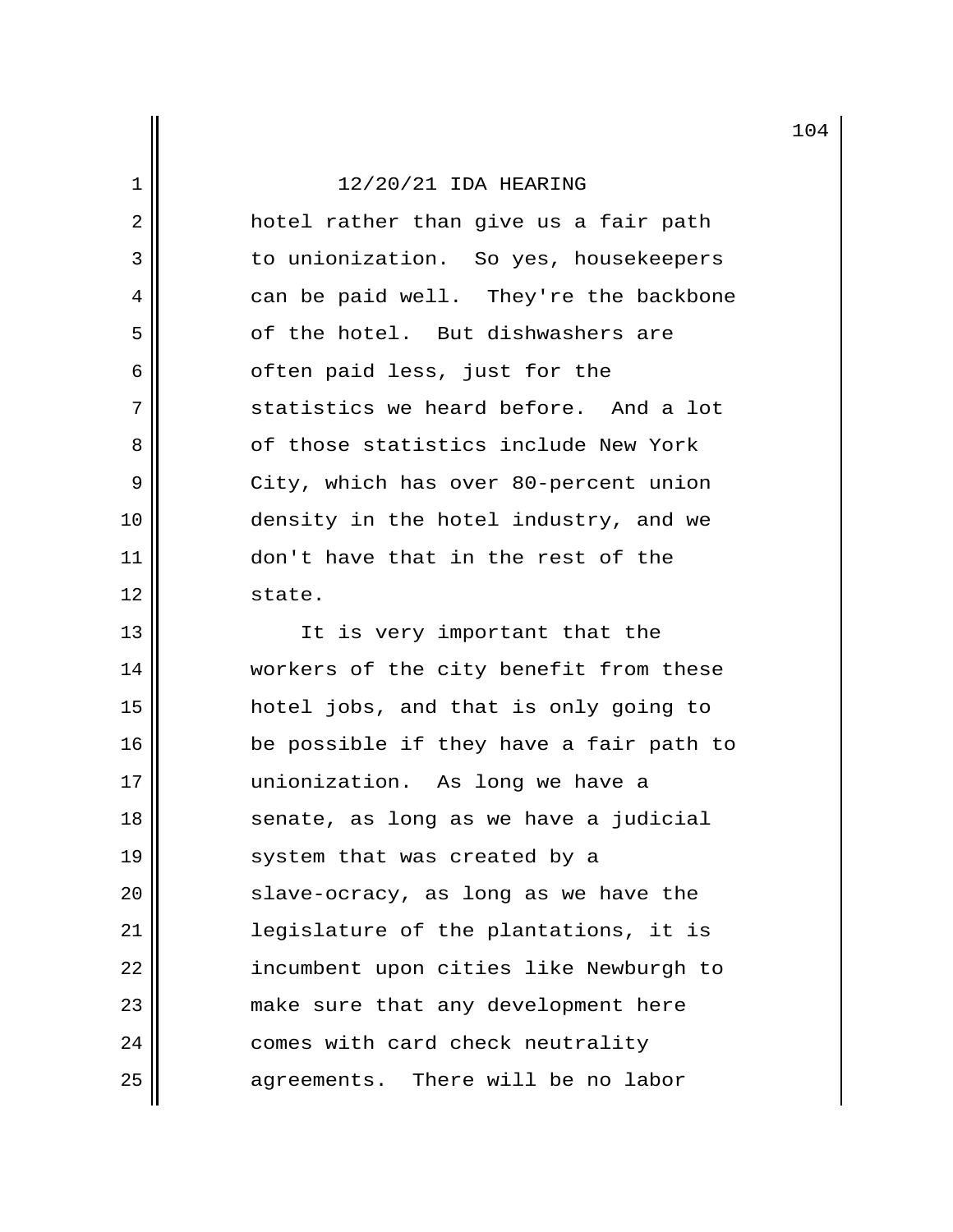2 || Teform until there's revolution in 3 abolishing the senate, abolishing the 4 | judicial system. You must take a stand 5 in cities like this.

6 || I currently benefit from wages and 7 benefits of having a union job in the 8 public sector, and those of us in the 9 | public sector want the same for our 10 || brothers and sisters in the private 11 || sector, where density is very low.

12 || So my question is, has Foster 13 || Supply Hospitality signed a card check 14 || neutrality agreement to ensure hotel 15 workers have a fair process to form a 16 union without intimidation and 17 harassment? It doesn't matter the 18 size. We saw in Buffalo Starbucks 19 workers unionizing. Even if Local 6 in 20 New York City doesn't want to come up 21 here, there's plenty of people in the 22 | DSA and other organizations that will 23 | organize.

24 || So the problem is not just having 25 union jobs. There's 8- to 10-percent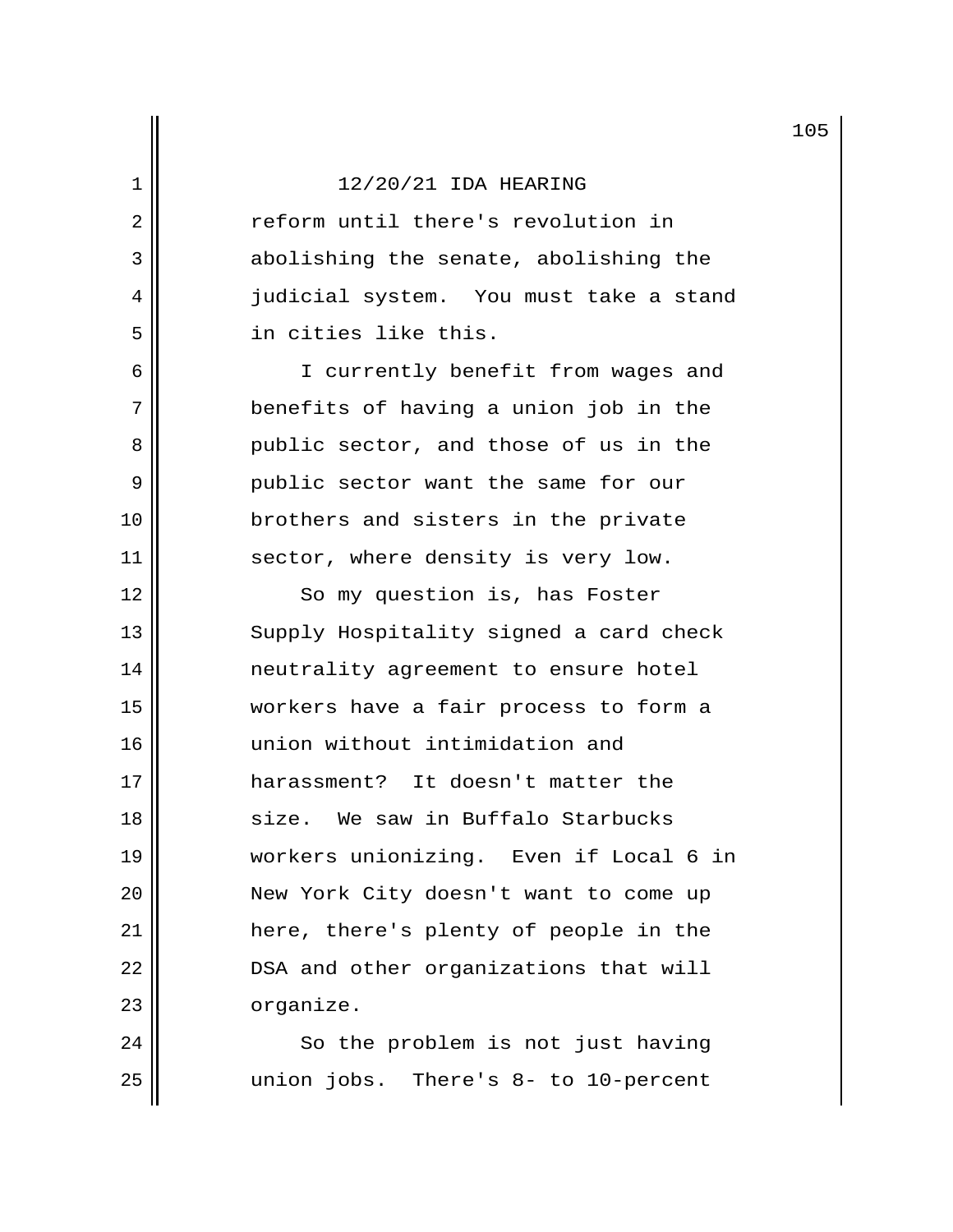2 || unemployment in Newburgh, and 3 20 percent of local workers do not have 4 access to vehicle transportation. What 5 | have we done to guarantee the hiring 6 | from Newburgh neighborhoods with the 7 || highest unemployment? The problem's 8 0 1 and the vith cars coming in from other 9  $\parallel$  states. We want black and Latino 10 workers hired to the best paying 11 construction jobs. We want project 12 favored agreements, prevailing wages, 13 and ensure all construction is done 14 || with local unionized labor, with just 15 wages, benefits, and safety 16 || protections. We want the community 17 || benefits written into a measurable 18 || enforceable legal agreement, 19 guaranteeing the working class of our 20 | community these benefits. The way 21 you're talking about community benefits 22 | is highjacking from our movement that 23 we started in LA, the hotel workers 24 union. That's how we started. 25 || Capitalist developers lie,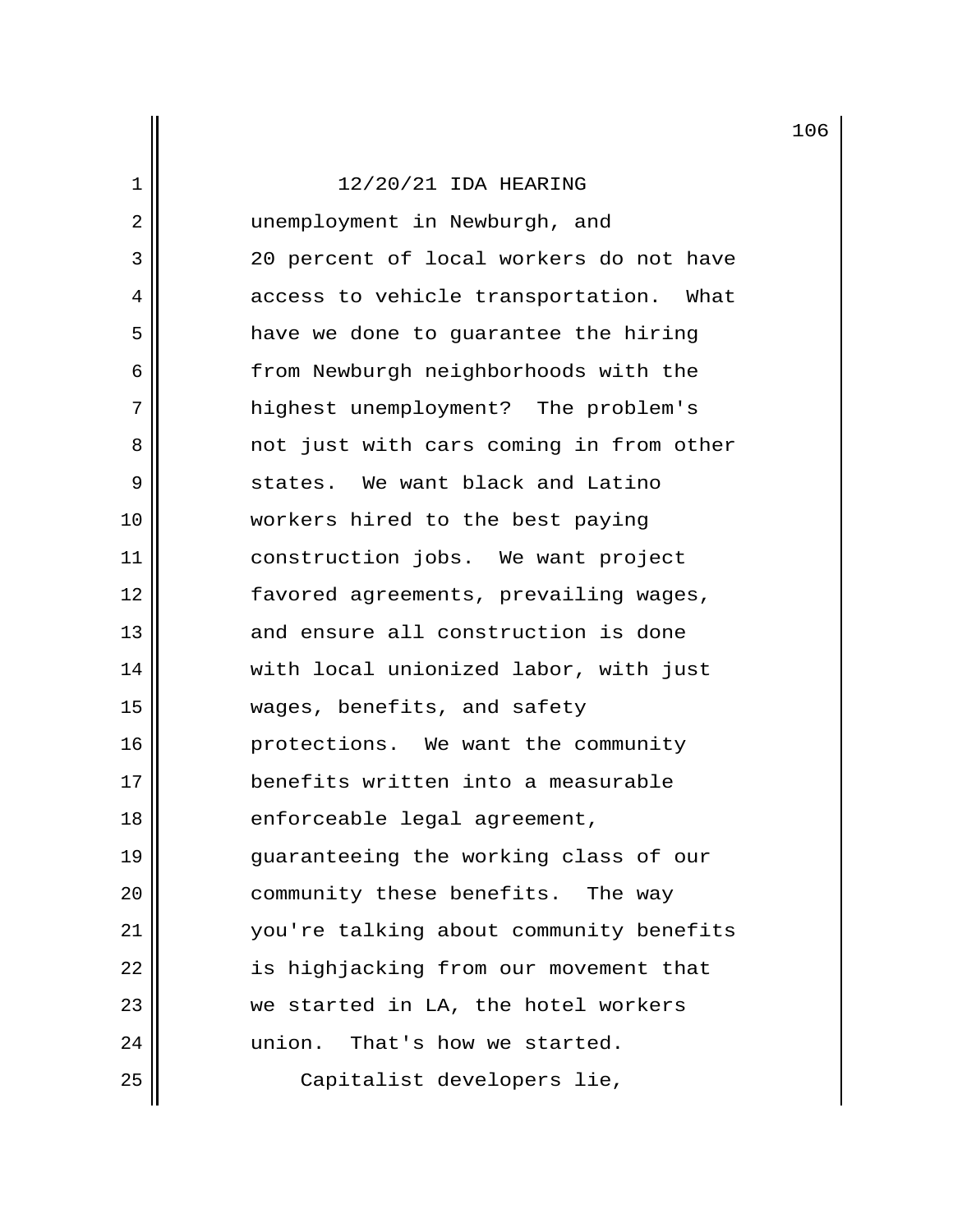|    |                                         | 10 |
|----|-----------------------------------------|----|
| 1  | 12/20/21 IDA HEARING                    |    |
| 2  | capitalist politicians lie, and the     |    |
| 3  | parties lie. But our class, the         |    |
| 4  | working class, will keep fighting back. |    |
| 5  | IDA CHAIRPERSON AUSTIN DUBOIS:          |    |
| 6  | Steve Joseph Raymond.                   |    |
| 7  | MR. JOSEPH RAYMOND:                     |    |
| 8  | Good evening, everyone. I'm Joe         |    |
| 9  | Raymond. I'm not currently a resident   |    |
| 10 | of Newburgh, although I grew up here.   |    |
| 11 | Class of '90 NFA. And I have deep ties  |    |
| 12 | to the area.                            |    |
| 13 | As I look at all these numbers          |    |
| 14 | here, the \$2.3 million discount        |    |
| 15 | purchasing the property, \$1.25 million |    |
| 16 | grant from the state, asking for a      |    |
| 17 | 12-year PILOT that has \$4.5 million in |    |
| 18 | tax breaks, I'm going to ask some       |    |
| 19 | questions. The Mayor mentioned that     |    |
| 20 | the rising tide floats all boats. I'm   |    |
| 21 | not too sure I agree with that          |    |
| 22 | assessment. The reason I say that is    |    |
| 23 | because, that's great if you're Jeff    |    |
| 24 | Bezos cruising up the river here in his |    |
| 25 | \$45 million yacht. That's great if you |    |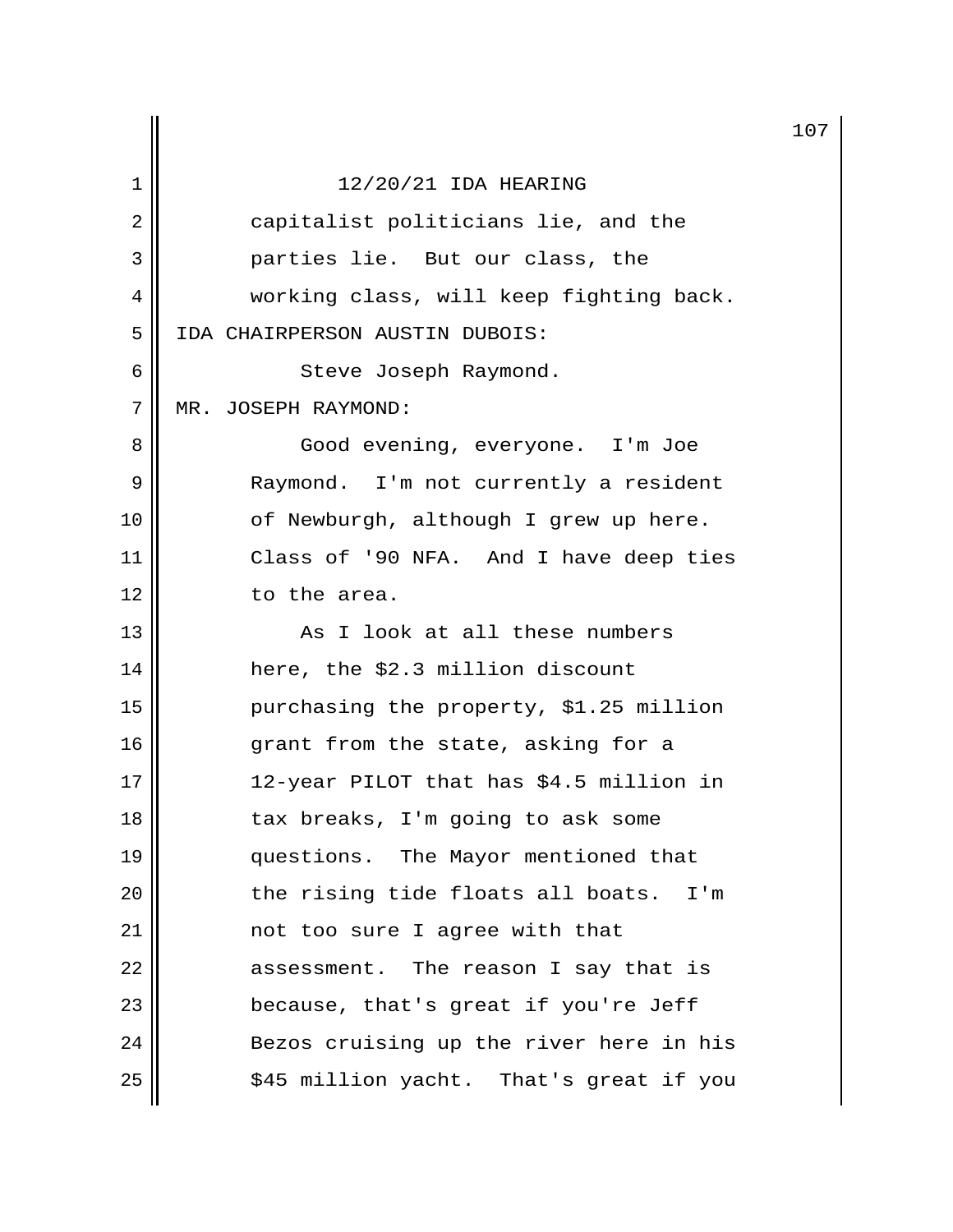$2 \parallel$  own a boat and do this kind of thing. 3 || That doesn't help the guy over there on  $4 \parallel$  the raft, the guy who's struggling, 5 || hanging off of an inner tube tire going 6 down the Hudson because of the current. 7 He just can't fight against that 8 | current.

9 || So the labor questions that my 10 || comrades from the DSA have already 11 || spoken of are very valid. We need to 12 hire -- make sure that we're holding 13 || these fine gentlemen here accountable 14 || for their promises. Make sure that 15 we're keeping labor in the city, if at 16 || all possible, and unionizing that 17 || labor. And finally, I just want to 18 have some assurances that that tide is 19 going to carry the working man. That's 20 what the city is here for. The city is 21 here to protect its citizens, its 22 | people, the working class people, the 23 || People who are starting to hope. Give 24 || us some hope. Thank you. 25 IDA CHAIRPERSON AUSTIN DUBOIS: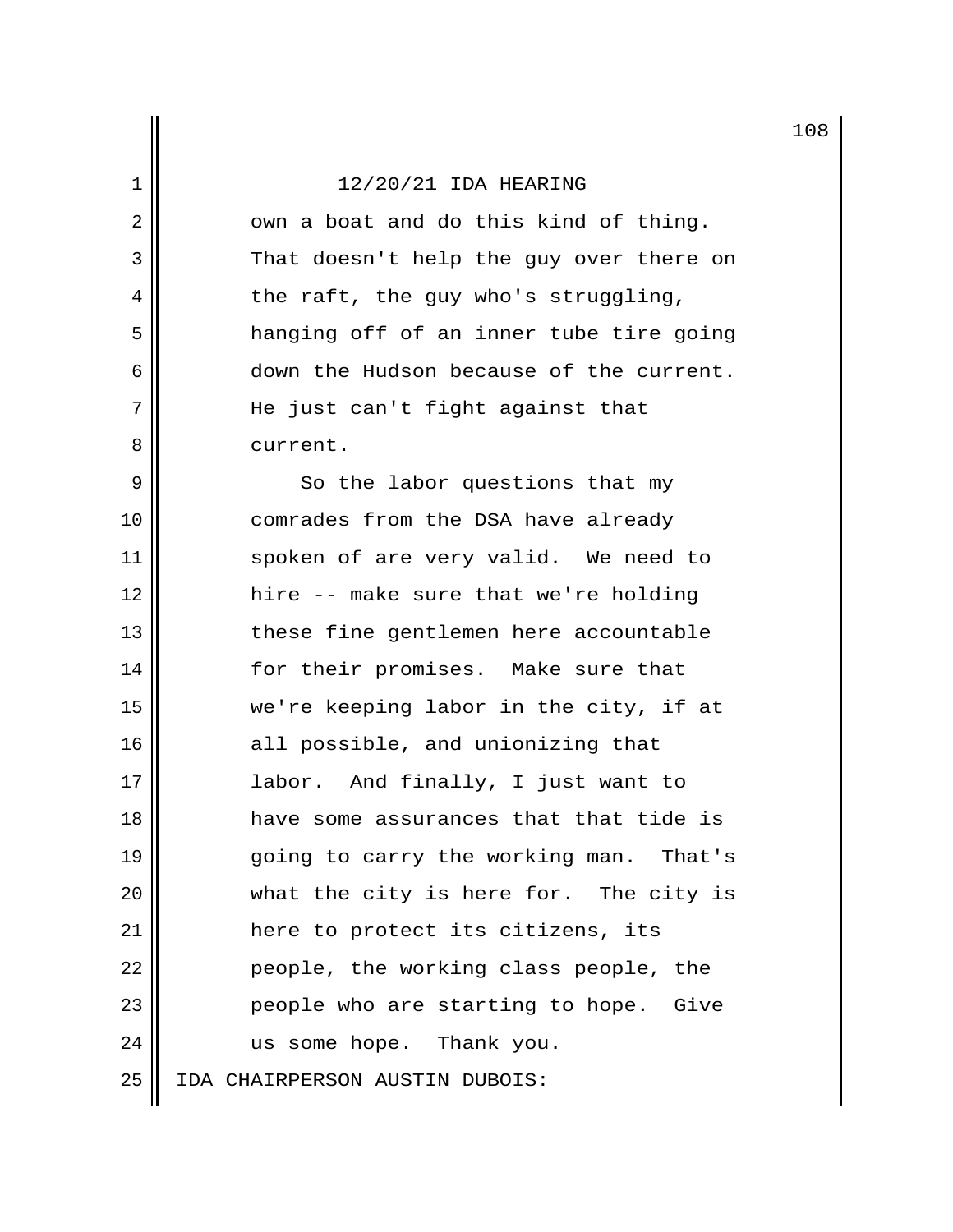|    |                                         | 10 |
|----|-----------------------------------------|----|
| 1  | 12/20/21 IDA HEARING                    |    |
| 2  | Thank you. Kevin D. White.              |    |
| 3  | MR. KEVIN D. WHITE:                     |    |
| 4  | Good evening, everyone. My name is      |    |
| 5  | Kevin White. I'm the Executive          |    |
| 6  | Director of the Boys & Girls Club of    |    |
| 7  | Newburgh. Our Board Chair, Fred         |    |
| 8  | Watson, was up here. He mentioned that  |    |
| 9  | the building on the corner, we          |    |
| 10 | purchased, the old Key Bank building.   |    |
| 11 | Hopefully, a year from now, we'll be    |    |
| 12 | cutting the ribbon on that building.    |    |
| 13 | The first floor is going to have a      |    |
| 14 | literacy center for children in grades  |    |
| 15 | K through 3 to make sure they're        |    |
| 16 | reading at grade level by the time they |    |
| 17 | reach 4th grade. The second, third,     |    |
| 18 | and fourth floors are going to be the   |    |
| 19 | new home for the Newburgh Performing    |    |
| 20 | Arts Academy, where we teach dance,     |    |
| 21 | music, theater, and visual arts.        |    |
| 22 | We're currently occupying the old       |    |
| 23 | American Legion building. Been there    |    |
| 24 | for almost 20 years. We got there, no   |    |
| 25 | one wanted to be on the block.          |    |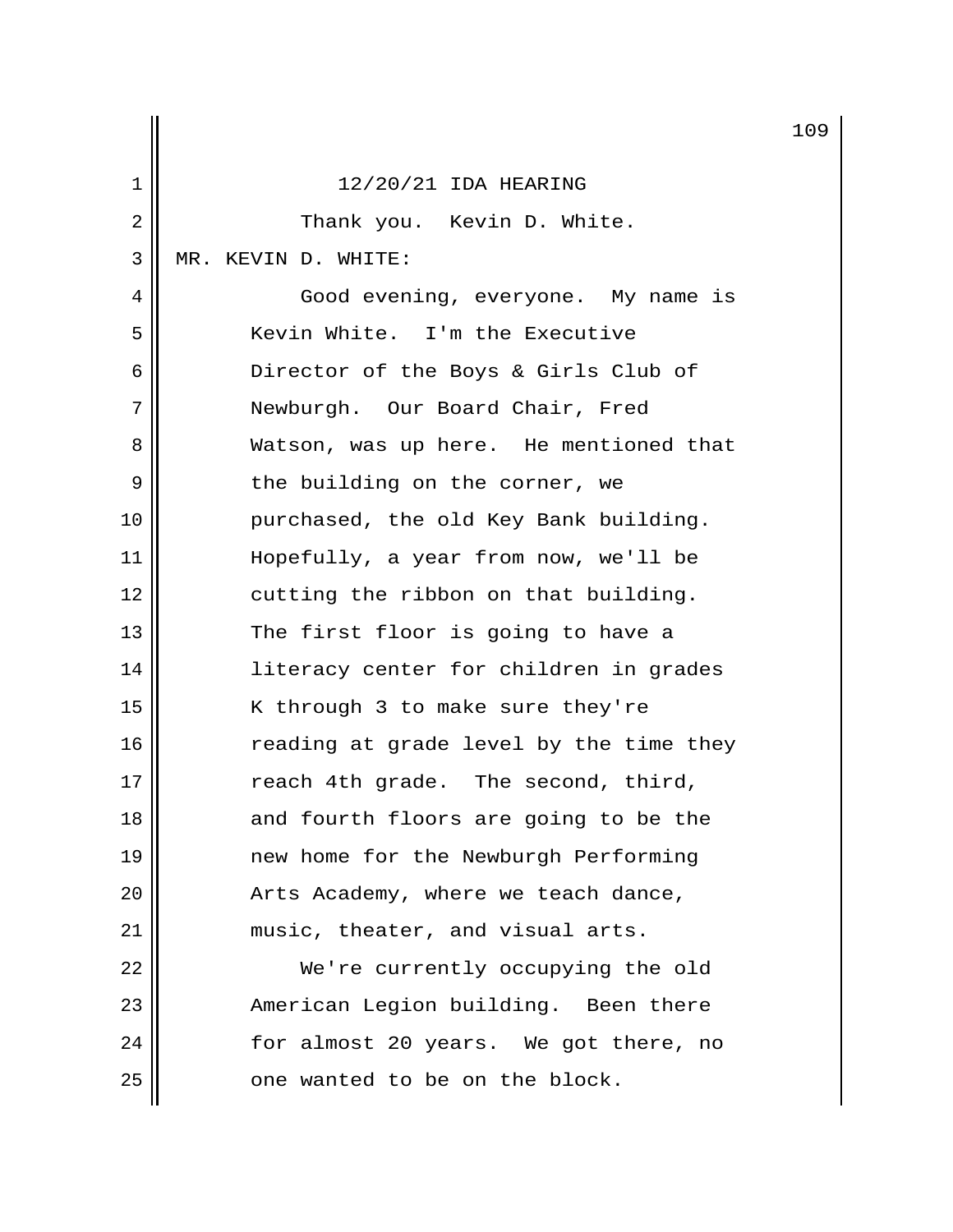2 || Everything was empty. I applaud 3 Senator Skoufis for moving into the 4 || meighborhood. Thank you. It brought  $5$  the value up a little bit, and also  $6 \parallel$  shows courage on your part to do this.

7 || When we started registering 8 || children for our programs, I would get 9 phones calls from parents that said, 10 where exactly are you? We're scared to 11 || come. No one wanted to come to that 12 block because they were afraid. People  $13$   $\parallel$  still come and they're afraid.

14 || You got a high level overview of 15 || the benefits of this project, the tax 16 || benefits or the lack thereof, so I 17 didn't come to comment on that. I want 18 || to give you a ground level view of what 19 I've seen for the last 20 years that 20 || I've been here. I've seen project 21 || after project come before the city that 22 | they've turned down for God knows what 23 || The member the mall that was 24 | coming to Newburgh? They said if you 25 don't give us a check, we're going to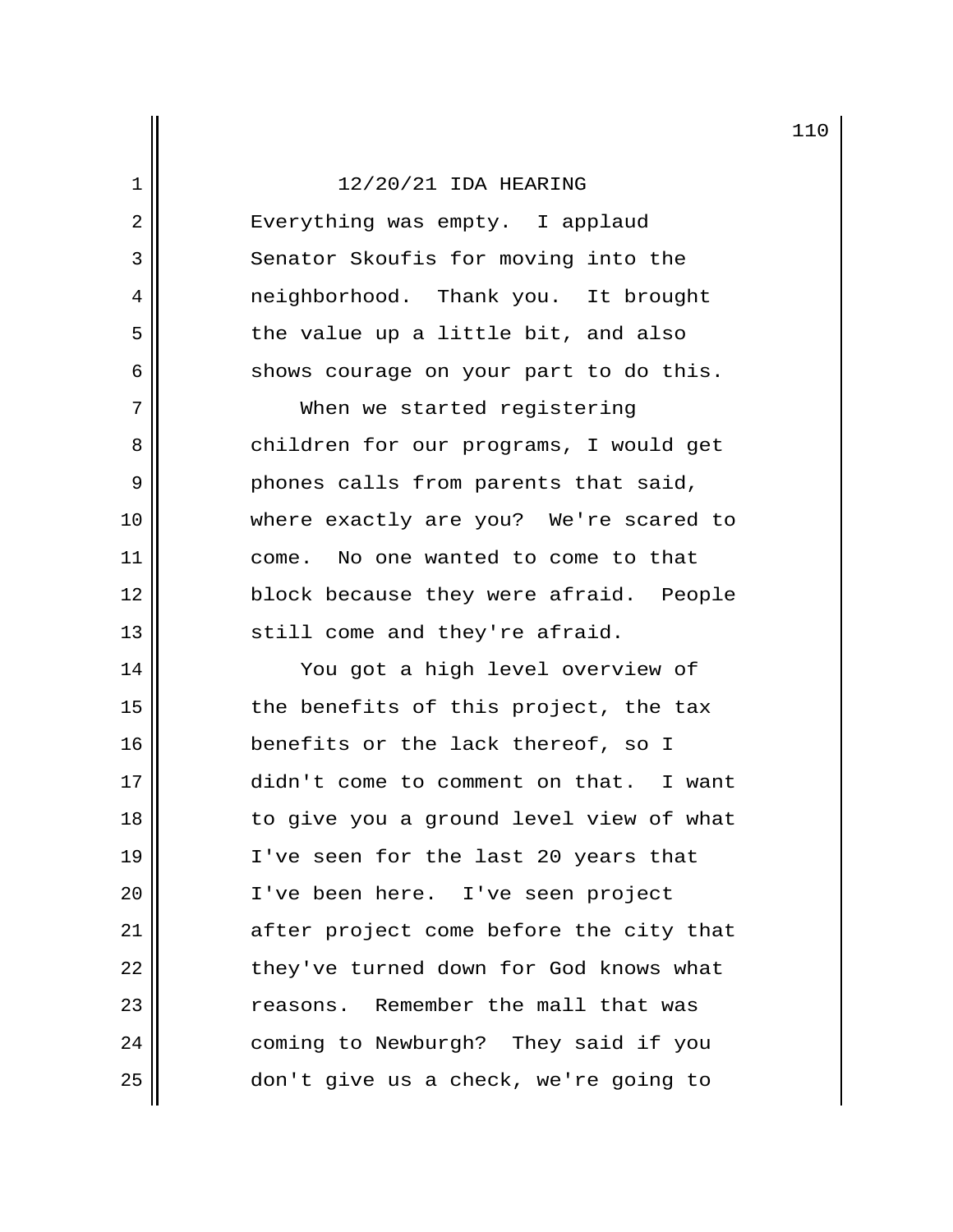2 || leave. We didn't believe them. They 3 || left. I gotta go to Poughkeepsie to go 4 | shopping, Middletown to go shopping. 5 We could have had a mall right here. I  $6 \parallel$  think we're getting a casino now, 7 || right? Okay, not knocking that. 8 But here's what I get now, and what 9 || I've gotten for the last 20 years. We 10 || encourage people to come, and they feel 11 better about coming here. The college 12 || moved to that block, brought up the 13 || quality of the neighborhood. This 14 || project's going to do the same. 15 We still have difficulties in this 16 neighborhood. I just took some notes 17 || on what I've experienced for the last 18 || 20 years here. I have to come to work 19  $\parallel$  early to clean the neighborhood. 20 || There's garbage in front of my 21 building, homeless people sleeping on  $22$  || the steps and behind all of those 23 || buildings. I got there one time at  $24$  || three o'clock, people were having sex  $25$  || under the awning of the YMCA building.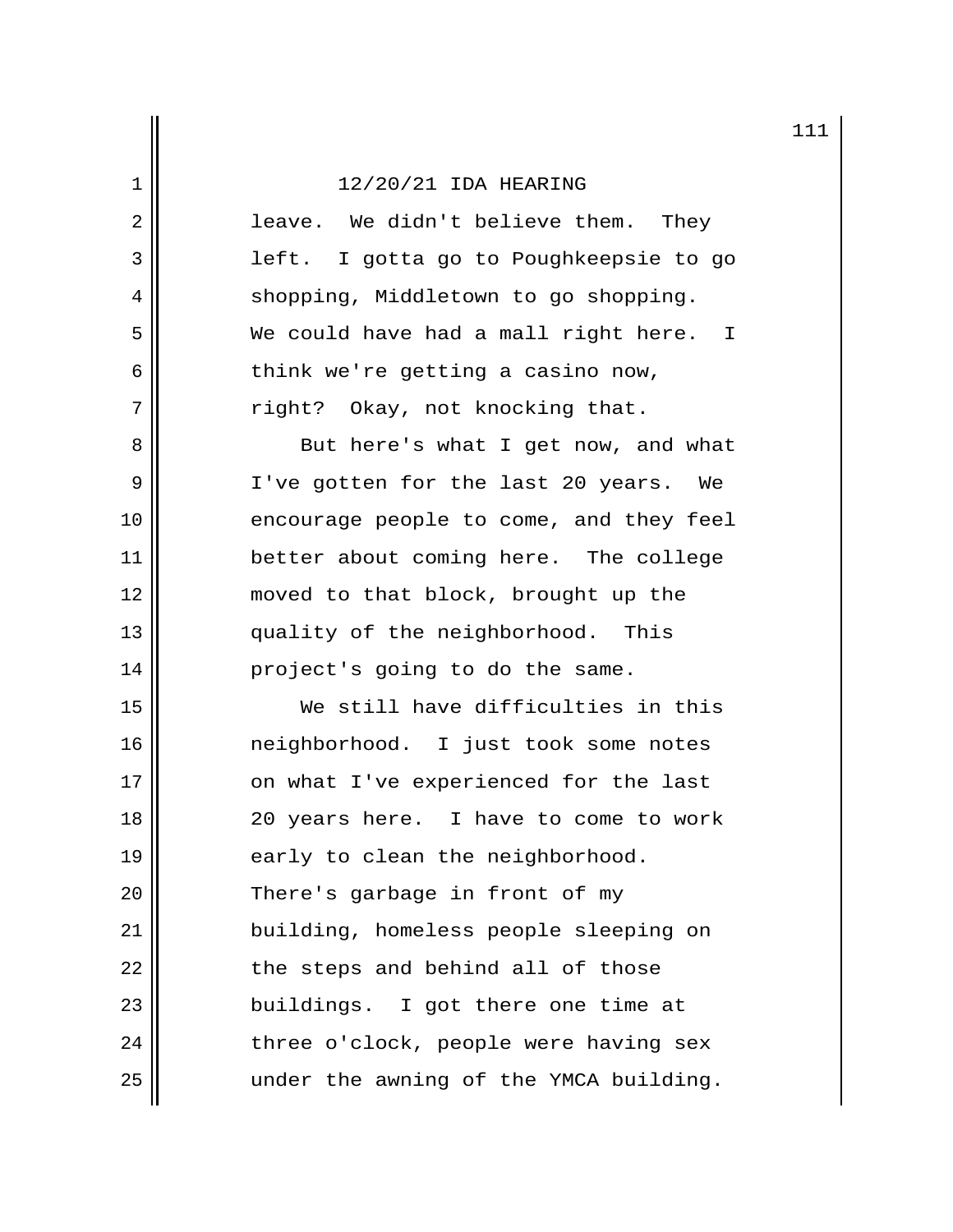2 || I had to chase them away. You would 3 || think they would have stopped when I 4 got there, but they didn't. Crack 5 || heads steal the pipes that heat our  $6 \parallel$  buildings, and so once or twice a year,  $7$  || my kids are cold in the dance classes. 8 || This is what happens when you have 9 || vacant buildings. They get torn up 10 || continually over time. Pedophiles 11 || living in neighboring buildings, and I 12 have little kids coming in with tutus  $13$  |  $\vert$  on. I have to worry about who is on 14 || that street.

15 And now we have this beautiful 16 || project that want to come here that's 17 || ending to better this community, make it 18 a safer place. Because when you have 19 || People walking down the streets, people 20 || [eel safe. This is going to make this 21 | block better, it's going to make this 22 | community better, it's going to make 23 || this city better.

24 | Those buildings haven't generated 25 || Tevenue for what, 30 years? And you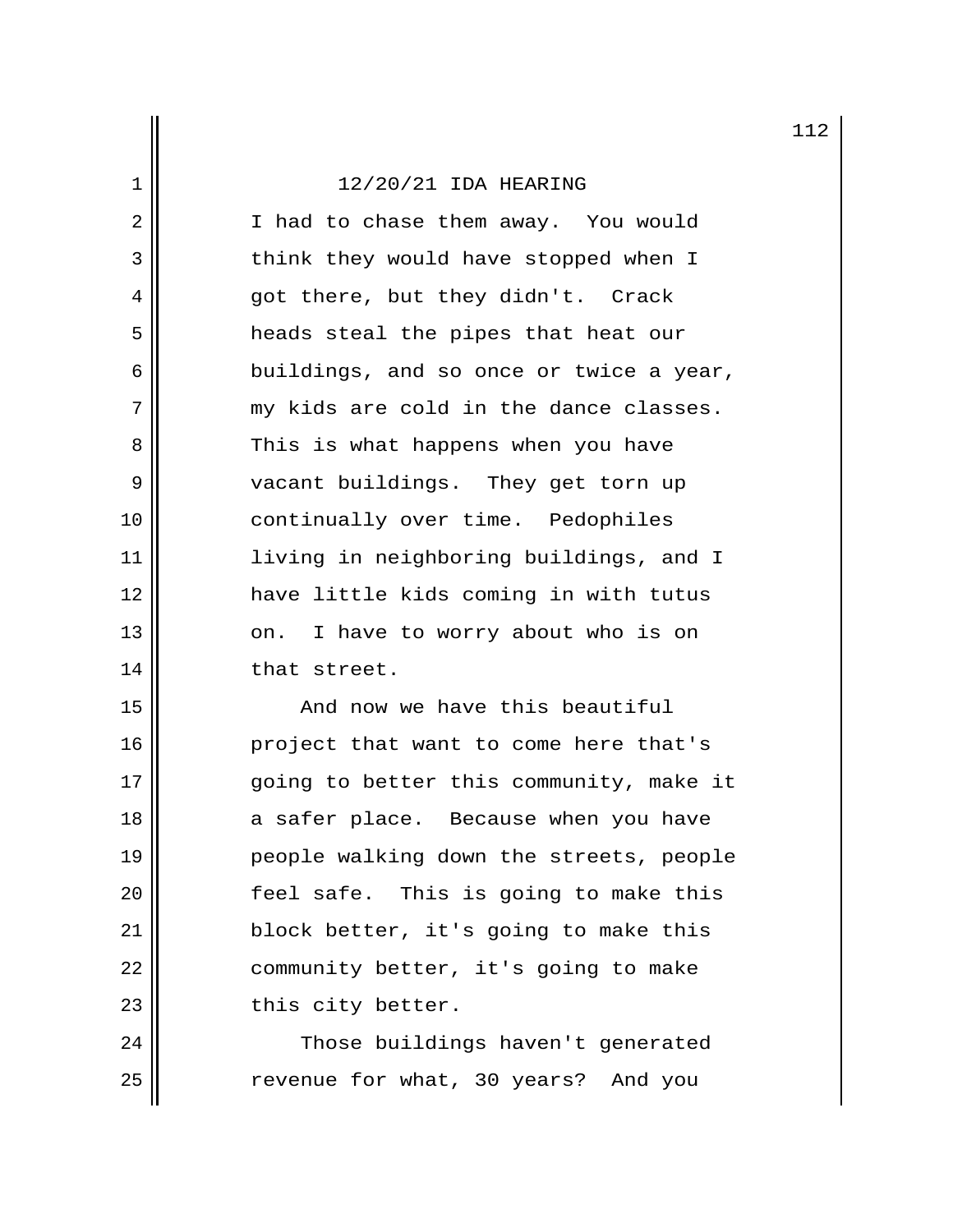| 12/20/21 IDA HEARING                      |  |  |  |  |  |  |
|-------------------------------------------|--|--|--|--|--|--|
| complain that it's going to be another    |  |  |  |  |  |  |
| Let's think about what it's going<br>ten? |  |  |  |  |  |  |
| to bring. It's going to bring             |  |  |  |  |  |  |
| community safety; community               |  |  |  |  |  |  |
| beautification; a job training program    |  |  |  |  |  |  |
| with SUNY Orange; jobs. The kids from     |  |  |  |  |  |  |
| the City of Newburgh, you know where      |  |  |  |  |  |  |
| they come for jobs now? They come to      |  |  |  |  |  |  |
| I got part-time jobs for them.<br>me.     |  |  |  |  |  |  |
| These are kids who are graduating from    |  |  |  |  |  |  |
| high school -- or not -- and there's      |  |  |  |  |  |  |
| nothing here for them. And it breaks      |  |  |  |  |  |  |
| my heart when they come back and ask me   |  |  |  |  |  |  |
| for a job, because I can't hire all of    |  |  |  |  |  |  |
| them. And here comes somebody who         |  |  |  |  |  |  |
| wants to offer an opportunity for our     |  |  |  |  |  |  |
| kids. What is there to think about?       |  |  |  |  |  |  |
| Why does this take so long?               |  |  |  |  |  |  |
| We've still got an empty lot here         |  |  |  |  |  |  |
|                                           |  |  |  |  |  |  |

 $\frac{1}{2}$ 

21 | On Liberty Street, here on Broadway,  $22$   $\parallel$  right? What happened to that? What 23 were the promises that were made for  $24$  | that? And I watch people that haven't  $25$  been here that long to see the damage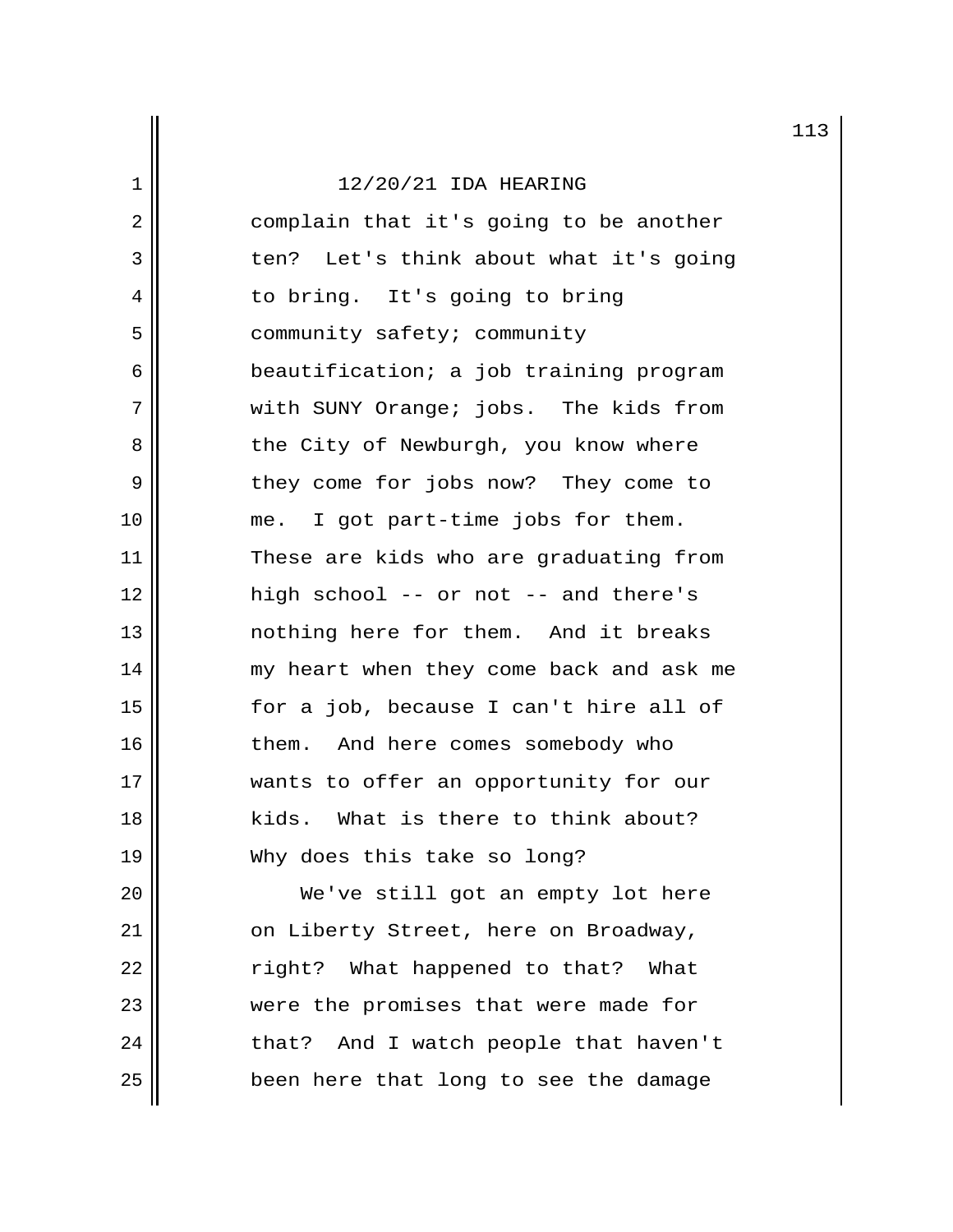|             |                                         | 11 |
|-------------|-----------------------------------------|----|
| $\mathbf 1$ | $12/20/21$ IDA HEARING                  |    |
| $\sqrt{2}$  | that broken promises do to the people   |    |
| 3           | that live here, or what these debates   |    |
| 4           | do to the people that live here. I've   |    |
| 5           | been here 50 years, off and on, and all |    |
| 6           | I've seen is broken promises. The       |    |
| 7           | paranoia you hear in here is            |    |
| 8           | well-earned. I've never seen a city of  |    |
| 9           | people jerked around as much as the     |    |
| 10          | people I've seen in the City of         |    |
| 11          | Newburgh. Broken promises, bad deals.   |    |
| 12          | Anyway, I could go on and on. I think   |    |
| 13          | I'm getting emotional.                  |    |
| 14          | But I've been working with kids         |    |
| 15          | here for 20 years, and I wish I could   |    |
| 16          | say it's getting better, but in a lot   |    |
| 17          | of cases, it's getting worse. You guys  |    |
| 18          | know the shootings we had a couple      |    |
| 19          | weeks ago? I started a project at our   |    |
| 20          | club about ten years ago for the same   |    |
| 21          | reason. My kids were leaving the Boys   |    |
| 22          | & Girls Club, walking down the street,  |    |
| 23          | and they were getting shot.<br>No one   |    |
| 24          | lived on those blocks around the Boys & |    |
| 25          | Girls Club, and it makes it dangerous   |    |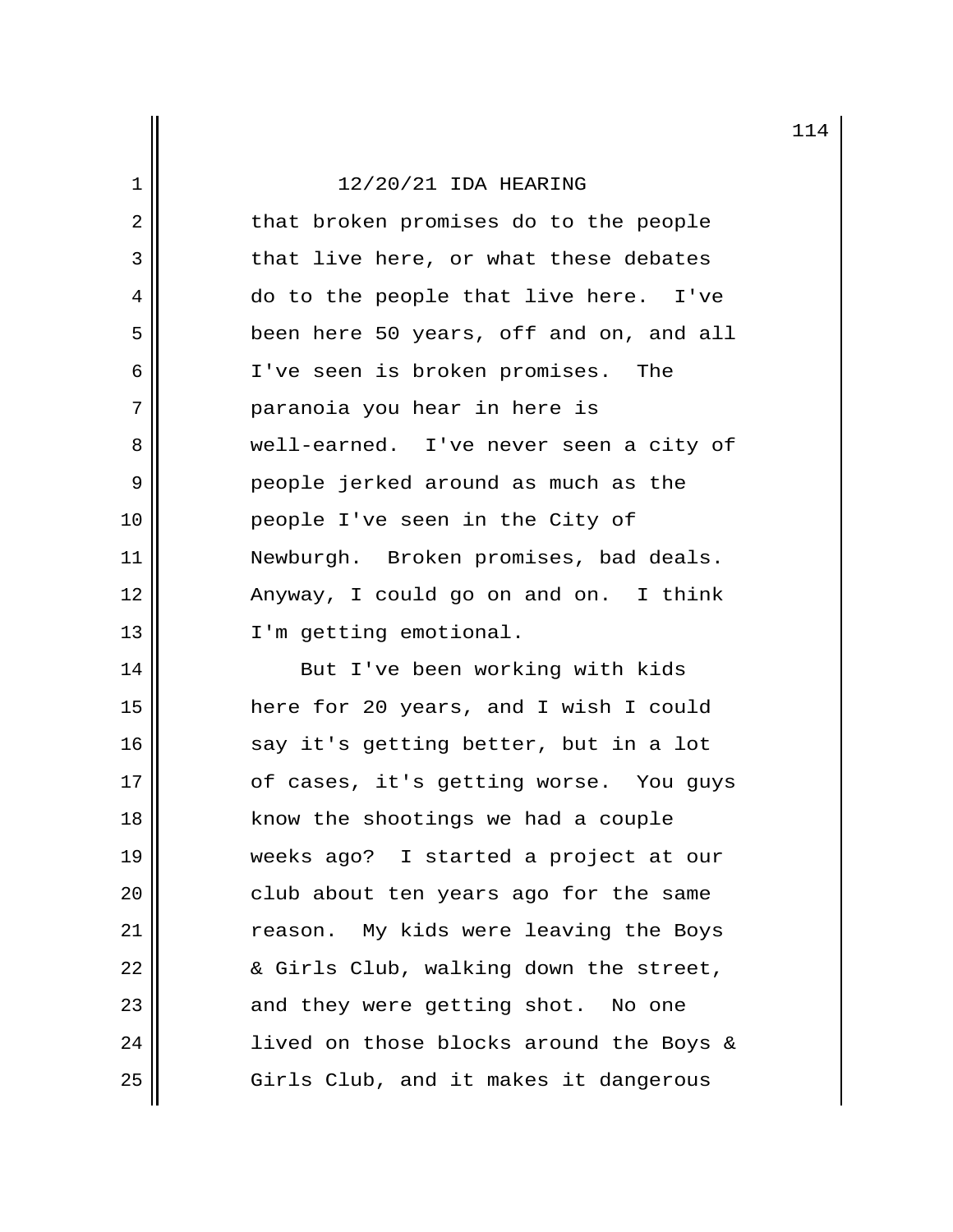2 || when no one is inhabiting these 3 communities.

 4 And so I say again, we have a 5 || project that's coming here that's going  $6$  to take over buildings that have long 7 || been vacant, have attracted the wrong 8 people, and we're debating whether or 9 not we should do this. I don't care if 10 || they never pay a dime in taxes. This 11 || is the start of something bigger. 12 || Every time someone comes and they build 13 || something like this, it makes it more 14 | attractive for the next group to come 15 || in. Everything we've gotten here was 16 || because somebody moved in and took a 17 || chance. They take a risk and give it a 18 shot.

19 || But I'll tell you something I know. 20 || We started this project three years 21 | ago. When COVID hit, we had to stop.  $22$   $\parallel$  The price of materials for that project 23 || raised the cost of our project by  $24$  ||  $$1.2$  million in one year. If you don't 25 do this now, it doesn't get cheaper.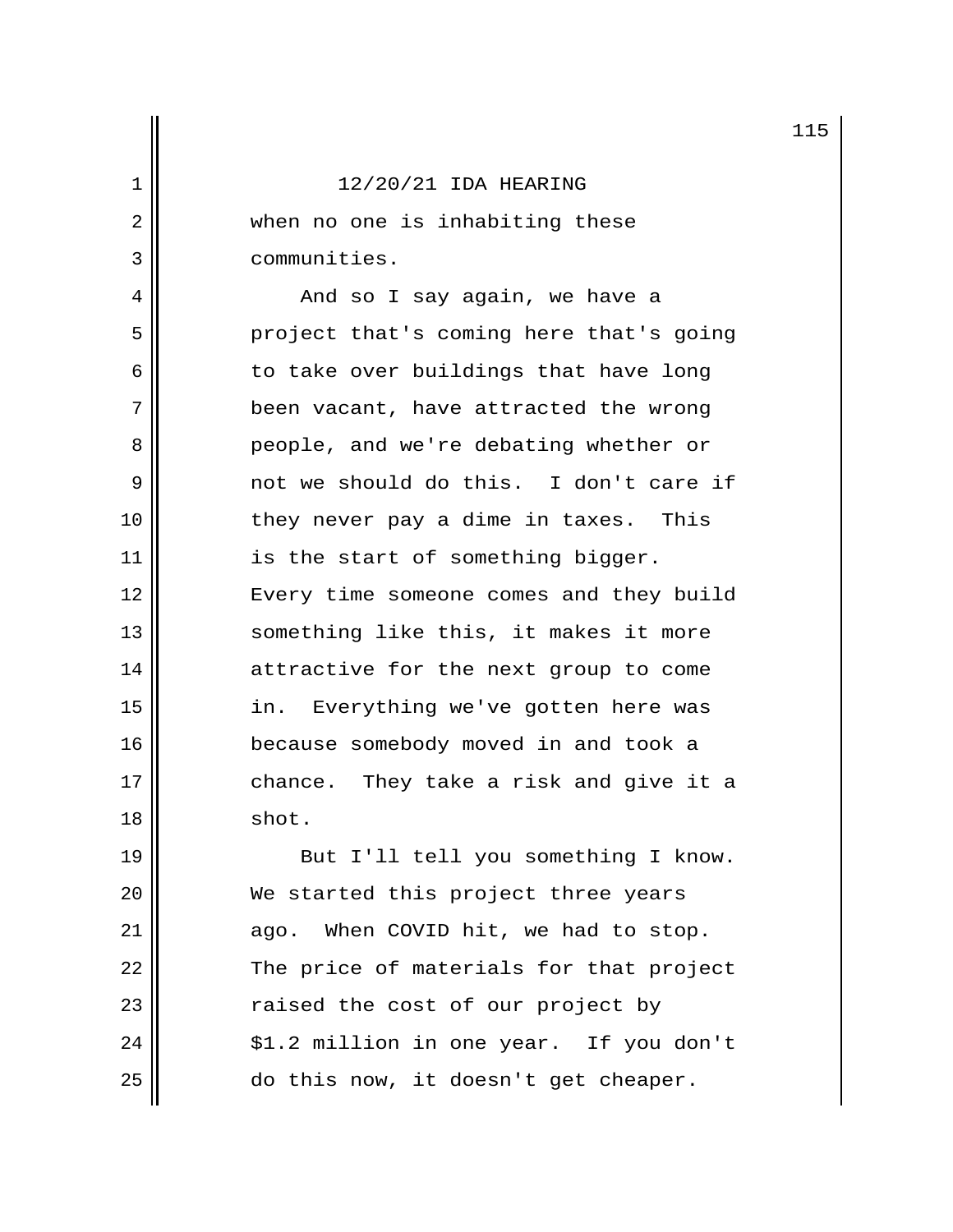2 || It gets more expensive for them and 3 whoever else comes after them. And you 4 || might be getting a deal by doing this 5 || project now, because it ain't getting  $6 \parallel$  no cheaper. We almost had to walk away 7 || from this. I was running out of 8 | Options, and I can imagine how 9 difficult it is for you. I'm a 10 non-profit. I got better shots than 11 || you do at getting money, even though 12 it's hard for us, too.

13 || So I'll end by saying, let's not 14 || screw this up like we have almost every 15 || cther project that's come before the 16 || City of Newburgh, by worrying so much 17 || about the pennies we're stepping over 18 || the dollars. This is going to help us. 19  $\parallel$  This is going to make a difference.

20 || Those kids that get those 21 hospitality jobs, they live here. I  $22$   $\parallel$  teach at the college also. I teach the 23 young black and Latino residents, who  $24$  || tell me they don't know what to do when  $25$  they graduate. They're going to have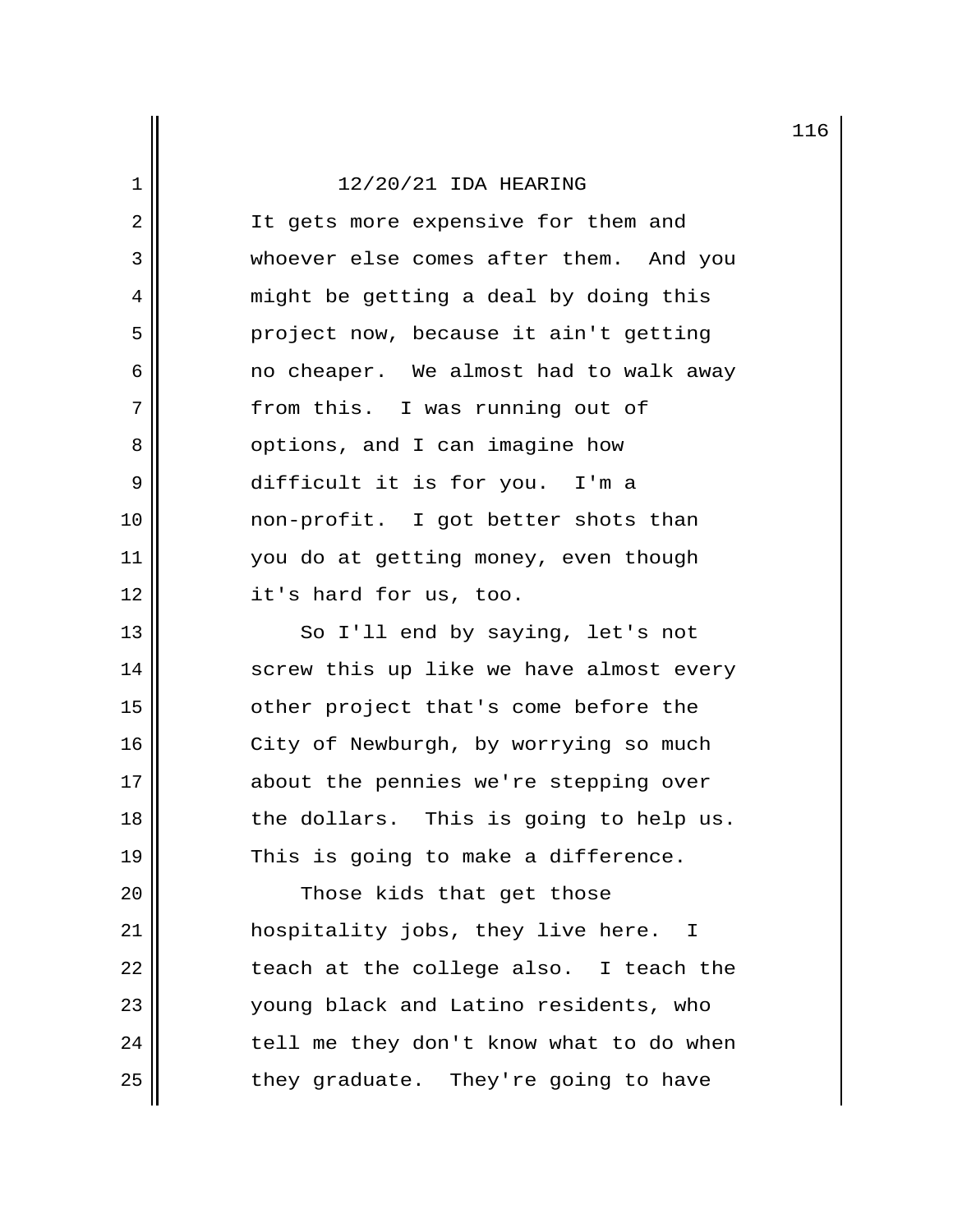2 || to leave Newburgh. There's no 3 || opportunity for them. Somebody's 4 coming, offering jobs, and yet I can't 5 || believe this, that we're debating 6 whether or not we're going to let them 7 || come or give him the break they need to 8 make it successful. I know it makes a 9 difference because we had to get money 10 to make this project happen, and like I 11 || said, we let a year go by, another 12 || \$1.2 million. And I'm scared. And my 13 construction crew is here. What's it  $14$  ||  $\qquad$  going to be if it takes us another 15 month? You know what they tell me? 16 || Kevin, I can't make any promises. 17 || So what happens if we let this deal 18 go away? For the next person, it's 19 || qoing to cost more. You know what

20 || they're going to do? They're going to 21 || ask you for more. This is easy, man.  $22$  || This is a slam dunk. There's no way 23 || vou should screw this up. I get the  $24$   $\parallel$  whole tax thing. I understand we  $25$  should get the best deal we can get.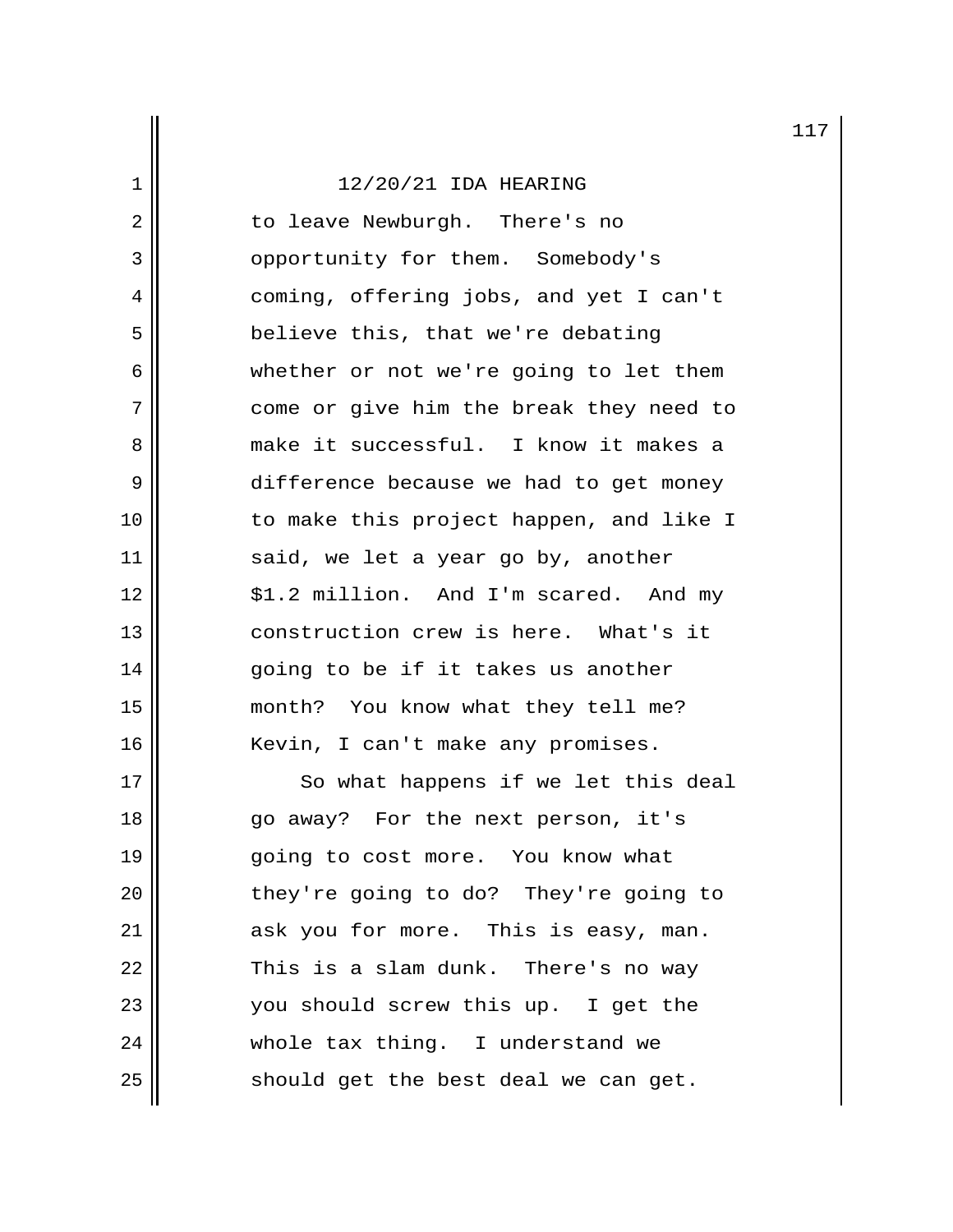2 || But don't blow this by asking for too 3 || much, because they might walk away. 4 || And I'm not saying to do this out of 5 fear, either. If the deal's bad, let 6 || them walk away. So what? But what I 7 || saw looked reasonable, based on the 8 **a** numbers that I've seen. And yeah, the 9 | bank's going to want to see guarantees. 10 || Trust me. I know. The reason it took 11 || so long was because the bank wouldn't 12 guarantee our money until we could 13 **quarantee that we could cover the cost** 14 || of the project. I imagine that's the 15 || same thing happening to you, right? 16 | You've got to show them you can cover  $17$   $\parallel$  the cost of the project or they'll walk 18 away.

19 || Anyway, enough said. I apologize 20 for my passion. This means a lot to a 21 || lot of people that live here. A lot of 22 | People come and go. I've seen people 23  $\parallel$  come in on their white horses. I was 24 | here when they did charrette ten years 25 || ago. Remember that one? Where are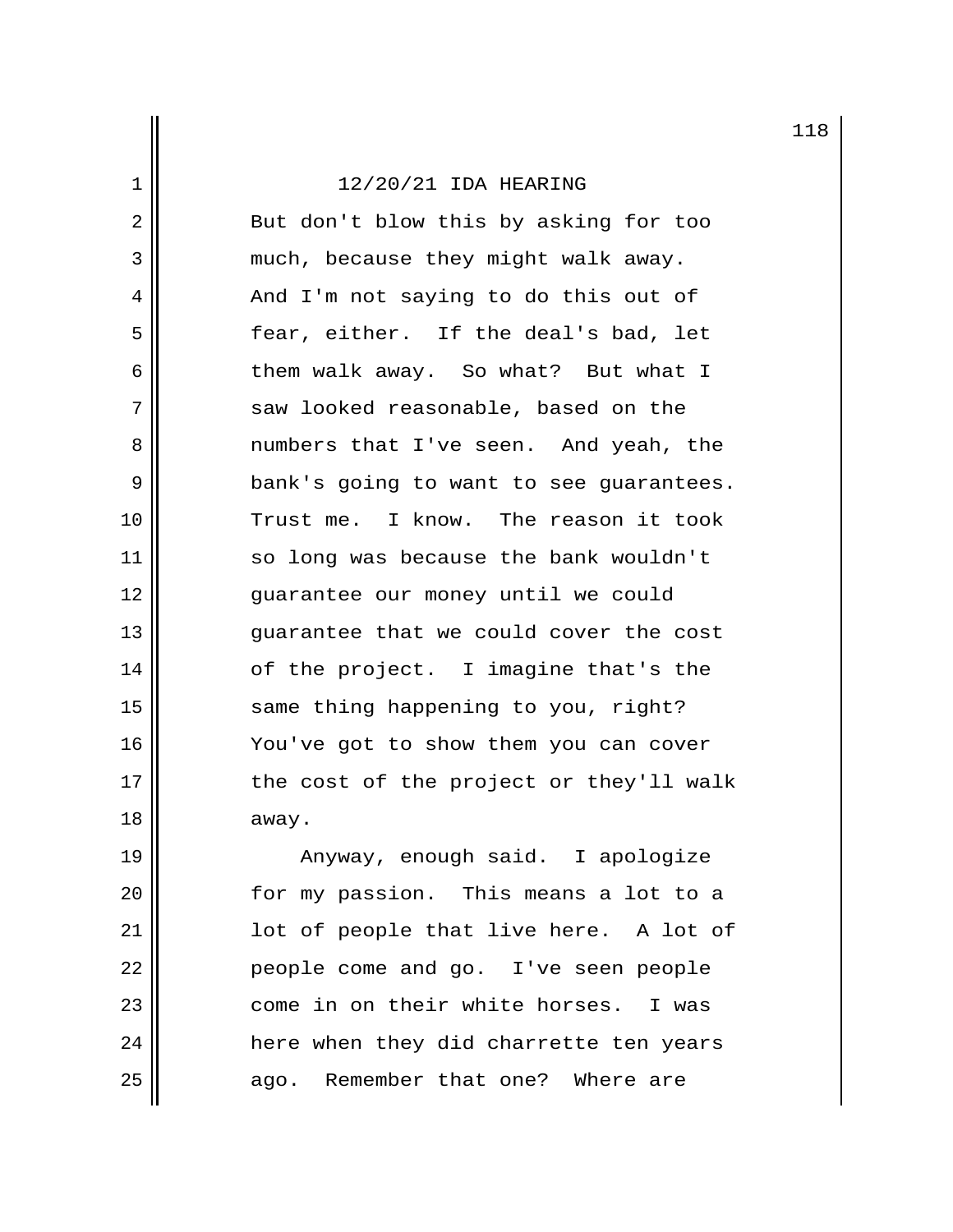2 || they? The empty lot on Broadway, where 3 are they? The Newburgh mall, where are 4 || they? IBM? We could go on and on 5 || about the people that came here, made 6 | promises, and because we didn't do what 7 || we should have done, then we lost it. 8 || We've got this great opportunity in 9 || front of us. They're going to work 10 with our kids, create jobs, and like I 11 || said, I can't believe we're debating 12 decrement in this. It makes no sense at all. And I 13 hope it makes no sense to you, either. 14 Let's do the right thing and let's do 15 || something to help our city, because the 16 || Tesult is more of the same. More of 17 | nothing.

18 || Right over there, I call it ground 19 || zero, Broadway and South Street. If 20 you haven't been to my office, I have 21 bullet holes in my windows where I 22 work. And I don't fix the windows 23 || because I want to be reminded of why  $24$  |  $\sqrt{I/m}$  here.

 $25$   $\parallel$  A project like this and the ones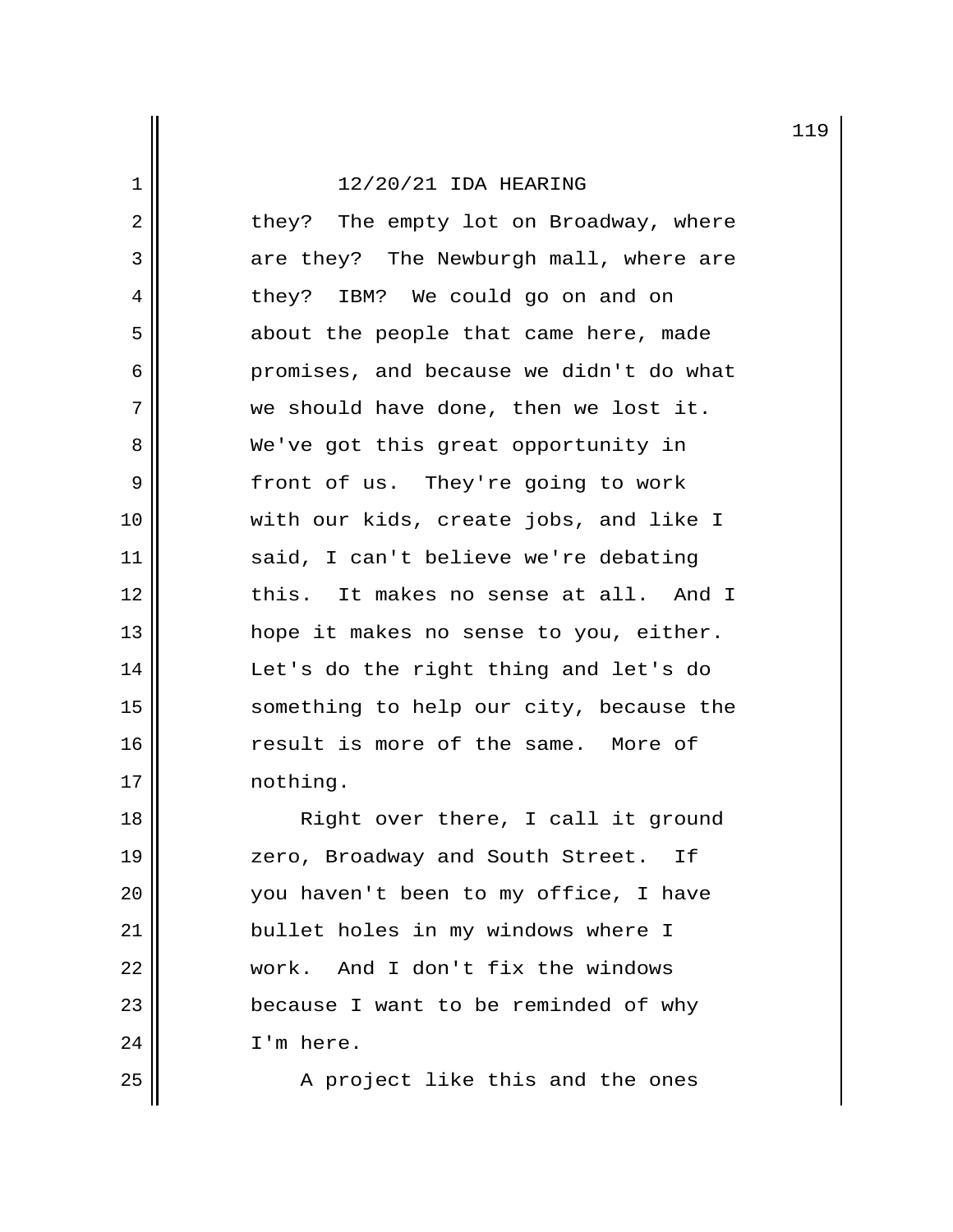$2 \parallel$  that come after, it will make this 3 || community better, will change it for 4 || the better, and will bring jobs and 5 people. This city is full of poor 6 people. And you know what stops them 7 || from being poor? Jobs. You know what 8 || they're offering us? Jobs.

9 || I give out sandwiches and I hate 10 || it. You know why? Because you're 11 || giving a man a fish, and what happens, 12 he eats for the day. When you teach a 13 || man to fish, he eats forever, right? 14 So we should stop giving people enough  $15$   $\parallel$  to get by today and give them what they 16 need to build a great future, and 17 || projects like this can do this. Thank 18 you. 19 IDA CHAIRPERSON AUSTIN DUBOIS: 20 || Thank you. Mark Sanchez-Potter.

21 | MR. MARK SANCHEZ-POTTER:

22 Hello. My name is Mark 23 || Sanchez-Potter. I live at 84 Carpenter 24 Avenue.

25 I guess this is just a rhetorical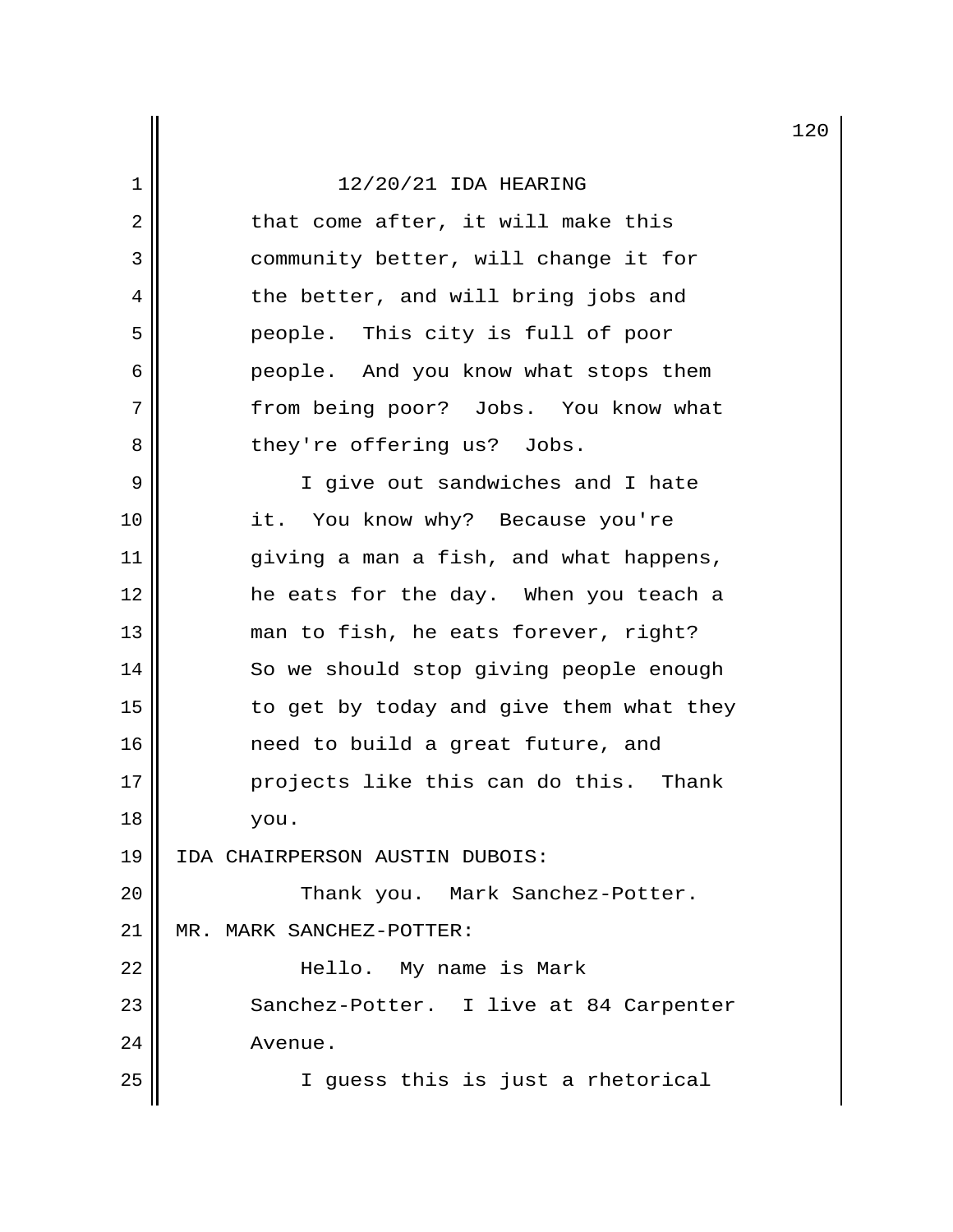# $\left| \frac{1}{2}\right|$  12/20/21 IDA HEARING

| 2  | question presented to Foster, but are   |
|----|-----------------------------------------|
| 3  | any of your other hotels unionized? I   |
| 4  | ask that because I also think that if   |
| 5  | this project is going to be approved -- |
| 6  | and I hope that more negotiations will  |
| 7  | be going on in regards to this PILOT -- |
| 8  | but if it's approved, what will the     |
| 9  | labor agreements be, both in            |
| 10 | construction and local labor, building  |
| 11 | trades, along with those that are       |
| 12 | employed in the complex? Will those be  |
| 13 | unionized jobs? And what is the         |
| 14 | guarantee to this Board and to the city |
| 15 | that a union, you know, will be         |
| 16 | allowed, I guess you could say, or will |
| 17 | happen? Those are my only questions,    |
| 18 | the issue of organized labor in         |
| 19 | relation to this. If the Board could    |
| 20 | touch on that, I believe you did        |
| 21 | earlier, I'm just putting the questions |
| 22 | out there. Thank you.                   |
| 23 | IDA CHAIRPERSON AUSTIN DUBOIS:          |
| 24 | Thank you. Is there anybody here        |
| 25 | that did not speak at the prior public  |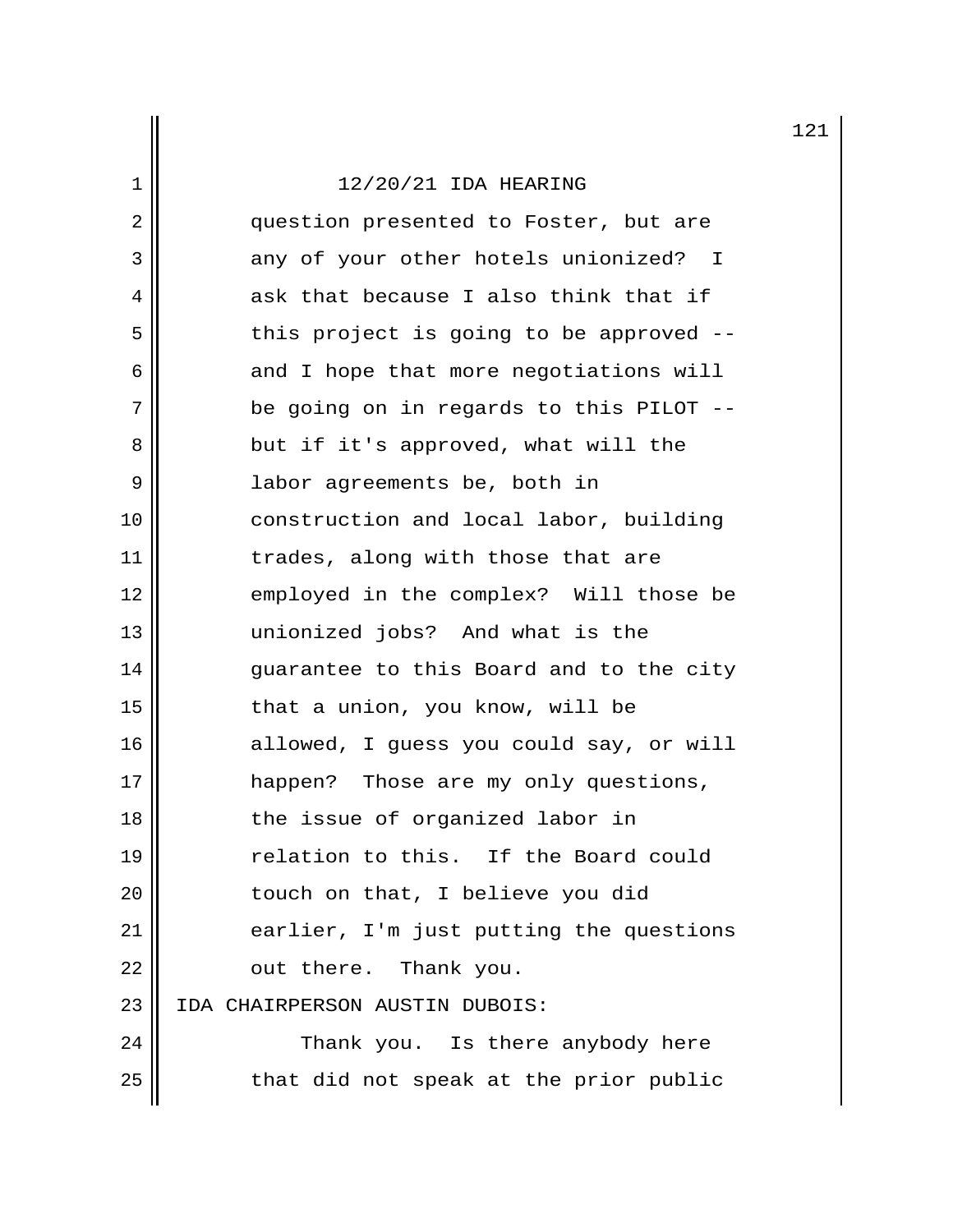|    |                                           | 12 |
|----|-------------------------------------------|----|
| 1  | 12/20/21 IDA HEARING                      |    |
| 2  | hearing that would like to make a         |    |
| 3  | comment? So we'll move on to -- so        |    |
| 4  | Johanna Yaun.                             |    |
| 5  | MS. JOHANNA YAUN:                         |    |
| 6  | Hello, everyone. I'll be brief            |    |
| 7  | because I did speak before. I wish        |    |
| 8  | Rudy was still here. I think he left.     |    |
| 9  | I could clarify some of the history for   |    |
| 10 | him.                                      |    |
| 11 | In 1958, the federal government           |    |
| 12 | sent in federal appraisers to devalue     |    |
| 13 | the land in what became the urban         |    |
| 14 | renewal plot. So they sent in             |    |
| 15 | appraisers who went to people's homes,    |    |
| 16 | and they said, hey, we know you bought    |    |
| 17 | your house for \$15,000, but it's only    |    |
| 18 | worth $13,000$ , and we'll -- the federal |    |
| 19 | government -- we'll pay you \$13,000 for  |    |
| 20 | it. Well, the program took a little       |    |
| 21 | while to get off the ground, and these    |    |
| 22 | people got really nervous and they        |    |
| 23 | started to sell at very low prices just   |    |
| 24 | to get out of the neighborhood quickly    |    |
| 25 | because they could see the prices were    |    |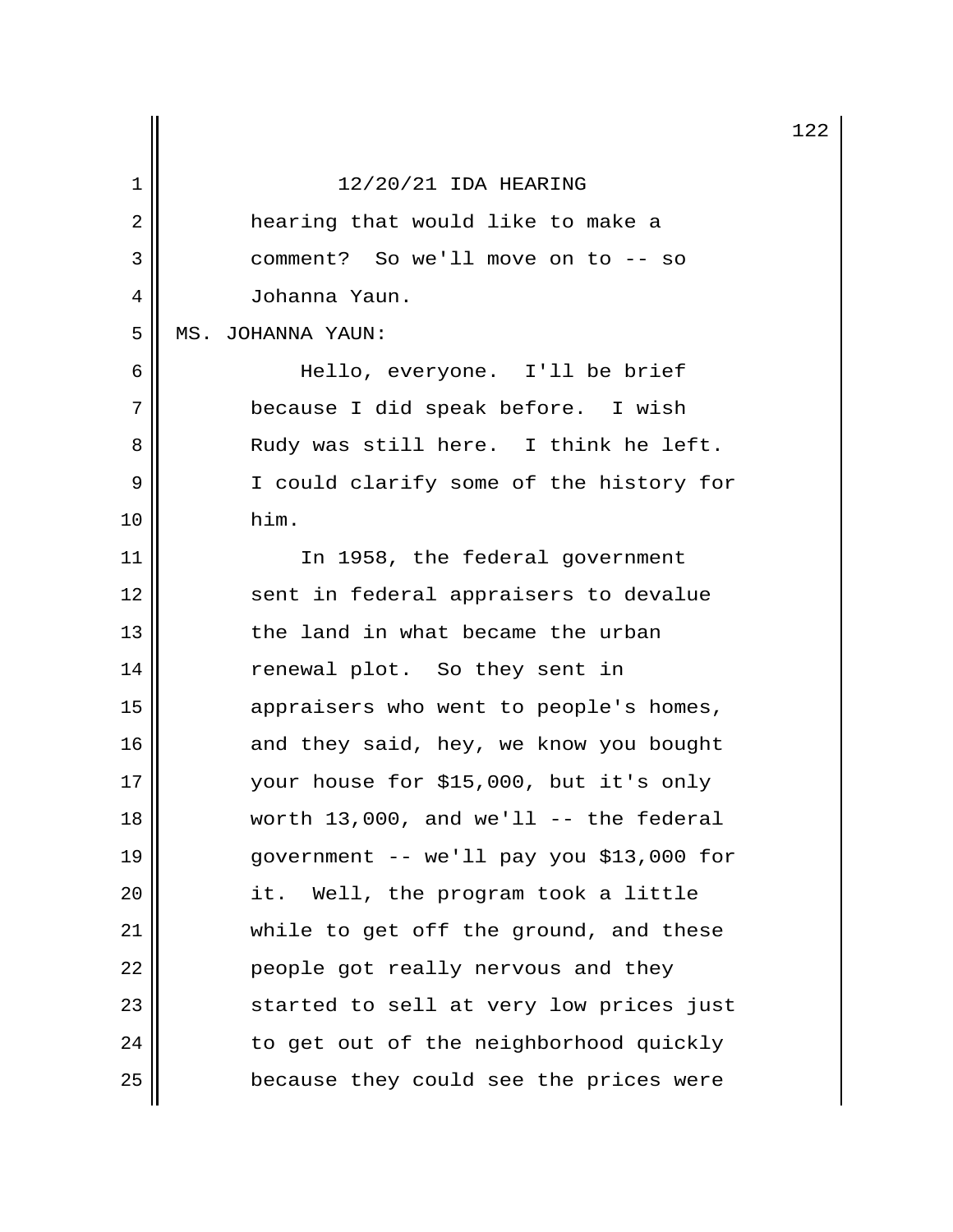| $\overline{2}$ | plummeting. And it turned the           |
|----------------|-----------------------------------------|
| 3              | neighborhood into a ghetto overnight,   |
| 4              | so about five, six, seven years later,  |
| 5              | the place was visibly a ghetto. And     |
| 6              | the people who couldn't get out, who    |
| 7              | were stuck, really suffered the most.   |
| 8              | A lot of them then had their homes      |
| 9              | seized from them when the program       |
| 10             | really got off the ground in 1970, '71, |
| 11             | So anyway, just to clarify the<br>'72.  |
| 12             | history, he had it all wrong. So I      |
| 13             | think it needed to be stated.           |
| 14             | And then I just wanted to tell you      |
| 15             | a little about the history of the       |
| 16             | buildings themselves. The Masonic       |
| 17             | Temple is a really special building.    |
| 18             | We in Newburgh have one of the oldest   |
| 19             | Masonic Lodges. It goes back to the     |
| 20             | Revolutionary War. Baron Von Steuben    |
| 21             | was an original member our Masonic      |

22 | Lodge. He serves a really important

24 buildings in Newburgh. One of them was

 $23$  place in history. He had several

25 | the Reeve House, which is on South

123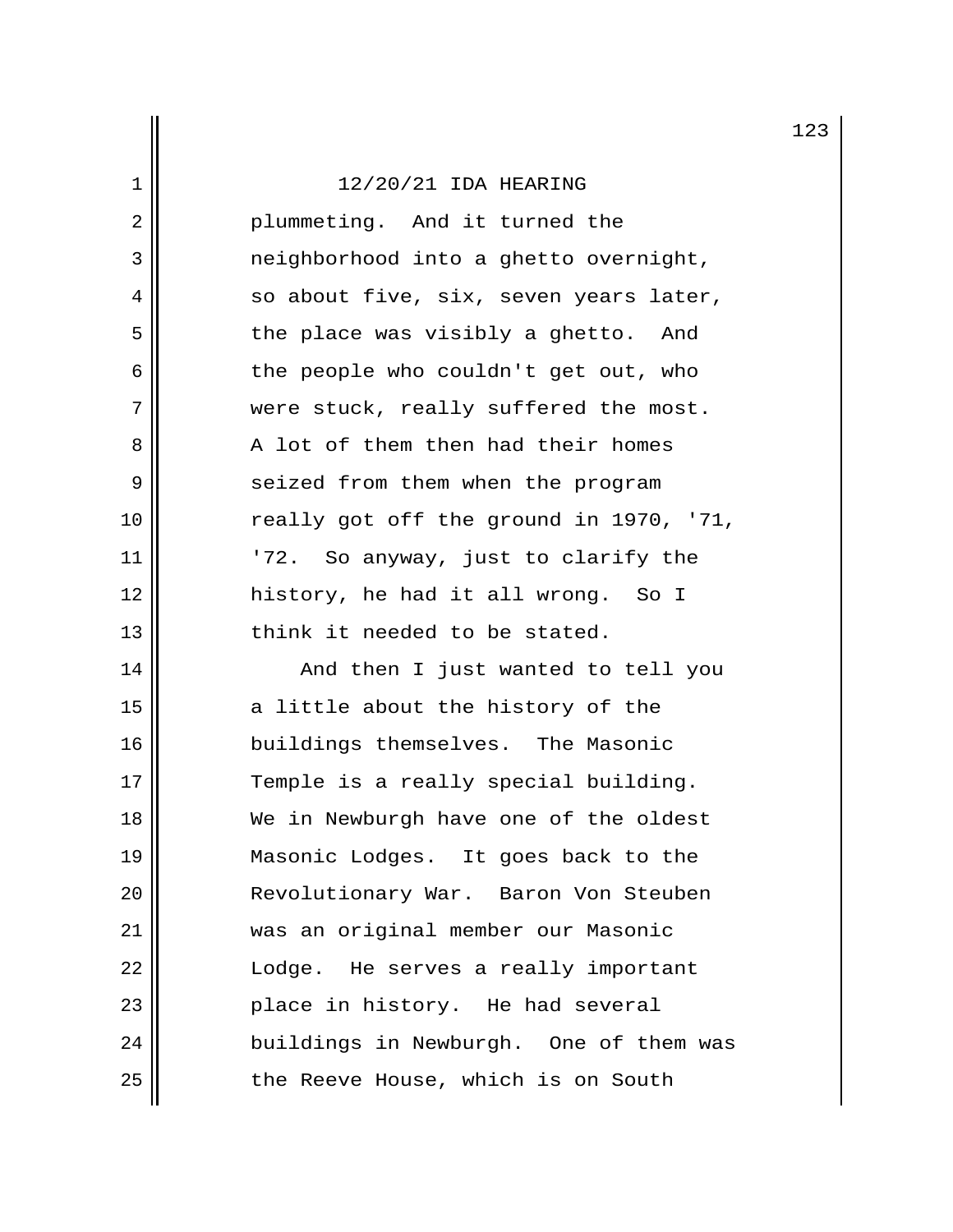2 || Montgomery Street, and it still has 3 Masonic symbols on the building itself. 4 || This building here, it's got a lot of 5 history itself.

 $6 \parallel$  The building next to it, the YMCA, 7 also in Newburgh, we were one of the 8 | First cities to have a YMCA of our own. 9 || It was paid for all by citizens of 10 Newburgh who wanted to do good things 11 || for the young men and women who were 12 here. We've always been a working 13 | class city in Newburgh, going way back 14 || to the Revolution. And so things like 15 || The YMCA and other charity groups were 16 || really important to the community and 17 || that building. It was also the second 18 || major building that the YMCA occupied. 19  $\parallel$  The first one was actually built by 20 | Stanford White, the famous architect. 21 Unfortunately, that was torn down 22 during urban renewal and this is what 23 we have left.

 $24$   $\parallel$  and then the third building, the 25 | Rmerican Legion, is also really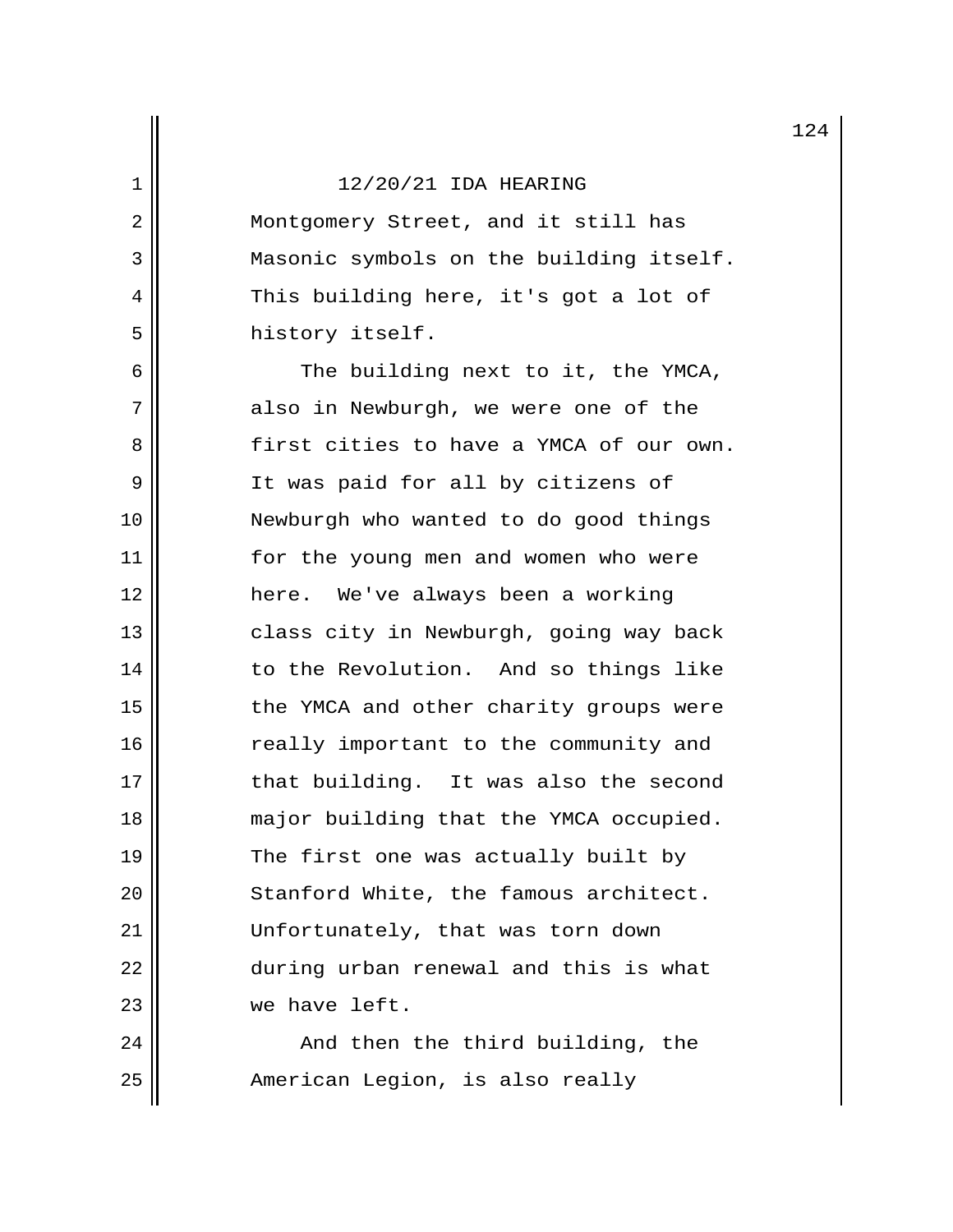2 || special. It's named for Judson 3 Galloway. He was a World War I soldier 4 || who lived in Newburgh as a young kid.  $5$  |  $\blacksquare$  And while he was there in the trenches,  $6$  ||  $\alpha$  French unit needed extra men. The 7 || French were really decimated by the 8 || time the Americans entered the war. 9 They were really hurting for soldiers. 10 || So Judson Galloway heard that there was 11 a French unit that needed extra help in 12 || the field, and he volunteered for  $13$  service, left the safety of the 14 trenches in order to go to battle. And 15 he was gassed in battle. And he was 16 || the first person from Newburgh to die 17 || in World War I. And that's why that 18 American Legion was built in his honor 19 with his name on it. It's something 20 | Treally special.

21 || If you go down to Washington's 22 || Headquarters, look down by the entrance 23 || cf Hasbrouck House, his family went to 24 || France, they took a piece of sod from  $25$   $\parallel$  France from the battlefield, and they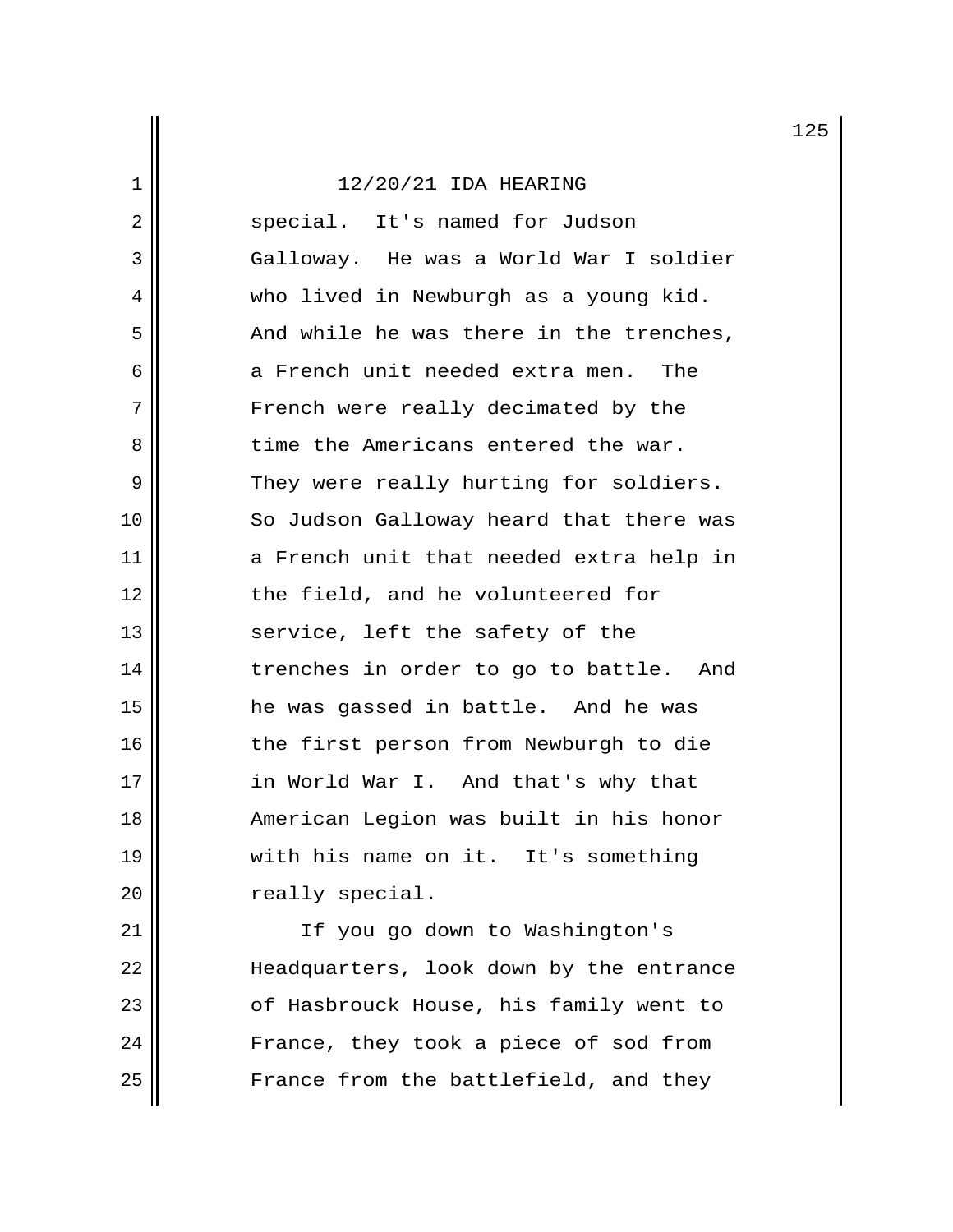2 || brought it here to Newburgh. They took 3 a piece of dirt from Newburgh and they 4 | brought it to France to put a memorial 5 up there as well. So it's a very 6 interesting history.

7 || These three buildings desperately 8 and incred help. They need attention. They 9 need millions of dollars of work. This 10 || opportunity is a wonderful opportunity. 11 || He wants to do the right thing by these 12 buildings. He wants to restore them to  $13$  || their former glory, invest in them, 14 || keep them beautiful and open.

15 He's already talked with me about 16 | possibly working with me on some 17 || history displays so we can have the 18 local people be able to come into the 19 || || || || || lobby and read some of the history of 20 || these buildings. And in 2019, I opened  $21$  ||  $\alpha$  time capsule at the Masonic Lodge,  $22$   $\parallel$  and we found a copper box full of 23 || treasures, so we're really excited to  $24$  || be able to put them in the lobby for 25 || People to be able to come in and see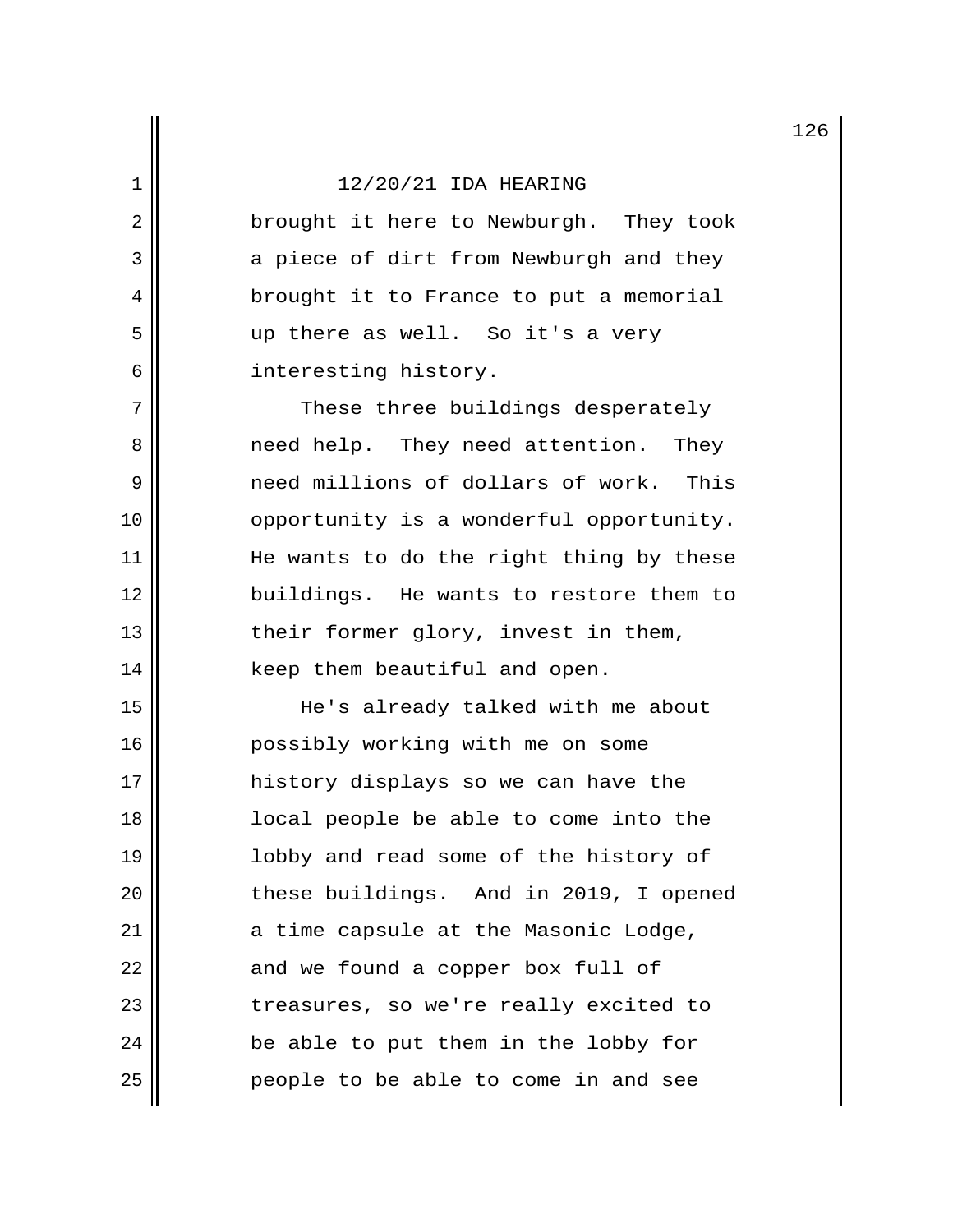|    |                                        | 12 |
|----|----------------------------------------|----|
| 1  | 12/20/21 IDA HEARING                   |    |
| 2  | and learn about the history of the     |    |
| 3  | Masonic Lodge.                         |    |
| 4  | I'm very happy that Sims Foster has    |    |
| 5  | offered us this great project and I    |    |
| 6  | hope that it goes through. Thank you.  |    |
| 7  | IDA CHAIRPERSON AUSTIN DUBOIS:         |    |
| 8  | Thank you. Bill Fioravanti.            |    |
| 9  | MR. BILL FIORAVANTI:                   |    |
| 10 | Thank you. I did speak at the last     |    |
| 11 | hearing, so I just -- I think everyone |    |
| 12 | knows I support this project. I think  |    |
| 13 | it's a great thing for Newburgh. I     |    |
| 14 | want to see it happen for Newburgh.    |    |
| 15 | I want to apologize to the young       |    |
| 16 | man who was speaking before. Out of    |    |
| 17 | frustration, I had a kind of personal  |    |
| 18 | outburst. It was really not towards    |    |
| 19 | that young man. It was really towards  |    |
| 20 | the source of the disinformation,      |    |
| 21 | unfortunately, that's been coming out. |    |
| 22 | So I just want to clarify a few of     |    |
| 23 | those things up.                       |    |
| 24 | First of all, Foster Supply did not    |    |
| 25 | get a discount from the county. They   |    |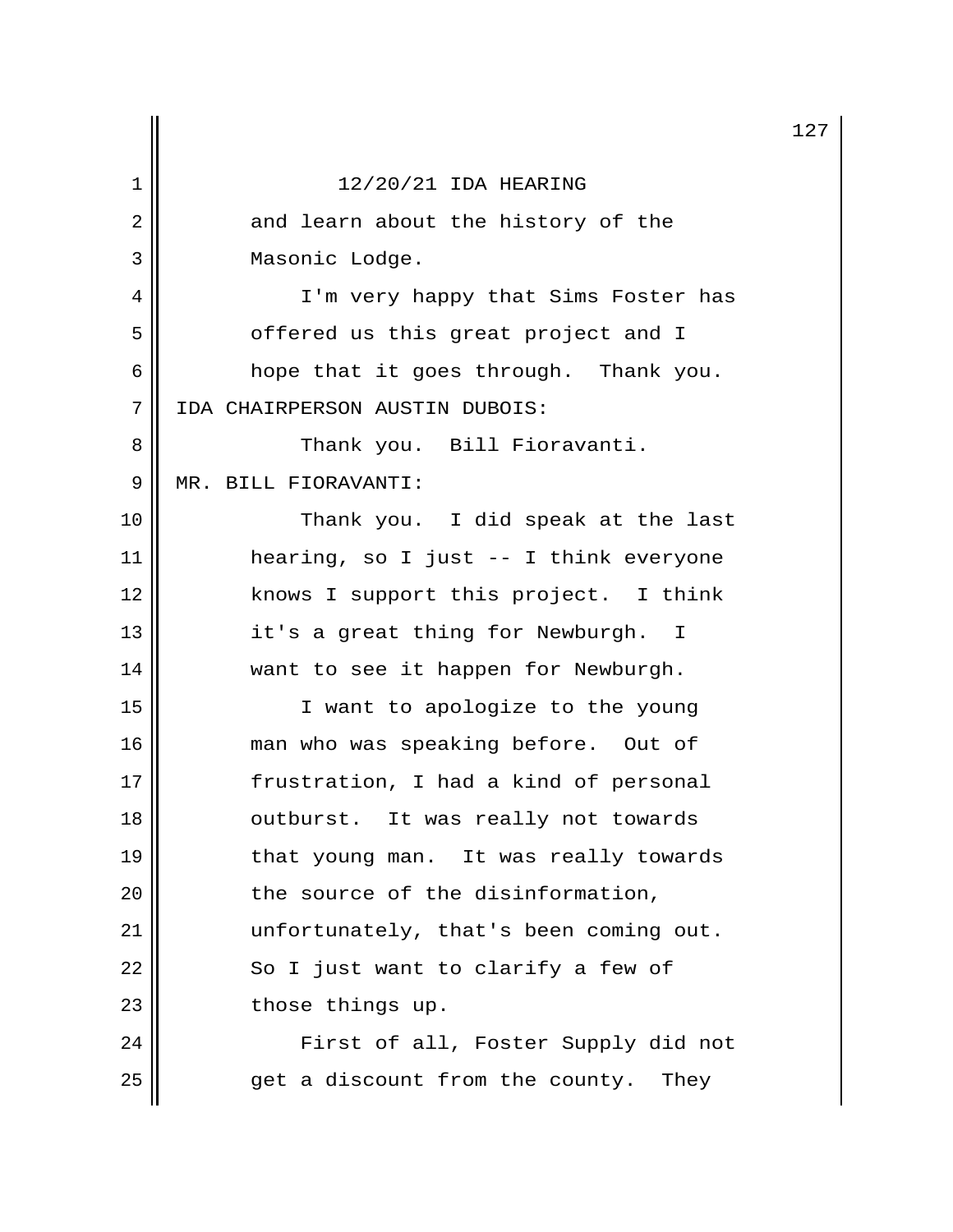# $\left| \frac{1}{2}\right|$  12/20/21 IDA HEARING

| $\overline{2}$ | bid. There was an open bidding          |  |  |  |  |  |  |
|----------------|-----------------------------------------|--|--|--|--|--|--|
| 3              | process, a request for proposals. And   |  |  |  |  |  |  |
| 4              | we received two proposals, one was for  |  |  |  |  |  |  |
| 5              | affordable housing, and the other was   |  |  |  |  |  |  |
| 6              | the Foster Supply project. And Foster   |  |  |  |  |  |  |
| 7              | Supply had the bigger bid. They also    |  |  |  |  |  |  |
| 8              | had a chance to negotiate with the      |  |  |  |  |  |  |
| 9              | county, and this was the price they     |  |  |  |  |  |  |
| 10             | came up with. They didn't get a         |  |  |  |  |  |  |
| 11             | discount. This yielded the best offer.  |  |  |  |  |  |  |
| 12             | I want to be clear about that.          |  |  |  |  |  |  |
| 13             | Also, Foster Supply did earn a          |  |  |  |  |  |  |
| 14             | \$1.2 million CFA grant. I don't know   |  |  |  |  |  |  |
| 15             | of another \$2.5 million grant they're  |  |  |  |  |  |  |
| 16             | working on. Is there one, can I ask     |  |  |  |  |  |  |
| 17             | you? Okay, that's a fallacy.            |  |  |  |  |  |  |
| 18             | Also, there's talk about they can       |  |  |  |  |  |  |
| 19             | get this PILOT and then they can get an |  |  |  |  |  |  |
| 20             | 845-b, more money. That's a complete    |  |  |  |  |  |  |
| 21             | fallacy also. You cannot get both.      |  |  |  |  |  |  |
| 22             | They would get this in lieu of the      |  |  |  |  |  |  |
| 23             | 845-b. So that's the map, the funding   |  |  |  |  |  |  |
| 24             | map, unfortunately.                     |  |  |  |  |  |  |
| 25             | Also, the idea of starving the          |  |  |  |  |  |  |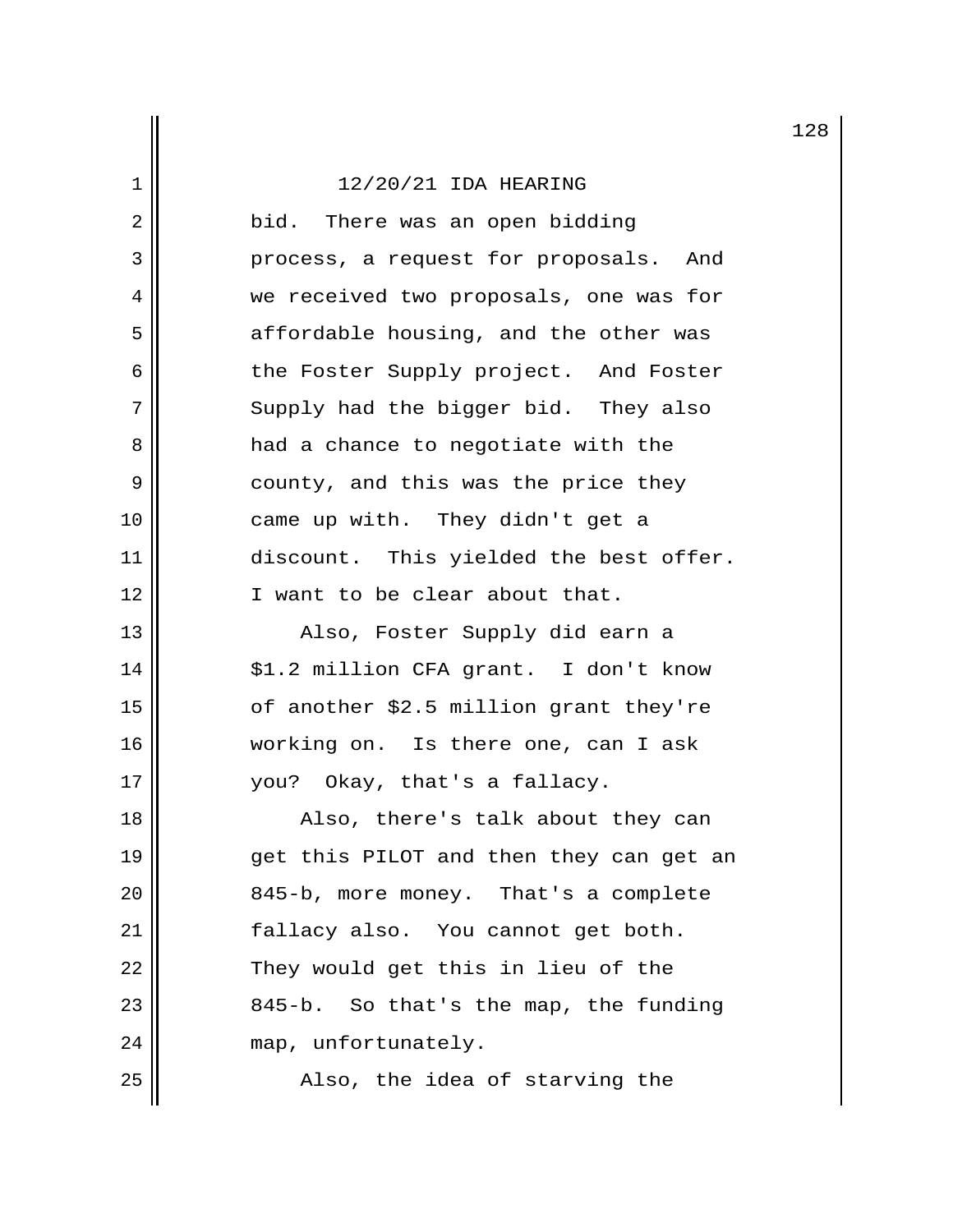$2 \parallel$  school district -- these buildings are 3 a combined 311 years old. They were on  $4 \parallel$  the tax rolls, I think it was, 26 years 5 || total. They have never generated 6 || taxes. They're called the Masonic 7 || Temple, YMCA, and American Legion, so 8 || That kind of tells you something. So 9 || this is not money that's being taken 10 away. This is actually a little less  $11$  || of new revenue that you'll be getting.

12 || And of course, they're going to be 13 || providing bed tax, sales tax. And they  $14$   $\parallel$  are going to be -- in two short years, 15 || they'll be one of the highest paying 16 || commercial properties in the city. So 17 || the idea that they're taking something 18 || away, that's not what's happening at 19 all. It's 80 percent of something 20 || versus 100 percent of nothing.

21 || Again, as the Mayor pointed out, 22 Innovation Grand Street was a wonderful 23 || project that I supported and worked on. 24 That would have been zilch for return 25 | in terms of property taxes.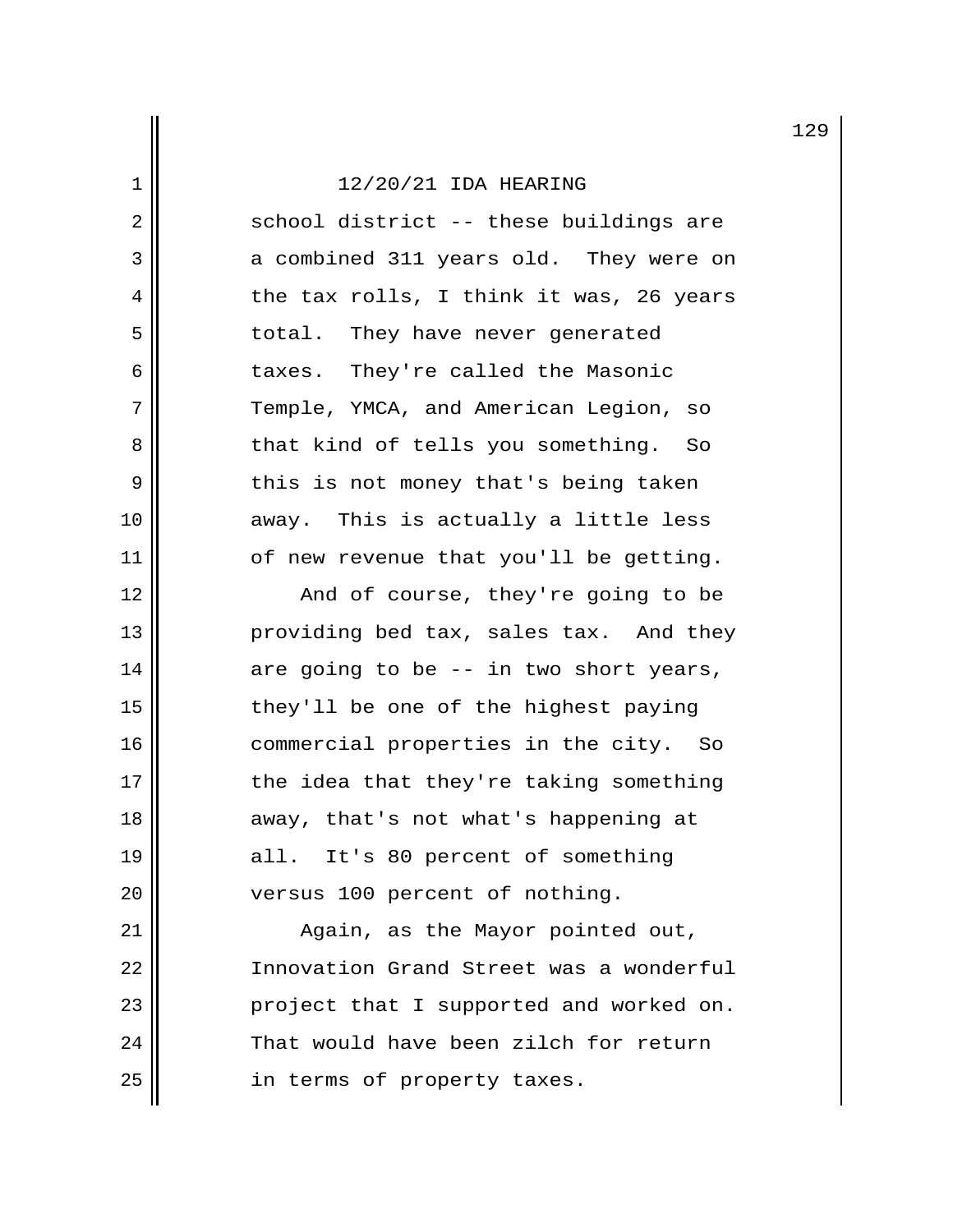2 || Let's see, local labor. I don't  $3 \parallel$  know why the Senator -- I wish he had 4 || stayed because I wanted to introduce 5 him to -- can you just raise your 6 || hands, the Amend brothers? These are 7 || the gentlemen from StandBack General 8 || Contractors. They are related, by the 9 || way. Can you tell? They put the new 10 roof on Safe Harbors. They are going 11 || to be building the new Boys & Girls 12 || Club, and yes, they are going to be 13 building Foster Supply Hospitality's 14 hotel. They're local, from 15 Washingtonville. They're incredibly 16 || ingrained in Orange County. Why there 17 was a suggestion that they're going to 18 || get labor from outside the area, 19  $\parallel$  especially outside the state, is 20 ridiculous. It's just creating 21 | falsehoods in order to make it sound  $22 \parallel$  better. So that's why I -- that's it.  $23$   $\parallel$  23  $\parallel$  23 And the last thing  $-$  this is most 24 | important to me. Absolutely, I know 25 Newburgh's history. This is one of the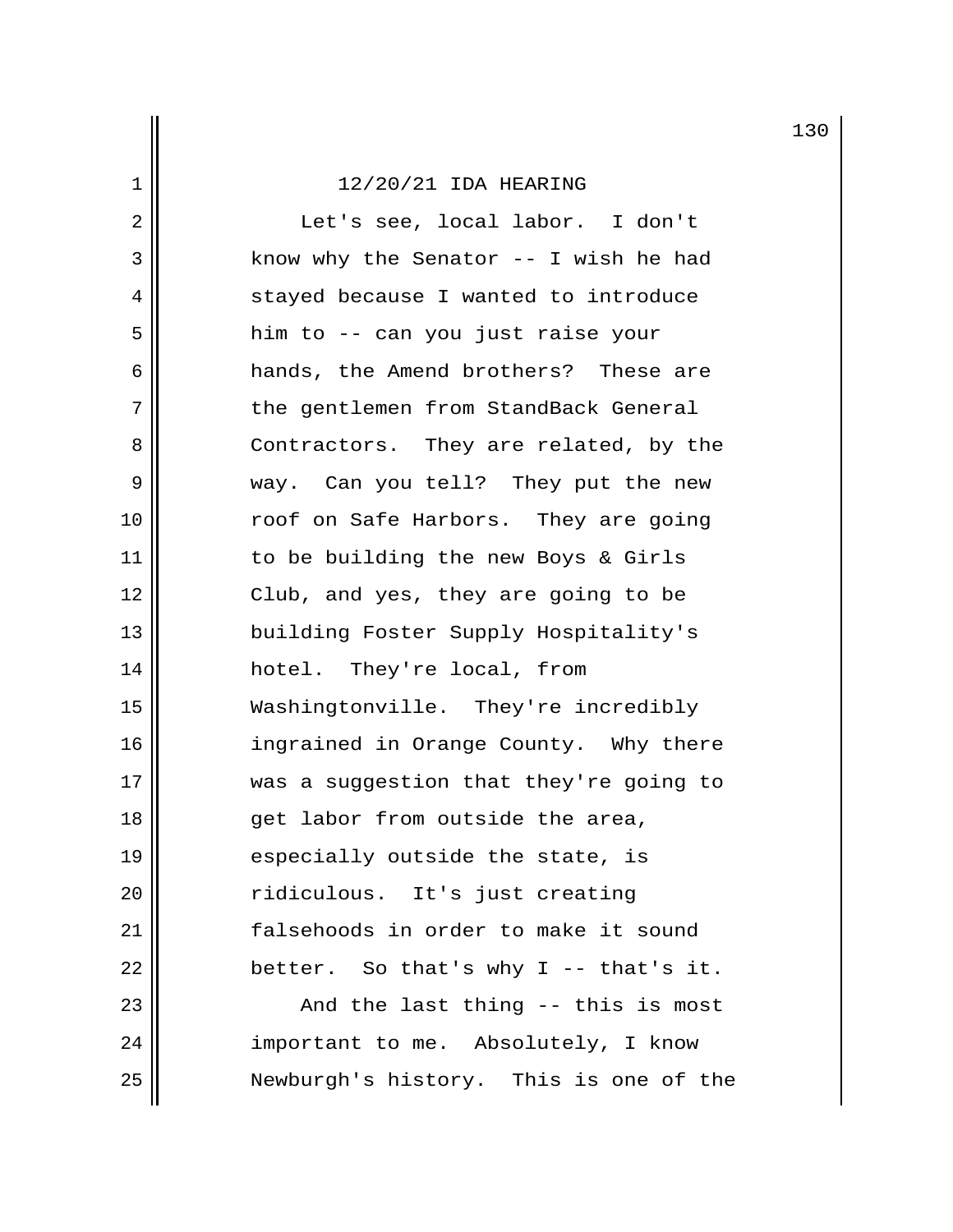2 || The reasons I'm proud to do this work in  $3 \parallel$  that building, because there were a lot  $4 \parallel$  of bad deals for this city. 5 Absolutely, that's the case. That's 6 not what's happening here. That's not 7 what these folks are. Ask anyone in 8 || Sullivan County, in the community, 9 leaders, economic development, 10 municipal leaders, they love the 11 Fosters. They're honored all the time. 12 || They're crazy about them. And by the 13 || way, it's not just, yes, they've 14 || created jobs. They helped save the 15 Catskills, bring a new reason for 16 people young and old to come to the 17 || Catskills. Yes, that's great, but 18 || they're also good people. The last 19  $\parallel$  thing I want to let you know is, again,  $20$  || the idea that they're bad people. 21 | They also have a non-profit called 22 || A Single Bite. It's something they 23 || developed years ago to help educate 24 || voung people in Sullivan County, the

25 || second least healthy county in New York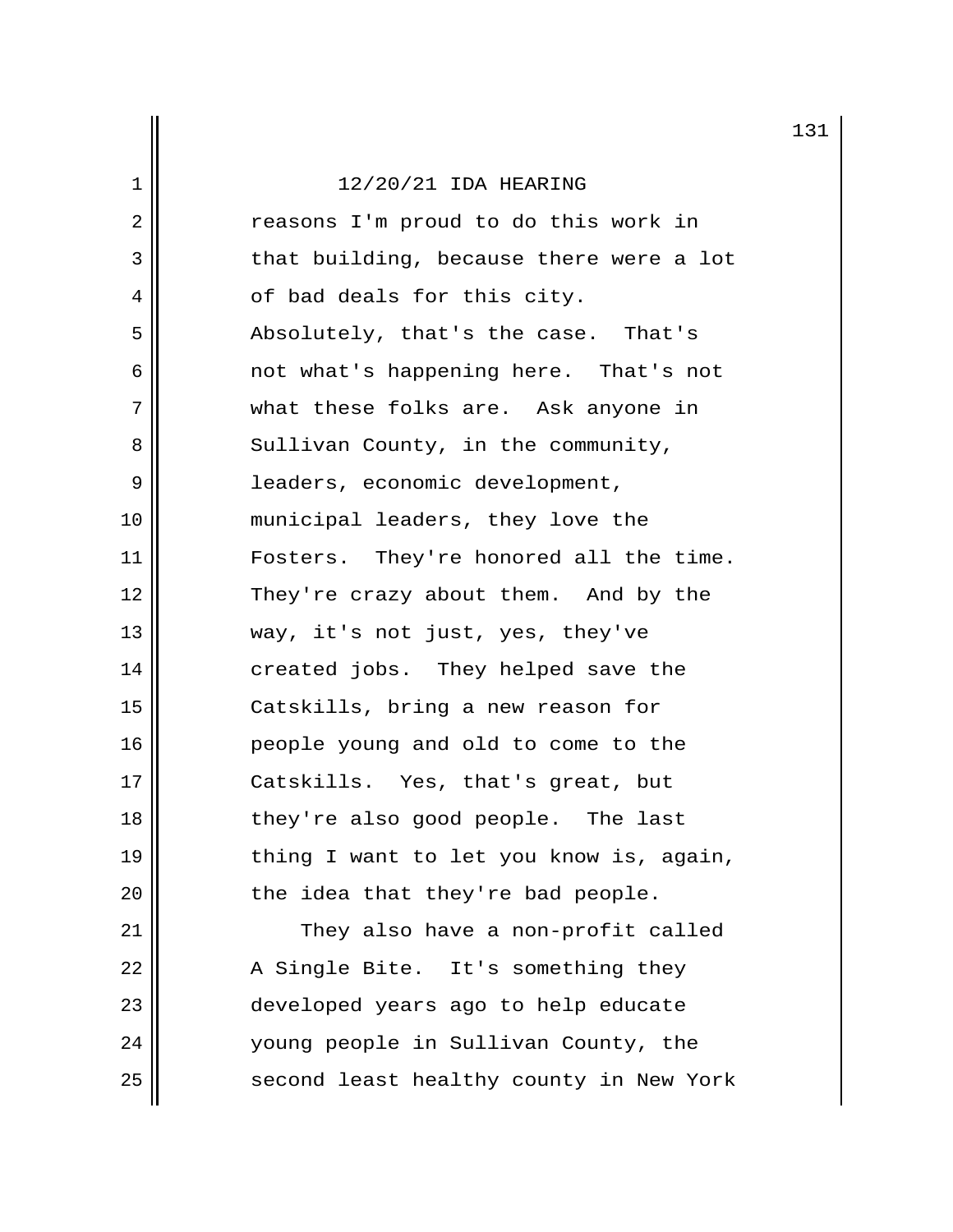2 || State. They educate people about 3 putting good things in their body, 4 natural foods as opposed to processed 5 || foods. And that's a great thing. Mr. 6 || Foster himself went into plenty of 7 || schools in Sullivan County, educating 8 || voung people.

 9 Well, then COVID happened and they 10 had to pivot that work, and they found 11 || that young people weren't getting the 12 meals they'd get at school and things 13 || like that, so they completely pivoted. 14 Their hotels were slower, no question. 15 || They weren't serving as many meals, so 16 || they had their staff start preparing 17 || meals that they delivered all around 18 || the county to young people. Just a 19 week ago -- I follow their social 20 media -- I saw they passed 90,000 meals 21 || served in Sullivan County because of  $22$  || kids not eating because of the 23 || Pandemic. So that's what we're talking  $24$  || about. I just wanted to clear that up. 25 **I** Thanks so much.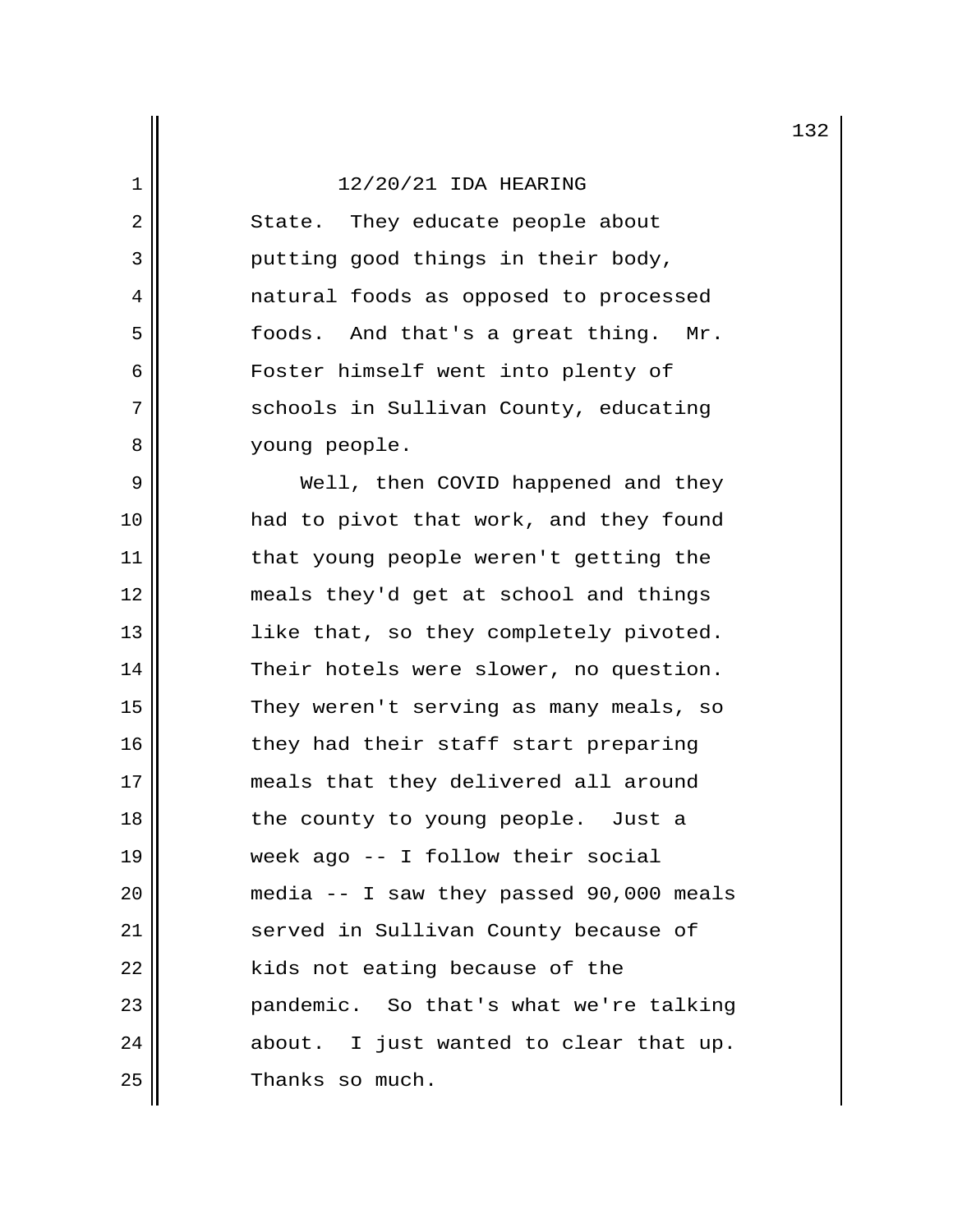|    |                                         | 13 |
|----|-----------------------------------------|----|
| 1  | 12/20/21 IDA HEARING                    |    |
| 2  | IDA CHAIRPERSON AUSTIN DUBOIS:          |    |
| 3  | Our list is through. Is there           |    |
| 4  | anybody what has not yet had an         |    |
| 5  | opportunity to speak who would like to  |    |
| 6  | speak? Okay.                            |    |
| 7  | MS. ELIZABETH VEGA-LEBRON:              |    |
| 8  | My name is Elizabeth Vega-Lebron.       |    |
| 9  | I live here in Newburgh, 284 Liberty    |    |
| 10 | Street. And I wouldn't be here if it    |    |
| 11 | wasn't for a PILOT. Not because I       |    |
| 12 | started a business, but because I       |    |
| 13 | bought a home that needed extraordinary |    |
| 14 | work. We actually did it ourselves.     |    |
| 15 | And we would not have been able to make |    |
| 16 | it work had we not had some form of     |    |
| 17 | exemption. We estimated a certain       |    |
| 18 | amount, which is what happens with most |    |
| 19 | of these buildings, but it takes you    |    |
| 20 | twice as long and twice as much money.  |    |
| 21 | So you're taking a huge risk.           |    |
| 22 | When we get an opportunity for          |    |
| 23 | either someone like me or a business    |    |
| 24 | that's willing to take that risk, we    |    |
| 25 | really have to consider that.<br>T      |    |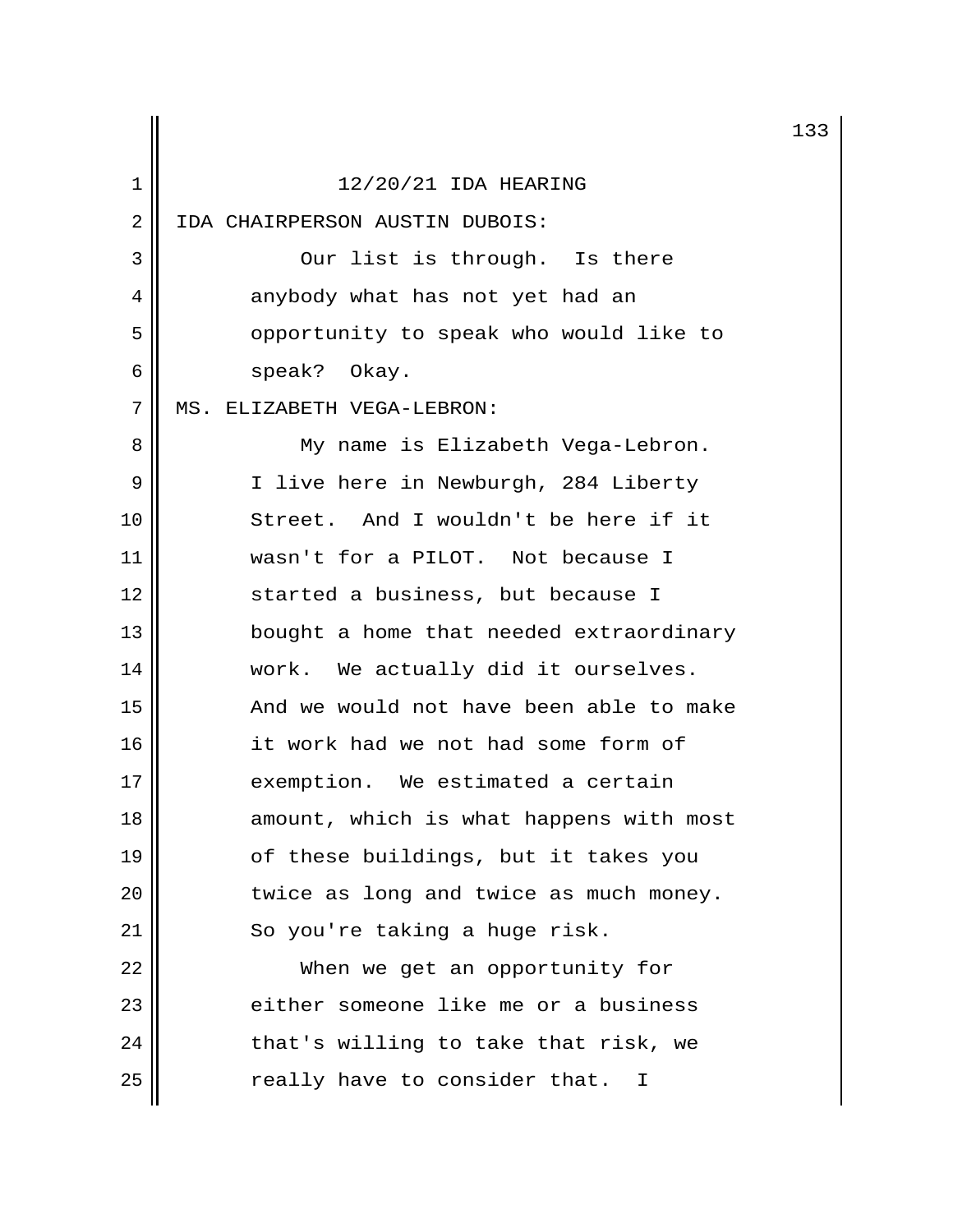|    |                                         | 13 |  |  |  |  |
|----|-----------------------------------------|----|--|--|--|--|
| 1  | 12/20/21 IDA HEARING                    |    |  |  |  |  |
| 2  | support this project because I think    |    |  |  |  |  |
| 3  | that our greatest opportunity for       |    |  |  |  |  |
| 4  | growth is tourism. I came for the       |    |  |  |  |  |
| 5  | history. I came for the community.      |    |  |  |  |  |
| 6  | And there's one thing we need to build  |    |  |  |  |  |
| 7  | and expand -- and I've seen your hotels |    |  |  |  |  |
| 8  | and I've spoken to people in Sullivan   |    |  |  |  |  |
| 9  | County, because we used to have a home  |    |  |  |  |  |
| 10 | there, and I'm very excited about it.   |    |  |  |  |  |
| 11 | Run, don't walk, and get this done,     |    |  |  |  |  |
| 12 | please. Thank you.                      |    |  |  |  |  |
| 13 | IDA CHAIRPERSON AUSTIN DUBOIS:          |    |  |  |  |  |
| 14 | Thank you.                              |    |  |  |  |  |
| 15 | MR. TOM AMEND:                          |    |  |  |  |  |
| 16 | Hi, everyone. My name is Tom            |    |  |  |  |  |
| 17 | Amend. My address is 110 Moffat Road.   |    |  |  |  |  |
| 18 | I live in Washingtonville, own a        |    |  |  |  |  |
| 19 | business in New Windsor. My brother,    |    |  |  |  |  |
| 20 | right over there, we were lucky enough  |    |  |  |  |  |
| 21 | to go to Bishop Dunn Memorial School,   |    |  |  |  |  |
| 22 | so we're very aware of Newburgh.<br>We  |    |  |  |  |  |
| 23 | played baseball at Delano Hitch.<br>We  |    |  |  |  |  |
| 24 | played basketball in a lot of the local |    |  |  |  |  |
| 25 | areas. So we are well-versed in the     |    |  |  |  |  |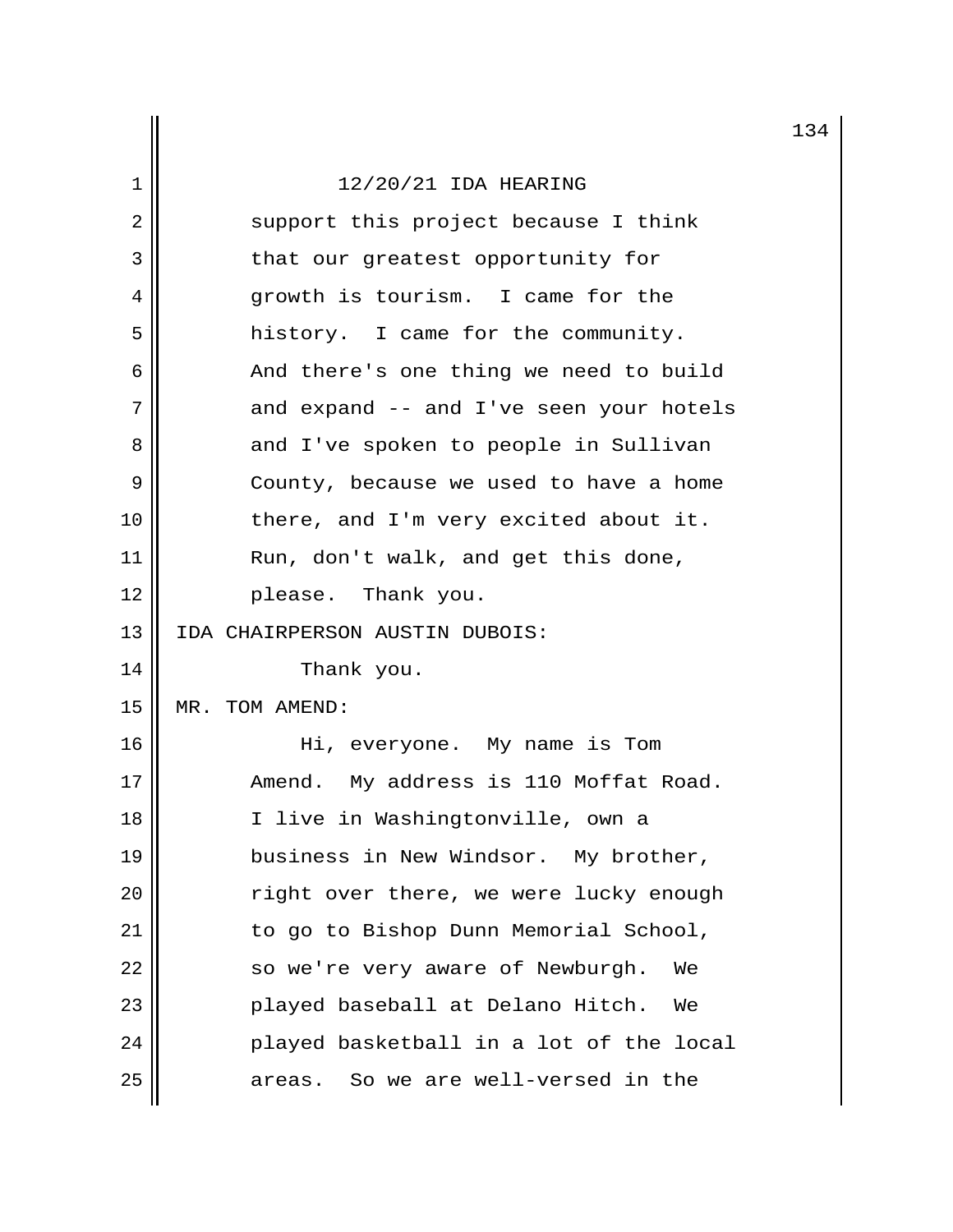2 || local area. So we went away and came 3 back. That's one of the things that's 4 || important for people to remember. We 5 || want people to come back, right?

 6 So like an army, we want an arsenal 7 || of weapons. In this instance, I'm not 8 || talking about weapons of destruction, 9 | I'm talking about weapons that Newburgh 10 || and the surrounding areas can use to 11 || benefit themselves. We have Safe 12 Harbors, the Boys & Girls Club, the 13 || college, the hospital, these are all 14 || weapons that Newburgh has to better 15 themselves, right? So it is my opinion 16 || that this project is another weapon to 17 || add to the arsenal.

18 I'd also like to point out that 19 || there was much talk about labor, 20 || prevailing wage, and things of that 21 nature. In my business, I'm very aware 22 | cf the wages. And so my experience is 23 || mot unions against non-unions or the 24 | Prevailing wage against the 25 non-prevailing wage. It's a team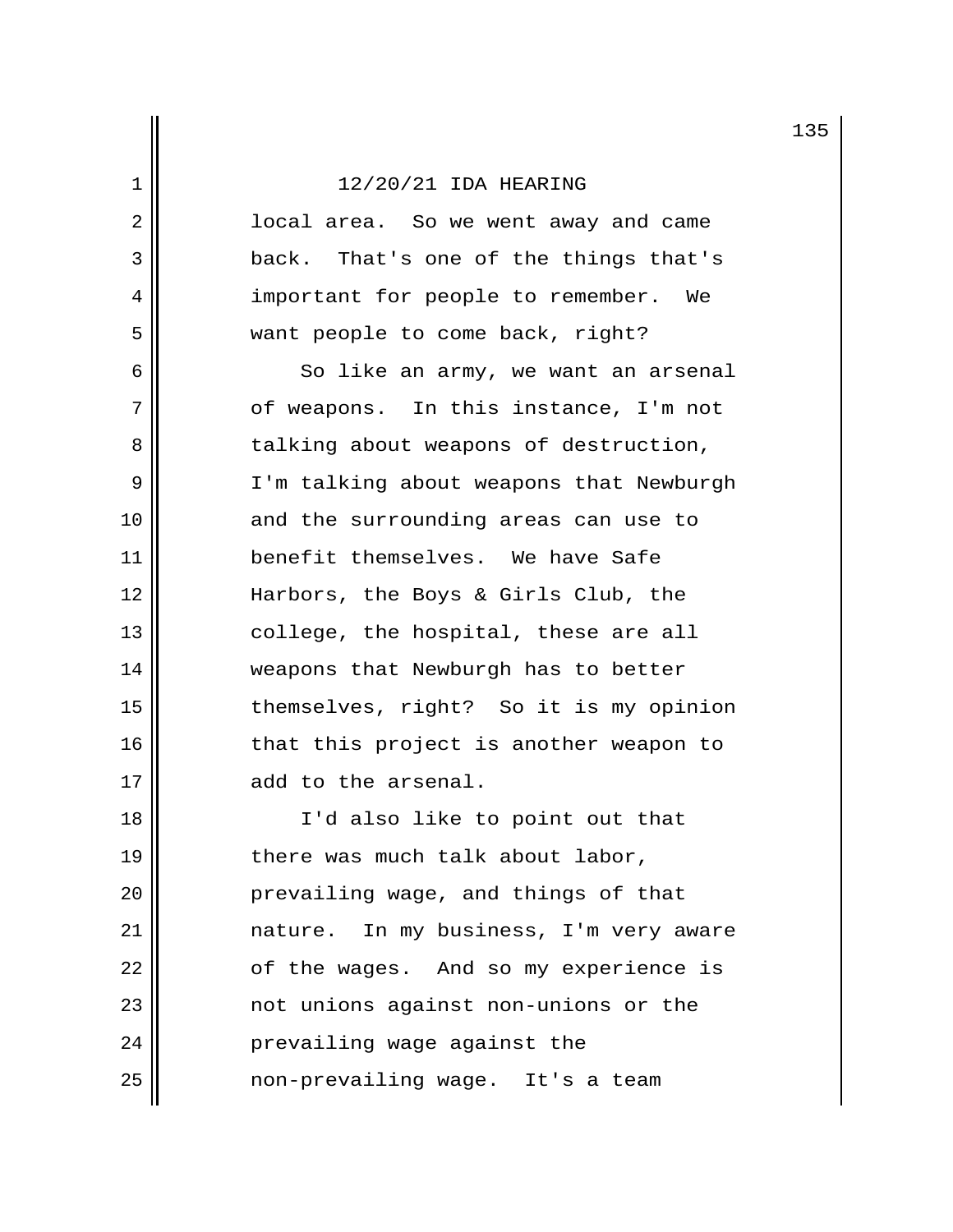$2 \parallel$  effort. We have to do it together. We 3 a have to have a reasonable operation of 4 || some union, some not union, some 5 | Prevailing wage, some not. As a 6 || business owner, when you do something 7 || like this, you're taking risks, and 8 but hat risk comes with a reward, but it's 9 a big risk. And when you have to pay 10 prevailing wages, it's an even bigger 11 || risk. And that's why a mixed batch 12 || that everybody gets a piece of the 13 || puzzle is the best. 14 || So I just ask everybody that, in 15 || order to add this weapon to the arsenal 16 || of Newburgh, that we all consider what 17 || it takes to do that, so that we can 18 || come here and make not just Newburgh, 19  $\parallel$  but the entire surrounding area,

20 better.

21 IDA CHAIRPERSON AUSTIN DUBOIS:

22 || Thank you. Anybody else that 23 || hasn't spoken? All right. 24 | IDA EXEC. DIR. CHERISSE VICKERS: 25 || After requesting if there were any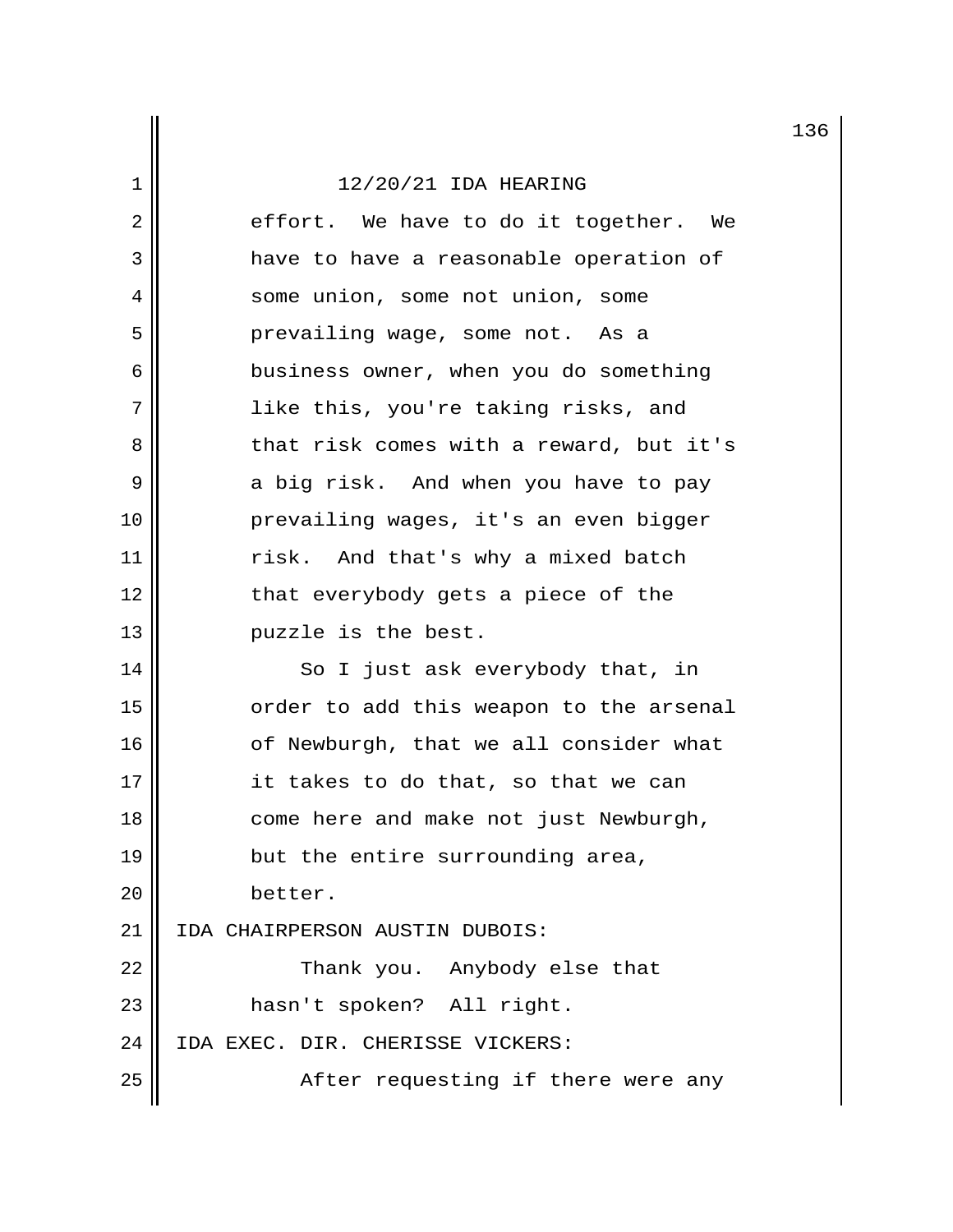|                 |                                       | 13 <sup>7</sup> |
|-----------------|---------------------------------------|-----------------|
| $\mathbf 1$     | 12/20/21 IDA HEARING                  |                 |
| $\sqrt{2}$      | more public comments, I close this    |                 |
| $\overline{3}$  | public hearing at 8:19 p.m. Thank you |                 |
| $\bf 4$         | for attending.                        |                 |
| 5               |                                       |                 |
| $\epsilon$      |                                       |                 |
| 7               |                                       |                 |
| 8               |                                       |                 |
| $\mathsf 9$     |                                       |                 |
| $10$            |                                       |                 |
| $11\,$          |                                       |                 |
| $12\,$          |                                       |                 |
| $13\,$          |                                       |                 |
| $14\,$          |                                       |                 |
| $15\,$          |                                       |                 |
| 16              |                                       |                 |
| $17$            |                                       |                 |
| 18              |                                       |                 |
| 19              |                                       |                 |
| 20              |                                       |                 |
| 21              |                                       |                 |
| $\overline{22}$ |                                       |                 |
| $\overline{23}$ |                                       |                 |
| 24              |                                       |                 |
| 25              |                                       |                 |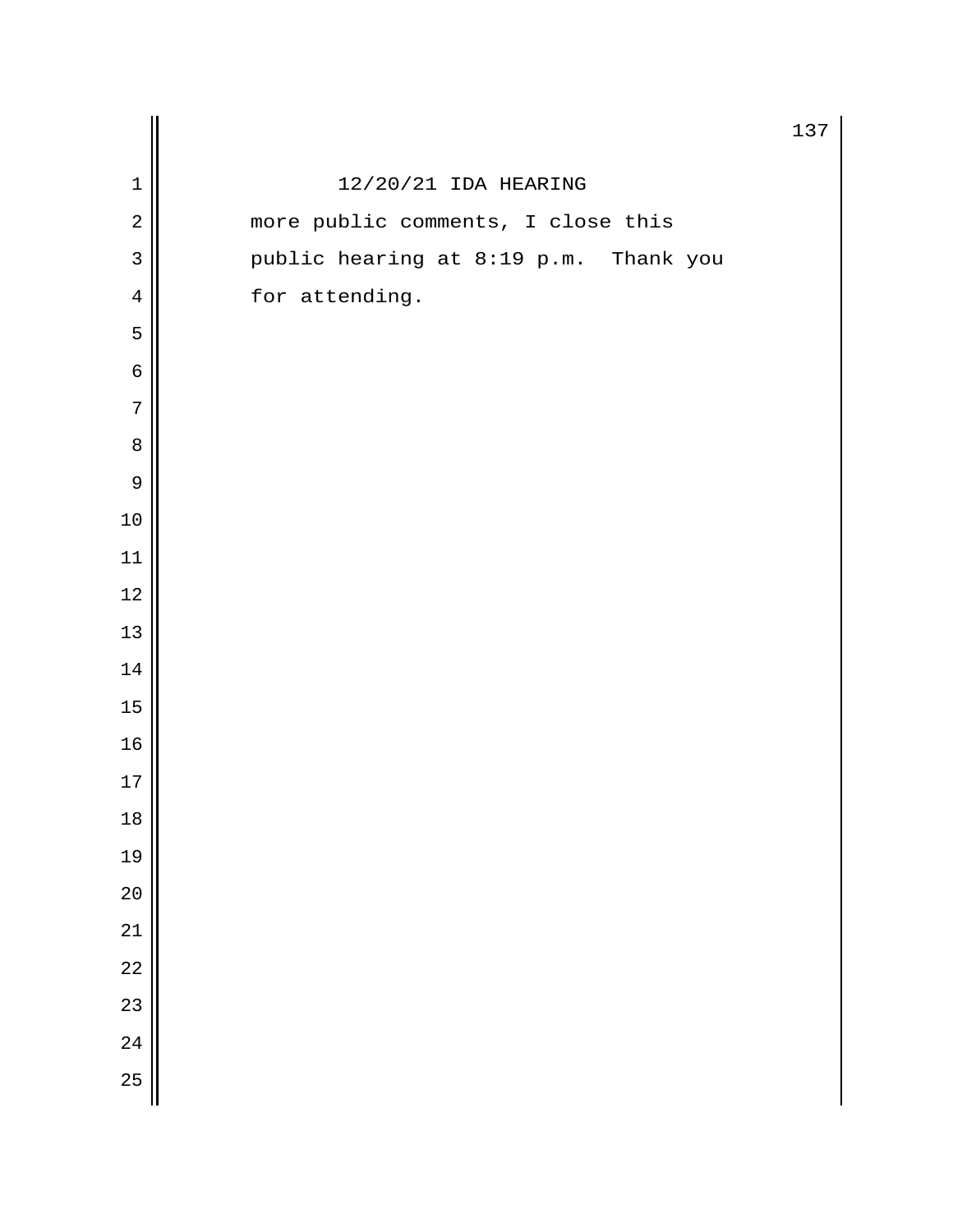3 C E R T I F I C A T E  $5 \parallel$  STATE OF NEW YORK ) SS:  $\parallel$   $)$  SS: 6 COUNTY OF ORANGE 9 | I, LAURA EVANS, a Court Reporter and 10 || Notary Public within and for the State of New 11 | York, do hereby certify that the foregoing is a true and correct transcript of the minutes  $\parallel$  recorded by me and reduced to typewriting 14  $\parallel$  under my supervision to the best of my 15 | knowledge and ability.  $\mathsf{18} \parallel \qquad \qquad \mathsf{X} \qquad \qquad \sqrt{2} \qquad \qquad \sqrt{2}$  Laura Evans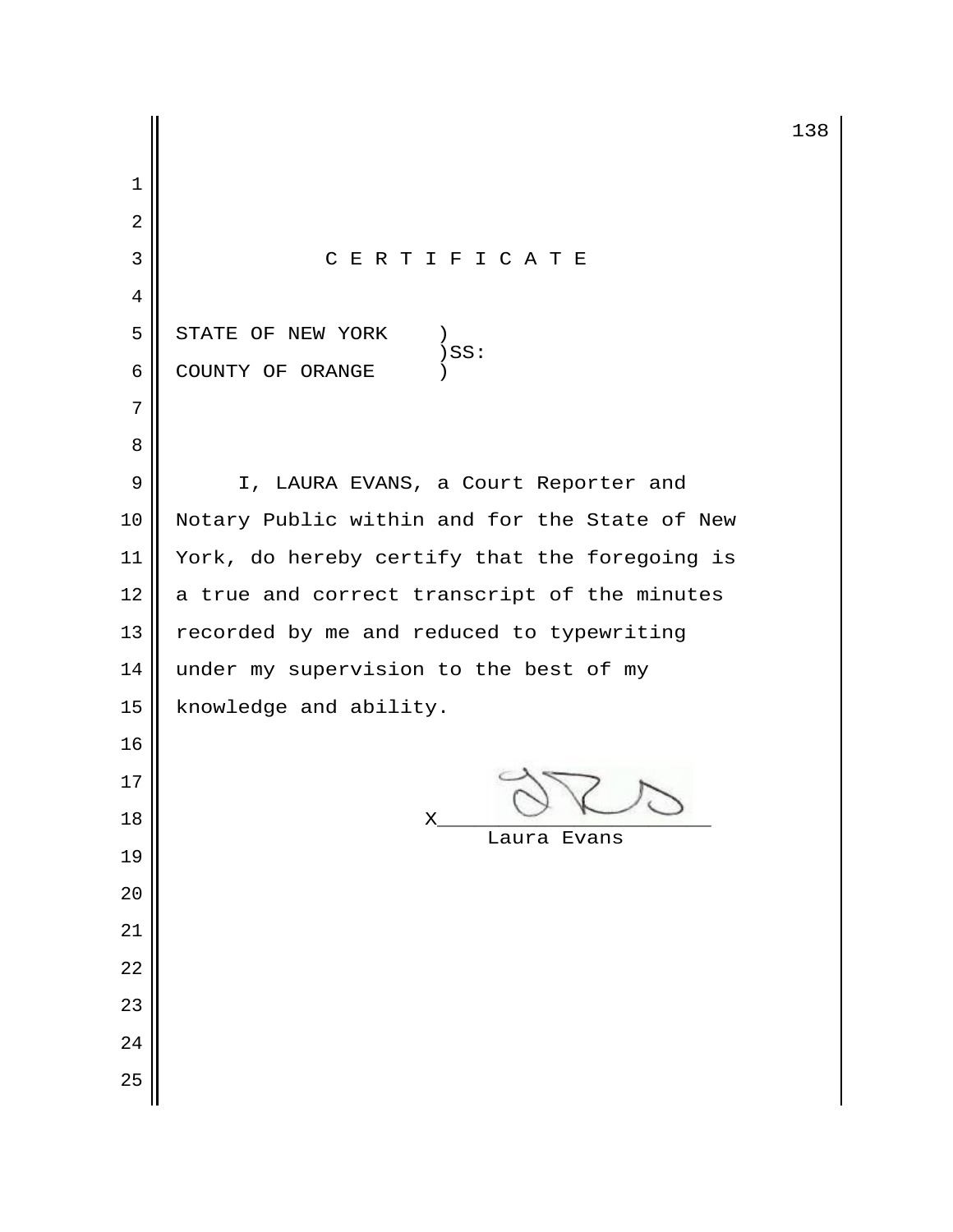## **City of Newburgh Industrial Development Agency**

#### **Minutes of Public Hearing December 20, 2021**

|                          | \$9.5(1)                                  | $\text{activity}(\mathbf{1})$      | 13, 18, 23; 9: 3, 9, 17;      | amenities (2)                         |
|--------------------------|-------------------------------------------|------------------------------------|-------------------------------|---------------------------------------|
| \$                       | 30:15                                     | 79:21                              | 10:2;11:10,22;12:16,          | 43:13,16                              |
|                          |                                           | actually (12)                      | 18,20,21;13:4,5;              | American (8)                          |
| \$1.2(3)                 | $\mathbf{A}$                              | 15:10;27:7;35:6;                   | 29:10;69:24;97:12             | 17:24;18:14,21;                       |
| 115:24;117:12;           |                                           | 58:2;73:17,25;77:6;                | Agency's $(2)$                | 19:5;109:23;124:25;                   |
| 128:14                   | Aaron (1)                                 | 80:8;86:19;124:19;                 | 7:9;12:3                      | 125:18;129:7                          |
| \$1.25(7)                | 15:14                                     | 129:10;133:14                      | agendas $(1)$<br>59:16        | Americans (1)<br>125:8                |
| 27:17;57:8,14,22;        | abandoned (2)<br>38:6,12                  | Adam(1)<br>2:7                     | ago (17)                      | among $(2)$                           |
| 80:18;83:20;107:15       | abatement (19)                            | add(4)                             | 17:13;59:21,22;               | 8:13;94:20                            |
| \$1.83(1)                | 32:22;33:9,10,12,                         | 62:20;65:21;                       | 65:3;66:20;67:3,3,4,          | amount $(14)$                         |
| 36:10<br>\$100,000(4)    | 13, 14, 15, 18, 18, 25;                   | 135:17;136:15                      | 4,7;89:25;114:19,20;          | 5:3;9:11,13;10:5,                     |
| 8:12,20,22;12:22         | 38:7,8;40:15;45:12;                       | adding(1)                          | 115:21;118:25;                | 10,14,18,22;11:2,6;                   |
| \$13,000(1)              | 57:16;59:20;60:14,                        | 83:2                               | 131:23;132:19                 | 74:14;83:12;89:8;                     |
| 122:19                   | 20;73:21                                  | addition (2)                       | agree $(2)$                   | 133:18                                |
| \$15,000(1)              | abatements (2)                            | 4:12;11:21                         | 60:5;107:21                   | analyses (2)                          |
| 122:17                   | 49:13;77:13                               | additional (8)                     | agreed $(2)$                  | 25:2,10                               |
| \$17(1)                  | ability $(3)$                             | 26:16;28:19;30:11;                 | 6:25;29:12                    | analysis (9)                          |
| 30:6                     | 74:15;86:12;97:16                         | 31:5,14;34:17;61:16,               | agreement (12)                | 16:17;24:7,24;                        |
| \$175,000(1)             | able $(11)$                               | 19                                 | 4:16;9:22;50:25;              | 25:13;29:18,24;                       |
| 40:11                    | 29:13;50:19,21;                           | address $(3)$<br>69:11:70:3:134:17 | 51:19;61:7,20;83:2;           | 40:10;45:15;85:18                     |
| \$2.3(2)                 | 52:19;63:20;74:20;<br>102:6;126:18,24,25; | addressed (1)                      | 86:11,16,19;105:14;<br>106:18 | analyst $(1)$<br>16:16                |
| 80:16;107:14             | 133:15                                    | 13:2                               | agreements $(6)$              | analyzed (1)                          |
| \$2.5(2)<br>80:20;128:15 | abolishing (2)                            | addressing $(1)$                   | 61:2;98:8,10;                 | 26:23                                 |
| \$20.76(1)               | 105:3,3                                   | 43:10                              | 104:25;106:12;121:9           | angry $(1)$                           |
| 95:10                    | absentee $(1)$                            | admit(4)                           | aid(1)                        | 73:7                                  |
| \$21(2)                  | 100:8                                     | 46:11;47:7;49:15;                  | 77:9                          | Anthony (3)                           |
| 30:3;95:10               | absolutely (3)                            | 50:5                               | $\sin' t(1)$                  | 13:8;15:12;71:18                      |
| \$24(1)                  | 74:21;130:24;                             | adopt $(2)$                        | 116:5                         | Anthony's (1)                         |
| 95:20                    | 131:5                                     | 4:24;9:9                           | Alfredo (1)                   | 91:12                                 |
| \$286,000 (1)            | Academy (2)                               | advantage $(1)$                    | 15:24                         | apologize (2)                         |
| 34:12                    | 88:3;109:20                               | 47:3<br>advocating (1)             | alley $(1)$<br>43:21          | 118:19;127:15                         |
| \$3.2(1)                 | accelerated (1)<br>103:8                  | 97:13                              | allow $(3)$                   | applaud $(1)$<br>110:2                |
| 31:16                    | accept(2)                                 | affected $(2)$                     | 4:2;78:16;90:10               | applicant (11)                        |
| \$3.5(1)<br>66:11        | 14:23;83:11                               | 5:10,14                            | allowed (2)                   | 16:25;17:6;22:18;                     |
| \$3.78(3)                | access(3)                                 | afford $(1)$                       | 83:13;121:16                  | 23:23;54:2;56:24;                     |
| 32:25;33:3;34:20         | 43:22;80:21;106:4                         | 102:6                              | almost $(6)$                  | 57:7,13;58:7,21;60:2                  |
| \$300,000(1)             | accessible (4)                            | affordable (1)                     | 68:10;71:5;93:12;             | application (8)                       |
| 61:10                    | 14:14;82:18;84:3,                         | 128:5                              | 109:24;116:6,14               | 23:5,21;30:2;                         |
| \$4.5(2)                 | 20                                        | afraid $(2)$                       | alone $(1)$                   | 53:16;54:7;57:19;                     |
| 35:4;107:17              | accordance (2)                            | 110:12,13                          | 95:5                          | 83:22;85:19                           |
| \$4.51(1)                | 4:21;9:24                                 | afterwards (2)                     | along $(3)$                   | applications $(1)$                    |
| 33:6                     | according(3)<br>9:6;39:21;93:22           | 16:14;23:14<br>Again $(29)$        | 72:15;88:19;<br>121:11        | 53:13<br>applies $(1)$                |
| \$45(1)                  | accountable (7)                           | 23:19;24:12;27:12;                 | although $(2)$                | 79:16                                 |
| 107:25                   | 47:23;52:5;86:13,                         | 32:22;34:24;35:5;                  | 76:10;107:10                  | apply $(3)$                           |
| \$45,000(1)<br>41:2      | 21;98:25;99:10;                           | 42:13;43:8,12;45:9;                | Alvarez (1)                   | 22:22;86:17;88:11                     |
| \$5(2)                   | 108:13                                    | 50:20;51:25;52:10,                 | 16:3                          | applying $(5)$                        |
| 35:13,15                 | acquisition (1)                           | 11;63:8;69:13,25;                  | Alvaro $(1)$                  | 21:15,19,22,23;                       |
| \$57(1)                  | 6:3                                       | 82:7,10,21;83:17,24;               | 15:21                         | 54:4                                  |
| 35:17                    | across(5)                                 | 84:7;85:7;91:23;                   | always $(6)$                  | appointed $(1)$                       |
| \$70000-a-year (1)       | 67:18;80:12;91:3;                         | 92:22;115:4;129:21;                | 52:16;61:4;67:6;              | 87:8                                  |
| 94:22                    | 96:19;97:20                               | 131:19                             | 84:14;99:25;124:12            | appraisers $(2)$                      |
| \$800,000(1)             | Act(12)                                   | against $(5)$                      | amazing $(1)$                 | 122:12,15                             |
| 32:19                    | 4:21;5:13;6:14;                           | 26:24;46:17;108:7;<br>135:23,24    | 17:22                         | appreciate $(6)$<br>16:23;17:4;23:14, |
| \$868,000(1)             | 7:25;8:5,7,10,12,15,<br>22,9:6,20         | age(1)                             | Amend (3)<br>130:6;134:15,17  | 15;36:16;98:16                        |
| 34:18                    | action(2)                                 | 103:17                             | amended $(3)$                 | appropriate $(2)$                     |
| \$9(2)                   | 4:22;9:7                                  | Agency (28)                        | 7:25;8:3;57:2                 | 21:10;36:22                           |
| 34:22;35:20<br>\$9.2(1)  | active(1)                                 | 3:23;4:5,12,19,24;                 | amendment (2)                 | approval $(2)$                        |
| 34:23                    | 25:4                                      | 5:8;7:2,16,19;8:10,                | 29:11;57:19                   | 18:6,7                                |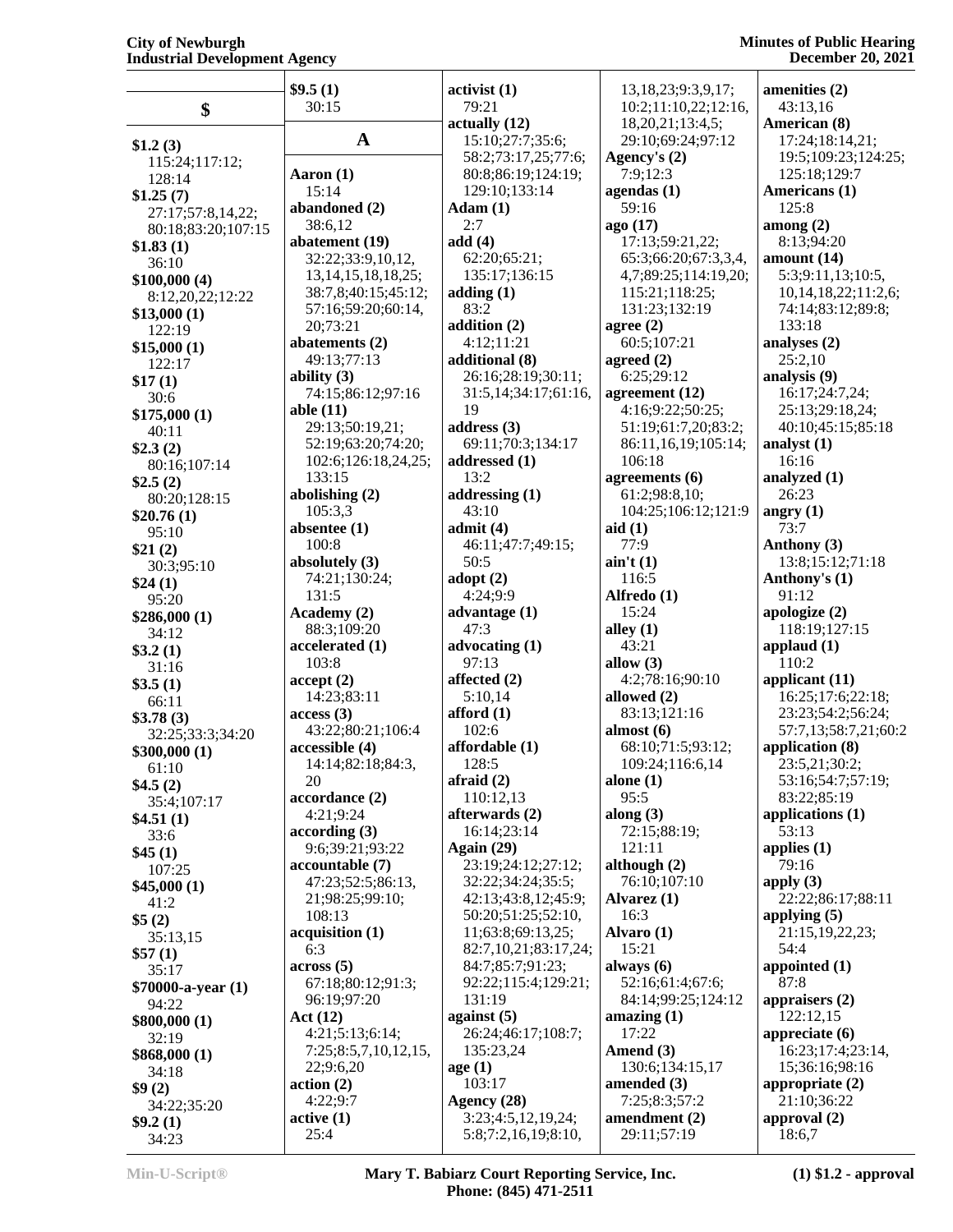#### **City of Newburgh Industrial Development Agency**

| approvals (1)                        | 8:11            |
|--------------------------------------|-----------------|
| 18:10                                | 12:2<br>69:2    |
| approve (1)<br>12:18                 | assum           |
| approved (5)                         | 60:4            |
| 5:8;9:17;40:24;                      | assura          |
| 121:5,8<br>approximately (5)         | 108:<br>Atonn   |
| 5:19,24;66:12;                       | 79:6            |
| 87:17;88:7                           | attemp          |
| ARC(3)<br>18:8;72:3;74:18            | 24:1<br>attemp  |
| architect (1)                        | 77:1            |
| 124:20                               | attend          |
| architectural (1)<br>18:7            | 69:2<br>attend  |
| architecture (1)                     | 137:            |
| 24:17                                | attenti         |
| area(5)<br>87:24;107:12;             | 59:1<br>attesti |
| 130:18;135:2;136:19                  | 58:1            |
| areas(2)                             | attract         |
| 134:25;135:10<br>argue(1)            | 21:2<br>attract |
| 22:11                                | 115:            |
| argument(1)                          | attract         |
| 33:16<br>army(1)                     | 64:1<br>attract |
| 135:6                                | 115:            |
| around (12)                          | attract         |
| 20:4;49:5;50:5;<br>52:20;56:14;79:9; | 44:5<br>attribı |
|                                      |                 |
| 87:4;90:16;92:4;                     | 18:2            |
| 114:9,24;132:17                      | audier          |
| arrived (1)                          | 24:1            |
| 41:10<br>arsenal (3)                 | 22,2<br>audit ( |
| 135:6,17;136:15                      | 88:2            |
| Article (1)                          | <b>Austin</b>   |
| 7:22<br>arts(3)                      | 2:3;<br>36:1    |
| 42:19;109:20,21                      | 62:1            |
| artwork (1)                          | 71:2            |
| 14:5<br>Ashley (1)                   | 76:1<br>85:1    |
| 16:4                                 | 99:1            |
| $as-of-right(1)$                     | 108:            |
| 33:9<br>aspect $(1)$                 | 121:<br>134:    |
| 28:22                                | author          |
| aspects $(2)$                        | 103:            |
| 75:20;92:24<br>$\text{Assaf}(1)$     | author<br>7:10  |
| 16:2                                 | author          |
| assault (1)                          | 7:19            |
| 103:9<br>assessed (9)                | availal<br>11:1 |
| 10:6, 10, 14, 18, 22;                | availir         |
| 11:2,6;32:11;38:5                    | 22:1            |
| assessment (2)<br>58:21;107:22       | Avenu<br>76:2   |
| assistance (13)<br>6:13,20;7:11,15;  | 120:<br>Avera   |

| 8:11,17,21;9:2;       | 27:3,5             |
|-----------------------|--------------------|
| 12:21;29:15,20;34:8;  | 94:24;             |
| 69:23                 | averageo           |
| assume (2)            | 28:8               |
| 60:4,16               | award (3           |
| assurances (1)        | 73:13;             |
| 108:18                | awarded            |
| Atonna (3)            | 27:17;             |
|                       |                    |
| 79:6,7,9              | aware (4           |
| attempt (1)           | 48:4;5             |
| 24:11                 | 135:21             |
| attempted (1)         | awarene            |
| 77:14                 | 98:4               |
| attendance (1)        | away (10           |
| 69:20                 | 41:17;             |
| attending (1)         | 117:18             |
| 137:4                 | 129:10             |
| attention (2)         | awning (           |
| 59:16;126:8           | 111:25             |
| attesting (1)         |                    |
| 58:15                 |                    |
| attract (2)           |                    |
| 21:2;91:20            | back (14           |
| attracted (1)         |                    |
|                       | 16:11;             |
| 115:7                 | 36:10;             |
| attracting (1)        | 58:16;             |
| 64:15                 | 113:14             |
| attractive (1)        | 124:13             |
| 115:14                | backbon            |
| attractor (2)         | 104:4              |
| 44:5,5                | backgro            |
| attributes (2)        | 17:8;2             |
| 18:25;63:11           | bad(8)             |
| audience (5)          | 100:2,             |
| 24:11;59:5;62:17,     | 114:11             |
| 22,23                 | 20                 |
| audit (1)             | bailing (          |
| 88:24                 | 103:11             |
| Austin (29)           | bake $(1)$         |
| 2:3;3:2;23:17;        |                    |
|                       |                    |
|                       | 75:16              |
| 36:15;45:22;52:24;    | baker (2           |
| 62:10;68:20;70:5,8;   | 75:15,             |
| 71:21;73:15;74:5;     | ballroon           |
| 76:17;79:5;81:25;     | 58:12              |
| 85:10;93:7;96:11;     | bank (15           |
| 99:16;102:17;107:5;   | 22:3,1             |
| 108:25;120:19;        | 56:17,2            |
| 121:23;127:7;133:2;   | 5, 12, 1           |
| 134:13;136:21         | 109:10             |
| authoritarian (1)     | <b>Banks</b> (1    |
| 103:13                |                    |
|                       | 15:14              |
| authority (1)         | bank's (           |
| 7:10                  | 118:9              |
| authorized (1)        | bar(2)             |
| 7:19                  | 18:20;             |
| available (3)         | Barbara            |
| 11:18;27:6;85:20      | 15:17              |
| availing (1)          | Barn $(1)$         |
| 22:19                 | 91:10              |
| Avenue (3)            | <b>Baron</b> (1    |
| 76:21;99:22;          | 123:20             |
| 120:24<br>Average (8) | barren (<br>41:18, |

| 27:3,5,8;58:10;                       | Basch (5)                           |             |
|---------------------------------------|-------------------------------------|-------------|
| 94:24;95:9,20;98:17                   | 15:20;71:22,23,24;                  | $\mathbf b$ |
| averaged (1)                          | 74:7                                |             |
| 28:8                                  | base $(4)$                          |             |
| award (3)                             | 32:10;39:9;49:10;                   |             |
| 73:13;74:10,12<br>awarded (3)         | 82:24<br>baseball (1)               |             |
| 27:17;70:17;71:2                      | 134:23                              |             |
| aware (4)                             | based $(5)$                         | $\mathbf b$ |
| 48:4;55:7;134:22;                     | 13:16;32:10,14;                     |             |
| 135:21                                | 38:7;118:7                          | $\mathbf b$ |
| awareness (1)                         | basically (3)                       |             |
| 98:4                                  | 36:19;55:21;72:11                   |             |
| away (10)                             | basis $(3)$                         |             |
| 41:17;112:2;116:6;                    | 26:11;92:5;95:8                     |             |
| 117:18;118:3,6,18;<br>129:10,18;135:2 | basketball (1)<br>134:24            |             |
| awning (1)                            | batch $(1)$                         |             |
| 111:25                                | 136:11                              |             |
|                                       | battle $(2)$                        | $\mathbf b$ |
| B                                     | 125:14,15                           |             |
|                                       | battlefield (1)                     |             |
| back (14)                             | 125:25                              |             |
| 16:11;17:13;32:18;                    | bears $(1)$                         |             |
| 36:10;51:18,21;                       | 32:3                                |             |
| 58:16;75:10;107:4;                    | beautification (1)                  |             |
| 113:14;123:19;                        | 113:6                               |             |
| 124:13;135:3,5                        | beautiful (4)<br>41:7;64:17;112:15; |             |
| backbone (1)<br>104:4                 | 126:14                              | $\mathbf b$ |
| background (3)                        | beauty $(1)$                        | b           |
| 17:8;24:5;87:23                       | 75:5                                |             |
| <b>bad</b> (8)                        | became $(2)$                        | E           |
| 100:2,4,5;102:7;                      | 39:24;122:13                        |             |
| 114:11;118:5;131:4,                   | become (2)                          | $\mathbf b$ |
| 20                                    | 32:12;103:15                        |             |
| bailing (1)                           | becomes (1)                         | $\mathbf b$ |
| 103:11                                | 22:17                               |             |
| bake (1)                              | bed(1)                              | $\mathbf b$ |
| 75:16                                 | 129:13                              | $\mathbf b$ |
| baker (2)<br>75:15,16                 | before-mentioned (1)<br>71:6        |             |
| ballroom (1)                          | began $(1)$                         |             |
| 58:12                                 | 56:14                               | b           |
| bank (15)                             | begin $(1)$                         |             |
| 22:3,15;41:25;                        | 99:9                                |             |
| 56:17,21;57:4;60:3,4,                 | beginning $(2)$                     | $\mathbf b$ |
| 5, 12, 13, 16, 18;                    | 48:11;71:19                         |             |
| 109:10;118:11                         | behalf $(3)$                        | E           |
| <b>Banks</b> (1)                      | 24:20,21;37:17                      |             |
| 15:14                                 | behind (6)<br>18:21;39:17,24;       | E           |
| bank's (1)<br>118:9                   | 41:13;95:24;111:22                  | E           |
| bar (2)                               | benchmarked (1)                     |             |
| 18:20;50:9                            | 26:24                               | $\mathbf b$ |
| Barbara (1)                           | benchmarks (1)                      |             |
| 15:17                                 | 26:25                               |             |
| Barn (1)                              | benefit (21)                        |             |
| 91:10                                 | 4:6;14:2;36:6;                      | $\mathbf b$ |
| <b>Baron</b> (1)                      | 44:3;50:3,23;55:12,                 |             |
| 123:20                                | 15;60:25;61:2,7,12,                 | $\mathbf b$ |
| barren (2)                            | 15, 16, 19, 20; 77: 6;              |             |
| 41:18,21                              | 99:8;104:14;105:6;                  | E           |

 135:11 **benefits (20)** 29:25;31:20,22; 34:22;35:16,25;36:7; 43:6,7;50:13;74:23; 77:3;88:11;105:7; 106:15,17,20,21; 110:15,16 **benefits-to-cost (1)** 36:5 **best (23)** 13:12;15:7;41:24; 44:15;49:18;52:2; 54:8,10,15;56:7; 58:19,24;59:10; 65:18;66:21,22; 68:16;78:21;84:14; 106:10;117:25; 128:11;136:13 **better (22)** 48:2;53:21;58:13; 60:23;68:13;77:11; 82:14;83:6;85:8; 97:13;111:11; 112:17,21,22,23; 114:16;116:10; 120:3,4;130:22; 135:14;136:20 **betterment (1)** 21:11 **beverage (1)** 20:8 **Bezos (1)** 107:24 **biased (1)** 55:23 **bid (2)** 128:2,7 **bidding (1)** 128:2 **big (3)** 47:18;103:12; 136:9 **bigger (3)** 115:11;128:7; 136:10 **biggest (2)** 63:25;74:23 **Bill (2)** 127:8,9 **Billy (1)** 41:20 **Bishop (1)** 134:21 **bit (8)** 24:4;34:4;94:13; 95:18;96:5;98:6; 99:20;110:5 **bite (2)** 55:23;131:22 **black (2)** 106:9;116:23 **Blanc (1)**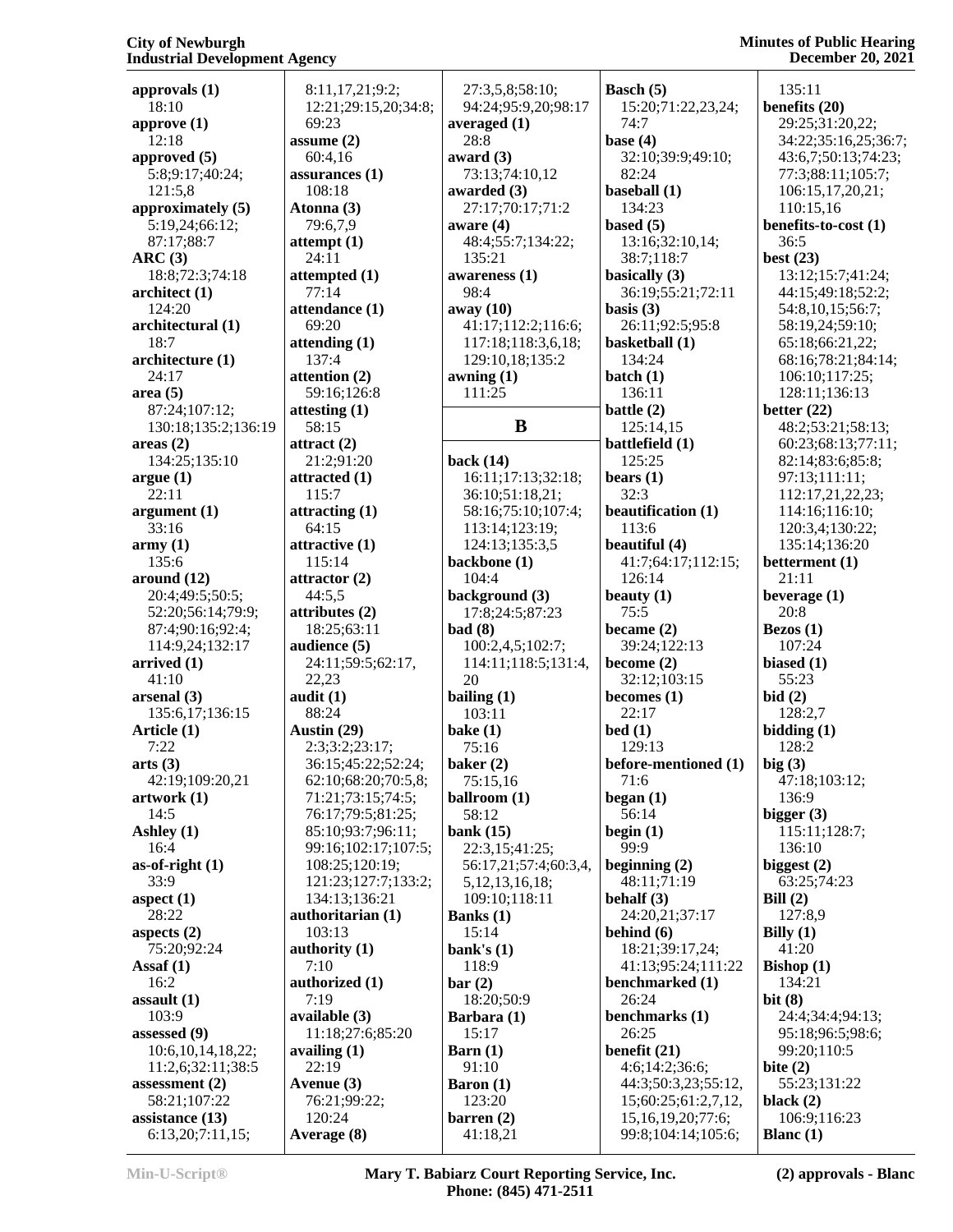| 16:2                 | 93:13;122:6            | 12:4                     | 118:16;120:17;             | 100:18;133:17           |
|----------------------|------------------------|--------------------------|----------------------------|-------------------------|
| block $(4)$          | bring (13)             | burden $(2)$             | 126:17;128:16,18,19;       | certainly (3)           |
|                      |                        |                          |                            |                         |
| 109:25;110:12;       | 44:12;47:15;68:4;      | 97:6,24                  | 130:5,9;135:10;            | 15:4;47:4;61:17         |
| 111:12;112:21        | 75:9,12;89:14;91:8;    | Bureau (1)               | 136:17                     | cetera(5)               |
| blocks $(1)$         | 94:4;97:2;113:4,4;     | 95:25                    | Canada (1)                 | 31:13,13;39:6,6;        |
| 114:24               | 120:4;131:15           | business $(17)$          | 97:2                       | 61:18                   |
| blow $(1)$           | bringing $(3)$         | 72:23;78:17;80:11;       | Canadian (1)               | CFA(1)                  |
| 118:2                | 23:11;44:25;96:8       | 81:10;88:4;89:19,20,     | 89:25                      | 128:14                  |
| BLS(1)               | Broad(1)               | 21;91:21,22;102:2;       | cap(1)                     | Chair $(6)$             |
| 96:5                 | 71:24                  | 103:12;133:12,23;        | 28:9                       | 20:15;70:5;72:2;        |
| board $(33)$         | broader(1)             | 134:19;135:21;136:6      | capital $(2)$              | 87:8;90:24;109:7        |
| 12:4;16:22;18:6;     | 30:18                  | businesses (7)           | 26:17;28:25                | Chairman (1)            |
| 25:14;37:10;47:25;   | Broadway (10)          | 7:6;42:2;45:4;           | Capitalist (2)             | 53:3                    |
| 48:12;51:17;53:4,10; | 12:6;19:11;40:24;      | 65:8;67:17;80:4,6        | 106:25;107:2               | <b>Chairperson (29)</b> |
| 54:6;56:4,24;58:15;  | 44:13;45:6;70:19;      |                          | capsule $(1)$              | 2:3,4;3:2;23:17;        |
|                      |                        | business-to-business (1) |                            |                         |
| 59:2;60:11;62:15;    | 91:3;113:21;119:2,     | 31:7                     | 126:21                     | 36:15;45:22;52:24;      |
| 68:18;72:4,7;82:10,  | 19                     | <b>Bustillos</b> (1)     | card $(3)$                 | 62:10;68:20;70:8;       |
| 13;87:2,6,8,10,13;   | broken $(3)$           | 15:21                    | 98:9;104:24;               | 71:21;73:15;74:5;       |
| 88:22;90:7;92:23;    | 114:2,6,11             | buy $(2)$                | 105:13                     | 76:17;79:5;81:25;       |
| 109:7;121:14,19      | brother $(2)$          | 31:11;80:16              | care(1)                    | 85:10;93:7;96:11;       |
| boards $(3)$         | 49:22;134:19           | bylaws $(2)$             | 115:9                      | 99:16;102:17;107:5;     |
| 47:17,18,19          | brothers $(2)$         | 55:3,9                   | career $(1)$               | 108:25;120:19;          |
| boat $(1)$           | 105:10;130:6           |                          | 17:12                      | 121:23;127:7;133:2;     |
| 108:2                | brought $(8)$          | $\mathbf C$              | careers $(1)$              | 134:13;136:21           |
| boats $(2)$          | 63:9;64:24;70:20;      |                          | 63:16                      | challenges (1)          |
|                      |                        |                          | Carlos $(1)$               | 20:23                   |
| 38:2;107:20          | 86:15;110:4;111:12;    | cadets (1)               |                            |                         |
| Bobbie $(1)$         | 126:2,4                | 88:6                     | 16:3                       | chance $(3)$            |
| 15:16                | Brown(1)               | calculated (2)           | Carpenter (1)              | 65:9;115:17;128:8       |
| body(1)              | 15:20                  | 29:6;32:10               | 120:23                     | change $(6)$            |
| 132:3                | bucks $(1)$            | call $(4)$               | carry $(1)$                | 48:22;56:10;89:13;      |
| Boone $(1)$          | 95:2                   | 28:2;33:23;85:22;        | 108:19                     | 92:20;94:2;120:3        |
| 15:24                | Buel $(1)$             | 119:18                   | cars $(3)$                 | changed $(3)$           |
| boosting $(1)$       | 15:16                  | called (2)               | 55:12;88:12;106:8          | 57:6,10;95:4            |
| 64:12                | Buffalo (1)            | 129:6;131:21             | case $(7)$                 | changer $(1)$           |
| boot $(2)$           | 105:18                 | calling $(1)$            | 53:19;55:14;56:18;         | 45:7                    |
| 75:23;76:4           | build $(3)$            | 70:6                     | 73:14;74:12;100:10;        | changing $(1)$          |
| boring $(1)$         | 115:12;120:16;         | calls $(2)$              | 131:5                      | 58:22                   |
| 95:23                | 134:6                  | 39:5;110:9               | cases $(1)$                | Chapter (4)             |
|                      |                        |                          | 114:17                     |                         |
| born (1)             | building $(22)$        | came $(10)$              |                            | 7:20,23;8:2,5           |
| 17:11                | 19:10;41:19;72:19;     | 17:13,21;24:5;           | $\cosh(3)$                 | charge $(2)$            |
| both $(5)$           | 90:23;100:7;109:9,     | 37:7;95:25;119:5;        | 26:10;29:4,5               | 27:5,7                  |
| 19:25;25:13;35:25;   | 10,12,23;111:21,25;    | 128:10;134:4,5;          | cash-on-cash (1)           | charity $(2)$           |
| 121:9;128:21         | 121:10;123:17;         | 135:2                    | 29:3                       | 61:10;124:15            |
| bottom $(1)$         | 124:3,4,6,17,18,24;    | $\text{camp (1)}$        | $\operatorname{casino}(1)$ | charrette $(2)$         |
| 103:11               | 130:11,13;131:3        | 76:5                     | 111:6                      | 89:23;118:24            |
| bought $(5)$         | buildings $(40)$       | camps $(1)$              | categorizing (1)           | chase $(1)$             |
| 38:16;66:9,10;       | 5:23;7:4;17:22;        | 75:24                    | 88:15                      | 112:2                   |
| 122:16;133:13        | 18:4, 15:19:3, 13, 21; | campus $(1)$             | category $(1)$             | cheaper $(2)$           |
| bowling $(1)$        | 38:6, 11, 24; 39: 19;  | 43:14                    | 94:19                      | 115:25;116:6            |
| 43:20                | 40:3;66:10;73:3;       | can (56)                 | Catskills (2)              | check (4)               |
| box(1)               | 78:14;80:17;83:4;      | 15:5,9;19:7,8;           | 131:15,17                  | 85:21;104:24;           |
| 126:22               | 87:19,20;89:2,5;       | 22:25;23:2,6;25:6,8;     | catty-corner (1)           | 105:13;110:25           |
|                      |                        |                          |                            |                         |
| Boys $(8)$           | 90:10,16;93:3;         | 28:6;30:6,14,21;         | 91:2                       | checks $(1)$            |
| 19:4;90:24;91:17;    | 101:13,14;111:23;      | 33:11;43:25;44:2;        | caused $(2)$               | 98:10                   |
| 109:6;114:21,24;     | 112:6,9,11,24;115:6;   | 49:9;50:9,12;54:10;      | 11:10,22                   | chefs $(1)$             |
| 130:11;135:12        | 123:16,24;126:7,12,    | 57:11;59:11;65:2;        | CBA(1)                     | 103:22                  |
| break $(4)$          | 20;129:2;133:19        | 71:13;75:6;78:21;        | 61:21                      | Cher $(3)$              |
| 24:8;81:2;99:7;      | built $(3)$            | 80:21;81:11;83:5,22;     | center $(1)$               | 3:16;70:9;86:3          |
| 117:7                | 97:21;124:19;          | 84:4,5,12;86:19;         | 109:14                     | Cherisse (6)            |
| breaks $(6)$         | 125:18                 | 91:6;95:16,22;97:21;     | central $(1)$              | 2:9;3:19,20;13:3;       |
| 81:7;83:3;97:22;     | bullet $(1)$           | 98:6;100:15;101:3,       | 97:11                      | 68:23;136:24            |
| 103:4;107:18;113:13  | 119:21                 | 17;102:9;104:4;          | certain(5)                 | cherry-picking (1)      |
| brief (2)            | bulletin $(1)$         | 116:8;117:25;            | 6:12,16;86:16;             | 94:16                   |
|                      |                        |                          |                            |                         |

**Min-U-Script® Mary T. Babiarz Court Reporting Service, Inc. Phone: (845) 471-2511**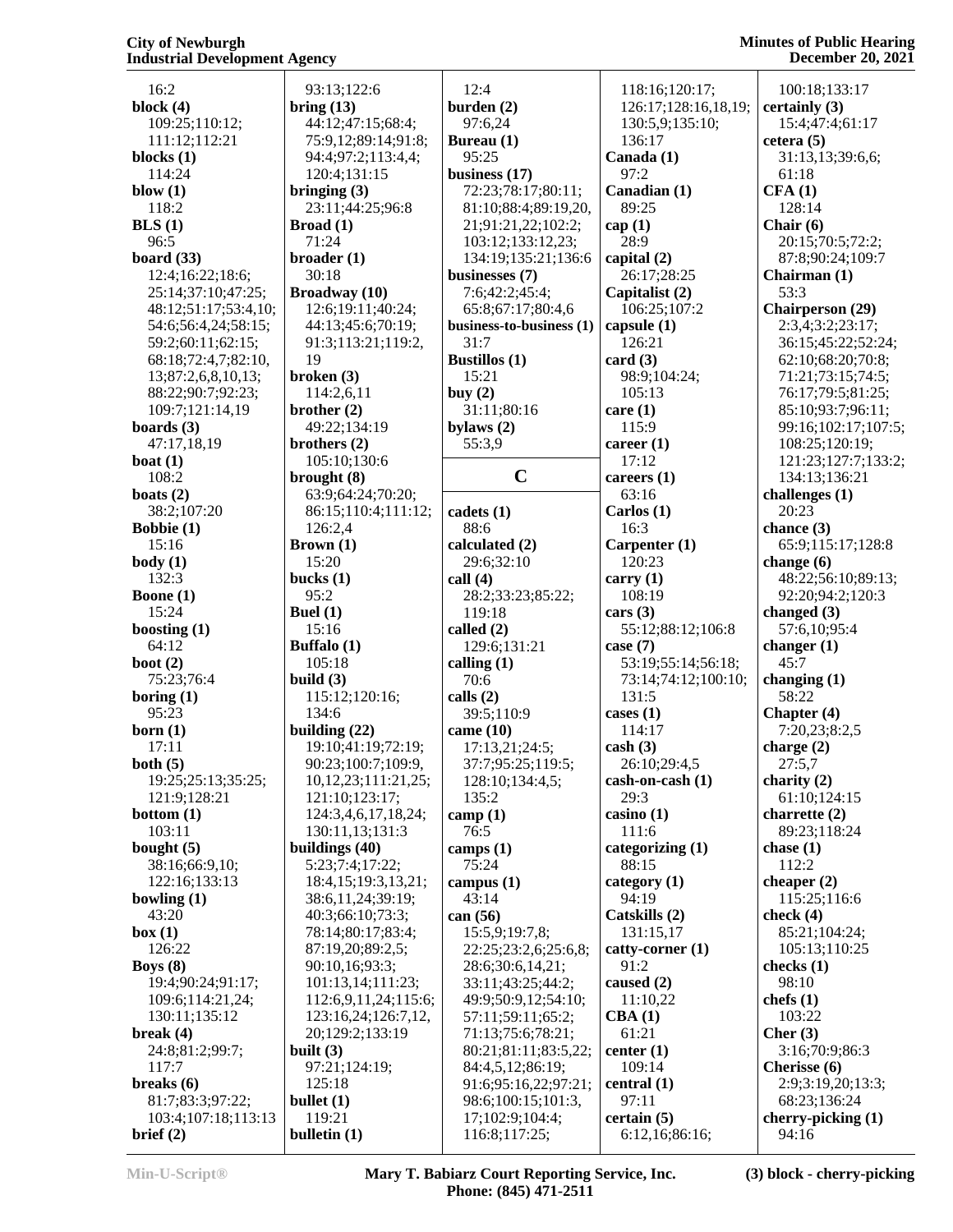**chief (2)** 11:12,24 **children (2)** 109:14;110:8 **choosing (1)** 77:21 **chosen (3)** 40:6;65:11,12 **Christopher (1)** 15:13 **church (1)** 90:17 **Cian (1)** 15:18 **circulation (1)** 11:18 **cities (7)** 44:18;103:10,15, 16;104:22;105:5; 124:8 **citizens (3)** 4:3;108:21;124:9 **CITY (133)** 2:2;3:4,22;7:18; 11:13,14,19,25;12:5; 13:13,19,21;14:10, 21,23;15:3;19:21; 20:25;21:14;22:5,10, 21;23:11;28:17; 30:12,20;31:6;33:8; 37:13,17;38:14,20, 20;39:3,11;40:23; 41:10;42:4,11,24; 43:4,7,12;44:4,6,6, 17,22;45:2,6,10,16; 46:4,7;47:20;48:25; 49:17;51:16,22; 52:15,21;53:11;54:9, 11,16;56:3,7;58:20; 59:11;62:5;63:10,14; 64:21;66:22;67:18; 69:12;70:3,12,17; 71:2;74:15;75:2,13; 76:22;77:12,18,22; 78:10,14;79:2,10; 80:24;81:17,23;82:9; 85:14;88:8;89:15,17; 91:22;92:8,10;96:16; 97:4,18;99:13;100:5, 6,7,13,25;101:7,8,18, 25;104:9,14;105:20; 108:15,20,20;110:21; 112:23;113:8;114:8, 10;116:16;119:15; 120:5;121:14; 124:13;129:16;131:4 **city's (1)** 85:16 **clarify (4)** 51:23;122:9; 123:11;127:22 **clarifying (1) class (10) classes (1)** 112:7 **clean (1) clear (3)** 15:15 **close (1)** 137:2 **closing (2) Club (9) Co (2) coat (1)** 79:23 **coats (1)** 79:23 96:17 **cold (1)** 112:7 14:11 90:22 37:13 49:2 32:3 30:22

 49:24;97:7,23; 103:10;106:19; 107:3,4,11;108:22; 124:13 111:19 51:19;128:12; 132:24 **Clearly (2)** 56:17;57:23 **Clifton (1)** 92:22;99:2 19:5;90:24;91:17; 109:6;114:20,22,25; 130:12;135:12 4:7;7:3 **Co-Chair (1) collaborating (1) collaboration (1) colleagues (1) collectively (6)** 4:11;6:7,10,19;8:6; **college (10)** 20:18;38:17,22,25; 39:22;42:18;76:2; 111:11;116:22; 135:13 **column (1) combination (1) combined (2)** 19:15;129:3 **coming (20)** 26:18,19;27:15; 34:9,13;43:7;72:7; 78:23;80:4,24;101:4; 102:11,13;106:8; 110:24;111:11; 112:12;115:5;117:4; 127:21

**comment (15)**

 7:12,14;13:7; 16:10,19;69:2,15,21; 70:5;71:3;84:7;85:6; 93:14;110:17;122:3 **comments (15)** 4:14;7:13;12:14, 24;13:2,4;36:18; 56:6;62:19;69:4; 71:19;82:7;84:6; 93:17;137:2 **commercial (2)** 33:11;129:16 **commitment (2)** 21:10;54:23 **committed (1)** 39:13 **committee (2)** 20:16;88:24 **communities (2)** 89:22;115:3 **community (61)** 14:2,6;21:10; 24:21;31:11,14; 37:11;38:25;39:22; 43:6,7;44:3,3;46:24; 47:3,5,13,20;48:3,3; 49:9,19;50:3,13,19, 23;51:4,19;52:3,13, 13,15;60:25;61:2,6, 11,12,15,20;63:21; 64:9,13,16,21,23; 66:2;67:10;68:5; 80:8;92:21;106:16, 20,21;112:17,22; 113:5,5;120:3; 124:16;131:8;134:5 **Companies (2)** 81:18;96:3 **company (10)** 4:9,10,11,15;6:23, 25;7:2,5;9:23;103:25 **comparable (1)** 28:16 **compare (1)** 33:14 **comparison (1)** 35:8 **complain (1)** 113:2 **complete (2)** 96:6;128:20 **completely (1)** 132:13 **completion (1)** 98:12 **complex (1)** 121:12 **complexity (1)** 24:9 **component (1)** 94:5 **comrade (1)** 102:25

**comrades (1)** 108:10 **concept (2)** 40:5;64:2 **concern (1)** 82:25 **concerned (6)** 67:23;74:19;75:11; 80:3,4;97:4 **concerns (1)** 77:2 **conditional (1)** 18:5 **conditions (3)** 27:13;86:18; 101:17 **condos (1)** 41:14 **confusing (2)** 31:23;74:10 **conjunction (1)** 91:7 **connectivity (1)** 44:12 **conservative (2)** 33:4;35:5 **consider (13)** 4:13;12:18;13:25; 14:3,9,11;29:23; 69:17;82:14,14; 84:18;133:25;136:16 **consideration (3)** 85:9;92:11;93:3 **considerations (1)** 58:3 **considered (2)** 28:15;34:25 **considers (1)** 28:12 **consist (1)** 5:25 **consists (1)** 5:16 **Consolidated (1)** 7:24 **constituted (1)** 79:4 **constituting (2)** 7:22;8:3 **construction (17)** 19:25;30:7,14,15, 17;34:5,6;35:19; 51:6;54:24,25;55:10; 103:16;106:11,13; 117:13;121:10 **consultant (2)** 56:22;60:17 **consulting (1)** 24:17 **contemplated (2)** 7:16;69:24 **contemplation (1)** 25:15

**Minutes of Public Hearing December 20, 2021**

> **contemporaries (1)** 88:19 **contentious (2)** 48:8;53:16 **context (3)** 38:11;40:20;48:20 **contextualize (1)** 97:8 **continually (2)** 73:2;112:10 **continuation (1)** 3:24 **continue (9)** 4:2;32:8;39:8,9; 63:17;68:15;90:11; 97:17;99:3 **continues (2)** 92:17;97:24 **contract (2)** 18:3;50:25 **contracting (1)** 51:6 **Contractors (1)** 130:8 **contracts (2)** 88:2,4 **contributes (1)** 71:4 **control (3)** 14:15;48:9;74:15 **conversation (1)** 65:4 **conversations (5)** 20:13;48:8;56:14; 60:10,10 **convinced (4)** 77:15,25;78:20,24 **Cooks (1)** 103:21 **copper (1)** 126:22 **corner (2)** 19:10;109:9 **corporate (1)** 103:6 **correct (3)** 73:9,23;84:5 **corrected (1)** 14:17 **corridor (1)** 45:5 **corruption (1)** 48:21 **Corsiglia (1)** 15:18 **Cost (12)** 27:11;33:15,17,23, 24;36:4;67:24;77:8; 115:23;117:19; 118:13,17 **cost-benefit (7)** 16:16;25:12;29:24; 33:7;35:24;40:10;

74:9

**Min-U-Script® Mary T. Babiarz Court Reporting Service, Inc. Phone: (845) 471-2511**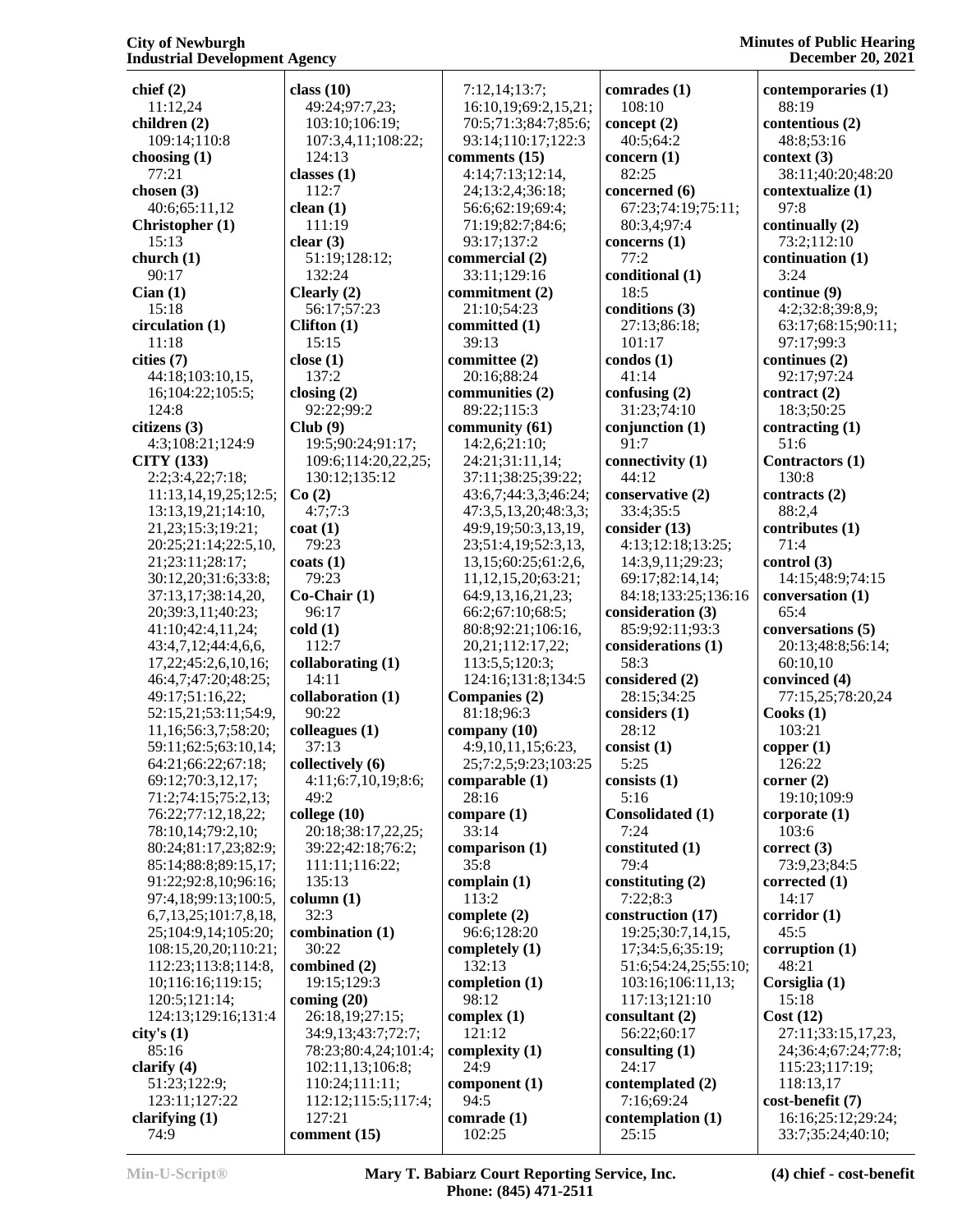| 45:14                   | 19:25;31:9;130:20      | deal(31)                 | demolished (1)               | deviates(1)            |
|-------------------------|------------------------|--------------------------|------------------------------|------------------------|
| costs(5)                | crew(1)                | 22:25;26:18;27:23;       | 101:10                       | 4:17                   |
| 29:25;31:22;34:25;      | 117:13                 |                          |                              |                        |
|                         |                        | 28:2;54:8,10,15;         | demolition (1)               | deviation (7)          |
| 35:12;36:7              | criticism(1)           | 56:7;58:20,24;59:10;     | 71:15                        | 4:23;5:2,6;9:8,11,     |
| council (9)             | 37:17                  | 60:23;66:21;68:13;       | density $(2)$                | 15,19                  |
| 13:19;37:18;40:24;      | crowd(1)               | 77:10,12,16;78:21,       | 104:10;105:11                | deviations $(1)$       |
| 42:11;43:3;45:10;       | 83:18                  | 25;82:14;84:11,13,       | department(1)                | 5:12                   |
| 47:20;48:25;72:8        | crown(1)               | 15;85:8;90:12;           | 41:14                        | devil's $(1)$          |
| Councilman (1)          | 88:3                   | 101:22;102:4,7;          | depth $(2)$                  | 37:20                  |
| 13:8                    | cruise(1)              | 116:4;117:17,25          | 56:25;57:2                   | Diana $(1)$            |
| Councilwoman (2)        | 44:25                  | dealing $(2)$            | describe(1)                  | 87:9                   |
| 82:2,4                  | cruising $(1)$         | 48:7,9                   | 25:10                        | die(2)                 |
| Counsel $(1)$           | 107:24                 | deals $(3)$              | described(1)                 | 52:17;125:16           |
| 2:10                    | crumbling $(1)$        | 102:8;114:11;            | 35:22                        | difference $(3)$       |
| Counties (1)            | 14:23                  | 131:4                    | desert $(2)$                 | 74:13;116:19;          |
| 96:20                   | crunching $(1)$        | deal's $(1)$             | 42:23;43:11                  | 117:9                  |
| countries (1)           | 95:19                  | 118:5                    | deserve $(3)$                | different (6)          |
| 103:10                  | culinary $(2)$         | debate(1)                | 53:13;68:12;85:7             | 13:6;14:20;25:6;       |
| country $(2)$           | 20:18;42:18            | 39:24                    | deserves (3)                 | 48:4,5;61:11           |
| 88:5;97:20              | culminating $(1)$      | debates $(1)$            | 21:18;53:24;68:13            | difficult $(5)$        |
| County $(41)$           | 71:9                   | 114:3                    | designated (1)               | 59:3;62:7;72:6;        |
| 11:13,19;17:10,16;      | current $(8)$          | debating (3)             | 6:24                         | 90:15;116:9            |
|                         | 4:18;32:11;38:5;       |                          |                              |                        |
| 18:4;30:5,7,11,16;      |                        | 115:8;117:5;             | desperately (1)              | difficulties $(1)$     |
| 34:11;38:15,25;         | 72:13;73:2;90:23;      | 119:11                   | 126:7                        | 111:15                 |
| 39:18;42:13;51:15;      | 108:6,8                | debt(1)                  | destination (1)              | digestible $(1)$       |
| 55:3,5;65:17;66:7,      | currently (13)         | 22:3                     | 21:13                        | 24:10                  |
| 11;79:12,13;80:15;      | 19:4,13;32:23;         | debt-service (1)         | destruction (1)              | dignity $(1)$          |
| 81:16;87:9;88:20;       | 75:24;76:5;79:4;       | 26:8                     | 135:8                        | 84:13                  |
| 91:10,14;96:17,17;      | 87:5,18;88:3;102:23;   | December (1)             | details(1)                   | diligence $(1)$        |
| 103:2;127:25;128:9;     | 105:6;107:9;109:22     | 11:16                    | 37:21                        | 72:5                   |
| 130:16;131:8,24,25;     | cutting $(1)$          | decimated (1)            | deteriorate (1)              | diligently $(1)$       |
| 132:7,18,21;134:9       | 109:12                 | 125:7                    | 90:11                        |                        |
|                         |                        |                          |                              |                        |
|                         |                        |                          |                              | 51:17                  |
| couple $(2)$            | cycle(1)               | decision(3)              | deteriorated (1)             | dime(1)                |
| 47:17;114:18            | 78:19                  | 62:7;90:8,8              | 87:21                        | 115:10                 |
| course(1)               | Cynthia (1)            | decisions(1)             | determined (1)               | dining $(1)$           |
| 110:6                   | 15:18                  | 99:4                     | 89:3                         | 6:2                    |
| course(9)               |                        | decrease(1)              | devalue(1)                   | dinner $(1)$           |
| 20:3;27:10;32:4;        | D                      | 39:9                     | 122:12                       | 99:21                  |
| 43:22;66:8;91:15;       |                        | deemed $(1)$             | develop $(4)$                | DIR(3)                 |
| 95:2;98:18;129:12       | dad(1)                 | 34:2                     | 63:6;88:10;90:2;             | 3:19;68:23;136:24      |
| Courtney $(1)$          | 49:21                  | deep $(2)$               | 92:15                        | direct(3)              |
| 76:21                   | daily $(2)$            | 44:19;107:11             | developed $(1)$              | 13:19;30:9,25          |
| cover (2)               | 27:3;51:8              | deficit (1)              | 131:23                       | directed $(1)$         |
| 118:13,16               | Dale $(1)$             | 71:14                    | developer $(16)$             | 84:8                   |
| coverage $(1)$          | 15:22                  | defined $(2)$            | 13:24;16:13;24:22;           | directly $(2)$         |
| 26:8                    | damage $(2)$           | 8:11,21                  | 26:3,13,22;28:18;            | 51:16,21               |
| COVID(2)                | 48:9;113:25            | definitely $(5)$         | 29:12;39:19;46:25;           | Director (7)           |
| 115:21;132:9            | damaged $(1)$          | 46:13,14;67:2;           | 48:24;74:16,17;              | 2:9;3:17,21;11:9,      |
| Crack(1)                | 89:7                   | 83:5;85:21               | 86:13;98:24;99:14            | 21;13:3;109:6          |
| 112:4                   |                        | degree $(1)$             | developers (9)               |                        |
|                         | dance $(2)$            | 76:2                     |                              | $\text{dirt}(1)$       |
| Craig(1)                | 109:20;112:7           |                          | 39:6;40:2;48:16;             | 126:3                  |
| 15:12                   | dangerous (1)          | de-industrialization (1) | 78:23;84:14;97:22;           | disclosure (1)         |
| $c$ razy $(1)$          | 114:25                 | 103:7                    | 99:10;100:4;106:25           | 64:5                   |
| 131:12                  | Daniel (4)             | Delano (1)               | developers' (1)              | disconnect (1)         |
| create $(3)$            | 15:20;79:6,7,9         | 134:23                   | 40:22                        | 47:19                  |
| 52:19;67:16;            | data(6)                | deliberate $(1)$         | developing $(1)$             | discount(5)            |
| 119:10                  | 13:17;26:23,25;        | 52:20                    | 89:2                         | 79:13;80:16;           |
| created $(5)$           | 28:20;95:18;96:5       | delivered (1)            | Development (15)             | 107:14;127:25;         |
| 29:2;35:18;84:25;       | day(4)                 | 132:17                   | 3:23;7:19;40:6;              | 128:11                 |
| 104:19;131:14           | 17:24;22:12;37:11;     | Delk $(1)$               | 42:16;52:21;63:4,24;         | discounts(1)           |
| creates $(1)$           | 120:12                 | 15:19                    | 65:20,21;77:20,25;           | 78:3                   |
| 31:13<br>creating $(3)$ | daycare $(1)$<br>89:21 | democracy (1)<br>103:18  | 83:20;101:7;104:23;<br>131:9 | discourse (1)<br>54:17 |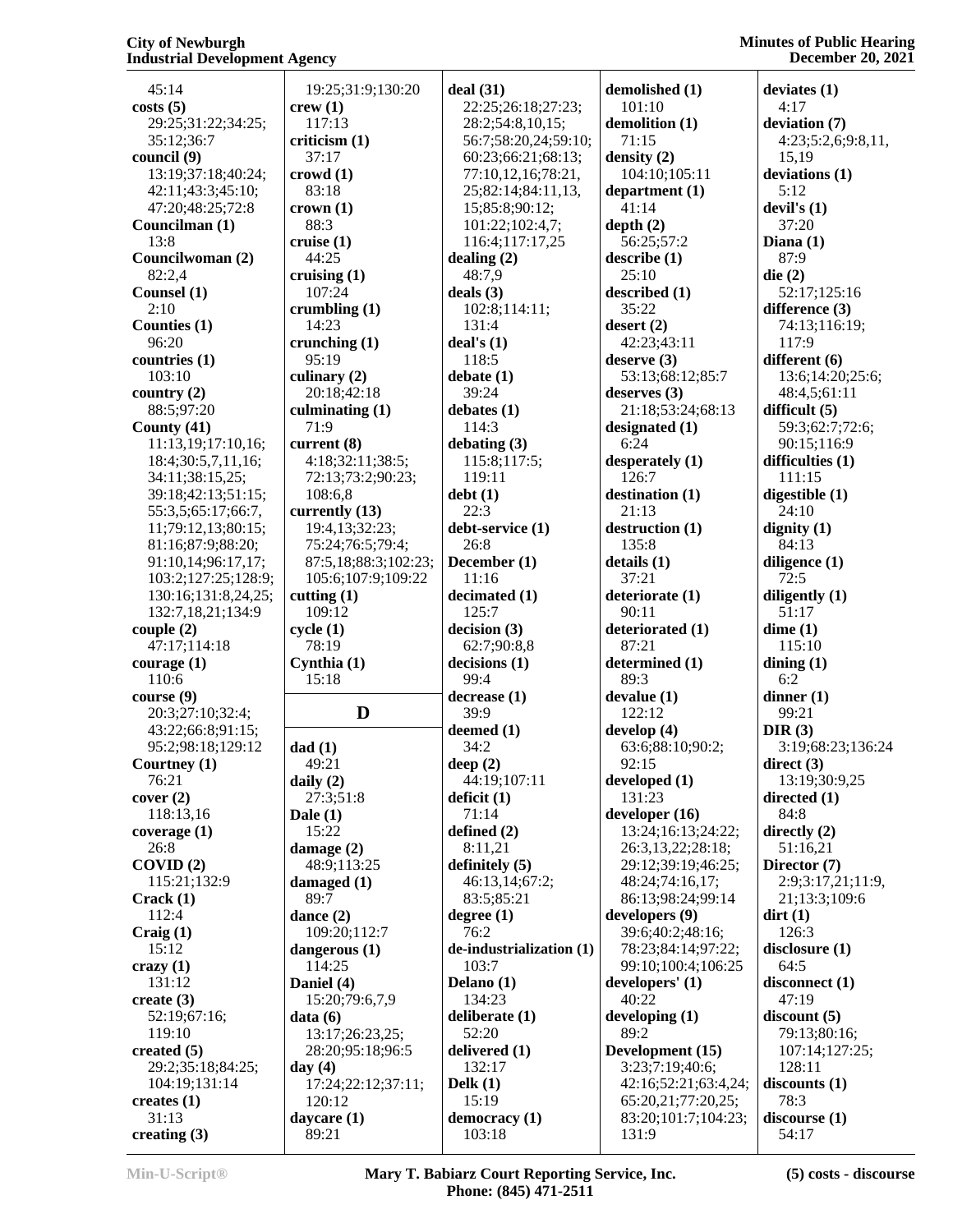#### **City of Newburgh Industrial Development Agency**

**Minutes of Public Hearing December 20, 2021**

**discussed (2)** 21:17;29:10 **discussing (2)** 85:25;88:25 **discussion (4)** 25:16;42:11,22; 76:11 **discussions (3)** 26:21;38:18;76:14 **dishwashers (1)** 104:5 **disinformation (1)** 127:20 **disingenuous (1)** 94:21 **disparagingly (1)** 94:9 **displacing (1)** 19:3 **displaying (1)** 14:5 **displays (1)** 126:17 **disrepair (1)** 90:19 **distress (1)** 48:19 **District (6)** 11:15;39:15;46:6; 64:20;71:8;129:2 **diverse (1)** 15:4 **diversifying (1)** 49:10 **dividend (2)** 28:3,6 **division (1)** 24:19 **docked (1)** 44:22 **doctor (1)** 31:12 **documents (2)** 58:14;85:17 **dollar (1)** 36:9 **dollars (7)** 32:5,8;33:2;42:3; 61:9;116:18;126:9 **done (12)** 16:18;23:3;24:25; 25:2;60:23;72:20; 79:20;91:25;106:5, 13;119:7;134:11 **door (1)** 55:24 **doors (1)** 72:22 **doubts (1)** 46:15 **Douglas (3)** 70:9,10,11 **down (17)**

 22:6;24:8;30:19; 39:11;40:16,16;69:9; 88:2,6;90:14;108:6; 110:22;112:19; 114:22;124:21; 125:21,22 **downtown (1)** 44:11 **Dr (1)** 20:14 **drawn (1)** 17:18 **drive (1)** 74:24 **drives (1)** 79:23 **DSA (4)** 96:18;102:24; 105:22;108:10 **DuBois (29)** 2:3;3:2;23:17; 36:15;45:22;52:24; 62:10;68:20;70:6,8; 71:21;73:15;74:5; 76:17;79:5;81:25; 85:10;93:7;96:11; 99:16;102:17;107:5; 108:25;120:19; 121:23;127:7;133:2; 134:13;136:21 **due (2)** 48:20;72:5 **dug (1)** 95:17 **dunk (1)** 117:22 **Dunn (1)** 134:21 **during (12)** 14:17;25:15;30:13; 34:5,11;35:18,19; 69:17;71:16;82:6; 94:7;124:22 **Dutchess (1)** 96:20 **Duvekot (1)** 15:17 **E earlier (4)** 40:9;85:13;86:2; 121:21 **early (2)** 19:17;111:19 **earn (1)** 128:13 **earnings (2)** 34:9;35:18 **easy (2)** 67:12;117:21 **eat (1)** 99:21 **eating (1)** 132:22 **eats (2)** 120:12,13 **echo (2)** 66:19;68:11 **economic (10)** 16:15;24:23;31:3, 18;34:13;77:3,24; 83:20;99:8;131:9 **economy (2)** 95:3;96:24 **Eddie (1)** 87:9 **educate (2)** 131:23;132:2 **educating (1)** 132:7 **educator (1)** 39:15 **effort (1)** 136:2 **egregious (1)** 77:13 **eight (1)** 10:12 **either (6)** 7:14;33:2;69:21; 118:5;119:13;133:23 **elaborate (1)** 23:24 **elaborated (1)** 30:2 **Elect (6)** 45:24;46:2,5;82:2, 4;86:14 **elected (9)** 14:12;36:18;37:13; 39:13;45:24;47:24; 62:12;68:22;82:6 **elementary (1)** 102:22 **ELIZABETH (2)** 133:7,8 **else (4)** 68:17;90:13;116:3; 136:22 **elsewhere (1)** 59:23 **emotional (1)** 114:13 **emotions (1)** 46:22 **emphasize (1)** 98:18 **employed (2)** 88:9;121:12 **employee (1)** 31:10 **employees (2)** 92:4,6 **employment (5)** 30:20;42:15;43:9,

 13;71:9 **empowered (1)** 7:20 **empty (4)** 19:4;110:2;113:20; 119:2 **Enabling (2)** 7:25;8:5 **enclosed (1)** 18:20 **encourage (8)** 21:9;46:16,18; 48:15;58:25;59:8; 97:8;111:10 **end (3)** 36:12;85:6;116:13 **ends (1)** 100:16 **energy (2)** 17:19;82:12 **enforceable (3)** 50:14;51:2;106:18 **enforced (1)** 51:10 **engaging (3)** 48:2,10;97:9 **engineering (1)** 24:16 **enough (5)** 81:17,17;118:19; 120:14;134:20 **Enriquez (1)** 15:21 **ensure (3)** 51:17;105:14; 106:13 **entered (1)** 125:8 **entertain (1)** 99:3 **entire (2)** 87:2;136:19 **entirely (1)** 32:18 **entirety (1)** 97:2 **entrance (1)** 125:22 **entry (2)** 42:20;50:15 **equate (2)** 20:9;84:15 **equates (1)** 20:6 **equipment (3)** 6:5,8,9 **equitable (2)** 49:11;52:22 **equity (9)** 22:4,16;27:21; 28:2,6;29:3;49:4; 58:10;84:12 **equivalent (1)**

 20:5 **especially (4)** 20:8;37:18;72:6; 130:19 **Espinal (1)** 15:14 **Esq (1)** 2:10 **essential (1)** 97:25 **essentially (2)** 25:4,18 **estate (2)** 6:18;66:24 **estimate (3)** 26:9;33:4;34:12 **estimated (5)** 32:2,9,14;38:9; 133:17 **estimating (1)** 30:13 **et (5)** 31:12,13;39:6,6; 61:18 **evaluation (1)** 88:22 **even (5)** 21:6;79:18;105:19; 116:11;136:10 **evening (9)** 3:3,20;46:3,21; 62:14;86:25;102:20; 107:8;109:4 **event (5)** 18:18;91:5,13,16, 21 **events (4)** 6:2;14:6;50:20; 79:25 **everybody (7)** 17:3,4;23:14;92:7; 100:12;136:12,14 **everyone (14)** 37:7;46:3;48:10; 59:4,25;64:22;67:10; 74:22;79:16;107:8; 109:4;122:6;127:11; 134:16 **exactly (3)** 76:13;100:9; 110:10 **example (2)** 14:7;49:14 **exceed (3)** 8:19;58:8,9 **except (2)** 19:4;36:20 **excess (2)** 12:22;25:25 **excessive (1)** 83:10 **excited (9)**

65:13,22;67:14,15,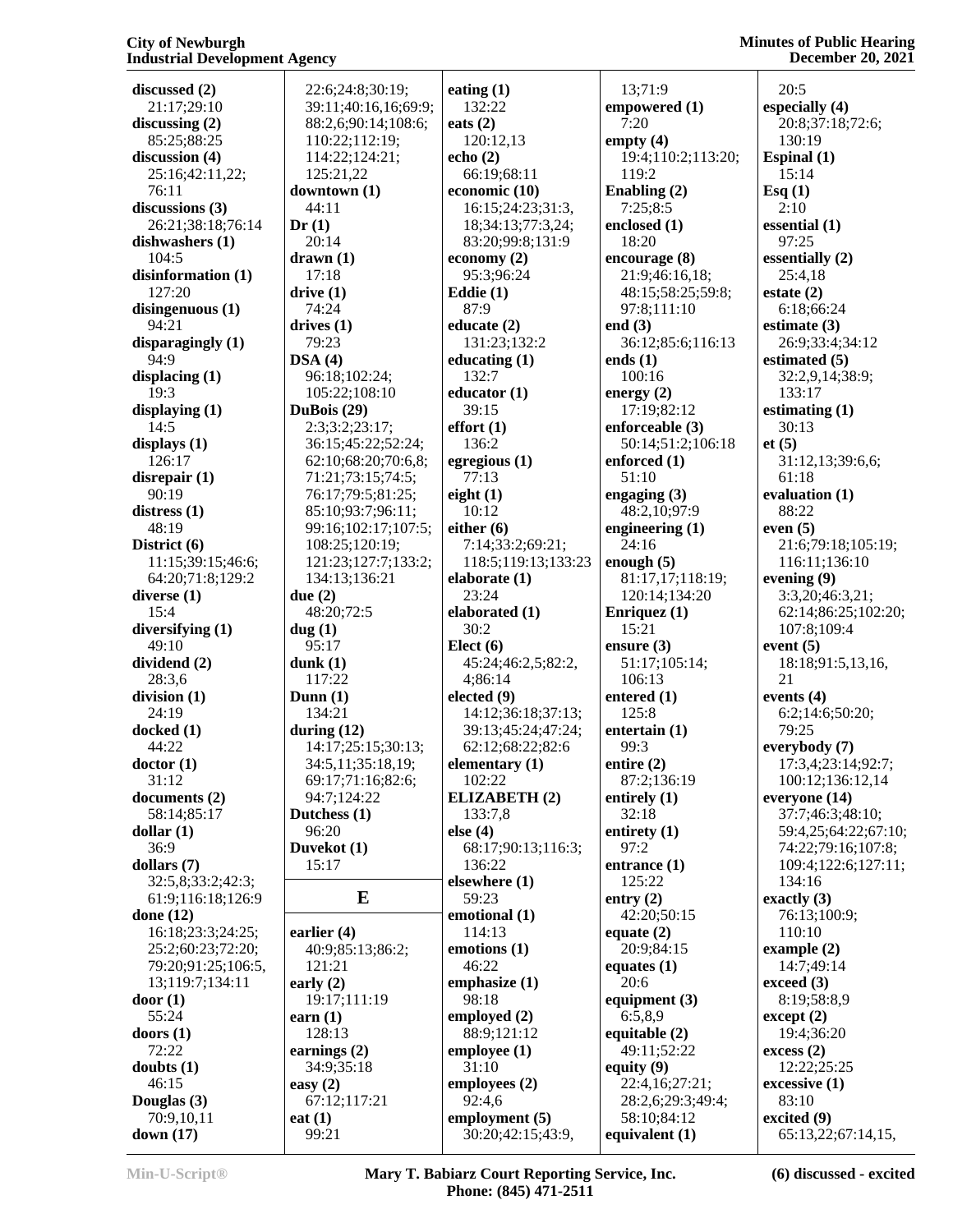| 16,18;75:5;126:23;                       | 36:2                      |
|------------------------------------------|---------------------------|
| 134:10                                   | fact-b                    |
| EXEC(4)<br>3:19;68:23;87:9;              | 46:2<br>failed            |
| 136:24                                   | 46:2                      |
| <b>Executive (9)</b>                     | fair (7                   |
| 2:9;3:16,21;11:9,<br>12,21,24;13:3;109:5 | 49:2<br>99:1              |
| exempt $(4)$                             | 105                       |
| 4:18;32:23;34:7;                         | fallacy                   |
| 83:8                                     | 128<br>falling            |
| exemption (22)<br>5:3;9:12;10:4,9,13,    | 103                       |
| 17,21,25;11:5;32:15;                     | falls (1                  |
| 33:5;35:2,3,4,13,14,                     | 67:1                      |
| 15;36:9;74:2;82:16;<br>84:19;133:17      | falseh<br>130             |
| exemptions (3)                           | famili                    |
| 6:16;34:24;83:15                         | 63:1                      |
| existence (1)<br>19:15                   | family<br>41:1            |
| existing $(5)$                           | 125                       |
| 5:23;28:20;41:8;                         | family                    |
| 54:4,5<br>exists $(1)$                   | 101<br>famou              |
| 97:6                                     | 124                       |
| expand (4)                               | far $(10$                 |
| 17:17;20:18;39:8;                        | 32:2<br>65:1              |
| 134:7<br>expanding $(1)$                 | 75:1                      |
| 82:24                                    | 103                       |
| expected (1)<br>58:10                    | fast (1<br>94:2           |
| expenses (1)<br>26:14                    | favore                    |
| expensive (5)                            | 106<br>fear (1            |
| 44:21;89:5;92:25,                        | 118                       |
| 25;116:2<br>experience (1)               | federa<br>122             |
| 135:22                                   | federa                    |
| experienced (2)                          | 71:1                      |
| 103:22;111:17                            | Feel (9                   |
| explaining (1)<br>72:8                   | 3:15<br>54:1              |
| extra(2)                                 | 102                       |
| 125:6,11                                 | feeling                   |
| extracted (2)<br>101:8,19                | 101<br>fees (1            |
| extraordinary (1)                        | 43:2                      |
| 133:13<br>extremely (3)                  | feet (1<br>5:25           |
| 48:18;78:2;90:15                         | few (7                    |
| eyebrow (1)<br>61:4                      | 22:7<br>94:4              |
| F                                        | field (                   |
|                                          | 125<br>$\mathbf{fight}$ ( |
| face $(1)$                               | 53:1                      |
| 89:13                                    | fightir                   |
| facility (7)<br>6:2,3,8,11,23;8:25;      | 107<br>figure             |
| 34:15                                    | 91:2                      |

 36:20;40:8 **fact** (1) 46:21 **failed (1)** 6:25 **fair (7)** 49:20,25;53:9; 99:11;104:2,16; 105:15 **fallacy (2)** 128:17,21 **falling (1)** 03:6 **s** (1) 67:11 **falsehoods (1)** 130:21 **families (2)** 63:19;67:20 **family (4)** 41:12;49:22;64:25; 25:23 **family's (1)** 01:2 **famous (1)** 24:20 **far (10)** 32:2;57:11;58:12; 65:18,18;74:18; 75:11;78:17,18; 03:13 **fast (1)** 94:2 *f* **f***f f f f f f f f f f f <i>f f f <i>f f f <i>f f <i>f f <i>f <i>f <i>f <i>f <i><i>f <i><i>f <i><i>f <i><i>f <i>f <i><i>f* 06:12  $f(1)$ 18:5 **feral** (3) 22:11,12,18 erally-funded (1) 1:16 **Feel (9)** 3:15;36:21;46:18; 4:18;85:22;101:25; 02:3;111:10;112:20 **feelings (2)** 01:24;102:15 **fees (1)** 43:23 **feet (1)** :25 **few (7)** 22:7;72:20;84:23; 94:4,13;99:9;127:22 **d** (1) 25:12 **fight (2)** 53:17;108:7  $\lim g(1)$ 07:4 **figure (2)** 91:24;100:19 **film (2) find (2) fine (3) fish (2) five (6) fix (3)** 6:5

 94:17 75:23;76:4 **final (3)** 4:22;9:7;35:9 **finally (1)** 108:17 **finance (2)** 88:24;97:11 **financed (3)** 22:2,2;23:9 **financial (14)** 6:13,20;7:15;8:11, 17,21;9:2;12:21; 24:7;61:16,19;69:23; 92:24;97:13 **financially (1)** 60:7 **financials (1)** 26:13 **financing (5)** 27:12;56:16,19; 57:5;78:7 29:13;90:13 36:25;37:3;108:13 **finished (2)** 19:18;87:7 **Fioravanti (2)** 127:8,9 **firm (1)** 89:25 **first (33)** 20:13;21:7;25:18, 20;29:20;36:23;37:6, 15;39:13;40:11; 41:11;45:11;46:11, 12;47:6;49:15;50:5; 52:4;54:16,22;55:9; 57:16;69:5,7;72:12, 20;74:2;85:11; 109:13;124:8,19; 125:16;127:24 **fiscal (3)** 24:24;34:3,22 120:11,13 67:3;73:21;74:3; 99:22;103:19;123:4 **five-percent (1)** 73:22 49:7;101:12; 119:22 **fixtures (1) floats (1)** 107:20 **floor (4)** 16:20;18:17,19; 109:13 **floors (1)**

 109:18 **flourish (1)** 82:23 **flow (1)** 26:10 **focus (3)** 43:25;44:3;53:6 **focused (3)** 63:4,12,13 **folks (4)** 49:16,24;52:14; 131:7 **follow (1)** 132:19 **following (1)** 5:17 **food (9)** 18:22;20:8,15; 42:23,23;43:3,11,18; 87:24 **foods (2)** 132:4,5 **foot (1)** 44:13 **forefront (1)** 47:16 **foregoing (1)** 6:15 **foremost (1)** 85:11 **forever (1)** 120:13 **form (4)** 55:19;76:10; 105:15;133:16 **forma (1)** 58:13 **former (4)** 38:14,20;87:9; 126:13 **forth (4)** 4:25;5:11;9:10,18 **forward (17)** 14:8;18:9;20:11; 31:19;33:21,25; 43:16,20;47:6;48:23; 49:18;50:9,22;52:19; 68:16;70:7;97:17 **Foster (22)** 16:13,21,24;37:9, 22;42:12,25;71:3; 75:12;80:9;81:9; 96:23;101:21; 105:12;121:2;127:4, 24;128:6,6,13; 130:13;132:6 **Fosters (2)** 66:13;131:11 **Foster's (1)** 40:5 **found (4)** 38:15;57:21;

 126:22;132:10 **Foundry (1)** 93:11 **four (1)** 52:9 **fourth (1)** 109:18 **France (3)** 125:24,25;126:4 **frankly (2)** 21:21;72:19 **Frase (3)** 76:18,19,21 **Fred (4)** 86:23,24;87:2; 109:7 **free (3)** 3:15;54:18;85:22 **French (3)** 125:6,7,11 **Front (3)** 41:19;111:20; 119:9 **frustration (1)** 127:17 **FSH (2)** 4:9;7:5 **fulfill (1)** 86:9 **fulfilled (1)** 85:5 **full (12)** 12:8,11;18:10; 28:7;40:17;47:10; 64:4;82:19,21;86:5; 120:5;126:22 **full-time (4)** 20:4,10;71:9;92:4 **fully (4)** 64:5;67:13,25;84:4 **fundamentally (2)** 54:8;77:21 **funding (2)** 27:15;128:23 **funneled (3)** 51:15,18,21 **further (1)** 50:7 **future (5)** 17:21;29:5;36:10; 84:21;120:16 **G galleries (1)** 91:18 **Galloway (2)** 125:3,10 **game (1)** 45:7 **garbage (1)** 111:20

**figuring (1)**

**fact (2)**

**gardens (1)**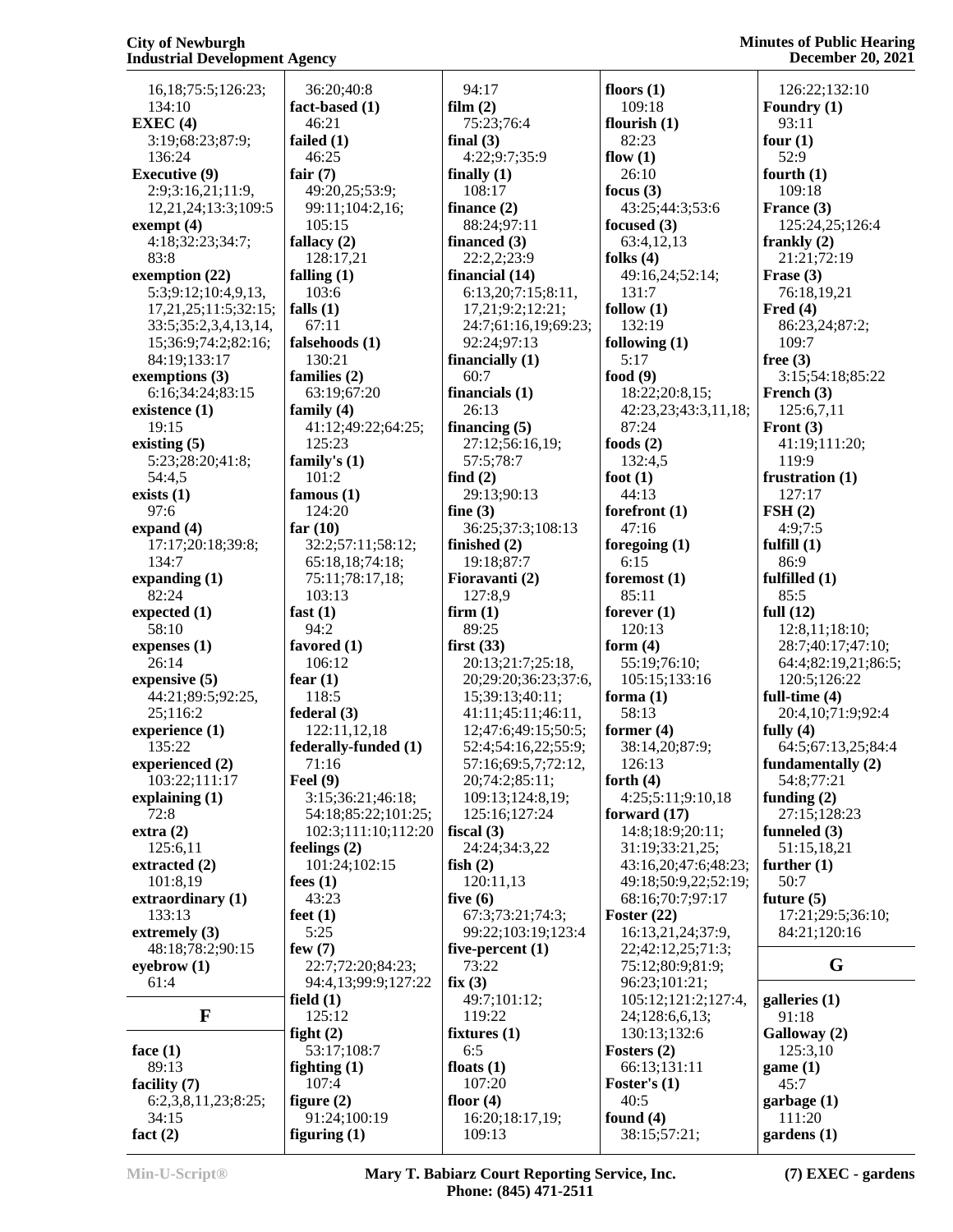18:22 **gassed (1)** 125:15 **GDP (1)**  $96.25$ **gem (1)** 67:5 **General (9)** 4:20;7:8,9,23;8:4; 11:17;54:12;94:23; 130:7 **generally (1)** 26:7 **generated (2)** 112:24;129:5 **generating (1)** 71:10 **generation (1)** 21:8 **generations (1)** 101:2 **GENESIS (2)** 46:2,3 **gentlemen (2)** 108:13;130:7 **gentrification (1)** 97:16 **genuine (1)** 55:16 **geography (1)** 30:18 **gets (4)** 89:10;101:18; 116:2;136:12 **ghetto (2)** 123:3,5 **gifted (2)** 38:17,24 **Girls (8)** 19:5;90:24;91:17; 109:6;114:22,25; 130:11;135:12 **GISELLE (1)** 82:4 **giveaways (1)** 98:7 **given (1)** 73:5 **gives (1)** 100:12 **giving (5)** 47:12;50:16; 102:20;120:11,14 **glad (1)** 66:5 **Glassdoor (1)** 96:4 **globally (1)** 103:14 **glory (1)** 126:13 **God (1)** 110:22

| goes (3)                      | green(1)           |
|-------------------------------|--------------------|
| 40:16;123:19;                 | 43:10              |
| 127:6                         |                    |
|                               | $g$ reens $(1)$    |
| golden (1)                    | 43:19              |
| 103:17                        | Gregory (1)        |
| good (21)                     | 2:8                |
| 3:3,20;22:8;46:3;             | green(2)           |
| 53:22;62:14;63:15;            | 17:9;107:10        |
| 77:10,16;78:25;               | Grice $(1)$        |
| 84:15;86:25;94:11;            | 13:8               |
| 95:14;101:22;                 | Grice's (1)        |
|                               | 71:18              |
| 102:20;107:8;109:4;           |                    |
| 124:10;131:18;132:3           | groceries (1)      |
| goods (1)                     | 31:12              |
| 27:12                         | ground(5)          |
| Google (1)                    | 18:17;110:18;      |
| 85:15                         | 119:18;122:21;     |
| gosh (1)                      | 123:10             |
| 93:12                         | Group(5)           |
| Goshen (1)                    | 23:20;24:13,14,1   |
|                               |                    |
| 102:23                        | 115:14             |
| gotta (1)                     | groups (2)         |
| 111:3                         | 61:11;124:15       |
| Government (7)                | grow(2)            |
| 24:18;37:13;43:4;             | 75:21;88:10        |
| 77:23;80:14;122:11,           | growing(1)         |
| 19                            | 79:21              |
| grade (2)                     | growth(1)          |
|                               | 134:4              |
| 109:16,17                     |                    |
| grades (1)                    | guarantee (4)      |
| 109:14                        | 106:5;118:12,13;   |
| gradually (1)                 | 121:14             |
| 72:24                         | guaranteeing (1)   |
| graduate (1)                  | 106:19             |
| 116:25                        | guarantees (2)     |
|                               |                    |
|                               |                    |
| graduated (2)                 | 98:7;118:9         |
| 13:16;38:8                    | guess $(3)$        |
| graduating (1)                | 28:21;120:25;      |
| 113:11                        | 121:16             |
| Grand (9)                     | Gully's $(1)$      |
| 3:5;4:7;5:20;7:2;             | 41:19              |
| 18:16;19:11;62:25;            | guy(2)             |
| 87:16;129:22                  | 108:3,4            |
| grant (8)                     | guys(3)            |
| 27:17;80:19,20;               | 52:10;95:23;       |
|                               |                    |
| 83:21,21;107:16;              | 114:17             |
| 128:14,15                     |                    |
| granted (1)                   | Н                  |
| 29:12                         |                    |
| granting (2)                  | half $(3)$         |
| 6:12;12:20                    | 72:12;76:14;95:2   |
| grants (1)                    | Hall $(1)$         |
| 79:14                         | 12:5               |
|                               |                    |
|                               | Hamill (1)         |
| 45:15;61:8;62:18,             | 15:19              |
| 19;63:7,11;64:2;              | hand $(1)$         |
| 77:7;86:8;107:23,25;          | 48:6               |
| 119:8;120:16;127:5,           | hand-delivered (1) |
| great (17)<br>13;131:17;132:5 | 11:23              |
| greater (1)                   | handle (1)         |
| 96:25                         | 15:5               |
| greatest (1)                  | handling $(1)$     |

**een** (1) 43:10 **greens (1)** 43:19 **Gregory (1)** 2:8 **grew (2)** 17:9;107:10 **Grice (1)** 13:8 **Grice's (1)** 71:18  $31.12$ *g* (5) 18:17;110:18; 119:18;122:21; 123:10 **Group (5)** 23:20;24:13,14,19; 115:14 **gups** (2) 61:11;124:15 **grow (2)** 75:21;88:10 **growing (1)** 79:21 **growth (1)** 134:4 **guarantee (4)** 106:5;118:12,13; 121:14 **guaranteeing (1)** 106:19 **guarantees (2)** 98:7;118:9 **guess (3)** 28:21;120:25; 121:16 **Gully's (1)** 41:19 **guy (2)** 108:3,4 **guys (3)** 52:10;95:23; 114:17  $\mathbf{df}$  (3) 72:12;76:14;95:21 **Hall (1)** 12:5 **Hamill (1)** 15:19 **hand (1)** 48:6 **hand-delivered (1)** 11:23 **handle (1)** 15:5 **handling (1)** 48:17

**H hear (7) hands (1)** 130:6 **hanging (1)** 108:5 **happen (11)** 56:9;58:17;64:4; 75:7;85:4;88:18; 89:17;90:9;117:10; 121:17;127:14 **happened (7)** 39:17;57:23;59:21; 90:6;93:18;113:22; 132:9 **happening (4)** 48:5;118:15; 129:18;131:6 **happens (8)** 30:17;68:18;86:9; 101:22;112:8; 117:17;120:11; 133:18 **happy (9)** 17:6;23:13;36:13; 63:22;65:11,12;66:2; 96:9;127:4 **harassment (1)** 105:17 **Harbors (2)** 130:10;135:12 **hard (2)** 19:6;116:12 **Harvey (7)** 36:22;37:4,5; 46:10;70:20;71:18; 89:4 **Hasbrouck (2)** 45:3;125:23 **hate (1)** 120:9 **Headquarters (2)** 64:18;125:22 **heads (2)** 83:18;112:5 **health (1)** 103:20 **healthy (1)** 131:25 49:4;52:10;60:15; 61:5;78:11;98:12; 114:7 **heard (9)** 22:10;46:12;56:7; 60:11;78:6;79:14; 94:6;104:7;125:10 **HEARING (166)** 3:1,5,7,13,14,25; 4:1,13;5:1;6:1;7:1; 8:1,8,14,24;9:1;10:1; 11:1,11,23;12:1,10, 12,13,15,25;13:1; 14:1;15:1;16:1,9; 17:1;18:1;19:1;20:1;

 21:1;22:1;23:1;24:1; 25:1;26:1;27:1;28:1; 29:1;30:1;31:1;32:1; 33:1;34:1;35:1;36:1; 37:1;38:1;39:1;40:1; 41:1;42:1;43:1;44:1; 45:1;46:1;47:1;48:1; 49:1;50:1;51:1;52:1; 53:1;54:1;55:1;56:1; 57:1,6,11,13,18;58:1; 59:1;60:1,2,8;61:1; 62:1,4;63:1;64:1; 65:1;66:1;67:1;68:1; 69:1,6,14,17;70:1; 71:1;72:1;73:1;74:1; 75:1;76:1;77:1;78:1; 79:1;80:1;81:1;82:1; 83:1;84:1;85:1;86:1; 87:1;88:1;89:1;90:1; 91:1;92:1;93:1,19; 94:1;95:1;96:1;97:1; 98:1;99:1;100:1; 101:1;102:1;103:1; 104:1;105:1;106:1; 107:1;108:1;109:1; 110:1;111:1;112:1; 113:1;114:1;115:1; 116:1;117:1;118:1; 119:1;120:1;121:1; 122:1,2;123:1;124:1; 125:1;126:1;127:1, 11;128:1;129:1; 130:1;131:1;132:1; 133:1;134:1;135:1; 136:1;137:1,3 **heart (1)** 113:14 **heat (1)** 112:5 **heavily (3)** 50:2;95:13;99:5 **held (3)** 3:25;5:7;9:16 **Hello (4)** 70:11;76:20; 120:22;122:6 **help (9)** 20:18;21:12;71:13; 108:3;116:18; 119:15;125:11; 126:8;131:23 **help' (1)** 14:22 **helped (1)** 131:14 **Herald (2)** 11:16;81:4 **herein (1)** 6:9 **hereinafter (1)** 8:6 **here's (5)** 27:22;34:3;55:21;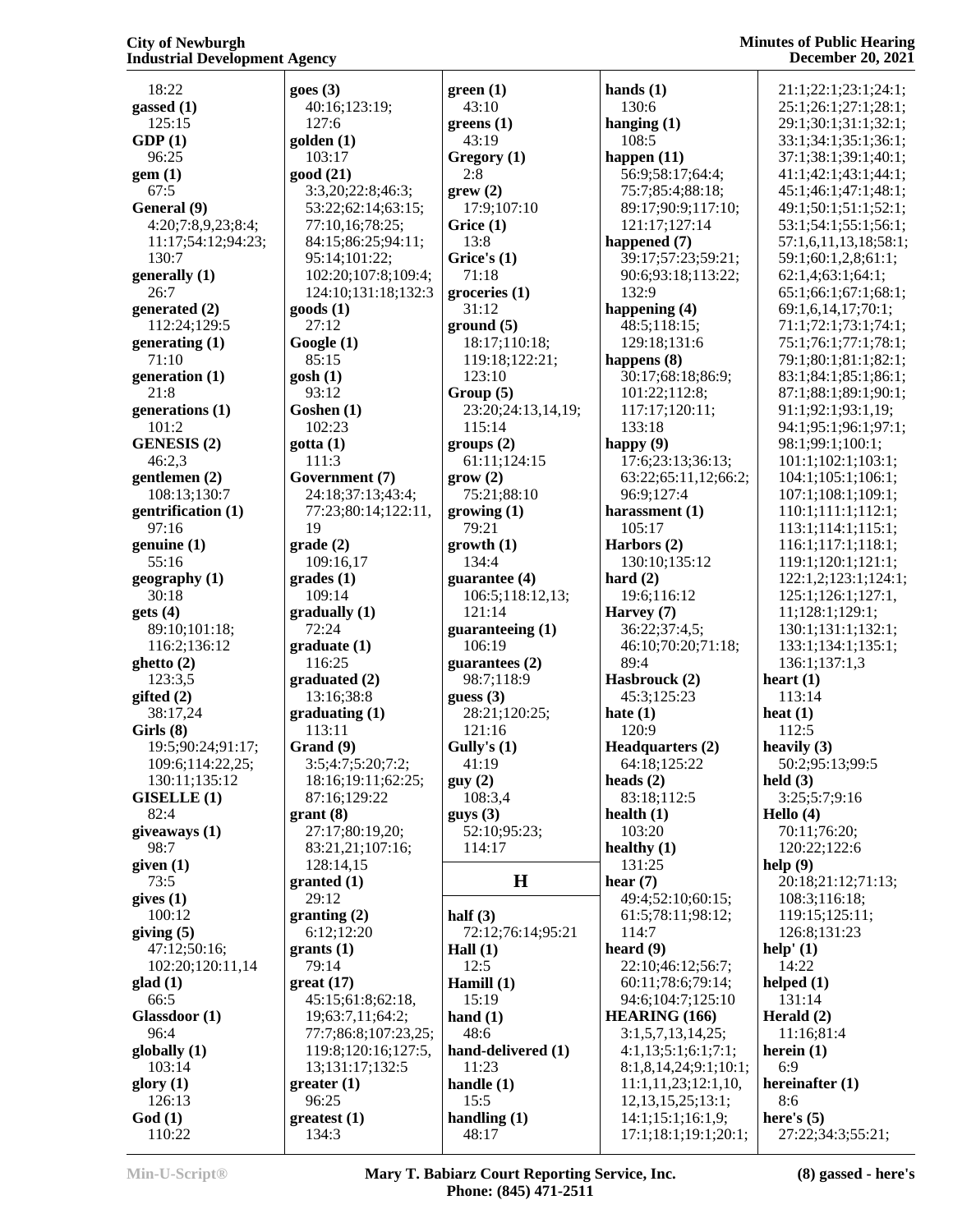57:14;111:8 **hey (3)** 63:13;101:11; 122:16 **Hi (5)** 79:8;93:10;96:14; 99:19;134:16 **high (8)** 13:15;22:9,12; 38:2;78:9,11;110:14; 113:12 **higher (3)** 50:8,18;83:14 **highest (4)** 13:11;15:6;106:7; 129:15 **highjacking (1)** 106:22 **highly (1)** 21:25 **himself (1)** 132:6 **hire (3)** 75:17;108:12; 113:15 **hired (3)** 23:20;89:25; 106:10 **hiring (2)** 98:11;106:5 **historic (4)** 45:8;64:20;71:7; 89:6 **historical (1)**  $48.20$ **history (21)** 21:4;42:8,9;59:13; 64:19;80:9;99:24; 100:4;101:20; 102:13;122:9; 123:12,15,23;124:5; 126:6,17,19;127:2; 130:25;134:5 **hit (1)** 115:21 **Hitch (1)** 134:23 **hold (5)** 8:14,23;47:22; 50:8;86:12 **holding (7)** 3:24;4:12;52:5; 86:21;98:24;99:10; 108:12 **holes (1)** 119:21 **home (3)** 109:19;133:13; 134:9 **homeless (1)** 111:21 **homeowner (2)** 39:14;77:17 **housing (1)**

**homeowners (1)** 102:3 **Homes (3)** 70:23;122:15;  $123.8$ **honest (1)** 72:10 **honor (1)** 125:18 **honored (1)** 131:11 **hope (11)** 20:24;42:6;59:4; 61:24;101:3,21; 108:23,24;119:13; 121:6;127:6 **hopefully (6)** 18:10;23:9;72:22; 77:24;85:19;109:11 **hoping (1)** 21:5 **Horowitz (1)** 15:13 **horses (1)** 118:23 **hospital (2)** 63:5;135:13 **hospitality (17)** 17:12;20:19,20; 21:5;31:2;42:20; 63:7;65:23;80:10; 81:10;91:21;94:15; 95:6;96:23;101:21; 105:13;116:21 **Hospitality's (1)** 130:13 **hosting (1)** 14:6 **Hotel (27)** 3:5;4:9;5:25;7:5; 13:21;17:14;20:24; 21:7;27:4,10;34:18; 42:19;58:11;71:16; 78:3;91:5;94:10; 95:16;103:19,22; 104:2,5,10,15; 105:14;106:23; 130:14 **hotels (9)** 17:15;21:4;28:7; 43:15;80:12;95:12; 121:3;132:14;134:7 **hour (3)** 76:15;95:21; 103:23 **hourly (2)** 94:24;95:9 **House (4)** 45:3;122:17; 123:25;125:23 **housekeepers (1)** 104:3

 128:5 **Hudson (7)** 41:24,25;44:15,18; 61:3;79:22;108:6 **huge (2)** 92:17;133:21 **hurt (1)** 100:23 **hurting (1)** 125:9 **husband (1)** 93:10 **hypothetical (2)** 33:23;34:25 **I Iannucci (1)** 15:23 **IBM (1)** 119:4 **IDA (198)** 2:2;3:1,2,4,19;4:1; 5:1;6:1;7:1;8:1;9:1; 10:1;11:1;12:1;13:1; 14:1,8;15:1;16:1; 17:1;18:1;19:1;20:1; 21:1,19;22:1,21;23:1, 17,21;24:1;25:1,4; 26:1;27:1;28:1;29:1; 30:1;31:1;32:1;33:1; 34:1,7,8;35:1;36:1, 15;37:1,10,22;38:1; 39:1;40:1,4;41:1; 42:1,12;43:1;44:1; 45:1,22;46:1;47:1; 48:1,17,25;49:1; 50:1;51:1;52:1,24; 53:1,10;54:1,6;55:1, 2,5,6,6;56:1;57:1; 58:1,15,25;59:1,16, 17;60:1,11;61:1; 62:1,10;63:1;64:1; 65:1;66:1;67:1;68:1, 20,23;69:1;70:1,8; 71:1,21;72:1;73:1, 15;74:1,5;75:1;76:1, 17;77:1;78:1;79:1,5; 80:1;81:1,20,25;82:1, 10,13;83:1;84:1,8,17; 85:1,10,14,15;86:1; 87:1;88:1;89:1;90:1; 91:1;92:1;93:1,7; 94:1;95:1;96:1,11; 97:1;98:1;99:1,16; 100:1;101:1;102:1, 17;103:1;104:1; 105:1;106:1;107:1,5; 108:1,25;109:1; 110:1;111:1;112:1; 113:1;114:1;115:1; 116:1;117:1;118:1; 119:1;120:1,19;

 121:1,23;122:1; 123:1;124:1;125:1; 126:1;127:1,7;128:1; 129:1;130:1;131:1; 132:1;133:1,2;134:1, 13;135:1;136:1,21, 24;137:1 **IDAs (2)** 25:3;59:18 **IDA's (1)** 55:8 **idea (4)** 18:13;128:25; 129:17;131:20 **imagine (3)** 25:7;116:8;118:14 **immediate (1)** 46:15 **immediately (3)** 19:19;71:4;72:16 **impact (4)** 13:13;24:24;31:3; 95:15 **impacts (4)** 14:9;31:18;34:4,14 **important (14)** 37:8;48:18;73:3; 74:18;75:10,20; 88:17;94:5;97:3; 104:13;123:22; 124:16;130:24;135:4 **importantly (1)** 98:3 **impossible (1)** 35:10 **improvement (1)** 32:13 **improvements (9)** 5:22;10:6,10,14,18, 22;11:2,7;38:9 **inaccurate (1)** 14:18 **incentive (2)** 25:21,23 **incentives (1)** 27:14 **include (4)** 14:4;58:2;70:19; 104:8 **included (2)** 65:22;98:23 **including (4)** 6:15;30:11;47:17; 79:22 **income (1)** 26:15 **incorrect (3)** 73:11;83:24,25 **increase (1)** 72:24 **increased (1)** 97:15 **increases (1)**

 40:12 **increasing (1)** 74:13 **incredibly (1)** 130:15 **incumbent (1)** 104:22 **independent (1)** 16:16 **index (1)** 93:23 **indicated (1)** 12:25 **indicating (2)** 5:5;9:14 **indirect (1)** 20:21 **individuals (3)** 13:6;56:2;88:8 **Industrial (2)** 3:22;7:18 **industries (1)** 75:25 **industry (4)** 20:6;23:22;27:4; 104:10 **inequalities (1)** 99:3 **information (11)** 7:9;14:19;26:16; 27:2;69:18;73:5,6; 81:3;83:23;84:20; 85:13 **informed (2)** 37:9;84:4 **ingrained (1)** 130:16 **inhabiting (1)** 115:2 **initially (1)** 38:14 **inner (1)** 108:5 **Innovation (2)** 62:25;129:22 **input (1)** 13:20 **inserted (1)** 12:12 **installation (1)** 6:4 **instance (3)** 70:18;75:15;135:7 **instead (1)** 12:10 **intend (1)** 7:8 **intention (1)** 48:24 **intentional (4)** 47:22;48:13;49:2; 52:23

**interest (3)**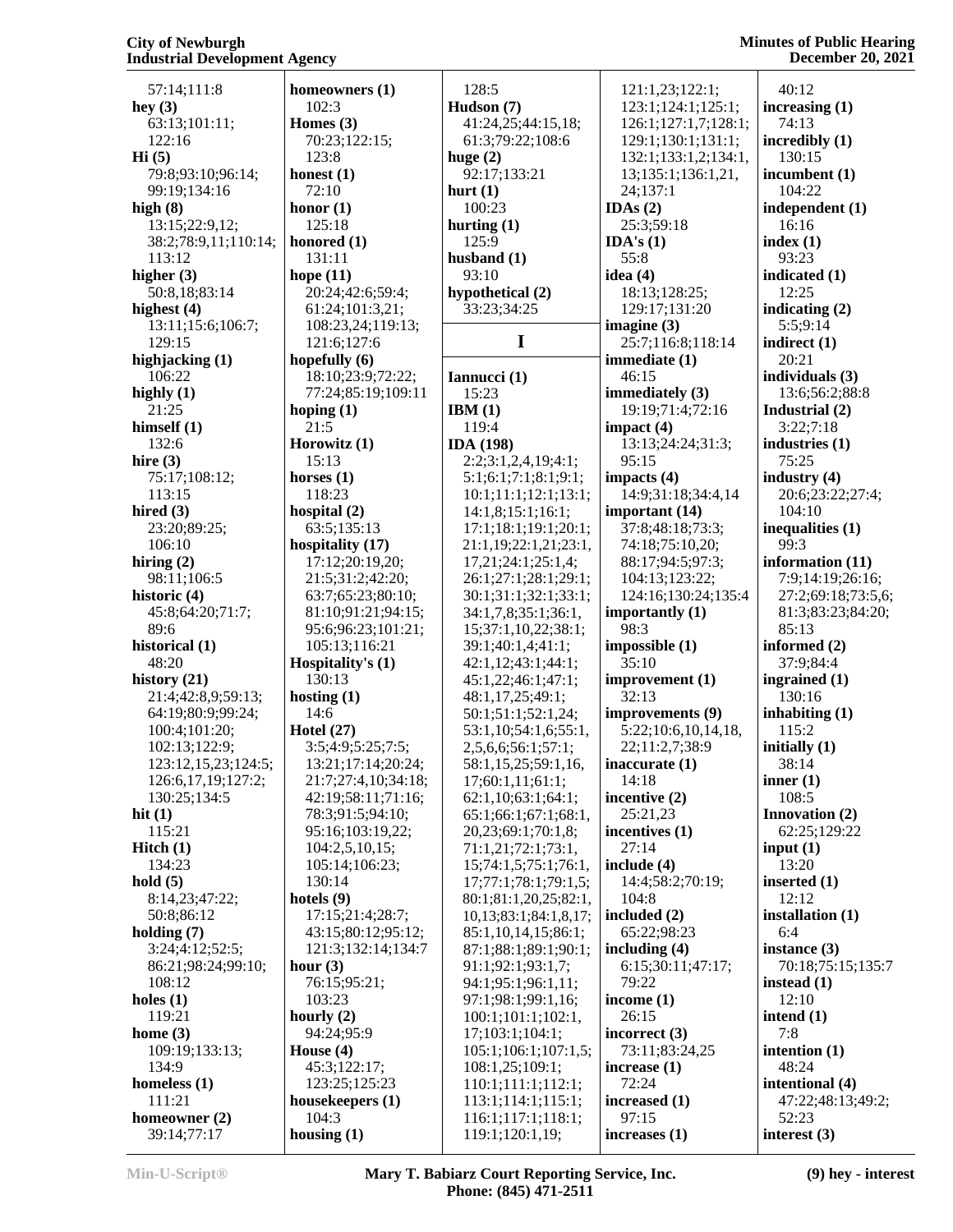#### **Minutes of Public Hearing December 20, 2021**

| 5:18;61:14;99:14           | jerked(1)                | 16:3                              | 55:5,7;85:25;86:7;               | 17:2;41:4;111:2;          |
|----------------------------|--------------------------|-----------------------------------|----------------------------------|---------------------------|
| interested (3)             | 114:9                    | Kathleen (1)                      | 95:3,25;98:5,8,10,22;            | 117:2                     |
| 43:5;70:15;87:3            | Jesus(1)                 | 15:11                             | 103:24;104:25;                   | leaving $(1)$             |
| interesting $(1)$          | 101:3                    | Kathryn (1)                       | 106:14;108:9,15,17;              | 114:21                    |
| 126:6                      | jewel $(1)$              | 15:25                             | 121:9,10,18;130:2,               | led(1)                    |
| internal (2)               | 88:4                     | keep(6)                           | 18;135:19                        | 39:25                     |
| 26:10;27:20                | Jo(1)                    | 19:7;61:11;92:10;                 | lack $(1)$                       | Lefkowitz (1)             |
| interrupt $(2)$            | 15:16                    | 102:7;107:4;126:14                | 110:16                           | 15:15                     |
| 73:11,16                   | job $(17)$               | keeping $(3)$                     | Lake $(1)$                       | left(6)                   |
| intimately (1)             | 20:10,19;43:12;          | 43:10;61:17;                      | 89:20                            | 3:11;58:22;111:3;         |
| 87:12                      | 48:2;53:25;54:5,7,9;     | 108:15                            | Land $(7)$                       | 122:8;124:23;125:13       |
| intimidation (1)           | 55:14;75:14;94:11,       | Kelly $(1)$                       | 5:21,24;6:8;7:4;                 | $\text{legal}(1)$         |
| 105:16                     | 22;98:14,15;105:7;       | 2:6                               | 41:18,21;122:13                  | 106:18                    |
| into $(17)$                | 113:6,15                 | Kenneth (1)                       | language $(1)$                   | Legion $(8)$              |
| 12:12;16:23;17:8;          | jobs $(63)$              | 15:15                             | 3:18                             | 17:25;18:14,21;           |
| 19:23;24:5;25:13;          | 19:25;20:5,9;30:9,       | kept(1)                           | large $(6)$                      | 19:6;109:23;124:25;       |
| 27:15;40:20;44:25;         | 10,12,23,24,24,25;       | 101:15                            | 18:17;43:5;47:21;                | 125:18;129:7              |
| 45:12;51:18;52:11;         | 31:6, 10, 14, 15, 16;    | Kevin (5)                         | 78:2;91:12;103:14                | Legislator (7)            |
| 106:17;110:3;123:3;        | 35:18;50:11,15,15,       | 88:20;109:2,3,5;                  | largely $(1)$                    | 45:24;46:2,5;             |
| 126:18;132:6               | 16;54:24,25;55:10;       | 117:16                            | 22:17                            | 62:12,13;68:21;           |
| introduce (4)              | 59:3;61:18;63:5,12,      | <b>KEVINDARYAN (1)</b>            | largest $(4)$                    | 86:14                     |
| 16:19;23:19;24:3;          | 15;67:15;71:8;75:11,     | 62:13                             | 44:21,25;64:19;                  | legislature $(2)$         |
| 130:4                      | 21, 22; 77: 4; 80: 3;    | Key(1)                            | 96:24                            | 59:15;104:21              |
| invest $(2)$               | 84:24;85:2,4;88:13,      | 109:10                            | last $(22)$                      | Leib $(1)$                |
| 80:8;126:13                | 16,17;92:9;93:15;        | kick(1)                           | 3:12,14;14:14;                   | 16:2                      |
| investigate $(1)$          | 94:3,4,12;95:15;         | 3:17                              | 15:4;17:14;20:24;                | leisure $(1)$             |
| 23:21                      | 96:7;98:13;104:15;       | kid(1)                            | 42:10;53:6;57:6,10,              | 95:6                      |
| investment (1)             | 105:25;106:11;           | 125:4                             | 12;62:2;72:7;87:25;              | less(5)                   |
| 89:18                      | 113:7,9,10;116:21;       | kids(11)                          | 93:19,23;110:19;                 | 19:16;35:7;78:18;         |
| investor $(2)$             | 117:4;119:10;120:4,      | 63:23;112:7,12;                   | 111:9,17;127:10;                 | 104:6;129:10              |
| 27:21;29:4                 | 7,8;121:13;131:14        | 113:7,11,18;114:14,               | 130:23;131:18                    | letter $(3)$              |
| investors $(3)$            | Joe (1)                  | 21;116:20;119:10;                 | lasted $(1)$                     | 5:9,13;9:18               |
| 49:4,6;77:11               | 107:8                    | 132:22                            | 92:19                            | letters $(6)$             |
| investor's $(1)$           | $\text{Joe's}$ (1)       | $\boldsymbol{\mathrm{kind}}$ (10) | lastly $(2)$                     | 15:9;16:7;55:18,          |
| 28:3                       | 41:20                    | 25:11;42:5;62:20;                 | 44:14;45:19                      | 19;76:9,10                |
| inviting $(1)$             | Johanna (2)              | 66:19;74:24;86:19;                | lasts $(1)$                      | level(8)                  |
| 52:14                      | 122:4,5                  | 94:9;108:2;127:17;                | 92:18                            | 30:16;42:20;50:15;        |
| involvement (1)            | John(1)                  | 129:8                             | later $(1)$                      | 52:3;97:14;109:16;        |
| 4:4                        | 15:19                    | kitchen $(1)$                     | 123:4                            | 110:14,18                 |
| iron-clad $(1)$            | Johnson (1)              | 75:15                             | Latham $(1)$                     | levels $(1)$              |
| 54:23                      | 15:22                    | knew $(2)$                        | 15:17                            | 97:15                     |
| Isabel $(1)$               | join $(1)$               | 73:5;76:13                        | Latino $(2)$                     | leverage $(2)$            |
| 15:23                      | 21:12                    | knocking $(2)$                    | 106:9;116:23                     | 47:8,12                   |
|                            |                          |                                   |                                  |                           |
| issuance $(2)$<br>5:9:9:18 | Jose(1)<br>15:24         | 55:24;111:7<br>knowing $(1)$      | Law $(3)$<br>4:21;7:23;8:4       | liability $(2)$<br>4:8,10 |
| issue $(2)$                | Joseph(2)                | 14:15                             | Laws $(3)$                       | Liberty $(4)$             |
| 48:6;121:18                | 107:6,7                  | knowledge (1)                     | 7:21,24;8:2                      | 45:4;72:2;113:21;         |
| issues $(4)$               | judge (1)                | 39:21                             | leaders $(2)$                    | 133:9                     |
| 15:6;97:9;98:4;            | 54:6                     | known $(3)$                       | 131:9,10                         | license $(1)$             |
| 103:21                     | judicial (2)             | 6:7;26:24;67:6                    | leadership $(1)$                 | 55:13                     |
| items $(1)$                | 104:18;105:4             | knows $(3)$                       | 50:17                            | lie $(6)$                 |
| 86:6                       |                          | 59:25;110:22;                     | leading $(1)$                    | 45:19,20,20;              |
| iteration (2)              | Judson $(2)$<br>125:2,10 | 127:12                            | 103:16                           | 106:25;107:2,3            |
| 25:8;57:3                  |                          | Kraft $(1)$                       | learn $(2)$                      |                           |
| iterations $(1)$           | jumped $(1)$<br>32:17    | 15:16                             | 75:22;127:2                      | Lieu $(2)$<br>4:15;128:22 |
| 58:5                       | jurisdictions (2)        | Kristin $(1)$                     | learned $(1)$                    | life $(1)$                |
|                            | 5:10,15                  | 15:17                             | 22:5                             | 64:25                     |
| $\bf J$                    | justify $(2)$            |                                   | lease $(3)$                      | lifelong $(1)$            |
|                            | 97:22;98:6               | L                                 | 5:18;6:21;7:3                    | 82:9                      |
|                            |                          |                                   |                                  | lifetime $(1)$            |
| JAMES (1)<br>53:2          | $\mathbf K$              | LA(1)                             | least $(4)$<br>13:20;46:20;60:9; | 46:4                      |
| Jeff(1)                    |                          | 106:23                            | 131:25                           | liked $(1)$               |
| 107:23                     | Kabil (1)                | labor $(22)$                      | leave $(4)$                      | 66:4                      |
|                            |                          |                                   |                                  |                           |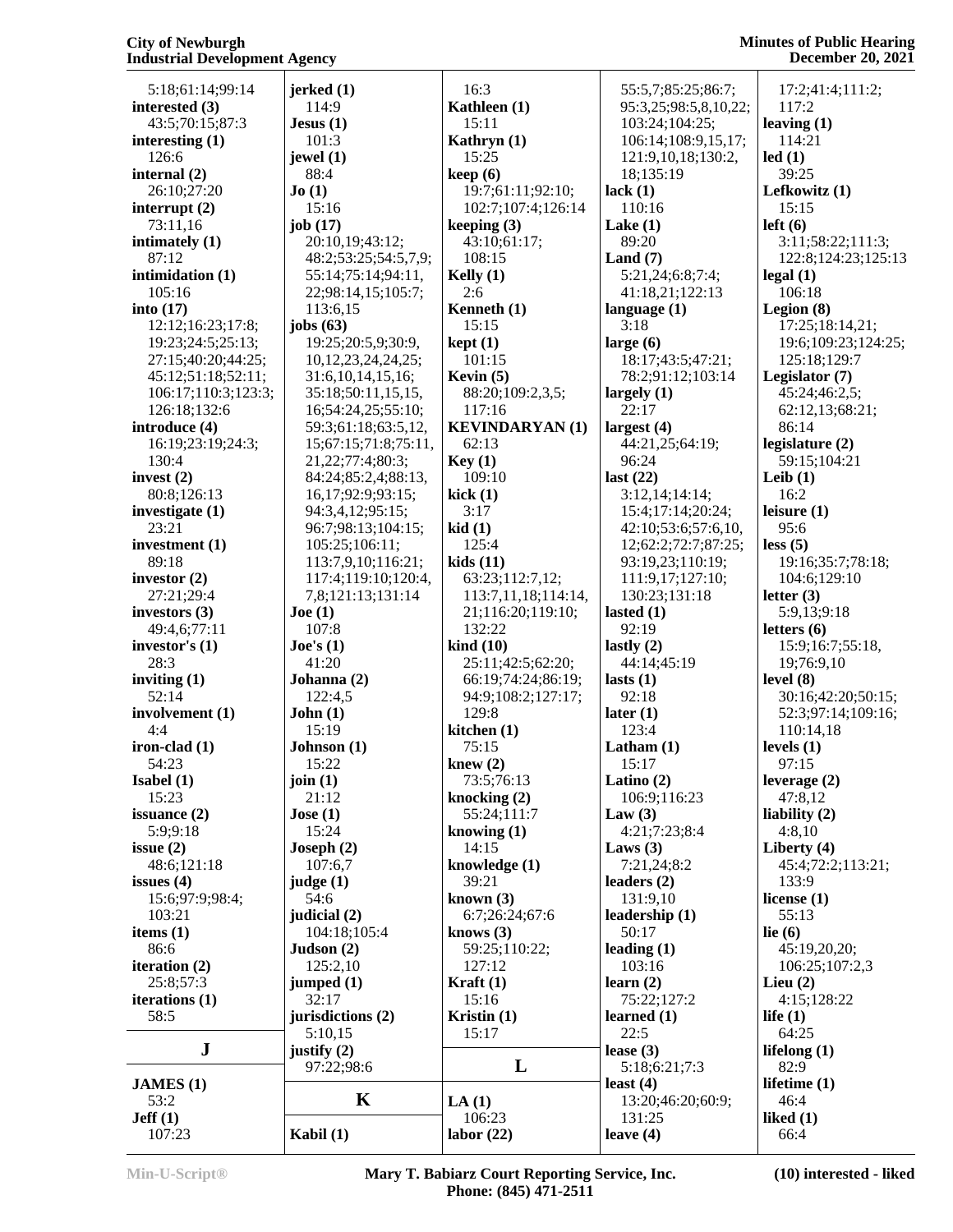| likely $(1)$         | 123:19               | lumber(1)             | 93:8,9,10           | memorial (2)               |
|----------------------|----------------------|-----------------------|---------------------|----------------------------|
| 21:25                | long(17)             | 93:20                 | Martinez (2)        | 126:4;134:21               |
| limited $(2)$        | 13:22;19:7;22:17;    | Lyon(1)               | 82:3,4              | men $(3)$                  |
| 4:8,10               | 38:13;65:8;68:8,11;  | 16:4                  | <b>Masonic (9)</b>  | 45:19;124:11;              |
| line $(3)$           | 76:15;92:16;104:17,  |                       | 17:25;18:15;        | 125:6                      |
| 13:17;36:23;90:14    | 18,20;113:19,25;     | M                     | 123:16,19,21;124:3; | mentioned (8)              |
| lines $(1)$          | 115:6;118:11;133:20  |                       | 126:21;127:3;129:6  | 34:19;42:18;52:17;         |
| 30:8                 | longer $(4)$         | machinery $(1)$       | master(1)           | 55:17;60:24;85:24;         |
| list $(3)$           | 57:20;65:6;79:10;    | 6:5                   | 44:10               | 107:19;109:8               |
| 69:9;86:6;133:3      | 91:11                | magic(1)              | materialize (1)     | mentioning $(3)$           |
| listening $(1)$      | long-term $(2)$      | 68:6                  | 77:5                | 40:21,22;85:12             |
| 65:24                | 13:13;92:12          | mid(1)                | materials (1)       | merit $(1)$                |
| literacy $(1)$       | look $(17)$          | 94:25                 | 115:22              | 21:18                      |
| 109:14               | 26:8;28:19;30:19;    | maid/housekeepers (1) | math(2)             | method $(1)$               |
| literally $(1)$      | 35:6,7,12,24;36:6;   | 94:18                 | 31:24;94:13         | 26:12                      |
| 62:24                | 38:4;45:14;48:13;    | maids(1)              | matter $(2)$        | Michael (7)                |
| litigation (1)       | 50:12;68:16;92:13;   | 94:17                 | 46:17;105:17        | 2:6;16:15;19:24;           |
| 41:3                 | 94:14;107:13;125:22  | mailed $(2)$          | matters $(1)$       | 23:19,23;24:2;36:16        |
| little $(15)$        | looked $(10)$        | 5:14;11:11            | 97:9                | Michaelangelo (3)          |
| 24:4;34:4;79:20;     | 17:17;18:9;27:3;     | major(1)              | may(10)             | 96:12,13,14                |
| 80:9;81:13;94:12;    | 28:24,25;29:8;31:20; | 124:18                | 6:24;8:19;43:22;    | Michael's (1)              |
| 95:7,18;96:5;99:20;  | 37:19;38:3;118:7     | majority $(1)$        | 77:4,4,5,5;84:13;   | 85:18                      |
| 110:5;112:12;        | looking $(5)$        | 75:4                  | 94:24;95:5          | Michele (4)                |
| 122:20;123:15;       | 20:3,11,14,17;       | makes $(7)$           | maybe $(3)$         | 15:20;71:22,23;            |
| 129:10               | 28:11                | 90:9;92:20;114:25;    | 93:17;94:23;        | 74:7                       |
| live $(16)$          | looks $(2)$          | 115:13;117:8;         | 100:17              | Michelle (1)               |
| 63:18;76:21;79:10;   | 49:3;52:22           | 119:12,13             | Mayor $(11)$        | 71:24                      |
| 88:8;96:16;97:18,19; | $\text{Iord}(1)$     | making (3)            | 36:22;37:3,5;       | Mid(1)                     |
| 99:19;102:23;114:3,  | 101:10               | 9:23;39:4;99:11       | 38:19;45:23;46:9;   | 79:22                      |
| 4;116:21;118:21;     | loss(2)              | mall(3)               | 70:20;71:18;89:3;   | middle(1)                  |
| 120:23;133:9;134:18  | 26:21;28:24          | 110:23;111:5;         | 107:19;129:21       | 97:7                       |
| lived $(4)$          | lost(1)              | 119:3                 | McLaughlin (1)      | Middletown (2)             |
| 41:12;46:23;         | 119:7                | man(6)                | 2:10                | 91:11;111:4                |
| 114:24;125:4         | lot(31)              | 108:19;117:21;        | meals $(4)$         | Mid-Hudson (2)             |
| lives $(1)$          | 20:6;23:4;37:16,     | 120:11,13;127:16,19   | 132:12,15,17,20     | 96:18;102:24               |
| 99:6                 | 16;43:2,25;48:23;    | manage $(1)$          | mean $(4)$          | might(7)                   |
| living $(3)$         | 56:8;62:18;64:11;    | 75:18                 | 22:2;81:14;85:12;   | 3:8;13:15;27:15;           |
| 63:22;103:9;         | 75:7;82:12;86:4;     | management $(2)$      | 94:24               | 62:22,23;116:4;            |
| 112:11               | 89:22;94:11;95:4;    | 42:19;87:24           | meaning(1)          | 118:3                      |
| LLC(4)               | 98:20;101:25;102:5,  | manager $(5)$         | 6:13                | miles $(1)$                |
| 4:8,9;7:3,5          | 15;104:7;113:20;     | 38:15,20,21;75:18;    | means $(5)$         | 17:10                      |
| $\text{lobby}(2)$    | 114:16;118:20,21,21; | 94:23                 | 15:2;36:8;56:11;    | Military (1)               |
| 126:19,24            | 119:2;123:8;124:4;   | Mandel (2)            | 77:20;118:20        | 88:2                       |
| local(21)            | 131:3;134:24         | 41:15,16              | measureable (3)     | mill $(1)$                 |
| 14:12;24:18;35:12,   | $\text{lots} (1)$    | many $(18)$           | 50:14;51:3;106:17   | 93:23                      |
| 16;54:24;55:4,7;     | 60:25                | 17:17;19:8;20:25;     | measured (1)        | milling $(1)$              |
| 61:18;85:25;86:6;    | love $(6)$           | 46:25,25;50:15;       | 51:10               | 39:10                      |
| 97:5;98:11;105:19;   | 41:23;64:22,23;      | 55:19,20,25;63:10;    | media(1)            | million $(42)$             |
| 106:3,14;121:10;     | 67:10;100:25;131:10  | 70:22;76:10;79:15;    | 132:20              | 27:17;30:3,6,16;           |
| 126:18;130:2,14;     | low(3)               | 90:25;97:17;99:6;     | medical $(1)$       | 31:16;32:12,13,25;         |
| 134:24;135:2         | 103:23;105:11;       | 101:14;132:15         | 88:11               | 33:3,6,16;34:17,20,        |
| locally $(2)$        | 122:23               | map(3)                | meeting $(10)$      | 23, 23; 35: 4, 13, 16, 17, |
| 31:9;34:10           | lower $(4)$          | 70:16;128:23,24       | 5:7;9:16;12:17;     | 20;38:6,10;57:8,14,        |
| located $(3)$        | 49:13;82:15;84:19;   | marginalization $(1)$ | 14:17;16:12;72:8;   | 22;61:9;66:12;80:16,       |
| 5:20;7:6;12:5        | 97:10                | 46:24                 | 91:9,13,19;94:7     | 19, 20, 21; 83: 3, 20, 23; |
| location(2)          | lowest $(1)$         | Mark $(3)$            | meetings $(5)$      | 107:14,15,17,25;           |
| 8:25;69:22           | 94:20                | 120:20,21,22          | 14:13;37:22;53:10,  | 115:24;117:12;             |
| locations(1)         | luck $(1)$           | market $(4)$          | 15;90:5             | 128:14,15                  |
| 70:22                | 68:16                | 26:24;28:12,20;       | Member (7)          | millions $(1)$             |
| $\text{Lodge}(3)$    | lucky $(1)$          | 95:4                  | 2:6,7,8;59:2;87:13; | 126:9                      |
| 123:22;126:21;       | 134:20               | Marlon (1)            | 102:23;123:21       | mind(1)                    |
| 127:3                | Lujan $(2)$          | 2:5                   | members (3)         | 59:9                       |
| Lodges(1)            | 62:12,13             | Martha (3)            | 12:16,17;63:21      | mindful(2)                 |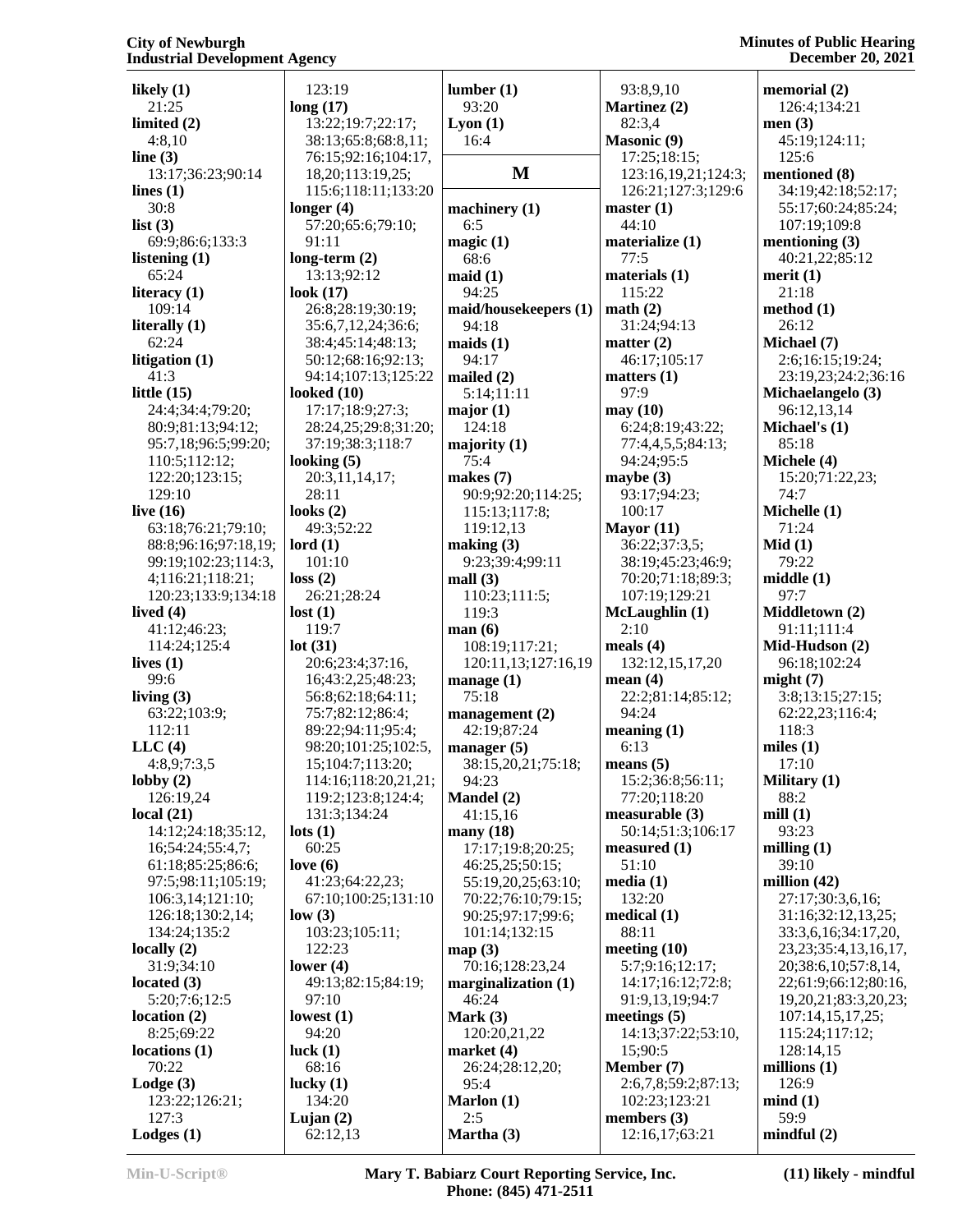| 56:4;58:4                                  | 43:20;49:18;50:2;      | natural $(1)$                            | 20:16;53:6;57:8,12,                       | non-prevailing $(1)$    |
|--------------------------------------------|------------------------|------------------------------------------|-------------------------------------------|-------------------------|
| minute $(4)$                               | 52:7;69:8;122:3        | 132:4                                    | 22;62:2;64:20;73:12;                      | 135:25                  |
| 3:9;38:22;39:16,23                         | moved $(5)$            | nature $(7)$                             | 88:12;91:10;94:25;                        | non-profit $(2)$        |
| minutes $(2)$                              | 41:21;75:3,4;          | 5:4;8:24;9:13;                           | 95:13;96:24;97:12,                        | 116:10;131:21           |
| 59:17;76:15                                | 111:12;115:16          | 69:21;93:2;101:6;                        | 20;103:17;104:8;                          | non-technical (1)       |
| miss(5)                                    | movement $(1)$         | 135:21                                   | 105:20;109:19;                            | 24:10                   |
| 88:14,14;90:12;                            | 106:22                 | Navarro (1)                              | 129:11;130:9,11;                          | non-unions (1)          |
| 91:23;93:5                                 | moves $(2)$            | 16:3                                     | 131:15,25;134:19                          | 135:23                  |
| mistaken(1)                                | 33:24;43:15            | Nazzaro (1)                              | <b>NEWBURGH (124)</b>                     | normal $(2)$            |
| 73:17                                      | moving $(3)$           | 15:20                                    | 2:2;3:4,22;4:7,9;                         | 26:2,3                  |
| mixed(1)                                   | 14:8;52:19;110:3       | $N'$ dolo $(3)$                          | 5:21;7:3,5,18;11:14,                      | note $(4)$              |
| 136:11                                     | MRB(5)                 | 16:15;23:19;24:2                         | 14, 19, 25; 12: 6; 13: 14,                | 19:2;28:9;53:8;         |
| modeled (2)                                | 16:15;23:20;24:13,     | necessaryily(2)                          | 21;17:18,19;19:22;                        | 101:24                  |
| 31:3,21                                    | 14,19                  | 75:25;100:21                             | 20:25;21:3,3,11,14;                       | noted(1)                |
| modeling(2)                                | much $(21)$            | necessary(3)                             | 22:5,11,21;23:12;                         | 54:2                    |
| 31:4,15                                    | 19:23;20:11;27:5;      | 25:21;29:15;65:25                        | 28:17;31:6;39:11;                         | notes $(2)$             |
| Moffat $(1)$                               | 37:12;43:5;57:20;      | need $(37)$                              | 41:10,13;42:8,24;                         | 98:16;111:16            |
| 134:17                                     | 62:15;75:23;76:7,16;   | 13:25;21:24,24;                          | 43:8,12;44:7,9;45:2,                      | not-for-profit $(2)$    |
| mom(1)                                     | 81:12;82:5;94:14;      | 23:3,8;27:24;29:19;                      | 16;46:4,7;51:22;                          | 38:23;42:25             |
| 49:21                                      | 100:2;102:8;114:9;     | 47:7,21;48:2,19;                         | 52:21;53:12;55:8;                         | nothing's $(1)$         |
| moment $(3)$                               | 116:16;118:3;          | 50:13;52:6;56:8,19,                      | 56:3;62:6;63:14;                          | 93:18                   |
| 16:12;65:15;66:20                          | 132:25;133:20;         | 20;57:4,15,20;58:24;                     | 65:3,5,10,12;66:23;                       | notice $(5)$            |
| money $(23)$                               | 135:19                 | 60:19;65:20;66:21;                       | 67:2,4,5;68:12;                           | 11:10,22;12:9,11,<br>24 |
| 26:19;27:25;57:12,<br>20;61:13;66:3;75:23; | multiple $(1)$<br>15:3 | 76:2,2;80:15,18;81:2,<br>16;89:7;108:11; | 69:13;70:4,12,18;<br>71:2;75:2;76:22;     | November (9)            |
| 77:23;79:18;81:12;                         | <b>Municipal</b> (12)  | 117:7;120:16;126:8,                      | 77:7,18;78:10;79:2,                       | 3:25;5:8,15;9:17;       |
| 89:11,16;91:25;92:7,                       | 4:20;7:23;8:4;         | 8,9;134:6                                | 10,21;80:5;81:24;                         | 11:11,25;12:2,4;        |
| 9,9;101:18;116:11;                         | 24:15,16,16,17;        | needed $(8)$                             | 82:9,22;84:9,16;85:3,                     | 93:21                   |
| 117:9;118:12;                              | 47:18,19,25;48:12;     | 13:18;56:8,16;                           | 14, 15; 87: 4; 88: 9;                     | Number $(10)$           |
| 128:20;129:9;133:20                        | 131:10                 | 58:6;123:13;125:6,                       | 89:14,24;90:3,10,25;                      | 19:13;49:13;53:9;       |
| money's $(1)$                              | music(1)               | 11;133:13                                | 91:18,22;96:16;                           | 56:12;58:23;68:7;       |
| 26:18                                      | 109:21                 | needs (12)                               | 99:14;102:2,22;                           | 70:21;85:20;92:3;       |
| Montgomery (2)                             | must(9)                | 26:3;48:12;56:21;                        | 103:15;104:22;                            | 95:18                   |
| 55:6;124:2                                 | 4:24;8:14,23;9:9;      | 58:22;60:3,4,5,12,14,                    | 106:2,6;107:10;                           | numbers $(10)$          |
| month(1)                                   | 14:23;90:4;99:7;       | 16;63:14,15                              | 109:7,19;110:24;                          | 45:13,20;82:17;         |
| 117:15                                     | 103:15;105:4           | negotiate(1)                             | 113:8;114:11;                             | 83:19;84:3;94:13;       |
| months $(3)$                               | myself(5)              | 128:8                                    | 116:16;117:2;119:3;                       | 95:23;102:12;           |
| 56:12;58:23;90:5                           | 24:4;42:11;45:9;       | negotiating (2)                          | 123:18,24;124:7,10,                       | 107:13;118:8            |
| more $(33)$                                | 47:22;53:5             | 82:15;84:18                              | 13;125:4,16;126:2,3;                      | numerous $(1)$          |
| 8:12,22;14:13;                             |                        | negotiations (1)                         | 127:13,14;133:9;                          | 87:19                   |
| 20:6;21:8;26:6;                            | N                      | 121:6                                    | 134:22;135:9,14;                          |                         |
| 42:14;47:22;48:13;                         |                        | negotiators (1)                          | 136:16,18                                 | $\mathbf 0$             |
| 50:10,11;51:7;52:20;                       | name $(13)$            | 81:21                                    | Newburgh's $(1)$                          |                         |
| 63:6;66:3;68:5;                            | 3:20;16:24;69:11;      | neighborhood (7)                         | 130:25                                    | objection (1)           |
| 79:18;80:21;84:8,22;                       | 70:2;76:20;79:9;       | 101:9;110:4;                             | newspaper(1)                              | 12:7                    |
| 95:18;96:5,6;98:20;                        | 87:2;96:14;109:4;      | 111:13,16,19;122:24;                     | 11:17                                     | obligated (1)           |
| 115:13;116:2;                              | 120:22;125:19;         | 123:3                                    | next(7)                                   | 54:21                   |
| 117:19,21;119:16,16;<br>121:6;128:20;137:2 | 133:8;134:16           | neighborhoods (1)<br>106:6               | 19:24;23:18;29:17;<br>74:4;115:14;117:18; | obligation (1)          |
| mortgage $(3)$                             | named $(1)$<br>125:2   | neighboring $(1)$                        | 124:6                                     | 6:22<br>obtain(1)       |
| 6:19;35:2,14                               | names $(5)$            | 112:11                                   | NFA(1)                                    | 88:10                   |
| mortgages $(1)$                            | 15:8, 10:40:21, 22;    | Nelson(1)                                | 107:11                                    | obviously (3)           |
| 88:11                                      | 70:6                   | 15:16                                    | nice(1)                                   | 39:7;42:13;100:9        |
| most(14)                                   | Nancy (1)              | neoliberalism (1)                        | 21:21                                     | occupancy(4)            |
| 24:6;33:4;35:17;                           | 2:4                    | 103:8                                    | Nicole (1)                                | 5:22;27:9;34:19;        |
| 44:21;47:4;49:16,22;                       | narrative $(1)$        | nervous(1)                               | 15:19                                     | 51:14                   |
| 53:19;64:16,24;                            | 48:22                  | 122:22                                   | Nina $(1)$                                | occupied(1)             |
| 76:24;123:7;130:23;                        | Natascia (1)           | neutrality (3)                           | 15:13                                     | 124:18                  |
| 133:18                                     | 16:2                   | 98:9;104:24;                             | nine(6)                                   | occupies(1)             |
| mostly $(3)$                               | nationally $(1)$       | 105:14                                   | 10:16;59:14,19,24;                        | 87:18                   |
| 18:14;93:15;94:3                           | 103:14                 | New $(33)$                               | 74:4;87:10                                | occupy(1)               |
| move $(9)$                                 | Nato $(1)$             | 4:8,10;5:21;7:21,                        | Noil $(1)$                                | 87:15                   |
| 19:9;31:19;33:21;                          | 2:8                    | 24;8:2;11:20;12:6;                       | 16:3                                      | occupying(1)            |

**Min-U-Script® Mary T. Babiarz Court Reporting Service, Inc. Phone: (845) 471-2511**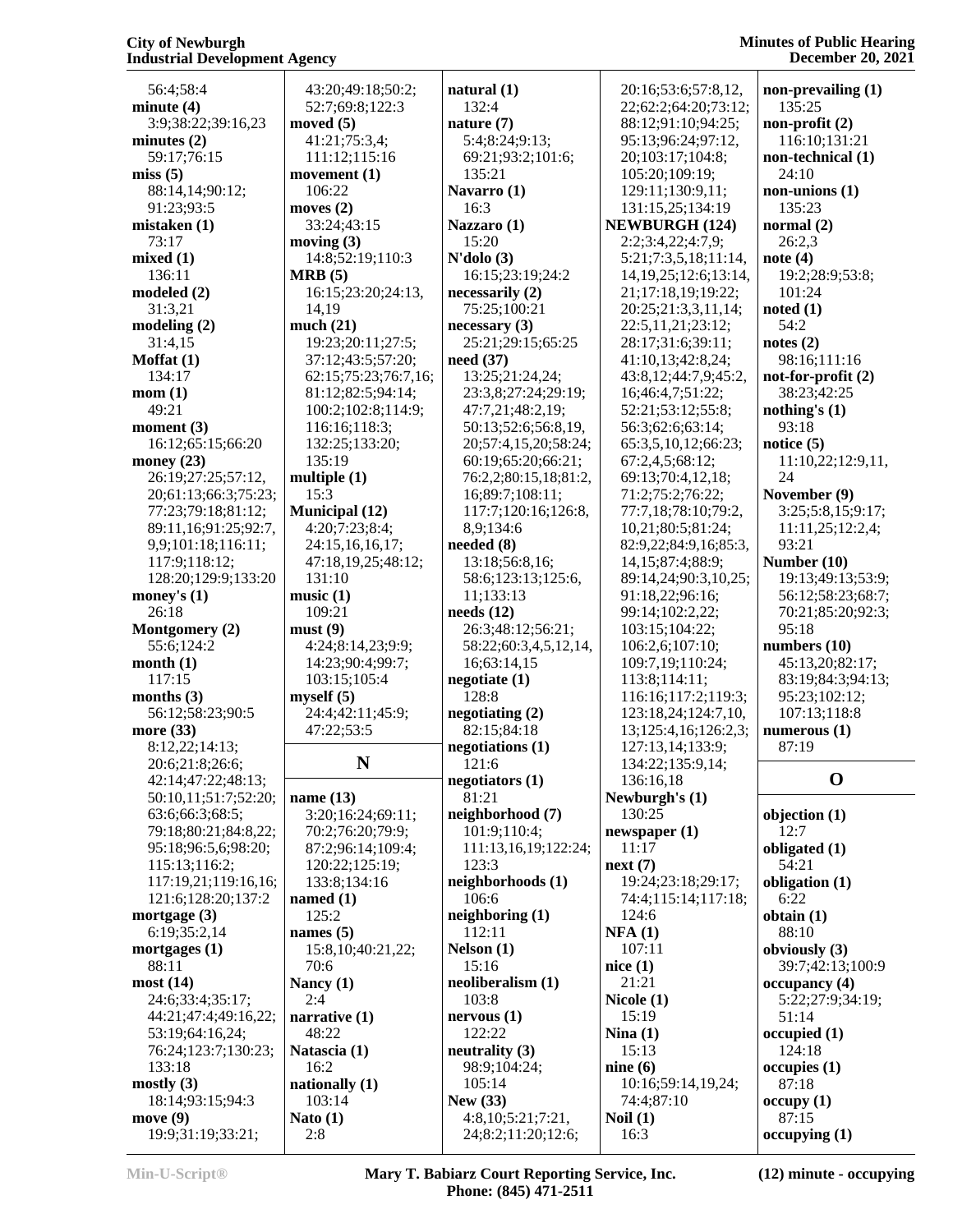**Minutes of Public Hearing December 20, 2021**

 109:22 **occur (1)** 33:19 **occurring (1)** 30:25 **o'clock (1)** 111:24 **off (11)** 3:17;34:9,13;37:6; 46:9;78:5;82:20; 108:5;114:5;122:21; 123:10 **offer (6)** 39:18;43:6;64:11; 96:10;113:17;128:11 **offered (3)** 66:3;84:12;127:5 **offering (2)** 117:4;120:8 **offers (1)** 64:11 **office (1)** 119:20 **officers (2)** 11:13,24 **official (2)** 36:18;47:24 **officials (9)** 14:12;37:14;45:24; 62:12;68:22;70:14; 78:12;82:7;99:5 **often (3)** 53:14,15;104:6 **old (5)** 99:24;109:10,22; 129:3;131:16 **oldest (1)** 123:18 **Olivera (1)** 15:24 **Once (3)** 91:23;92:22;112:6 **one (51)** 3:11,13;7:2;10:3; 13:20;14:14;17:14; 19:2;20:9,13,22; 22:13;25:20;28:15, 22;32:15;39:18;40:9, 19;44:20;46:11;50:8; 57:17;62:9;63:24; 67:2;69:3;70:6; 74:23;76:11;86:5,10; 88:19;94:23;109:25; 110:11;111:23; 114:23;115:2,24; 118:25;123:18,24; 124:7,19;128:4,16; 129:15;130:25; 134:6;135:3 **ones (3)** 16:5;94:8;119:25 **ongoing (3)** 30:20;31:15;41:3

**only (11)** 15:5;19:16;44:14, 17;57:5,9;59:9; 83:11;104:15; 121:17;122:17 **on-site (2)** 30:10;34:14 **open (10)** 7:12;16:9,12,18; 23:10;36:17;43:17; 67:17;126:14;128:2 **opened (3)** 17:15;72:22; 126:20 **operate (2)** 7:6;88:3 **operating (1)** 16:11 **operation (1)** 136:3 **operations (7)** 26:14;30:19;31:2; 34:12;35:20;51:8; 78:15 **opinion (2)** 83:10;135:15 **opinions (2)** 23:7;56:11 **opportunities (2)** 42:15;44:24 **opportunity (23)** 37:2;48:21;50:21; 52:18;68:4;88:15,16; 89:12,13;91:4,15,20, 24;93:5;102:21; 113:17;117:3;119:8; 126:10,10;133:5,22; 134:3 **opposed (5)** 14:22;48:9;71:5; 83:7;132:4 **opposite (1)** 23:7 **opposition (1)** 96:22 **optimistic (1)** 62:8 **optimizing (1)** 51:24 **option (1)** 83:6 **options (2)** 83:11;116:8 **Orange (20)** 11:13,19;18:3; 20:12;38:18,19;55:3, 5;65:17;66:7,11; 79:11;87:6,14;88:25; 91:16;96:16,19; 113:7;130:16 **order (8)** 23:3;25:11;27:25; 36:20;77:24;125:14; 130:21;136:15 **ordinarily (1)** 78:18 **organization (3) organizations (1)** 105:22 **organize (1)** 105:23 **organized (1)** 121:18 **original (1)** 123:21 **originally (2)** 56:15;63:2 **others (2)** 21:9;77:5 **otherwise (1)** 75:17 **ought (2)** 56:4;59:10 **ours (1)** 13:22 **ourselves (2)** 22:19;133:14 **out (33)** 129:21;135:18 **outburst (1)** 127:18 **outcomes (1)** 99:5 **outdated (1)** 14:18 **out-of-state (1)** 55:13 **outside (6) over (27)** 115:6;116:17; 119:18;134:20 **overall (3) overnight (2)** 21:13;123:3 **overview (1)**

 20:17;43:2;96:19 29:5;31:11,15,21; 37:8;38:15;40:8; 53:24;62:4,17;79:18; 81:4;85:21;91:24; 93:20;94:14;95:17; 96:3;99:20;100:19; 101:16,23;103:11; 116:7;118:4;120:9; 121:22;122:24; 123:6;127:16,21; 18:2;44:6;52:14; 64:20;130:18,19 22:7;23:16;25:2; 31:24;34:21;53:18; 56:11,11;58:23; 64:25;66:8;67:21; 73:23;81:3,23,23; 87:19,21;93:24;95:7; 104:9;108:3;112:10; 26:20;35:25;103:6 **own (6) paid (9)** 5:19 63:5 46:6 87:3

 110:14 71:25;89:20,21; 108:2;124:8;134:18 **owned (1)** 93:11 **owner (5)** 33:11;41:15;89:19; 100:8;136:6 **owners (2)** 100:5;102:2 **P** 34:9;36:3;66:7,11; 72:24;94:20;104:4,6; 124:9 **Palatine (1)** 71:15 **pandemic (1)** 132:23 **paranoia (1)** 114:7 **parcel (1) parents (1)** 110:9 **Park (1)** 70:12 **part (10)** 27:18;44:9,11; 50:25;58:8;85:16; 86:3;89:23;100:2; 110:6 **participate (1)** 43:23 **participating (1)** 27:23 **participatory (1)** 84:22 **particular (2)** 36:19;88:23 **particularly (1) parties (1)** 107:3 **partly (1)** 41:20 **partnering (1)** 20:12 **partners (1)** 58:11 **partnership (1)** 42:17 **parts (1) part-time (2)** 20:9;113:10 **party (1) passed (3)** 29:14;41:17;

 132:20 **passion (1)** 118:20 **passionately (1)** 100:24 **past (11)** 3:9;22:7;47:2,4; 52:7;56:12;58:23; 77:15;83:15;87:5; 95:5 **path (2)** 104:2,16 **patio (1)** 43:18 **Patrick (1)** 15:15 **Paul (1)** 15:14 **Paula (1)** 15:18 **pavilion (1)** 18:22 **pay (17)** 32:8,24;34:18; 59:15;73:2,8;78:4,15, 17;80:7;97:25;98:17; 99:11;100:13; 115:10;122:19;136:9 **paying (9)** 32:19;63:15;66:13; 72:13,15,16;81:13; 106:10;129:15 **Payment (4)** 4:15;29:8;32:10,17 **payments (4)** 9:23;32:25;33:3; 34:20 **payment's (1)** 33:22 **pays (3)** 32:4,5;98:15 **peace (1)** 98:10 **Pedophiles (1)** 112:10 **Pelsue (1)** 15:12 **pending (1)** 83:21 **pennies (1)** 116:17 **people (63)** 23:11;34:17;44:5; 50:16;51:4;53:19; 63:16;64:15;66:4; 67:19;73:7;75:4,7,13, 19;76:12;78:13,25; 80:2;94:4,8;97:8,21; 99:13;100:15; 105:21;108:22,22,23; 110:12;111:10,21,24; 112:19,19;113:24; 114:2,4,9,10;115:8;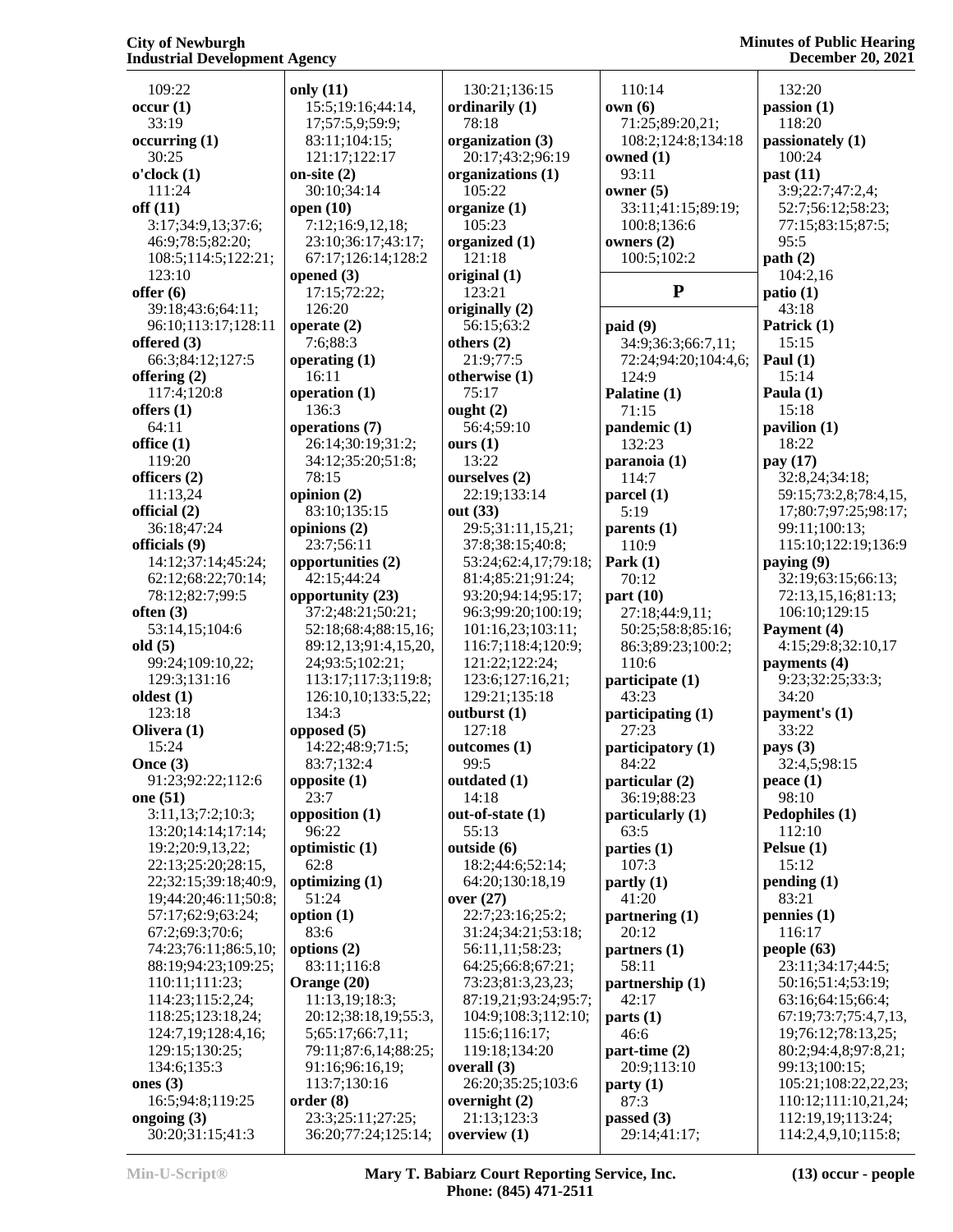#### **Minutes of Public Hearing December 20, 2021**

 118:21,22,22;119:5; 120:5,6,14;122:22; 123:6;126:18,25; 131:16,18,20,24; 132:2,8,11,18;134:8; 135:4,5 **people's (1)** 122:15 **per (1)** 27:6 **percent (27)** 10:5,9,13,17,21,25; 11:6;19:17;28:8,10; 30:4;37:20;40:12,15; 45:11;64:6;71:12; 73:19;74:3;76:8; 83:8;93:21,24;95:7; 106:3;129:19,20 **percentage (7)** 10:4,8,12,16,20,24; 11:5 **perform (1)** 25:9 **Performing (1)** 109:19 **perhaps (2)** 58:6,16 **period (4)** 7:12;30:14;35:19; 103:5 **permanent (2)** 61:18;98:13 **person (5)** 6:24;64:8;69:3; 117:18;125:16 **personal (2)** 6:6;127:17 **personally (4)** 37:24;39:12;45:17, 17 **persons (1)** 37:23 **person's (1)** 55:24 **perspective (2)** 42:6;44:8 **pertaining (1)** 98:4 **Peter (3)** 76:18,19,21 **petition (1)** 55:22 **phase (3)** 20:2,2;47:12 **phases (1)** 73:22 **phone (1)** 39:4 **phones (1)** 110:9 **pick (1)** 53:11 **picture (1)**

 96:7 **picturesque (1)** 44:16 **piece (4)** 65:23;125:24; 126:3;136:12 **Pier (1)** 91:12 **piggyback (1)** 46:9 **PILOT (76)** 4:16,17,23;5:4;9:7, 21,24;10:4,8,12,16, 20,24;13:10,15; 21:15,19,22;22:4,22; 29:8,11;32:2,9,14,16, 21,25;33:3,15;34:7, 20;35:4;37:19;40:25; 41:7;42:2;46:13; 47:8,9;56:8,14;57:15, 19;59:20;60:4,5,13, 16,19;71:4;72:9,11, 12,14;73:13;74:11, 11,12,14;78:8;81:2; 82:15,25;84:18; 86:11,19;89:10; 92:13;96:22;98:23; 99:12;107:17;121:7; 128:19;133:11 **PILOTs (6)** 42:7;70:17,25; 71:6;77:19;83:14 **pipes (1)** 112:5 **pitch (1)** 24:14 **pivot (1)** 132:10 **pivoted (1)** 132:13 **place (16)** 22:14,20;41:11,13; 42:8;52:7;53:22,23; 64:13;70:13;74:25; 84:10;99:24;112:18; 123:5,23 **plan (4)** 13:22;44:10,12; 51:14 **planning (3)** 18:5;61:6;99:8 **plans (1)** 74:21 **plantations (1)** 104:21 **planting (1)** 43:9 **plantings (1)** 42:23 **plates (1)** 55:13 **played (2)** 134:23,24 55:4 2:7 12:2

**please (11)** 3:10;14:9,25; 55:24;69:9,10,12; 70:2;73:10;99:12; 134:12 **plenty (3)** 17:2;105:21;132:6 **plot (1)** 122:14 **plummeting (1)** 123:2 **plus (1)** 19:15 **pm (3)** 4:2;16:10;137:3 **point (7)** 40:8,19;54:14; 66:17;88:6;91:8; 135:18 **pointed (2)** 53:24;129:21 **police (1)** 41:13 **policies (1) policy (14)** 4:18,19,22,24;5:12, 13;9:6,8,20,21;55:5, 8;85:25;97:13 **policymakers (1)** 99:4 **politely (1)** 14:17 **politicians (1)** 107:2 **Pollick (1) Pomarico (3)** 96:12,13,15 **poor (2)** 120:5,7 **portion (1)** 31:8 **ports (1)** 44:19 **positions (2)** 42:21;50:17 **positive (2)** 13:13;53:8 **possession (1)** 19:20 **possibility (1)** 64:12 **possible (8)** 14:4;28:21;34:2; 58:24;81:12,13; 104:16;108:16 **possibly (1)** 126:16 **posted (1) potential (10)** 6:16;17:20;39:5;

 44:24;45:9;67:5; 75:6;90:12,22;92:17 **potentially (1)** 44:2 **Poughkeepsie (1)** 111:3 **practices (1)** 103:24 **predevelopment (1)** 20:2 **prefer (1)** 21:21 **preferences (1)** 43:8 **preparing (1)** 132:16 **present (2)** 7:13;16:14 **presentation (1)** 73:18 **presentations (1)** 76:25 **presented (4)** 12:15;45:13;83:2; 121:2 **presenting (2)** 14:18;18:13 **press (1)** 83:25 **presumed (1)** 34:8 **pre-tax (1)** 26:10 **pretty (3)** 95:13,17;96:9 **prevailing (6)** 98:8;106:12; 135:20,24;136:5,10 **previous (2)** 42:7;62:24 **previously (2)** 9:25;83:4 **price (4)** 67:7;93:22;115:22; 128:9 **prices (6)** 66:15,16,25;93:20; 122:23,25 **pride (3)** 74:25,25;75:9 **prior (8)** 4:22;8:10,20;9:6; 12:16;41:6;60:9; 121:25 **prioritize (1)** 85:3 **priority (1)** 86:6 **private (6)** 22:3,16;36:2; 78:17;96:3;105:10 **pro (1)** 58:13

**probably (6)** 20:6;52:17;65:6; 80:22;94:19;95:12 **problem (2)** 86:20;105:24 **problems (1)** 49:8 **problem's (1)** 106:7 **proceed (1)** 32:7 **proceeding (1)** 68:25 **process (10)** 17:5,6;18:9;19:9; 21:6;40:4;79:17; 84:22;105:15;128:3 **processed (1)** 132:4 **processes (2)** 48:4;52:20 **producer (1)** 93:22 **products (1)** 93:24 **professional (2)** 30:22;87:23 **profile (1)** 22:13 **profit (2)** 26:20;28:24 **profits (2)** 58:19;103:7 **program (5)** 20:19;71:17;113:6; 122:20;123:9 **programs (1)** 110:8 **progress (1)** 22:8 **project (130)** 3:6;4:5,6;5:16; 6:11,23;7:11,15,17; 8:13,16,19,23,25;9:4, 14;10:7,11,15,19,23; 11:3,4,8;12:19,23; 13:10,18,23;14:22; 15:2,5;16:8,25;18:12, 24;19:19;20:23; 21:16,25;22:12,14, 24;23:3,9;26:2; 27:16;30:4;31:18; 32:4,7,24;33:12,24; 37:24;38:3;40:24; 43:15,21;49:7;53:18, 21;54:11;56:9;59:12; 60:8;62:25;63:3,7,8, 11;64:3,6,7,10,11; 65:14,15,17,18;66:6; 67:13,14;68:15; 69:22,25;71:12; 74:24;75:9;76:6;

77:2;79:3,12,17;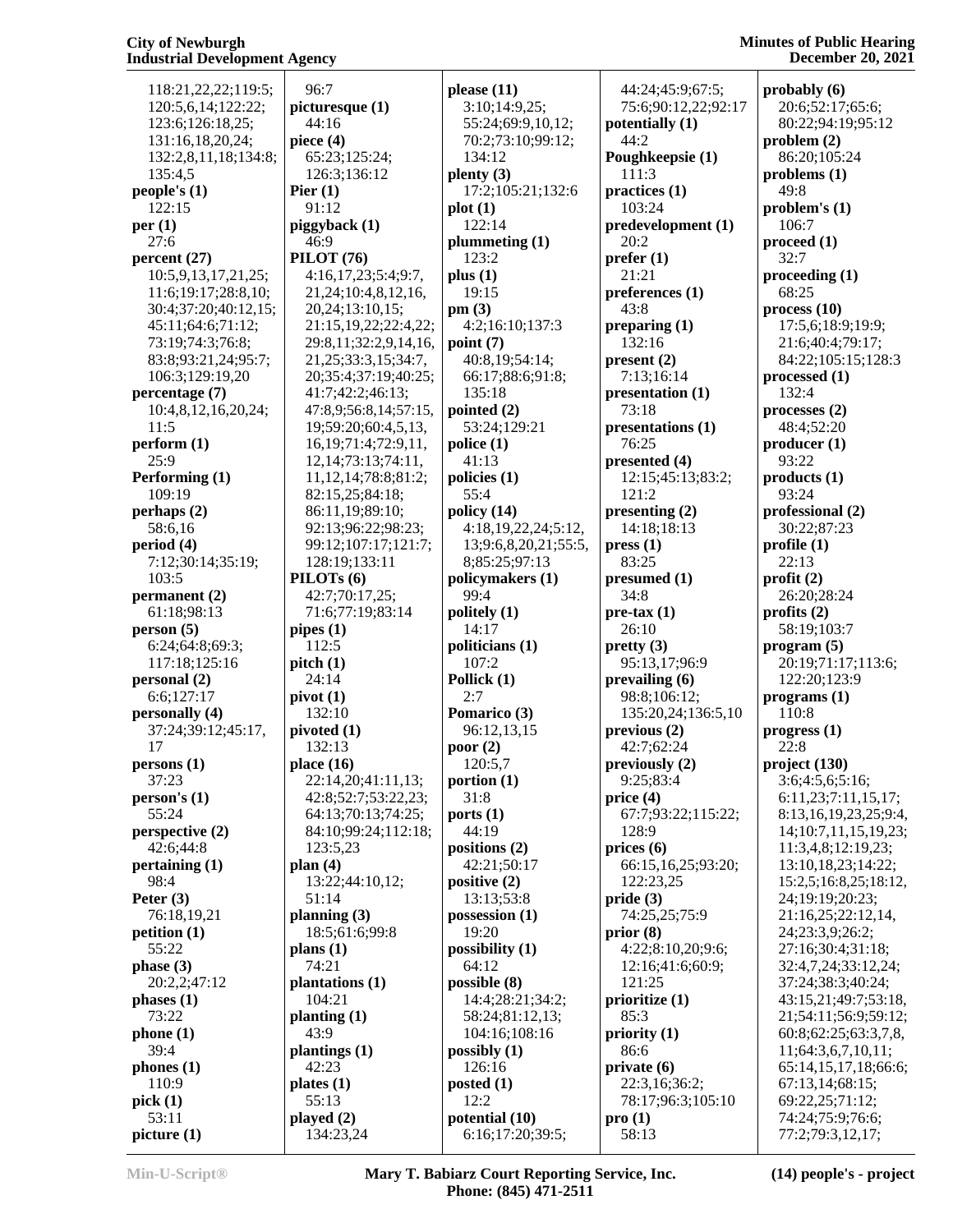**Minutes of Public Hearing December 20, 2021**

 82:18,22;84:25; 87:11,15;88:23; 89:16;92:2,13,25; 96:23;98:8,11; 106:11;110:15,20,21; 112:16;114:19; 115:5,20,22,23; 116:5,15;117:10; 118:14,17;119:25; 121:5;127:5,12; 128:6;129:23;134:2; 135:16 **project' (1)** 14:24 **projects (11)** 14:10;24:25;43:5; 47:10;59:22;62:24; 65:16;66:8,9;84:21; 120:17 **project's (4)** 33:20;77:10;83:17; 111:14 **promised (2)** 52:6;85:5 **promises (13)** 77:3;86:10,14,22; 100:12,14;108:14; 113:23;114:2,6,11; 117:16;119:6 **proper (1)** 88:9 **properties (3)** 15:7;41:9;129:16 **Property (27)** 4:7;5:20;6:6,17; 7:3;13:12;28:16; 32:5,9;33:11;35:15; 36:3;60:6;67:8;68:2; 70:20;78:2,9,10; 82:16;83:9,14;84:19; 100:5,8;107:15; 129:25 **property's (1)** 32:22 **proposal (1)** 39:20 **proposals (3)** 88:21;128:3,4 **Proposed (36)** 4:6;5:2,3,4,6,11,16; 7:11,14,17;8:17,19, 23;9:2,4,11,12,13,15, 19,21;10:7,11,15,19, 23;11:3,8;12:19,23; 14:2;32:14;69:23,25; 96:22;98:23 **proposing (1)** 76:8 **prospects (1)** 9:10 **protect (1)** 108:21 **protections (1)** 106:16 **proud (4)** 131:2 **provide (4) provided (6) provider (1)** 24:15 **provides (2)** 10:2;96:6 **providing (4)** 129:13 **provisions (2)** 7:20;98:22 **public (48) published (3) purchase (1)** 6:22 **purchased (1)** 109:10 **purchases (1)** 31:8 **purchasing (1)** 107:15 **purpose (3) purposely (1)** 82:5 **pursuant (4) push (1)** 76:3 **put (16) puts (1)** 42:5 **putting (5) puzzle (1)** 136:13

 52:16;63:17;74:22; 7:8,10;25:21,24 8:18;9:3;25:14; 26:12;31:21;98:17 8:10,20;71:7; 3:4,7,12,14,24;4:3, 13;7:10;8:14,24; 11:10,23;12:4,9,11, 13,15,25;14:13;16:9, 10,19;35:25;36:7; 37:9;43:17,19,21; 57:6,10,12,18;69:8, 14,15,17;71:3;72:9; 77:22;82:19;84:3,9; 93:19;105:8,9; 121:25;137:2,3 9:25;11:15;93:23 7:10;8:8;69:14 4:19;8:9,15;9:5 19:20;22:14,20; 27:25;28:22;29:4; 38:10;40:19;61:13, 22,22;65:16;74:8; 126:4,24;130:9 16:23;40:2;64:13; 121:21;132:3 **qualify (1)** 33:13 **quality (1)** 111:13 **quarter (2)** 28:5;61:9 **question (16)** 25:22;29:19,21,22; 54:16,22;55:9,16; 59:9;60:21;81:9; 86:8;98:21;105:12; 121:2;132:14 **quick (2)** 17:8;40:19 **quickly (1)** 122:24 **quite (2)** 95:9;98:5 **quote (1)** 37:25 **race (1)** 103:11 **racism (1)** 103:22 **raft (1)** 108:4 **raise (8)** 54:14;58:3;61:4; 63:18,23;67:20;98:4; 130:5 **raised (3)** 17:11;61:25; 115:23 **raising (1)** 54:18 **Ramos (5)** 2:5;45:25;46:2,4; 86:15 **range (1)** 28:7 **ratables (1)** 40:17 **rate (15)** 22:6;26:10;27:3,9, 20,24;28:3,7,10,13; 29:6,7;39:10;94:24; 103:6 **rates (2)** 28:5;97:5 **rather (1)** 104:2 **ratio (5)** 26:9;33:7;35:24; 36:5,8 **ratios (1)** 26:14 **raw (2)**

 $\mathbf{Q}$  **Raymond** (3)  $\mathbf{R}$   $\begin{array}{ccc} \mathbf{R} & \mathbf{R} \\ \mathbf{R} & \mathbf{R} \end{array}$  102:4,7 107:6,7,9 **Raymundo (1)** 15:21 **reach (1)** 109:17 **read (8)** 13:6;15:8,10;16:5; 35:10;71:19;76:24; 126:19 **reading (2)** 12:9;109:16 **real (6)** 5:19;6:17,18; 35:15;45:13;66:24 **reality (1)** 66:23 **RealityRatescom (1)** 28:4 **really (44)** 20:5;29:22;31:13; 48:14;50:7;51:9,11; 52:2,6,12;57:4; 62:19;63:3,7,12,12, 14;64:8;65:9;66:4; 67:23;68:4;79:15; 80:25,25,25;81:2; 88:17;93:18;98:15; 122:22;123:7,10,17, 22;124:16,25;125:7, 9,20;126:23;127:18, 19;133:25 **reason (8)** 21:23,24;88:12; 100:22;107:22; 114:21;118:10; 131:15 **reasonable (7)** 25:23,24;28:13; 29:15;56:23;118:7; 136:3 **reasonableness (8)** 16:17;25:12,17,20; 29:14,17;33:20;58:8 **reasons (7)** 5:5,11;9:14,19; 21:2;110:23;131:2 **rebel (1)** 103:16 **receive (2)** 7:13;83:7 **received (8)** 12:14;13:5;18:5; 26:17;27:8;57:7; 83:17;128:4 **recent (1)** 42:9 **recently (1)** 27:18 **recognize (3)** 59:6;66:24;69:3 **recognized (1)**

 69:10 **record (5)** 4:4;11:17;12:12; 69:11;81:4 **recording (3)** 6:19;35:3,14 **reduced (1)** 25:13 **reduces (1)** 74:3 **reducing (2)** 61:13,23 **Reeve (1)** 123:25 **referred (2)** 6:10;8:6 **reform (1)** 105:2 **refreshing (1)** 53:9 **regarding (2)** 46:10;84:24 **regards (1)** 121:7 **region (1)** 64:17 **registering (1)** 110:7 **regular (2)** 5:7;9:16 **Reilly (1)** 15:17 **related (2)** 6:5;130:8 **relating (1)** 4:4 **relation (1)** 121:19 **relationships (1)** 47:2 **released (1)** 83:24 **remarks (3)** 54:13,19;69:8 **Remember (3)** 110:23;118:25; 135:4 **remembers (1)** 44:20 **reminded (1)** 119:23 **reminder (1)** 97:19 **renewal (3)** 71:17;122:14; 124:22 **renovate (1)** 89:6 **renovated (1)** 90:17 **renovating (2)** 19:10,18 **renovations (4)**

**Min-U-Script® Mary T. Babiarz Court Reporting Service, Inc. Phone: (845) 471-2511**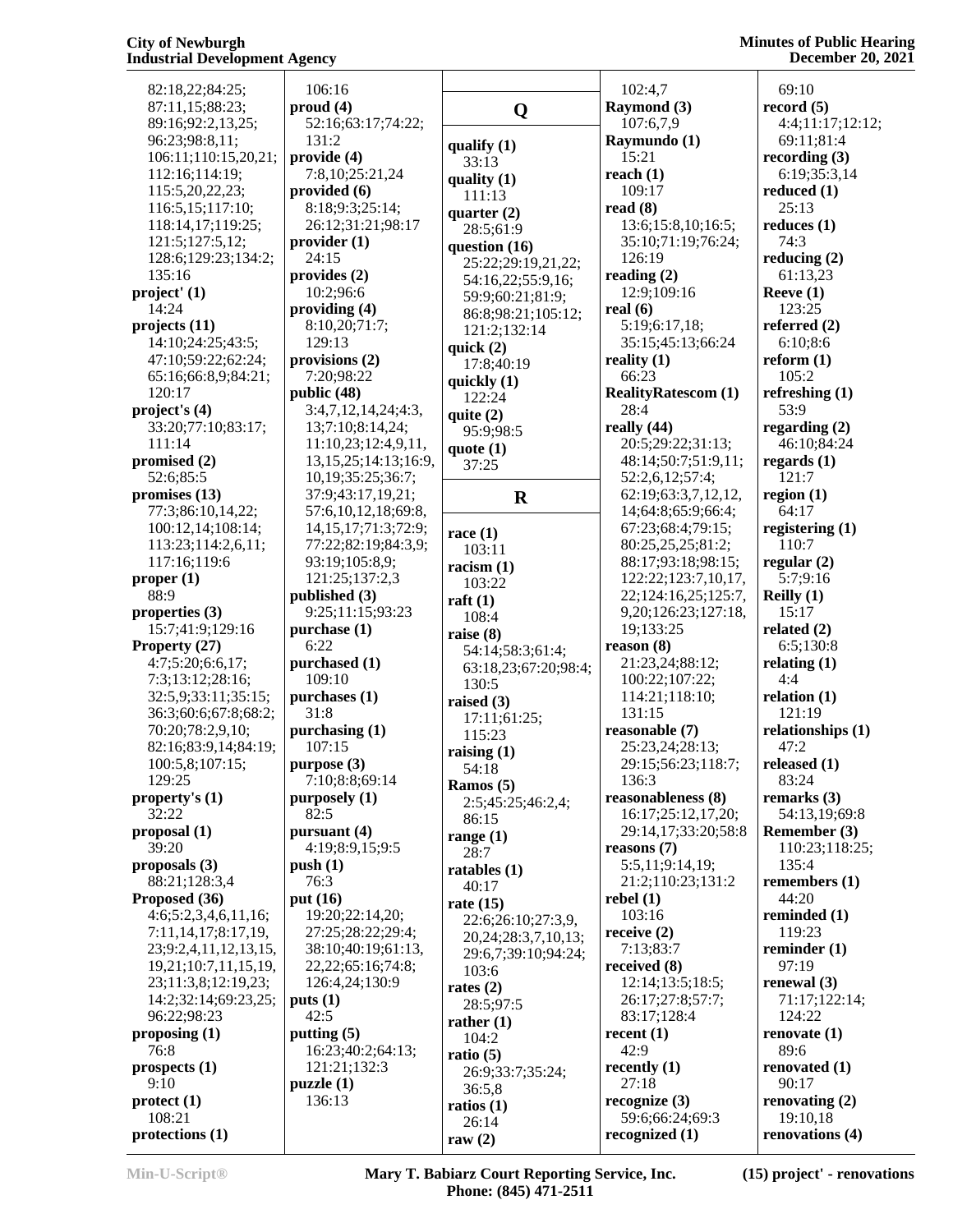| 30:10;72:17,18,25                     | return $(13)$            | 134:17                     | 88:23                 | selected (2)         |
|---------------------------------------|--------------------------|----------------------------|-----------------------|----------------------|
| rent $(2)$                            | 22:16,17;25:24;          | Robert $(2)$               | save $(1)$            | 88:18;89:23          |
| 101:4,11                              | 26:2,4,11;27:20,24;      | 2:10;15:19                 | 131:14                | selection (1)        |
| rented $(2)$                          | 28:13;29:3,16;58:10;     | roll(3)                    | saw $(8)$             | 88:22                |
| 41:16;101:16                          | 129:24                   | 19:14,16;83:5              | 17:21;28:10;83:17;    | selfish $(1)$        |
| repeat $(1)$                          | Revenue (13)             | rolls $(5)$                | 101:9,14;105:18;      | 80:6                 |
| 53:5                                  | 27:6;36:4,11;39:2,       | 19:21;32:6,19;             | 118:7;132:20          | sell $(1)$           |
| repetitive $(1)$                      | 7;41:2;42:3;63:9;        | 68:3;129:4                 | saying $(12)$         | 122:23               |
| 61:25                                 | 68:5;71:11;97:10;        | roof $(1)$                 | 32:3;37:7;46:8;       | semi-skilled (1)     |
| report $(1)$                          | 112:25;129:11            | 130:10                     | 50:11,12;52:7;80:25;  | 30:23                |
| 35:11                                 | revenues $(1)$           | rooftop $(1)$              | 82:20;100:20,21;      | senate $(2)$         |
|                                       |                          |                            |                       |                      |
| reports $(1)$                         | 35:21                    | 18:20                      | 116:13;118:4          | 104:18;105:3         |
| 85:18                                 | review $(1)$             | room $(5)$                 | scale $(1)$           | Senator (10)         |
| represent (1)                         | 88:21                    | 27:5,6,8;49:17;            | 13:16                 | 52:25;53:2;62:11;    |
| 59:18                                 | revitalization (1)       | 88:20                      | scaled (1)            | 66:20;70:25;78:22;   |
| representing $(1)$                    | 44:11                    | rooms $(2)$                | 30:19                 | 81:5;87:17;110:3;    |
| 46:6                                  | revolution $(2)$         | 18:14;27:10                | scared $(2)$          | 130:3                |
| reputable $(1)$                       | 105:2;124:14             | roughly $(1)$              | 110:10;117:12         | Senator's (1)        |
| 26:25                                 | <b>Revolutionary (1)</b> | 38:7                       | scenario $(1)$        | 93:17                |
| request $(13)$                        | 123:20                   | Rubio (3)                  | 14:20                 | send $(1)$           |
| 4:14,16,17,23;9:8;                    | reward $(1)$             | 99:17,18,19                | scenes $(2)$          | 95:22                |
| 12:10;29:11;37:19;                    | 136:8                    | Rudy(4)                    | 39:17,25              | sense $(3)$          |
| 46:13;48:17;51:17;                    | RFP(1)                   | 99:17,18,19;122:8          | schedule (7)          | 38:4;119:12,13       |
| 82:17;128:3                           | 13:20                    | rules $(4)$                | 9:25;10:2;12:13;      | sent $(4)$           |
|                                       |                          |                            | 29:9;32:15;33:14,15   |                      |
| requested $(3)$                       | rhetorical (1)           | 16:11;68:24;               |                       | 13:7;39:20;122:12,   |
| 13:11;25:23;29:9                      | 120:25                   | 100:15,18                  | schism $(1)$          | 14                   |
| requesting $(2)$                      | ribbon(1)                | run $(2)$                  | 53:17                 | sentiments (2)       |
| 69:4;136:25                           | 109:12                   | 87:25;134:11               | School (6)            | 66:19;101:24         |
| required $(2)$                        | rich $(3)$               | running $(1)$              | 11:15;39:15;          | series $(1)$         |
| 5:12;9:20                             | 21:4;64:19;100:16        | 116:7                      | 113:12;129:2;         | 37:21                |
| research $(1)$                        | rid(1)                   |                            | 132:12;134:21         | serve $(1)$          |
| 23:22                                 |                          |                            |                       |                      |
|                                       | 79:24                    | S                          | schools $(3)$         | 88:21                |
| resident $(9)$                        | ridiculous $(1)$         |                            | 77:23;102:22;         | served (1)           |
| 46:5;69:13;70:4,                      | 130:20                   | sadly $(1)$                | 132:7                 | 132:21               |
| 12;77:17;79:11;82:9;                  | right $(35)$             | 75:7                       | screen $(1)$          | serves $(1)$         |
| 96:15;107:9                           | 3:3,13;18:2;26:2;        | safe $(3)$                 | 55:11                 | 123:22               |
| residents $(10)$                      | 27:21;28:2,16;29:5,      | 112:20;130:10;             | screw(2)              | service $(5)$        |
| 11:18;14:3,5,25;                      | 20;32:2;40:16;41:5,      | 135:11                     | 116:14;117:23         | 28:7;59:7;62:5;      |
|                                       | 13;58:22;62:8;63:20;     | safer $(1)$                |                       | 87:24;125:13         |
| 77:7;81:24;85:3;<br>89:18;97:4;116:23 |                          | 112:18                     | Sean $(1)$<br>15:24   | services $(3)$       |
|                                       | 70:16;81:9;91:2;         |                            |                       | 24:15;97:11;98:2     |
| resolution $(2)$                      | 92:18;99:24;103:2,       | safety $(3)$               | seasonal $(1)$        |                      |
| 4:25;9:9                              | 13;111:5,7;113:22;       | 106:15;113:5;              | 18:23                 | serving $(2)$        |
| respect $(9)$                         | 118:15;119:14,18;        | 125:13                     | seat $(1)$            | 88:6;132:15          |
| 4:25;6:15;7:16;                       | 120:13;126:11;           | salaries $(1)$             | 36:21                 | set $(5)$            |
| 8:16,18;9:3;12:22;                    | 134:20;135:5,15;         | 50:18                      | second $(8)$          | 49:13;50:9,21,22;    |
| 69:24;87:22                           | 136:23                   | Salarycom (1)              | 17:23;18:18;25:22;    | 54:3                 |
| respectfully $(2)$                    | rightly $(1)$            | 96:4                       | 29:22;55:16;109:17;   | sets $(1)$           |
| 59:2;82:17                            | 54:2                     | sale $(1)$                 | 124:17;131:25         | 100:18               |
| response $(1)$                        | rise $(2)$               | 6:22                       | Section $(6)$         | setting $(4)$        |
| 93:16                                 | 14:21;38:2               | sales $(12)$               | 4:20;6:14;8:3,9,15;   | 4:25;5:10;9:10,18    |
| rest(2)                               | rising $(1)$             | 6:16;24:14;34:5,6,         | 9:5                   | settle $(2)$         |
| 73:22;104:11                          | 107:20                   | 8, 13, 15, 16, 25; 35: 13; | sector $(8)$          | 83:12;84:11          |
| restaurant $(4)$                      | risk(12)                 | 71:10;129:13               | 20:20;36:2,2;         | seven $(5)$          |
| 18:17,19;58:12;                       | 22:13,15;28:14,19,       | same $(10)$                | 77:22;95:6;105:8,9,   | 10:8;17:12,15;       |
| 71:25                                 | 22;58:18;115:17;         | 21:9;66:16;68:3;           | 11                    | 40:14;123:4          |
| restaurants $(2)$                     | 133:21,24;136:8,9,11     | 89:2;100:16;105:9;         | seeing $(2)$          | several $(3)$        |
| 17:16;80:12                           | risk-adjusted (1)        | 111:14;114:20;             | 61:15;63:25           | 26:21;47:17;         |
| restore $(1)$                         | 29:16                    | 118:15;119:16              | seem $(2)$            | 123:23               |
| 126:12                                | risks(1)                 | Sanchez-Potter (3)         | 13:15;96:9            | sex(1)               |
| result $(2)$                          | 136:7                    | 120:20,21,23               | seems $(3)$           | 111:24               |
| 31:5;119:16                           | River $(3)$              | sandwiches (1)             | 56:10;68:7,10         | shaking $(1)$        |
| retail $(1)$<br>34:15                 | 44:16,18;107:24          | 120:9<br>sat(1)            | seized $(1)$<br>123:9 | 83:18<br>share $(1)$ |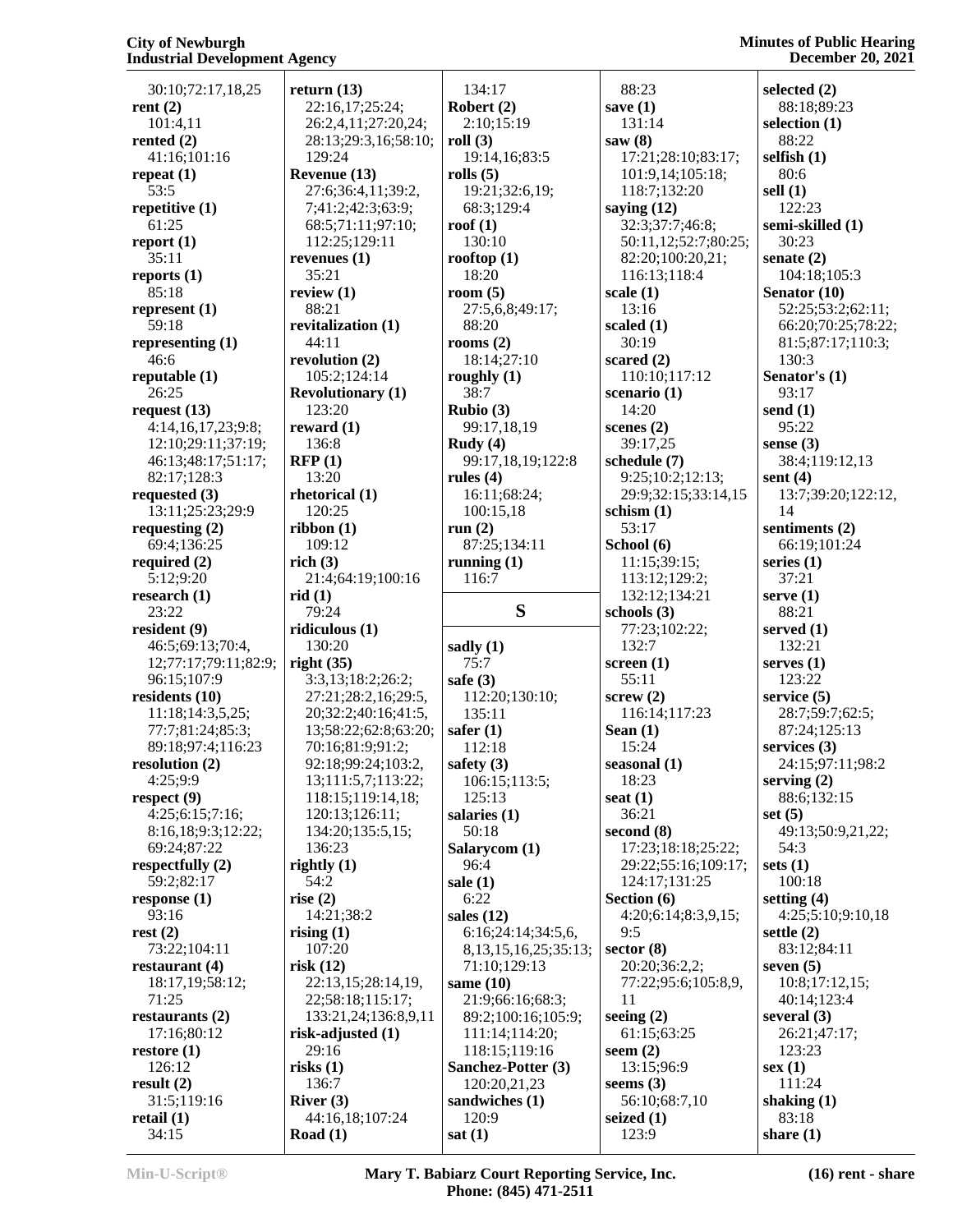| 99:11              | 45:17;86:9,21;96:23; | Smarter $(1)$       | 103:3;121:25;122:7;           | 115:11;132:16           |
|--------------------|----------------------|---------------------|-------------------------------|-------------------------|
| sheet $(1)$        | 127:4                | 24:18               | 127:10;133:5,6                | started (12)            |
| 3:11               | single $(3)$         | social $(2)$        | <b>SPEAKER (1)</b>            | 17:14;39:4;65:7;        |
| Sheila (1)         | 48:12;64:8;131:22    | 103:17;132:19       | 73:24                         | 70:24;94:17;106:23,     |
| 15:22              | sisters $(1)$        | socialize $(2)$     | speakers $(3)$                | 24;110:7;114:19;        |
| ships $(1)$        | 105:10               | 58:18,19            | 14:16.16:79:15                | 115:20;122:23;          |
| 44:25              | $s$ it $(1)$         | sod $(1)$           | speaking $(4)$                | 133:12                  |
|                    | 90:23                | 125:24              | 24:20;26:7;96:21;             |                         |
| shootings $(1)$    |                      |                     |                               | starters $(1)$          |
| 114:18             | site $(3)$           | software $(1)$      | 127:16                        | 56:13                   |
| shopping $(2)$     | 30:21,25;43:14       | 31:4                | special $(3)$                 | starting $(4)$          |
| 111:4,4            | sites $(1)$          | sold $(3)$          | 123:17;125:2,20               | 40:12;53:21;72:23;      |
| shops $(1)$        | 43:17                | 27:12;67:8;103:25   | specifically (4)              | 108:23                  |
| 45:4               | sits(2)              | soldier $(1)$       | 25:25;60:13,15,18             | starve $(1)$            |
| short $(1)$        | 47:16,25             | 125:3               | specify $(1)$                 | 77:22                   |
| 129:14             | sitting $(1)$        | soldiers $(1)$      | 69:12                         | starving $(1)$          |
| shortest $(1)$     | 36:21                | 125:9               | spectacular $(1)$             | 128:25                  |
| 17:23              | six(9)               | solicit $(1)$       | 74:22                         | state $(26)$            |
| shot $(2)$         | 10:3;17:15;57:16;    | 69:15               | speculative (1)               | 14:21;25:5;57:8,        |
| 114:23;115:18      | 60:15,20;80:12;83:9; | solution $(1)$      | 77:3                          | 22;59:14;69:10;70:2;    |
| shots $(1)$        | 90:5;123:4           | 78:16               | spending $(1)$                | 73:12;74:10;79:14,      |
| 116:10             | sixth(1)             | solve $(1)$         | 30:7                          | 16, 19; 80: 13, 18, 21; |
| shoulder $(1)$     | 72:21                | 86:20               | spent $(6)$                   | 81:16;83:21;86:18;      |
| 97:24              | size $(2)$           | somebody $(3)$      | 17:11;23:4;30:5;              | 90:18;95:13;97:14;      |
| shoulders $(1)$    | 89:10;105:18         | 27:22;113:16;       | 31:9;34:10;92:10              | 103:2;104:12;           |
| 67:11              | skeptical (4)        | 115:16              | spin $(1)$                    | 107:16;130:19;132:2     |
| show $(3)$         | 45:10;46:14;66:18;   | Somebody's (1)      | 79:8                          | stated $(4)$            |
| 36:13;58:14;       | 100:11               | 117:3               | spoke $(1)$                   | 14:19;40:9;83:19;       |
|                    | skepticism (4)       |                     | 62:3                          |                         |
| 118:16             |                      | someone (7)         |                               | 123:13                  |
| showed $(1)$       | 37:16;46:10;86:20;   | 46:22;47:16,24;     | spoken $(6)$                  | statement $(1)$         |
| 65:24              | 100:22               | 55:21;90:13;115:12; | 60:17;69:6;73:6;              | 4:3                     |
| showing $(1)$      | skilled (1)          | 133:23              | 108:11;134:8;136:23           | statements $(1)$        |
|                    |                      |                     |                               |                         |
| 17:4               | 30:22                | sometimes (1)       | spread $(1)$                  | 81:5                    |
| shows $(1)$        | skip $(1)$           | 93:25               | 81:2                          | states $(2)$            |
| 110:6              | 31:24                | soon $(1)$          | square $(1)$                  | 25:2;106:9              |
| side $(4)$         | Skoufis (7)          | 18:11               | 5:25                          | stating $(1)$           |
| 27:20;91:10,13;    | 52:25;53:2;66:20;    | sooner $(1)$        | squeeze $(1)$                 | 85:7                    |
| 99:12              | 70:25;78:22;87:18;   | 49:14               | 80:13                         | statistics $(3)$        |
| sign(3)            | 110:3                | sorry $(2)$         | stabilized (1)                | 96:2;104:7,8            |
| 3:10,15;55:25      | Skoufis' (1)         | 16:11;99:20         | 20:4                          | stay $(3)$              |
| signature $(1)$    | 81:5                 | sort $(2)$          | staff $(1)$                   | 21:3;101:3;102:6        |
| 16:6               | slam(1)              | 78:19;94:8          | 132:16                        | stayed $(1)$            |
|                    | 117:22               | sound $(2)$         | stand $(2)$                   | 130:4                   |
| signatures $(1)$   |                      |                     |                               |                         |
| 15:11              | slated $(1)$<br>63:2 | 55:22;130:21        | 98:19;105:4<br>standard $(2)$ | staying $(1)$<br>34:17  |
| signed (5)         |                      | source $(2)$        |                               |                         |
| 36:25;55:20;76:11, | slave-ocracy (1)     | 88:22;127:20        | 50:8,22                       | steal $(1)$             |
| 12;105:13          | 104:20               | sources $(2)$       | standards $(1)$               | 112:5                   |
| significant $(3)$  | sleeping $(1)$       | 26:25;30:3          | 103:9                         | steel $(1)$             |
| 45:7;71:3;95:17    | 111:21               | South $(3)$         | <b>StandBack (1)</b>          | 93:23                   |
| sign-in $(1)$      | sleeves $(1)$        | 45:5;119:19;        | 130:7                         | step $(1)$              |
| 3:11               | 76:3                 | 123:25              | standing $(1)$                | 50:6                    |
| signing $(1)$      | slide $(1)$          | spa $(1)$           | 23:8                          | stepped $(1)$           |
| 76:13              | 36:13                | 6:2                 | stands $(1)$                  | 46:20                   |
| silly $(1)$        | slower $(1)$         | space $(7)$         | 51:20                         | stepping $(1)$          |
| 61:21              | 132:14               | 51:9;87:16;91:5,6,  | Stanford (1)                  | 116:17                  |
| similar $(2)$      | slum $(1)$           | 13, 15, 17          | 124:20                        | steps $(1)$             |
| 55:7;100:10        | 101:10               | spaces $(3)$        | Starbucks (1)                 | 111:22                  |
| simplified $(1)$   | small $(4)$          | 18:18;52:11;91:19   | 105:18                        | Steuben (1)             |
| 29:2               | 43:23;45:3;80:11;    | spare $(1)$         | stark $(1)$                   | 123:20                  |
| simply $(2)$       | 88:4                 | 24:13               | 97:18                         | Steve $(3)$             |
| 54:4;55:20         | smaller $(1)$        | speak $(17)$        | start $(13)$                  | 102:18,19;107:6         |
| Sims(13)           | 18:18                | 3:10,12,14;17:3;    | 3:6;21:12;23:11;              | still $(12)$            |
| 16:13,20,21,24;    | smart $(1)$          | 37:3;53:20;69:5,7;  | 37:6,25;46:8;49:9;            | 18:6;22:9;67:24;        |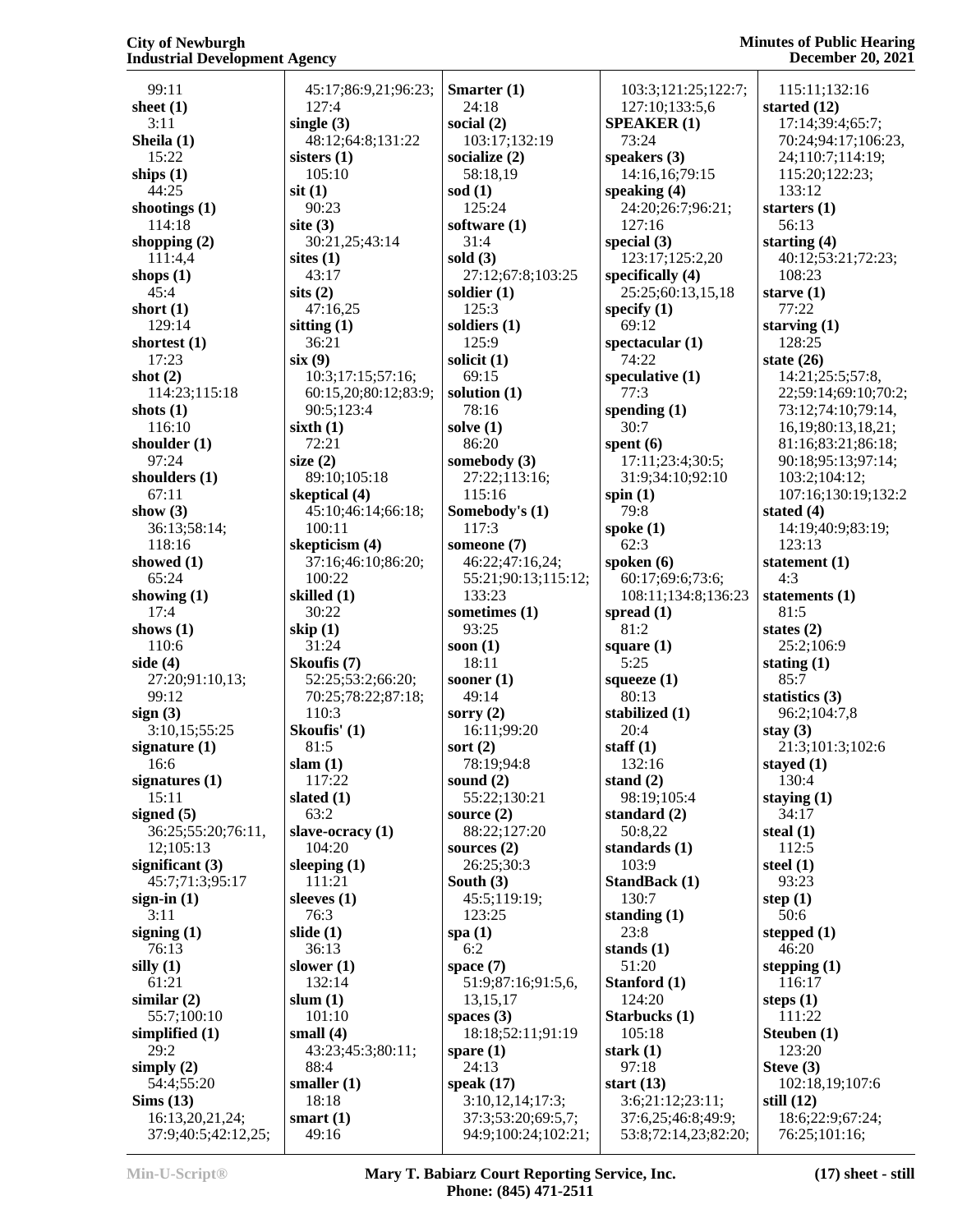103:13,20;110:13; 111:15;113:20; 122:8;124:2 **stint (1)** 87:7 **stoked (1)** 99:23 **stop (2)** 115:21;120:14 **stopped (1)** 112:3 **stops (1)** 120:6 **Street (19)** 3:5;4:7;5:21;7:2; 41:19;45:5,5;62:25; 71:24;72:2;87:16; 89:20;112:14; 113:21;114:22; 119:19;124:2; 129:22;133:10 **streets (1)** 112:19 **strike (1)** 84:11 **strong (5)** 55:4,7;76:25; 102:18,19 **strongly (2)** 13:25;14:11 **structure (3)** 26:17;28:25;54:5 **struggling (2)** 80:11;108:4 **stuck (1)** 123:7 **study (1)** 25:6 **stuff (1)** 100:18 **style (2)** 18:23;21:8 **subject (1)** 34:16 **submitted (1)** 15:9 **subsidies (3)** 57:21;80:22;103:3 **subsidizing (1)** 103:12 **subsidy (4)** 57:2;58:16;61:14,  $23$ **substance (1)** 62:2 **substantially (1)** 35:7 **successful (1)** 117:8 **suffered (1)** 123:7 **suggest (4)** 12:8;57:24;60:22;

 61:5 **suggested (1)** 101:10 **suggestion (1)** 130:17 **Sullivan (7)** 17:10,16;131:8,24; 132:7,21;134:8 **summary (3)** 30:8;31:17;34:3 **summer (1)** 44:20 **SUNY (8)** 20:12;38:17,19; 87:6,14;88:24;91:16; 113:7 **Supply (9)** 80:10;81:9;101:21; 105:13;127:24; 128:6,7,13;130:13 **Supply's (1)** 71:4 **support (15)** 13:9;15:2;16:7; 37:24;45:18;47:11; 55:18;61:17;67:13; 71:17;79:3;82:21,23; 127:12;134:2 **supported (1)** 129:23 **supportive (2)** 53:20;64:5 **suppose (1)** 100:17 **supposed (1)** 58:18 **sure (14)** 17:2;62:21;63:16, 21;64:15;68:18; 72:10;75:12;99:11; 104:23;107:21; 108:12,14;109:15 **surrounding (2)** 135:10;136:19 **survey (1)**  $28:4$ **symbols (1)** 124:3 **system (7)** 22:20;31:4;54:3,4; 97:19;104:19;105:4 **systemic (1)** 97:9 **table (3)** 30:7;31:23;35:9 **talk (18)** 23:16;43:18;50:2; 59:13;66:21;74:16; 79:25;88:13;89:11;

**T Tech (1)** 90:20;92:23;93:15; 94:3;99:25;100:2,3; 128:18;135:19 **talked (7)** 34:14;64:8;68:8,9; 89:4;90:4;126:15 **talking (11)** 39:5;40:10;55:11; 60:2;89:9,15;100:6; 106:21;132:23; 135:8,9 **talks (1)** 92:7 **tangible (1)** 6:6 **tax (65)** 4:18;5:3;9:12; 19:14,16,21;32:5,6,9, 19,22,23;33:2,9,10; 34:5,6,9,13,16,19; 35:2,3,13,14,15,21; 36:3,6,6,7,10;38:7; 39:2,7,8;40:15,17; 41:2;42:3;49:10; 63:9;68:2,5;71:10; 77:13;78:3;81:2,7; 82:16,24;83:3,5,14; 84:19;97:5,10,22; 103:4;107:18; 110:15;117:24; 129:4,13,13 **taxable (1)** 32:12 **taxation (1)** 97:25 **Taxes (25)** 4:16;6:17,17,18, 19;22:4,8;39:10; 51:14,24;60:6;64:7; 72:13,24;73:8;78:9, 11,15,18;80:7;83:9; 100:14;115:10; 129:6,25 **taxing (2)** 5:10,14 **taxpayer (1)** 77:17 **taxpayers (5)** 49:12,20,21,23; 77:8 **teach (4)** 109:20;116:22,22; 120:12 **team (2)** 26:22;135:25 20:16 **teenager (2)** 41:11,22 **tells (2)** 31:4;129:8 **Temple (4)** 17:25;18:16; 123:17;129:7

**temporary (1)** 71:7 **ten (8)** 10:20;67:4;73:23; 89:24;90:13;113:3; 114:20;118:24 **tend (1)** 96:4 **tends (1)** 51:7 **tenth (1)** 96:24 **ten-year (4)** 41:7;42:2;44:10; 73:13 **Tepedino (1)** 15:18 **term (4)** 9:22;27:4;50:4; 70:24 **terms (7)** 26:19;27:12;28:12; 61:15,19;96:7; 129:25 **terrible (1)** 95:22 **test (10)** 16:17;25:11,17,19; 27:18;29:14,17; 33:19;56:23;58:9 **testament (1)** 44:23 **tests (2)** 26:6,7 **text (1)** 12:11 **thankless (1)** 59:3 **thanks (3)** 85:12;102:20; 132:25 **theater (1)** 109:21 **thereat (1)** 7:7 **therefore (1)** 28:18 **therein (1)** 6:4 **thereof (1)** 110:16 **thereon (1)** 6:4 **Theresa (2)** 15:16,25 **third (6)** 18:19;28:5;57:3; 60:21;109:17;124:24 **Thomas (1)**  $2:4$ **though (4)** 21:6;50:3;56:10; 116:11

**thought (1)** 92:14 **thoughtful (1)** 23:5 **thoughts (1)** 53:7 **threat (1)** 103:12 **threaten (1)** 97:16 **three (15)** 5:23;19:20;38:5, 11,23;39:19,23;40:3, 13;52:9;65:16;66:10; 111:24;115:20;126:7 **three-year (1)** 87:7 **throughout (4)** 45:6;61:2,3;88:5 **throw (3)** 93:20;94:13;95:11 **thrown (2)** 49:5;50:4 **tide (2)** 107:20;108:18 **tides (1)** 38:2 **tied (1)** 97:10 **Tiera (1)** 15:22 **ties (1)** 107:11 **Times (5)** 11:16;53:14,15; 81:4;87:19 **tire (1)** 108:5 **Title (1)** 7:22 **Today (5)** 3:23;12:14;32:4; 88:13;120:15 **today's (1)** 66:15 **Todd (1)** 73:19 **together (2)** 28:23;136:2 **told (1)** 60:9 **TOM (2)** 134:15,16 **tonight (8)** 13:9;24:3,12; 62:17;82:8;96:21; 98:5,21 **took (7)** 26:23;111:16; 115:16;118:10; 122:20;125:24;126:2 **tool (1)** 77:19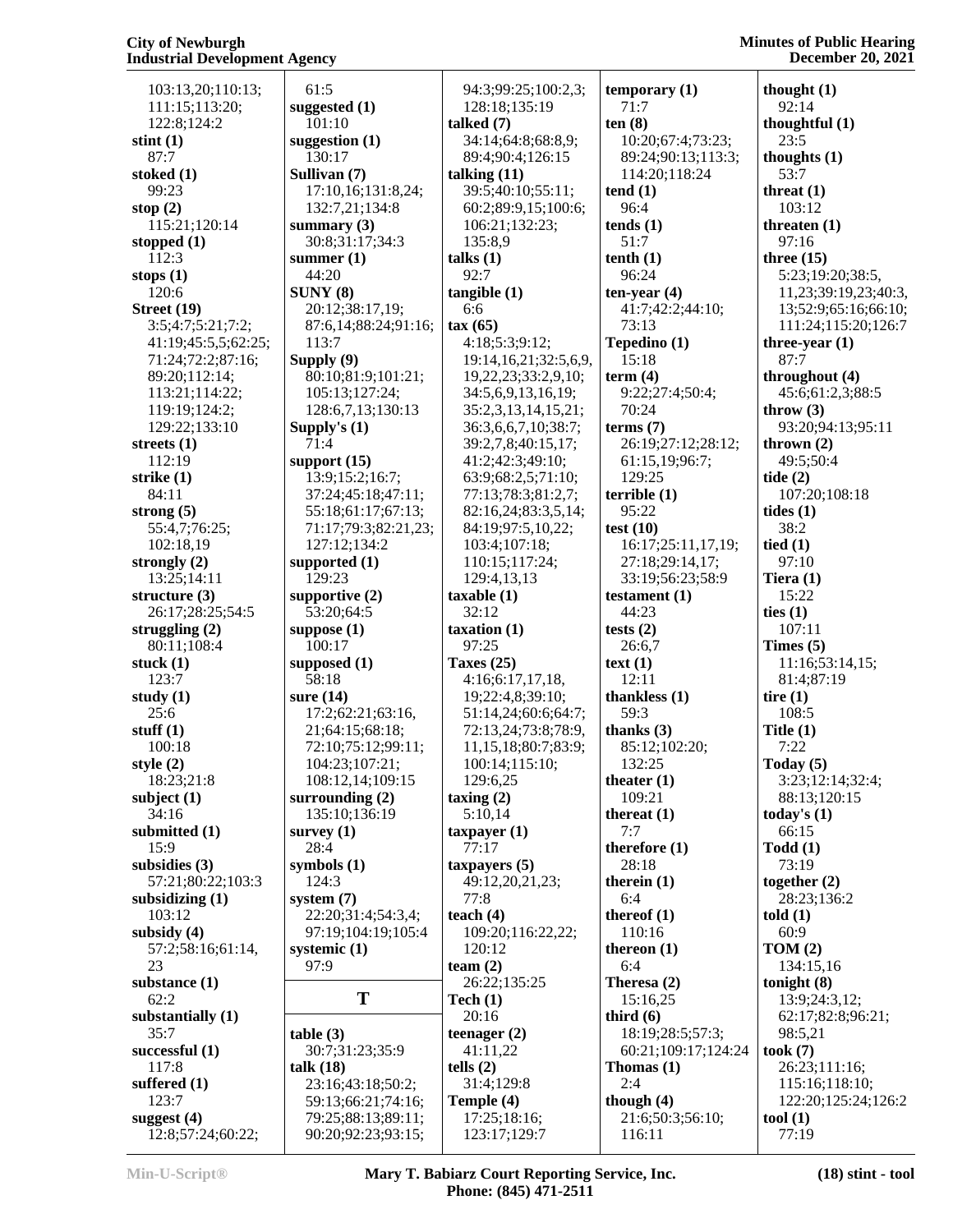**top (3)** 30:6,8;59:9 **torn (2)** 112:9;124:21 **TORRANCE (2)** 37:5;71:17 **total (9)** 16:6;30:12;32:24; 34:21,22;35:16; 70:21;83:22;129:5 **totaling (3)** 5:24;30:15,24 **touch (2)** 89:21;121:20 **tough (1)** 81:20 **tourism (6)** 21:13;43:13;44:7, 24;71:14;134:4 **tourists (1)** 78:4 **towards (5)** 61:13,23;84:8; 127:18,19 **town (1)** 90:16 **trade (1)** 71:7 **trades (1)** 121:11 **tradition (1)** 99:7 **train (1)** 75:19 **training (3)** 20:20;43:12;113:6 **transfer (1)** 6:18 **transformative (2)** 92:3,5 **transparency (4)** 40:23;48:18;49:3; 82:19 **transpired (1)** 58:6 **transportation (1)** 106:4 **Treasurer (1)** 2:5 **treasures (1)** 126:23 **treated (2)** 84:10;102:8 **tree (2)** 42:22;43:9 **trees (1)** 43:9 **tremendous (3)** 89:7;90:21;91:14 **trenches (2)** 125:5,14 **tried (1)** 103:25 **truck (2)** 18:22;43:18 **true (1)** 60:17 **truly (1)** 65:13 **trust (2)** 96:5;118:10 **Trustees (1)** 87:6 **try (6)** 24:7,9,11;46:20; 81:11;92:10 **trying (6)** 19:9;27:19;63:5,6; 79:18;94:21 **tube (1)** 108:5 **turn (1)** 23:16 **turned (2)** 110:22;123:2 **tutus (1)** 112:12 **twice (3)** 112:6;133:20,20 **two (18)** 3:9;17:16;18:17; 19:13;23:10;25:9,18; 26:6,7;30:8;40:13; 52:9;54:12;62:24; 67:3;80:12;128:4; 129:14 **type (1)** 25:6 **types (2)** 25:9;27:14 **typically (1)** 30:17 **U Ulster (1)** 96:19 **Ultimately (2)** 49:11;54:9 **under (8)** 10:7,11,15,23;11:3, 7;34:7;111:25 **understand (12)** 16:5;22:25;23:6; 31:23;48:19;51:5; 54:21;66:14;67:25; 89:9;97:6;117:24 **understanding (3)** 55:2;56:13;83:16 **understands (1)** 59:5 **undertaking (1)** 12:19 **unemployment (2)** 106:2,7 **unfair (1)** 103:24 **unfinanceable (1)** 22:18 **unfortunately (6)** 17:23;64:3;102:14; 124:21;127:21; 128:24 **uniform (1)** 4:18 **union (12)** 85:2;95:15;98:14; 103:20;104:9;105:7, 16,25;106:24; 121:15;136:4,4 **unionization (3)** 98:9;104:3,17 **unionize (2)** 98:19;103:25 **unionized (4)** 95:14;106:14; 121:3,13 **unionizing (2)** 105:19;108:16 **unions (2)** 95:15;135:23 **unit (3)** 93:11;125:6,11 **units (2)** 70:21,22 **UNKNOWN (1)** 73:24 **unless (2)** 12:7;89:17 **unsafe (1)** 103:21 **unskilled (1)** 30:23 **up (49)** 3:15;7:12;16:12, 18;17:4,9;18:13; 32:17;35:23;36:14, 18;46:20;54:3;64:24; 66:25;70:20;71:13; 76:3;79:21;81:6; 83:2,22;86:15;89:15; 91:8;93:21,24;94:4; 95:7,19,20;97:3; 98:5;100:16;101:4, 15;105:20;107:10, 24;109:8;110:5; 111:12;112:9; 116:14;117:23; 126:5;127:23; 128:10;132:24 **upcoming (1)** 79:22 **upfront (1)** 51:11 **upon (3)** 6:25;38:8;104:22 **urban (3)** 71:16;122:13; 124:22

|                        | <b>December 20, 2021</b>            |
|------------------------|-------------------------------------|
| $\text{urge} (3)$      | 110:18                              |
| 13:24;14:8,25          | viewed $(1)$                        |
| use $(5)$              | 84:10                               |
| 6:17;13:12;15:7;       | viewpoint $(2)$                     |
| 91:6;135:10            | 87:13,22                            |
| used $(5)$             | Vignogna (1)                        |
| 28:3;33:7;65:5;        | 15:25                               |
| 87:15;134:9            | violations (1)                      |
| Using $(1)$            | 103:23                              |
| 77:19                  | visibly $(1)$                       |
| usually $(1)$          | 123:5                               |
| 61:8                   | vision $(1)$                        |
|                        | 65:19                               |
| $\bar{\mathbf{V}}$     | visit(1)                            |
|                        | 45:3                                |
| vacant (3)             | visiting $(1)$                      |
| 27:11;112:9;115:7      | 67:21                               |
| Valentine (1)          | visitors $(2)$                      |
| 15:12                  | 21:2;71:8                           |
| valid (1)              | visual $(1)$                        |
| 108:11                 | 109:21                              |
| Valley (5)             | vocal $(1)$                         |
| 44:18;61:3;79:22;      | 51:11                               |
| 96:18;102:24           | volunteer $(1)$                     |
| value (11)             | 96:18                               |
| 20:21;32:11,13,21;     | volunteered (1)                     |
| 33:5,6;38:5;72:13,     | 125:12                              |
| 17;73:2;110:5          | volunteering (1)                    |
| Vargas (1)             | 62:5                                |
| 16:2                   | volunteers (1)                      |
| Varick (1)             | 59:6                                |
| 70:23                  | Von(1)                              |
| varied (1)             | 123:20                              |
| 15:3                   | $\mathbf{vote}$ (1)                 |
| various (1)            | 78:22                               |
| 101:17                 |                                     |
| <b>VEGA-LEBRON (2)</b> | W                                   |
| 133:7,8                |                                     |
| vehicle (1)            | wage (8)                            |
| 106:4                  | 63:22;95:9;98:9;                    |
| Velazquez (1)          | 103:23;135:20,24,25;                |
| 15:23                  | 136:5                               |
| venue $(2)$            | wages $(11)$                        |
| 6:2;18:23              | 30:15;31:8,17;<br>36:3;95:7;103:23; |
| verbal (1)<br>4:14     |                                     |
| verification (1)       | 105:6;106:12,15;<br>135:22;136:10   |
| 51:14                  | wait $(4)$                          |
| versus (3)             | 38:21;39:16,22;                     |
| 36:4;55:25;129:20      | 69:9                                |
| Vesnaver (1)           | waiving $(1)$                       |
| 15:13                  | 12:8                                |
|                        |                                     |
|                        |                                     |
| viable (1)             | walk $(7)$                          |
| 60:7                   | 52:11;81:23;116:6;                  |
| Vice(1)<br>2:4         | 118:3,6,17;134:11                   |
|                        | walking $(2)$                       |
| vicious $(1)$<br>78:19 | 112:19;114:22<br>Wallkill (1)       |
| Vickers (7)            | 55:6                                |
| 2:9;3:16,19,21;        | walls $(1)$                         |
| 13:3;68:23;136:24      | 14:6                                |
| view $(4)$             | wants $(3)$                         |
| 41:24;44:15;92:12;     | 113:17;126:11,12                    |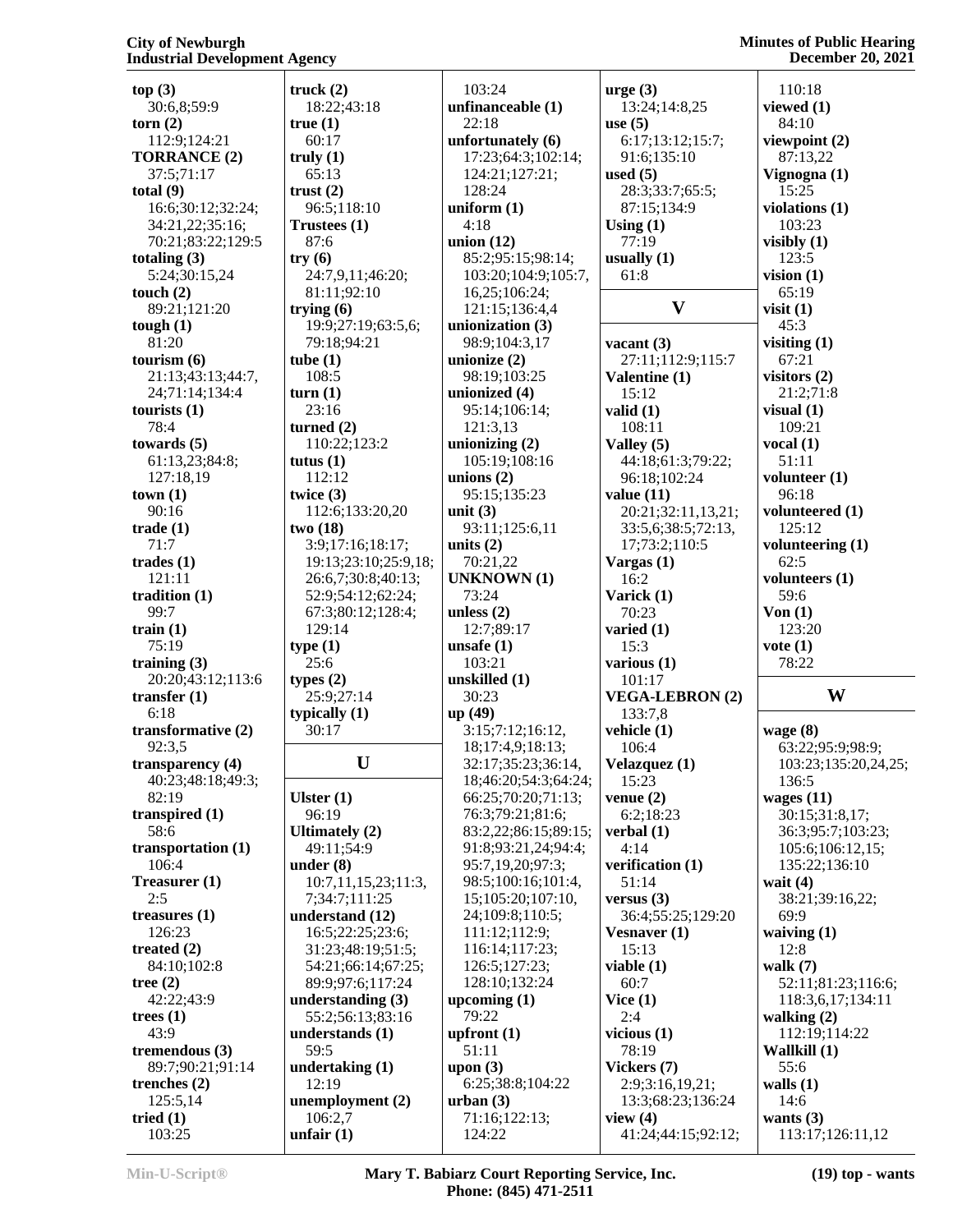| War(4)                                | west $(2)$                 | 131:2;132:10;              | 67:2,7;72:21;74:2,3;     | 1.78-acre $(1)$             |
|---------------------------------------|----------------------------|----------------------------|--------------------------|-----------------------------|
| 123:20;125:3,8,17                     | 41:25;88:6                 | 133:14,16                  | 86:2;93:25;95:5;         | 5:19                        |
| Warren (2)                            | what's $(11)$              | worked (4)                 | 109:11;112:6;            | 1.832(1)                    |
| 15:22,25                              | 26:20;28:20;49:11,         | 24:23;25:3;103:19;         | 115:24;117:11            | 36:8                        |
| <b>Washington (1)</b>                 | 18, 19, 25; 52: 2; 88: 17; | 129:23                     | year-over-year (1)       | 10(4)                       |
| 41:12                                 | 117:13;129:18;131:6        | workers (10)               | 95:8                     | 19:17;32:13;42:3;           |
| <b>Washington's (2)</b>               | whenever $(1)$             | 34:10;94:15;95:16;         | years $(73)$             | 68:9                        |
| 64:18;125:21                          | 61:4                       | 98:19;104:14;              | 9:23;10:3;17:13,         | $10-(1)$                    |
| <b>Washingtonville (2)</b>            | Wherehouse (1)             | 105:15,19;106:3,10,        | 15;22:7;23:10;24:25;     | 74:11                       |
| 130:15;134:18                         | 71:25                      | 23                         | 34:11,21;41:2,6;         | 10.2(1)                     |
| watch (1)                             | White (8)                  | workforce (5)              | 42:3;52:9;56:15,18,      | 38:10                       |
| 113:24                                | 88:20;93:8,9;              | 42:16;63:4,24;             | 22, 25, 25; 57: 16;      | 100(4)                      |
| watched (1)                           | 109:2,3,5;118:23;          | 65:19,21                   | 59:14,19,21,22,24;       | 64:6;71:12;76:8;            |
| 88:10                                 | 124:20                     | working $(19)$             | 60:15,20;61:3;65:2,      | 129:20                      |
| water (1)                             | whoa $(1)$                 | 19:6, 12, 12; 49: 23;      | 3;66:9;67:3,3,4;68:6,    | 1030(1)                     |
| 44:19                                 | 38:21                      | 51:5;56:23;68:17;          | 7,8,10;70:23;72:20;      | 7:21                        |
| waterfront (10)                       | whole $(2)$                | 97:7,21,23;103:10;         | 73:8,21,23;74:4;         | 10-percent $(1)$            |
| 41:8,9,17,23;                         | 14:20;117:24               | 106:19;107:4;              | 81:3;83:9;87:5,11,12,    | 105:25                      |
| 44:13;59:23;64:17;                    | who's $(5)$                | 108:19,22;114:14;          | 17, 20, 21, 25; 89: 24;  | 11(2)                       |
| 89:14;92:15,19                        | 27:22;33:10;48:17;         | 124:12;126:16;             | 90:14;93:12;99:22;       | 10:24:36:5                  |
| Watson (4)                            | 59:4;108:4                 | 128:16                     | 103:5,19;109:24;         | 110(2)                      |
| 86:23,24;87:2;                        | whose $(1)$                | workloads (1)              | 110:19;111:9,18;         | 30:12;134:17                |
| 109:8                                 | 58:21                      | 103:21                     | 112:25;114:5,15,20;      | 12(17)                      |
| wave $(1)$                            | widespread (1)             | works $(1)$                | 115:20:118:24:           | 9:22;11:4;28:9;             |
| 21:12                                 | 51:7                       | 66:24                      | 123:4;129:3,4,14;        | 32:16:34:11.21;             |
| way (14)                              | wife $(2)$                 | world (4)                  | 131:23                   | 40:18:56:18.21.25.          |
| 16:10;35:6;40:13;                     | 17:13;89:19                | 44:8;96:25;125:3,<br>17    | yesterday's (1)<br>66:15 | 25;68:6,7,10;73:8;          |
| 65:6;68:7;74:8;76:9;<br>92:18;100:19; | willing $(1)$<br>133:24    |                            | yielded $(1)$            | 81:3;95:7<br>12/20/21 (135) |
| 106:20;117:22;                        | wind $(1)$                 | worry $(1)$<br>112:13      | 128:11                   | 3:1;4:1;5:1;6:1;            |
| 124:13;130:9;131:13                   | 95:20                      | worrying $(1)$             | YMCA (8)                 | 7:1;8:1;9:1;10:1;           |
| ways $(3)$                            | window $(1)$               | 116:16                     | 17:25;18:15;             | 11:1;12:1;13:1;14:1;        |
| 14:3;46:25;63:10                      | 18:2                       | worse $(1)$                | 111:25;124:6,8,15,       | 15:1;16:1;17:1;18:1;        |
| wealthy (2)                           | windows $(2)$              | 114:17                     | 18;129:7                 | 19:1;20:1;21:1;22:1;        |
| 97:23;99:9                            | 119:21,22                  | worth $(3)$                | York $(19)$              | 23:1;24:1;25:1;26:1;        |
| weapon (2)                            | winds $(1)$                | 58:4;78:4;122:18           | 4:8,10;5:21;7:21,        | 27:1;28:1;29:1;30:1;        |
| 135:16;136:15                         | 95:19                      | writing $(1)$              | 24;8:3;11:20;12:6;       | 31:1;32:1;33:1;34:1;        |
| weapons (4)                           | Windsor (1)                | 25:14                      | 57:9,22;64:20;73:12;     | 35:1;36:1;37:1;38:1;        |
| 135:7,8,9,14                          | 134:19                     | written $(6)$              | 94:25;95:13;96:24;       | 39:1;40:1;41:1;42:1;        |
| website (3)                           | wish $(7)$                 | 4:13;12:24;13:2,4;         | 97:20;104:8;105:20;      | 43:1;44:1;45:1;46:1;        |
| 12:3;85:15,16                         | 7:14;47:7;68:14,           | 56:2;106:17                | 131:25                   | 47:1;48:1;49:1;50:1;        |
| week (3)                              | 15;114:15;122:7;           | wrong $(3)$                | Yorker $(1)$             | 51:1;52:1;53:1;54:1;        |
| 67:21;93:23;                          | 130:3                      | 73:20;115:7;               | 97:12                    | 55:1;56:1;57:1;58:1;        |
| 132:19                                | wishes $(1)$               | 123:12                     | Young $(11)$             | 59:1;60:1;61:1;62:1;        |
| weekend (2)                           | 69:20                      |                            | 20:14;116:23;            | 63:1;64:1;65:1;66:1;        |
| 22:6;67:21                            | Wisner $(1)$               | $\mathbf X$                | 124:11;125:4;            | 67:1;68:1;69:1;70:1;        |
| weeks (3)                             | 99:22                      |                            | 127:15,19;131:16,24;     | 71:1;72:1;73:1;74:1;        |
| 44:22;85:21;                          | within $(4)$               | Xavier $(1)$               | 132:8,11,18              | 75:1;76:1;77:1;78:1;        |
| 114:19                                | 6:13;23:10;55:8;           | 15:23                      |                          | 79:1;80:1;81:1;82:1;        |
| week's (1)                            | 95:5                       |                            | Z                        | 83:1;84:1;85:1;86:1;        |
| 72:8                                  | without $(5)$              | $\mathbf Y$                |                          | 87:1;88:1;89:1;90:1;        |
| weigh $(2)$                           | 22:4;33:25;71:2;           |                            | zero $(6)$               | 91:1;92:1;93:1;94:1;        |
| 53:12;99:6                            | 103:20;105:16              | yacht $(1)$                | 32:5,8;33:2,22;          | 95:1;96:1;97:1;98:1;        |
| weighing (1)                          | women $(2)$                | 107:25                     | 42:2;119:19              | 99:1;100:1;101:1;           |
| 53:14                                 | 45:20;124:11               | yachts $(1)$               | $\mathbf{zilch}$ (1)     | 102:1;103:1;104:1;          |
| Welcome (2)                           | wonderful (2)              | 44:22                      | 129:24                   | 105:1;106:1;107:1;          |
| 3:3;17:5                              | 126:10;129:22              | Yaun $(5)$                 |                          | 108:1;109:1;110:1;          |
| well-earned (1)                       | work (19)                  | 70:9,10,11;122:4,5         | $\mathbf{1}$             | 111:1;112:1;113:1;          |
| 114:8                                 | 13:18;24:19;48:25;         | year $(32)$                |                          | 114:1;115:1;116:1;          |
| well-versed (1)                       | 63:18;72:18;74:16;         | 9:24;10:7,12,16,20,        | 1(4)                     | 117:1;118:1;119:1;          |
| 134:25                                | 76:4;79:20;89:8;           | 24;11:4;17:24;32:15,       | 4:2;7:22;36:5,8          | 120:1;121:1;122:1;          |
| weren't $(3)$                         | 91:6;99:9;111:18;          | 16, 18, 20; 40: 9, 11, 13, | 1,596(1)                 | 123:1;124:1;125:1;          |
| 21:22;132:11,15                       | 119:9,22;126:9;            | 13, 14, 17, 18; 61: 9;     | 70:21                    | 126:1;127:1;128:1;          |